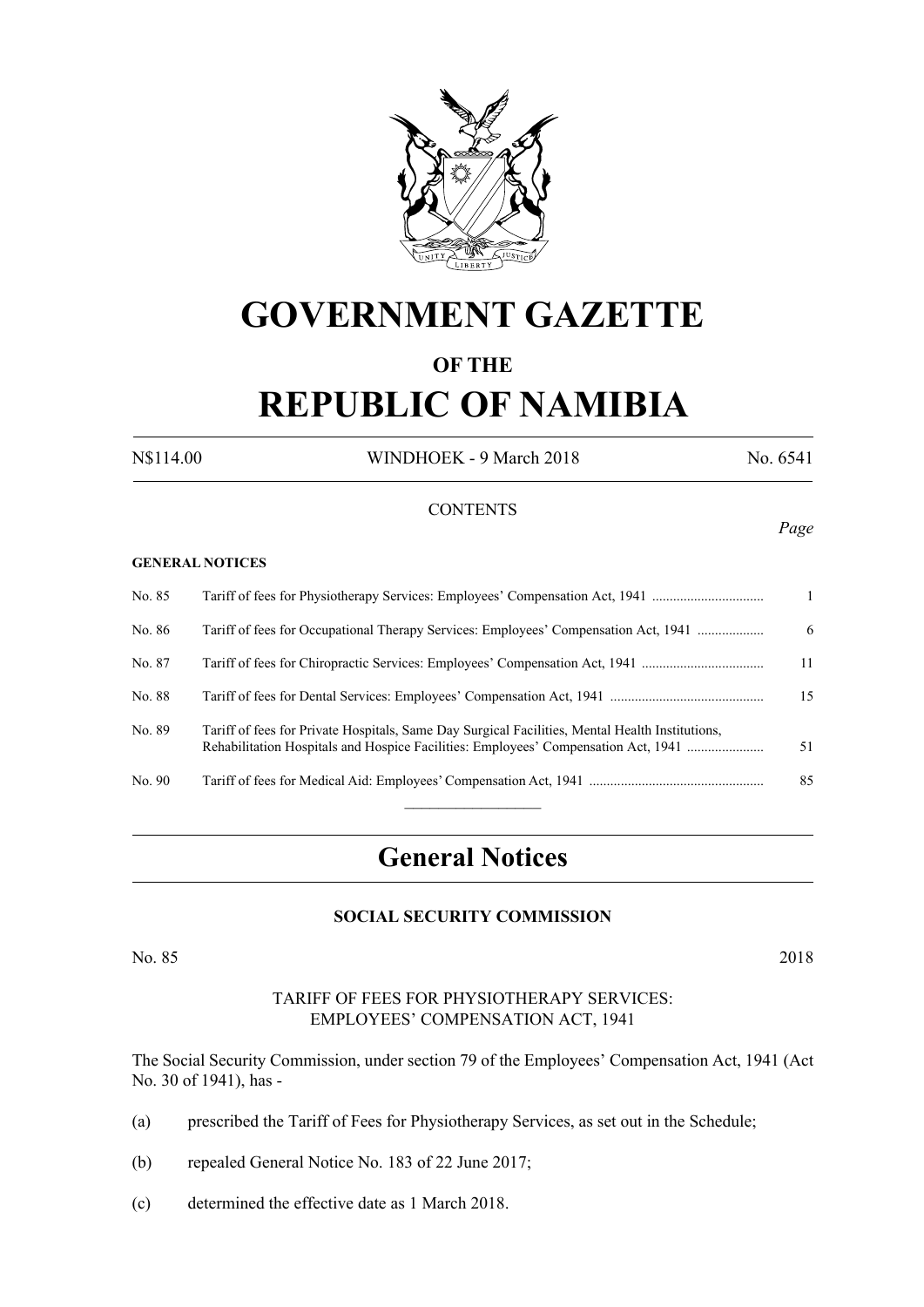#### **D. UIRAB CHAIRPERSON SOCIAL SECURITY COMMISSION**

#### **SCHEDULE**

#### **INDEx**

#### **A. GENERAL RULES**

#### **B. MODIFIERS**

#### **C. PROCEDURES**

- 1. Radiation Therapy/Moist Head Therapy/Cryotherapy
- 2. Low Frequency Currents
- 3. High Frequency Currents
- 4. Physical Modalities
- 5. Manipulation/Mobilization of Joints or immobilisation
- 6. Rehabilitation
- 7. Evaluation/Diagnostic
- 8. Visiting Codes
- 9. Other

#### **TARIFF OF FEES FOR PHYSIOTHERAPY SERVICES**

#### **A. GENERAL RULES GOVERNING THE TARIFF**

- **P001** Unless timely steps (i.e. 24 hours prior to the appointment) are taken to cancel an appointment the relevant fee may be charged but shall not be payable by the Commission, but shall be payable by the injured employee. Each case shall, however, be considered on merit and, if circumstances warrant, no fee shall be charged.
- **P002** In exceptional cases where the tariff fee is disproportionately low in relation to the actual services rendered by the practitioner, such higher fee may be agreed upon between the practitioner and the Commission. Conversely, if the fee is disproportionately high in relation to the actual services rendered a lower fee than the tariff fee should be charged.
- **P003** The services of a physiotherapist shall be payable by the Commission, provided that:
	- 1) The physiotherapist is registered in terms of relevant legislation pertaining in the Republic of Namibia;
	- 2) Physiotherapy is provided as a supplementary service to medicine and on written referral by a registered medical or dental practitioner.
- **P004** In the case of prolonged or costly treatment this should only be embarked upon after agreement between the referring medical or dental practitioner and the Commission.
- **P005** After a series of 20 treatments in respect of one injured employee for the same condition, the medical or dental practitioner must re-evaluate the injured employee's condition. If further physiotherapy treatment is required the medical practitioner must submit a Final/Progress Medical Report (Form E.Cl. 5) to the Commission, indicating the necessity for further treatment and where indicated, prescribe further physiotherapy treatment.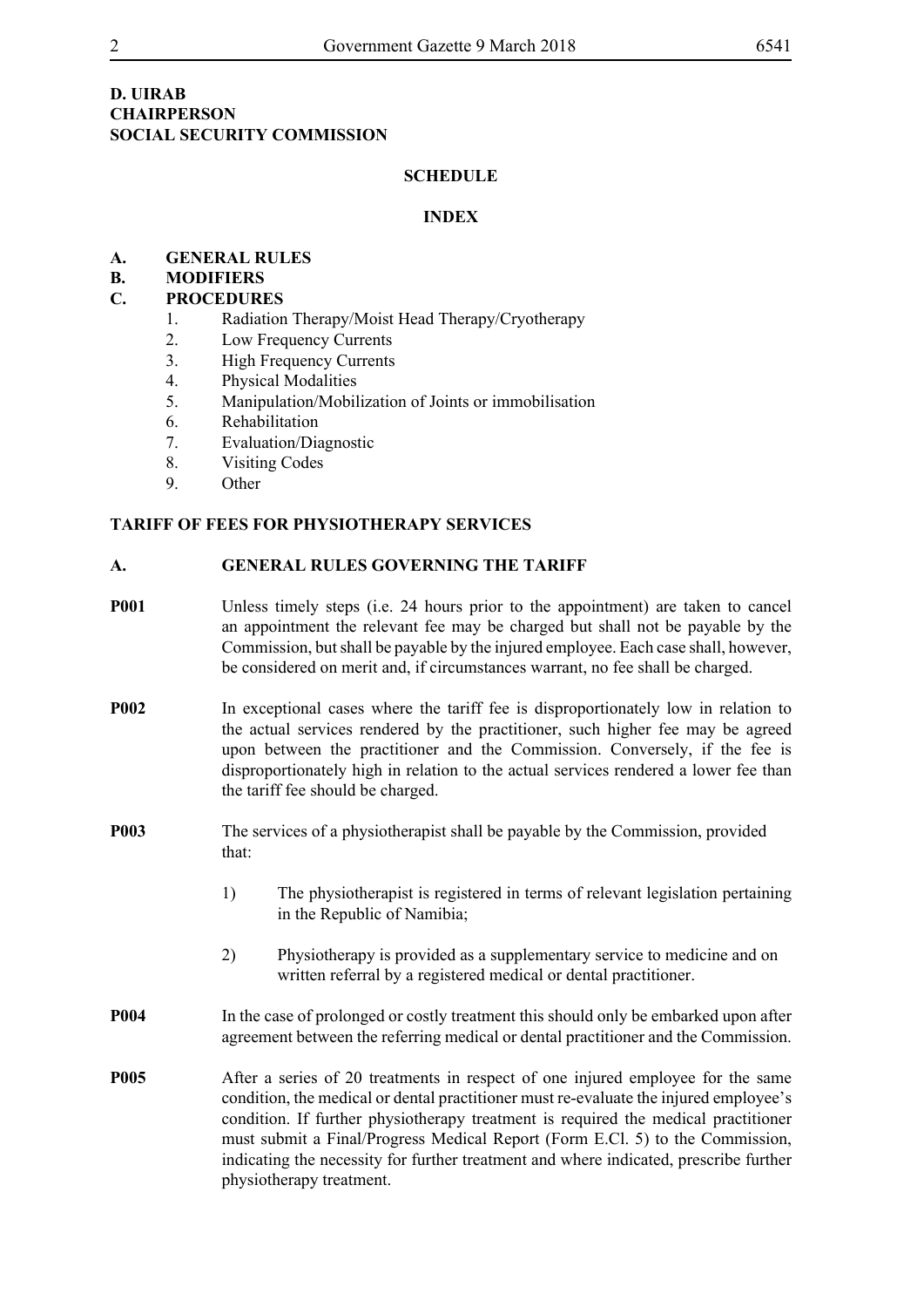| 6541        | Government Gazette 9 March 2018                                                                                                                                                                                                                                                                                                                                                                                                                                                                                                                                                                                                 | $\mathfrak{Z}$ |
|-------------|---------------------------------------------------------------------------------------------------------------------------------------------------------------------------------------------------------------------------------------------------------------------------------------------------------------------------------------------------------------------------------------------------------------------------------------------------------------------------------------------------------------------------------------------------------------------------------------------------------------------------------|----------------|
| <b>P006</b> | "After hours treatment" shall mean a procedure performed on request of a medical<br>or dental practitioner between 18:00 and 07:00 hours on the following day or during<br>weekends between 13:00 hours on Saturday and 07:00 hours on Monday. Public<br>holidays are regarded as Sundays.                                                                                                                                                                                                                                                                                                                                      |                |
|             | This rule shall apply to all treatments whether provided in the practitioner's rooms, at<br>a health facility, nursing home or private residence only on written instructions from<br>the attending medical or dental practitioner when the patient's (injured employee's)<br>condition necessitates it.                                                                                                                                                                                                                                                                                                                        |                |
|             | The fee for all treatments under this rule shall be the tariff fee plus 50 % and must<br>be motivated. Modifier 720006 must then be quoted after the appropriate tariff code<br>number to indicate that this rule is applicable.                                                                                                                                                                                                                                                                                                                                                                                                |                |
|             | In case where the physiotherapist's scheduled working hours extend after 18:00<br>hours during the week e.g. 19:00 hours, or 13:00 hours on a Saturday, the above<br>rule shall not apply for services rendered during this extended period of time and<br>Modifier 720006 shall not be charged.                                                                                                                                                                                                                                                                                                                                |                |
| <b>P007</b> | Where a practitioner uses equipment that is not owned by that practitioner, a reduction<br>of 15% of the relevant tariff fee will be applicable. Modifier 72007 must be quoted<br>after the appropriate tariff code number to indicate that this rule is applicable.                                                                                                                                                                                                                                                                                                                                                            |                |
| <b>P008</b> | The fee in respect of more than one procedure (excluding evaluation and visiting<br>items 72407, 72501, 72502, 72701, 72702, 72703. 72704, 72705, 72801, 72803,<br>72901 and 72903) performed at the same consultation or visit, shall be the fee for<br>the major procedure plus 50% in respect of each additional procedure, but under no<br>circumstances may fees be charged for more than three procedures carried out in<br>the treatment of any one condition. Modifier 720008 must then be quoted after the<br>appropriate tariff code number for the additional procedures to indicate that his rule<br>is applicable. |                |
| <b>P009</b> | Where more than one condition requires treatment and each of these conditions<br>necessitates an individual treatment, they shall be charged as individual treatments.<br>Full details of the nature of the treatments must be stated. Modifier 720009 must<br>then be quoted after the appropriate tariff code number to indicate that this rule is<br>applicable.                                                                                                                                                                                                                                                             |                |
| <b>P010</b> | Where the treatment times of two completely separate and different conditions<br>overlap, the fee shall be the full tariff fee for the one condition and 50% of the fee<br>for the other condition. Modifier 720010 must then be quoted after the appropriate<br>tariff code number to indicate that this rule is applicable.                                                                                                                                                                                                                                                                                                   |                |
| <b>P011</b> | Where the physiotherapist performs treatments away from his treatment rooms,<br>travelling costs shall be charged as follows: N\$14.68 per km for each kilometer in<br>excess of 16 kilometers total travelled in own car e.g. 19 km total = $3 \times N\$ 14.68 =<br>N\$44.04.                                                                                                                                                                                                                                                                                                                                                 |                |
| <b>P012</b> | Every physiotherapist must acquaint herself/himself with the regulations promulgated<br>under the Employees' Compensation Act, 1941 (Act No. 30 of 1941) especially in<br>connection with the rendering of services and submission of accounts.                                                                                                                                                                                                                                                                                                                                                                                 |                |
|             | Every account shall be signed by the service provider and contain the following<br>particulars -                                                                                                                                                                                                                                                                                                                                                                                                                                                                                                                                |                |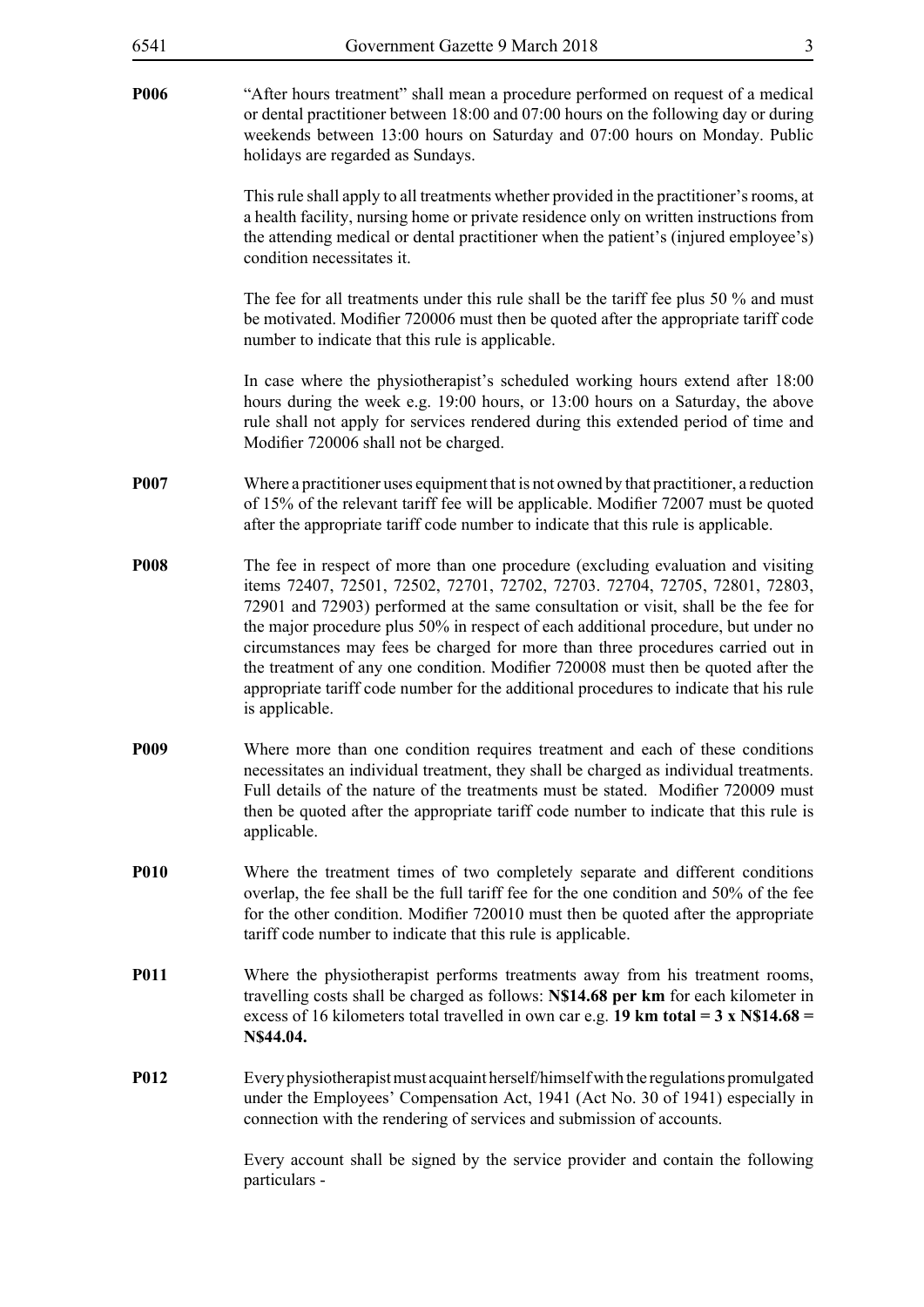|                                 | 5)<br>6)                                                         | The date on which the service was rendered.<br>The tariff code number and fee of the procedure used in this Schedule. |              |        |
|---------------------------------|------------------------------------------------------------------|-----------------------------------------------------------------------------------------------------------------------|--------------|--------|
|                                 |                                                                  | and shall be accompanied by:                                                                                          |              |        |
|                                 | 7)                                                               | A copy of the completed Employer's Report of Accident (Form E.Cl. 2)<br>page 1.                                       |              |        |
|                                 | 8)                                                               | A copy of the referral letter from the medical or dental practitioner concerned.                                      |              |        |
|                                 | 9)                                                               | Continuation of treatment prescription after each 20 treatments, where<br>applicable.                                 |              |        |
| <b>P013</b>                     |                                                                  | Item 72305, 72501 and 72503 cannot be claimed simultaneously                                                          |              |        |
| <b>B.</b>                       |                                                                  | <b>MODIFIERS GOVERNING THE TARIFF</b>                                                                                 |              |        |
| 720006                          |                                                                  | Add 50 % (percent) of the total fee for the treatment.                                                                |              |        |
| 720007                          |                                                                  | 15 % (percent) of the relevant tariff fee to be deducted where equipment used is not<br>owned by the practitioner.    |              |        |
| 720008                          |                                                                  | Only 50 % (percent) of the fee for these additional procedures may be charged.                                        |              |        |
| 720009                          | The full tariff fee for the additional condition may be charged. |                                                                                                                       |              |        |
|                                 |                                                                  |                                                                                                                       |              |        |
|                                 |                                                                  | Only 50 % (percent) of the fee for the second condition may be charged.                                               |              |        |
|                                 |                                                                  | Travelling costs as indicated in Rule P011.                                                                           |              |        |
| 720010<br>720011<br><b>NOTE</b> |                                                                  | Monetary value of ten units $= N$92.10 VAT$ inclusive.                                                                |              |        |
| $\mathbf{C}$ .                  |                                                                  | <b>PROCEDURES</b>                                                                                                     |              |        |
| <b>Remarks</b>                  | Code                                                             | <b>PROCEDURE</b>                                                                                                      | <b>Units</b> | N\$    |
|                                 | 1.                                                               | <b>RADIATION THERAPY/MOIST HEAD THERAPY/</b><br><b>CRYOTHERAPY</b>                                                    |              |        |
|                                 | 72001                                                            | Infra-red, Radiant Heat, Wax Therapy, Hot Packs                                                                       | 10.00        | 92.10  |
|                                 | 72005                                                            | Ultraviolet light                                                                                                     | 17.00        | 156.50 |
|                                 | 72006                                                            | Laser beam                                                                                                            | 17.00        | 156.50 |
|                                 | 72007                                                            | Cryotherapy                                                                                                           | 10.00        | 92.10  |
|                                 | 2.                                                               | <b>LOW FREQUENCY CURRENTS</b>                                                                                         |              |        |
|                                 | 72103                                                            | Galvanism, Diodynamic current, Tens                                                                                   | 10.00        | 92.10  |
|                                 | 72105                                                            | Muscle and nerve stimulating currents                                                                                 | 12.00        | 110.50 |
|                                 | 72107                                                            | Interferential Therapy                                                                                                | 15.00        | 138.10 |
|                                 | 3.                                                               | <b>HIGH FREQUENCY CURRENTS</b>                                                                                        |              |        |
|                                 | 72201                                                            | Shortwave diathermy                                                                                                   | 15.00        | 138.10 |
|                                 | 72203                                                            | Ultrasound                                                                                                            | 17.00        | 156.50 |
|                                 | 72205                                                            | Microwave                                                                                                             | 15.00        | 138.10 |
|                                 | 4.                                                               | PHYSICAL MODALITIES                                                                                                   |              |        |

- 1) The name, address and practice code number of the physiotherapist.<br>
2) The name and practice code number of the referring medical or The name and practice code number of the referring medical or dental practitioner.
- 3) The surname, first name, date of birth, Social Security Number and date of accident of the injured employee.
- 4) The nature of the injury, the condition treated and the nature of treatment.
-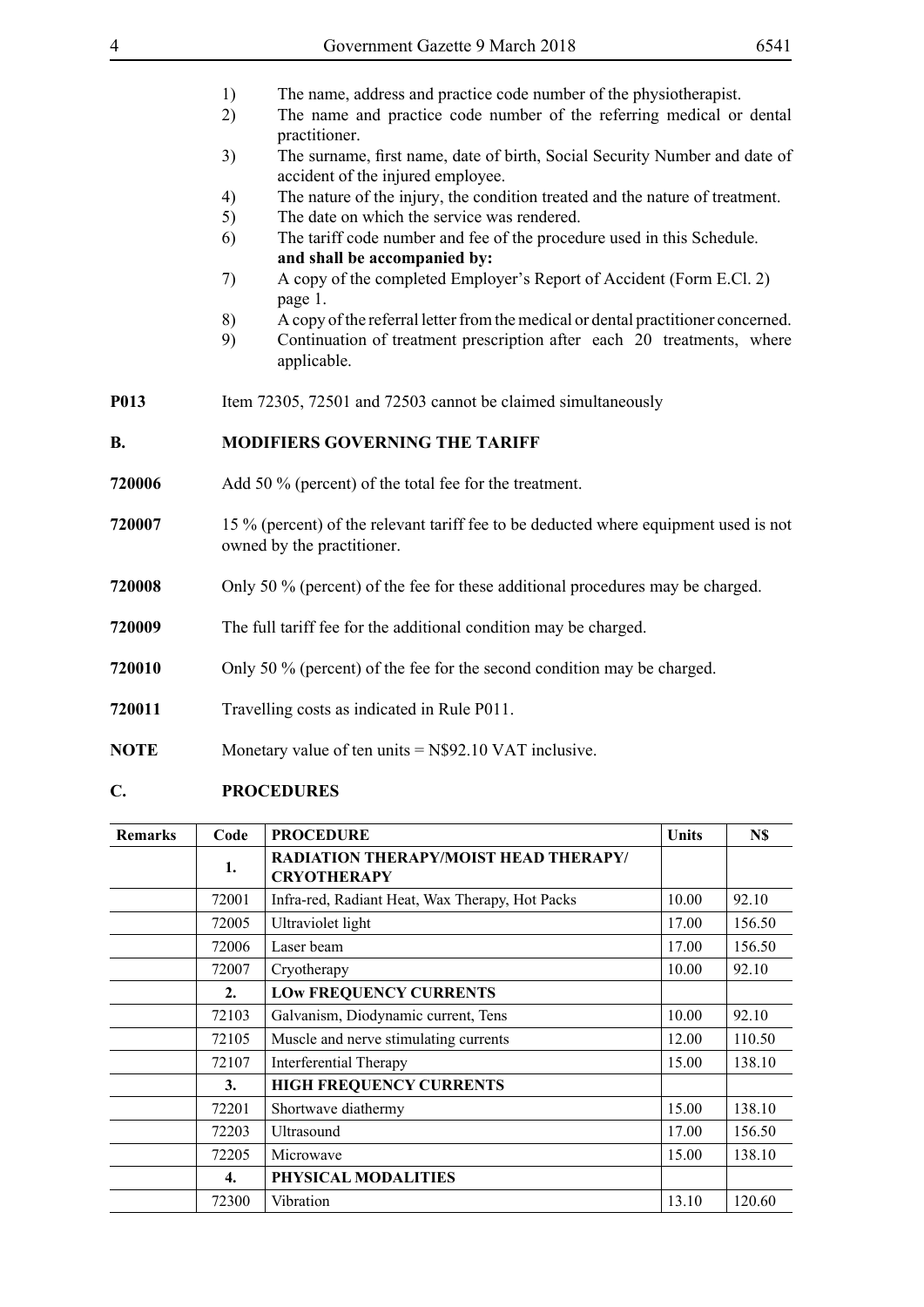| <b>Remarks</b> | Code  | <b>PROCEDURE</b>                                                                                                                                                                                                                                                                            | <b>Units</b> | N\$    |
|----------------|-------|---------------------------------------------------------------------------------------------------------------------------------------------------------------------------------------------------------------------------------------------------------------------------------------------|--------------|--------|
|                | 72301 | Percussion                                                                                                                                                                                                                                                                                  | 16.10        | 148.20 |
|                | 72302 | Massage                                                                                                                                                                                                                                                                                     | 10.00        | 92.10  |
|                | 72303 | Myofacial release/soft tissue mobilisation, one or more body<br>parts                                                                                                                                                                                                                       | 20.09        | 185.00 |
|                | 72304 | Acupuncture                                                                                                                                                                                                                                                                                 | 20.00        | 184.20 |
|                | 72305 | Re-education of movement/exercises (excluding ante- and<br>post-natal exercises)                                                                                                                                                                                                            | 10.04        | 92.40  |
|                | 72307 | Pre- and post-operative exercises and/or breathing exercises                                                                                                                                                                                                                                | 10.04        | 92.40  |
|                | 72308 | Group exercises (excluding ante- and post-natal exercises) -<br>maximum of 10 in a group                                                                                                                                                                                                    | 10.00        | 92.10  |
|                | 72309 | Isokinetic treatment                                                                                                                                                                                                                                                                        | 20.00        | 184.20 |
|                | 72310 | Neural tissue mobilization                                                                                                                                                                                                                                                                  | 20.00        | 184.20 |
|                | 72314 | Lymph drainage                                                                                                                                                                                                                                                                              | 10.00        | 92.10  |
|                | 72315 | Postural drainage                                                                                                                                                                                                                                                                           | 13.07        | 120.30 |
|                | 72317 | Traction                                                                                                                                                                                                                                                                                    | 20.00        | 184.20 |
|                | 72318 | Upper respiratory nebulization or lavage                                                                                                                                                                                                                                                    | 10.00        | 92.10  |
|                | 72319 | Nebulisation                                                                                                                                                                                                                                                                                | 15.09        | 138.90 |
|                | 72321 | Intermittent positive pressure ventilation                                                                                                                                                                                                                                                  | 15.09        | 138.90 |
|                | 72323 | Suction: Level 1 (including sputum specimen taken by suc-<br>tion)                                                                                                                                                                                                                          | 10.04        | 92.40  |
|                | 72325 | Suction: Level 2 (Suction with involvement of lavage<br>as a treatment in a special unit situation or in the respiratory<br>compromised patient)                                                                                                                                            | 20.09        | 185.00 |
|                | 72327 | Bagging (used on the intubated unconscious patient or in the<br>severely respiratory distressed patient)                                                                                                                                                                                    | 10.04        | 92.40  |
|                | 72328 | Dry needling                                                                                                                                                                                                                                                                                | 20.00        | 184.20 |
|                | 5.    | <b>MANIPULATION/MOBILISATION OF JOINTS OR</b><br><b>IMMOBILISATION</b>                                                                                                                                                                                                                      |              |        |
|                | 72401 | Spinal                                                                                                                                                                                                                                                                                      | 25.13        | 231.40 |
|                | 72402 | Pre-meditated manipulation                                                                                                                                                                                                                                                                  | 20.00        | 184.20 |
|                | 72405 | All other joints                                                                                                                                                                                                                                                                            | 20.00        | 184.20 |
|                | 72407 | Immobilization (excluding materials). Rule P008 does not<br>apply.                                                                                                                                                                                                                          | 15.00        | 138.10 |
|                | 6.    | <b>REHABILITATION</b>                                                                                                                                                                                                                                                                       |              |        |
|                | 72501 | Rehabilitation and/or hydrotherapy where the patient requires<br>the undivided attention of the physiotherapist. Rule P008 does<br>not apply.                                                                                                                                               | 25.00        | 230.20 |
|                | 72502 | Hydrotherapy where the patient requires the undivided atten-<br>tion of the physiotherapist. Rule P008 does not apply.                                                                                                                                                                      | 25.00        | 230.20 |
|                | 72503 | Rehabilitation of Central Nervous System disorders - condi-<br>tion to be clearly stated and fully documented (for brain inju-<br>ries, quadriplegics and paraplegics only). (No other treatment<br>modality may be used in conjunction with this)                                          | 55.00        | 506.40 |
|                | 72504 | <b>EMG</b> Biofeedback treatment                                                                                                                                                                                                                                                            | 20.00        | 184.20 |
|                | 72505 | Group rehabilitation. Treatment of a patient with disabling pa-<br>thology in an appropriate facility requiring specific equipment<br>and supervision, without individual attention for the whole<br>treatment session, in accredited venue only and no charge may<br>be levied by facility | 35.00        | 322.30 |
|                | 72507 | Respiratory Re-education and Training                                                                                                                                                                                                                                                       | 22.11        | 203.60 |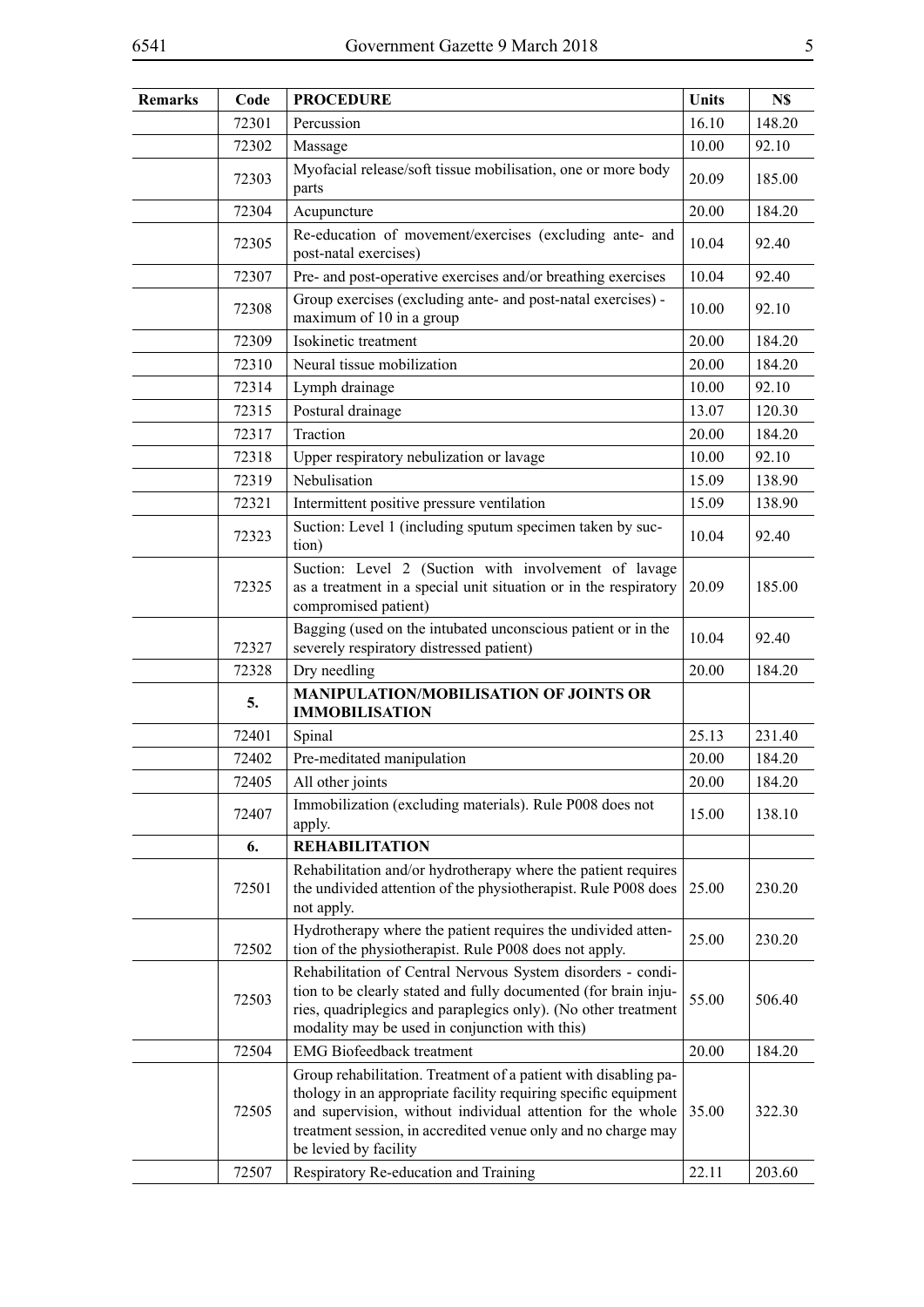| <b>Remarks</b> | Code  | <b>PROCEDURE</b>                                                                                                                                                                                                                                                                                                                                                                  | <b>Units</b> | N\$    |
|----------------|-------|-----------------------------------------------------------------------------------------------------------------------------------------------------------------------------------------------------------------------------------------------------------------------------------------------------------------------------------------------------------------------------------|--------------|--------|
|                | 7.    | <b>EVALUATION/DIAGNOSTIC</b>                                                                                                                                                                                                                                                                                                                                                      |              |        |
|                | 72701 | Evaluation/counseling at the first visit only (to be fully docu-<br>mented) Please note: Item 72701 should not be used for ex-<br>amination of each so-called "condition" at the first visit                                                                                                                                                                                      | 15.00        | 138.10 |
|                | 72702 | Complex evaluation/counseling at the first visit only (to be<br>fully documented).                                                                                                                                                                                                                                                                                                | 30.00        | 138.10 |
|                | 72703 | One complete re-assessment of a patient's condition during<br>the course of treatment, and/or counseling of the patient or his<br>family to be used with procedures 72501 or 72503 - refer to<br>Rule P011                                                                                                                                                                        | 15.00        | 138.10 |
|                | 72704 | Lung function: Peak flow (once per treatment).                                                                                                                                                                                                                                                                                                                                    | 5.04         | 46.60  |
|                | 72705 | Computerized/Electronic test for lung pathology                                                                                                                                                                                                                                                                                                                                   | 15.00        | 138.10 |
|                | 72801 | Electrical test for diagnostic purpose (including IT curve and<br>Isokinetic tests) for specific medical condition                                                                                                                                                                                                                                                                | 35.00        | 322.30 |
|                | 72803 | Effort test - multistage treadmill.                                                                                                                                                                                                                                                                                                                                               | 35.00        | 322.30 |
|                | 8.    | <b>VISITING CODES</b>                                                                                                                                                                                                                                                                                                                                                             |              |        |
|                | 72901 | Treatment at a nursing home (once per day only): Relevant<br>fee plus (to be charged only once per day and not with every<br>hospital visit)                                                                                                                                                                                                                                      | 10.04        | 92.40  |
|                | 72903 | Domiciliary treatments - Apply only when medically moti-<br>vated: Relevant fee plus                                                                                                                                                                                                                                                                                              | 20.00        | 184.20 |
|                | 9.    | <b>OTHER</b>                                                                                                                                                                                                                                                                                                                                                                      |              |        |
|                | 72937 | Bird or equivalent freestanding nebulizer excluding oxygen<br>at hospital per day                                                                                                                                                                                                                                                                                                 | 20.09        | 185.00 |
|                | 72938 | Bird or equivalent freestanding nebulizer excluding oxygen<br>at domiciliary per day.                                                                                                                                                                                                                                                                                             | 20.09        | 185.00 |
|                | 72939 | Cost of material: Single items below N\$3139.20 plus VAT<br>(unless the service provider is not registered as a VAT vendor)<br>may be charged for at cost price plus 20%.                                                                                                                                                                                                         |              |        |
|                | 72940 | Cost of appliances: Single items below N\$3576.10 plus VAT<br>(unless the service provider is not registered as a VAT vendor)<br>may be charged for at cost price plus 20%.<br>Note: For cost of material and appliances exceeding<br>N\$3576.10 plus VAT (unless the service provider is not reg-<br>istered as a VAT vendor) authorization from the Commission<br>is requested. |              |        |

#### **SOCIAL SECURITY COMMISSION**

No. 86 2018

#### TARIFF OF FEES FOR OCCUPATIONAL THERAPY SERVICES: EMPLOYEES' COMPENSATION ACT, 1941:

The Social Security Commission, under section 79 of the Employees' Compensation Act, 1941 (Act No. 30 of 1941), has -

- (a) prescribed the Tariff of Fees for Occupational Therapy Services, as set out in the Schedule;
- (b) repealed General Notice No. 184 of 22 June 2017; and
- (c) determined the effective date as 1 March 2018.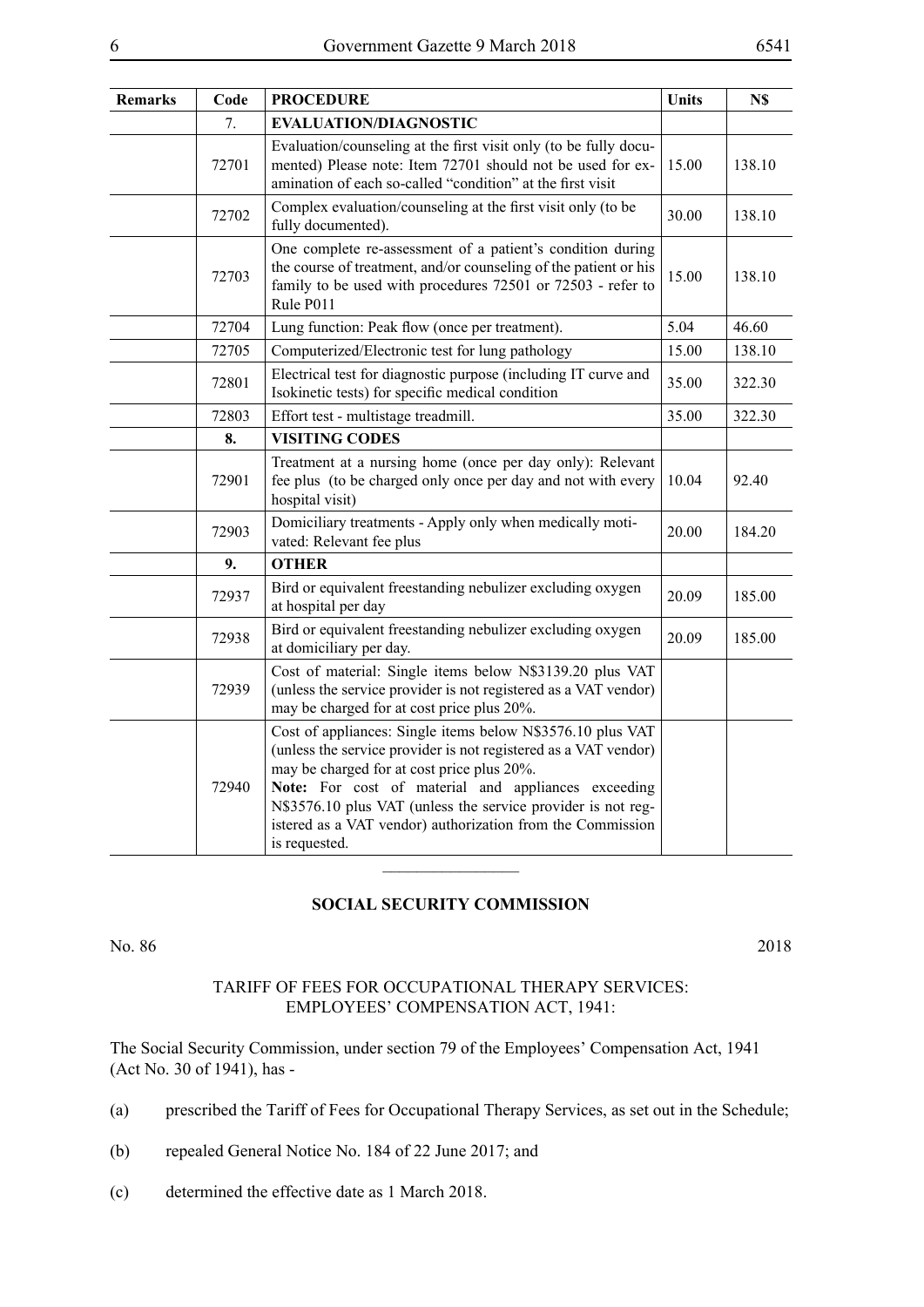#### **D. UIRAB CHAIRPERSON SOCIAL SECURITY COMMISSION**

#### **SCHEDULE**

#### **INDEX**

#### **A. GENERAL INFORMATION**

#### **B. MODIFIERS**

#### **C. PROCEDURES**

- 1. Procedures of Interviewing, Guidance and Consultancy
- 2. Procedures of Initial Evaluation to determine the treatment
- 3. Procedures of Therapy
- 4. Procedures required to promote treatment

#### **A. GENERAL RULES GOVERNING THE TARIFF**

- **OT001** Unless timely steps (i.e. 24 hours prior to the appointment) are taken to cancel an appointment for a consultation the relevant consultation fee may be charged, but shall not be payable by the Commission, but shall be payable by the injured employee. Each case shall, however, be considered on merit and, if circumstances warrant, no fee shall be charged.
- **OT002** In exceptional cases where the tariff fee is disproportionately low in relation to the actual services rendered by the practitioner, such higher fee may be agreed upon between the practitioner and the

Commission. Conversely, if the fee is disproportionately high in relation to the actual services rendered a lower fee than the tariff fee should be charged.

- **OT003** The services of an occupational therapist shall be payable by the Commission, provided that:
	- 1) The occupational therapist is registered in terms of relevant legislation pertaining in the Republic of Namibia;
	- 2) Occupational Therapy services are provided on written referral by a registered medical or dental practitioner.
- **OT004** In the case of prolonged or costly treatment this should only be embarked upon after agreement between the referring medical or dental practitioner and the Commission.
- **OT005** After a series of 80 treatments in respect of one injured employee for the same condition, the medical or dental practitioner must re-evaluate the injured employee's condition and submit a Progress Report (Form E.CL. 5) to the Commission, in which the necessity for further treatment is motivated.
- **OT006** "After hour treatment" shall mean a procedure performed on request of a medical or dental practitioner between 18:00 and 07:00 hours on the following day or during weekends between 13:00 hours on Saturday and 07:00 hours on Monday. Public holidays are regarded as Sundays.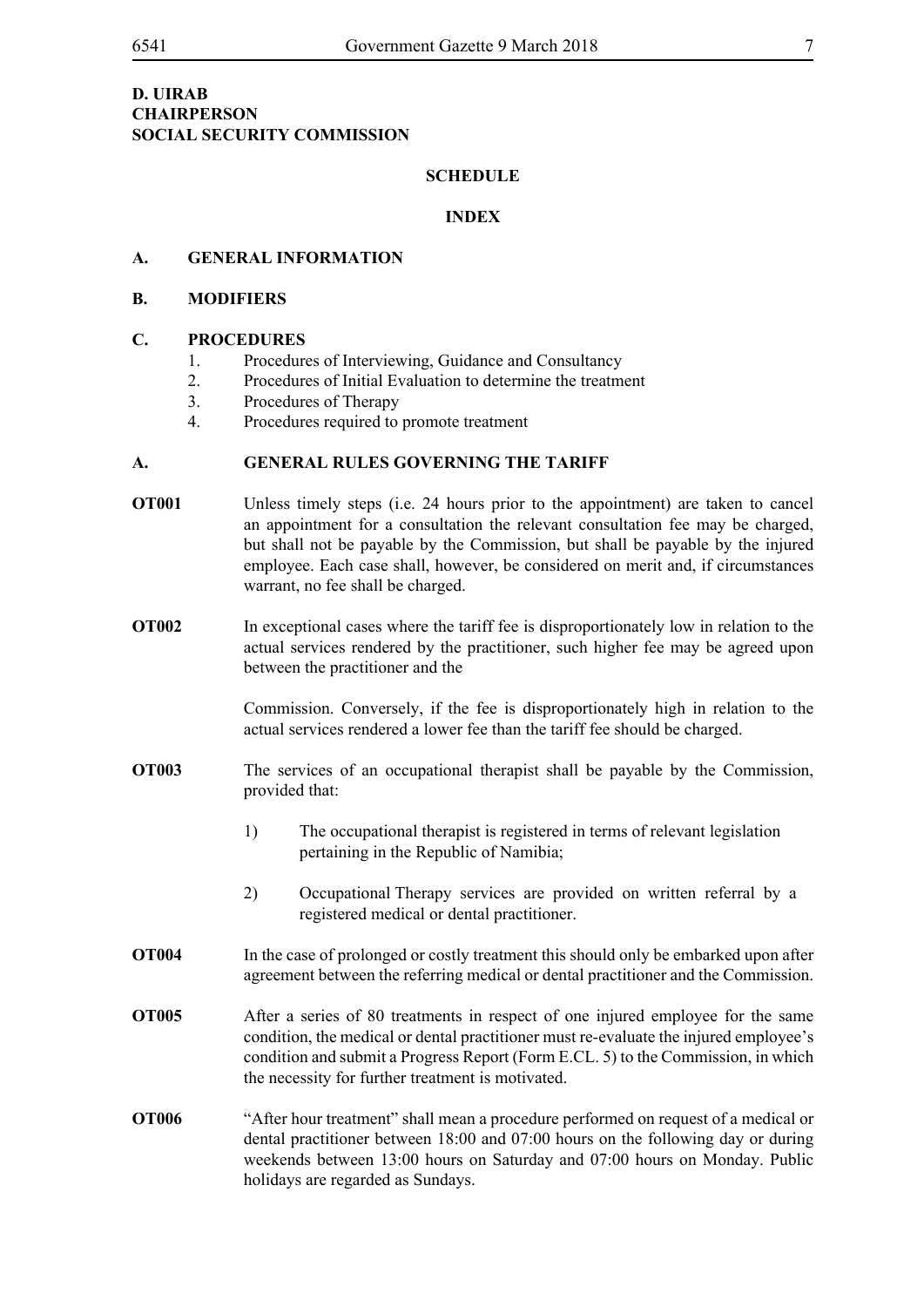This rule shall apply to all treatments whether provided in the practitioner's rooms, at a health facility, a nursing home or private residence only on written instructions from the attending medical or dental practitioner when the injured employee's condition necessitates it.

The fee for all treatments under this rule shall be the tariff fee plus 50 % and must be motivated. Modifier 660006 must then be quoted after the appropriate tariff code number to indicate that this rule is applicable.

In cases where the occupational therapist's scheduled working hours extend after 18:00 hours during the week e.g. to 19:00 hours, or 13:00 hours on a Saturday the above rule shall not apply for services rendered during this extended period of time and Modifier 660006 shall not be charged.

- **OT008** The provision of aids or assistive devices shall be charged at cost. Modifier 660008 must be quoted after the appropriate tariff code number to indicate that this rule is applicable.
- **OT009** Materials used in the construction of orthoses or pressure garments will be charged at cost plus 20%. Modifier 660009 must be quoted after the appropriate tariff code number to indicate that this rule is applicable.
- **OT010** Materials used in treatment shall be charged at cost plus 20%. Modifier 660010 must be quoted after the appropriate tariff code number to indicate that this rule is applicable.
- **OT011** Where the occupational therapist performs treatments away from her/his treatment rooms, travelling costs shall be charged as follows: **N\$14.68 per km** for each kilometer in excess of 16 kilometers total travelled in own car e.g. **19 km total = 3 x N\$14.68 = N\$44.04.**
- **OT012** Every occupational therapist must acquaint herself/himself with the regulations promulgated under the Employees' Compensation Act, 1941 (Act No. 30 of 1941) especially in connection with the rendering of services and submission of accounts. Every account shall be signed by the service provider and contain the following particulars -
	- 1) The name, address and practice code number of the occupational therapist.
	- 2) The name and practice code number of the referring medical or dental practitioner.
	- 3) The surname, first name, date of birth and Social Security Number of the injured employee.
	- 4) Date of Accident.
	- 5) The nature of the injury, the condition treated and the nature of treatment.
	- 6) The date on which the service was rendered.
	- 7) The tariff code number and fee for the procedure used in this Schedule, **and shall be accompanied by:**
	- 8) A copy of the completed "Employer's Report of Accident" (Form E.Cl. 2), page 1.
	- 9) A copy of the referral letter of the medical or dental practitioner concerned.
	- 10) Continuation of treatment prescription after each 20 treatments, where applicable.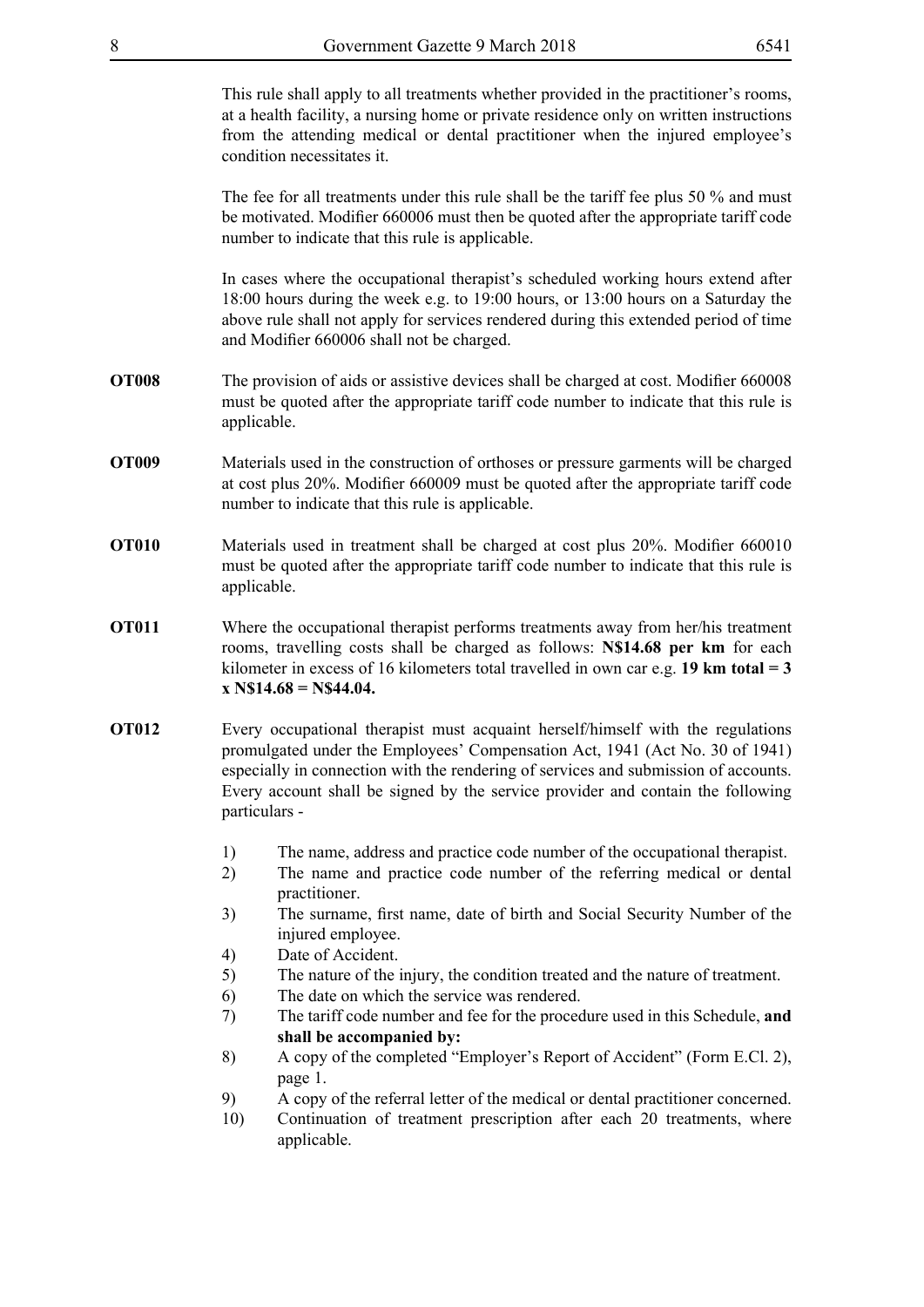| <b>B.</b> | <b>MODIFIERS GOVERNING THE TARIFF</b>                                             |
|-----------|-----------------------------------------------------------------------------------|
| 660006    | Add 50 % of the total fee for the treatment.                                      |
| 660008    | Aids or assistive devices to be charged at cost.                                  |
| 660009    | Materials used for orthoses or pressures garments to be charged at cost plus 20%. |
| 660010    | Materials used in treatment to be charged at cost plus 20%.                       |
| 660011    | Travelling cost as indicated in Rule OT011.                                       |
|           |                                                                                   |

# **C. PROCEDURES**

| <b>Remarks</b> | Code           | <b>PROCEDURES</b>                                                                                                                                                                                                                                                                 | N\$     |
|----------------|----------------|-----------------------------------------------------------------------------------------------------------------------------------------------------------------------------------------------------------------------------------------------------------------------------------|---------|
|                | 1.             | PROCEDURES OF INTERVIEWING, GUIDANCE AND CONSUL-<br><b>TANCY</b>                                                                                                                                                                                                                  |         |
|                | 66101          | First interview                                                                                                                                                                                                                                                                   | 170.90  |
|                | 66103          | Guidance                                                                                                                                                                                                                                                                          | 170.90  |
|                | 66105          | Consultation - irrespective of duration                                                                                                                                                                                                                                           | 355.60  |
|                | $\mathbf{2}$ . | PROCEDURES OF INITIAL EVALUATION TO DETERMINE<br><b>THE TREATMENT</b>                                                                                                                                                                                                             |         |
|                | 66201          | Observation and screening                                                                                                                                                                                                                                                         | 81.90   |
|                | 66203          | Specific evaluation for a single aspect of dysfunction (specify which<br>aspect)                                                                                                                                                                                                  | 81.90   |
|                | 66205          | Specific evaluation of dysfunction involving one part of the body for a<br>specific functional problem (specify parts and aspects evaluated)                                                                                                                                      | 257.00  |
|                | 66207          | Specific evaluation for dysfunction involving the whole body (specify<br>condition and which aspects evaluated)                                                                                                                                                                   | 513.30  |
|                | 66209          | Specific in depth evaluation of certain functions affecting the total person<br>(specify aspects evaluated)                                                                                                                                                                       | 855.80  |
|                | 66211          | Comprehensive in depth evaluation of the total person (specify aspects<br>evaluated)                                                                                                                                                                                              | 1199.20 |
|                |                | <b>Measurement for designing</b>                                                                                                                                                                                                                                                  |         |
|                | 66213          | A static orthosis                                                                                                                                                                                                                                                                 | 85.70   |
|                | 66215          | A dynamic orthosis                                                                                                                                                                                                                                                                | 85.70   |
|                | 66217          | A pressure garment for one limb                                                                                                                                                                                                                                                   | 85.70   |
|                | 66219          | A pressure garment for one hand                                                                                                                                                                                                                                                   | 85.70   |
|                | 66221          | A pressure garment for the trunk                                                                                                                                                                                                                                                  | 85.70   |
|                | 66223          | A pressure garment for the face (chin strap only)                                                                                                                                                                                                                                 | 85.70   |
|                | 66225          | A pressure garment for the face (full face mask)                                                                                                                                                                                                                                  | 85.70   |
|                |                | The whole body or parts thereof will be the sum total of the parts.                                                                                                                                                                                                               |         |
|                | 3.             | PROCEDURES OF THERAPY                                                                                                                                                                                                                                                             |         |
|                | 66301          | Group treatment in a task-centered activity, per injured employee (treat-<br>ment time 60 minutes or more)                                                                                                                                                                        | 99.20   |
|                | 66303          | Placement of an injured employee in an appropriate treatment situation<br>Requiring structuring the environment adapting equipment and position-<br>ing the injured employee. This does not require individual attention for the<br>whole treatment session, per injured employee | 128.90  |
|                | 66305          | Groups directed to achieve common aims, per injured employee (treat-<br>ment time 60 minutes or more)                                                                                                                                                                             | 199.70  |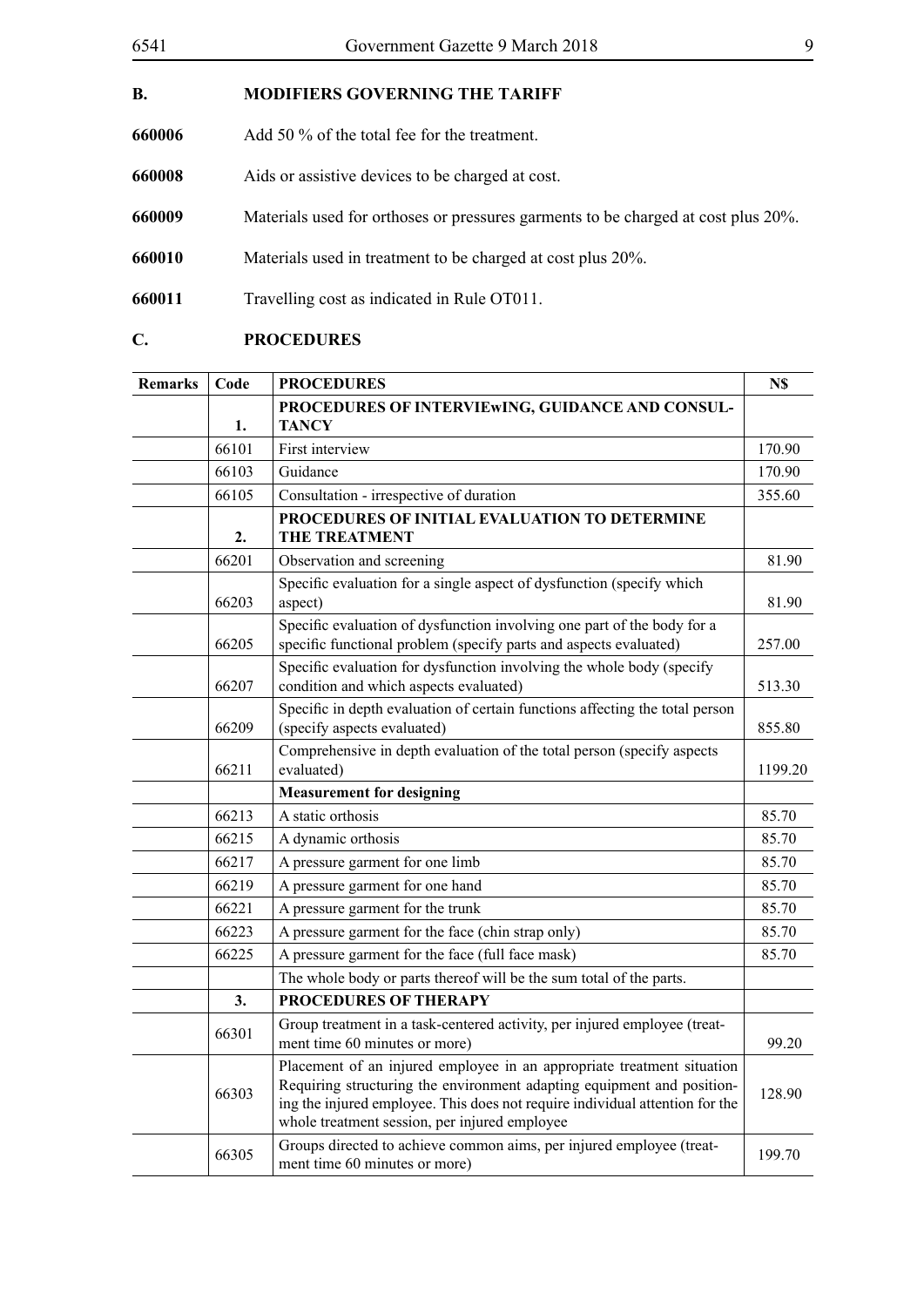| <b>Remarks</b> | Code             | <b>PROCEDURES</b>                                                                                                                                                                                                                                                | N\$     |
|----------------|------------------|------------------------------------------------------------------------------------------------------------------------------------------------------------------------------------------------------------------------------------------------------------------|---------|
|                | 66307            | Simultaneous treatment with two to four injured employees each with spe-<br>cific problems, utilising individual activities, per injured employee (treat-<br>ment up to 60 minutes).                                                                             | 289.00  |
|                | 66308            | Simultaneous treatment with two to four neurobehavioral and stress relat-<br>ed conditions or severe head injury injured employees, each with specific<br>problems, utilising individual activities, per injured employee (treatment<br>time 90 minutes or more) | 410.10  |
|                |                  | Individual and undivided attention during treatment sessions utilis-<br>ing specific activity and/or techniques in an integrated treatment<br>session                                                                                                            |         |
|                | 66309            | On level one (15 minutes)                                                                                                                                                                                                                                        | 142.20  |
|                | 66311            | On level two (30 minutes)                                                                                                                                                                                                                                        | 289.00  |
|                | 66313            | On level three (45 minutes)                                                                                                                                                                                                                                      | 427.00  |
|                | 66315            | On level four (60 minutes)                                                                                                                                                                                                                                       | 568.80  |
|                | 66317            | On level five (90 minutes)                                                                                                                                                                                                                                       | 711.50  |
|                | 66319            | On level six (120 minutes)                                                                                                                                                                                                                                       | 853.50  |
|                | $\overline{4}$ . | PROCEDURES REQUIRED TO PROMOTE TREATMENT                                                                                                                                                                                                                         |         |
|                |                  | Recommendations regarding assistive devices, environmental adapta-                                                                                                                                                                                               |         |
|                | 66401            | tions, alternative/compensatory methods, handling the injured employee                                                                                                                                                                                           | 123.90  |
|                |                  | Designing and constructing a custom-made adaptation or assistive de-<br>vice for treatment in a task-centred activity (specify the adaptation or<br>device).                                                                                                     |         |
|                | 66403            | On level one                                                                                                                                                                                                                                                     | 123.70  |
|                | 66405            | On level two                                                                                                                                                                                                                                                     | 247.30  |
|                | 66407            | On level three                                                                                                                                                                                                                                                   | 371.00  |
|                | 66409            | On level four                                                                                                                                                                                                                                                    | 494.80  |
|                | 66411            | On level five                                                                                                                                                                                                                                                    | 618.40  |
|                | 66413            | On level six                                                                                                                                                                                                                                                     | 742.20  |
|                | 66415            | Designing and constructing a static orthosis                                                                                                                                                                                                                     | 489.00  |
|                | 66417            | Designing and constructing a dynamic orthosis                                                                                                                                                                                                                    | 976.70  |
|                |                  | Designing and making pressure garment for:                                                                                                                                                                                                                       |         |
|                | 66419            | Limb (per limb)                                                                                                                                                                                                                                                  | 489.00  |
|                | 66421            | Face (chin strap only)                                                                                                                                                                                                                                           | 367.60  |
|                | 66423            | Face (full face mask)                                                                                                                                                                                                                                            | 489.00  |
|                | 66425            | Trunk                                                                                                                                                                                                                                                            | 737.00  |
|                | 66427            | Hand (per hand)                                                                                                                                                                                                                                                  | 737.00  |
|                |                  | The whole body or part thereof will be the sum total of the parts for the<br>first garment and 75% of the fee for any additional garments made on the<br>same pattern.                                                                                           |         |
|                | 66429            | Designing and planning an environmental adaptation.                                                                                                                                                                                                              | 320.20  |
|                | 66431            | Planning and preparing an in-depth home programme on a monthly basis.                                                                                                                                                                                            | 960.70  |
|                | 66433            | Designing and planning an environmental control unit.                                                                                                                                                                                                            | 1922.20 |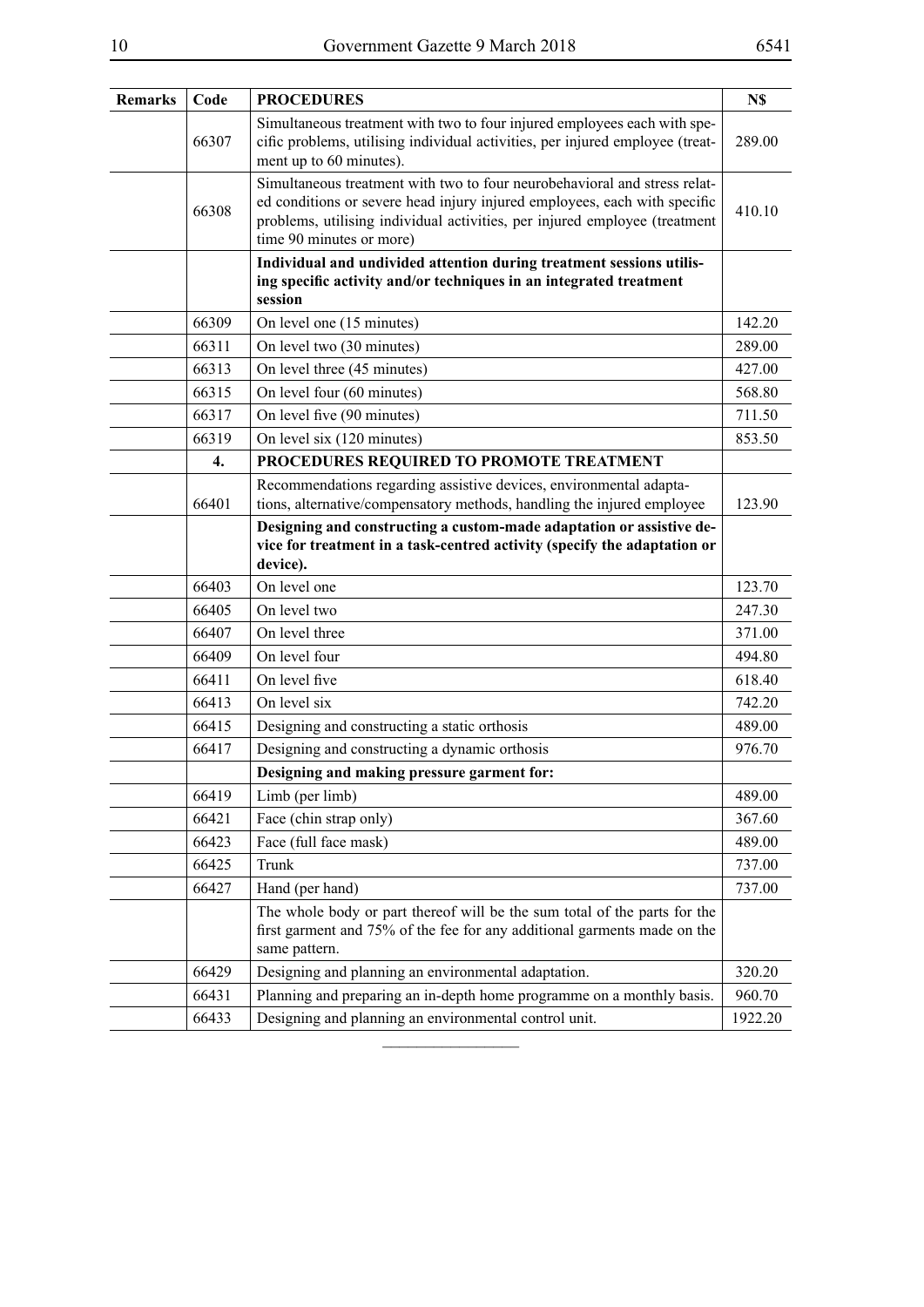#### **SOCIAL SECURITY COMMISSION**

No. 87 2018

#### TARIFF OF FEES FOR CHIROPRACTIC SERVICES: EMPLOYEES' COMPENSATION ACT, 1941

The Social Security Commission, under section 79 of the Employees' Compensation Act, 1941 (Act No. 30 of 1941), has -

- (a) prescribed the Tariff of Fees for Chiropractic Services, as set out in the Schedule;
- (b) repealed General Notice No. 185 of 22 June 2017; and
- (c) determined the effective date as 1 March 2018.

**D. UIRAB CHAIRPERSON SOCIAL SECURITY COMMISSION**

#### **SCHEDULE INDEX**

#### **A. GENERAL RULES**

#### **B. PROCEDURES**

- 1. Consultations
- 2. Modalities / Adjunctive Therapy
	- 2.1 Soft tissue manipulation
	- 2.2 Deep heating radiation treatment
	- 2.3 Superficial healing therapy
	- 2.4 Non heating modalities
	- 2.5 Cold application
	- 2.6 Acupuncture
	- 2.7 Therapeutic exercise
	- 2.8 Immobilisation
- 3. Radiology
- 4. Consumables

#### **A. GENERAL RULES GOVERNING THE TARIFF**

**DC001** "After hour treatment" shall mean a procedure performed on request of a medical or dental practitioner between 18:00 and 07:00 hours on the following day or during weekends between 13:00 hours on Saturday and 07:00 hours on Monday. Public holidays are regarded as Sundays.

> This rule shall apply to all treatments whether provided in the practitioner's rooms, at a health facility, nursing home or private residence only on written instructions from the attending medical or dental practitioner when the injured employee's condition necessitates it.

> The fee for all treatments under this rule shall be the tariff fee plus 50 % and must be motivated. Modifier DC001 must then be quoted after the appropriate tariff code number to indicate that this rule is applicable.

> In cases where the chiropractor's scheduled working hours extend after 18:00 hours during the week e.g. 19:00 hours, or 13:00 hours on a Saturday, the above rule shall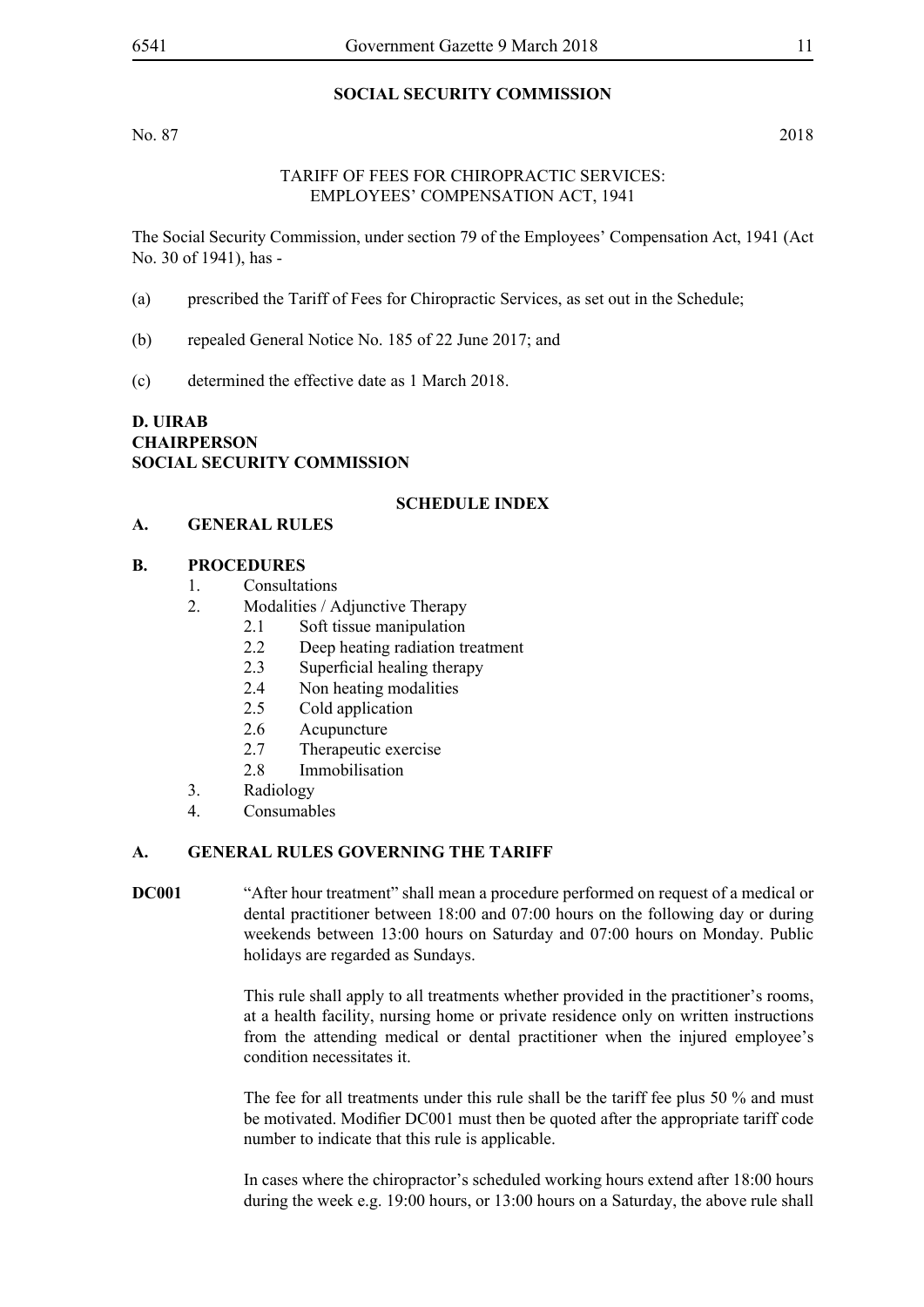not apply for services rendered during this extended period of time and Modifier DC001 shall not be charged.

- **DC002** (a) Where a chiropractor performs treatments away from his treatment rooms, travelling costs shall be charged as follows: **N\$14.68 per km** for each kilometer in excess of 16 kilometers total travelled in own car e.g. **19 km -16 total = 3xN\$14.68 = N\$44.04.**
	- (b) If more than one employee would be attended to during the course of a trip, the full travelling expenses must be divided pro rata between the relevant employees**.**
	- (c) A practitioner is not entitled to charge for any travelling expenses to his rooms.
- **DC003** After a series of 20 treatments in respect of one injured employee for the same condition, the attending medical or dental practitioner must re-evaluate the injured employee's condition. If further treatment is required the practitioner must submit a Final/Progress Medical Report (Form E.Cl. 5) to the Commission, indicating the necessity for further treatment and advise accordingly the chiropractor.
- **DC004** In exceptional cases where the tariff fee is disproportionately low in relation to the actual services rendered by the chiropractor, such higher fee may be agreed upon between the chiropractor and the Commission. Conversely, if the fee is disproportionately high in relation to the actual services rendered a lower fee than the tariff fee should be charged.
- **DC005** No more than four physical procedures and modalities will be reimbursed in one visit. Multiple physical procedures and modalities shall be reimbursed as follows:
	- Major (highest valued procedure or modality): 100% of listed value
	- Second (secondary-highest or equivalent valued procedure or modality): 50% of listed value
	- Third (third-highest or equivalent valued procedure or modality): 50% of listed value
	- Fourth (fourth-highest or equivalent valued procedure or modality): 50% of listed value
- **DC006** Unless timely steps (i.e. 4 hours prior to the appointment) are taken to cancel an appointment the relevant fee may be charged but shall not be payable by the Commission, but shall be payable by the injured employee. Each case shall, however, be considered on merit and, if circumstances warrant, no fee shall be charged.
- **DC007** The services of a chiropractor shall be payable by the Commission, provided that:
	- a) The chiropractor is registered in terms of relevant legislation pertaining in the Republic of Namibia;
	- **b) Registered chiropractors may diagnose and treat the human body by the application of manipulative, manual, mechanical methods, including the use of therapeutic modalities, orthotics, supportive appliances and diagnostic x-rays.**
- **DC008** Every chiropractor must acquaint herself/himself with the regulations promulgated under the Employees Compensation Act, 1941 (Act No. 30 of 1941) especially in connection with the rendering of services and submission of accounts.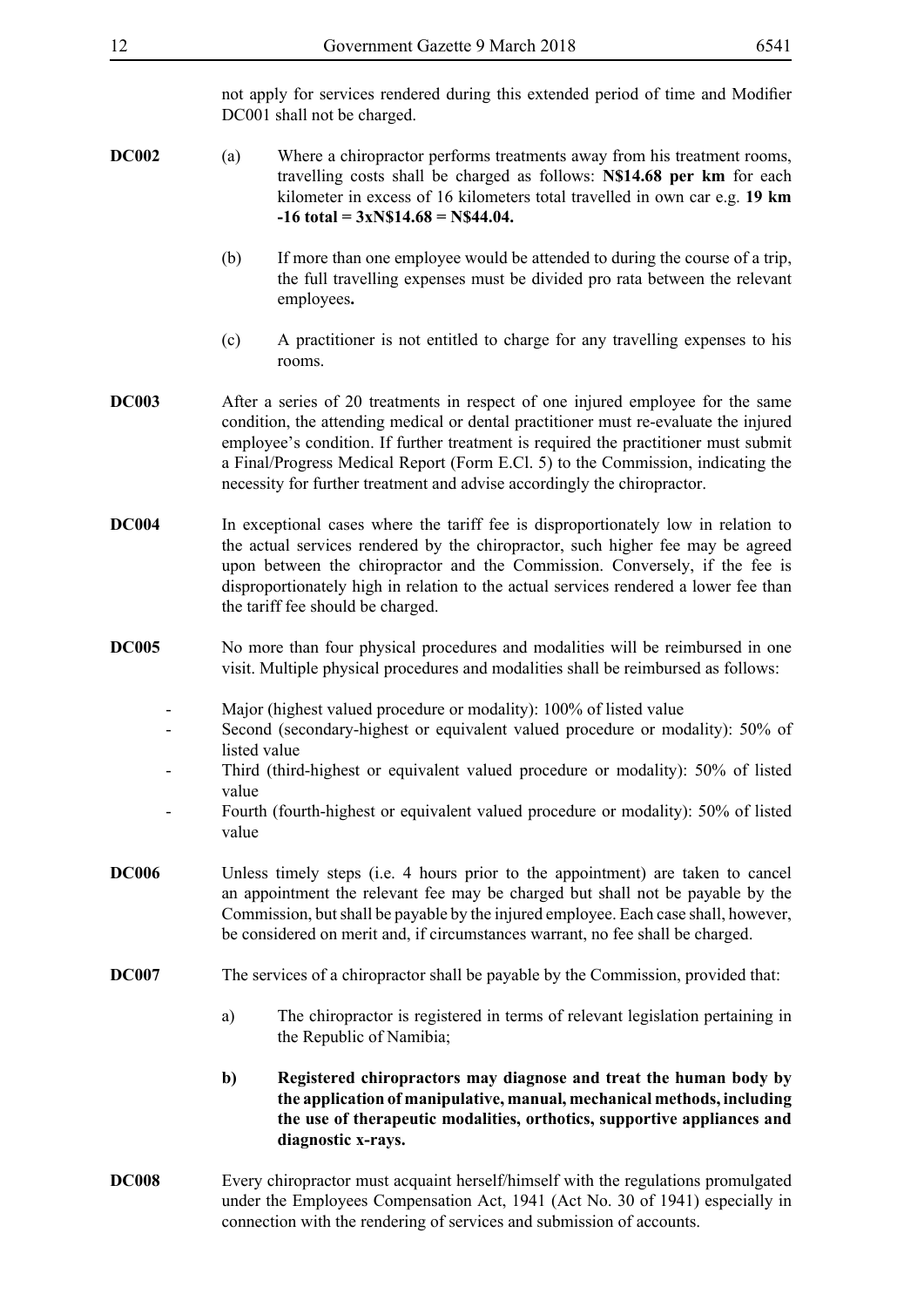Every account shall be signed by the service provider and shall contain the following particulars:

- 1) The name, address, telephone number and practice code number of the chiropractor.
- 2) The name and practice code number of the referring medical or dental practitioner.
- 3) The surname, first name, date of birth, Social Security Number, date of accident and claim number of the injured employee.
- 4) The nature of the treatment.
- 5) The date on which the service was rendered.
- 6) The tariff code number and fee of the procedure used in this Schedule **and shall be accompanied by:**
- 7) A copy of the completed Employer's Report of Accident (Form E.Cl. 2) page 1.
- 8) A copy of the referral letter from the medical or dental practitioner concerned
- 9) The First Medical Report and Account (E.CL 4), where applicable and/or
- 10) The Final/Progress Medical Report (E.CL. 5), where applicable.

#### **B. PROCEDURES**

| <b>Remarks</b> | <b>CODE</b><br>new | <b>PROCEDURE</b>                                                                                                                                                                                                          | N\$    |
|----------------|--------------------|---------------------------------------------------------------------------------------------------------------------------------------------------------------------------------------------------------------------------|--------|
|                | 1.                 | <b>CONSULTATIONS</b>                                                                                                                                                                                                      |        |
|                | <b>DC001</b>       | Initial consultation and manipulation                                                                                                                                                                                     | 299.50 |
|                | <b>DC002</b>       | Subsequent consultation and manipulation                                                                                                                                                                                  | 224.80 |
|                | <b>DC003</b>       | Subsequent consultation where no treatment is required                                                                                                                                                                    |        |
|                | 2.                 | <b>MANIPULATION new</b>                                                                                                                                                                                                   |        |
|                | DC020              | Manipulation of spine                                                                                                                                                                                                     | 169.20 |
|                | DC021              | Manipulation of other joints                                                                                                                                                                                              | 136.70 |
|                | 3.                 | <b>MODALITIES/ADJUNCTIVE THERAPY</b>                                                                                                                                                                                      |        |
|                |                    | Modalities or adjunctive therapy: Fee covering the utilization of sup-<br>portive therapy considered necessary and relevant to the respective con-<br>dition/diagnosis. Maximum of 3 modalities per visit. See Rule DC005 |        |
|                | 3.1                | Soft tissue manipulation                                                                                                                                                                                                  |        |
|                | DC101              | Massage                                                                                                                                                                                                                   | 69.70  |
|                | DC103              | Myofascial pain therapy                                                                                                                                                                                                   | 99.90  |
|                | 3.2                | Deep heating radiation                                                                                                                                                                                                    |        |
|                | <b>DC111</b>       | Short wave diathermy                                                                                                                                                                                                      | 104.70 |
|                | DC113              | Microwave diathermy                                                                                                                                                                                                       | 104.70 |
|                | DC115              | Ultra sound                                                                                                                                                                                                               | 104.70 |
|                | 3.3                | <b>Superficial healing therapy</b>                                                                                                                                                                                        |        |
|                | DC121              | Hydrocullator /Ice Pack - Hot or Cold Packs                                                                                                                                                                               | 69.70  |
|                | DC123              | Infra-red                                                                                                                                                                                                                 | 69.70  |
|                | DC125              | Ultra-violet                                                                                                                                                                                                              | 69.70  |
|                | DC127              | Paraffin bath/Wax unit                                                                                                                                                                                                    | 69.70  |
|                | DC129              | Whirlpool/Hubbard tank immersion                                                                                                                                                                                          | 69.70  |
|                | DC131              | Fluidotherapy                                                                                                                                                                                                             | 69.70  |
|                | DC133              | Sitz bath                                                                                                                                                                                                                 | 69.70  |
|                | 3.4                | Non heating modalities                                                                                                                                                                                                    |        |
|                | DC141              | Galvanism/Faradic &Sine Wave                                                                                                                                                                                              | 69.70  |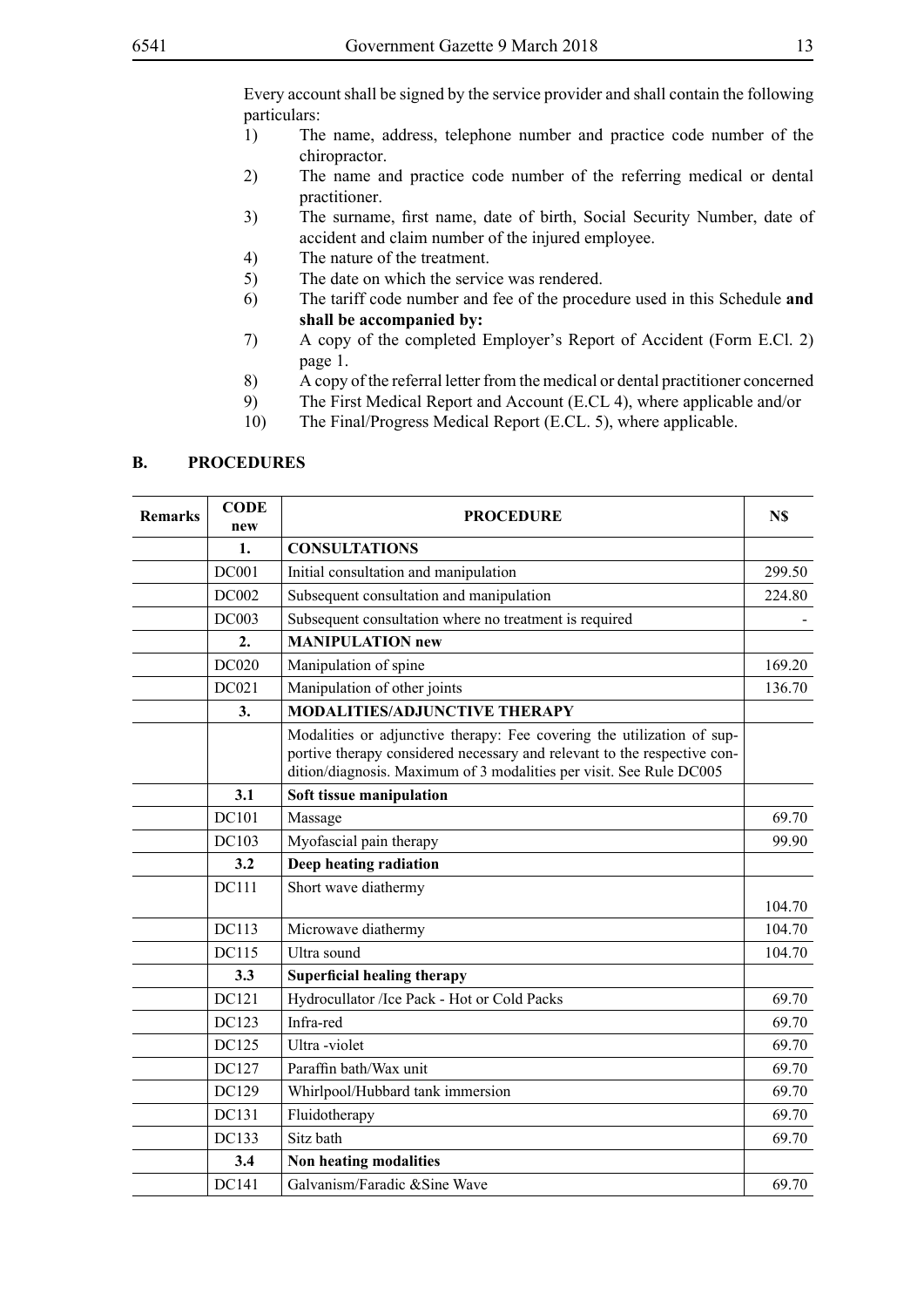| <b>Remarks</b> | <b>CODE</b><br>new | <b>PROCEDURE</b>                                                                                                                            | N\$    |
|----------------|--------------------|---------------------------------------------------------------------------------------------------------------------------------------------|--------|
|                | DC143              | Low voltage galvanic lontopresis                                                                                                            | 69.70  |
|                | DC147              | Combined ultra sound and electric stimulation                                                                                               | 83.70  |
|                | DC149              | Interferential                                                                                                                              | 104.70 |
|                | DC151              | Vacutron / Vasopneumatic Devices                                                                                                            | 81.50  |
|                | DC153              | Vacutron plus Interferential                                                                                                                | 81.50  |
|                | DC155              | Vibration therapy                                                                                                                           | 91.10  |
|                | DC157              | High voltage pulsed direct current                                                                                                          | 83.70  |
|                | DC159              | Electro-Stim. 180                                                                                                                           | 69.70  |
|                | <b>DC161</b>       | T.E.N.S                                                                                                                                     | 69.70  |
|                | DC163              | Micro current modalities                                                                                                                    | 81.50  |
|                | DC165              | Traction : Mechanical/static etc                                                                                                            | 81.50  |
|                | DC167              | Laser therapy                                                                                                                               | 118.50 |
|                | DC169              | Dry needling                                                                                                                                | 140.50 |
|                | 3.5                | <b>Cold application</b>                                                                                                                     |        |
|                | DC171              | Cryomatic/Cryotherapy                                                                                                                       | 69.70  |
|                | DC173              | <b>Cold Packs</b>                                                                                                                           | 69.70  |
|                | 3.6                | Acupuncture                                                                                                                                 |        |
|                | DC181              | One or more needles without electrical stimulation                                                                                          | 139.30 |
|                | DC183              | One or more needles with electrical stimulation                                                                                             | 139.30 |
|                | 3.7                | <b>Therapeutic Exercise</b>                                                                                                                 |        |
|                | DC187              | Proprioceptive neuromuscular facilitation                                                                                                   | 81.50  |
|                | DC189              | Gait training                                                                                                                               | 81.50  |
|                | DC191              | Prosthetic fitting and training                                                                                                             | 81.50  |
|                | DC193              | Orthotic fitting and training                                                                                                               | 81.50  |
|                | 3.8                | <b>Immobilisation</b>                                                                                                                       |        |
|                | DC201              | Hard and soft immobilisation                                                                                                                | 81.50  |
|                | DC203              | Supportive strapping, bracing, splinting and taping                                                                                         | 81.50  |
|                | DC205              | Supportive devices                                                                                                                          | 81.50  |
|                | 4.                 | Remedies prescribed and supplies - Cost +35%<br><b>RADIOLOGY</b>                                                                            |        |
|                |                    | MOHSS Radiation Protection number to be on account if x-rays are<br>charged.<br>Note: Items DC066, DC067, DC076, DC079, and DC080 cannot be |        |
|                |                    | charged in conjunction with item DC073.                                                                                                     |        |
|                | DC0084             | Modifier DC0084: Film charges - Add 10% per view                                                                                            |        |
|                | DC049              | Ankle - AP/LAT per view                                                                                                                     | 107.70 |
|                | DC051              | Cervical - per view (Maximum 7 views as per Davis Series)                                                                                   | 154.20 |
|                | <b>DC055</b>       | Elbow - AP/LAT, per view                                                                                                                    | 107.70 |
|                | <b>DC057</b>       | Foot - AP/LAT, per view                                                                                                                     | 107.70 |
|                | DC059              | Femur AP/LAT, per view                                                                                                                      | 161.00 |
|                | <b>DC060</b>       | Hand - AP/LAT, per view                                                                                                                     | 107.70 |
|                | DC062              | Hip - unilateral, per view                                                                                                                  | 107.70 |
|                | <b>DC064</b>       | Knee - AP/LAT, per view                                                                                                                     | 107.70 |
|                | <b>DC066</b>       | Lumbo-Sacral 3 views                                                                                                                        | 154.20 |
|                | DC067              | Lumbar spine and pelvis - 5 views                                                                                                           | 256.50 |
|                | <b>DC068</b>       | Pelvis                                                                                                                                      | 154.20 |
|                | <b>DC070</b>       | Ribs                                                                                                                                        | 172.10 |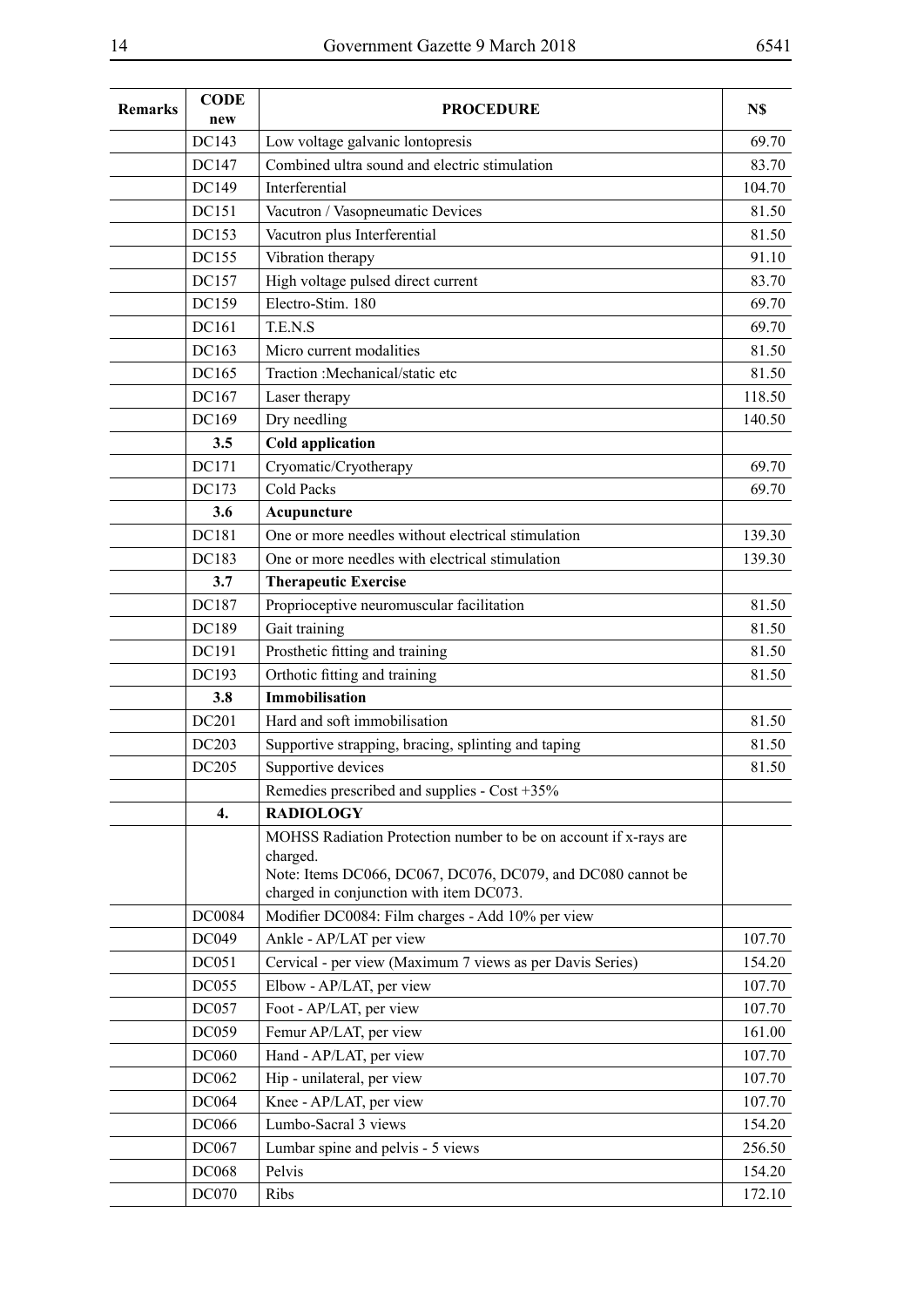| <b>Remarks</b> | <b>CODE</b><br>new | <b>PROCEDURE</b>                        | N\$    |
|----------------|--------------------|-----------------------------------------|--------|
|                | <b>DC072</b>       | Radius/Ulna                             | 107.70 |
|                | DC073              | Spine - Full spine study - AP & LAT     | 464.10 |
|                | <b>DC076</b>       | Spin - single study                     | 154.20 |
|                | <b>DC077</b>       | Shoulder - per view                     | 107.70 |
|                | <b>DC079</b>       | Spine - Thoraco-Lumbar AP/LAT, per view | 154.20 |
|                | <b>DC080</b>       | Spine - Thoracic - AP/LAT, per view     | 154.20 |
|                | <b>DC081</b>       | Tibia/Fibula AP/LAT, per view           | 107.70 |
|                | <b>DC082</b>       | Wrist - per view                        | 107.70 |
|                | 5.                 | <b>CONSUMABLES</b>                      |        |
|                | <b>DC100</b>       | Consumables at cost plus 10%            |        |
|                |                    |                                         |        |

#### **SOCIAL SECURITY COMMISSION**

No. 88 2018

#### TARIFF OF FEES FOR DENTAL SERVICES: EMPLOYEES' COMPENSATION ACT, 1941

The Social Security Commission, under section 79 of the Employees' Compensation Act, 1941 (Act No. 30 of 1941), has -

- (a) prescribed the Tariff of Fees For Dental Services, as set out in the Schedule;
- (b) repealed General Notice No 186 of 22 June 2017; and
- (c) determined the effective date as 1 March 2018.

#### **D. UIRAB CHAIRPERSON SOCIAL SECURITY COMMISSION**

#### **SCHEDULE**

#### **TARIFF OF FEES FOR DENTAL SERVICES**

This Schedule includes procedures performed by general dental practitioners, maxillo-facial and oral surgeons, orthodontists, periodontists, prosthodontists and oral pathologists.

The dental procedure codes for general dental practitioners are divided into twelve (12) categories of services. The procedures have been grouped under the category with which the procedures are most frequently identified. The categories are solely for convenience in using the Schedule and should not be interpreted as excluding certain types of Oral Care Providers from performing or reporting such procedures. General practitioners are advised to become familiar with the details of these categories since it is similar to the Current Dental Terminology, Second Edition (CDT-2), which was adopted in principle by NAMAF and SADA.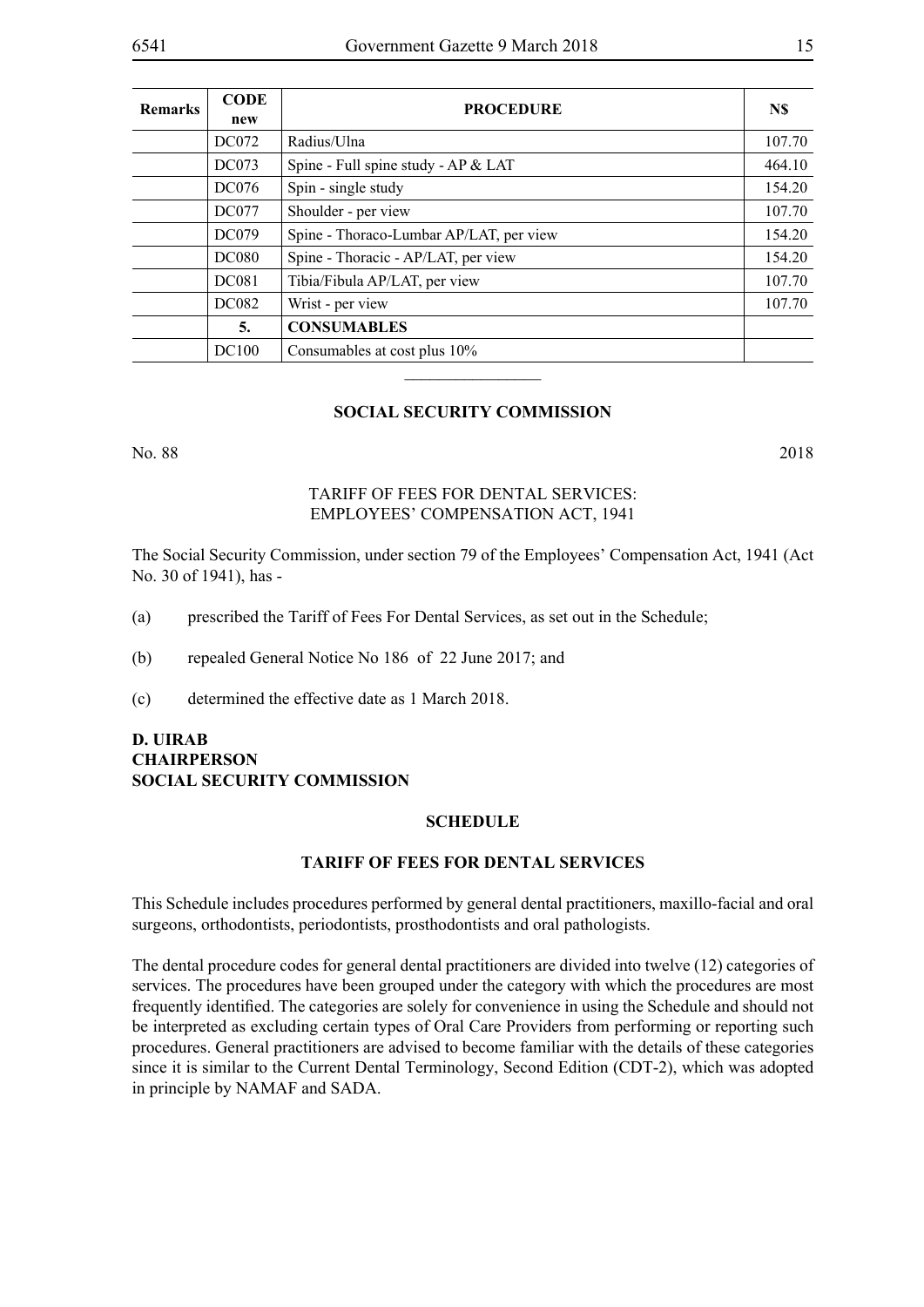# **INDEX**

# **A. GENERAL GUIDELINES**

# **B. MODIFIERS**

# **C. EXPLANATIONS**

- a) Tooth identification
- b) Treatment categories
- c) Abbreviations

# **D. PROCEDURES**

# *I. GENERAL DENTAL PRACTITIONERS*

# 1.1 DIAGNOSTIC

Clinical oral evaluations Radiographs/Diagnostic Imaging Tests and laboratory examinations

#### 1.2 PREVENTIVE Dental prophylaxis Topical fluoride treatment (office procedure) Other preventive service Space maintenance (passive appliances)

- 1.3 RESTORATIVE Amalgam restorations (including polishing) Resin restorations Inlay/Onlay restorations Metal inlays
	- Ceramic and/or resin inlays Crowns – single restorations
	- Other restorative service

# 1.4 ENDODONTICS

Pulp capping Pulpotomy Endodontic therapy (including treatment plan, clinical procedures and follow-up care) Preparatory visits (obturation not done at same visit) Obturation of root canals at a subsequent visit Preparation and obturation of root canals completed at a single visit

Apexification/recalcification procedures

Apicoectomy/Periradicular services Other endodontic procedures

# 1.5 PERIODONTICS

Surgical services (including usual postoperative care)

- 1.6 PROSTHODONTICS (REMOVABLE)
	- Complete dentures (including routine post-delivery care) Partial dentures (including routine post-delivery care) Adjustments to dentures Repairs to complete or partial dentures Denture rebase procedures Denture reline procedures Other removable prosthetic services
- 1.7 MAXILLO-FACIAL PROSTHETICS See III. Specialist Prosthodontists
- 1.8 IMPLANT SERVICES Endosteal implants Eposteal implants Transosteal implants
- 1.9 PROSTHODONTICS, FIXED Fixed partial denture pontics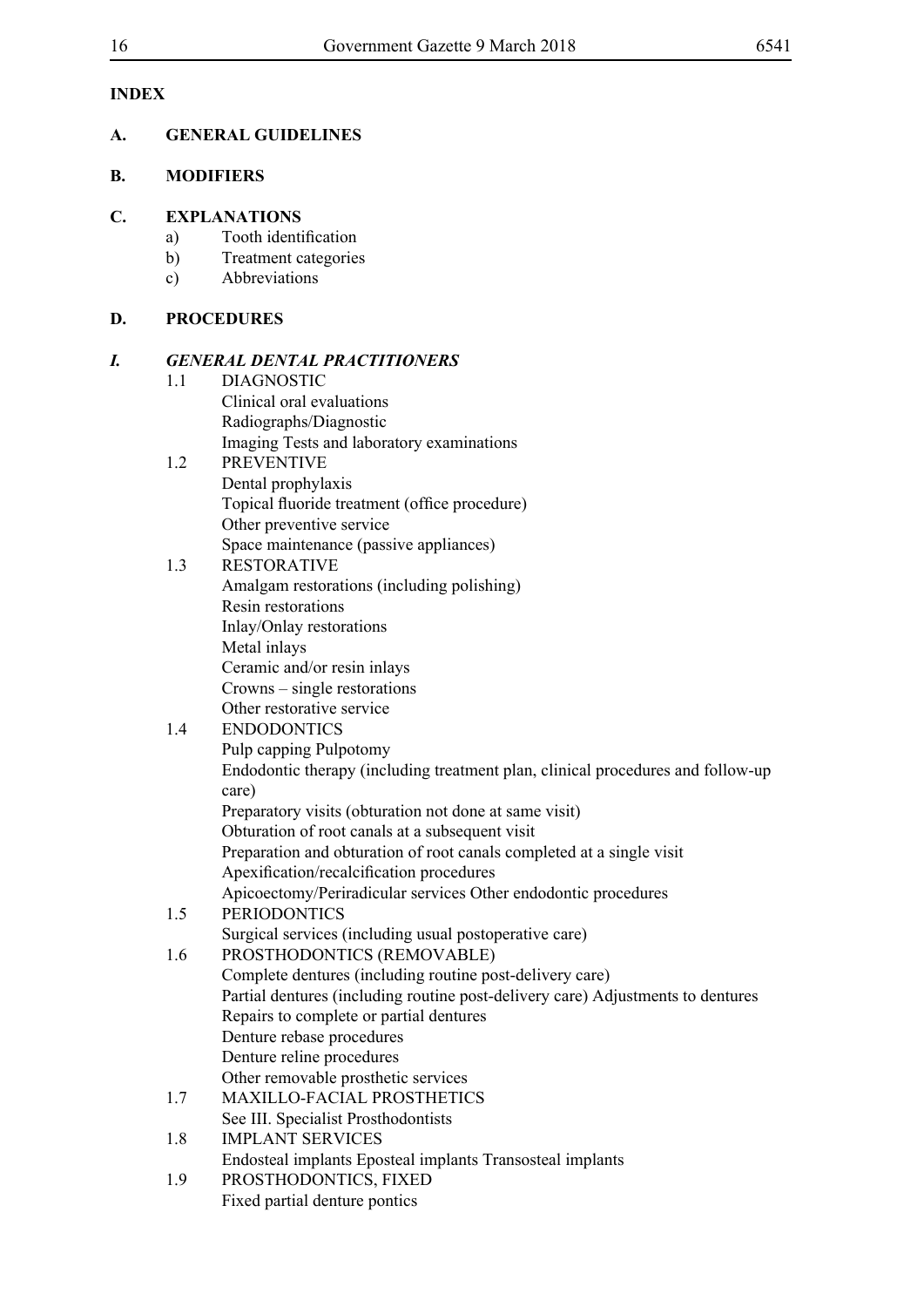| Extractions<br>Surgical extractions (includes routine postoperative care)<br>Other surgical procedures<br>Reduction of dislocation and management of other temporomandibular joint<br>dysfunction<br>Repair of traumatic wounds<br><b>ORTHODONTICS</b><br>1.11<br>See the V. Specialist Orthodontists<br>ADJUNCTIVE GENERAL SERVICES<br>1.12 |  |
|----------------------------------------------------------------------------------------------------------------------------------------------------------------------------------------------------------------------------------------------------------------------------------------------------------------------------------------------|--|
| Unclassified treatment<br>Anaesthesia<br>Professional consultations<br>Professional visits<br>Drugs, medicaments and materials<br>Miscellaneous services<br><b>ORAL PATHOLOGISTS</b><br>П.                                                                                                                                                   |  |
| <b>SPECIALIST PROSTHODONTISTS</b><br>Ш.                                                                                                                                                                                                                                                                                                      |  |
| 3.1<br>DIAGNOSTIC PROCEDURES                                                                                                                                                                                                                                                                                                                 |  |
| 3.2<br>PREVENTIVE PROCEDURES                                                                                                                                                                                                                                                                                                                 |  |
| <b>TREATMENT PROCEDURES</b><br>3.3                                                                                                                                                                                                                                                                                                           |  |
| <b>Emergency treatment Provisional treatment</b>                                                                                                                                                                                                                                                                                             |  |
| Occlusal adjustment                                                                                                                                                                                                                                                                                                                          |  |
| Ceramic and/or resin bonded inlays and veneers:                                                                                                                                                                                                                                                                                              |  |
| Gold foil restorations                                                                                                                                                                                                                                                                                                                       |  |
| Gold restorations                                                                                                                                                                                                                                                                                                                            |  |
| Posts and copings                                                                                                                                                                                                                                                                                                                            |  |
| Connectors                                                                                                                                                                                                                                                                                                                                   |  |
| <b>Crowns Bridges</b>                                                                                                                                                                                                                                                                                                                        |  |
| Resin bonded retainers                                                                                                                                                                                                                                                                                                                       |  |
| Conservative treatment for temporomandibular joint dysfunction                                                                                                                                                                                                                                                                               |  |
| Endodontic and bleaching procedures, etc.                                                                                                                                                                                                                                                                                                    |  |
| Root canal therapy<br>Other Endodontic Procedure                                                                                                                                                                                                                                                                                             |  |
| Prosthetics (Removable)                                                                                                                                                                                                                                                                                                                      |  |
| MAXILLO-FACIAL PROSTHODONTIC PROSTHESES<br>3.4                                                                                                                                                                                                                                                                                               |  |
| <b>Maxillary Prostheses</b>                                                                                                                                                                                                                                                                                                                  |  |
| <b>Mandibular Resection Prostheses</b>                                                                                                                                                                                                                                                                                                       |  |
| <b>Glossal Resection Prostheses</b>                                                                                                                                                                                                                                                                                                          |  |
| Radiotherapy Appliances                                                                                                                                                                                                                                                                                                                      |  |
| Chemotherapy Appliances                                                                                                                                                                                                                                                                                                                      |  |
| Intermediate/definitive Prostheses                                                                                                                                                                                                                                                                                                           |  |
| <b>Speech Appliances</b>                                                                                                                                                                                                                                                                                                                     |  |
| <b>Extra-oral Appliances</b>                                                                                                                                                                                                                                                                                                                 |  |
| <b>Custom Implants</b>                                                                                                                                                                                                                                                                                                                       |  |
| <b>Surgical Appliances</b>                                                                                                                                                                                                                                                                                                                   |  |
| <b>Trismus Appliances</b>                                                                                                                                                                                                                                                                                                                    |  |
| Attendance in theatre                                                                                                                                                                                                                                                                                                                        |  |
|                                                                                                                                                                                                                                                                                                                                              |  |
|                                                                                                                                                                                                                                                                                                                                              |  |
|                                                                                                                                                                                                                                                                                                                                              |  |
|                                                                                                                                                                                                                                                                                                                                              |  |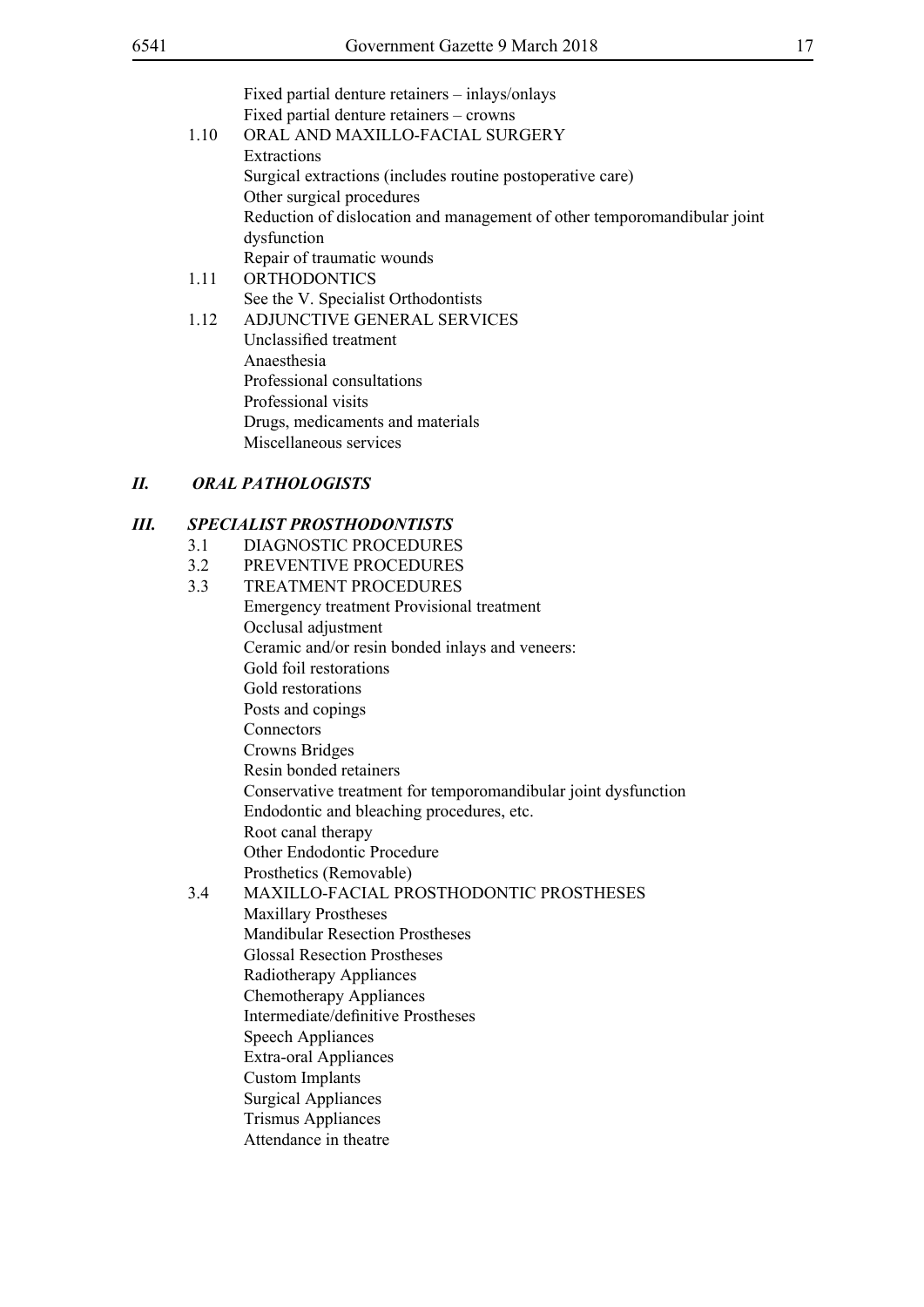#### *IV. SPECIALISTS IN ORAL MEDICINE AND PERIODONTICS/PERIODONTISTS* Rules

- 4.1 DIAGNOSTIC PROCEDURES
- 4.2 TEMPOROMANDIBULAR JOINT PROCEDURES
- 4.3 SURGICAL PROCEDURES
- 4.4 IMPLANT PROCEDURES<br>4.5 ORAL MEDICAL PROCEI
	- 4.5 ORAL MEDICAL PROCEDURES

#### *V. SPECIALIST ORTHODONTISTS*

- 5.1 CONSULTATIONS
- 5.2 RECORDS AND INVESTIGATIONS
- 5.3 ORTHOGNATHIC SURGERY AND TREATMENT PLANNING
- 5.4 RETAINERS, REPAIRS AND/OR REPLACEMENTS
- 5.5 CORRECTIVE THERAPY Treatment of MPDS Occlusal adjustment

### Removable appliance therapy

Functional appliance therapy

- Fixed appliance therapy
- Partial fixed appliance therapy Preliminary treatment

Comprehensive fixed appliance therapy

Single arch treatment

Combined maxillary and mandibular arch therapy

Class I Malocclusions

Class II and III Malocclusions

Lingual orthodontics

Single arch treatment

Combined maxillary and mandibular arch therapy

Class I

Class II and III Malocclusions

# *VI. SPECIALIST MAXILLO- FACIAL AND ORAL SURGEONS*

#### Rules

- 6.1 CONSULTATIONS AND VISITS
- 6.2 INVESTIGATIONS AND RECORDS
- 6.3 ORTHOGNATHIC SURGERY AND TREATMENT PLANNING
- 6.4 REMOVAL OF TEETH Extractions during a single visit Removal of roots Unerupted or impacted teeth
- 6.5 DIVERSE PROCEDURES
- 6.6 CYSTS OF JAWS
- 6.7 NEOPLASMS
- 6.8 PARA-ORTHODONTIC SURGICAL PROCEDURES
- 6.9 SURGICAL PREPARATION OF JAWS FOR PROSTHETICS
- 6.10 SEPSIS
- 6.11 TRAUMA
	- Treatment of associated soft tissue injuries Mandibular fractures Maxillary fractures with special attention to occlusion Zygoma/Orbit/Antral - complex fractures
- 6.12 FUNCTIONAL CORRECTION OF MALOCCLUSIONS
- 6.13 TEMPOROMANDIBULAR JOINT PROCEDURES
- 6.14 SALIVARY GLANDS
- 6.15 IMPLANTS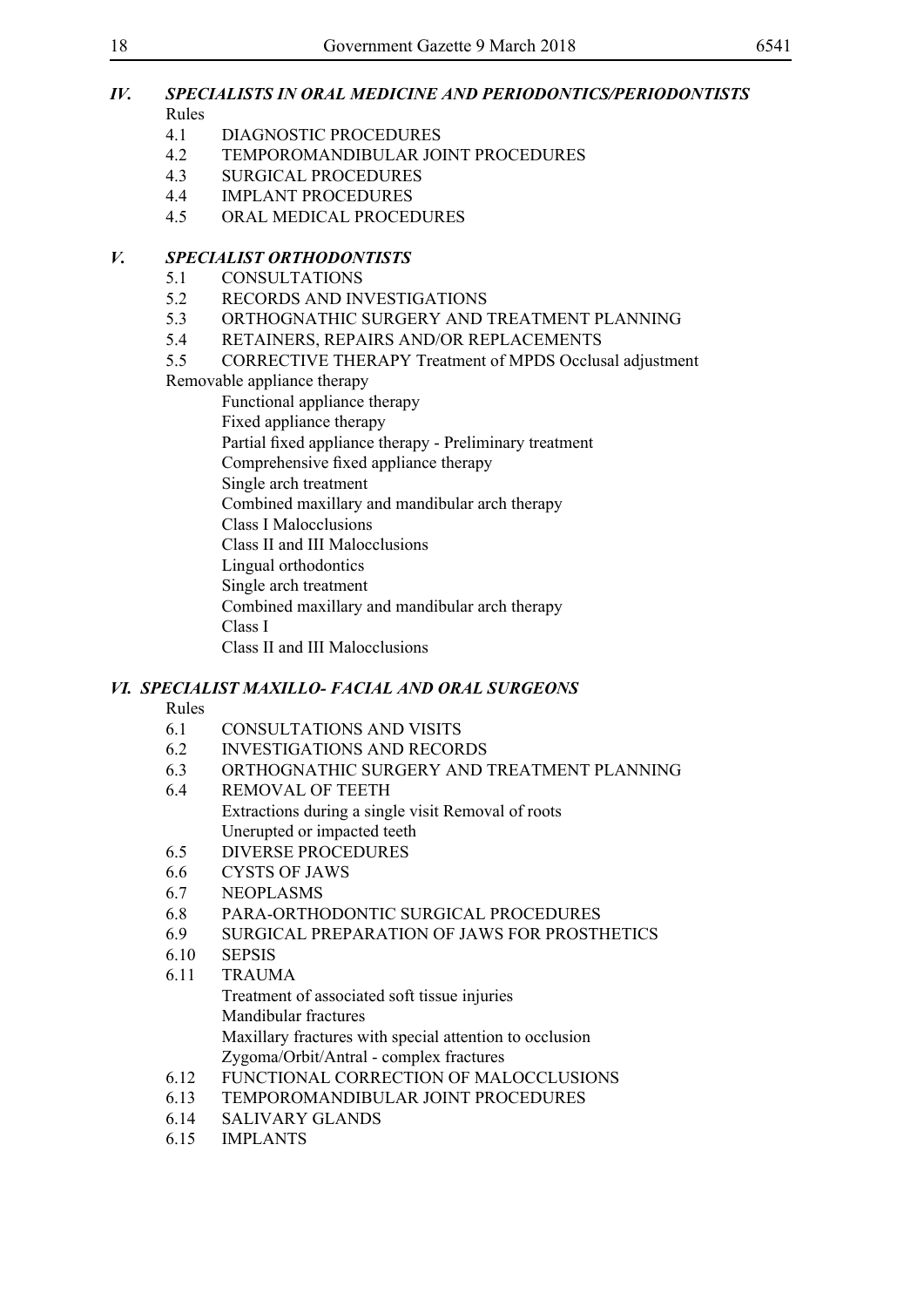**D001** Item 8101 refers to a full mouth examination, charting and treatment planning and no further examination fees shall be chargeable until the treatment plan resulting from this consultation is completed with the exception of code 8102. This includes the issuing of a prescription where only medication is prescribed. Item 8104 refers to a consultation for a specific problem and not to a full mouth examination, charting and treatment planning. This includes the issuing of a prescription where only medication is prescribed. **D002** Except in those cases where the fee is determined "by arrangement", the fee for the rendering of a service which is not listed in this schedule shall be based on the fee in respect of a comparable service that is listed therein and Rule D002 must be indicated together with the tariff item. **D003** In the case of a prolonged or costly dental service or procedure, the dental practitioner or specialist shall ascertain beforehand from the Commission whether it will accept financial responsibility in respect of such treatment. **D004** In exceptional cases where the fee is disproportionately low in relation to the actual services rendered by a dental practitioner or a specialist, such higher fee as may be agreed upon between the dental practitioner or specialist and the Commission, may be charged and Rule D004 must be indicated together with the tariff code. Conversely, if the fee is disproportionately high in relation to the actual services rendered, a lower fee than that in the Tariff of Fees should be charged. **D005** Save in exceptional cases the services of a specialist shall be available only on the recommendation of the attending dental or medical practitioner. Referring practitioners shall indicate to the specialist that the patient is being treated under the Employees' Compensation Act, 1941 (Act No. 30 of 1941). **D007** "Normal consulting hours" are between 07:00 and 17:00 on weekdays, and between 07:00 and 13:00 on Saturdays. **D008** (a) Every dentist shall render a monthly invoice for every procedure, which has been completed irrespective of whether the total treatment plan has been concluded. (b) Every invoice shall be signed by the service provider and shall contain the following particulars: 1) The surname, first name/s and date of birth of the injured employee; 2) The Social Security Number of the injured employee; 3) The date of accident; 4) The claim number allocated by the Social Security Commission, Employee's Compensation Fund, where available; 5) A copy of the completed Employer's Report of Accident (Form E.Cl.2), page 1; 6) The date on which every service was rendered; 7) The tariff number and fee used in this Schedule of every procedure or service, and the nature of every procedure or service; 8) Where the account is a photocopy of the original, certification by way of a rubber stamp or the signature of the dentist; 9) A copy of the referral letter from the medical or dental practitioner concerned, where applicable;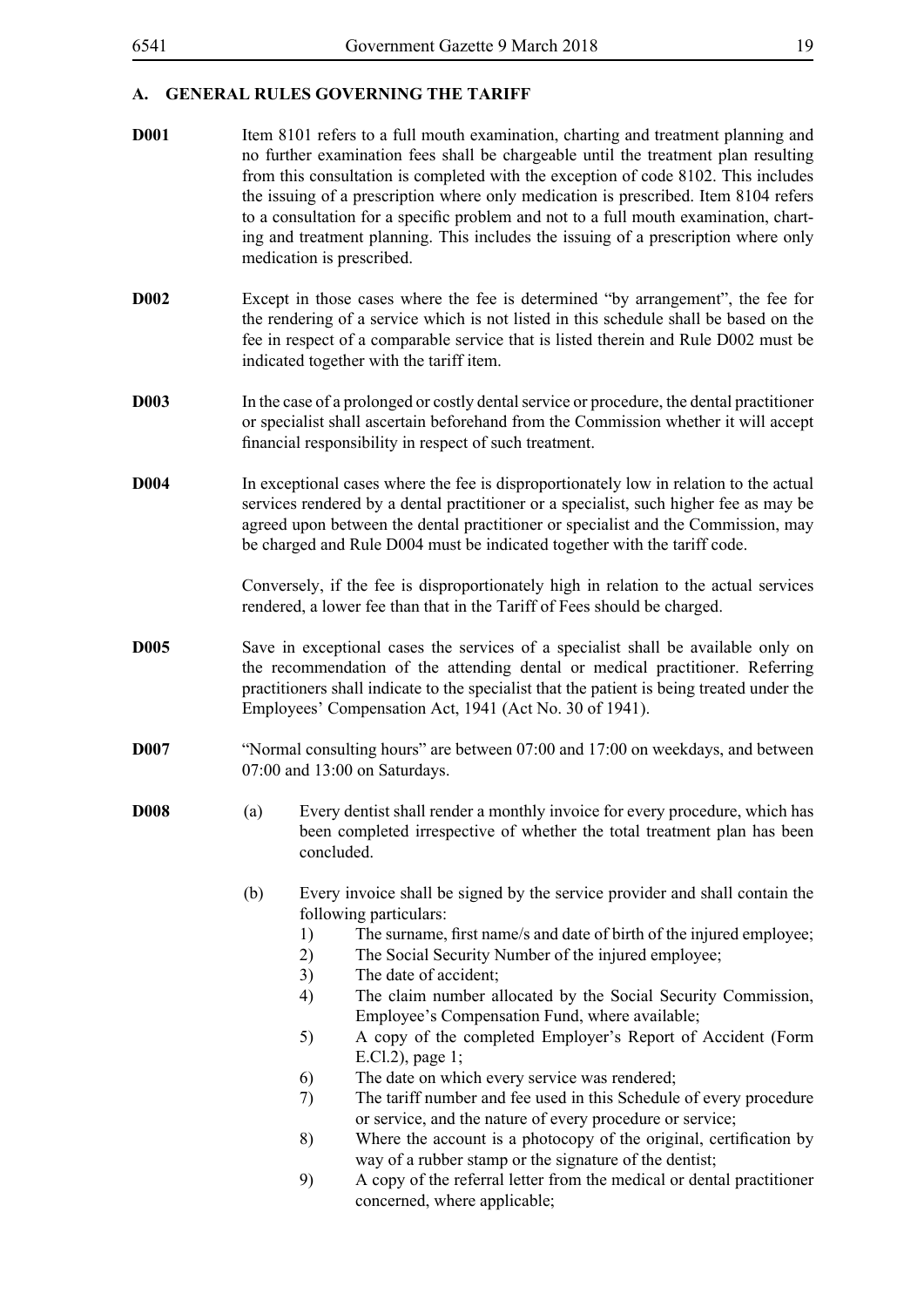| 20               |                             | Government Gazette 9 March 2018                                                                                                                                                                                                                                                                                                                                                                                                                                                                                                                                                                  | 6541 |
|------------------|-----------------------------|--------------------------------------------------------------------------------------------------------------------------------------------------------------------------------------------------------------------------------------------------------------------------------------------------------------------------------------------------------------------------------------------------------------------------------------------------------------------------------------------------------------------------------------------------------------------------------------------------|------|
|                  | 10)                         | The name, address, and practice number of the dental practitioner or<br>specialist rendering the service must be shown on the account.                                                                                                                                                                                                                                                                                                                                                                                                                                                           |      |
| D <sub>009</sub> |                             | Dentists in general practice shall be entitled to charge two-thirds of the fees of<br>specialists only for treatment that is not listed in the schedule for dentists in general<br>practice and Modifier 8004 must be shown against any such item. Benefits in respect<br>of specialists charging treatment procedures not listed in the schedule for that<br>specialty, shall be allocated as follows:                                                                                                                                                                                          |      |
|                  | $-2/3$                      | General Dental Practitioners Schedule - 100% Other Dental Specialists Schedules                                                                                                                                                                                                                                                                                                                                                                                                                                                                                                                  |      |
| <b>D010</b>      |                             | Fees charged by dental technicians for their services (PLUS L) shall be shown on the<br>dentist's account against the code 8099. Such dentist's account shall be accompanied<br>by the actual account of the dental technician (or a copy thereof) and the account of<br>the dental technician shall bear the signature of the dentist (or the person authorized<br>by him/her) as proof that it has been compiled correctly. "L" comprises the fee<br>charged by the dental technician for his services as well as the cost of teeth. For<br>example, tariff item 8231 is specified as follows: |      |
|                  |                             | <u>N\$</u>                                                                                                                                                                                                                                                                                                                                                                                                                                                                                                                                                                                       |      |
|                  | 8231                        | X                                                                                                                                                                                                                                                                                                                                                                                                                                                                                                                                                                                                |      |
|                  | 8099 (8231)<br>Total        | Y<br>$N$ X+Y$                                                                                                                                                                                                                                                                                                                                                                                                                                                                                                                                                                                    |      |
| D012             |                             | In the case where treatment is not listed for dentists in general practice or specialists,<br>then the appropriate tariff fee listed in the Schedule for Medical Aid shall be charged<br>and the relevant tariff code must be indicated.                                                                                                                                                                                                                                                                                                                                                         |      |
| D013             |                             | Cost of material (VAT inclusive - unless the service provider is not a registered<br>VAT vendor): This item provides for a charge for material where indicated against<br>the relevant item codes by the words "See Rule D013". Material to be charged for<br>in these instances at cost plus a handling fee not exceeding 35%, up to N\$3323.80 A<br>maximum handling fee of 10% shall apply above a cost of N\$3323.80 A maximum<br>handling fee of N\$6284.20 will apply.                                                                                                                     |      |
|                  |                             | Note: Item 8220 (suture) is applicable to all registered persons.                                                                                                                                                                                                                                                                                                                                                                                                                                                                                                                                |      |
| D014             | purposes only.              | Payment shall only be made for services required as a direct result of the accident.<br>No liability would be accepted for e.g. gold fillings in broken dentures for cosmetic                                                                                                                                                                                                                                                                                                                                                                                                                    |      |
| D015             | be as set out in item 8499. | Where a dental practitioner administers a general anaesthetic, the fee charged shall                                                                                                                                                                                                                                                                                                                                                                                                                                                                                                             |      |
| D016             |                             | Code 8279 and 8281 - Metal base to full and partial dentures: The fees for these<br>items refer to the metal base only. An additional fee is then charged for the partial or<br>full denture, which is fitted, to the base.                                                                                                                                                                                                                                                                                                                                                                      |      |
| D017             |                             | Payment of a fee in respect of treatment not listed in the Tariff of Fees but for which<br>the Commission has agreed to accept liability, and of any fee reflected in respect<br>of a service listed in the Tariff of Fees, shall be in full and final settlement for the<br>treatment or procedure given to the injured employee.                                                                                                                                                                                                                                                               |      |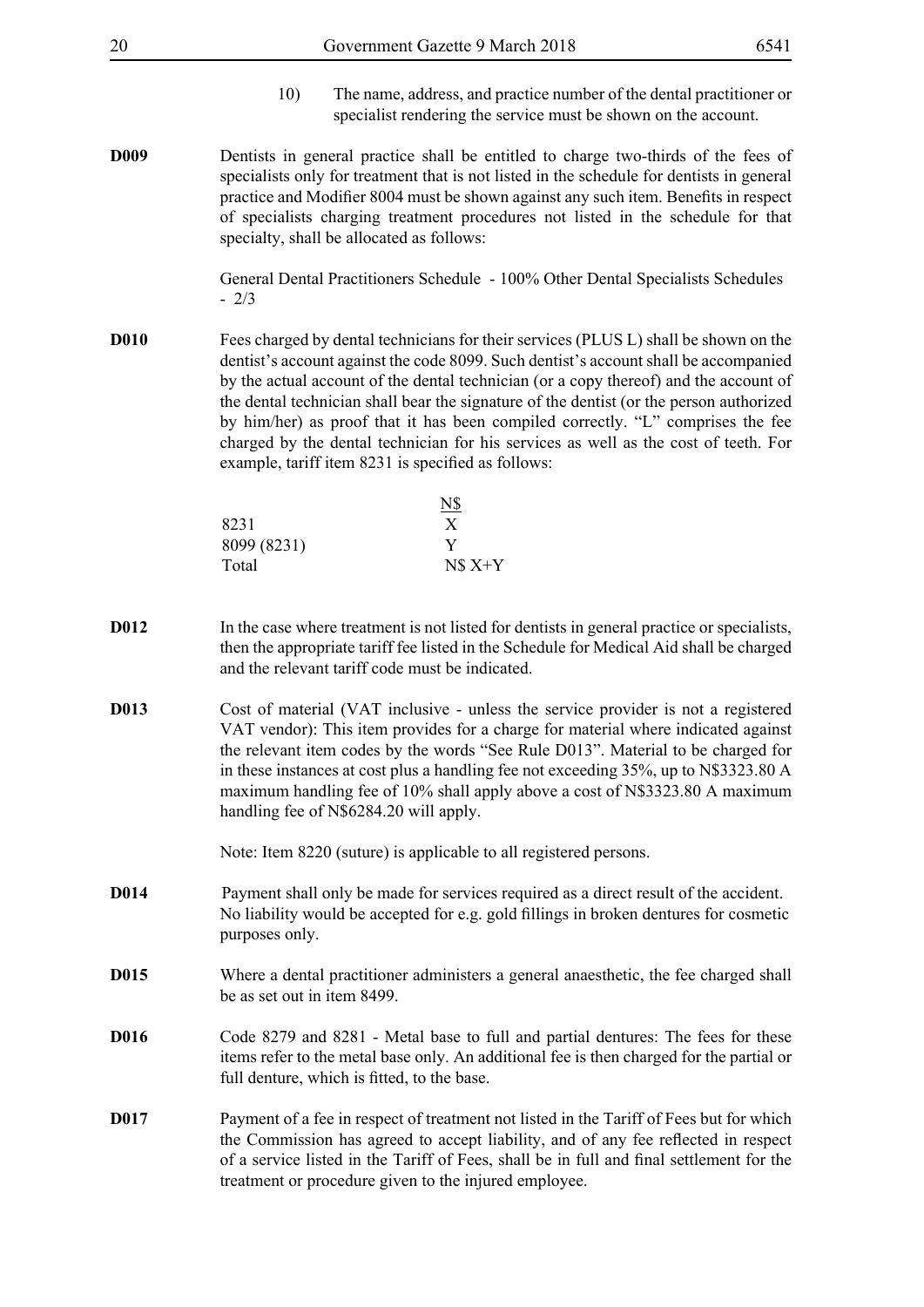| 6541              | Government Gazette 9 March 2018                                                                                                                      | 21 |
|-------------------|------------------------------------------------------------------------------------------------------------------------------------------------------|----|
| D <sub>0</sub> 19 | Unless timely steps are taken to cancel an appointment for a consultation the relevant<br>consultation fee shall be payable by the injured employee. |    |
| <b>B.</b>         | <b>MODIFIERS</b>                                                                                                                                     |    |
|                   | Modifiers may only be used where (M) appears against the item in the Schedule.                                                                       |    |
|                   | For the adjustment of specific tariff items to certain circumstances, it is necessary to<br>show the following modifiers on the account:             |    |
| 8001              | 33 1/3% of the appropriate scheduled fee                                                                                                             |    |
| 8002              | The appropriate scheduled fee plus 50%                                                                                                               |    |
| 8003              | The appropriate scheduled fee plus 10%                                                                                                               |    |
| 8004              | Two-thirds of appropriate scheduled fee (see Rule D009)                                                                                              |    |
| 8005              | The appropriate scheduled fee up to a maximum of N\$421.00                                                                                           |    |
| 8006              | 50% of the appropriate scheduled fee                                                                                                                 |    |
| 8007              | 15% of the appropriate scheduled fee with a minimum of N\$273.10                                                                                     |    |
| 8008              | The appropriate scheduled fee plus 25%                                                                                                               |    |
| 8009              | 75% of the appropriate scheduled fee/benefit                                                                                                         |    |
| 8010              | The appropriate schedule fee plus 75%.                                                                                                               |    |
| $\mathbf{C}$ .    | <b>EXPLANATIONS</b>                                                                                                                                  |    |

### **a) Tooth identification (T)**

Tooth identification is compulsory for all accounts rendered. Tooth identification is only applicable to procedures identified with the letter (T) in the mouthpart (MP) column. The International Standards Organization (ISO) in collaboration with the FDI designated system for teeth and areas of the oral cavity should be used.

# **b) Treatment categories (TC)**

Treatment categories (TC) of dental procedures are identified in the TC Column of the schedule as follows:

Basic dentistry designated as (B) in this schedule Intermediate dentistry designated as (I) in this schedule Advanced dentistry designated as (A) in this schedule Maxillo-facial and oral surgery designated as (S) in this schedule

# **d) Abbreviations used in the Schedule**

- +D Add fee/benefit for denture
- +L Add laboratory fee
- A Advanced dentistry (TC)
- B Basic dentistry (TC)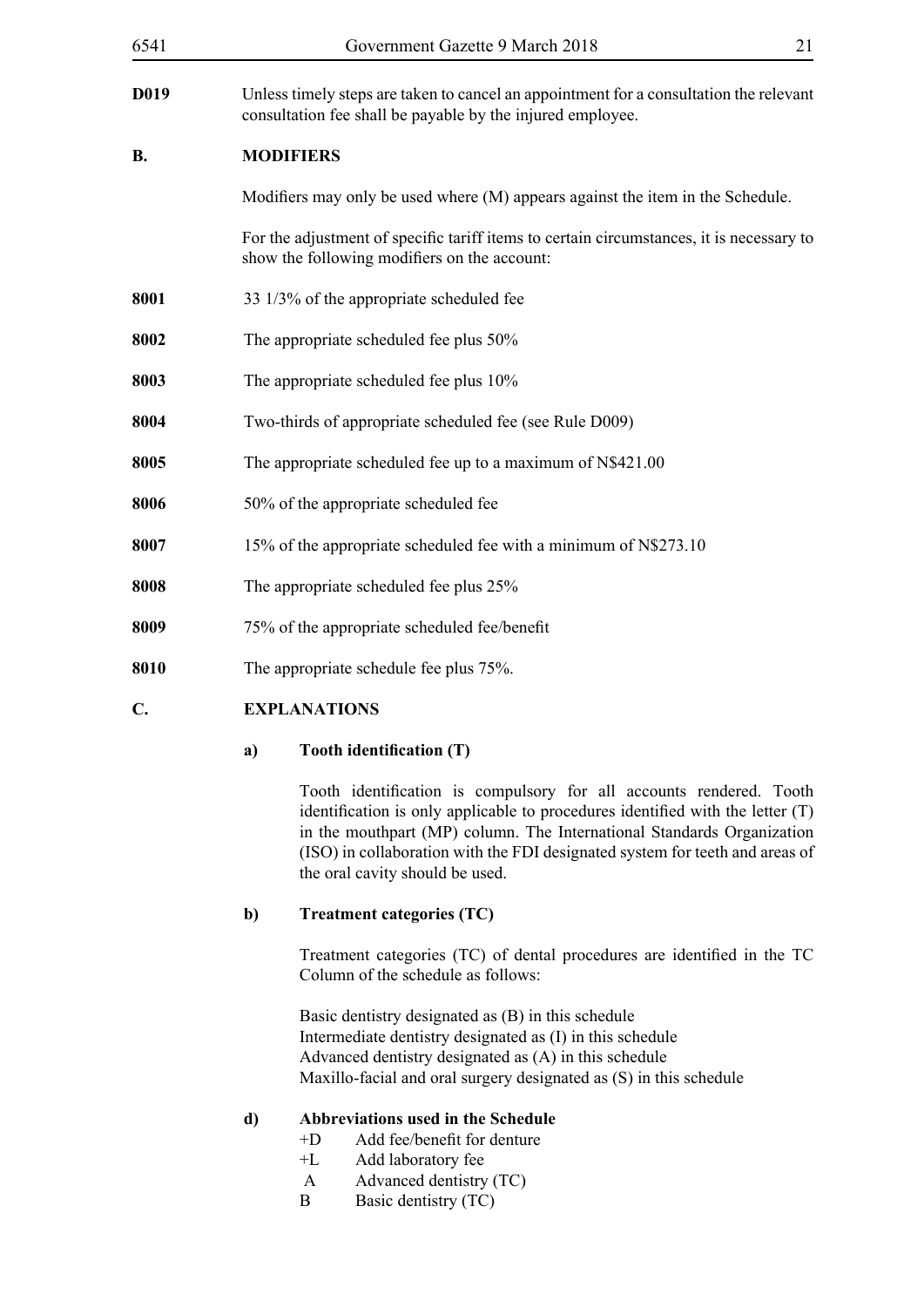- GP General Practitioner<br>S Maxillo-facial and or
- S Maxillo-facial and oral surgery (TC)
- M Modifier<br>MP Mouth pa
- MP Mouth part<br>T Tooth
- T Tooth<br>TC Treatm
- Treatment category

### **D. PROCEDURES**

| <b>Remarks</b> | Code | <b>PROCEDURE</b>                                                                                                                                                                                                                                                                                                                                                                                                                                                                                                                                                                                                                                                                                                             | N\$    | LAB  | МP | TС       |
|----------------|------|------------------------------------------------------------------------------------------------------------------------------------------------------------------------------------------------------------------------------------------------------------------------------------------------------------------------------------------------------------------------------------------------------------------------------------------------------------------------------------------------------------------------------------------------------------------------------------------------------------------------------------------------------------------------------------------------------------------------------|--------|------|----|----------|
|                | I.   | <b>GENERAL DENTAL PRACTITIONERS</b>                                                                                                                                                                                                                                                                                                                                                                                                                                                                                                                                                                                                                                                                                          |        |      |    |          |
|                | 1.1. | <b>Diagnostic</b>                                                                                                                                                                                                                                                                                                                                                                                                                                                                                                                                                                                                                                                                                                            |        |      |    |          |
|                |      | <b>Clinical oral evaluations</b>                                                                                                                                                                                                                                                                                                                                                                                                                                                                                                                                                                                                                                                                                             |        |      |    |          |
|                | 8101 | Full mouth examination, charting and treatment<br>planning (see Rule D001)                                                                                                                                                                                                                                                                                                                                                                                                                                                                                                                                                                                                                                                   | 193.50 |      |    | B        |
|                | 8102 | Comprehensive consultation                                                                                                                                                                                                                                                                                                                                                                                                                                                                                                                                                                                                                                                                                                   | 364.00 |      |    | B        |
|                |      | A comprehensive consultation shall include treat-<br>ment planning at a separate appointment where a<br>diagnosis is made with the help of study models,<br>full-mouth x-rays and other relevant diagnostic aids.<br>Following on such a consultation, the patient and the<br>Commission must be supplied with a comprehensive<br>written treatment plan which must also be recorded<br>on the patient's file and which must include the<br>following:<br>· Soft tissue examination<br>• Hard tissue examination<br>· Screening/probing of periodontal pockets<br>• Mucogingival examination<br>• Plaque index<br>• Bleeding index<br>• Occlusal Analysis<br>• TMJ examination<br>• Vitality screening of complete dentition |        |      |    |          |
|                | 8104 | Examination or consultation for a specific problem<br>not requiring full mouth examination, charting and<br>treatment planning                                                                                                                                                                                                                                                                                                                                                                                                                                                                                                                                                                                               | 104.40 |      |    | B        |
|                |      | Radiographs/Diagnostic imaging                                                                                                                                                                                                                                                                                                                                                                                                                                                                                                                                                                                                                                                                                               |        |      |    |          |
|                | 8107 | Intra-oral radiographs, per film                                                                                                                                                                                                                                                                                                                                                                                                                                                                                                                                                                                                                                                                                             | 102.90 |      |    | B        |
|                | 8108 | Maximum for 8107                                                                                                                                                                                                                                                                                                                                                                                                                                                                                                                                                                                                                                                                                                             | 806.40 |      |    | B        |
|                | 8113 | Occlusal radiographs                                                                                                                                                                                                                                                                                                                                                                                                                                                                                                                                                                                                                                                                                                         | 178.20 |      |    | B        |
|                | 8114 | Hand-wrist radiograph                                                                                                                                                                                                                                                                                                                                                                                                                                                                                                                                                                                                                                                                                                        | 417.80 |      |    | A        |
|                | 8115 | Extra-oral radiograph, per film (i.e. panoramic,<br>cephalometric, PA)                                                                                                                                                                                                                                                                                                                                                                                                                                                                                                                                                                                                                                                       | 417.80 |      |    | B.       |
|                |      | Chargeable to a maximum of two films per<br>treatment plan                                                                                                                                                                                                                                                                                                                                                                                                                                                                                                                                                                                                                                                                   |        |      |    |          |
|                |      | <b>Tests and laboratory examinations</b>                                                                                                                                                                                                                                                                                                                                                                                                                                                                                                                                                                                                                                                                                     |        |      |    |          |
|                | 8117 | Study models - unmounted                                                                                                                                                                                                                                                                                                                                                                                                                                                                                                                                                                                                                                                                                                     | 115.20 | $+L$ |    | B        |
|                | 8119 | Study models - mounted on adjusted articulator                                                                                                                                                                                                                                                                                                                                                                                                                                                                                                                                                                                                                                                                               | 281.10 | +L   |    | B        |
|                | 8121 | Diagnostic photographs per photograph                                                                                                                                                                                                                                                                                                                                                                                                                                                                                                                                                                                                                                                                                        | 115.20 |      |    | $\bf{B}$ |
|                | 8122 | Bacteriological studies for determination of patho-<br>logical agents<br>(May include, but is not limited to tests for suscepti-<br>bility to periodontal disease. A perio risk assessment<br>must on request be made available at no charge.)                                                                                                                                                                                                                                                                                                                                                                                                                                                                               |        |      |    | B        |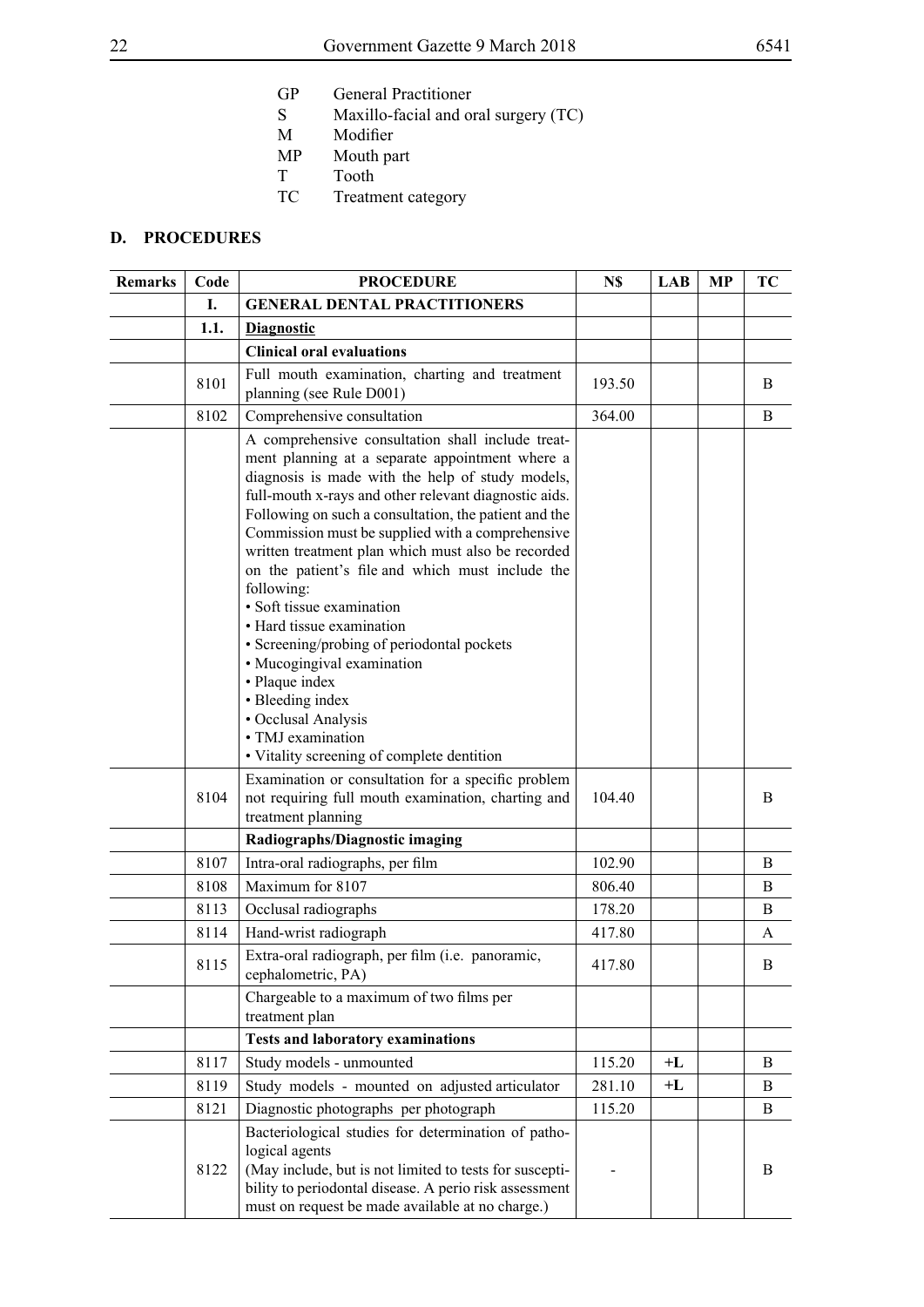| <b>Remarks</b> | Code | <b>PROCEDURE</b>                                                                                                                                                                                                                                                                                                                                                                                                                                  | N\$    | LAB  | MP | TC |
|----------------|------|---------------------------------------------------------------------------------------------------------------------------------------------------------------------------------------------------------------------------------------------------------------------------------------------------------------------------------------------------------------------------------------------------------------------------------------------------|--------|------|----|----|
|                | 8811 | Tracing and analysis of extra-oral film                                                                                                                                                                                                                                                                                                                                                                                                           | 47.60  |      |    | B  |
|                | 1.2. | Preventative                                                                                                                                                                                                                                                                                                                                                                                                                                      |        |      |    |    |
|                |      | Dental prophylaxis                                                                                                                                                                                                                                                                                                                                                                                                                                |        |      |    |    |
|                | 8155 | Polishing only (including removal of plaque) -<br>complete dentition                                                                                                                                                                                                                                                                                                                                                                              | 158.20 |      |    | B  |
|                | 8159 | Scaling and polishing                                                                                                                                                                                                                                                                                                                                                                                                                             | 311.80 |      |    | B  |
|                |      | Where item 8159 is applied, item 8155 cannot be<br>charged                                                                                                                                                                                                                                                                                                                                                                                        |        |      |    |    |
|                | 8161 | Topical application of fluoride (prophylaxis exclud-<br>ed) - complete dentition (excluding scaling and/or<br>polishing)                                                                                                                                                                                                                                                                                                                          | 158.20 |      |    | B  |
|                |      | Other preventive services                                                                                                                                                                                                                                                                                                                                                                                                                         |        |      |    |    |
|                | 8151 | Oral hygiene instructions                                                                                                                                                                                                                                                                                                                                                                                                                         | 158.20 |      |    | B  |
|                | 8153 | Follow-up visit for re-evaluation of oral hygiene                                                                                                                                                                                                                                                                                                                                                                                                 | 118.30 |      |    | B  |
|                | 8163 | Fissure sealant - per tooth                                                                                                                                                                                                                                                                                                                                                                                                                       | 102.90 |      | T  | B  |
|                |      | Chargeable to a maximum of two teeth per quadrant                                                                                                                                                                                                                                                                                                                                                                                                 |        |      |    |    |
|                |      | Space maintenance (passive appliances) Passive<br>appliances are designed to prevent tooth movement.                                                                                                                                                                                                                                                                                                                                              |        |      |    |    |
|                | 8173 | Space maintainer - fixed, per abutment unit                                                                                                                                                                                                                                                                                                                                                                                                       | 296.40 | $+L$ |    | B  |
|                | 8175 | Space maintainer - removable (all-inclusive fee)                                                                                                                                                                                                                                                                                                                                                                                                  | 374.80 | $+L$ |    | B  |
|                | 1.3. | <b>Restorative</b>                                                                                                                                                                                                                                                                                                                                                                                                                                |        |      |    |    |
|                |      | Note: Restorative material factor - an additional<br>10% can be added to codes 8341, 8342, 8343, 8344,<br>8351, 8352, 8353, 8354, 8367, 8368, 8369, 8370 by<br>general dental practitioners only. See code 8346.                                                                                                                                                                                                                                  | M8003  |      |    |    |
|                | 8346 | Restorative material factor. (See above note)                                                                                                                                                                                                                                                                                                                                                                                                     |        |      |    |    |
|                |      | Amalgam restorations (including polishing)                                                                                                                                                                                                                                                                                                                                                                                                        |        |      |    |    |
|                |      | All adhesives, liners and bases are included as part<br>of the restoration. If pins are used, they should be re-<br>ported separately. See Codes 8345, 8347, and 8348<br>for post and/or pin retention. Inclusive of direct pulp<br>capping (code 8301).                                                                                                                                                                                          |        |      |    |    |
|                | 8341 | Amalgam - one surface                                                                                                                                                                                                                                                                                                                                                                                                                             | 284.10 |      | T  | B  |
|                | 8342 | Amalgam - two surfaces                                                                                                                                                                                                                                                                                                                                                                                                                            | 356.30 |      | T  | B  |
|                | 8343 | Amalgam - three surfaces                                                                                                                                                                                                                                                                                                                                                                                                                          | 428.50 |      | T  | B  |
|                | 8344 | Amalgam - four or more surfaces                                                                                                                                                                                                                                                                                                                                                                                                                   | 480.70 |      | T  | B  |
|                |      | <b>Resin restorations</b>                                                                                                                                                                                                                                                                                                                                                                                                                         |        |      |    |    |
|                |      | Resin refers to a broad category of materials in-<br>cluding but not limited to composites. May include<br>bonded composite, light-cured composite, etc. Light-<br>curing, acid etching and adhesives (including resin<br>bonding agents) are included as part of the restora-<br>tion. Glass ionomers and compomers, when used, as<br>restorations should be reported with these codes. If<br>pins are used, they should be reported separately. |        |      |    |    |
|                |      | See Codes 8345, 8347, and 8348 for post and/or pin<br>retention, inclusive of direct pulp capping (code<br>8301) and rubber dam application (code 8304)                                                                                                                                                                                                                                                                                           |        |      |    |    |
|                | 8351 | Resin - one surface, anterior                                                                                                                                                                                                                                                                                                                                                                                                                     | 313.30 |      | T  | B  |
|                | 8352 | Resin - two surfaces, anterior                                                                                                                                                                                                                                                                                                                                                                                                                    | 397.80 |      | T  | B  |
|                | 8353 | Resin - three surfaces, anterior                                                                                                                                                                                                                                                                                                                                                                                                                  | 471.50 |      | T  | B  |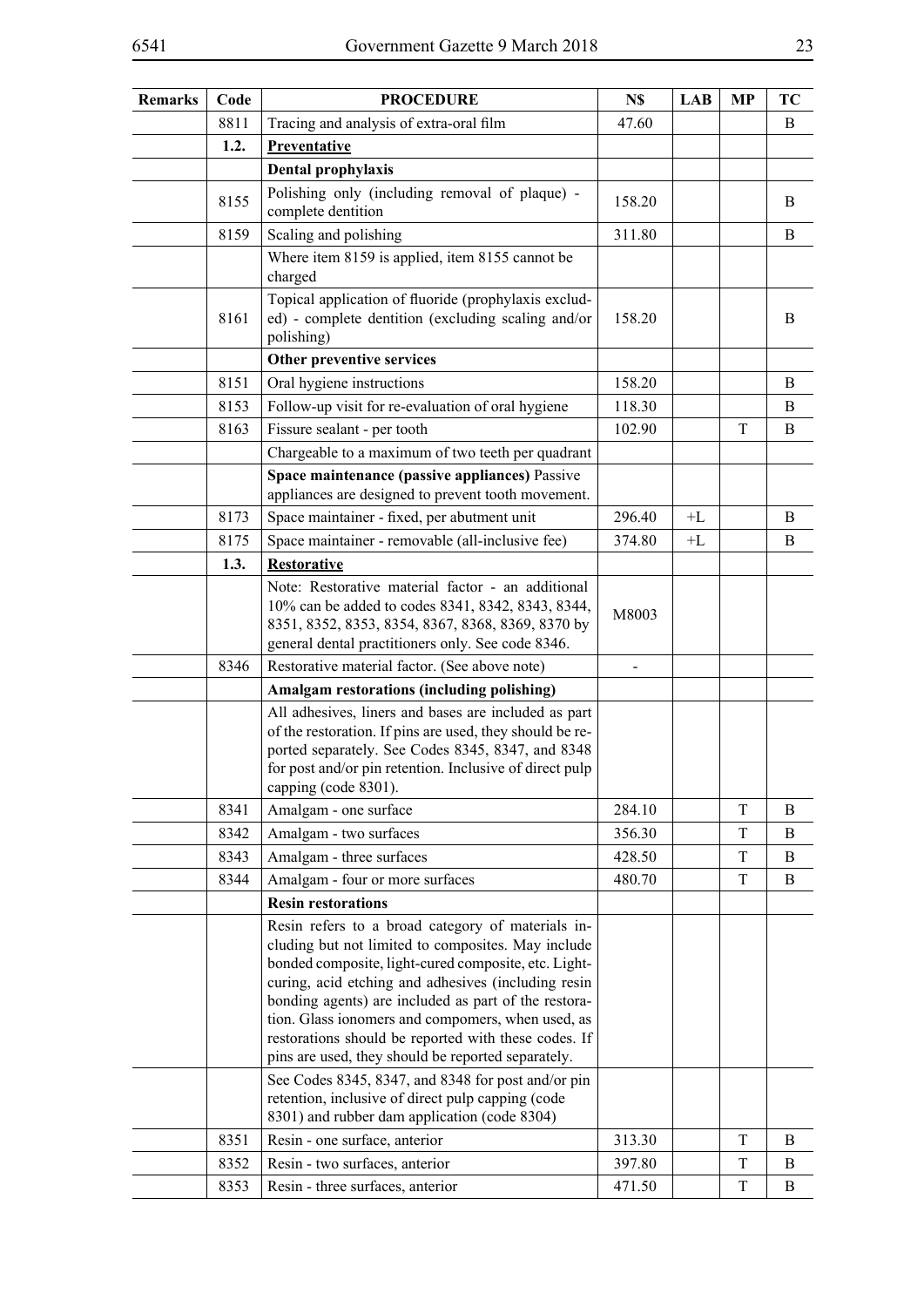| <b>Remarks</b> | Code | <b>PROCEDURE</b>                                                                                                                                                                                                                                                                                                                                                                                                                                                                                                                                                                                                                                                                                                                                                                                                                                                               | N\$          | <b>LAB</b> | <b>MP</b>   | TC       |
|----------------|------|--------------------------------------------------------------------------------------------------------------------------------------------------------------------------------------------------------------------------------------------------------------------------------------------------------------------------------------------------------------------------------------------------------------------------------------------------------------------------------------------------------------------------------------------------------------------------------------------------------------------------------------------------------------------------------------------------------------------------------------------------------------------------------------------------------------------------------------------------------------------------------|--------------|------------|-------------|----------|
|                | 8354 | Resin - four or more surfaces, anterior                                                                                                                                                                                                                                                                                                                                                                                                                                                                                                                                                                                                                                                                                                                                                                                                                                        | 528.40       |            | T           | B        |
|                | 8367 | Resin - one surface, posterior                                                                                                                                                                                                                                                                                                                                                                                                                                                                                                                                                                                                                                                                                                                                                                                                                                                 | 341.00       |            | T           | B        |
|                | 8368 | Resin - two surfaces, posterior                                                                                                                                                                                                                                                                                                                                                                                                                                                                                                                                                                                                                                                                                                                                                                                                                                                | 419.30       |            | T           | B        |
|                | 8369 | Resin - three surfaces, posterior                                                                                                                                                                                                                                                                                                                                                                                                                                                                                                                                                                                                                                                                                                                                                                                                                                              | 503.80       |            | T           | $\bf{B}$ |
|                | 8370 | Resin - four or more surfaces, posterior                                                                                                                                                                                                                                                                                                                                                                                                                                                                                                                                                                                                                                                                                                                                                                                                                                       | 549.90       |            | $\mathbf T$ | B        |
|                |      | Notes to Amalgam and Resin Restorations:<br>For anterior teeth, tariff fee for resin restorations,<br>per restoration placed e.g. a Class V and a Class IV<br>and for restoration on a central incisor code 8351<br>and 8354 is applicable.<br>On posterior teeth, tariff fee to be charged per sur-<br>face treated if a similar material was used and not per<br>restoration e.g., for a Class I occlusal amalgam and a<br>Class V buccal amalgam on tooth 28 code<br>8342 is applicable. In rare cases, it may occur that<br>an occlusal amalgam on tooth 16 and a buccal resin<br>on the same tooth in a patient with an unusually<br>wide smile, may be necessary and code 8341 and<br>8367 is applicable.<br>Items 8351 to 8354 are applicable per restoration<br>(more than once per tooth), whereas items 8341 to<br>8344 or 8367 to 8370 are applicable once only per |              |            |             |          |
|                |      | tooth                                                                                                                                                                                                                                                                                                                                                                                                                                                                                                                                                                                                                                                                                                                                                                                                                                                                          |              |            |             |          |
|                |      | <b>Inlay/Onlay restorations</b>                                                                                                                                                                                                                                                                                                                                                                                                                                                                                                                                                                                                                                                                                                                                                                                                                                                |              |            |             |          |
|                |      | <b>Metal Inlays</b>                                                                                                                                                                                                                                                                                                                                                                                                                                                                                                                                                                                                                                                                                                                                                                                                                                                            |              |            |             |          |
|                |      | For metal inlays on anterior teeth (incisors and ca-<br>nines) pre-arrangement with the Com-mission in<br>writing required                                                                                                                                                                                                                                                                                                                                                                                                                                                                                                                                                                                                                                                                                                                                                     |              |            |             |          |
|                | 8358 | Inlay, metallic - one surface, anterior                                                                                                                                                                                                                                                                                                                                                                                                                                                                                                                                                                                                                                                                                                                                                                                                                                        |              |            | T           | A        |
|                | 8359 | Inlay, metallic - two surfaces, anterior                                                                                                                                                                                                                                                                                                                                                                                                                                                                                                                                                                                                                                                                                                                                                                                                                                       |              |            | T           | A        |
|                | 8360 | Inlay, metallic - three surfaces, anterior                                                                                                                                                                                                                                                                                                                                                                                                                                                                                                                                                                                                                                                                                                                                                                                                                                     |              |            | T           | A        |
|                | 8365 | Inlay, metallic - four or more surfaces, anterior                                                                                                                                                                                                                                                                                                                                                                                                                                                                                                                                                                                                                                                                                                                                                                                                                              |              |            | T           | A        |
|                | 8361 | Inlay, metallic - one surface, posterior                                                                                                                                                                                                                                                                                                                                                                                                                                                                                                                                                                                                                                                                                                                                                                                                                                       | 483.80       | $+L$       | $\mathbf T$ | A        |
|                | 8362 | Inlay, metallic - two surfaces, posterior                                                                                                                                                                                                                                                                                                                                                                                                                                                                                                                                                                                                                                                                                                                                                                                                                                      | 703.50       | +L         | T           | A        |
|                | 8363 | Inlay, metallic - three surfaces, posterior                                                                                                                                                                                                                                                                                                                                                                                                                                                                                                                                                                                                                                                                                                                                                                                                                                    | 1168.90      | $+L$       | T           | A        |
|                | 8364 | Inlay, metallic - four or more surfaces, posterior                                                                                                                                                                                                                                                                                                                                                                                                                                                                                                                                                                                                                                                                                                                                                                                                                             | 1416.10      | $+L$       | T           | A        |
|                |      | <b>Ceramic and/or Resin Inlays</b><br>Porcelain/ceramic inlays presently include all ce-<br>ramic or porcelain inlays. Composite/resin inlays<br>must be laboratory processed.<br>NOTE: The application of a rubber dam (code 8304)<br>is excluded                                                                                                                                                                                                                                                                                                                                                                                                                                                                                                                                                                                                                             |              |            |             |          |
|                | 8371 | Inlay, ceramic/resin - one surface                                                                                                                                                                                                                                                                                                                                                                                                                                                                                                                                                                                                                                                                                                                                                                                                                                             | 577.50       | $+L$       | T           | A        |
|                | 8372 | Inlay, ceramic/resin - two surfaces                                                                                                                                                                                                                                                                                                                                                                                                                                                                                                                                                                                                                                                                                                                                                                                                                                            | 855.50       | $+L$       | T           | A        |
|                | 8373 | Inlay, ceramic/resin - three surfaces                                                                                                                                                                                                                                                                                                                                                                                                                                                                                                                                                                                                                                                                                                                                                                                                                                          | 1406.90      | $+L$       | $\mathbf T$ | A        |
|                | 8374 | Inlay, ceramic/resin - four or more surfaces                                                                                                                                                                                                                                                                                                                                                                                                                                                                                                                                                                                                                                                                                                                                                                                                                                   | 1703.40      | $+L$       | T           | A        |
|                | 8560 | Cost of ceramic block                                                                                                                                                                                                                                                                                                                                                                                                                                                                                                                                                                                                                                                                                                                                                                                                                                                          | Rule<br>D003 |            | T           | A        |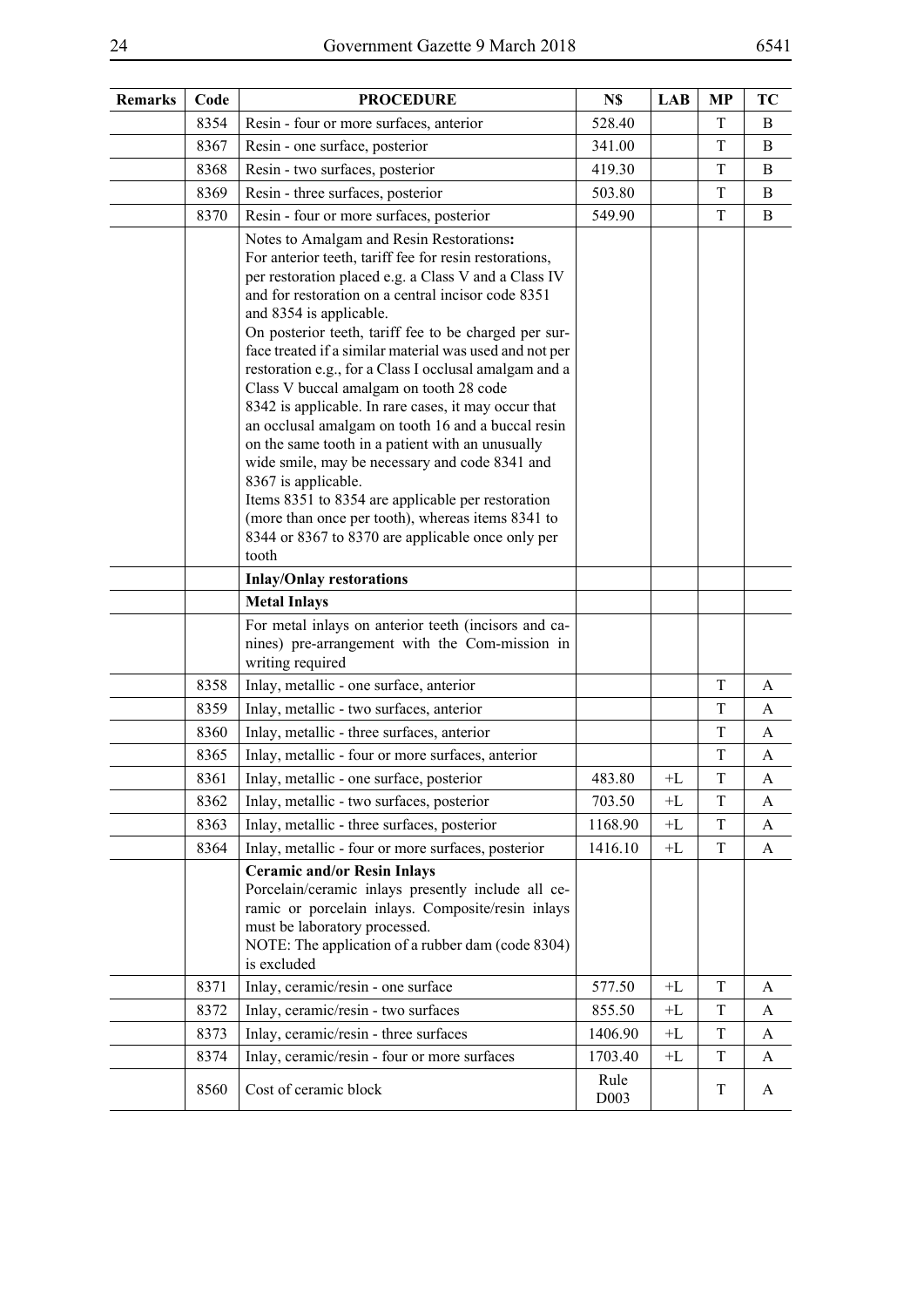| <b>Remarks</b> | Code | <b>PROCEDURE</b>                                                                                                                                                                        | N\$     | <b>LAB</b> | <b>MP</b> | TC |
|----------------|------|-----------------------------------------------------------------------------------------------------------------------------------------------------------------------------------------|---------|------------|-----------|----|
|                |      | Applicable to computer generated prosthesis only                                                                                                                                        |         |            |           |    |
|                |      | NOTE:<br>1. In some of the above cases (e.g. Direct hybrid in-                                                                                                                          |         |            |           |    |
|                |      | $lays$ ) +L does not apply                                                                                                                                                              |         |            |           |    |
|                |      | 2. In cases where the direct hybrid inlays are used                                                                                                                                     |         |            |           |    |
|                |      | and +L does not apply, Modifier 8008 may be used<br>3. See the General Practitioner's Guideline to the                                                                                  |         |            |           |    |
|                |      | correct use of treatment codes for computer-gener-                                                                                                                                      |         |            |           |    |
|                |      | ated inlays.                                                                                                                                                                            |         |            |           |    |
|                |      | <b>Crowns - single restorations</b>                                                                                                                                                     |         |            |           |    |
|                |      | The tariff fees include the cost of temporary and/ or<br>intermediate crowns. See code 8193 (osseo integrat-                                                                            |         |            |           |    |
|                |      | ed abutment restoration) in the "fixed prosthodontic"                                                                                                                                   |         |            |           |    |
|                |      | category for crowns on osseo- integrated implants                                                                                                                                       |         |            |           |    |
|                | 8401 | Cast full crown                                                                                                                                                                         | 1807.80 | $+L$       | T         | A  |
|                | 8403 | Cast three-quarter crown                                                                                                                                                                | 1807.80 | $+L$       | T         | A  |
|                | 8405 | Acrylic jacket crown. (By written prearrangement<br>with the Commission)                                                                                                                |         |            | T         | A  |
|                | 8407 | Acrylic veneered crown                                                                                                                                                                  | 1807.80 | $+L$       | T         | A  |
|                | 8409 | Porcelain jacket crown                                                                                                                                                                  | 1807.80 | $+L$       | T         | A  |
|                | 8411 | Porcelain veneered crown                                                                                                                                                                | 1807.80 | $+L$       | T         | A  |
|                |      | Other restorative services                                                                                                                                                              |         |            |           |    |
|                | 8133 | Re-cementing of inlays, crowns or bridges - per<br>abutment                                                                                                                             | 158.20  | $+L$       | T         | B  |
|                |      | In cases where item $8133$ is used $+L$ does not apply                                                                                                                                  |         |            |           |    |
|                | 8135 | Removal of inlays and crowns (per unit) and bridg-<br>es (per abutment) or sectioning of a bridge, part of<br>which is to be retained as a crown following the fail-<br>ure of a bridge | 313.30  | $+L$       | T         | A  |
|                | 8137 | Temporary crown placed as an emergency proce-<br>dure                                                                                                                                   | 540.70  | $+L$       | T         | A  |
|                |      | Not applicable to temporary crowns placed during<br>routine crown and bridge preparations i.e. where the<br>impression for the final crown is taken at the same<br>visit                |         |            |           |    |
|                | 8146 | Resin bonding for restorations                                                                                                                                                          |         |            |           |    |
|                |      | Applicable to any metal restorations, crowns or con-<br>ventional bridges, per abutment except Maryland<br>type bridges (By written arrangement with the Com-<br>mission)               |         |            |           |    |
|                | 8157 | Re-burnishing and polishing of restorations - com-<br>plete dentition (Not applicable to restorations re-<br>cently done)                                                               | 158.20  |            |           | B  |
|                | 8330 | Removal of fractured post or instrument and/or<br>Bypassing fractured endodontic instrument                                                                                             | 208.90  |            | T         | B  |
|                |      | Note: Excluding the application of a rubber dam<br>(code 8304).                                                                                                                         |         |            |           |    |
|                | 8345 | Preformed post retention, per post (See Item 8379)                                                                                                                                      | 311.80  |            | T         | B  |
|                | 8347 | Pin retention for restoration, first pin                                                                                                                                                | 153.60  |            | T         | B  |
|                | 8348 | Pin retention for restoration, each additional pin. A<br>maximum of two additional pins may be charged                                                                                  | 145.90  |            | T         | B  |
|                | 8349 | Carving or contouring a plastic restoration to<br>accommodate an existing removable prosthesis                                                                                          | 63.00   |            | T         | B  |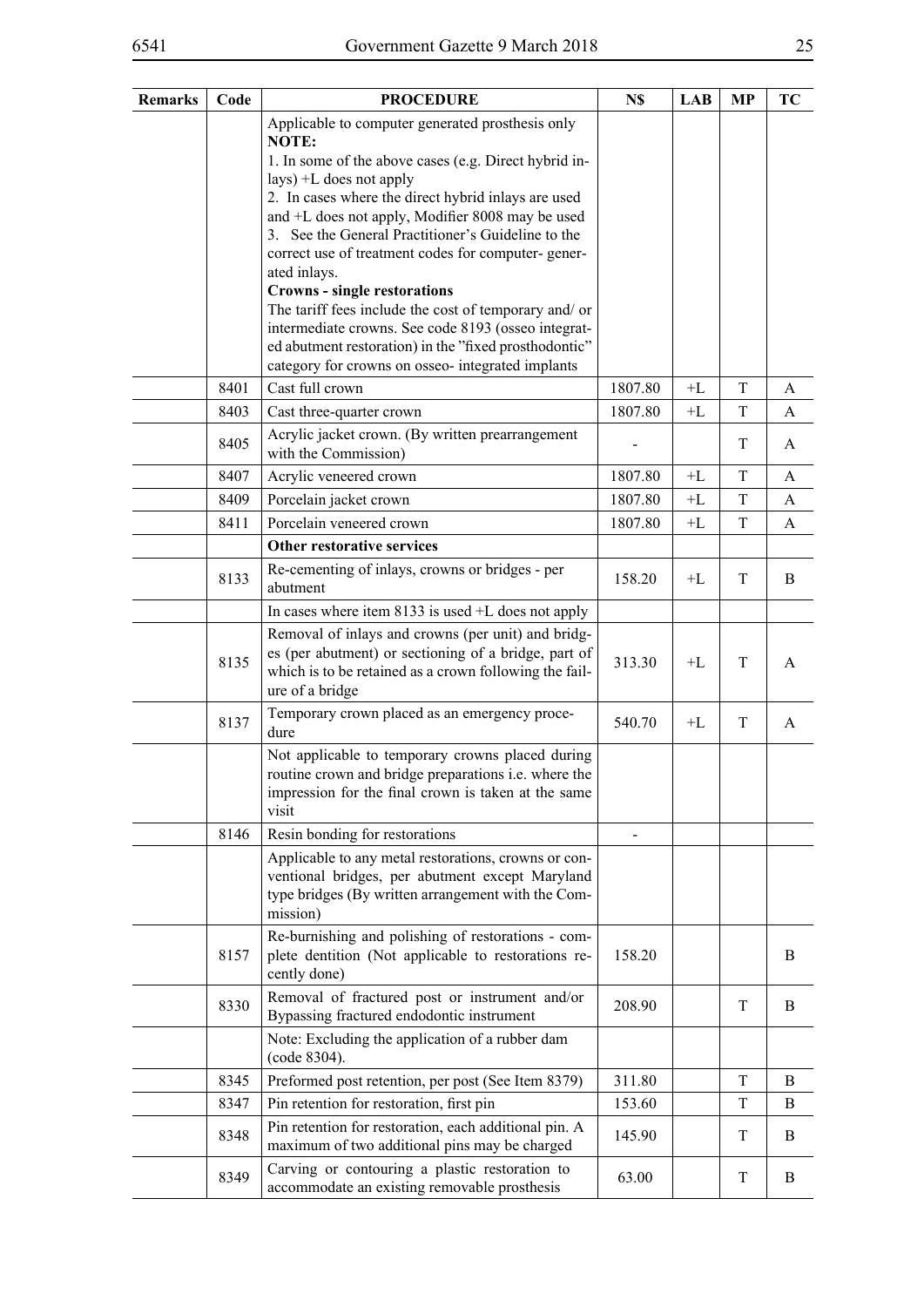| Remarks | Code | <b>PROCEDURE</b>                                                                                                                                                                                                                                                                                                                                                                                                                                                                                                                                                                                                                                                                                                                                                                                                                                                                                                                                                                                                                                                                                                    | N\$          | <b>LAB</b> | <b>MP</b>   | TC |
|---------|------|---------------------------------------------------------------------------------------------------------------------------------------------------------------------------------------------------------------------------------------------------------------------------------------------------------------------------------------------------------------------------------------------------------------------------------------------------------------------------------------------------------------------------------------------------------------------------------------------------------------------------------------------------------------------------------------------------------------------------------------------------------------------------------------------------------------------------------------------------------------------------------------------------------------------------------------------------------------------------------------------------------------------------------------------------------------------------------------------------------------------|--------------|------------|-------------|----|
|         | 8355 | Composite veneers (Direct)                                                                                                                                                                                                                                                                                                                                                                                                                                                                                                                                                                                                                                                                                                                                                                                                                                                                                                                                                                                                                                                                                          | 549.90       |            | T           | B  |
|         | 8357 | Preformed metal crown                                                                                                                                                                                                                                                                                                                                                                                                                                                                                                                                                                                                                                                                                                                                                                                                                                                                                                                                                                                                                                                                                               | 321.00       |            | $\mathbf T$ | B  |
|         | 8366 | Pin retention as part of cast restoration, irrespective<br>of number of pins                                                                                                                                                                                                                                                                                                                                                                                                                                                                                                                                                                                                                                                                                                                                                                                                                                                                                                                                                                                                                                        | 235.00       |            | T           | A  |
|         | 8376 | Prefabricated post and core in addition to crown.<br>The core is built around a prefabricated post(s)                                                                                                                                                                                                                                                                                                                                                                                                                                                                                                                                                                                                                                                                                                                                                                                                                                                                                                                                                                                                               | 858.60       |            | T           | B  |
|         | 8379 | Cost of posts. Applicable to pre-fabricated noble<br>metal, ceramic, iridium and pure titanium posts - see<br>code 8345                                                                                                                                                                                                                                                                                                                                                                                                                                                                                                                                                                                                                                                                                                                                                                                                                                                                                                                                                                                             | Rule<br>D013 |            | T           | A  |
|         | 8391 | Cast post and core - single                                                                                                                                                                                                                                                                                                                                                                                                                                                                                                                                                                                                                                                                                                                                                                                                                                                                                                                                                                                                                                                                                         | 362.50       | $+L$       | T           | A  |
|         | 8393 | Cast post and core - double                                                                                                                                                                                                                                                                                                                                                                                                                                                                                                                                                                                                                                                                                                                                                                                                                                                                                                                                                                                                                                                                                         | 577.50       | $+L$       | T           | A  |
|         | 8395 | Cast post and core - triple                                                                                                                                                                                                                                                                                                                                                                                                                                                                                                                                                                                                                                                                                                                                                                                                                                                                                                                                                                                                                                                                                         | 837.10       | $+L$       | T           | A  |
|         | 8396 | Cast coping                                                                                                                                                                                                                                                                                                                                                                                                                                                                                                                                                                                                                                                                                                                                                                                                                                                                                                                                                                                                                                                                                                         | 236.50       | $+L$       | T           | A  |
|         | 8397 | Cast core with pins<br>On grossly broken-down vital teeth only. May not<br>be charged when a post has been inserted in the<br>tooth in question                                                                                                                                                                                                                                                                                                                                                                                                                                                                                                                                                                                                                                                                                                                                                                                                                                                                                                                                                                     | 577.50       | $+L$       | T           | A  |
|         | 8398 | Core build-up, including any pins refers to building<br>up of anatomical crown when restorative crown will<br>be placed, irrespective of the number of pins used                                                                                                                                                                                                                                                                                                                                                                                                                                                                                                                                                                                                                                                                                                                                                                                                                                                                                                                                                    | 703.50       |            | T           | B  |
|         | 8413 | Facing replacement                                                                                                                                                                                                                                                                                                                                                                                                                                                                                                                                                                                                                                                                                                                                                                                                                                                                                                                                                                                                                                                                                                  | 353.30       | $+L$       | T           | A  |
|         | 8414 | Additional fee for provision of crown within an<br>existing clasp or rest                                                                                                                                                                                                                                                                                                                                                                                                                                                                                                                                                                                                                                                                                                                                                                                                                                                                                                                                                                                                                                           | 102.90       | $+L$       | T           | A  |
|         | 1.4. | <b>Endodontics</b><br>1. With the exception of diagnostic intra-oral radio-<br>graphs, fees for only three further intra-oral radio-<br>graphs may be charged for each completed root ca-<br>nal therapy on a single-canal tooth; or a further five<br>intra-oral radiographs for each completed root canal<br>therapy on a multi-canal.<br>2. Fees for the application of a rubber dam (See<br>code 8304 in the category "Adjunctive General<br>Services") may only be charged concurrent with the<br>following procedures:<br>•Extirpation of the pulp chamber contents for the<br>relief of pain (code 8132)<br>Apexification of a root canal (code 8305);<br>Pulpotomy (code 8307);<br>• Complete root canal therapy (codes 8328, 8329<br>and 8332 to 8340);<br>Removal or bypass of a fractured post or<br>$\bullet$<br>instrument (code 8330);<br>Ceramic and or resin inlays (codes 8371 to<br>8374)<br>3. After endodontic preparatory visits (codes 8332,<br>8333 and 8334) have been charged, endodontic<br>treatment completed at a single visit (codes 8329,<br>8338, 8339 and 8340) may not be charged |              |            |             |    |
|         |      | <b>Pulp capping</b>                                                                                                                                                                                                                                                                                                                                                                                                                                                                                                                                                                                                                                                                                                                                                                                                                                                                                                                                                                                                                                                                                                 |              |            |             |    |
|         | 8301 | Direct pulp capping (No benefit)                                                                                                                                                                                                                                                                                                                                                                                                                                                                                                                                                                                                                                                                                                                                                                                                                                                                                                                                                                                                                                                                                    |              |            | T           | B  |
|         | 8303 | Indirect pulp capping<br>The permanent filling is not completed at the same<br>visit                                                                                                                                                                                                                                                                                                                                                                                                                                                                                                                                                                                                                                                                                                                                                                                                                                                                                                                                                                                                                                | 212.00       |            | T           | B  |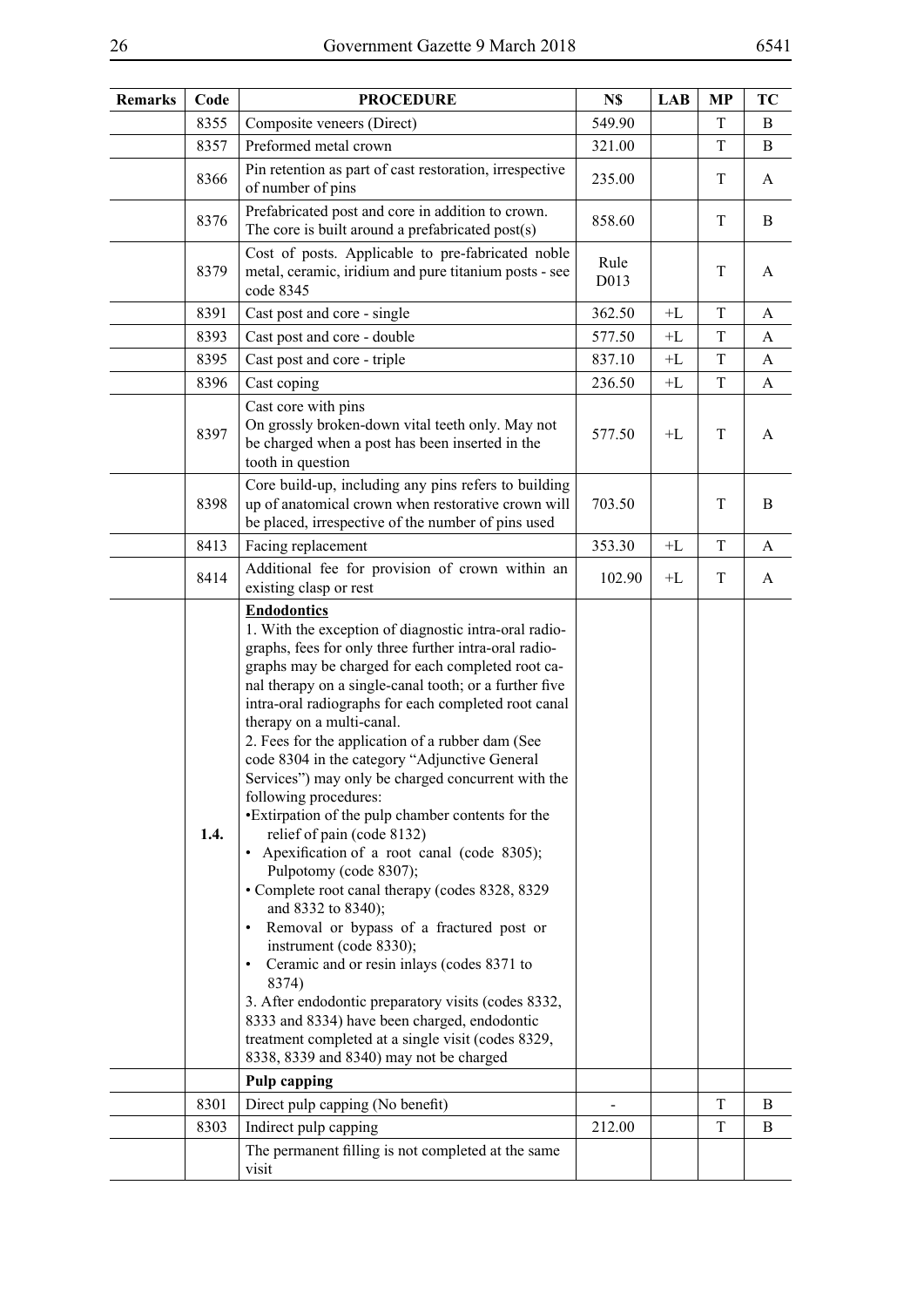| <b>Remarks</b> | Code | <b>PROCEDURE</b>                                                                                                                                                                                                                                                                                                                        | N\$          | <b>LAB</b> | MP | TC          |
|----------------|------|-----------------------------------------------------------------------------------------------------------------------------------------------------------------------------------------------------------------------------------------------------------------------------------------------------------------------------------------|--------------|------------|----|-------------|
|                |      | Pulpotomy                                                                                                                                                                                                                                                                                                                               |              |            |    |             |
|                | 8307 | Amputation of pulp (pulpotomy)<br>No other endodontic procedure may, in respect of<br>the same tooth, be charged concurrent to code 8307<br>and a completed root canal therapy should not be<br>envisaged (code 8304 excluded)                                                                                                          | 208.90       |            | T  | B           |
|                |      | Endodontic therapy (including treatment plan,<br>clinical procedures and follow-up care). Prepa-<br>ratory Visits (obturation not done at same visit)                                                                                                                                                                                   |              |            |    |             |
|                | 8332 | Single-canal tooth, per visit                                                                                                                                                                                                                                                                                                           | 158.20       |            | T  | B           |
|                | 8333 | Multi-canal tooth, per visit                                                                                                                                                                                                                                                                                                            | 219.60       |            | T  | B           |
|                |      | A maximum of four visits per tooth may be charged                                                                                                                                                                                                                                                                                       |              |            |    |             |
|                |      | Obturation of root canals at a subsequent visit                                                                                                                                                                                                                                                                                         |              |            |    |             |
|                | 8335 | First canal - anteriors and premolars                                                                                                                                                                                                                                                                                                   | 714.20       |            | T  | B           |
|                | 8328 | Each additional canal - anteriors and premolars                                                                                                                                                                                                                                                                                         | 296.40       |            | T  | B           |
|                | 8336 | First canal - molars                                                                                                                                                                                                                                                                                                                    | 986.10       |            | T  | B           |
|                | 8337 | Each additional canal - molars                                                                                                                                                                                                                                                                                                          | 296.40       |            | T  | B           |
|                |      | Preparation and obturation of root canals com-<br>pleted at a single visit                                                                                                                                                                                                                                                              |              |            |    |             |
|                | 8338 | First canal - anteriors and premolars                                                                                                                                                                                                                                                                                                   | 1098.20      |            | T  | B           |
|                | 8329 | Each additional canal - anteriors and pre-molars                                                                                                                                                                                                                                                                                        | 364.00       |            | T  | B           |
|                | 8339 | First canal - molars                                                                                                                                                                                                                                                                                                                    | 1509.80      |            | T  | $\mathbf B$ |
|                | 8340 | Each additional canal - molars                                                                                                                                                                                                                                                                                                          | 364.00       |            | T  | B           |
|                |      | <b>Endodontic retreatment</b>                                                                                                                                                                                                                                                                                                           |              |            |    |             |
|                | 8334 | Re-preparation of previously obturated canal, per<br>canal                                                                                                                                                                                                                                                                              | 235.00       |            | T  | B           |
|                |      | Apexification/recalcification procedures                                                                                                                                                                                                                                                                                                |              |            |    |             |
|                | 8305 | Apexification of root canal, per visit                                                                                                                                                                                                                                                                                                  | 212.00       |            | T  | B           |
|                |      | No other endodontic procedures may, in respect of<br>the same tooth, be charged con-current to code 8305<br>at the same visit (code 8304 excluded)                                                                                                                                                                                      |              |            |    |             |
|                |      | <b>Apicoectomy/Periradicular services</b>                                                                                                                                                                                                                                                                                               |              |            |    |             |
|                | 8229 | Apicoectomy including retrograde filling where<br>necessary - incisors and canines                                                                                                                                                                                                                                                      | 778.70       |            | T  | S           |
|                |      | Other endodontic procedures                                                                                                                                                                                                                                                                                                             |              |            |    |             |
|                | 8132 | Gross pulpal debridement<br>Where Code 8132 is charged, no other endodontic<br>codes may be charged at the same visit on the same<br>tooth. Codes 8338, 8329, 8339 and 8340 (single<br>visits) may be charged at the subsequent visit, even<br>if Code 8132 was used for the initial relief of pain.<br>(See note 2 under section 1.4.) | 258.00       |            | T  | B           |
|                | 8136 | Access through a prosthetic crown or inlay to<br>facilitate root canal treatment                                                                                                                                                                                                                                                        | 142.80       |            | T  | B           |
|                | 8306 | Cost of Mineral Trioxide Aggregate                                                                                                                                                                                                                                                                                                      | Rule<br>D013 |            |    | B           |
|                | 1.5. | <b>Periodontics</b>                                                                                                                                                                                                                                                                                                                     |              |            |    |             |
|                |      | Surgical services including usual post-operative<br>Care)                                                                                                                                                                                                                                                                               |              |            |    |             |
|                | 8185 | Gingivectomy-gingivoplasty, per quadrant                                                                                                                                                                                                                                                                                                | 826.30       |            |    | A           |
|                | 8186 | Gingivectomy-gingivoplasty, per sextant                                                                                                                                                                                                                                                                                                 | 657.40       |            |    | A           |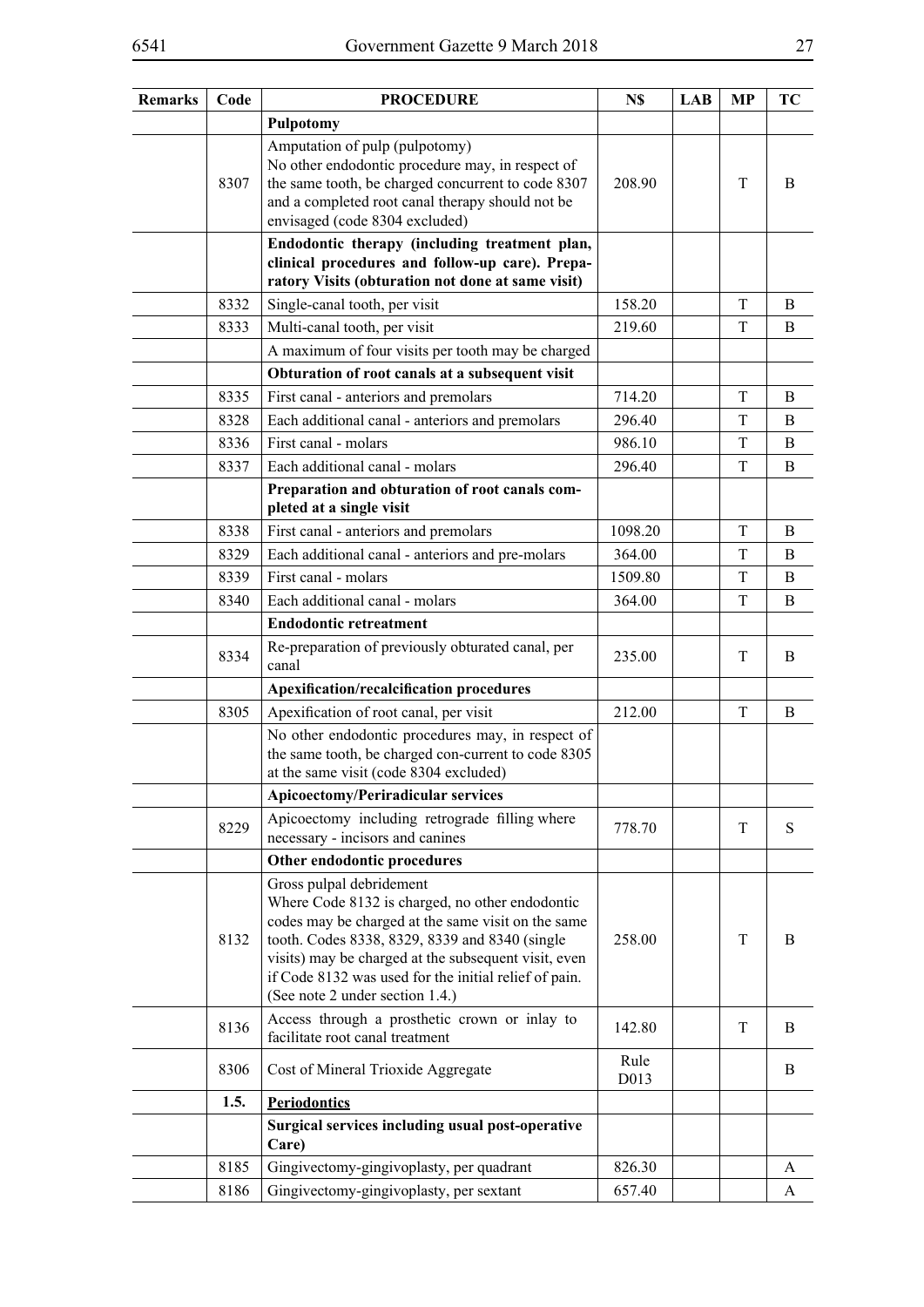| Remarks | Code | <b>PROCEDURE</b>                                                                                                                                                                                                                  | N\$     | LAB        | МP | TC |
|---------|------|-----------------------------------------------------------------------------------------------------------------------------------------------------------------------------------------------------------------------------------|---------|------------|----|----|
|         | 1.6. | <b>Prosthodontics (removable)</b>                                                                                                                                                                                                 |         |            |    |    |
|         |      | <b>Complete dentures</b>                                                                                                                                                                                                          |         |            |    |    |
|         | 8231 | Full upper and lower dentures inclusive of soft<br>bases or metal bases, where applicable                                                                                                                                         | 2549.70 | $+L$       |    | B  |
|         | 8232 | Full upper or lower dentures inclusive of soft base<br>or metal base, where applicable                                                                                                                                            | 1571.30 | $+L$       |    | B  |
|         |      | <b>Partial dentures</b>                                                                                                                                                                                                           |         |            |    |    |
|         | 8233 | Partial denture, one tooth                                                                                                                                                                                                        | 729.60  | $+L$       |    | B  |
|         | 8234 | Partial denture, two teeth                                                                                                                                                                                                        | 729.60  | $+L$       |    | B  |
|         | 8235 | Partial denture, three teeth                                                                                                                                                                                                      | 1096.70 | $+L$       |    | B  |
|         | 8236 | Partial denture, four teeth                                                                                                                                                                                                       | 1096.70 | $+L$       |    | B  |
|         | 8237 | Partial denture, five teeth                                                                                                                                                                                                       | 1096.70 | $+L$       |    | B  |
|         | 8238 | Partial denture, six teeth                                                                                                                                                                                                        | 1451.50 | $+ \Gamma$ |    | B  |
|         | 8239 | Partial denture, seven teeth                                                                                                                                                                                                      | 1451.50 | $+L$       |    | B  |
|         | 8240 | Partial denture, eight teeth                                                                                                                                                                                                      | 1451.50 | $+L$       |    | B  |
|         | 8241 | Partial denture, nine or more teeth                                                                                                                                                                                               | 1451.50 | $+L$       |    | B  |
|         | 8281 | Metal (e.g. chrome cobalt, etc.) base to partial<br>denture, per denture                                                                                                                                                          | 1703.40 | $+L$       |    | B  |
|         |      | The procedure refers to the metal framework only,<br>and includes all clasps, rests and bars (i.e. code<br>8251, 8253, 8255, and 8257). See codes 8233 to<br>8241 for the resin denture base required concurrent<br>to code 8281. |         |            |    |    |
|         |      | <b>Adjustments to dentures</b>                                                                                                                                                                                                    |         |            |    |    |
|         | 8275 | Adjustment of denture (After six months or for<br>patient of another practitioner)                                                                                                                                                | 118.30  |            |    | B  |
|         |      | Repairs to complete or partial dentures                                                                                                                                                                                           |         |            |    |    |
|         | 8269 | Repair of denture or other intra-oral appliance                                                                                                                                                                                   | 202.80  | $+L$       |    | B  |
|         |      | A dentist may not charge professional fees for the<br>repair of dentures if the patient was not personally<br>examined; laboratory fees, however, may be recov-<br>ered.                                                          |         |            |    |    |
|         | 8270 | Add clasp to existing partial denture (One or more<br>Clasps). Code 8270 is in addition to code 8269                                                                                                                              | 145.90  | $+L$       |    | B  |
|         | 8271 | Add tooth to existing partial denture (One or more<br>teeth). Code 8271 is in addition to code 8269                                                                                                                               | 145.90  | $+L$       |    | B  |
|         | 8273 | Additional fee/benefit where one or more impres-<br>sions are required for 8269, 8270 and 8271                                                                                                                                    | 118.30  | $+L$       |    | B  |
|         |      | Denture rebase procedures                                                                                                                                                                                                         |         |            |    |    |
|         | 8259 | Re-base of denture (laboratory)                                                                                                                                                                                                   | 595.90  | $+L$       |    | B  |
|         | 8261 | Re-model of denture                                                                                                                                                                                                               | 953.80  | $+L$       |    | B  |
|         |      | <b>Denture reline procedures</b>                                                                                                                                                                                                  |         |            |    |    |
|         | 8263 | Reline of denture in self curing acrylic (intra-oral)                                                                                                                                                                             | 374.80  |            |    | B  |
|         | 8267 | Soft base re-line per denture (heat cured). Code<br>8267 may not be charged concurrent with Codes<br>8231 to 8241.                                                                                                                | 867.80  | $+L$       |    | B  |
|         |      | Other removable prosthetic services                                                                                                                                                                                               |         |            |    |    |
|         | 8243 | Soft base to new denture (No benefit)                                                                                                                                                                                             |         |            |    |    |
|         | 8255 | Stainless steel clasp or rest per clasp or rest                                                                                                                                                                                   | 152.10  | $+L$       |    | B  |
|         | 8257 | Lingual bar or palatal bar                                                                                                                                                                                                        | 178.20  | $+ \Gamma$ |    | B  |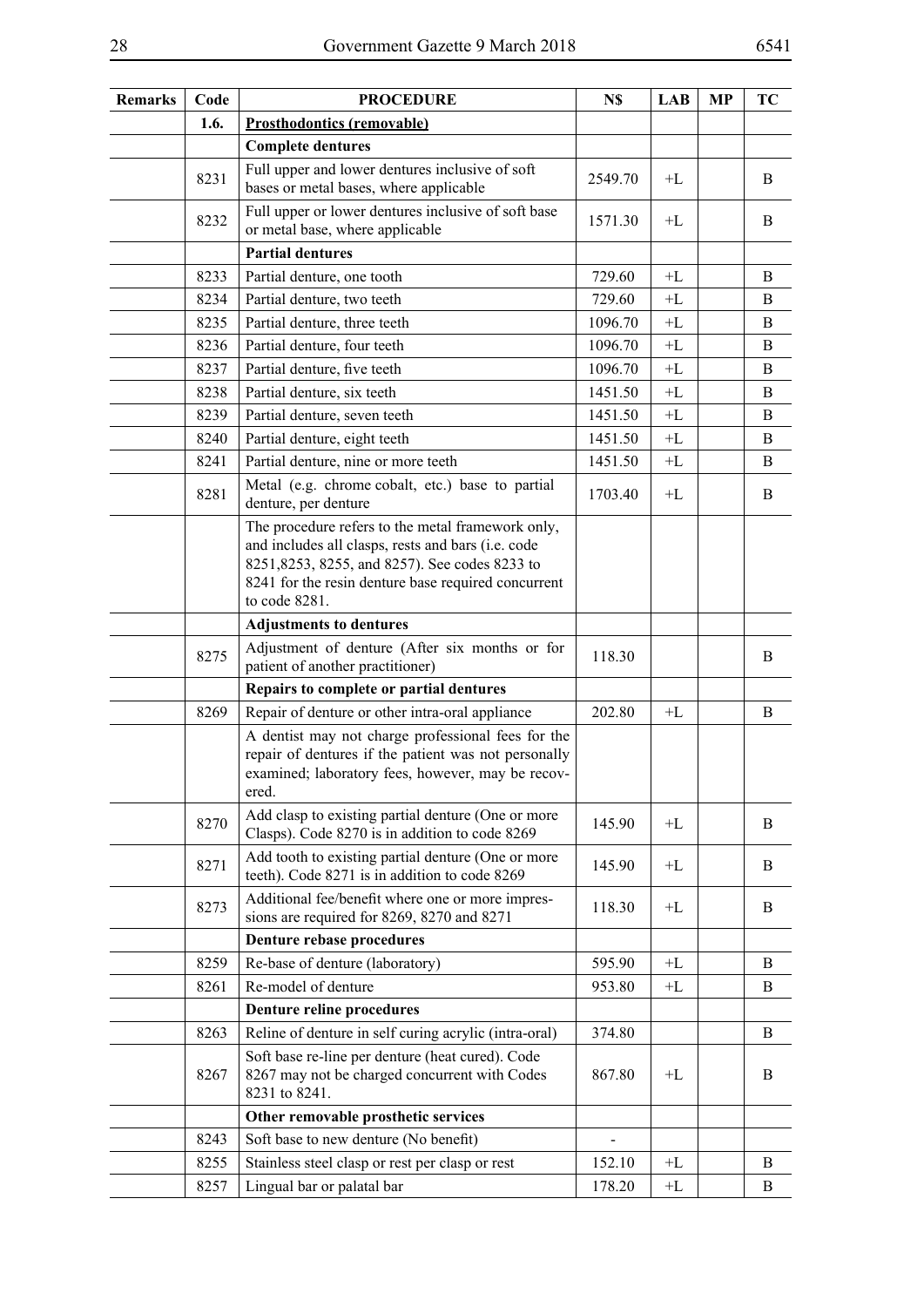| <b>Remarks</b> | Code | <b>PROCEDURE</b>                                                                                                                                                                                                                                                                                                                                                                                                                                                                                                                    | N\$          | <b>LAB</b> | MP | TC        |
|----------------|------|-------------------------------------------------------------------------------------------------------------------------------------------------------------------------------------------------------------------------------------------------------------------------------------------------------------------------------------------------------------------------------------------------------------------------------------------------------------------------------------------------------------------------------------|--------------|------------|----|-----------|
|                |      | Codes 8255 and 8257 may not be charged concur-<br>rent to codes 8169, 8175, 8269 (repair of denture)<br>or code 8281.                                                                                                                                                                                                                                                                                                                                                                                                               |              |            |    |           |
|                | 8265 | Tissue conditioner and soft self-cure interim re-line,<br>Per denture                                                                                                                                                                                                                                                                                                                                                                                                                                                               | 250.40       |            |    | B         |
|                | 8279 | Metal (e.g. chrome cobalt, gold, etc.) base to full<br>denture. (No benefit)                                                                                                                                                                                                                                                                                                                                                                                                                                                        |              |            |    |           |
|                | 1.7. | <b>Maxillofacial Prosthetics</b>                                                                                                                                                                                                                                                                                                                                                                                                                                                                                                    |              |            |    |           |
|                |      | See III. Specialist Prosthodontists                                                                                                                                                                                                                                                                                                                                                                                                                                                                                                 |              |            |    |           |
|                | 1.8. | <b>Implant Services</b>                                                                                                                                                                                                                                                                                                                                                                                                                                                                                                             |              |            |    |           |
|                |      | Prior permission must be obtained from the Com-<br>mission. The Commission does not approve of the<br>re-use of any implant components because of the<br>hazards to the patient.<br>Report surgical implant procedures using the codes<br>in this section; prosthetic devices should be re-<br>ported using existing fixed or removable prosthetic<br>codes. Endosteal implants<br>Endosteal dental implants are placed into the alveo-<br>lar and/or basal bone of the mandible or maxilla and<br>transect only one cortical plate |              |            |    |           |
|                | 8194 | Placement of a single osseo-integrated implant per<br>jaw                                                                                                                                                                                                                                                                                                                                                                                                                                                                           | 1468.40      |            | T  | S         |
|                | 8195 | Placement of a second osseo-integrated implant in<br>the same jaw                                                                                                                                                                                                                                                                                                                                                                                                                                                                   | 1098.20      |            | T  | ${\bf S}$ |
|                | 8196 | Placement of a third and subsequent osseo-integrat-<br>ed implant in the same jaw, per implant                                                                                                                                                                                                                                                                                                                                                                                                                                      | 731.10       |            | T  |           |
|                | 8197 | Cost of implants (By arrangement)                                                                                                                                                                                                                                                                                                                                                                                                                                                                                                   | Rule<br>D013 |            |    |           |
|                | 8198 | Exposure of a single osseo-integrated implant and<br>Placement of a transmucosal element                                                                                                                                                                                                                                                                                                                                                                                                                                            | 543.70       |            | T  | ${\bf S}$ |
|                | 8199 | Exposure of a second osseo-integrated implant and<br>placement of a transmucosal element in the same<br>$\mu$                                                                                                                                                                                                                                                                                                                                                                                                                       | 408.60       |            | T  | S         |
|                | 8200 | Exposure of a third and subsequent osseo-integrated<br>implant in the same jaw, per implant                                                                                                                                                                                                                                                                                                                                                                                                                                         | 273.40       |            | T  | ${\bf S}$ |
|                |      | <b>Eposteal implants</b><br>Eposteal (subperiosteal) dental implants receive<br>their primary bone support by means of resting on<br>the alveolar bone. See VI. Specialist Maxillo-Facial<br>and Oral Surgeons' Schedule                                                                                                                                                                                                                                                                                                            |              |            |    |           |
|                |      | <b>Transosteal implants</b><br>Transosteal dental implants penetrate both cortical<br>plates and pass through the full thickness of the<br>alve-olar bone. See the specialist maxillo-facial and<br>oral surgeons schedule                                                                                                                                                                                                                                                                                                          |              |            |    |           |
|                | 1.9. | <b>Prosthodontics, fixed</b>                                                                                                                                                                                                                                                                                                                                                                                                                                                                                                        |              |            |    |           |
|                |      | The words 'bridge' and 'bridgework' have been re-<br>placed by the statement `fixed partial denture'. Each<br>abutment and each pontic constitutes a unit in a fixed                                                                                                                                                                                                                                                                                                                                                                |              |            |    |           |
|                |      | partial denture.                                                                                                                                                                                                                                                                                                                                                                                                                                                                                                                    |              |            |    |           |
|                |      | <b>Fixed partial denture pontics</b>                                                                                                                                                                                                                                                                                                                                                                                                                                                                                                |              |            |    |           |
|                | 8420 | Sanitary pontic                                                                                                                                                                                                                                                                                                                                                                                                                                                                                                                     | 878.60       | $+L$       | T  | A         |
|                | 8422 | Posterior pontic                                                                                                                                                                                                                                                                                                                                                                                                                                                                                                                    | 1168.90      | $+L$       | T  | A         |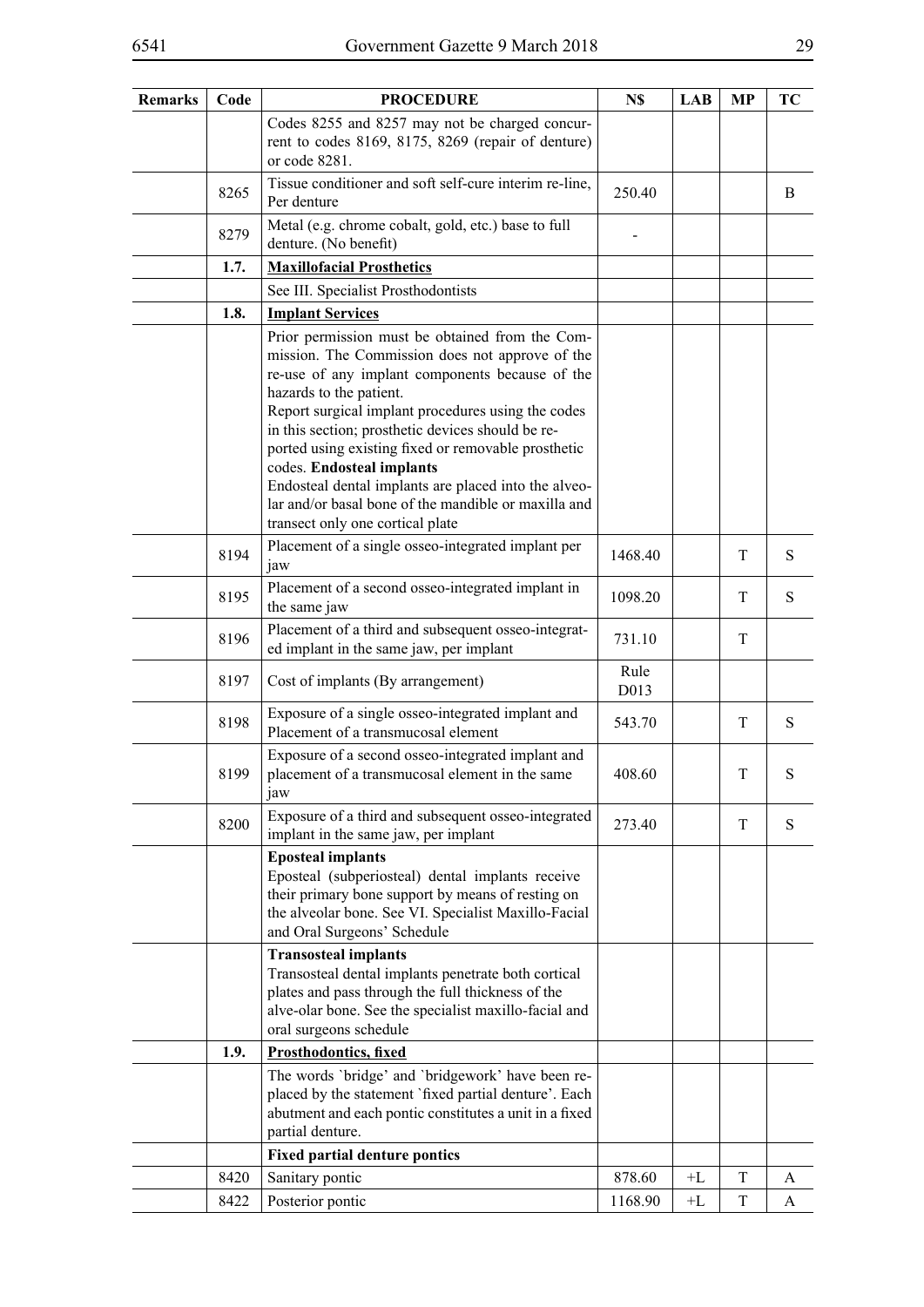| <b>Remarks</b> | Code  | <b>PROCEDURE</b>                                                                                                                                                                                                                                                                             | N\$     | <b>LAB</b> | <b>MP</b> | TC |
|----------------|-------|----------------------------------------------------------------------------------------------------------------------------------------------------------------------------------------------------------------------------------------------------------------------------------------------|---------|------------|-----------|----|
|                | 8424  | Anterior pontic (including premolars)                                                                                                                                                                                                                                                        | 1474.50 | $+L$       | T         | A  |
|                |       | Fixed partial denture retainers inlays/onlays See<br>inlay/onlay restorations for inlay/onlay retain-ers                                                                                                                                                                                     |         |            |           |    |
|                | 8356  | Bridge per abutment - only applicable to Maryland<br>type bridges. Report per abutment. Report pontics<br>separately (see codes 8420, 8422 and 8424)                                                                                                                                         | 703.50  | $+L$       | T         | A  |
|                |       | <b>Fixed partial denture retainers - crowns</b><br>See crowns, single restorations for crown retainers                                                                                                                                                                                       |         |            |           |    |
|                | 8193  | Osseo-integrated abutment restoration, per abut-<br>ment                                                                                                                                                                                                                                     | 2342.30 | $+L$       | T         | A  |
|                | 1.10. | <b>Oral and Maxillofacial Surgery</b>                                                                                                                                                                                                                                                        |         |            |           |    |
|                |       | See VI. Specialist Maxillo-facial and Oral Surgeons<br>Schedule for surgical services not listed in this sec-<br>tion of the Schedule.                                                                                                                                                       |         |            |           |    |
|                |       | <b>Extractions</b>                                                                                                                                                                                                                                                                           |         |            |           |    |
|                | 8201  | Single tooth. Code 8201 is charged for the first<br>extraction in a quadrant                                                                                                                                                                                                                 | 158.20  |            | T         | B  |
|                | 8202  | Each additional tooth in the same quadrant. Code<br>8202 is charged for each additional extraction in the<br>same quadrant                                                                                                                                                                   | 63.00   |            | T         | B  |
|                |       | Surgical extractions (includes routine postopera-<br>tive care)                                                                                                                                                                                                                              |         |            |           |    |
|                | 8209  | Surgical removal of erupted tooth requiring eleva-<br>tion of mucoperiosteal flap and removal of bone and/<br>or section of tooth (including cutting of gingiva and<br>bone, removal of tooth structure and closure)<br>Code 8220 is applicable when sutures are provided<br>by practitioner | 680.40  |            | T         | S  |
|                | 8210  | Removal of unerupted or impacted tooth - first<br>tooth                                                                                                                                                                                                                                      | 1132.00 |            | T         | S  |
|                | 8211  | Removal of unerupted or impacted tooth - second<br>tooth                                                                                                                                                                                                                                     | 609.80  |            | T         | S  |
|                | 8212  | Removal of unerupted or impacted tooth - each<br>additional tooth                                                                                                                                                                                                                            | 344.10  |            | T         | S  |
|                | 8213  | Surgical removal of residual roots (cutting proce-<br>dure-includes cutting of gingiva and bone, removal<br>of tooth structure and closure).<br>Code 8220 is applicable when sutures are provided<br>by practitioner                                                                         | 680.40  |            | T         | S  |
|                | 8214  | Surgical removal of residual roots (cutting pro-<br>cedure - includes cutting of soft tissue and bone,<br>removal of tooth structure and closure) each subse-<br>quent tooth root                                                                                                            | 528.40  |            | T         | S  |
|                |       | Other surgical procedures                                                                                                                                                                                                                                                                    |         |            |           |    |
|                | 8188  | Biopsy - intra-oral. This item does not include the<br>cost of the essential pathological evaluations                                                                                                                                                                                        | 402.40  |            |           | S  |
|                | 8215  | Surgical exposure of impacted or unerupted teeth<br>for orthodontic reasons                                                                                                                                                                                                                  | 1262.50 |            | T         | S  |
|                |       | Reduction of dislocation and management of<br>other temporomandibular joint dysfunction                                                                                                                                                                                                      |         |            |           |    |
|                | 8169  | Bite plate for the treatment of TMJ dysfunction, or<br>occlusal guards.                                                                                                                                                                                                                      | 609.80  | $+L$       |           | B  |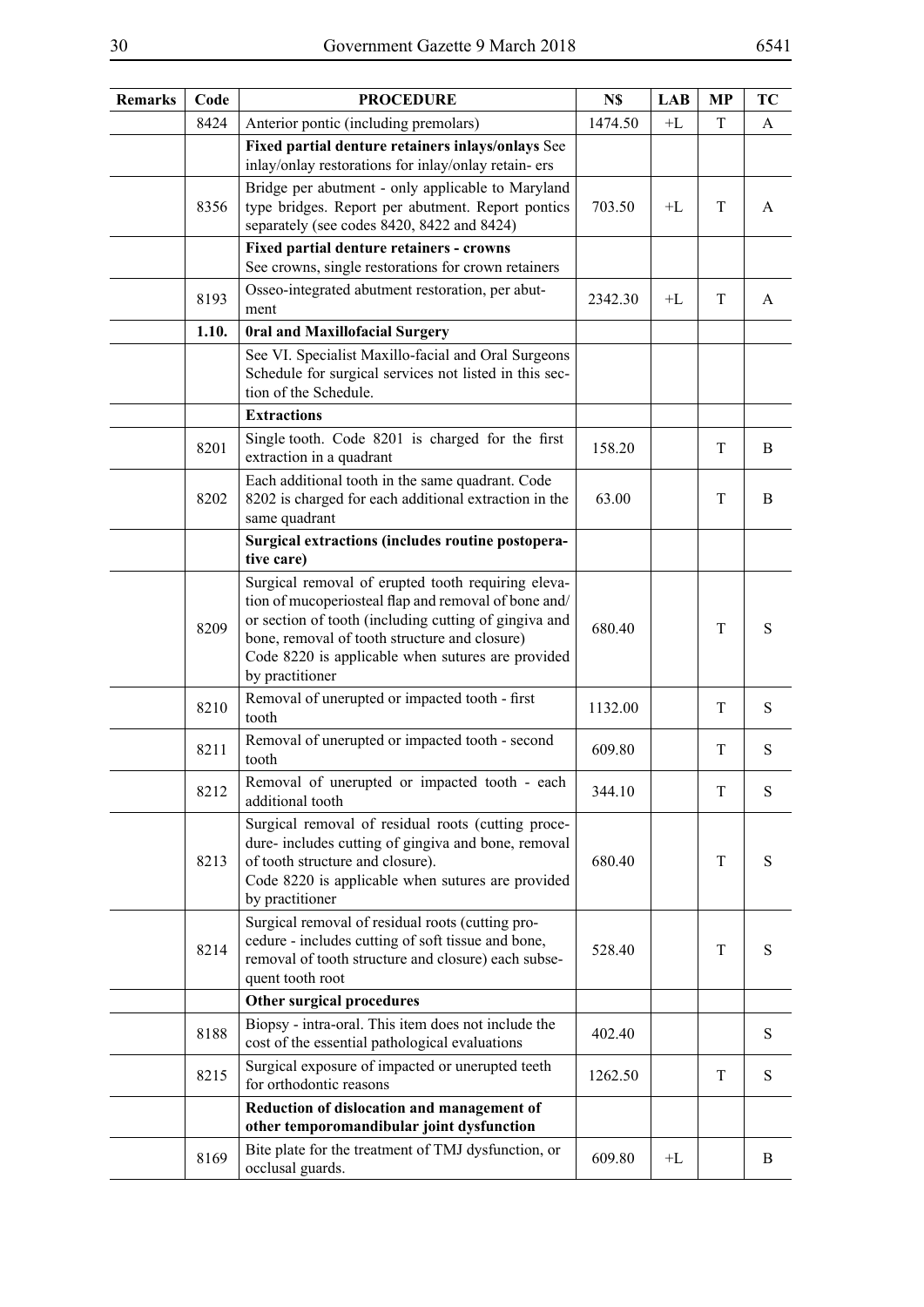| <b>Remarks</b> | Code  | <b>PROCEDURE</b>                                                                                                                                                                                                                                                                                                                                                                                                                | N\$    | <b>LAB</b> | <b>MP</b> | TC |
|----------------|-------|---------------------------------------------------------------------------------------------------------------------------------------------------------------------------------------------------------------------------------------------------------------------------------------------------------------------------------------------------------------------------------------------------------------------------------|--------|------------|-----------|----|
|                |       | <b>Repair of traumatic wounds</b>                                                                                                                                                                                                                                                                                                                                                                                               |        |            |           |    |
|                | 8192  | Appositioning (i.e. suturing) of soft tissue injuries                                                                                                                                                                                                                                                                                                                                                                           | 778.70 |            |           | S  |
|                | 1.11. | <b>Orthodontics</b><br>See V. Specialist Orthodontists                                                                                                                                                                                                                                                                                                                                                                          |        |            |           |    |
|                | 1.12. | <b>Adjunctive General Services</b>                                                                                                                                                                                                                                                                                                                                                                                              |        |            |           |    |
|                |       | <b>Unclassified Treatment</b>                                                                                                                                                                                                                                                                                                                                                                                                   |        |            |           |    |
|                | 8131  | Palliative [emergency] treatment for dental pain                                                                                                                                                                                                                                                                                                                                                                                | 158.20 |            | T         | B  |
|                |       | This is typically reported on a "per visit" basis for<br>Emergency treatment of dental pain where no other<br>treatment item is applicable or applied for treatment<br>of the same tooth                                                                                                                                                                                                                                        |        |            |           | S  |
|                | 8221  | Local treatment of post-extraction haemorrhage -<br>initial visit (excluding treatment of bleeding in the<br>case of blood dyscrasias, e.g. haemophilia)                                                                                                                                                                                                                                                                        | 118.30 |            |           | S  |
|                | 8223  | Local treatment of post-extraction haemorrhage -<br>each additional visit                                                                                                                                                                                                                                                                                                                                                       | 78.30  |            |           | S  |
|                | 8225  | Treatment of septic socket - initial visit                                                                                                                                                                                                                                                                                                                                                                                      | 118.30 |            |           | S  |
|                | 8227  | Treatment of septic socket - each additional visit                                                                                                                                                                                                                                                                                                                                                                              | 78.30  |            |           | S  |
|                |       | Anaesthesia                                                                                                                                                                                                                                                                                                                                                                                                                     |        |            |           |    |
|                | 8141  | Inhalation sedation - first quarter-hour or part-<br>thereof                                                                                                                                                                                                                                                                                                                                                                    | 118.30 |            |           | B  |
|                | 8143  | Inhalation sedation - each additional quarter-hour or<br>part thereof                                                                                                                                                                                                                                                                                                                                                           | 58.40  |            |           | B  |
|                |       | No additional fee/benefit to be charged for gases<br>used in the case of codes 8141 and 8143                                                                                                                                                                                                                                                                                                                                    |        |            |           |    |
|                | 8144  | Intravenous sedation                                                                                                                                                                                                                                                                                                                                                                                                            | 70.70  |            |           | B  |
|                | 8147  | Use of own monitoring equipment in rooms for<br>procedures performed under intravenous sedation                                                                                                                                                                                                                                                                                                                                 | 250.40 |            |           | B  |
|                | 8145  | Local anaesthetic, per visit. Item 8145 includes the<br>use of the Wand                                                                                                                                                                                                                                                                                                                                                         | 30.70  |            |           | B  |
|                | 8499  | The relevant tariff code and fee in the Schedule for<br>Medical Aid shall apply to general anaesthetics for<br>dental procedures.                                                                                                                                                                                                                                                                                               |        |            |           |    |
|                |       | <b>Professional consultations</b>                                                                                                                                                                                                                                                                                                                                                                                               |        |            |           |    |
|                | 8106  | Provision of a written treatment plan and quotation<br>where prior authorization is required (prior permis-<br>sion from the Com-mission must be obtained) This<br>code is not applicable to routine inquiries, to assess<br>benefit available, or responses to inquiries by the<br>Commission to verify charges by dental practitio-<br>ners. Also not applicable to furnishing copies of ex-<br>isting and necessary records. | 262.60 |            |           | A  |
|                |       | <b>Professional visits</b>                                                                                                                                                                                                                                                                                                                                                                                                      |        |            |           |    |
|                | 8129  | Additional fee for emergency treatment rendered<br>outside normal working hours (including emergency<br>treatment carried out at hospital). Not applicable<br>where a practice offers an extended hours service as<br>the norm.                                                                                                                                                                                                 | 390.10 |            |           | B  |
|                | 8140  | Fee for treatment at a venue other than the surgery,<br>inclusive of hospital visits, treatment under general<br>anaesthetic, home visits; per visit. Code 8140 may<br>be applied concurrent with codes 8101 or 8104, but<br>in accordance with rule D001                                                                                                                                                                       | 256.50 |            |           | B  |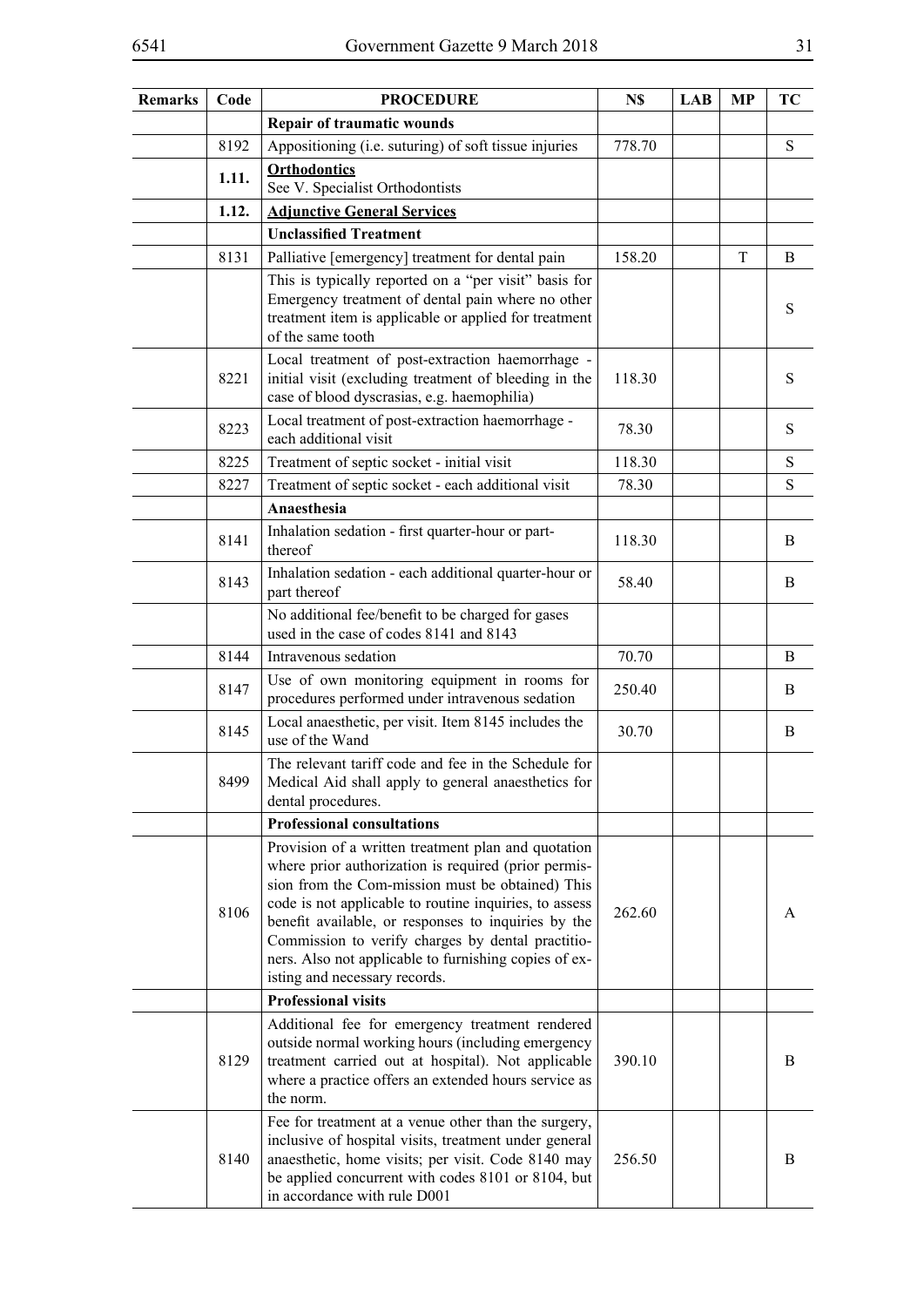| Remarks | Code | <b>PROCEDURE</b>                                                                                                                                                                                                                                             | N\$          | <b>LAB</b> | MP | TC |
|---------|------|--------------------------------------------------------------------------------------------------------------------------------------------------------------------------------------------------------------------------------------------------------------|--------------|------------|----|----|
|         |      | Drugs, medicaments and materials                                                                                                                                                                                                                             |              |            |    |    |
|         | 8183 | Intra-muscular or sub-cutaneous injection therapy,<br>per injection. (Not applicable to local anaesthetic)                                                                                                                                                   | 70.70        |            |    | B  |
|         | 8220 | Use of suture provided by practitioner                                                                                                                                                                                                                       | Rule<br>D013 |            |    |    |
|         |      | <b>Miscellaneous services</b>                                                                                                                                                                                                                                |              |            |    |    |
|         | 8109 | Infection control, per dentist, per hygienist, per den-<br>tal assistant, per visit. Code 8109 includes the provi-<br>sion by the dentist of new rubber gloves, masks, etc.<br>for each patient                                                              | 26.10        |            |    | B  |
|         | 8110 | Provision of sterilized and wrapped instrumentation<br>in consulting rooms. (The use of this code is limited<br>to heat, autoclave or vapour sterilized and wrapped<br>instruments)                                                                          | 58.40        |            |    | S  |
|         | 8167 | Treatment of hypersensitive dentine, per visit                                                                                                                                                                                                               | 121.30       |            |    | B  |
|         | 8170 | Minor occlusal adjustment (Not applicable to adjust-<br>ment of restorations placed as part of a current treat-<br>ment plan)                                                                                                                                | 347.10       |            |    | B  |
|         | 8304 | Rubber dam, per arch                                                                                                                                                                                                                                         | 122.90       |            |    | B  |
|         | П.   | <b>ORAL PATHOLOGISTS (098)</b><br>See Rule D012                                                                                                                                                                                                              |              |            |    |    |
|         |      | In cases where services are not listed in this Sched-<br>ule, the appropriate fee(s) listed in the Schedule for<br>Medical Aid (section pathologists) shall be charged<br>and the relevant tariff code and fee in the medical<br>schedule must be indicated. |              |            |    |    |
|         | 9201 | Consultation at rooms                                                                                                                                                                                                                                        | 254.70       |            |    |    |
|         | 9203 | Consultation at hospital, nursing home or house                                                                                                                                                                                                              | 283.70       |            |    |    |
|         | 9205 | Subsequent consultation                                                                                                                                                                                                                                      | 190.70       |            |    |    |
|         | 9207 | Night consultation                                                                                                                                                                                                                                           | 416.40       |            |    |    |
|         | Ш    | <b>SPECIALIST PROSTHODONTIST (094)</b>                                                                                                                                                                                                                       |              |            |    |    |
|         | 3.1  | <b>Diagnostic Procedures</b>                                                                                                                                                                                                                                 |              |            |    |    |
|         | 8501 | Consultation                                                                                                                                                                                                                                                 | 255.30       |            |    | A  |
|         | 8107 | Intra-oral radiographs, per film                                                                                                                                                                                                                             | 102.10       |            |    | B  |
|         | 8108 | Maximum for 8107                                                                                                                                                                                                                                             | 802.00       |            |    | B  |
|         | 8113 | Occlusal radiographs                                                                                                                                                                                                                                         | 177.90       |            |    | B  |
|         | 8114 | Hand-wrist radiographs                                                                                                                                                                                                                                       | 414.00       |            |    | A  |
|         | 8115 | Extra-oral radiograph, per film (i.e. panoramic,<br>cephalometric, PA)                                                                                                                                                                                       | 414.00       |            |    | B  |
|         |      | Chargeable to a maximum of two films per treat-<br>ment plan.                                                                                                                                                                                                |              |            |    |    |
|         | 8811 | Tracing and analysis of extra-oral film                                                                                                                                                                                                                      | 47.50        |            |    | B  |
|         | 8117 | Study models - unmounted                                                                                                                                                                                                                                     | 115.00       | $+L$       |    | B  |
|         | 8119 | Study models - mounted on adjustable articulator                                                                                                                                                                                                             | 279.10       | $+ \Gamma$ |    | B  |
|         | 8121 | Diagnostic photographs, per photograph                                                                                                                                                                                                                       | 115.00       |            |    | B  |
|         | 8503 | Occlusal analysis on adjustable articulator                                                                                                                                                                                                                  | 524.40       |            |    | A  |
|         | 8505 | Pantographic recording                                                                                                                                                                                                                                       | 757.50       |            |    | A  |
|         | 8507 | Examination, diagnosis and treatment planning                                                                                                                                                                                                                | 524.40       |            |    | A  |
|         | 8506 | Detailed clinical examination, records, radiographic<br>interpretation, diagnosis, treatment planning and<br>case presentation                                                                                                                               | 852.60       |            |    | A  |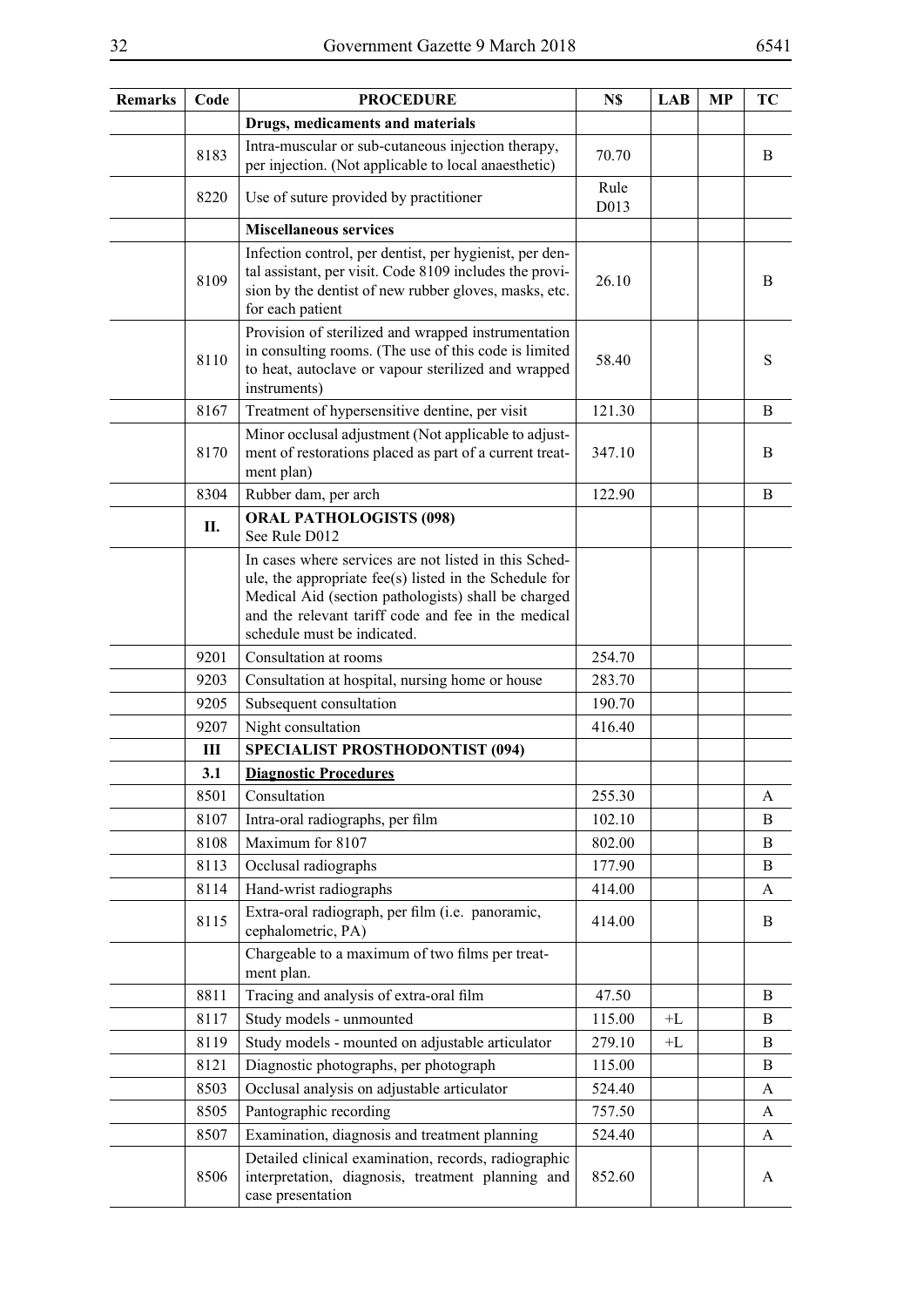| <b>Remarks</b> | Code | <b>PROCEDURE</b>                                                                                                                                                                                                                                                                                                                                                                                            | N\$     | <b>LAB</b> | <b>MP</b> | TC |
|----------------|------|-------------------------------------------------------------------------------------------------------------------------------------------------------------------------------------------------------------------------------------------------------------------------------------------------------------------------------------------------------------------------------------------------------------|---------|------------|-----------|----|
|                |      | Code 8506 is a separate procedure from code 8507<br>and is applicable to craniomandibular disorders; im-<br>plant placement or orthognathic surgery where ex-<br>tensive restorative procedures will be required.<br>In the case of treatment planning requiring the com-<br>bined services of a prosthodontist and/ or orthodon-<br>tist and/or a maxillo-facial and oral surgeon, Modi-                   |         |            |           |    |
|                |      | fier 8009 (75%) may be applied to the fee charged by<br>each specialist.                                                                                                                                                                                                                                                                                                                                    |         |            |           |    |
|                | 8508 | Electrognathographic recording                                                                                                                                                                                                                                                                                                                                                                              | 812.70  |            |           | A  |
|                | 8509 | Electrognathographic recording with computer<br>analysis                                                                                                                                                                                                                                                                                                                                                    | 1349.40 |            |           | A  |
|                | 3.2  | <b>Preventive Procedures</b>                                                                                                                                                                                                                                                                                                                                                                                |         |            |           |    |
|                | 8711 | Oral hygiene instruction                                                                                                                                                                                                                                                                                                                                                                                    | 314.30  |            |           |    |
|                | 8713 | Oral hygiene evaluation                                                                                                                                                                                                                                                                                                                                                                                     | 150.30  |            |           | B  |
|                | 8155 | Polishing only (including removal of plaque<br>(complete dentition                                                                                                                                                                                                                                                                                                                                          | 157.90  |            |           | B  |
|                | 8159 | Scaling and polishing. Where code 8159 is applied,<br>code 8155 cannot be charged                                                                                                                                                                                                                                                                                                                           | 308.20  |            |           | B  |
|                | 8161 | Topical application of fluoride preparations - com-<br>plete dentition (excluding scaling and/or polishing)                                                                                                                                                                                                                                                                                                 | 157.90  |            |           | B  |
|                | 8163 | Fissure sealant, per tooth. Chargeable to a maxi-<br>mum of two teeth per quadrant                                                                                                                                                                                                                                                                                                                          | 101.20  |            | T         | B  |
|                | 8165 | Application of fluoride using laboratory processed<br>applicators                                                                                                                                                                                                                                                                                                                                           | 164.10  | $+I$       |           | B  |
|                | 8167 | Treatment of hypersensitive dentine, per visit                                                                                                                                                                                                                                                                                                                                                              | 119.60  |            |           | B  |
|                | 3.3  | <b>Treatment Procedures</b>                                                                                                                                                                                                                                                                                                                                                                                 |         |            |           |    |
|                |      | <b>Emergency treatment</b>                                                                                                                                                                                                                                                                                                                                                                                  |         |            |           |    |
|                | 8511 | Emergency treatment for relief of pain (where no<br>other tariff item is applicable)                                                                                                                                                                                                                                                                                                                        | 318.90  |            |           | B  |
|                | 8513 | Emergency crown. (Not applicable to temporary<br>crowns placed during routine crown and bridge<br>preparations)                                                                                                                                                                                                                                                                                             | 530.60  | $+L$       | T         | A  |
|                | 8515 | Recementing of inlay, crown or bridge, per abut-<br>ment                                                                                                                                                                                                                                                                                                                                                    | 200.90  |            | T         | B  |
|                | 8517 | Re-implantation of an avulsed tooth, including<br>fixation as required                                                                                                                                                                                                                                                                                                                                      | 545.90  | +L         | T         | S  |
|                |      | <b>Provisional treatment</b>                                                                                                                                                                                                                                                                                                                                                                                |         |            |           |    |
|                | 8521 | Provisional splinting - extracoronal wire, per sex-<br>tant                                                                                                                                                                                                                                                                                                                                                 | 438.60  |            |           | A  |
|                | 8523 | Provisional splinting - extracoronal wire plus resin,<br>per sextant                                                                                                                                                                                                                                                                                                                                        | 634.80  |            |           | A  |
|                | 8527 | Provisional splinting - intracoronal wire or pins<br>or cast bar, plus amalgam or resin, per dental unit<br>included in the splint                                                                                                                                                                                                                                                                          | 200.90  | $+L$       |           | A  |
|                | 8529 | Provisional crown.                                                                                                                                                                                                                                                                                                                                                                                          | 524.40  | $+L$       | T         | A  |
|                |      | Crown utilized as an interim restoration of at least<br>six weeks during restorative treatment to allow ad-<br>equate time for healing or completion of other proce-<br>dures. This includes, but is not limited to, changing<br>vertical dimension, completing periodontal therapy,<br>or cracked tooth syndrome. This is not to be used as<br>a temporary crown for a routine prosthetic restora-<br>tion |         |            |           |    |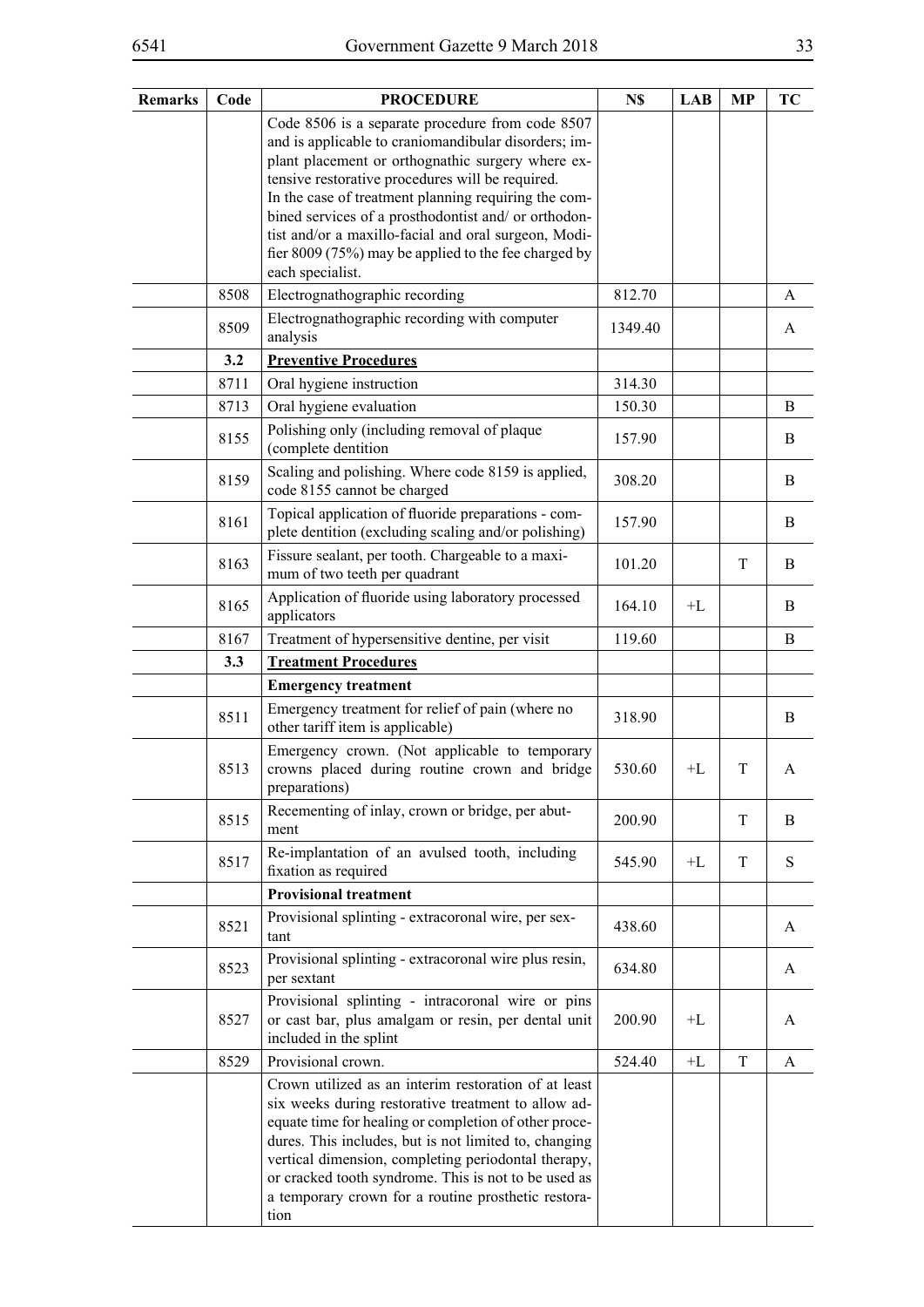| 8530<br>Preformed metal crown<br>440.10<br>T<br>A<br>Occlusal adjustment<br>Major occlusal adjustment<br>8551<br>1493.60<br>A<br>This procedure cannot be carried out without study<br>models mounted on an adjustable articulator.<br>476.90<br>8553<br>Minor occlusal adjustment<br>A<br>Ceramic and/or resin bonded inlays and veneers:<br>In some of the procedures below (e.g. Direct hybrid<br>Inlays) $+L$ may not apply.<br>8554<br>Bonded veneers<br>1809.40<br>$+L$<br>T<br>A<br>8556<br>Two surfaces<br>1636.20<br>$+L$<br>T<br>A<br>Three surfaces<br>8557<br>2545.50<br>T<br>$+L$<br>A<br>8558<br>2545.50<br>T<br>Four or more surfaces<br>$+L$<br>A<br>Cost of ceramic block (Applicable to computer<br>Rule<br>8560<br>T<br>A<br>generated prosthesis only)<br>D013<br><b>Gold restorations</b><br>One surface<br>T<br>8571<br>943.10<br>$+I$ .<br>A<br>Two surfaces<br>8572<br>1367.80<br>T<br>$+L$<br>A<br>Three surfaces<br>T<br>8573<br>2120.70<br>$+L$<br>A<br>8574<br>2120.70<br>T<br>Four or more surfaces<br>$+L$<br>A<br>314.30<br>T<br>8577<br>Pin retention<br>A<br>Posts and copings<br>8581<br>T<br>Single post<br>530.60<br>$+L$<br>A<br>8582<br>Double post<br>757.50<br>$+L$<br>T<br>A<br>T<br>8583<br>Triple post<br>943.10<br>$+L$<br>A<br>8587<br>438.60<br>T<br>Copings<br>$+L$<br>A<br>8589<br>Cast core with pins<br>T<br>746.80<br>$+L$<br>A<br>Preformed posts and cores<br>8591<br>Core build-up, including any pins<br>699.20<br>$\mathbf T$<br>B<br>Refers to building up of anatomical crown when re-<br>storative crown will be placed, whether or not pins<br>are used<br>8593<br>Prefabricated post and core in addition to crown<br>794.30<br>$\mathbf T$<br>B<br>Rule<br>Core is built around a prefabricated post(s).<br>T<br>A<br>D013<br>8596<br>Cost of posts<br>T<br>A<br>Applicable to pre-fabricated noble metal, ceramic,<br>Iridium and pure titanium posts.<br><b>Implants</b><br>Prior permission must be obtained from the Com-<br>mission.<br>The Commission does not approve of the re-use of<br>any implant components because of the hazards to<br>the patient.<br>Osseo-integrated abutment restoration, per abut-<br>8592<br>T<br>3082.20<br>$+L$<br>A<br>ment/<br>Rule<br>Cost of implant components (By arrangement)<br>8600<br>D013<br>Periodic maintenance of existing implant prosthe-<br>8590<br>193.20<br>T<br>A<br>sis, per abutment | Remarks | Code | <b>PROCEDURE</b> | N\$ | <b>LAB</b> | <b>MP</b> | <b>TC</b> |
|----------------------------------------------------------------------------------------------------------------------------------------------------------------------------------------------------------------------------------------------------------------------------------------------------------------------------------------------------------------------------------------------------------------------------------------------------------------------------------------------------------------------------------------------------------------------------------------------------------------------------------------------------------------------------------------------------------------------------------------------------------------------------------------------------------------------------------------------------------------------------------------------------------------------------------------------------------------------------------------------------------------------------------------------------------------------------------------------------------------------------------------------------------------------------------------------------------------------------------------------------------------------------------------------------------------------------------------------------------------------------------------------------------------------------------------------------------------------------------------------------------------------------------------------------------------------------------------------------------------------------------------------------------------------------------------------------------------------------------------------------------------------------------------------------------------------------------------------------------------------------------------------------------------------------------------------------------------------------------------------------------------------------------------------------------------------------------------------------------------------------------------------------------------------------------------------------------------------------------------------------------------------------------------------------------------------------------------------------------------------------------------------------------------|---------|------|------------------|-----|------------|-----------|-----------|
|                                                                                                                                                                                                                                                                                                                                                                                                                                                                                                                                                                                                                                                                                                                                                                                                                                                                                                                                                                                                                                                                                                                                                                                                                                                                                                                                                                                                                                                                                                                                                                                                                                                                                                                                                                                                                                                                                                                                                                                                                                                                                                                                                                                                                                                                                                                                                                                                                |         |      |                  |     |            |           |           |
|                                                                                                                                                                                                                                                                                                                                                                                                                                                                                                                                                                                                                                                                                                                                                                                                                                                                                                                                                                                                                                                                                                                                                                                                                                                                                                                                                                                                                                                                                                                                                                                                                                                                                                                                                                                                                                                                                                                                                                                                                                                                                                                                                                                                                                                                                                                                                                                                                |         |      |                  |     |            |           |           |
|                                                                                                                                                                                                                                                                                                                                                                                                                                                                                                                                                                                                                                                                                                                                                                                                                                                                                                                                                                                                                                                                                                                                                                                                                                                                                                                                                                                                                                                                                                                                                                                                                                                                                                                                                                                                                                                                                                                                                                                                                                                                                                                                                                                                                                                                                                                                                                                                                |         |      |                  |     |            |           |           |
|                                                                                                                                                                                                                                                                                                                                                                                                                                                                                                                                                                                                                                                                                                                                                                                                                                                                                                                                                                                                                                                                                                                                                                                                                                                                                                                                                                                                                                                                                                                                                                                                                                                                                                                                                                                                                                                                                                                                                                                                                                                                                                                                                                                                                                                                                                                                                                                                                |         |      |                  |     |            |           |           |
|                                                                                                                                                                                                                                                                                                                                                                                                                                                                                                                                                                                                                                                                                                                                                                                                                                                                                                                                                                                                                                                                                                                                                                                                                                                                                                                                                                                                                                                                                                                                                                                                                                                                                                                                                                                                                                                                                                                                                                                                                                                                                                                                                                                                                                                                                                                                                                                                                |         |      |                  |     |            |           |           |
|                                                                                                                                                                                                                                                                                                                                                                                                                                                                                                                                                                                                                                                                                                                                                                                                                                                                                                                                                                                                                                                                                                                                                                                                                                                                                                                                                                                                                                                                                                                                                                                                                                                                                                                                                                                                                                                                                                                                                                                                                                                                                                                                                                                                                                                                                                                                                                                                                |         |      |                  |     |            |           |           |
|                                                                                                                                                                                                                                                                                                                                                                                                                                                                                                                                                                                                                                                                                                                                                                                                                                                                                                                                                                                                                                                                                                                                                                                                                                                                                                                                                                                                                                                                                                                                                                                                                                                                                                                                                                                                                                                                                                                                                                                                                                                                                                                                                                                                                                                                                                                                                                                                                |         |      |                  |     |            |           |           |
|                                                                                                                                                                                                                                                                                                                                                                                                                                                                                                                                                                                                                                                                                                                                                                                                                                                                                                                                                                                                                                                                                                                                                                                                                                                                                                                                                                                                                                                                                                                                                                                                                                                                                                                                                                                                                                                                                                                                                                                                                                                                                                                                                                                                                                                                                                                                                                                                                |         |      |                  |     |            |           |           |
|                                                                                                                                                                                                                                                                                                                                                                                                                                                                                                                                                                                                                                                                                                                                                                                                                                                                                                                                                                                                                                                                                                                                                                                                                                                                                                                                                                                                                                                                                                                                                                                                                                                                                                                                                                                                                                                                                                                                                                                                                                                                                                                                                                                                                                                                                                                                                                                                                |         |      |                  |     |            |           |           |
|                                                                                                                                                                                                                                                                                                                                                                                                                                                                                                                                                                                                                                                                                                                                                                                                                                                                                                                                                                                                                                                                                                                                                                                                                                                                                                                                                                                                                                                                                                                                                                                                                                                                                                                                                                                                                                                                                                                                                                                                                                                                                                                                                                                                                                                                                                                                                                                                                |         |      |                  |     |            |           |           |
|                                                                                                                                                                                                                                                                                                                                                                                                                                                                                                                                                                                                                                                                                                                                                                                                                                                                                                                                                                                                                                                                                                                                                                                                                                                                                                                                                                                                                                                                                                                                                                                                                                                                                                                                                                                                                                                                                                                                                                                                                                                                                                                                                                                                                                                                                                                                                                                                                |         |      |                  |     |            |           |           |
|                                                                                                                                                                                                                                                                                                                                                                                                                                                                                                                                                                                                                                                                                                                                                                                                                                                                                                                                                                                                                                                                                                                                                                                                                                                                                                                                                                                                                                                                                                                                                                                                                                                                                                                                                                                                                                                                                                                                                                                                                                                                                                                                                                                                                                                                                                                                                                                                                |         |      |                  |     |            |           |           |
|                                                                                                                                                                                                                                                                                                                                                                                                                                                                                                                                                                                                                                                                                                                                                                                                                                                                                                                                                                                                                                                                                                                                                                                                                                                                                                                                                                                                                                                                                                                                                                                                                                                                                                                                                                                                                                                                                                                                                                                                                                                                                                                                                                                                                                                                                                                                                                                                                |         |      |                  |     |            |           |           |
|                                                                                                                                                                                                                                                                                                                                                                                                                                                                                                                                                                                                                                                                                                                                                                                                                                                                                                                                                                                                                                                                                                                                                                                                                                                                                                                                                                                                                                                                                                                                                                                                                                                                                                                                                                                                                                                                                                                                                                                                                                                                                                                                                                                                                                                                                                                                                                                                                |         |      |                  |     |            |           |           |
|                                                                                                                                                                                                                                                                                                                                                                                                                                                                                                                                                                                                                                                                                                                                                                                                                                                                                                                                                                                                                                                                                                                                                                                                                                                                                                                                                                                                                                                                                                                                                                                                                                                                                                                                                                                                                                                                                                                                                                                                                                                                                                                                                                                                                                                                                                                                                                                                                |         |      |                  |     |            |           |           |
|                                                                                                                                                                                                                                                                                                                                                                                                                                                                                                                                                                                                                                                                                                                                                                                                                                                                                                                                                                                                                                                                                                                                                                                                                                                                                                                                                                                                                                                                                                                                                                                                                                                                                                                                                                                                                                                                                                                                                                                                                                                                                                                                                                                                                                                                                                                                                                                                                |         |      |                  |     |            |           |           |
|                                                                                                                                                                                                                                                                                                                                                                                                                                                                                                                                                                                                                                                                                                                                                                                                                                                                                                                                                                                                                                                                                                                                                                                                                                                                                                                                                                                                                                                                                                                                                                                                                                                                                                                                                                                                                                                                                                                                                                                                                                                                                                                                                                                                                                                                                                                                                                                                                |         |      |                  |     |            |           |           |
|                                                                                                                                                                                                                                                                                                                                                                                                                                                                                                                                                                                                                                                                                                                                                                                                                                                                                                                                                                                                                                                                                                                                                                                                                                                                                                                                                                                                                                                                                                                                                                                                                                                                                                                                                                                                                                                                                                                                                                                                                                                                                                                                                                                                                                                                                                                                                                                                                |         |      |                  |     |            |           |           |
|                                                                                                                                                                                                                                                                                                                                                                                                                                                                                                                                                                                                                                                                                                                                                                                                                                                                                                                                                                                                                                                                                                                                                                                                                                                                                                                                                                                                                                                                                                                                                                                                                                                                                                                                                                                                                                                                                                                                                                                                                                                                                                                                                                                                                                                                                                                                                                                                                |         |      |                  |     |            |           |           |
|                                                                                                                                                                                                                                                                                                                                                                                                                                                                                                                                                                                                                                                                                                                                                                                                                                                                                                                                                                                                                                                                                                                                                                                                                                                                                                                                                                                                                                                                                                                                                                                                                                                                                                                                                                                                                                                                                                                                                                                                                                                                                                                                                                                                                                                                                                                                                                                                                |         |      |                  |     |            |           |           |
|                                                                                                                                                                                                                                                                                                                                                                                                                                                                                                                                                                                                                                                                                                                                                                                                                                                                                                                                                                                                                                                                                                                                                                                                                                                                                                                                                                                                                                                                                                                                                                                                                                                                                                                                                                                                                                                                                                                                                                                                                                                                                                                                                                                                                                                                                                                                                                                                                |         |      |                  |     |            |           |           |
|                                                                                                                                                                                                                                                                                                                                                                                                                                                                                                                                                                                                                                                                                                                                                                                                                                                                                                                                                                                                                                                                                                                                                                                                                                                                                                                                                                                                                                                                                                                                                                                                                                                                                                                                                                                                                                                                                                                                                                                                                                                                                                                                                                                                                                                                                                                                                                                                                |         |      |                  |     |            |           |           |
|                                                                                                                                                                                                                                                                                                                                                                                                                                                                                                                                                                                                                                                                                                                                                                                                                                                                                                                                                                                                                                                                                                                                                                                                                                                                                                                                                                                                                                                                                                                                                                                                                                                                                                                                                                                                                                                                                                                                                                                                                                                                                                                                                                                                                                                                                                                                                                                                                |         |      |                  |     |            |           |           |
|                                                                                                                                                                                                                                                                                                                                                                                                                                                                                                                                                                                                                                                                                                                                                                                                                                                                                                                                                                                                                                                                                                                                                                                                                                                                                                                                                                                                                                                                                                                                                                                                                                                                                                                                                                                                                                                                                                                                                                                                                                                                                                                                                                                                                                                                                                                                                                                                                |         |      |                  |     |            |           |           |
|                                                                                                                                                                                                                                                                                                                                                                                                                                                                                                                                                                                                                                                                                                                                                                                                                                                                                                                                                                                                                                                                                                                                                                                                                                                                                                                                                                                                                                                                                                                                                                                                                                                                                                                                                                                                                                                                                                                                                                                                                                                                                                                                                                                                                                                                                                                                                                                                                |         |      |                  |     |            |           |           |
|                                                                                                                                                                                                                                                                                                                                                                                                                                                                                                                                                                                                                                                                                                                                                                                                                                                                                                                                                                                                                                                                                                                                                                                                                                                                                                                                                                                                                                                                                                                                                                                                                                                                                                                                                                                                                                                                                                                                                                                                                                                                                                                                                                                                                                                                                                                                                                                                                |         |      |                  |     |            |           |           |
|                                                                                                                                                                                                                                                                                                                                                                                                                                                                                                                                                                                                                                                                                                                                                                                                                                                                                                                                                                                                                                                                                                                                                                                                                                                                                                                                                                                                                                                                                                                                                                                                                                                                                                                                                                                                                                                                                                                                                                                                                                                                                                                                                                                                                                                                                                                                                                                                                |         |      |                  |     |            |           |           |
|                                                                                                                                                                                                                                                                                                                                                                                                                                                                                                                                                                                                                                                                                                                                                                                                                                                                                                                                                                                                                                                                                                                                                                                                                                                                                                                                                                                                                                                                                                                                                                                                                                                                                                                                                                                                                                                                                                                                                                                                                                                                                                                                                                                                                                                                                                                                                                                                                |         |      |                  |     |            |           |           |
|                                                                                                                                                                                                                                                                                                                                                                                                                                                                                                                                                                                                                                                                                                                                                                                                                                                                                                                                                                                                                                                                                                                                                                                                                                                                                                                                                                                                                                                                                                                                                                                                                                                                                                                                                                                                                                                                                                                                                                                                                                                                                                                                                                                                                                                                                                                                                                                                                |         |      |                  |     |            |           |           |
|                                                                                                                                                                                                                                                                                                                                                                                                                                                                                                                                                                                                                                                                                                                                                                                                                                                                                                                                                                                                                                                                                                                                                                                                                                                                                                                                                                                                                                                                                                                                                                                                                                                                                                                                                                                                                                                                                                                                                                                                                                                                                                                                                                                                                                                                                                                                                                                                                |         |      |                  |     |            |           |           |
|                                                                                                                                                                                                                                                                                                                                                                                                                                                                                                                                                                                                                                                                                                                                                                                                                                                                                                                                                                                                                                                                                                                                                                                                                                                                                                                                                                                                                                                                                                                                                                                                                                                                                                                                                                                                                                                                                                                                                                                                                                                                                                                                                                                                                                                                                                                                                                                                                |         |      |                  |     |            |           |           |
|                                                                                                                                                                                                                                                                                                                                                                                                                                                                                                                                                                                                                                                                                                                                                                                                                                                                                                                                                                                                                                                                                                                                                                                                                                                                                                                                                                                                                                                                                                                                                                                                                                                                                                                                                                                                                                                                                                                                                                                                                                                                                                                                                                                                                                                                                                                                                                                                                |         |      |                  |     |            |           |           |
|                                                                                                                                                                                                                                                                                                                                                                                                                                                                                                                                                                                                                                                                                                                                                                                                                                                                                                                                                                                                                                                                                                                                                                                                                                                                                                                                                                                                                                                                                                                                                                                                                                                                                                                                                                                                                                                                                                                                                                                                                                                                                                                                                                                                                                                                                                                                                                                                                |         |      |                  |     |            |           |           |
|                                                                                                                                                                                                                                                                                                                                                                                                                                                                                                                                                                                                                                                                                                                                                                                                                                                                                                                                                                                                                                                                                                                                                                                                                                                                                                                                                                                                                                                                                                                                                                                                                                                                                                                                                                                                                                                                                                                                                                                                                                                                                                                                                                                                                                                                                                                                                                                                                |         |      |                  |     |            |           |           |
|                                                                                                                                                                                                                                                                                                                                                                                                                                                                                                                                                                                                                                                                                                                                                                                                                                                                                                                                                                                                                                                                                                                                                                                                                                                                                                                                                                                                                                                                                                                                                                                                                                                                                                                                                                                                                                                                                                                                                                                                                                                                                                                                                                                                                                                                                                                                                                                                                |         |      |                  |     |            |           |           |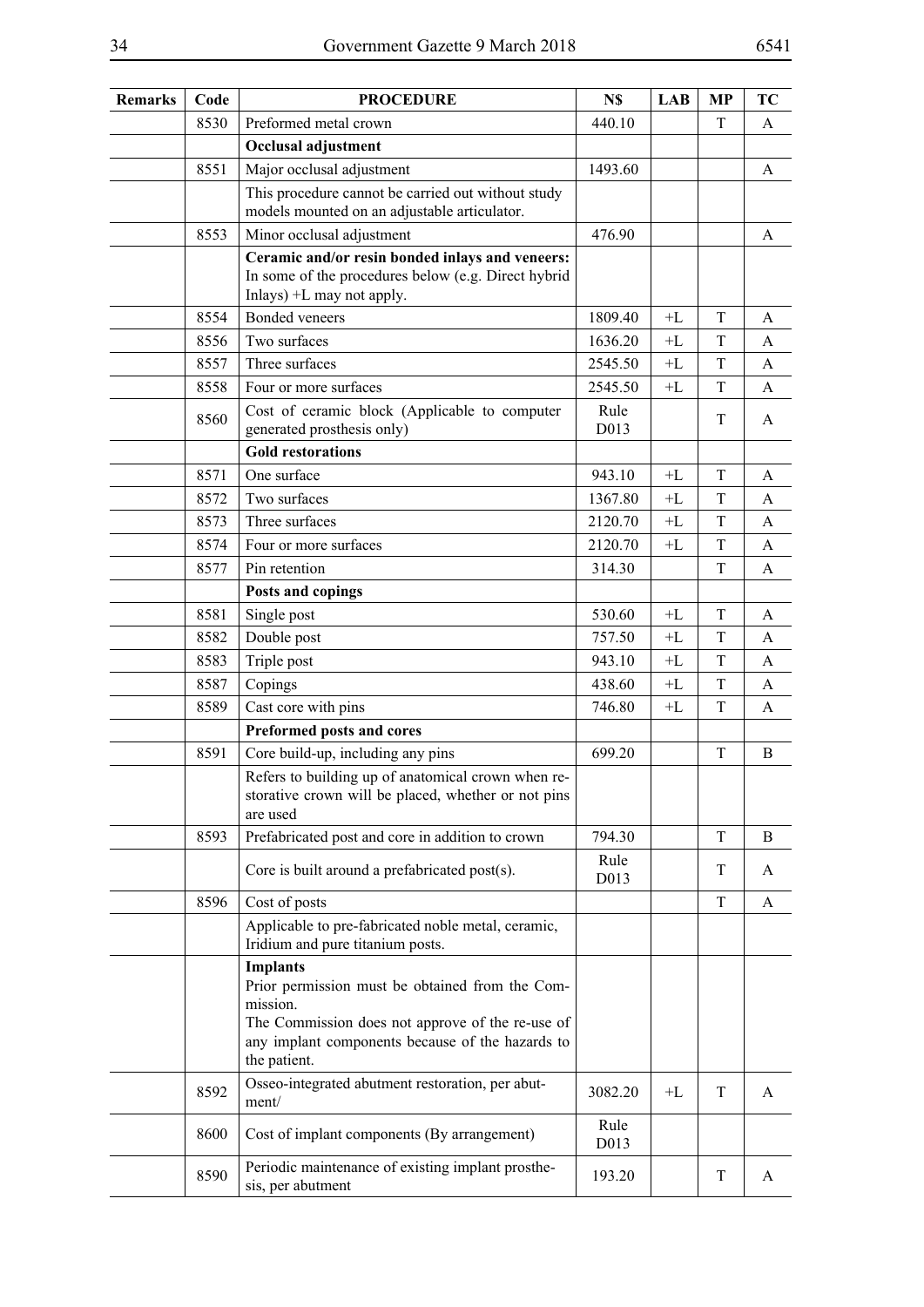| <b>Remarks</b> | Code | <b>PROCEDURE</b>                                                                                                                                                            | N\$     | LAB  | <b>MP</b>   | TC        |
|----------------|------|-----------------------------------------------------------------------------------------------------------------------------------------------------------------------------|---------|------|-------------|-----------|
|                | 9190 | Exposure of a single osseo-integrated implant and<br>placement of a transmucosal element                                                                                    | 731.40  |      |             | S         |
|                | 9191 | Exposure of a second osseo-integrated implant and<br>placement of a transmucosal element in the same<br>jaw                                                                 | 549.00  |      |             | S         |
|                | 9192 | Exposure of a third and subsequent osseo-integrated<br>implant in the same jaw, per implant.                                                                                | 368.00  |      |             | S         |
|                |      | For codes 9190 to 9192 the full fee may be charged<br>i.e. section 2 of Rule D011 will not apply.                                                                           |         |      |             |           |
|                |      | <b>Connectors</b>                                                                                                                                                           |         |      |             |           |
|                | 8597 | Locks and milled rests                                                                                                                                                      | 214.70  | +L   | T           | A         |
|                | 8599 | Precision attachments                                                                                                                                                       | 524.40  | $+L$ | T           | A         |
|                |      | Crowns                                                                                                                                                                      |         |      |             |           |
|                | 8601 | Cast three-quarter crown                                                                                                                                                    | 2645.10 | $+L$ | T           | A         |
|                | 8605 | Acrylic veneered gold crown                                                                                                                                                 | 2645.10 | $+L$ | T           | A         |
|                | 8607 | Porcelain jacket crown                                                                                                                                                      | 2645.10 | $+L$ | T           | A         |
|                | 8609 | Porcelain veneered metal crown                                                                                                                                              | 2645.10 | +L   | T           | A         |
|                |      | <b>Bridges</b>                                                                                                                                                              |         |      |             |           |
|                |      | (Retainers as above)                                                                                                                                                        |         |      |             |           |
|                | 8611 | Sanitary pontic                                                                                                                                                             | 1597.80 | $+L$ | $\mathbf T$ | A         |
|                | 8613 | Posterior pontic                                                                                                                                                            | 1956.60 | $+L$ | T           | A         |
|                | 8615 | Anterior pontic                                                                                                                                                             | 2113.10 | $+L$ | $\mathbf T$ | A         |
|                |      | <b>Resin bonded retainers</b>                                                                                                                                               |         |      |             |           |
|                | 8617 | Per abutment                                                                                                                                                                | 1367.80 | $+L$ | T           | A         |
|                |      | Per pontic (see 8611, 8613, 8615)                                                                                                                                           |         |      |             |           |
|                | 8618 | Resin bonding for restorations                                                                                                                                              |         |      |             |           |
|                |      | Applicable to any metal restorations, crowns or con-<br>ventional bridges, per abutment except Maryland<br>type bridges<br>Prior permission from the Commission is required |         |      |             |           |
|                |      | Conservative treatment for temporomandibular<br>joint dysfunction                                                                                                           |         |      |             |           |
|                | 8625 | Bite plate for TMJ dysfunction                                                                                                                                              | 794.30  | $+L$ |             | S         |
|                | 8621 | First visit for treatment of TMJ dysfunction                                                                                                                                | 216.20  |      |             | ${\bf S}$ |
|                | 8623 | Follow-up visit for TMJ dysfunction                                                                                                                                         | 164.10  |      |             | ${\bf S}$ |
|                |      | The number of visits and charge depends on the rela-<br>tion between the practitioner and the patient, and the<br>problems involved in the case.                            |         |      |             |           |
|                |      | Endodontic procedures, etc.                                                                                                                                                 |         |      |             |           |
|                |      | <b>Root Canal Therapy</b><br>Codes 8631, 8633, and 8636 include all X-rays and<br>repeat visits.                                                                            |         |      |             |           |
|                | 8631 | Root canal therapy, first canal                                                                                                                                             | 1855.40 |      | T           | B         |
|                | 8633 | Each additional canal                                                                                                                                                       | 463.10  |      | T           | B         |
|                | 8636 | Re-preparation of previously obturated canal, per<br>canal                                                                                                                  | 279.10  |      | T           | B         |
|                |      | <b>Other Endodontic Procedure</b>                                                                                                                                           |         |      |             |           |
|                | 8635 | Apexification of root canal, per visit                                                                                                                                      | 308.20  |      | T           | B         |
|                | 8637 | Hemisection of a tooth, resection of a root or tunnel<br>preparation (as an isolated procedure)                                                                             | 1027.40 |      | T           | T         |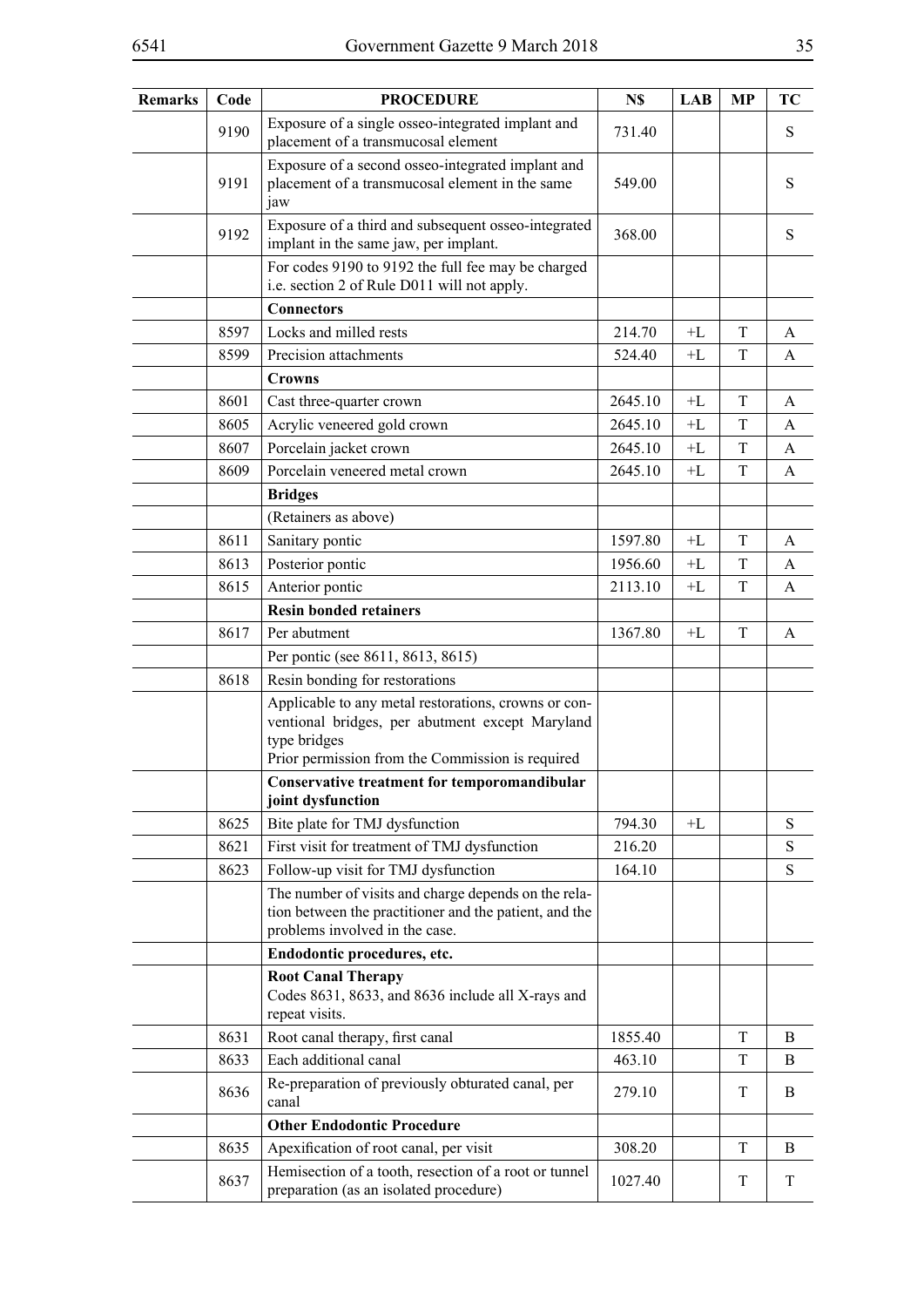| <b>Remarks</b> | Code | <b>PROCEDURE</b>                                                                                                                                                                                                                  | N\$     | <b>LAB</b>     | <b>MP</b> | <b>TC</b> |
|----------------|------|-----------------------------------------------------------------------------------------------------------------------------------------------------------------------------------------------------------------------------------|---------|----------------|-----------|-----------|
|                | 9015 | Apicectomy including retrograde root filling where<br>necessary - anterior teeth                                                                                                                                                  | 1027.40 |                | T         | S         |
|                | 9016 | Apicectomy including retrograde root filling where<br>necessary - posterior teeth                                                                                                                                                 | 2051.70 |                | T         | S         |
|                | 8640 | Removal of fractured post or instrument from root<br>canal                                                                                                                                                                        | 545.90  |                | T         | B         |
|                |      | <b>Prosthetics (Removable)</b>                                                                                                                                                                                                    |         |                |           |           |
|                | 8641 | Complete upper and lower dentures without pri-<br>mary Complications                                                                                                                                                              | 5294.90 | $+L$           |           | B         |
|                | 8643 | Complete upper and lower dentures without major<br>complications                                                                                                                                                                  | 6871.30 | $+L$           |           | B         |
|                | 8645 | Complete upper and lower dentures with major<br>complications                                                                                                                                                                     | 8456.80 | $+L$           |           | B         |
|                | 8647 | Complete upper or lower denture without primary<br>complications                                                                                                                                                                  | 3706.30 | $+L$           |           | B         |
|                | 8649 | Complete upper or lower denture without major<br>complications                                                                                                                                                                    | 4230.70 | $+L$           |           | B         |
|                | 8651 | Complete upper or lower denture with major com-<br>plications                                                                                                                                                                     | 4756.70 | $+L$           |           | B         |
|                | 8661 | Diagnostic dentures (inclusive of tissue condition-<br>ing treatment)                                                                                                                                                             | 4230.70 | $+L$           |           | A         |
|                | 8662 | Remounting and occlusal adjustment of dentures                                                                                                                                                                                    | 608.80  | $+ \mathbf{L}$ |           | B         |
|                | 8663 | Chrome cobalt base or gold base for full denture<br>(extra charge)                                                                                                                                                                | 1275.80 | $+L$           |           | A         |
|                | 8664 | Remount of crown or bridge for extensive prosthet-<br>ics                                                                                                                                                                         | 608.80  |                |           | A         |
|                | 8665 | Re-base, per denture                                                                                                                                                                                                              | 854.10  | $+L$           |           | B         |
|                | 8667 | Soft base, per denture (heat cured)                                                                                                                                                                                               | 1275.80 | $+L$           |           | $\bf{I}$  |
|                | 8668 | Tissue conditioner, per denture                                                                                                                                                                                                   | 314.30  |                |           | B         |
|                | 8669 | Intra-oral reline of complete or partial denture.                                                                                                                                                                                 | 469.20  |                |           | B         |
|                | 8671 | Metal (e.g. Chrome cobalt or gold) partial denture                                                                                                                                                                                | 4230.70 | $+L$           |           | A         |
|                | 8672 | Additional fee/benefit for altered cast technique for<br>partial denture                                                                                                                                                          | 161.00  | $+L$           |           | B         |
|                | 8674 | Additive partial denture                                                                                                                                                                                                          | 1919.80 | $+ \Gamma$     |           | B         |
|                | 8679 | Repairs                                                                                                                                                                                                                           | 214.70  | $+L$           |           | B         |
|                | 8273 | Additional fee/benefit where impression is required<br>for code 8269+/or 8679                                                                                                                                                     | 116.50  | $+L$           |           | B         |
|                | 8275 | Adjustment of denture (After six months or for a<br>patient of another practitioner)                                                                                                                                              | 116.50  |                |           | B         |
|                | 3.4. | <b>Maxillo-Facial Prosthodontic Prostheses</b><br>Where "+D" appears the practitioner may charge<br>the relevant tariff code and fee for the denture in the<br>prosthodontic section plus the tariff code and fee in-<br>dicated. |         |                |           |           |
|                |      | <b>Maxillary prostheses</b>                                                                                                                                                                                                       |         |                |           |           |
|                | 9101 | Surgical obturator - Modified denture                                                                                                                                                                                             | 314.30  | $+L$           |           |           |
|                | 9102 | Surgical obturator - continuous base                                                                                                                                                                                              | 852.60  | $+L$           |           |           |
|                | 9103 | Surgical obturator - split base                                                                                                                                                                                                   | 1272.70 | $+L$           |           |           |
|                | 9104 | Interim obturator on existing denture                                                                                                                                                                                             | 1919.80 | $+L$           |           |           |
|                | 9105 | Interim obturator on new denture                                                                                                                                                                                                  | 5925.10 | $+L$           |           |           |
|                | 9106 | Definitive obturator - open/hollow box                                                                                                                                                                                            | 1919.80 | $+D$           |           |           |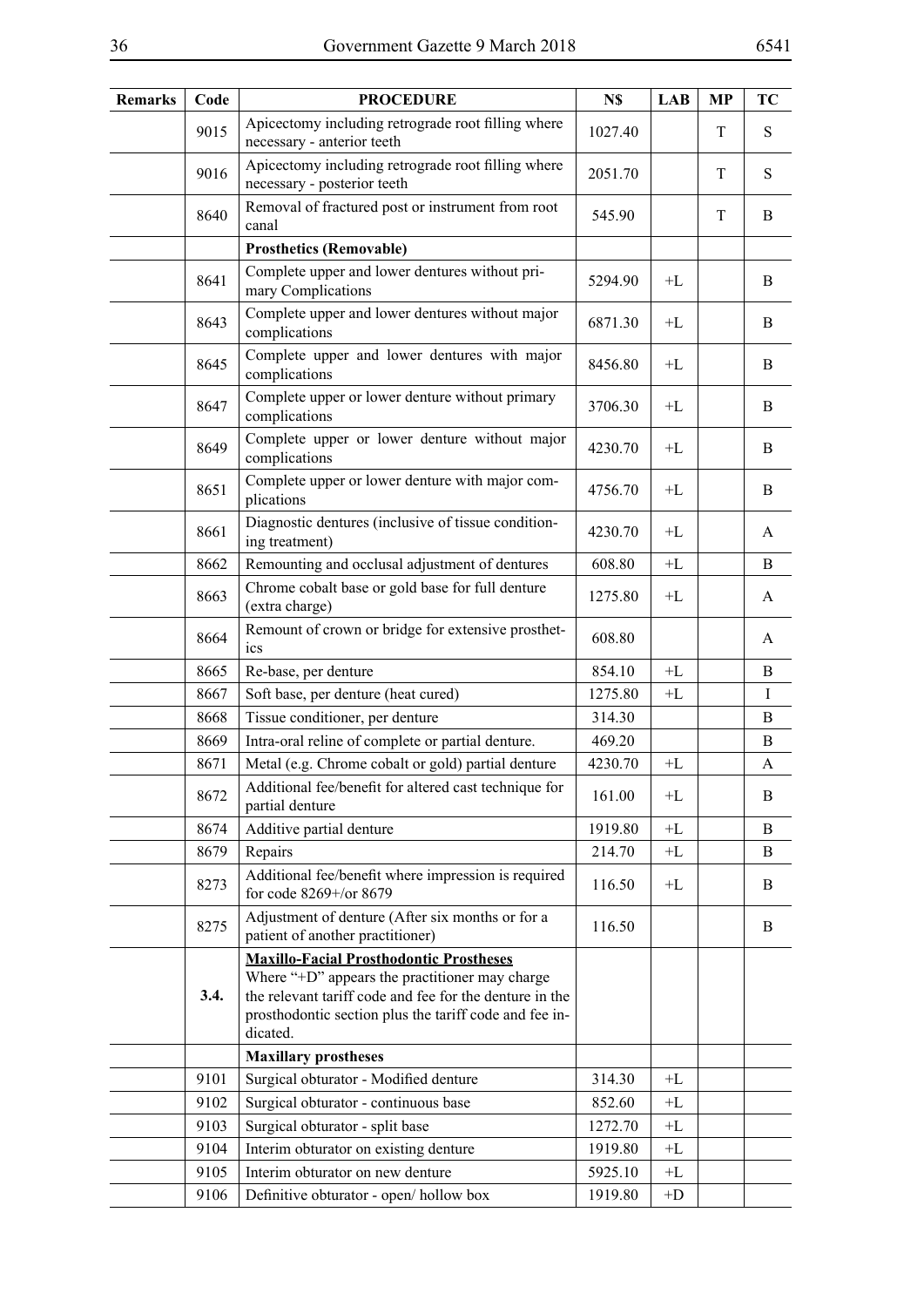| <b>Remarks</b> | Code | <b>PROCEDURE</b>                                            | N\$     | <b>LAB</b> | <b>MP</b> | TC |
|----------------|------|-------------------------------------------------------------|---------|------------|-----------|----|
|                | 9107 | Definitive obturator - silicone glove                       | 3706.30 | $+D$       |           |    |
|                |      | <b>Mandibular resection prostheses</b>                      |         |            |           |    |
|                | 9108 | Prosthesis with guide flange                                | 4551.20 | $+L$       |           |    |
|                | 9109 | Prosthesis without guide flange                             | 4230.70 | $+L$       |           |    |
|                | 9110 | Prosthesis - Palatal augmentation                           | 852.60  | $+D$       |           |    |
|                |      | <b>Glossal resection prostheses</b>                         |         |            |           |    |
|                | 9111 | Simple prosthesis.                                          | 1781.80 | $+D$       |           |    |
|                | 9112 | Complex prosthesis                                          | 2665.10 | $+D$       |           |    |
|                |      | <b>Radiotherapy appliances</b>                              |         |            |           |    |
|                | 9113 | Carriers - simple                                           | 1919.80 | $+L$       |           |    |
|                | 9114 | Carriers - complex                                          | 5294.90 | +L         |           |    |
|                | 9115 | Shields - simple                                            | 1919.80 | $+L$       |           |    |
|                | 9116 | Shields - complex                                           | 5294.90 | +L         |           |    |
|                | 9117 | Cone locators                                               | 1919.80 | $+L$       |           |    |
|                |      | <b>Chemotherapy appliances</b>                              |         |            |           |    |
|                | 9118 | Chemotherapeutic agent carriers                             | 1919.80 | $+L$       |           |    |
|                |      | <b>Intermediate/Definitive prostheses</b>                   |         |            |           |    |
|                | 9125 | Speech aid/obturator with palatal modification              | 854.10  | $+D$       |           |    |
|                | 9126 | Speech aid/obturator with velar modification                | 1919.80 | $+D$       |           |    |
|                | 9127 | Speech aid/obturator with pharyngeal modification           | 4230.70 | $+D$       |           |    |
|                | 9128 | Speech aid/obturator adjustment                             | 214.70  |            |           |    |
|                | 9129 | Speech aid/obturator surgical prosthesis                    | 1700.60 | $+L$       |           |    |
|                |      | <b>Speech appliances</b>                                    |         |            |           |    |
|                | 9130 | Palatal lift                                                | 852.60  | $+D$       |           |    |
|                | 9131 | Palatal stimulating                                         | 1919.80 | $+D$       |           |    |
|                | 9132 | Speech bulb                                                 | 4230.70 | $+D$       |           |    |
|                | 9133 | Adjustments                                                 | 214.70  |            |           |    |
|                | 9134 | Other (By arrangement)                                      |         | $+L$       |           |    |
|                |      | <b>Extra-oral appliances</b>                                |         |            |           |    |
|                | 9135 | Auricular prosthesis - simple                               | 5294.90 | +L         |           |    |
|                | 9136 | Auricular prosthesis - complex                              | 6871.30 | +L         |           |    |
|                | 9137 | Nasal prosthesis - simple                                   |         | $+L$       |           |    |
|                |      | Nasal prosthesis - complex                                  | 5294.90 |            |           |    |
|                | 9138 |                                                             | 6871.30 | +L         |           |    |
|                | 9139 | Ocular prosthesis - conformer                               | 1919.80 | $+L$       |           |    |
|                | 9140 | Ocular prosthesis using modified stock appliance            | 4759.70 | +L         |           |    |
|                | 9141 | Ocular prosthesis using custom appliance                    | 6871.30 | $+L$       |           |    |
|                | 9142 | Orbital prosthesis - simple (excluding ocular sec-<br>tion) | 4759.70 | $+L$       |           |    |
|                | 9143 | Orbital prosthesis - complex (excluding ocular<br>section)  | 6871.30 | $+L$       |           |    |
|                | 9144 | Combination facial prostheses - small (By<br>Arrangement)   |         |            |           |    |
|                | 9145 | Combination facial prostheses - medium (By<br>Arrangement)  |         |            |           |    |
|                | 9146 | Combination facial prostheses - large (By<br>Arrangement)   |         |            |           |    |
|                | 9147 | Combination facial prostheses - complex (By<br>Arrangement) |         |            |           |    |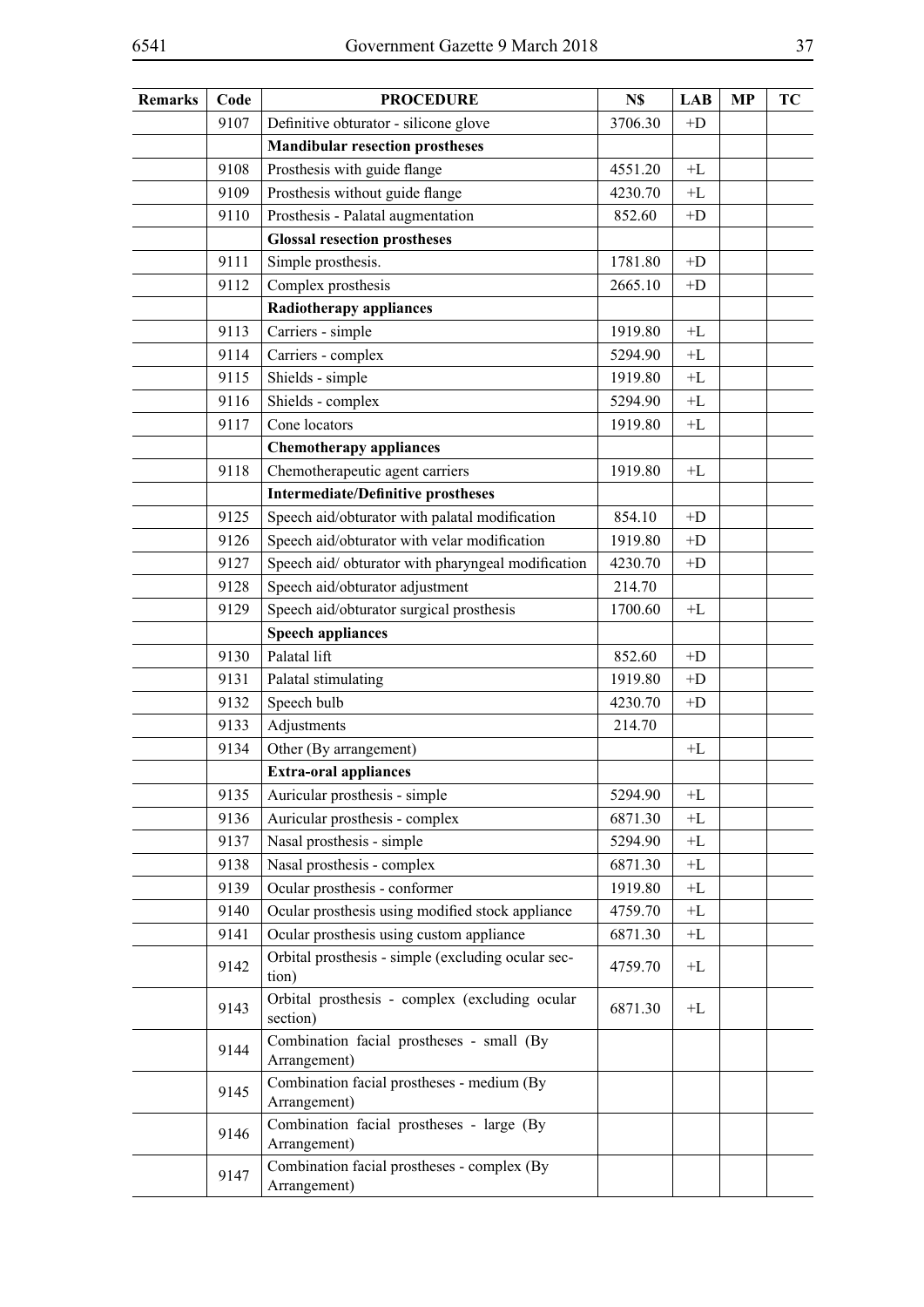| <b>Remarks</b> | Code | <b>PROCEDURE</b>                                                  | N\$     | <b>LAB</b>     | <b>MP</b> | <b>TC</b> |
|----------------|------|-------------------------------------------------------------------|---------|----------------|-----------|-----------|
|                | 9148 | Other body prostheses - simple                                    | 4759.70 | $+ \mathbf{L}$ |           |           |
|                | 9149 | Other body prostheses - complex                                   | 6871.30 | $+ \mathbf{L}$ |           |           |
|                | 9150 | Surgical facial prostheses - simple                               | 3706.30 | $+ \mathbf{L}$ |           |           |
|                | 9151 | Surgical facial prostheses - complex                              | 4759.70 | $+ \mathbf{L}$ |           |           |
|                | 9152 | Additional prostheses (from mould at time of first<br>prosthesis) | M8006   | $+ \Gamma$     |           |           |
|                | 9153 | Replacement prosthesis (from original mould)                      | M8006   | $+ \mathbf{L}$ |           |           |
|                | 9155 | Cranial prosthesis                                                | 1919.80 | $+L$           |           |           |
|                |      | <b>Custom</b> implants                                            |         |                |           |           |
|                | 9156 | Cranial - acrylic, elastomeric, metallic                          | 2318.50 | $+ \mathbf{L}$ |           |           |
|                | 9157 | Facial - simple                                                   | 1157.70 | $+ \mathbf{L}$ |           |           |
|                | 9158 | Facial - complex                                                  | 2318.50 | $+ \mathbf{L}$ |           |           |
|                | 9159 | Ocular - custom made                                              | 1157.70 | $+ \mathbf{L}$ |           |           |
|                | 9160 | Body - special prosthesis                                         | 5150.80 | $+ \mathbf{L}$ |           |           |
|                |      | <b>Surgical appliances</b>                                        |         |                |           |           |
|                | 9161 | Splints - simple                                                  | 524.40  | $+ \mathbf{L}$ |           |           |
|                | 9162 | Splints - complex                                                 | 1919.80 | $+L$           |           |           |
|                | 9163 | Templates - simple                                                | 524.40  | $+ \mathbf{L}$ |           |           |
|                | 9164 | Templates - complex                                               | 1919.80 | $+ \mathbf{L}$ |           |           |
|                | 9165 | Conformers - simple                                               | 524.40  | $+ \mathbf{L}$ |           |           |
|                | 9166 | Conformers - complex                                              | 1919.80 | $+L$           |           |           |
|                |      | <b>Trismus appliances</b>                                         |         |                |           |           |
|                | 9167 | Trismus appliance - simple                                        | 214.70  | $+ \mathbf{L}$ |           |           |
|                | 9168 | Trismus appliance - complex                                       | 1919.80 | $+ \mathbf{L}$ |           |           |
|                | 9169 | Orthoses (for paralyzed patients)                                 | 4230.70 | $+ \mathbf{L}$ |           |           |
|                | 9170 | Facial palsy appliances                                           | 1272.70 | $+D$           |           |           |
|                | 9171 | Oral splints (per commissure)                                     | 524.40  | $+ \mathbf{L}$ |           |           |
|                | 9172 | Dynamic oral retractors (per arm)                                 | 524.40  | $+ \mathbf{L}$ |           |           |
|                | 9173 | Hand splints (By arrangement)                                     |         |                |           |           |
|                | 9174 | Other (By arrangement)                                            |         |                |           |           |
|                |      | Attendance in theatre                                             |         |                |           |           |
|                | 9175 | Attendance in theatre, per hour                                   | 705.40  |                |           |           |

### **IV. SPECIALISTS IN ORAL MEDICINE AND PERIODONTICS / PERIODONTISTS (092)**

- (1) Pre-arrangement for payment with the Commission is required.
- (2) The expenses appurtenant to diagnostic tests, laboratory procedures, special materials, medicaments, etc., shall be charged over and above the fee for treatment (See Rule D013).
- (3) If the extent of a procedure carried out is less than that specified in the tariff of fees, or if multiple procedures are carried out at a single visit and the value of the time factor is consequently reduced, the specialist may charge a reduced fee or reduced fees as per modifiers. (See Rule D011).
- (4) Fees for surgical procedures include any post-surgical complications not exceeding three months.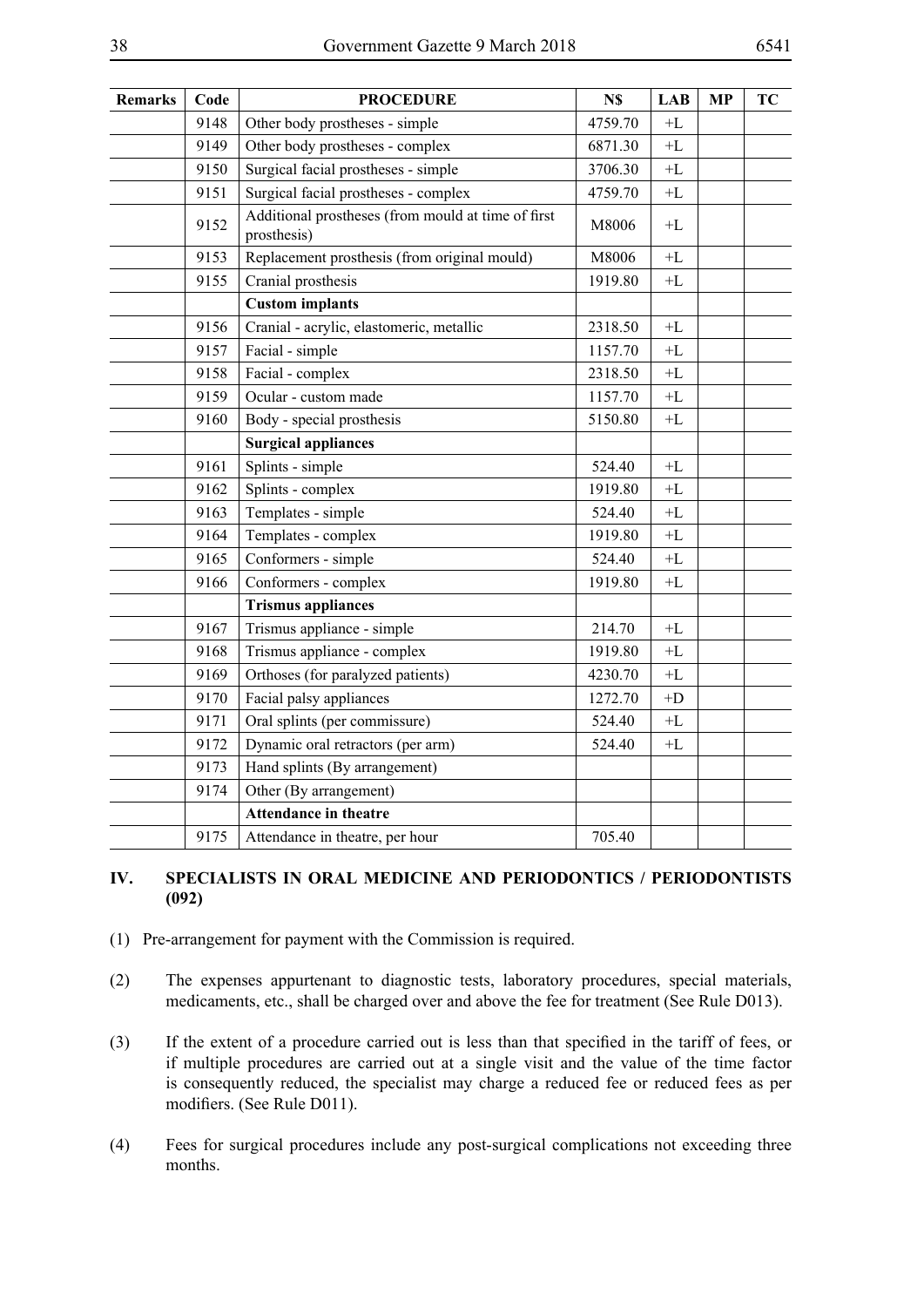(5) The fee payable to a general practitioner assistant shall be calculated as 15% of the fee of the practitioner performing the operation, with the indicated minimum (See Modifier 8007); the fee for an assistant who is a specialist in oral medicine and periodontics shall be 33 1/3% (see modifier 8001) of the fee for the procedure. The assistant's name must appear on the invoice rendered.

| <b>Remarks</b> | Code | <b>PROCEDURE</b>                                                                                                                                                                                                                                         | N\$    | <b>LAB</b> | MP | TC |
|----------------|------|----------------------------------------------------------------------------------------------------------------------------------------------------------------------------------------------------------------------------------------------------------|--------|------------|----|----|
|                | 4.1. | <b>Diagnostic Procedures</b>                                                                                                                                                                                                                             |        |            |    |    |
|                |      | Codes 8701, 8703, 8705 and 8707 cannot be<br>charged at one and the same visit.                                                                                                                                                                          |        |            |    |    |
|                | 8701 | Consultation                                                                                                                                                                                                                                             | 255.00 |            |    | A  |
|                |      | A periodontal consultation comprises a reasonably<br>detailed examination and presentation and explana-<br>tion of the findings to enable the patient to make a<br>decision as to future treatment                                                       |        |            |    |    |
|                | 8107 | Intra-oral radiographs, per film                                                                                                                                                                                                                         | 101.40 |            |    | B  |
|                | 8108 | Maximum for 8107                                                                                                                                                                                                                                         | 803.40 |            |    | B  |
|                | 8113 | Occlusal radiographs                                                                                                                                                                                                                                     | 178.20 |            |    | B  |
|                | 8114 | Hand-wrist radiographs                                                                                                                                                                                                                                   | 414.80 |            |    | A  |
|                | 8115 | Extra-oral radiograph, per film (i.e. panoramic,<br>cephalometric, PA). Maximum of two films per<br>treatment plan.                                                                                                                                      | 414.80 |            |    | B  |
|                | 8811 | Tracing and analysis of extra-oral film                                                                                                                                                                                                                  | 47.60  |            |    | B  |
|                | 8117 | Study models - unmounted                                                                                                                                                                                                                                 | 115.20 | $+L$       |    | B  |
|                | 8119 | Study models - mounted on adjustable articulator                                                                                                                                                                                                         | 279.60 | $+L$       |    | B  |
|                | 8140 | Fee for treatment at a venue other than the surgery,<br>inclusive of hospital visits, treatment under general<br>anaesthetic, home visits; per visit                                                                                                     | 255.00 |            |    | B  |
|                | 8703 | Detailed clinical examination, records, radiographic<br>interpretation, probing, percussion, diagnosis, treat-<br>ment planning and case presentation for periodontal<br>and/or implant cases                                                            | 854.10 |            |    | A  |
|                |      | Code 8703 is always a separate procedure from<br>code 8701 and comprises inspection, percussion,<br>probing and other diagnostic procedures and the<br>systematic recording of every important feature in<br>order to permit correct treatment planning. |        |            |    |    |
|                | 8705 | Periodic re-examination                                                                                                                                                                                                                                  | 255.00 |            |    | A  |
|                | 8707 | Periodontal screening                                                                                                                                                                                                                                    | 255.00 |            |    | B  |
|                |      | A periodontal screening consists of the measurement<br>and recording of a plaque index, a bleeding index,<br>probing depths, a periodontal disease index, a mi-<br>crobiological assay and/or gingival crevicular fluid<br>assay.                        |        |            |    |    |
|                | 8711 | Oral hygiene instruction                                                                                                                                                                                                                                 | 314.90 |            |    | B  |
|                | 8713 | Oral hygiene evaluation (If oral hygiene re-in-<br>struction is necessary, only code 8711 shall apply)                                                                                                                                                   | 150.50 |            |    | B  |
|                | 8714 | Full mouth clinical plaque removal                                                                                                                                                                                                                       | 216.60 |            |    | B  |
|                | 8715 | Scaling                                                                                                                                                                                                                                                  | 436.30 |            |    | B  |
|                | 8721 | Occlusal adjustment per visit                                                                                                                                                                                                                            | 477.80 |            |    | A  |
|                | 8723 | Provisional splinting - extracoronal wire, per sex-<br>tant                                                                                                                                                                                              | 439.40 | $+L$       |    | A  |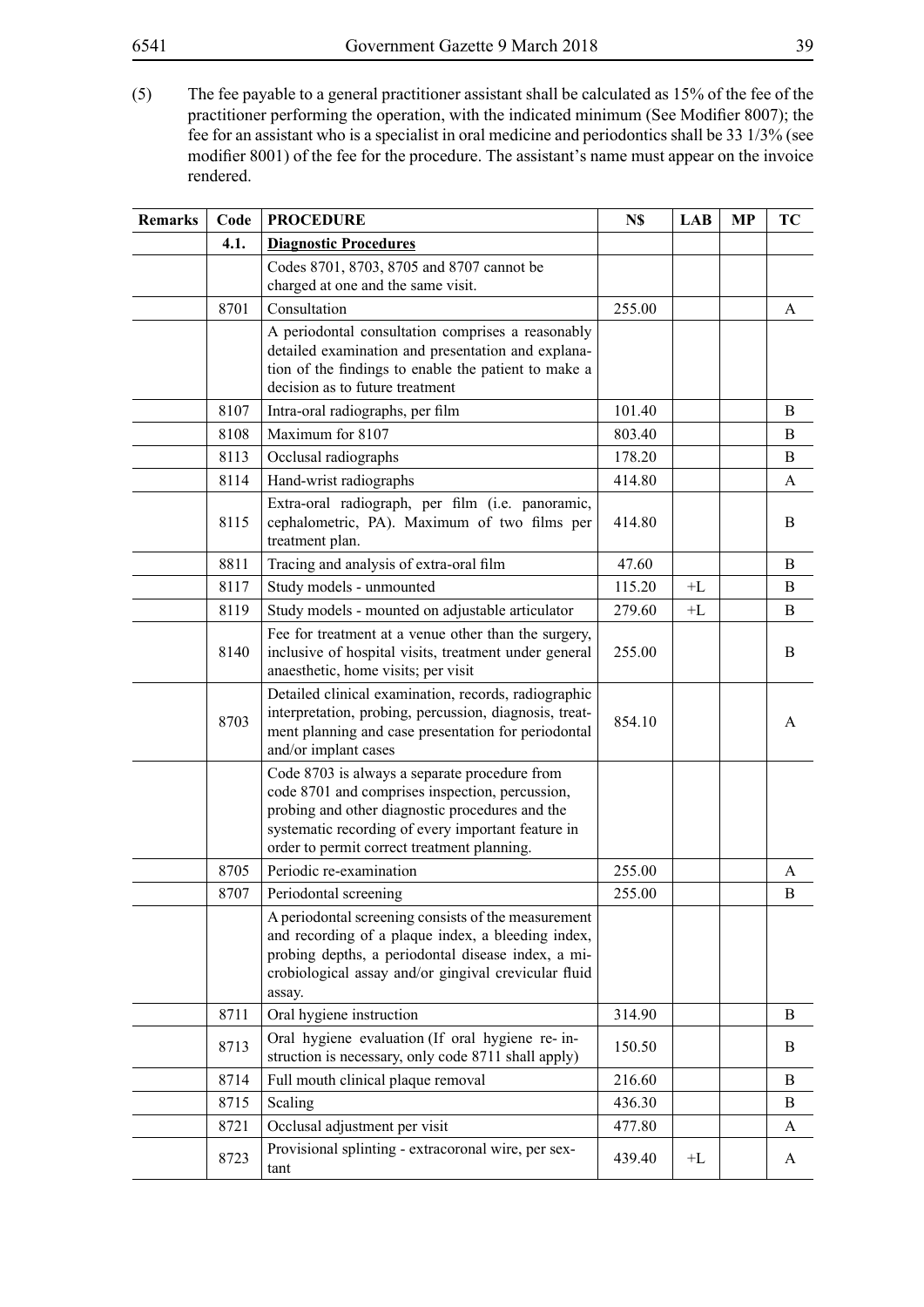| Remarks | Code | <b>PROCEDURE</b>                                                                                                                                                                                                                                                                                                                                                                                                                                                                                                         | N\$     | <b>LAB</b> | <b>MP</b> | TC        |
|---------|------|--------------------------------------------------------------------------------------------------------------------------------------------------------------------------------------------------------------------------------------------------------------------------------------------------------------------------------------------------------------------------------------------------------------------------------------------------------------------------------------------------------------------------|---------|------------|-----------|-----------|
|         | 8725 | Provisional splinting - extracoronal wire plus resin,<br>per sextant                                                                                                                                                                                                                                                                                                                                                                                                                                                     | 636.00  | +L         |           | A         |
|         | 8727 | Provisional splinting - intracoronal wire or pins<br>or cast bar, plus amalgam or resin, per dental unit<br>included in the splint                                                                                                                                                                                                                                                                                                                                                                                       | 201.20  | $+L$       |           | A         |
|         | 4.2  | <b>Temporamandibular Joint Procedures</b>                                                                                                                                                                                                                                                                                                                                                                                                                                                                                |         |            |           |           |
|         | 8625 | Bite plate for TMJ dysfunction                                                                                                                                                                                                                                                                                                                                                                                                                                                                                           | 795.70  | $+L$       |           | ${\bf S}$ |
|         | 4.3  | <b>Surgical Procedures</b>                                                                                                                                                                                                                                                                                                                                                                                                                                                                                               |         |            |           |           |
|         | 8731 | Periodontal abscess - treatment of acute phase (with<br>or without flap procedure)                                                                                                                                                                                                                                                                                                                                                                                                                                       | 371.80  |            |           | A         |
|         | 8737 | Root planing with or without periodontal curettage,<br>per quadrant                                                                                                                                                                                                                                                                                                                                                                                                                                                      | 854.10  |            |           | A         |
|         | 8739 | Root planing with or without periodontal curettage,<br>per sextant                                                                                                                                                                                                                                                                                                                                                                                                                                                       | 682.10  |            |           | A         |
|         | 8741 | Gingivectomy-gingivoplasty, per quadrant                                                                                                                                                                                                                                                                                                                                                                                                                                                                                 | 1127.60 |            |           | A         |
|         | 8743 | Gingivectomy-gingivoplasty, per sextant                                                                                                                                                                                                                                                                                                                                                                                                                                                                                  | 895.60  |            |           | A         |
|         | 8749 | Flap operation with root planning and curettage<br>and which may include not more than 3 of the fol-<br>lowing: bone contouring, chemical treatment of root<br>surfaces, root resection, tooth hemisection, a muco-<br>gingival procedure, wedge resection, clinical crown<br>lengthening, per quadrant                                                                                                                                                                                                                  | 2563.90 |            |           | A         |
|         | 8751 | As item 8749, per sextant                                                                                                                                                                                                                                                                                                                                                                                                                                                                                                | 2124.50 |            |           | A         |
|         | 8753 | Flap operation with root planning and curet-<br>tage and will include more than 3 of the following:<br>bone contouring, chemical treatment of root sur-<br>faces, root resection, tooth hemisection, a mucogin-<br>gival procedure, and wedge resection, clinical crown<br>lengthening, per quadrant.                                                                                                                                                                                                                    | 3178.40 |            |           | A         |
|         | 8755 | As item 8753, per sextant                                                                                                                                                                                                                                                                                                                                                                                                                                                                                                | 2576.20 |            |           | A         |
|         |      | Note:<br>1. Each root resection, tooth hemisection, muco-<br>gingival procedure, wedge resection and clini-<br>cal crown lengthening shall be deemed to be one<br>procedure.<br>2. Where a bone regeneration/repair procedure is<br>included within a flap operation, Item 8766 shall<br>apply in addition to the Item for the flap opera-tion.<br>3. Where an apicectomy is included within a flap<br>operation, either item 8760 or item 8764 with<br>Modifier 8006 shall apply to the item for the flap<br>operation. |         |            |           |           |
|         | 8756 | Flap operation with bone removal to increase the<br>Clinical crown length of a single tooth (as an iso-<br>lated procedure)                                                                                                                                                                                                                                                                                                                                                                                              | 1562.30 |            |           | A         |
|         | 8757 | Frenectomy                                                                                                                                                                                                                                                                                                                                                                                                                                                                                                               | 1253.50 |            |           | A         |
|         | 8758 | Surgical exposure of impacted or unerupted teeth<br>for orthodontic reasons                                                                                                                                                                                                                                                                                                                                                                                                                                              | 1712.90 |            |           | A         |
|         | 8759 | Pedicle flapped graft e.g. lateral sliding double pa-<br>pilla, rotated and similar (as an isolated proce-dure)                                                                                                                                                                                                                                                                                                                                                                                                          | 1172.10 |            |           | A         |
|         | 8761 | Masticatory mucosal autograft extending across not<br>more than four teeth (isolated procedure)                                                                                                                                                                                                                                                                                                                                                                                                                          | 1275.00 | $+L$       |           | A         |
|         | 8762 | Masticatory mucosal autograft extending across<br>more than four teeth (isolated procedure)                                                                                                                                                                                                                                                                                                                                                                                                                              | 1912.60 | $+L$       |           | A         |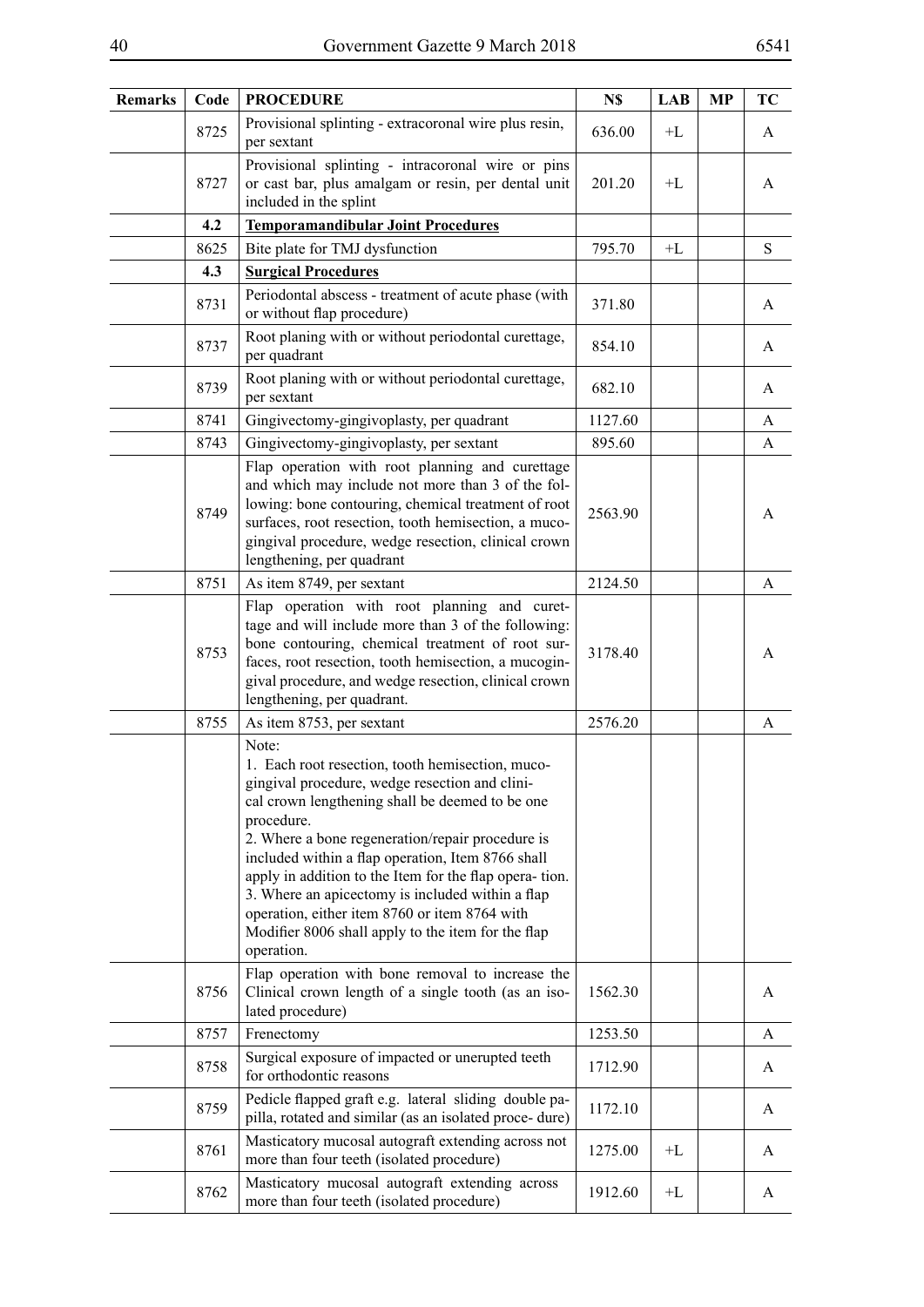| ٠ |  |
|---|--|
|   |  |
|   |  |

| <b>Remarks</b> | Code | <b>PROCEDURE</b>                                                                                                                                                                                       | N\$          | <b>LAB</b> | MP          | TC        |
|----------------|------|--------------------------------------------------------------------------------------------------------------------------------------------------------------------------------------------------------|--------------|------------|-------------|-----------|
|                | 8772 | Submucosal connective tissue autograft (isolated<br>procedure)                                                                                                                                         | 1284.30      |            |             | A         |
|                | 8773 | Cost of intrapocket chemotherapeutic agent used to<br>report intrapocket chemotherapeutic agents provid-<br>ed by the practitioner                                                                     | Rule<br>D013 |            |             |           |
|                | 8763 | Wedge resection (as an isolated procedure)                                                                                                                                                             | 748.10       |            | $\mathbf T$ | A         |
|                | 8760 | Apicectomy including retrograde filling where Nec-<br>essary - anterior teeth. When Code 8760 is part of a<br>flap operation that requires an apicectomy, Modi-<br>fier 8006 applies                   | 1029.20      |            | T           | S         |
|                | 8764 | Apicectomy including retrograde filling where Nec-<br>essary, posterior teeth. When Code 8764 is part of a<br>flap operation that requires an apicectomy, Modi-<br>fier 8006 applies                   | 2055.40      |            | T           | S         |
|                | 8765 | Hemisection of a tooth, resection of a root or tunnel<br>preparation (as an isolated procedure).                                                                                                       | 1029.20      |            | T           | A         |
|                | 8766 | Bone regenerative/ repair procedure excluding cost<br>of regenerative material as part of a flap operation as<br>described in Items 8749, 8751, 8753 and 8755, per<br>procedure                        | 611.40       |            |             | A         |
|                | 8767 | Bone regenerative/repair procedure at a single site<br>(Excluding cost of regenerative material - see code<br>8770)                                                                                    | 1588.40      |            |             | A         |
|                | 8769 | Subsequent removal of membrane used for guided<br>tissue regeneration procedure                                                                                                                        | 748.10       |            |             | A         |
|                | 8770 | Cost of bone regenerative/repair material                                                                                                                                                              | Rule<br>D013 |            |             |           |
|                | 8768 | Any other periodontal procedure involving a single<br>tooth                                                                                                                                            | 748.10       |            | T           | A         |
|                | 8979 | Harvesting of autogenous grafts (intra-oral)                                                                                                                                                           | 396.30       |            |             | S         |
|                | 9008 | Alveolar ridge augmentation across 1 to 2 adjacent<br>tooth sites                                                                                                                                      | 1141.40      | $+L$       |             | ${\bf S}$ |
|                | 9009 | Alveolar ridge augmentation across 3 or more tooth<br>sites                                                                                                                                            | 2078.50      | $+L$       |             | ${\bf S}$ |
|                | 9010 | Sinus lift procedure                                                                                                                                                                                   | 3121.50      | $+L$       |             | ${\bf S}$ |
|                | 4.4  | <b>Implant Procedures</b><br>Prior permission from the Commission is required.<br>The Commission does not approve of the re-use of<br>any implant components because of the hazards to<br>the patient. |              |            |             |           |
|                | 9182 | Placement of endosteal implant, per implant                                                                                                                                                            | 1560.80      | $+L$       |             | S         |
|                | 9183 | Placement of a single osseo-integrated implant per<br>jaw                                                                                                                                              | 1983.20      |            |             | S         |
|                | 9184 | Placement of a second osseo-integrated implant in<br>the same jaw                                                                                                                                      | 1485.50      |            |             | ${\bf S}$ |
|                | 9185 | Placement of a third and subsequent osseo-integrat-<br>ed implant in the same jaw, per implant                                                                                                         | 995.40       |            |             | ${\bf S}$ |
|                | 9189 | Cost of implants (see section 4.4).                                                                                                                                                                    |              |            |             | S         |
|                | 9190 | Exposure of a single osseo-integrated implant and<br>placement of a transmucosal element                                                                                                               | 732.80       |            |             | ${\bf S}$ |
|                | 9191 | Exposure of a second osseo-integrated implant and<br>placement of a transmucosal element in the same<br>jaw                                                                                            | 550.00       |            |             | S         |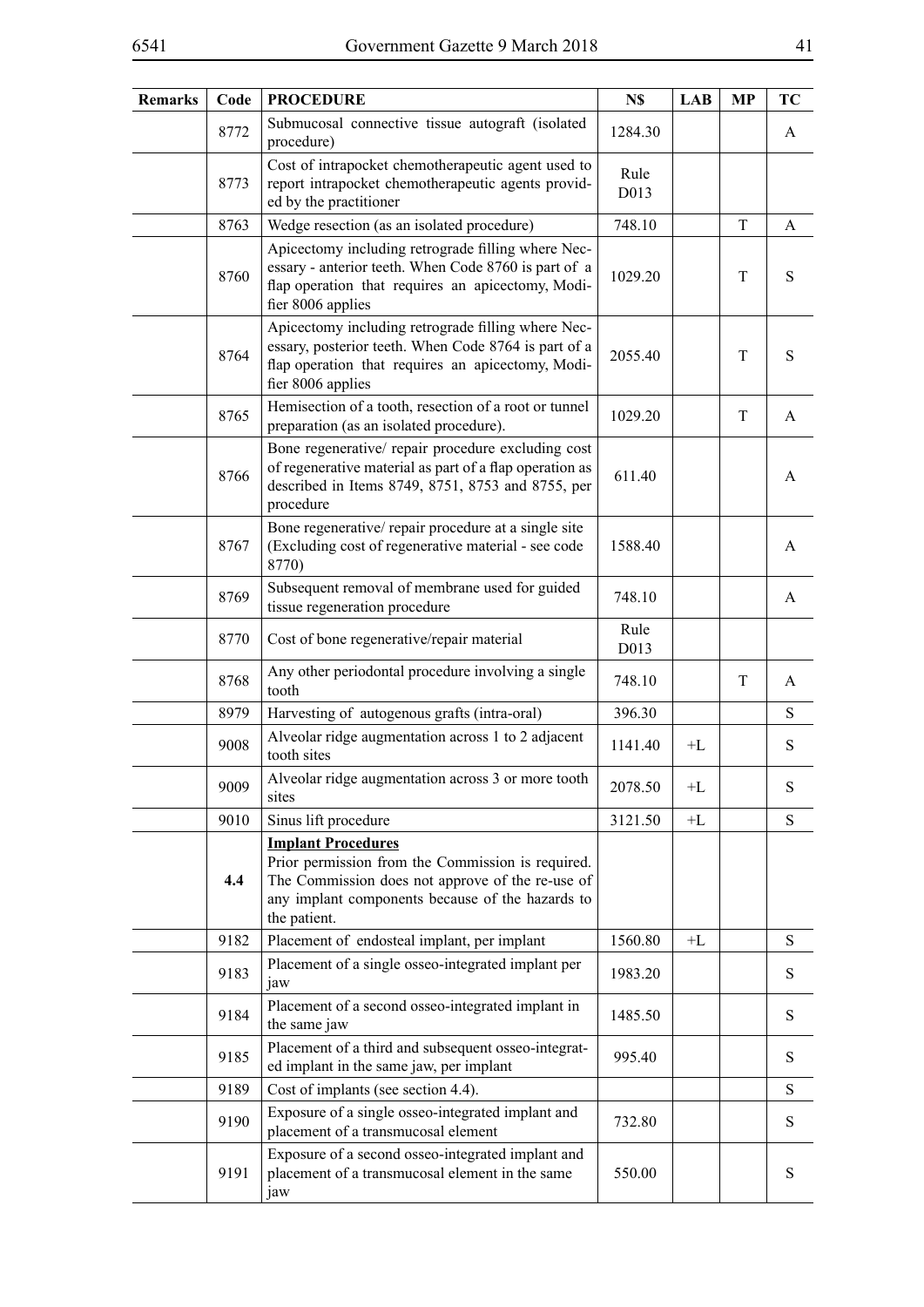| <b>Remarks</b> | Code | <b>PROCEDURE</b>                                                                                                                                                                                                                                                                                      | N\$     | <b>LAB</b> | <b>MP</b> | <b>TC</b> |
|----------------|------|-------------------------------------------------------------------------------------------------------------------------------------------------------------------------------------------------------------------------------------------------------------------------------------------------------|---------|------------|-----------|-----------|
|                | 9192 | Exposure of a third and subsequent osseo-integrated<br>implant in the same jaw, per implant.                                                                                                                                                                                                          | 368.70  |            |           | S         |
|                | 9198 | Implant removal. This procedure involves the surgi-<br>cal removal of an implant, i.e. cutting of soft tissue<br>and bone, removal of implant, and closure.                                                                                                                                           | 1012.40 |            |           |           |
|                | 4.5  | <b>Oral Medical Procedures</b>                                                                                                                                                                                                                                                                        |         |            |           |           |
|                | 8781 | Consultation, examination, diagnosis and treatment<br>of oral diseases, pathological conditions of the sur-<br>rounding tissues, temporo-mandibular joint disor-<br>ders or myofascial pain-dysfunction: Straight for-<br>ward case                                                                   | 255.00  |            |           | S         |
|                | 8782 | Consultation, examination, diagnosis and treatment<br>of oral diseases, pathological conditions of the sur-<br>rounding tissues, temporomandibular joint disorders<br>or myofascial pain dysfunction: Complex case                                                                                    | 451.60  |            |           | S         |
|                | 8783 | Subsequent consultation for same disease/condition                                                                                                                                                                                                                                                    | 190.50  |            |           | ${\bf S}$ |
|                | 8785 | Biopsy - incisional/excisional (e.g. epulis)                                                                                                                                                                                                                                                          | 530.00  |            |           | S         |
|                | 8786 | Surgical treatment of soft tissue tumors (e.g. epulis)                                                                                                                                                                                                                                                | 917.10  |            |           | S         |
|                | 8787 | Any other procedure connected with the practice of<br>oral medicine                                                                                                                                                                                                                                   | 270.40  |            |           | ${\bf S}$ |
|                | V    | <b>SPECIALIST ORTHODONTISTS (064)</b>                                                                                                                                                                                                                                                                 |         |            |           |           |
|                | 5.1  | <b>Consultations</b>                                                                                                                                                                                                                                                                                  |         |            |           |           |
|                | 8801 | First consultation                                                                                                                                                                                                                                                                                    | 254.10  |            |           | A         |
|                | 8803 | Subsequent consultation, retention and/ or post-<br>treatment consultation                                                                                                                                                                                                                            | 189.80  |            |           | A         |
|                | 5.2  | <b>Records and Investigations</b>                                                                                                                                                                                                                                                                     |         |            |           |           |
|                | 8107 | Intra-oral radiographs, per film                                                                                                                                                                                                                                                                      | 101.00  |            |           | B         |
|                | 8108 | Maximum for 8107                                                                                                                                                                                                                                                                                      | 800.50  |            |           | B         |
|                | 8113 | Occlusal radiograph                                                                                                                                                                                                                                                                                   | 177.60  |            |           | B         |
|                | 8114 | Hand-wrist radiographs                                                                                                                                                                                                                                                                                | 413.30  |            |           | A         |
|                | 8115 | Extra-oral radiograph, per film (i.e. panoramic,<br>cephalometric, PA)                                                                                                                                                                                                                                | 413.30  |            |           | B         |
|                |      | Chargeable to a maximum of two films per treat-<br>ment plan.                                                                                                                                                                                                                                         |         |            |           |           |
|                | 8811 | Tracing and analysis of extra-oral film                                                                                                                                                                                                                                                               | 47.50   |            |           | B         |
|                | 8117 | Study models - unmounted                                                                                                                                                                                                                                                                              | 114.80  | $+L$       |           | B         |
|                | 8119 | Study models - mounted on adjustable articulator                                                                                                                                                                                                                                                      | 278.60  | $+L$       |           | B         |
|                | 8121 | Diagnostic photographs, per photograph                                                                                                                                                                                                                                                                | 114.80  |            |           | B         |
|                | 8837 | Diagnosis and treatment planning                                                                                                                                                                                                                                                                      | 150.00  |            |           | A         |
|                | 8839 | Orthodontic diagnostic setup                                                                                                                                                                                                                                                                          | 318.40  |            |           | A         |
|                | 5.3  | <b>Orthognathic Surgery and Treatment Planning</b><br>In the case of treatment planning requiring the com-<br>bined services of a Prosthodontist and/or Orthodon-<br>tist and/or a Maxillo-Facial and Oral Surgeon, Modi-<br>fier 8009 (75%) may be applied to the fee charged by<br>each specialist. |         |            |           |           |
|                | 8840 | Treatment planning orthognathic surgery                                                                                                                                                                                                                                                               | 1103.60 | $+L$       |           | A         |
|                | 5.4  | <b>Retainers, Repairs and/or Replacements</b>                                                                                                                                                                                                                                                         |         |            |           |           |
|                | 8846 | Removable: Repairs                                                                                                                                                                                                                                                                                    | 215.80  | $+L$       |           | A         |
|                | 8847 | Removable: Replacement                                                                                                                                                                                                                                                                                | 745.40  | $+L$       |           | A         |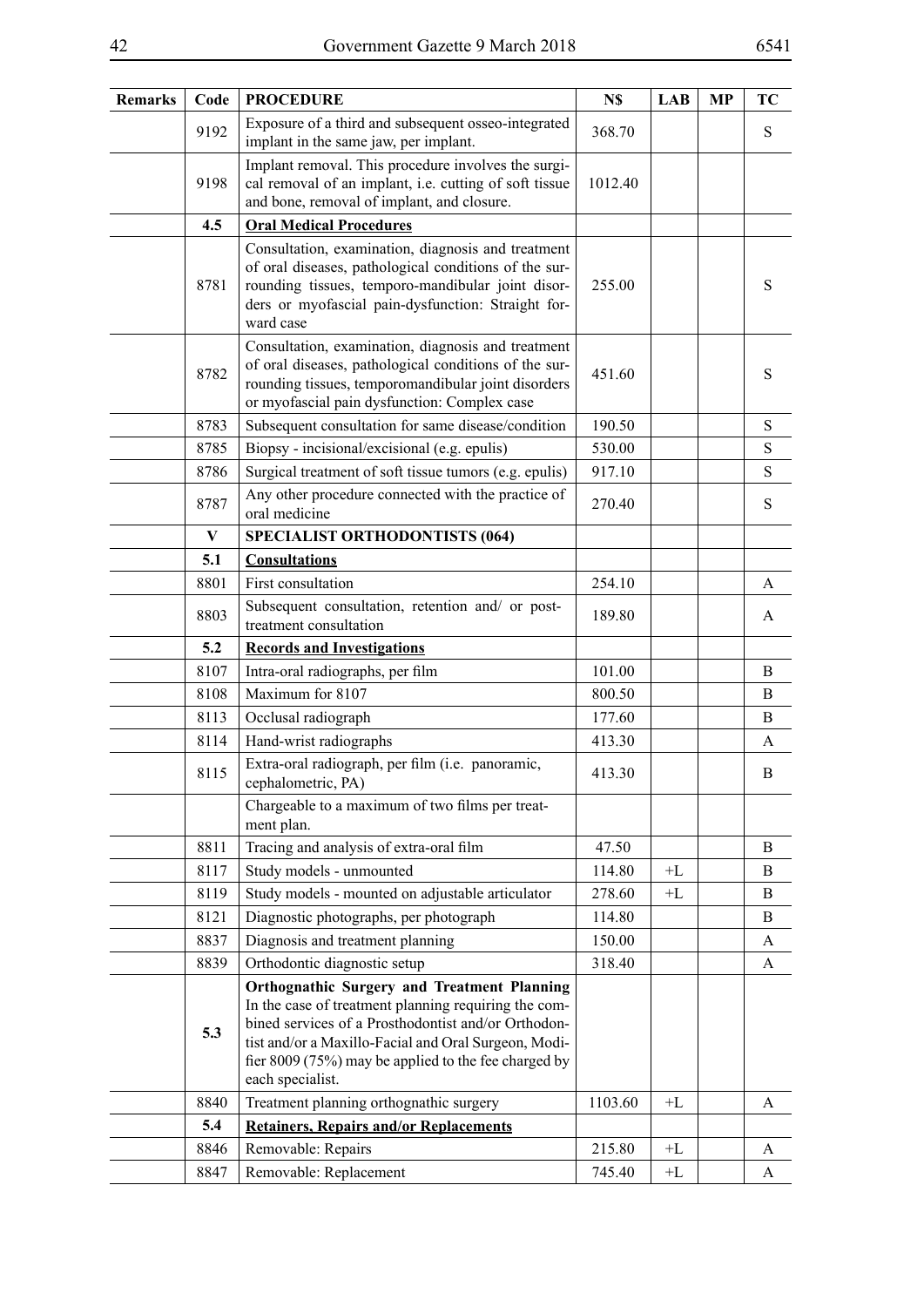| <b>Remarks</b> | Code | <b>PROCEDURE</b>                                                                                                                                                                                                                                                                                                                                                                                                                                                                                                                   | N\$      | <b>LAB</b> | <b>MP</b> | TC |
|----------------|------|------------------------------------------------------------------------------------------------------------------------------------------------------------------------------------------------------------------------------------------------------------------------------------------------------------------------------------------------------------------------------------------------------------------------------------------------------------------------------------------------------------------------------------|----------|------------|-----------|----|
|                | 8848 | Fixed: Repair or replacement per unit (As a result<br>of the patient's negligence)                                                                                                                                                                                                                                                                                                                                                                                                                                                 | 318.40   |            |           | A  |
|                | 8849 | Retainer                                                                                                                                                                                                                                                                                                                                                                                                                                                                                                                           | 745.40   | $+L$       |           | A  |
|                | 5.5  | <b>Corrective Therapy</b>                                                                                                                                                                                                                                                                                                                                                                                                                                                                                                          |          |            |           |    |
|                |      | <b>Treatment of MPDS</b>                                                                                                                                                                                                                                                                                                                                                                                                                                                                                                           |          |            |           |    |
|                | 8850 | First consultation                                                                                                                                                                                                                                                                                                                                                                                                                                                                                                                 | 359.70   |            |           | A  |
|                | 8851 | Subsequent consultation                                                                                                                                                                                                                                                                                                                                                                                                                                                                                                            | 189.80   |            |           | A  |
|                | 8852 | Bite plate for TMJ dysfunction                                                                                                                                                                                                                                                                                                                                                                                                                                                                                                     | 792.90   | $+L$       |           | S  |
|                |      | Occlusal adjustment                                                                                                                                                                                                                                                                                                                                                                                                                                                                                                                |          |            |           |    |
|                | 8853 | Major occlusal adjustment                                                                                                                                                                                                                                                                                                                                                                                                                                                                                                          | 1490.90  |            |           | A  |
|                | 8854 | Minor occlusal adjustment                                                                                                                                                                                                                                                                                                                                                                                                                                                                                                          | 476.00   |            |           | A  |
|                |      | Removable appliance therapy                                                                                                                                                                                                                                                                                                                                                                                                                                                                                                        |          |            |           |    |
|                | 8862 | Removable (single)                                                                                                                                                                                                                                                                                                                                                                                                                                                                                                                 | 2641.90  | $+L$       |           | A  |
|                | 8863 | Removable (per additional)                                                                                                                                                                                                                                                                                                                                                                                                                                                                                                         | 1322.50  | $+L$       |           | A  |
|                |      | (Code 8862 may only be charged once per maloc-<br>clu-sion. A maximum of two additional removable<br>appli- ances per treatment plan may be charged)                                                                                                                                                                                                                                                                                                                                                                               |          |            |           |    |
|                |      | <b>Functional appliance therapy</b><br>A removable functional appliance is an appliance<br>with no fixed dental component, which is designed<br>to harness the forces generated by the muscles<br>of mastication and the associated soft tissues<br>of the oro-facial region. This appliance incorporates<br>components which act on both the maxillary and<br>mandibular arches and should be differentiated<br>from a simple removable appliance including ap-<br>pliances incorporating an anterior and posterior bite<br>plane |          |            |           |    |
|                | 8858 | Functional appliance                                                                                                                                                                                                                                                                                                                                                                                                                                                                                                               | 4755.70  | $+L$       |           | A  |
|                |      | If additional functional appliances are required, +L<br>can be charged but no further fee/benefit                                                                                                                                                                                                                                                                                                                                                                                                                                  |          |            |           |    |
|                |      | <b>Fixed appliance therapy</b><br>Partial fixed appliance therapy - Preliminary<br><b>Treatment</b><br>The intention of this phase in treatment is to inter-<br>cept and modify the development of functional<br>components of developing mal-occlusion<br>Usually in the mixed dentition The application of<br>codes 8865 and/or 8866 requires the use of fixed<br>bands and/or brackets as a major component of the<br>appliances                                                                                                |          |            |           |    |
|                | 8865 | Maxillary or mandibular arch                                                                                                                                                                                                                                                                                                                                                                                                                                                                                                       | 8444.60  |            |           | A  |
|                | 8866 | Combined maxillary and mandibular arch                                                                                                                                                                                                                                                                                                                                                                                                                                                                                             | 11611.50 |            |           | A  |
|                | 8861 | Minor fixed appliance                                                                                                                                                                                                                                                                                                                                                                                                                                                                                                              | 3166.90  |            |           | A  |
|                |      | Comprehensive fixed appliance therapy<br>This form of therapy requires the placement of<br>fixed bands and or brackets on the majority of teeth<br>within each arch and the subsequent placement<br>of active arch wires to treat the case through to<br>completion of active treatment excluding the reten-<br>tion phase                                                                                                                                                                                                         |          |            |           |    |
|                |      | <b>Single Arch Treatment</b>                                                                                                                                                                                                                                                                                                                                                                                                                                                                                                       |          |            |           |    |
|                | 8867 | Mild                                                                                                                                                                                                                                                                                                                                                                                                                                                                                                                               | 9075.20  |            |           | A  |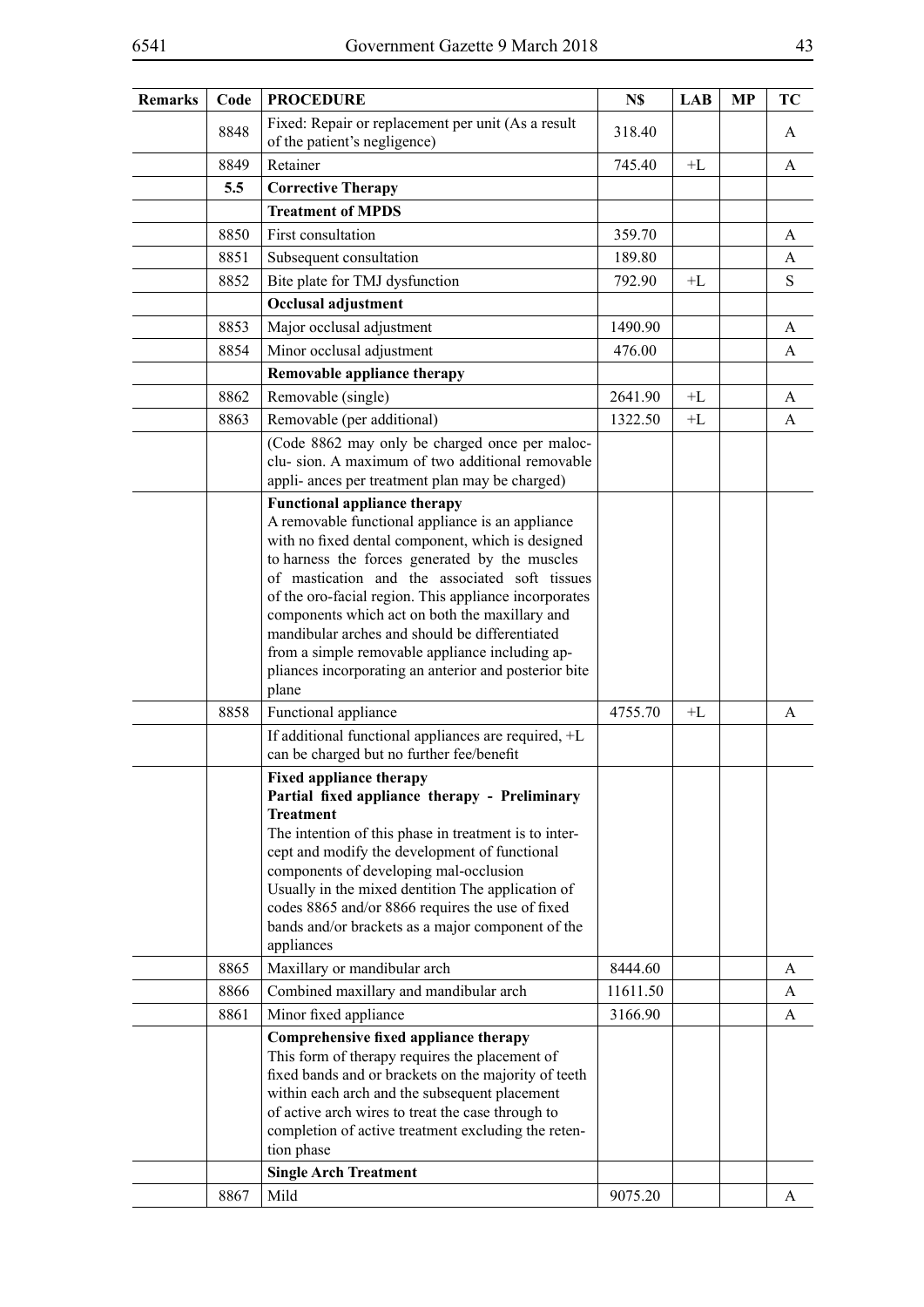| <b>Remarks</b> | Code | <b>PROCEDURE</b>                                                                                                                                                                                                                         | N\$      | <b>LAB</b> | <b>MP</b> | <b>TC</b> |
|----------------|------|------------------------------------------------------------------------------------------------------------------------------------------------------------------------------------------------------------------------------------------|----------|------------|-----------|-----------|
|                | 8868 | Moderate                                                                                                                                                                                                                                 | 11192.10 |            |           | A         |
|                | 8869 | Severe                                                                                                                                                                                                                                   | 13093.20 |            |           | A         |
|                |      | <b>Combined Maxillary and Mandibular Arch</b><br><b>Therapy</b><br><b>Class I Malocclusions</b>                                                                                                                                          |          |            |           |           |
|                | 8873 | Mild                                                                                                                                                                                                                                     | 16604.50 |            |           | A         |
|                | 8875 | Moderate                                                                                                                                                                                                                                 | 20385.20 |            |           | A         |
|                | 8877 | Severe                                                                                                                                                                                                                                   | 23768.00 |            |           | A         |
|                | 8879 | Severe plus complications                                                                                                                                                                                                                | 26709.90 |            |           | A         |
|                |      | <b>Class II and III Malocclusions</b>                                                                                                                                                                                                    |          |            |           |           |
|                | 8881 | Mild                                                                                                                                                                                                                                     | 23768.00 |            |           | A         |
|                | 8883 | Moderate                                                                                                                                                                                                                                 | 26709.90 |            |           | A         |
|                | 8885 | Severe                                                                                                                                                                                                                                   | 29983.90 |            |           | A         |
|                | 8887 | Severe plus complications                                                                                                                                                                                                                | 33784.50 |            |           | A         |
|                |      | <b>Lingual orthodontics</b><br>This form of therapy requires the placement of<br>bands and or brackets on the lingual aspect of the<br>majority of teeth within at least one arch and must<br>include the placement of active arch wires |          |            |           |           |
|                |      | <b>Single Arch Treatment</b>                                                                                                                                                                                                             |          |            |           |           |
|                | 8841 | Mild                                                                                                                                                                                                                                     | 17054.50 |            |           | A         |
|                | 8842 | Moderate                                                                                                                                                                                                                                 | 20045.40 |            |           | A         |
|                | 8843 | Severe                                                                                                                                                                                                                                   | 22837.30 |            |           | A         |
|                |      | <b>Combined Maxillary and Mandibular Arch</b><br><b>Therapy Class I Malocclusions</b>                                                                                                                                                    |          |            |           |           |
|                | 8874 | Mild                                                                                                                                                                                                                                     | 32537.10 |            |           | A         |
|                | 8876 | Moderate                                                                                                                                                                                                                                 | 38097.90 |            |           | A         |
|                | 8878 | Severe                                                                                                                                                                                                                                   | 43230.20 |            |           | A         |
|                | 8880 | Severe plus complications                                                                                                                                                                                                                | 47966.00 |            |           | A         |
|                |      | <b>Class II and III Malocclusions</b>                                                                                                                                                                                                    |          |            |           |           |
|                | 8882 | Mild                                                                                                                                                                                                                                     | 39712.80 |            |           | A         |
|                | 8884 | Moderate                                                                                                                                                                                                                                 | 44427.20 |            |           | A         |
|                | 8886 | Severe                                                                                                                                                                                                                                   | 49479.90 |            |           | A         |
|                | 8888 | Severe plus complications                                                                                                                                                                                                                | 55057.50 |            |           | A         |

# **VI. SPECIALIST MAXILLO-FACIAL AND ORAL SURGEONS (062)**

- 1. If procedures under tariff codes 8201 and 8202 are carried out by specialists in maxillo-facial and oral surgery, the fees shall be equal to the tariff fee plus 50 %. (Modifier 8002).
- 2. The fee for more than one operation or procedure performed through the same incision shall be calculated as the fee for the major operation plus the tariff fee for the subsidiary operation to a maximum of N\$ 369.90 for each such subsidiary operation or procedure. (Modifier 8005).
- **3. THE FEE FOR MORE THAN ONE OPERATION OR PROCEDURE PERFORMED UNDER THE SAME ANAESTHETIC BUT THROUGH ANOTHER INCISION SHALL BE CALCULATED ON THE TARIFF FEE FOR THE MAJOR OPERATION PLUS-75% FOR THE SECOND PROCEDURE/OPERATION (MODIFIER 8009) AND 50% FOR THE THIRD PROCEDURE/OPERATION (MODIFIER 8006).**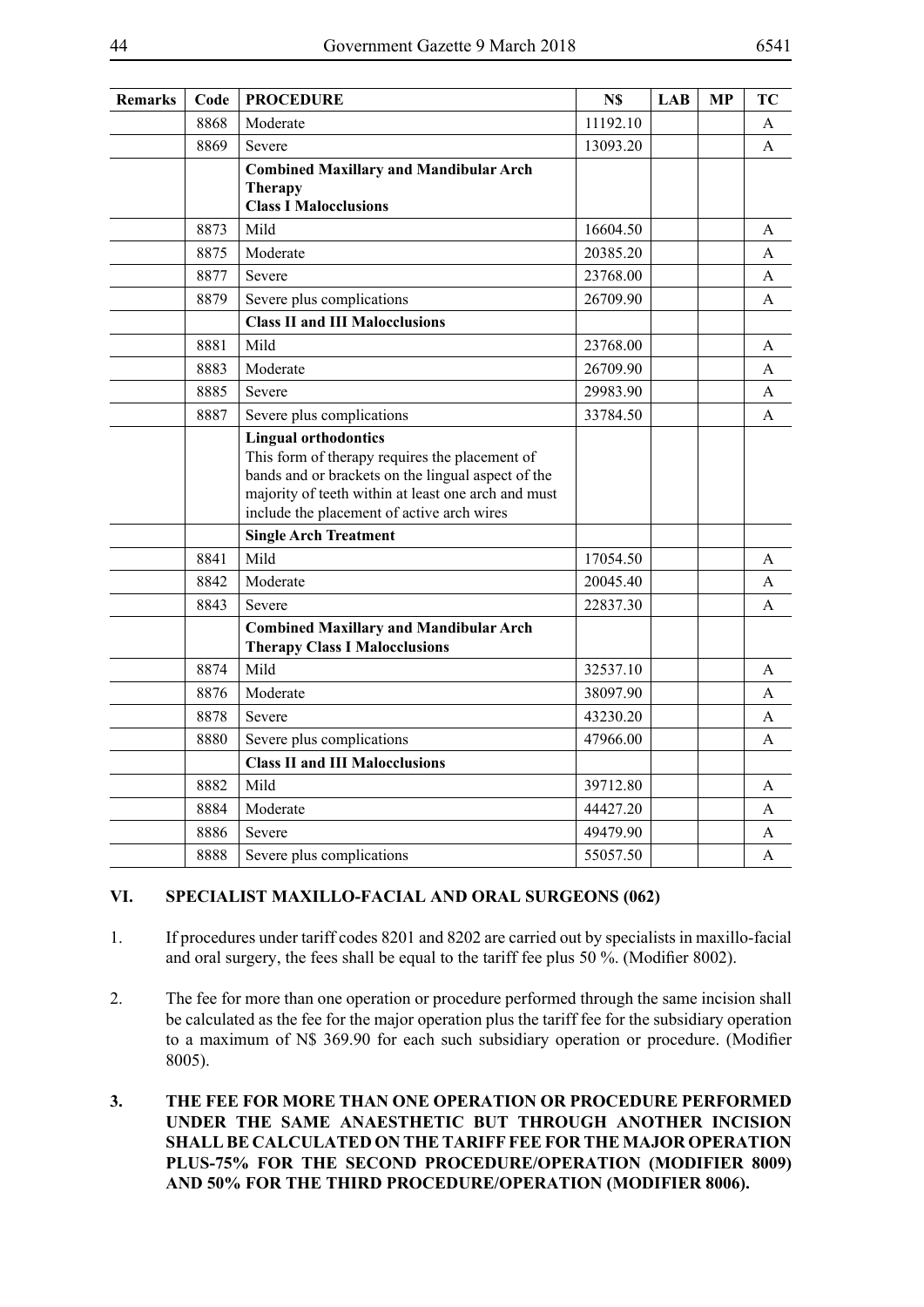### **4. THIS RULE SHALL NOT APPLY** WHERE **PRACTITIONERS IN DIFFERENT SPECIALITIES PERFORM TWO OR MORE UNRELATED OPERATIONS, IN wHICH CASE EACH PRACTITIONER SHALL BE ENTITLED TO THE FULL FOR HIS/HER OPERATIONS.**

- 5. If, within six months, a second operation for the same condition or injury is performed, the fee for the second operation shall be half of that for the first operation. The tariff fee for an operation shall, unless otherwise stated, include normal post-operative care for a period not exceeding four months. If a practitioner does not herself/himself complete the postoperative care, she/he shall arrange for it to be completed without extra charge: Provided that in the case of post-operative treatment of prolonged or specialised nature, such fee as may be agreed upon between the practitioner and the Commission may be charged.
- **6. The fee payable to a general practitioner assistant shall be calculated at 15% (per cent) of the fee of the practitioner performing the operation, with a minimum of N\$ 273.10 (Modifier 8007).**
- 7. The assistant's fee payable to a maxilla-facial and oral surgeon shall be calculated at 33, 33% of the appropriate scheduled fee (Modifier 8001). The assistant's name must appear on the account rendered.
- 8. The additional fee to all members of the surgical team for afterhours emergency surgery shall be calculated by adding 25% to the tariff fee of the procedure or procedures performed (Modifier 8008).
- 9. In cases where treatment is not listed in the dental tariff of fees for general practitioners or specialists then the appropriate tariff fee listed in the Schedule for Medical Aid shall be charged, and the medical tariff item must be indicated.

| <b>Remarks</b> | Code | <b>DESCRIPTION</b>                                                                                                                                                                                                                                                                                           | N\$    | <b>LAB</b> | МP | TC |
|----------------|------|--------------------------------------------------------------------------------------------------------------------------------------------------------------------------------------------------------------------------------------------------------------------------------------------------------------|--------|------------|----|----|
|                | 6.1  | <b>Consultations and Visits</b>                                                                                                                                                                                                                                                                              |        |            |    |    |
|                | 8901 | Consultation at consulting rooms                                                                                                                                                                                                                                                                             | 257.00 |            |    | S  |
|                | 8902 | Detailed clinical examination, radiographic inter-<br>pretation, diagnosis, treatment planning and case<br>presentation. Code 8902 is a separate procedure<br>from code 8901 and is applicable to craniomandibu-<br>lar disorders; implant placement and orthognathic<br>and maxillo-facial re-construction. | 858.60 |            |    | S  |
|                | 8903 | Consultation at hospital, nursing home or house                                                                                                                                                                                                                                                              | 286.20 |            |    | S  |
|                | 8904 | Subsequent consultation at consulting rooms, hos-<br>pital, nursing home or house                                                                                                                                                                                                                            | 192.30 |            |    | S  |
|                | 8905 | Weekend visits and night visits between 18h00<br>-07h00 the following day                                                                                                                                                                                                                                    | 420.10 |            |    | S  |
|                | 8907 | Subsequent consultations, per week, to a maximum<br>$of$<br>Subsequent consultation shall mean, in connec-<br>tion with items 8904 and 8907, a consultation for<br>the same pathological condition provided that such<br>consultation occurs within six months of the first<br>consultation                  | 481.60 |            |    | S  |
|                | 6.2  | <b>Investigations and Records</b>                                                                                                                                                                                                                                                                            |        |            |    |    |
|                | 8107 | Intra-oral radiographs, per film                                                                                                                                                                                                                                                                             | 103.10 |            |    | B  |
|                | 8108 | Maximum for 8107                                                                                                                                                                                                                                                                                             | 807.80 |            |    | B  |
|                | 8113 | Occlusal radiograph                                                                                                                                                                                                                                                                                          | 178.50 |            |    | B  |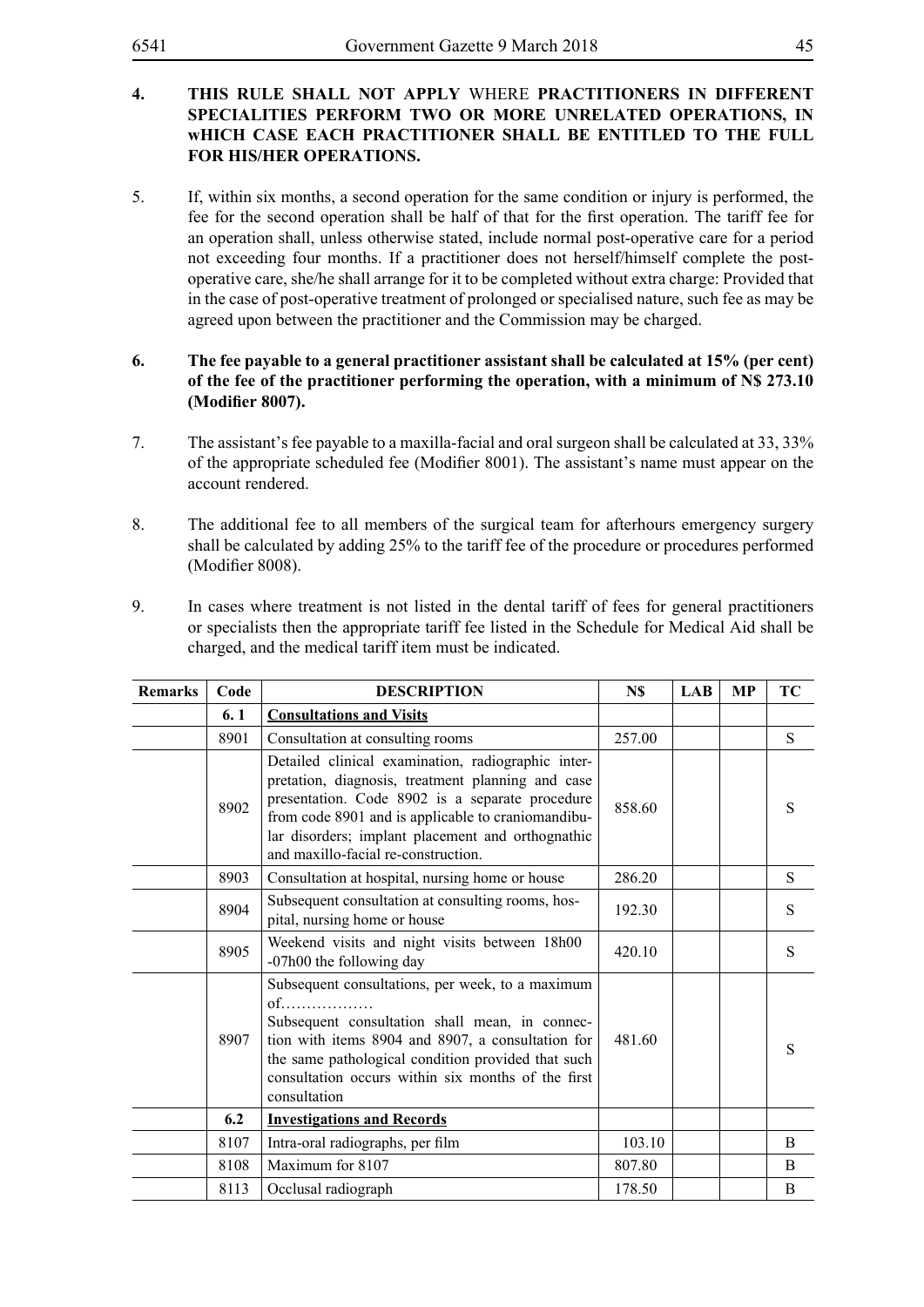| Remarks | Code | <b>DESCRIPTION</b>                                                                                                                                                                                                                                                                                | N\$     | LAB  | <b>MP</b> | TС        |
|---------|------|---------------------------------------------------------------------------------------------------------------------------------------------------------------------------------------------------------------------------------------------------------------------------------------------------|---------|------|-----------|-----------|
|         | 8114 | Hand-wrist radiographs                                                                                                                                                                                                                                                                            | 418.50  |      |           | A         |
|         | 8115 | Extra-oral radiograph, per film (i.e. panoramic,<br>cephalometric, PA). Chargeable to a maximum of<br>two films per treatment plan.                                                                                                                                                               | 418.50  |      |           | B         |
|         | 8811 | Tracing and analysis of extra-oral film                                                                                                                                                                                                                                                           | 47.70   |      |           | B         |
|         | 8117 | Study models - unmounted                                                                                                                                                                                                                                                                          | 115.40  | $+L$ |           | B         |
|         | 8119 | Study models - mounted on adjustable articulator                                                                                                                                                                                                                                                  | 281.60  | $+L$ |           | B         |
|         | 8121 | Diagnostic photographs, per photograph                                                                                                                                                                                                                                                            | 115.40  |      |           | B         |
|         | 8917 | Biopsies - intra-oral                                                                                                                                                                                                                                                                             | 533.90  |      |           | ${\bf S}$ |
|         | 8919 | Biopsy of bone - needle                                                                                                                                                                                                                                                                           | 921.70  |      |           | S         |
|         | 8921 | Biopsy of bone - open                                                                                                                                                                                                                                                                             | 1512.60 |      |           | S         |
|         | 6.3  | <b>Orthognathic Surgery and Treatment Planning</b><br>In the case of treatment planning requiring<br>the combined services of a Prosthodontist and/or<br>Orthodontist and/or a Maxillo-Facial and Oral Sur-<br>geon, Modifier 8009 (75%) may be applied to the fee<br>charged by each specialist. |         |      |           |           |
|         | 8840 | Treatment planning for orthognathic surgery                                                                                                                                                                                                                                                       | 1114.00 | $+L$ |           | A         |
|         | 6.4  | <b>Removal of Teeth</b><br>Modifier 8002 is applicable to codes 8201 and 8202                                                                                                                                                                                                                     |         |      |           |           |
|         |      | <b>Extractions during a single visit</b>                                                                                                                                                                                                                                                          |         |      |           |           |
|         | 8201 | Single tooth. Code 8201 is charged for the first<br>extraction in a quadrant                                                                                                                                                                                                                      | 158.50  |      | T         | B         |
|         | 8202 | Each additional tooth in the same quadrant                                                                                                                                                                                                                                                        | 63.10   |      | T         | B         |
|         |      | Code 8202 is charged for each additional extrac-<br>tion in the same quadrant.                                                                                                                                                                                                                    |         |      |           |           |
|         | 8957 | Alveolotomy or alveolectomy - concurrent with or<br>independent of extractions (per jaw)                                                                                                                                                                                                          | 1260.20 |      |           | S         |
|         | 8961 | Auto-transplantation of tooth: (See Rule 10)                                                                                                                                                                                                                                                      | 2066.50 | $+L$ |           | S         |
|         | 8931 | Local treatment of post-extraction haemorrhage (Ex-<br>cluding treatment of bleeding in the case of blood<br>dyscrasias, e.g. hemophilia)                                                                                                                                                         | 697.00  |      |           | S         |
|         | 8933 | Treatment of haemorrhage in the case of blood<br>dyscrasias, e.g. haemophilia, per week                                                                                                                                                                                                           | 2405.00 |      |           | S         |
|         | 8935 | Treatment of post-extraction septic socket where<br>patient is referred by another registered person                                                                                                                                                                                              | 180.00  |      |           | S         |
|         | 8937 | Surgical removal of erupted tooth requiring eleva-<br>tion of mucoperiosteal flap and removal of bone and/<br>or section of tooth (includes cutting of gingiva and<br>bone, removal of tooth structure and closure)                                                                               | 921.70  |      |           | S         |
|         |      | Code 8220 is applicable when practitioner provides<br>sutures.                                                                                                                                                                                                                                    |         |      |           |           |
|         |      | <b>Removal of roots</b>                                                                                                                                                                                                                                                                           |         |      |           |           |
|         | 8953 | Surgical removal of residual roots (cutting proce-<br>dure) (includes cutting of soft tissue and bone, re-<br>moval of tooth structure and closure. Code<br>8820 is applicable when sutures are provided by<br>practitioner                                                                       | 921.70  |      | T         | S         |
|         | 8955 | Surgical removal of residual tooth roots (cutting<br>procedure - includes cutting of gingiva and bone,<br>removal of tooth structure and closure) each sub-se-<br>quent tooth root. Code 8220 is applicable when su-<br>tures are provided by practitioner                                        |         |      | T         | S         |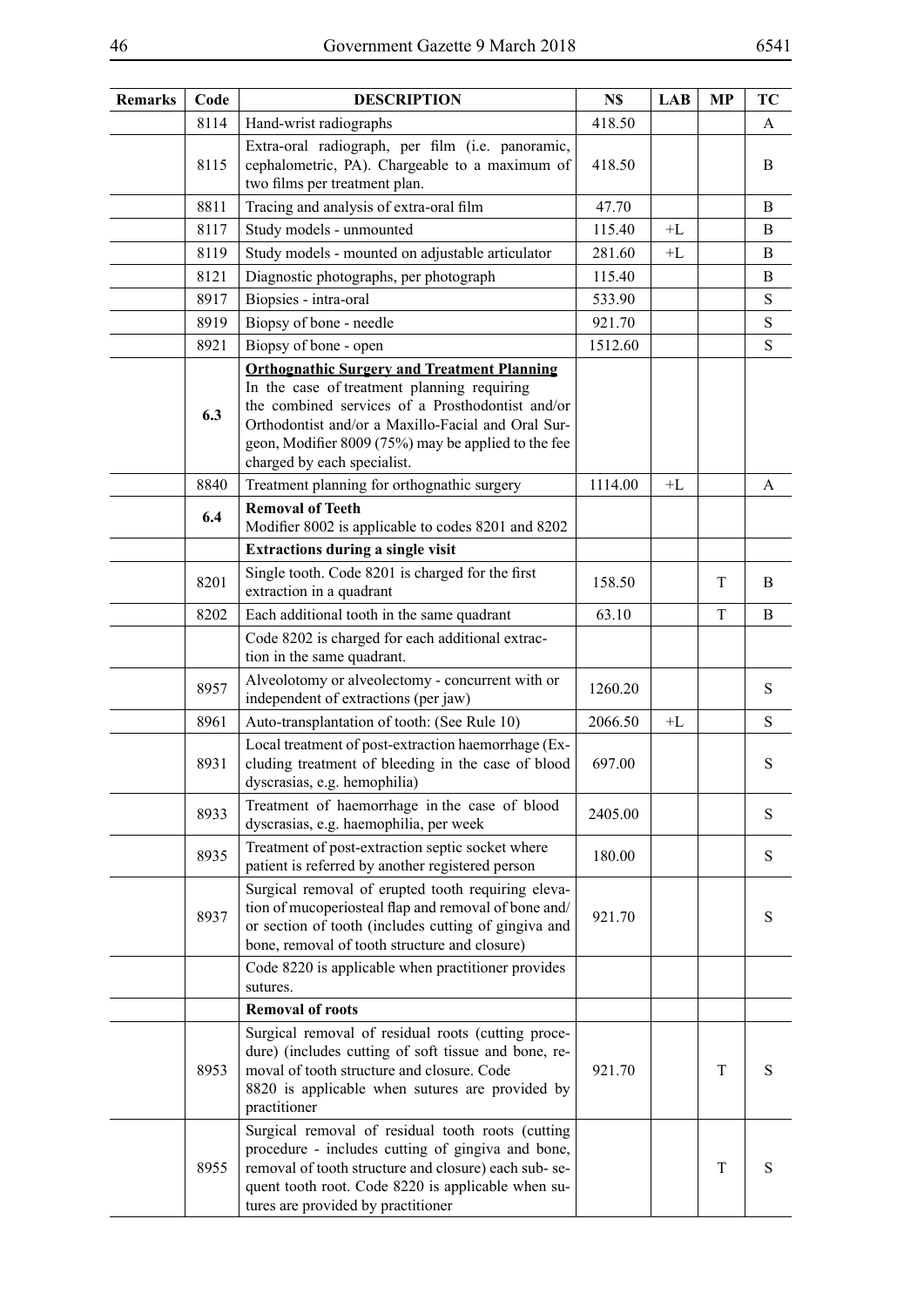| <b>Remarks</b> | Code | <b>DESCRIPTION</b>                                                                                                                                                                                                     | N\$     | LAB            | <b>MP</b> | TC        |
|----------------|------|------------------------------------------------------------------------------------------------------------------------------------------------------------------------------------------------------------------------|---------|----------------|-----------|-----------|
|                |      | (See Rule D011 and Notes 2 and 3)                                                                                                                                                                                      |         |                |           |           |
|                |      | <b>Unerupted or impacted teeth</b>                                                                                                                                                                                     |         |                |           |           |
|                | 8941 | First tooth                                                                                                                                                                                                            | 1487.90 |                | T         | ${\bf S}$ |
|                | 8943 | Second tooth                                                                                                                                                                                                           | 806.30  |                | T         | S         |
|                | 8945 | Third tooth                                                                                                                                                                                                            | 455.50  |                | T         | ${\bf S}$ |
|                | 8947 | Fourth and subsequent tooth                                                                                                                                                                                            | 455.50  |                | T         | ${\bf S}$ |
|                | 6.5  | <b>Diverse Procedures</b>                                                                                                                                                                                              |         |                |           |           |
|                | 8908 | Removal of roots from maxillary antrum involv- ing<br>Caldwell-Luc and closure of oral antral com-muni-<br>cation                                                                                                      | 3137.40 |                |           | S         |
|                | 8909 | Closure of oral antral fistula - acute or chronic                                                                                                                                                                      | 2405.00 |                |           | ${\bf S}$ |
|                | 8911 | Caldwell-Luc procedure                                                                                                                                                                                                 | 941.70  |                |           | ${\bf S}$ |
|                | 8965 | Peripheral neurectomy                                                                                                                                                                                                  | 2066.50 |                |           | ${\bf S}$ |
|                | 8966 | Functional repair of oronasal fistula (local flaps)                                                                                                                                                                    | 2875.90 |                |           | S         |
|                | 8977 | Major repairs of upper or lower jaw (i.e. by means<br>of bone grafts or prosthesis, with jaw splintage)                                                                                                                | 4825.40 |                |           | S         |
|                |      | (Modifiers 8005 and 8006 are not applicable in this<br>instance. The full fee may be charged irrespective of<br>whether this procedure is carried out concomitantly<br>with procedure 8975 or as a separate procedure) |         |                |           |           |
|                | 8979 | Harvesting of autogenous grafts (intra-oral)                                                                                                                                                                           | 400.10  |                |           | ${\bf S}$ |
|                | 8962 | Harvest iliac crest graft                                                                                                                                                                                              | 760.10  |                |           | S         |
|                | 8963 | Harvest rib graft                                                                                                                                                                                                      | 872.50  |                |           | ${\bf S}$ |
|                | 8964 | Harvest cranium graft                                                                                                                                                                                                  | 681.70  |                |           | S         |
|                | 9048 | Removal of internal fixation devices, per site                                                                                                                                                                         | 880.10  |                |           |           |
|                | 6.6  | <b>Cysts of Jaws</b>                                                                                                                                                                                                   |         |                |           |           |
|                | 8967 | Intra-oral approach                                                                                                                                                                                                    | 2869.70 |                |           | ${\bf S}$ |
|                | 8969 | Extra-oral approach                                                                                                                                                                                                    | 4596.10 |                |           | ${\bf S}$ |
|                | 6.7  | <b>Neoplasm</b>                                                                                                                                                                                                        |         |                |           |           |
|                | 8971 | Surgical treatment of soft tissue tumors                                                                                                                                                                               | 921.70  |                |           | ${\bf S}$ |
|                | 8973 | Surgical treatment of tumors of the jaws                                                                                                                                                                               | 4596.10 |                |           | S         |
|                | 8975 | Hemiresection of jaw, with splintage of segments                                                                                                                                                                       | 4828.50 |                |           | S         |
|                | 6.8  | <b>Para-Orthodontic Surgical Procedures</b>                                                                                                                                                                            |         |                |           |           |
|                | 8981 | Surgical exposure of impacted or unerupted teeth<br>for orthodontic reasons                                                                                                                                            | 1723.40 |                | T         | S         |
|                | 8983 | Corticotomy - first tooth                                                                                                                                                                                              | 1374.10 |                | T         | ${\bf S}$ |
|                | 8984 | Corticotomy - adjacent or subsequent tooth                                                                                                                                                                             | 697.00  |                | T         | S         |
|                | 8985 | Frenectomy                                                                                                                                                                                                             | 1260.20 |                |           | ${\bf S}$ |
|                | 6.9  | <b>Surgical Preparation of Jaws for Prosthetics</b>                                                                                                                                                                    |         |                |           |           |
|                | 8987 | Reduction of mylohyoid ridges, per side                                                                                                                                                                                | 2066.50 | $+ \mathbf{L}$ |           | S         |
|                | 8989 | Torus mandibularis reduction, per side                                                                                                                                                                                 | 2066.50 | $+L$           |           | ${\bf S}$ |
|                | 8991 | Torus palatinus reduction                                                                                                                                                                                              | 2066.50 | $+ \Gamma$     |           | ${\bf S}$ |
|                | 8993 | Reduction of hypertrophic tuberosity, per side                                                                                                                                                                         | 921.70  | $+L$           |           | ${\bf S}$ |
|                |      | See procedure code 8971 for excision of denture<br>Granuloma                                                                                                                                                           |         |                |           |           |
|                | 8995 | Gingivectomy, per jaw                                                                                                                                                                                                  | 1838.80 | $+L$           |           | ${\bf S}$ |
|                | 8997 | Sulcoplasty/Vestibuloplasty                                                                                                                                                                                            | 4736.20 | $+L$           |           | S         |
|                | 9003 | Repositioning mental foramen and nerve, per side                                                                                                                                                                       | 2869.70 | $+L$           |           | ${\bf S}$ |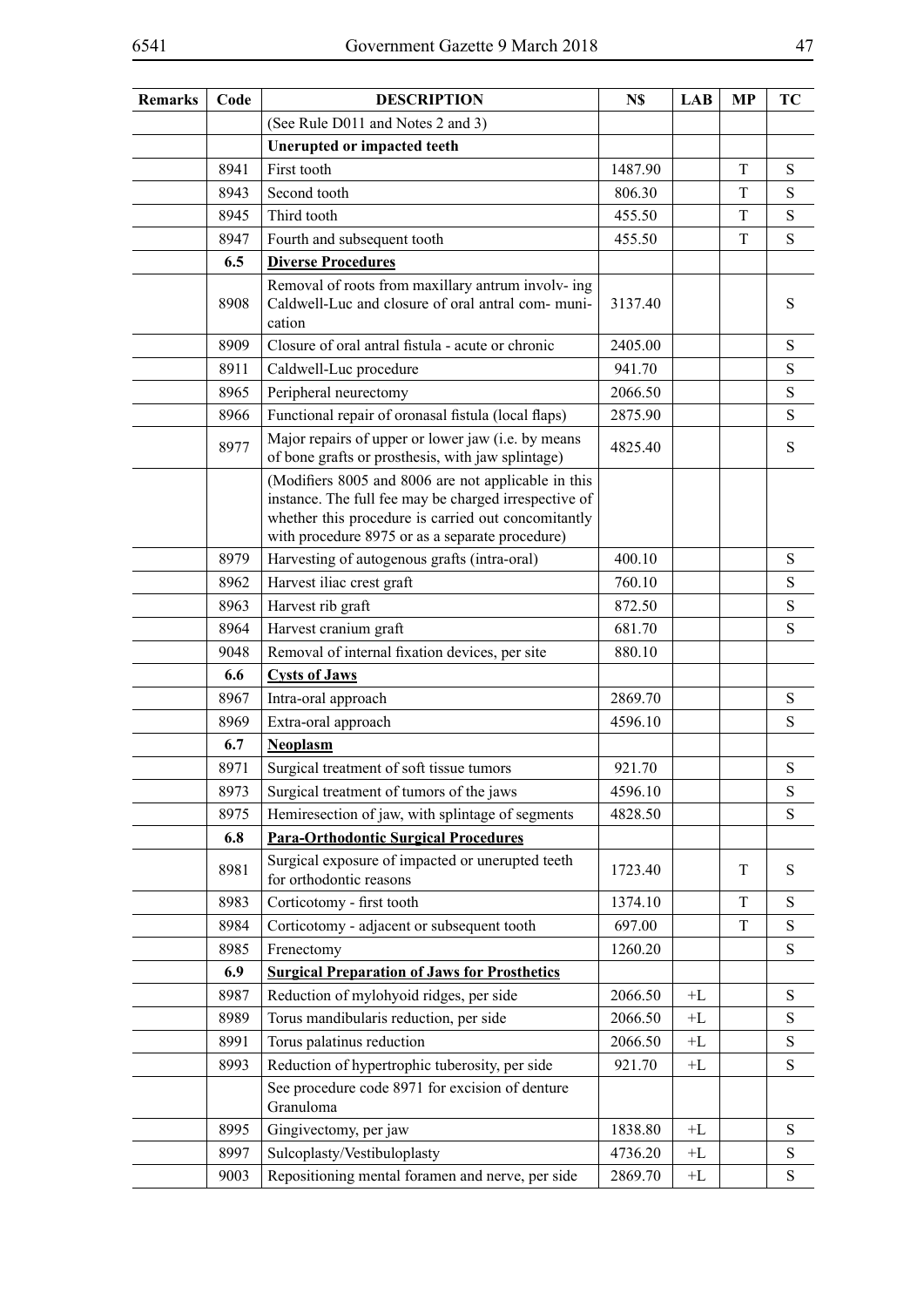| <b>Remarks</b> | Code | <b>DESCRIPTION</b>                                                                                                                                     | N\$     | <b>LAB</b> | <b>MP</b> | TC        |
|----------------|------|--------------------------------------------------------------------------------------------------------------------------------------------------------|---------|------------|-----------|-----------|
|                | 9004 | Lateralization of inferior dental nerve (including<br>bone grafting)                                                                                   | 4625.40 |            |           | S         |
|                | 9005 | Total alveolar ridge augmentation by bone graft                                                                                                        | 4828.50 | $+L$       |           | S         |
|                | 9007 | Total alveolar ridge augmentation by alloplastic<br>material                                                                                           | 3043.60 | $+L$       |           | ${\bf S}$ |
|                | 9008 | Alveolar ridge augmentation across 1 to 2 adjacent<br>tooth sites                                                                                      | 1147.90 | $+ \Gamma$ |           | ${\bf S}$ |
|                | 9009 | Alveolar ridge augmentation across 3 or more tooth<br>sites                                                                                            | 2089.60 | $+L$       |           | S         |
|                | 9010 | Sinus lift procedure                                                                                                                                   | 3137.40 | $+L$       |           | S         |
|                | 6.10 | <b>Sepsis</b>                                                                                                                                          |         |            |           |           |
|                | 9011 | Incision and drainage of pyogenic abscesses (intra-<br>oral approach)                                                                                  | 589.30  |            |           | S         |
|                | 9013 | Extra-oral approach, e.g. Ludwig's angina                                                                                                              | 806.30  |            |           | ${\bf S}$ |
|                | 9015 | Apicectomy including retrograde filling where<br>necessary - anterior teeth                                                                            | 1035.60 |            | T         | S         |
|                | 9016 | Apicectomy including retrograde filling where<br>necessary, posterior teeth                                                                            | 2066.50 |            | T         | S         |
|                | 9017 | Decortication, saucerisation and sequestrectomy for<br>Osteomyelitis of the mandible                                                                   | 4256.10 |            |           | S         |
|                | 9019 | Sequestrectomy - intra-oral, per sextant and/or per<br>Ramus                                                                                           | 921.70  |            |           | S         |
|                | 6.11 | <b>Trauma</b>                                                                                                                                          |         |            |           |           |
|                |      | <b>Treatment of associated soft tissue injuries</b>                                                                                                    |         |            |           |           |
|                | 9021 | Minor                                                                                                                                                  | 1035.60 |            |           | S         |
|                | 9023 | Major                                                                                                                                                  | 2185.00 |            |           | S         |
|                | 9024 | Dento-alveolar fracture, per sextant                                                                                                                   | 1035.60 | $+L$       |           | ${\bf S}$ |
|                |      | <b>Mandibular fractures</b>                                                                                                                            |         |            |           |           |
|                | 9025 | Treatment by closed reduction, with inter-maxil-<br>lary fixation                                                                                      | 2292.70 |            |           | S         |
|                | 9027 | Treatment of compound fracture, involving eyelet<br>wiring                                                                                             | 3220.50 |            |           | ${\bf S}$ |
|                | 9029 | Treatment by metal cap splintage or Gunning's<br>splints                                                                                               | 3568.30 | $+L$       |           | S         |
|                | 9031 | Treatment by open reduction with restoration of oc-<br>clusion by splintage                                                                            | 5287.00 | $+L$       |           | S         |
|                |      | Maxillary fractures with special attention to<br>occlusion<br>When open reduction is required for items 9035<br>and 9037, Modifier 8010 may be applied |         |            |           |           |
|                | 9035 | Le Fort I or Guerin fracture                                                                                                                           | 3228.20 | $+L$       |           | S         |
|                | 9037 | Le Fort II or middle third of face                                                                                                                     | 5287.00 | $+L$       |           | S         |
|                | 9039 | Le Fort III or craniofacial disjunction or commi-<br>nuted mid-facial fractures requiring open reduction<br>and splintage                              | 7584.30 | $+L$       |           | S         |
|                |      | Zygoma/Orbit                                                                                                                                           |         |            |           |           |
|                | 9041 | Gillies or temporal elevation                                                                                                                          | 2292.70 |            |           | S         |
|                | 9043 | Unstable and/or comminuted zygoma, treatment by<br>open reduction or Caldwell-Luc operation                                                            | 4596.10 |            |           | S         |
|                | 9045 | Requiring multiple osteosynthesis and/ or grafting                                                                                                     | 6885.70 |            |           | S         |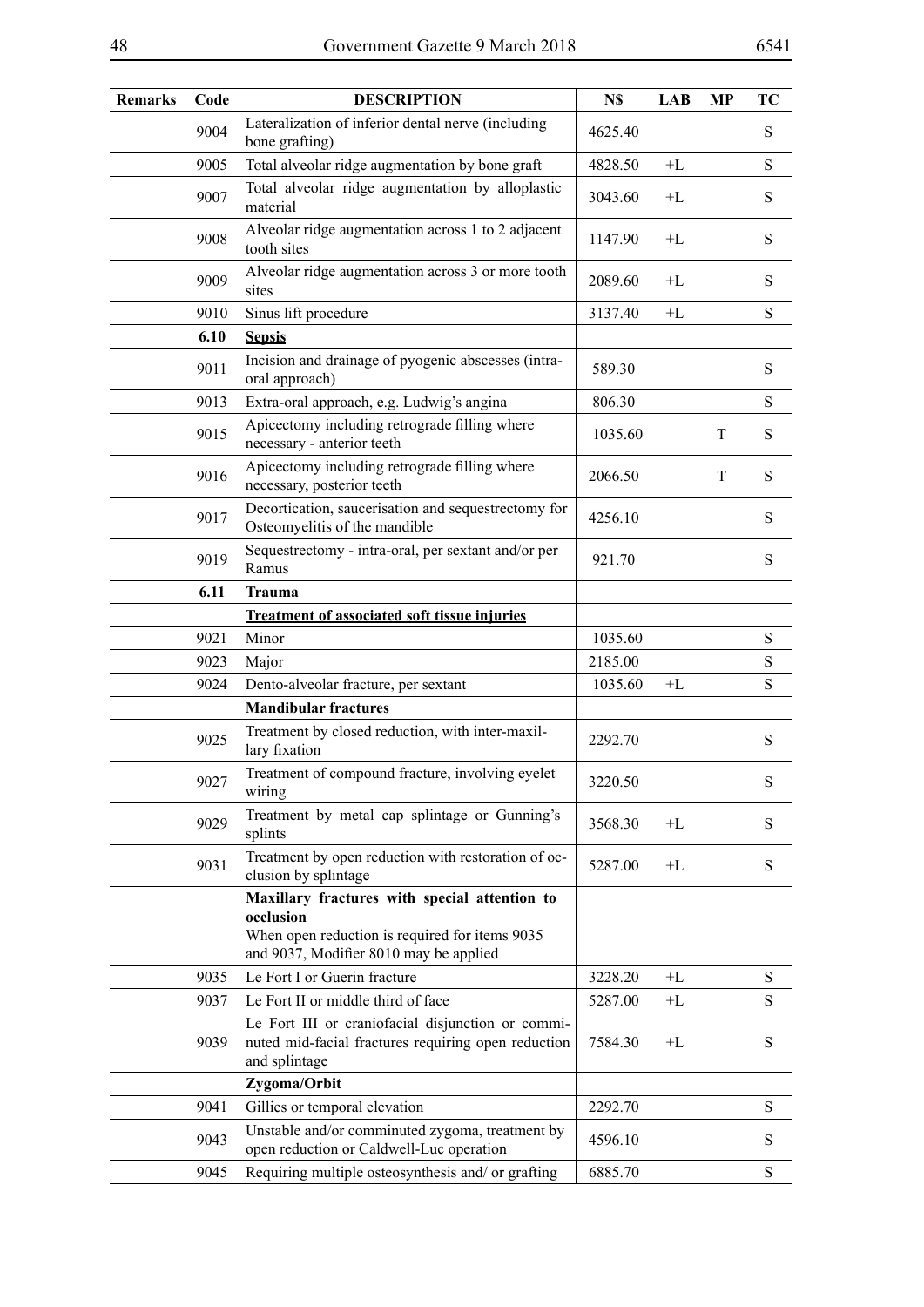| <b>Remarks</b> | Code | <b>DESCRIPTION</b>                                                                                                                                          | N\$      | <b>LAB</b> | <b>MP</b> | TC        |
|----------------|------|-------------------------------------------------------------------------------------------------------------------------------------------------------------|----------|------------|-----------|-----------|
|                | 6.12 | <b>Functional Correction of Malocclusions</b><br>For items 9047 to 9072 the full fee may be charged<br>i.e. notes 2 and 3 (re Rule 011) will not apply      |          |            |           |           |
|                | 9047 | Operation for the improvement or restoration of Oc-<br>clusal and masticatory function, e.g. bilateral Oste-<br>otomy, open operation (with immobilization) | 9643.10  | $+L$       |           | S         |
|                | 9049 | Anterior segmental osteotomy of mandible (Köle)                                                                                                             | 8032.10  | $+L$       |           | S         |
|                | 9050 | Total subapical osteotomy                                                                                                                                   | 14697.80 |            |           | ${\bf S}$ |
|                | 9051 | Genioplasty                                                                                                                                                 | 4596.10  |            |           | S         |
|                | 9052 | Midfacial exposure (for maxillary and nasal aug-<br>mentation or pyramidal Le Fort II osteotomy)                                                            | 7279.70  |            |           | ${\bf S}$ |
|                | 9055 | Maxillary posterior segment osteotomy (Schukardt)<br>-1 or 2 stage procedure                                                                                | 8032.10  | $+L$       |           | S         |
|                | 9057 | Maxillary anterior segment osteotomy (Wassmund)<br>-1 or 2 stage procedure                                                                                  | 8032.10  | $+L$       |           | S         |
|                | 9059 | Le Fort I osteotomy - one piece                                                                                                                             | 15116.30 | $+ \Gamma$ |           | ${\bf S}$ |
|                | 9062 | Le Fort I osteotomy - multiple segments                                                                                                                     | 19295.50 | $+ \Gamma$ |           | ${\bf S}$ |
|                | 9060 | Le Fort I osteotomy with inferior repositioning and<br>inter positional grafting                                                                            | 16970.50 |            |           | ${\bf S}$ |
|                | 9061 | Palatal osteotomy                                                                                                                                           | 5287.00  |            |           | S         |
|                | 9063 | Le Fort II osteotomy for correction of facial<br>deformi- ties or faciostenosis and post-traumatic<br>deformities                                           | 19310.90 | $+I$ .     |           | S         |
|                | 9065 | Le Fort III osteotomy for correction of malunited<br>craniomaxillary disjunction                                                                            | 28934.00 | $+L$       |           | ${\bf S}$ |
|                | 9066 | Surgical assisted maxillary or mandibular expan-<br>sion                                                                                                    | 4596.10  |            |           |           |
|                |      | Note: This procedure is to expand the maxilla or<br>mandible to facilitate orthodontic aligning of con-<br>stricted dental arches.                          |          |            |           |           |
|                | 9069 | Functional tongue reduction (partial glossectomy)                                                                                                           | 3446.70  |            |           | S         |
|                | 9071 | Geniohyoidotomy                                                                                                                                             | 2066.50  |            |           | S         |
|                | 9072 | Functional closure of the secondary oro-nasal<br>fistula and associated structures with bone grafting<br>(complete procedure)                               | 15116.30 | $+L$       |           | S         |
|                | 6.13 | <b>Temporomandibular Joint Procedures</b><br>For items 9081, 9083 and 9092 the full fee may be<br>charged per side                                          |          |            |           |           |
|                | 9073 | Bite plate for TMJ dysfunction                                                                                                                              | 801.70   | $+L$       |           | S         |
|                | 9074 | Diagnostic arthroscopy                                                                                                                                      | 2280.40  |            |           | S         |
|                | 9075 | Condylectomy or coronoidectomy or both (extra-<br>oral approach)                                                                                            | 5733.30  |            |           | S         |
|                | 9076 | Arthrocentesis TMJ/ Arthrosintese TMG                                                                                                                       | 1260.20  |            |           | S         |
|                | 9053 | Coronoidectomy (intra-oral approach)                                                                                                                        | 2868.20  |            |           | ${\bf S}$ |
|                | 9077 | Intra-articular injection, per injection                                                                                                                    | 343.10   |            |           | S         |
|                | 9079 | Trigger point injection, per injection                                                                                                                      | 270.80   |            |           | ${\bf S}$ |
|                | 9081 | Condyle neck osteotomy (Ward/Kostecka)                                                                                                                      | 2292.70  |            |           | S         |
|                | 9083 | Temporomandibular joint arthroplasty                                                                                                                        | 5733.30  |            |           | ${\bf S}$ |
|                | 9085 | Reduction of temporomandibular joint dislocation<br>without anaesthetic                                                                                     | 455.50   |            |           | S         |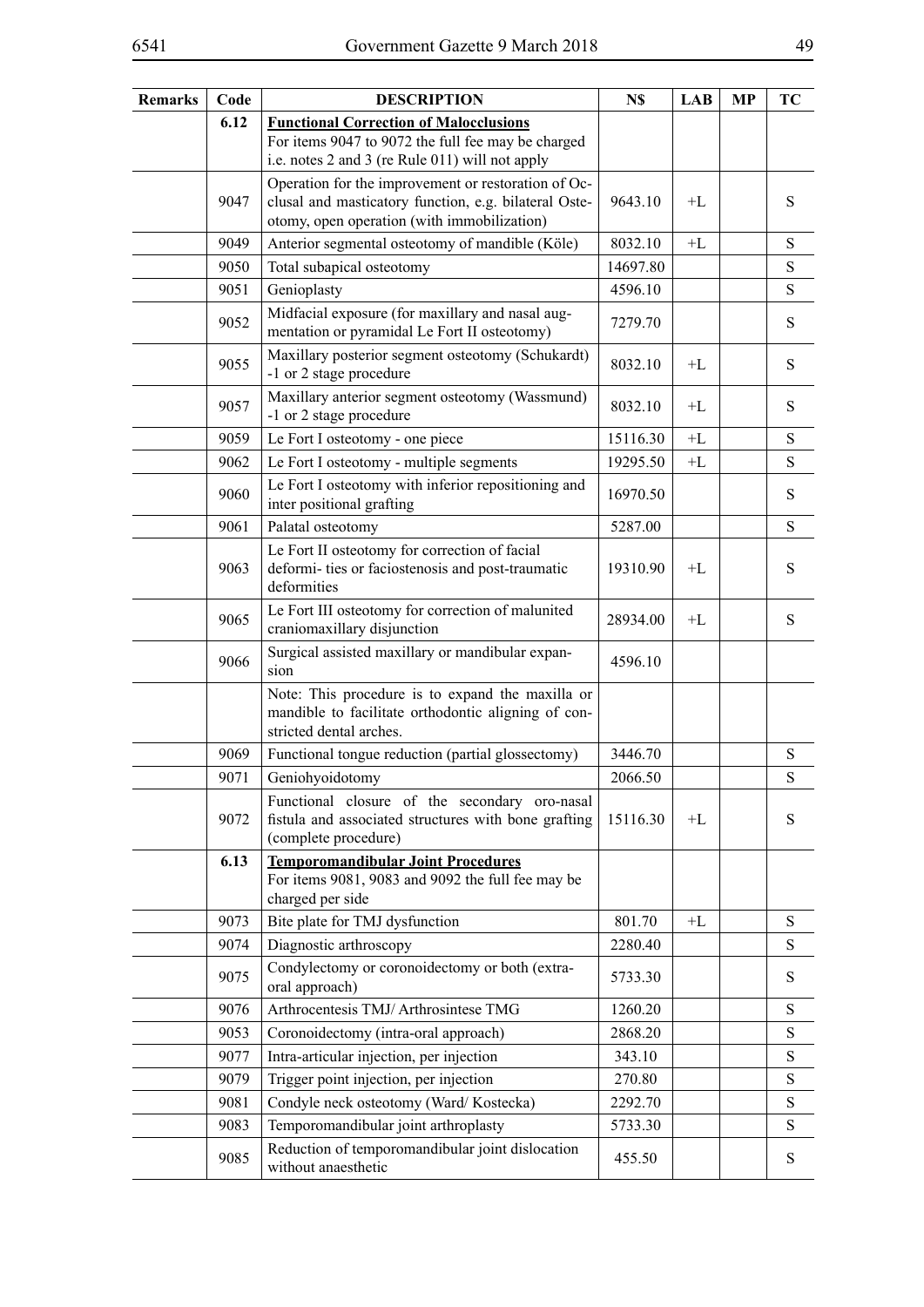| <b>Remarks</b> | Code | <b>DESCRIPTION</b>                                                                                                                                                                                                                                                                             | N\$      | <b>LAB</b> | <b>MP</b> | TC        |
|----------------|------|------------------------------------------------------------------------------------------------------------------------------------------------------------------------------------------------------------------------------------------------------------------------------------------------|----------|------------|-----------|-----------|
|                | 9087 | Reduction of temporomandibular joint dislocation,<br>with anaesthetic                                                                                                                                                                                                                          | 921.70   |            |           | S         |
|                | 9089 | Reduction of temporomandibular joint dislocation,<br>with anaesthetic and immobilization                                                                                                                                                                                                       | 2292.70  |            |           | ${\bf S}$ |
|                | 9091 | Reduction of temporomandibular joint dislocation<br>requiring open reduction                                                                                                                                                                                                                   | 5733.30  |            |           | S         |
|                | 9092 | Total joint reconstruction with alloplastic material<br>or bone (includes condylectomy and coronoidec-<br>tomy)                                                                                                                                                                                | 15308.70 | $+I$       |           | S         |
|                | 6.14 | <b>Salivary Glands</b>                                                                                                                                                                                                                                                                         |          |            |           |           |
|                | 9093 | Removal of salivary calculus                                                                                                                                                                                                                                                                   | 1035.60  |            |           | ${\bf S}$ |
|                | 9095 | Removal of sublingual salivary gland                                                                                                                                                                                                                                                           | 2552.70  |            |           | S         |
|                | 9096 | Removal of salivary gland (extra-oral)                                                                                                                                                                                                                                                         | 3782.20  |            |           | ${\bf S}$ |
|                | 6.15 | <b>Implants</b><br>Prior permission from the Commission is required.<br>The Commission does not approve of the re-use of<br>any implant components because of the hazards to<br>the patient.<br>For items 9180 to 9192 the full fee may be charged,<br>i.e. Note 2 of Rule D011 will not apply |          |            |           |           |
|                | 9180 | Placement of subperiosteal implant - Preparatory<br>procedure/operation                                                                                                                                                                                                                        | 3128.20  |            |           | S         |
|                | 9181 | Placement of sub-periosteal implant prosthesis/<br>operation                                                                                                                                                                                                                                   | 3128.20  |            |           | S         |
|                | 9182 | Placement of endosteal implant, per implant                                                                                                                                                                                                                                                    | 1569.50  | $+L$       |           | S         |
|                | 9183 | Placement of a single osseo-integrated implant per<br>jaw/                                                                                                                                                                                                                                     | 1994.20  |            |           | S         |
|                | 9184 | Placement of a second osseo-integrated implant in<br>the same jaw                                                                                                                                                                                                                              | 1494.10  |            |           | S         |
|                | 9185 | Placement of a third and subsequent osseo-inte-<br>grated implant in the same jaw, per implant                                                                                                                                                                                                 | 1001.70  |            |           | S         |
|                | 9189 | Cost of implants (see section 6.15)                                                                                                                                                                                                                                                            |          |            |           |           |
|                | 9190 | Exposure of a single osseo-integrated implant and<br>placement of a transmucosal element                                                                                                                                                                                                       | 738.60   |            |           | S         |
|                | 9191 | Exposure of a second osseo-integrated implant and<br>placement of a transmucosal element in the same<br>jaw                                                                                                                                                                                    | 553.90   |            |           | S         |
|                | 9192 | Exposure of a third and subsequent osseo-integrat-<br>ed implant in the same jaw, per implant                                                                                                                                                                                                  | 370.80   |            |           | S         |
|                | 9046 | Placement of Zygomaticus fixture, per fixture                                                                                                                                                                                                                                                  | 4546.90  |            |           | ${\bf S}$ |
|                | 9198 | Implant removal                                                                                                                                                                                                                                                                                | 1018.60  |            |           | ${\bf S}$ |
|                |      | This procedure involves the surgical removal of an<br>implant, i.e. cutting of soft tissue and bone, removal<br>of implant, and closure.                                                                                                                                                       |          |            |           |           |
|                | 8761 | Masticatory mucosal autograft extending across not<br>more than four teeth (isolated procedure)                                                                                                                                                                                                | 1281.70  | $+L$       |           | A         |
|                | 8772 | Submucosal connective tissue autograph (isolated<br>procedure)                                                                                                                                                                                                                                 | 1292.50  |            |           | A         |
|                | 8767 | Bone regenerative/repair procedure at a single site                                                                                                                                                                                                                                            | 1597.20  |            |           | A         |
|                | 8769 | Subsequent removal of membrane used for guided<br>tissue regeneration procedure                                                                                                                                                                                                                | 752.40   |            |           | A         |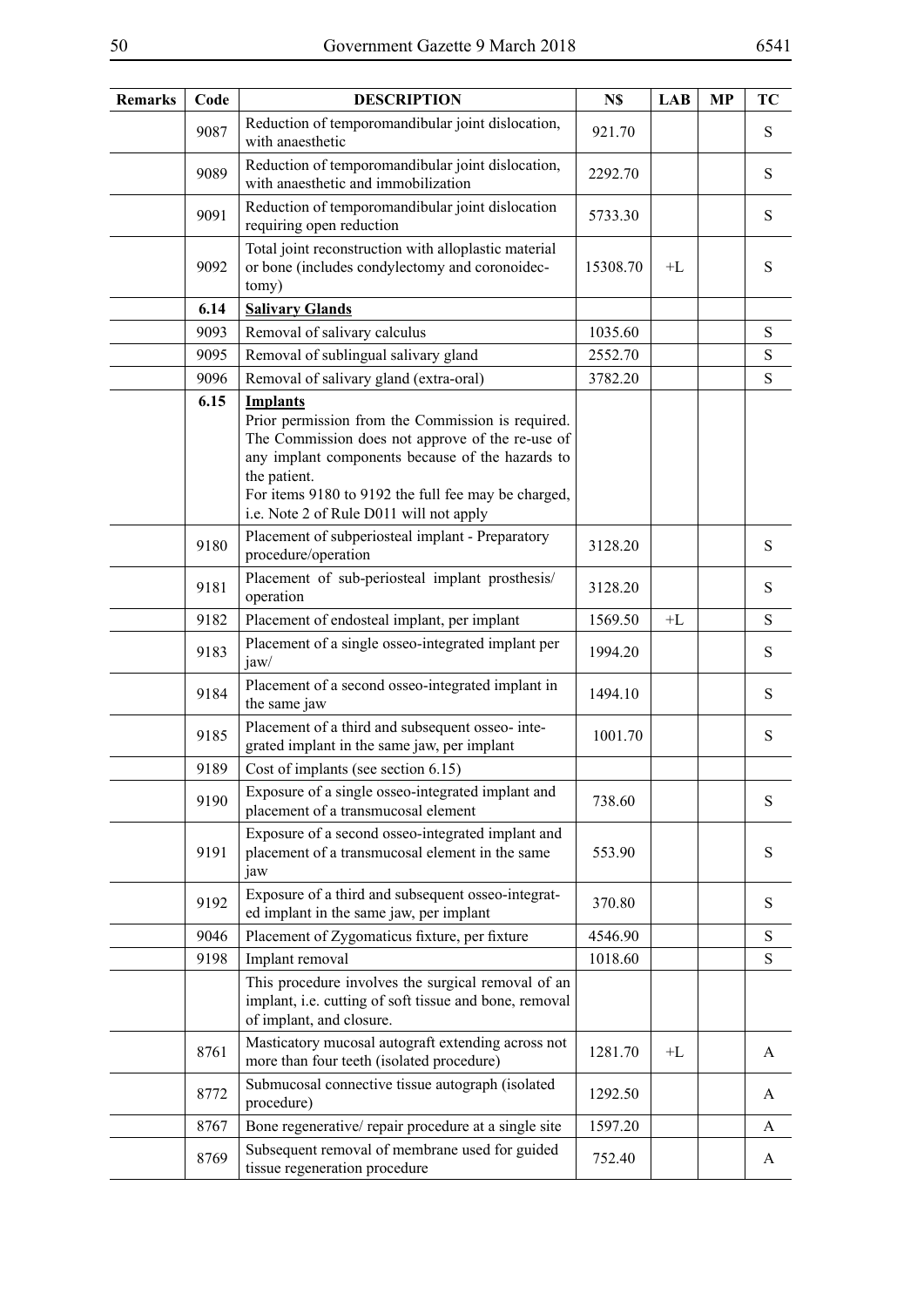|      | <b>DESCRIPTION</b>                                                      | N\$                       | LAB- | MP | TС |
|------|-------------------------------------------------------------------------|---------------------------|------|----|----|
| 8770 | Cost of bone regenerative/repair material                               | Rule<br>D <sub>0</sub> 13 |      |    |    |
|      | Codes 8761, 8767 and 8769 to be used only as part<br>of implant surgery |                           |      |    |    |

## **SOCIAL SECURITY COMMISSION**

No. 89 2018

### TARIFF OF FEES FOR PRIVATE HOSPITALS, SAME-DAY SURGICAL FACILITIES, MENTAL HEALTH INSTITUTIONS, REHABILITATION HOSPITALS AND HOSPICE FACILITIES: EMPLOYEES' COMPENSATION ACT, 1941

The Social Security Commission, under section 79 of the Employees' Compensation Act, 1941 (Act No. 30 of 1941), has -

- (a) prescribed the Tariff of Fees for Private Hospitals, Same-day Surgical Facilities, Mental Health Institutions, Rehabilitation Hospitals and Hospice Facilities, as set out in the Schedule;
- (b) repealed General Notice No. 187 of 22 June 2017; and
- (c) determined the effective date as 1 March 2018.

# **D. UIRAB CHAIRPERSON SOCIAL SECURITY COMMISSION**

### **SCHEDULE INDEX**

- **A. GENERAL RULES**
- **B. PROCEDURES**

### **I. PRIVATE HOSPITALS "57/58" and SAME-DAY SURGICAL UNITS "77"**

### **1. Accommodation (Ward Fees)**

- 1.1 General Wards and Maternity Wards
- 1.2 Private Wards
- 1.3 Special Care Units, Specialised ICU, Intensive Care Unit

# **2. Emergency Unit**

- 1.1 Emergency Unit Fee
- 1.2 Theatre Fees: Minor Theatre, Procedure Room
- 1.3 Major Theatre

### **3. Procedural Fees**

- 1.1 Procedures
- 1.2 Catheterisation Laboratory Procedures
- 1.3 Radiation Oncology
- 1.4 Sterotactic Radiosurgery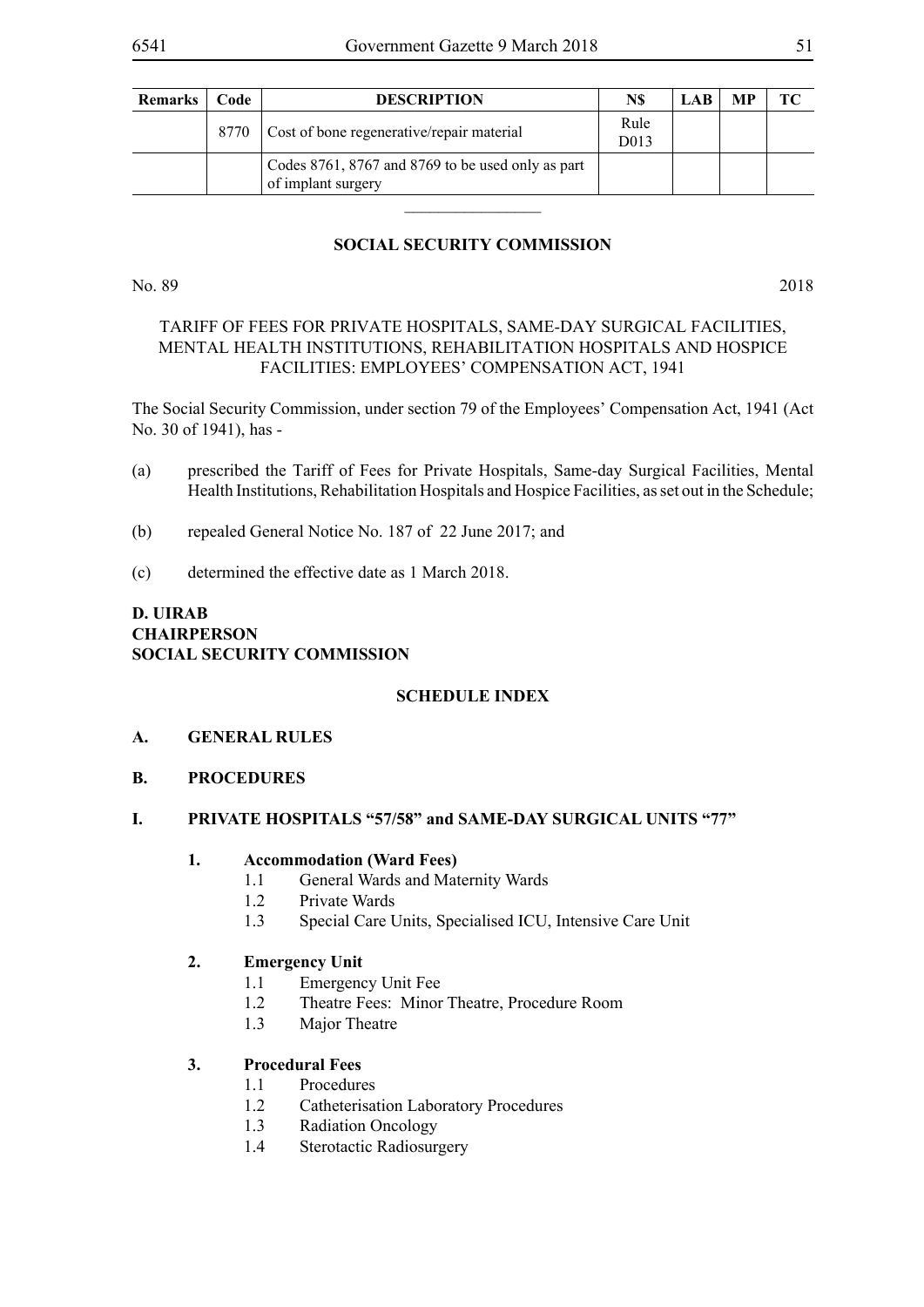# **4. Standard Charges for Equipment and Material**

# **5. Standard Drug and Material Charges**

- 5.1 Inpatients and Day Patients
- 5.3 Emergency Rooms
- 5.4 Reimbursement for Consumable and Disposable Items charged see also Annexure B
- 5.5 Fractional Charges
	- 5.5.1 Disposable/resposable drills, burrs, cutters, blades
	- 5.5.2 Surgical laser fibre optic leads, hand pieces and probes, scalpels, argon beamer instruments (reusable/resposable components)
	- 5.5.3 Ultrasonic Cutting and Coagulating Devices (reusable and resposable components)
	- 5.5.4 Reusable/resposable warm air blankets, laryngeal masks, fluoroshield gloves and diathermy pencils - see also section 5.4
- 5.6 Consumable, Disposable and Surgical Items
- 5.7 Gases
- 5.8 Inhalation Anaesthetics
- 5.9 Prostheses (surgically implanted).
- 5.10 Medical Artificial Items (non-prosthesis)
- 5.12 Transportation Charges
- 5.13 Price Increases
- 5.14 Blood Collection Charges
- 5.15 Incise Drapes
- 5.16 Disposable Patient Controlled Analgesia Pump

#### **6. Non-Standard Items/Services**

### **II. PHYSICAL REHABILITATION FACILITIES "59***"*

## **III. MENTAL HEALTH FACILITIES "55"**

### **IV. UNATTACHED OPERATING THEATRE UNITS AND DAY CLINICS "76"**

### **V. HOSPICE FACILITIES "79"**

### **C. ANNEXURES**

| <b>Annexure A</b>   | Laparoscopic and Thoracoscopic CPT Codes                          |
|---------------------|-------------------------------------------------------------------|
| <b>Annexure B.1</b> | Guide to Reimbursement for Consumable and Disposable Items        |
|                     | charged by Private Hospitals and Same Day Surgery Facilities List |
| <b>Annexure B.2</b> | Endoscopic (laparoscopic & thoracoscopic) Generic List            |
| <b>Annexure B.3</b> | Endoscopic Disposable Product List                                |
| <b>Annexure C</b>   | <b>Medically Prescribed Meals</b>                                 |

### A. **GENERAL RULES GOVERNING THE TARIFF**

**H01** The Tariff of Fees is set out as follows: Sections I, 1 - 6 hereof, shall apply in respect of private hospitals and unattached operating theatre units registered in terms of the Hospitals and Health Facilities Act, 1994. (Act No. 36 of 1994) and with practice code numbers commencing with the digits 57, 58 or 77.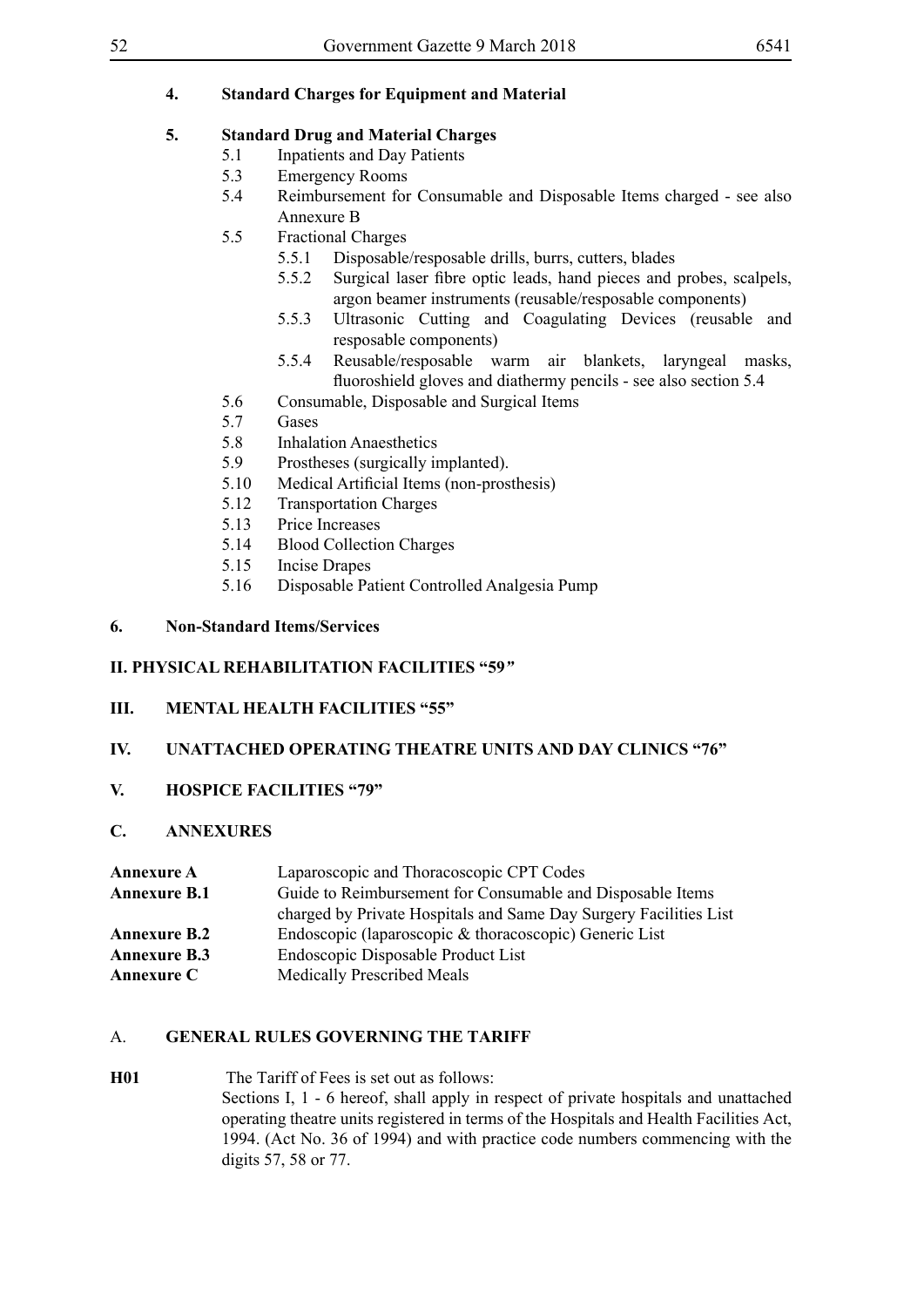#### **Section II shall apply to rehabilitation hospitals registered in terms of the Hospitals and Health Facilities Act, 1994 (Act No. 36 of 1994) and with practice code numbers commencing with the digits 59.**

Section III shall apply to Mental Health Institutions registered in terms of the Hospitals and Health Facilities Act, 1994 (Act No. 36 of 1994) and with practice code numbers commencing with the digits 55; and

Section IV shall apply to unattached operating theatre units/day clinics registered in terms of the Hospitals and Health Facilities Act, 1994 (Act No. 36 of 1994) and with practice code numbers commencing with the digits 76.

Section V shall apply to hospice or similar facilities registered in terms of the Hospitals and Health Facilities Act, 1994 (Act No. 36 of 1994) and with practice code numbers commencing with the digits 79.

- **H02** The charges relating to each type of hospital/unattached operating theatre unit are indicated in the relevant column opposite the item codes.
- **H03** The charges indicated in section 5 hereof, are applicable to both categories of such hospitals and unattached operating theatre units.
- **H04** The amounts stipulated in this Schedule shall be deemed to be inclusive of Value Added Tax (VAT).
- **H05** The Commission reserves the right to inspect and re-classify all registered health facilities with practice code numbers commencing with the digits 57, 58, 77, 59, 76 and 79 as it considers desirable for the purpose of this Schedule and to appoint, where indicated, an independent agency to act on behalf of the Commission in this matter.
- **H06** All accounts submitted by private hospitals/unattached operating theatre units/day clinics, Mental health institutions, rehabilitation hospitals and hospice facilities shall comply with the requirements of the Employees' Compensation Act 1941 (Act 30 of 1941) as amended. Where applicable, such accounts shall also reflect the name and the practice code number of the medical or dental practitioner in charge of the injured employee and/or of the surgeon, the anaesthetist and of any assistant surgeon who may have been present during the course of an operation.
- **H07** All accounts shall be accompanied by a copy of the relevant theatre accounts specifying all details of items charged, as well as the procedure performed. The Commission shall have the right to inspect the original source documents at the health facilities concerned.
- **H08** All accounts containing items, which are subject to a discount in terms of the Schedule, shall indicate such items individually and shall show separately the gross amount of the discount.

**H09** Accommodation fees includes the services listed below:

- a) Pre-authorization (up to the date of admission) of:
	- Length of stay
	- level of care
	- theatre procedures
- b) Notification of admission
- c) Immediate notification of changes to:-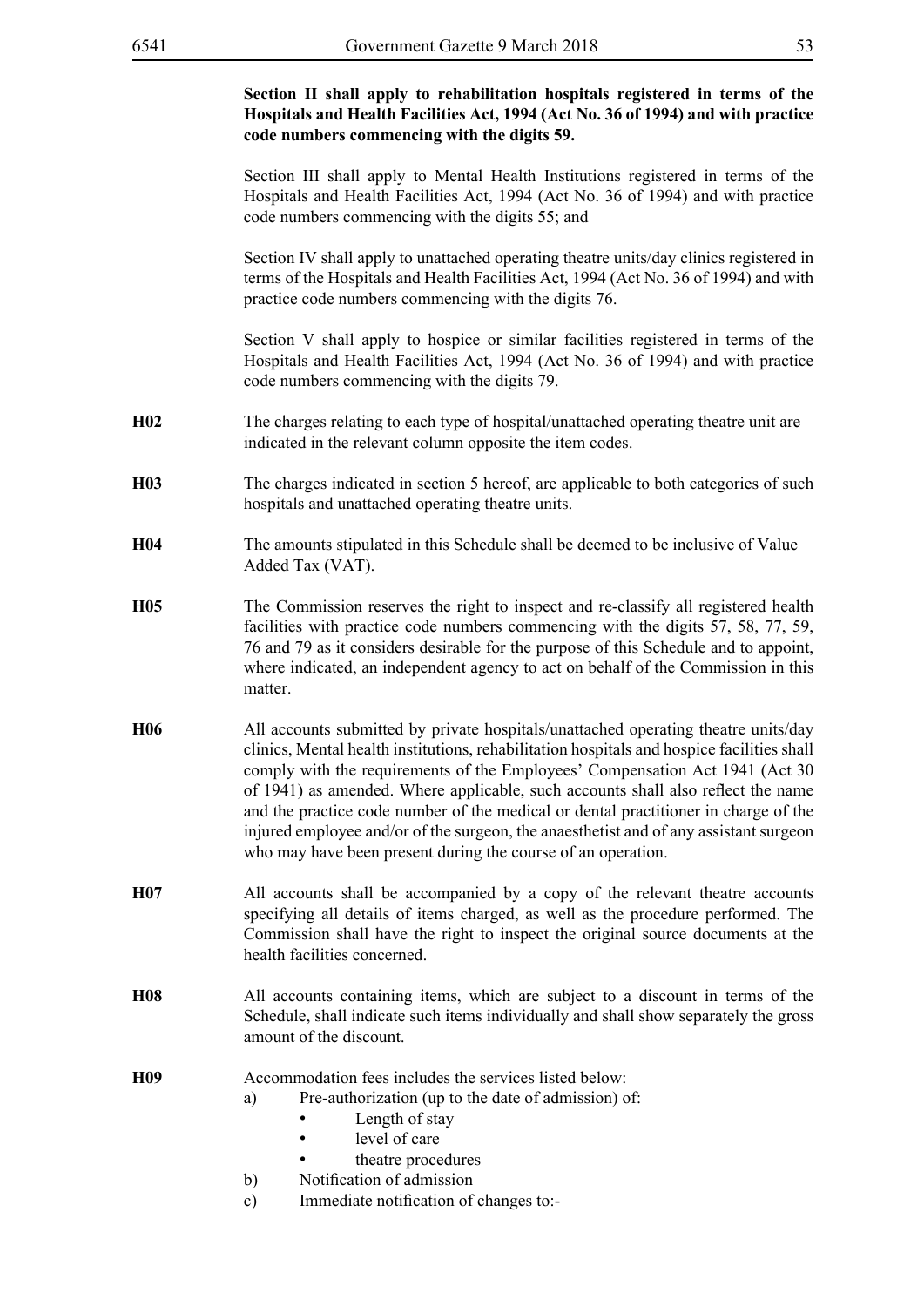- length of stay
- level of care
- theatre procedures
- d) Reporting of length of stay and level of care:-
- In standard format for purposes of creating a minimum dataset of information to be used in defining an alternative reimbursement system.
- **H10** All accounts shall be signed by the service provider and shall also reflect
	- 1. The name, address, telephone number and practice code number of the service provider.
	- 2. The surname, first name, date of birth, Social Security Number and date of accident of the injured employee.
	- 3. The claim number allocated by the Commission, where available, **and shall be accompanied by:**
	- 4. A copy of the completed Employer's Report of Accident (Form E.Cl.2), page 1.

## **PROCEDURES**

Note: Fees include VAT

## **I. PRIVATE HOSPITALS "57/58" and SAME-DAY SURGICAL UNITS "77"**

### **1. ACCOMMODATION - WARD FEES**

Hospitals and unattached operating theatre units shall indicate the exact time of admission and discharge on all accounts.

In the case of hospitals, ward fees (code 001 to 004) shall be charged at full daily rate if the injured employee is not discharged before 23h00 and day admission fees (code 007) shall be charged in respect of all injured employees admitted as day injured employees and discharged before 23h00 on the same date.

Ward fees (items 001 to 004, 015, 020, 200, 201, and 215) shall be charged at the full daily rate if admission takes place before 12h00 and at half the daily rate if admission takes place after 12h00. At discharge, ward fees shall be charged at half the daily rate if the discharge takes place before 12h00 and at the full daily rate if the discharge takes place after 12h00.

Two half-day fees would be applicable when an injured employee is transferred internally between any ward and any specialized unit.

| $Re-$ | Code | <b>PROCEDURES</b>                                                                            | 57/58   | 77      |
|-------|------|----------------------------------------------------------------------------------------------|---------|---------|
| marks |      |                                                                                              | N\$     | N\$     |
|       | 1.   | <b>ACCOMMODATION</b>                                                                         |         |         |
|       | 1.1  | <b>General wards</b>                                                                         |         |         |
|       | 900  | Management Fee                                                                               | 108.00  | 94.00   |
|       | 001  | Surgical Cases: per day                                                                      | 3411.00 |         |
|       | 002  | Thoracic and neuro-surgical cases: (Including laminecto-<br>mies and spinal fusion): per day | 3653.90 |         |
|       | 003  | Psychiatric general ward fee: per day                                                        | 3043.40 |         |
|       | 004  | Medical and neurological cases: per day                                                      | 3377.80 |         |
|       | 007  | Day admission which includes all patients discharged by<br>23h00 on date of admission        | 2152.50 | 1232.40 |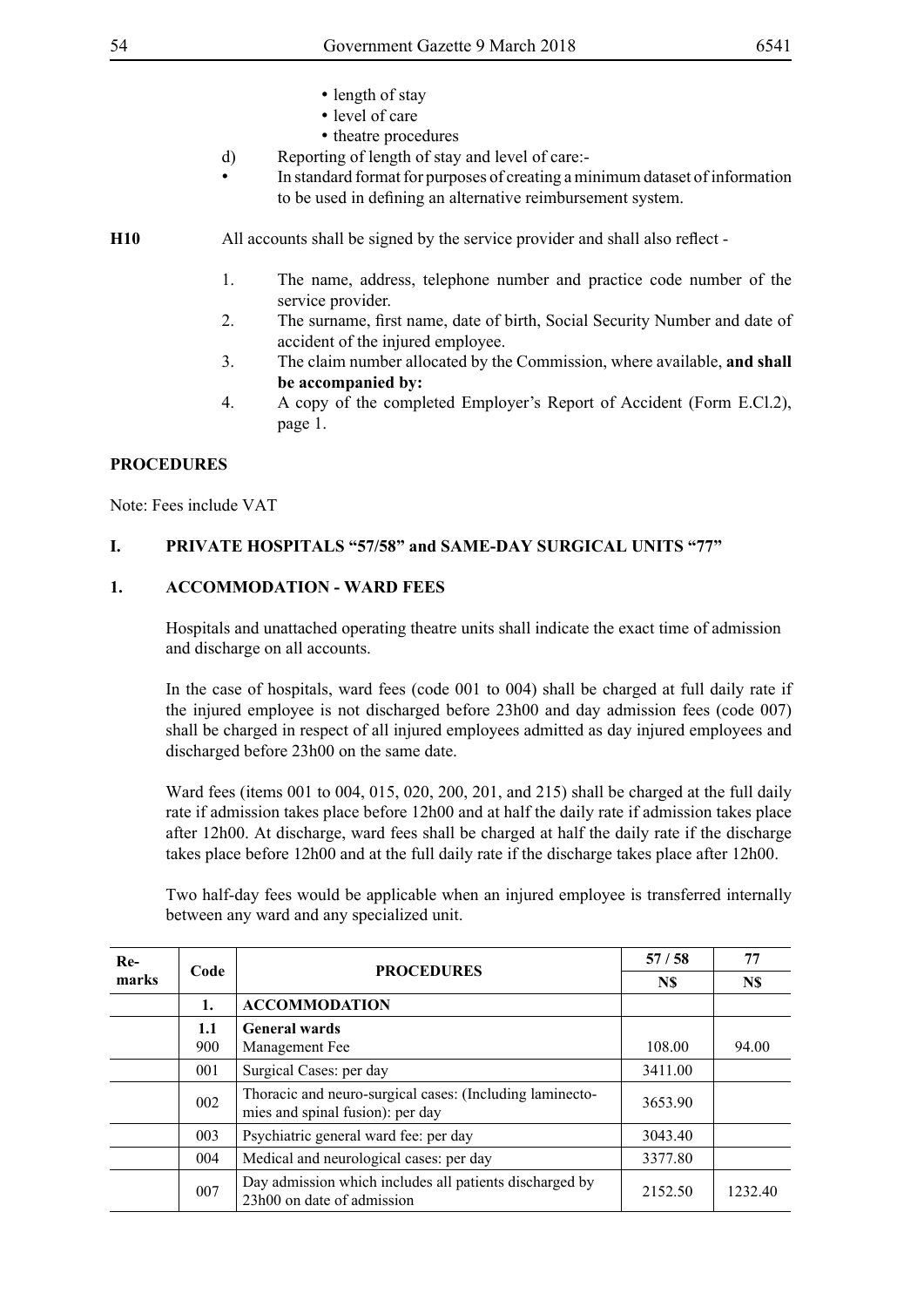| Re-   |      |                                                                                                                                                                                                                                                                                                                                                                                                                                                                                                                                                                          | 57/58    | 77     |
|-------|------|--------------------------------------------------------------------------------------------------------------------------------------------------------------------------------------------------------------------------------------------------------------------------------------------------------------------------------------------------------------------------------------------------------------------------------------------------------------------------------------------------------------------------------------------------------------------------|----------|--------|
| marks | Code | <b>PROCEDURES</b>                                                                                                                                                                                                                                                                                                                                                                                                                                                                                                                                                        | N\$      | N\$    |
|       | 019  | Outpatient's facility fees for ambulatory admission - charge-<br>able for injured employees admitted for local anaesthetic<br>procedures - No ward fees applicable.<br>Note: Item 019 may only be used in conjunction with item<br>071 for pre-booked patients and may not be used in conjunc-<br>tion with items 301, 302, 061, and 335.                                                                                                                                                                                                                                | 714.40   | 693.60 |
|       | 014  | Overnight fee - for complications only (subject to ongoing<br>review and a maximum of one night)<br>Note: Each account should be accompanied by a report<br>from the practitioner indicating the nature of the complica-<br>tion                                                                                                                                                                                                                                                                                                                                         |          | 543.00 |
|       | 022  | Out-patient wound care facility                                                                                                                                                                                                                                                                                                                                                                                                                                                                                                                                          | 338.90   | 328.90 |
|       | 1.2  | Private wards                                                                                                                                                                                                                                                                                                                                                                                                                                                                                                                                                            |          |        |
|       | 020  | Private ward - on request of the attending medical or dental<br>practitioner only                                                                                                                                                                                                                                                                                                                                                                                                                                                                                        | 4256.50  |        |
|       |      | Hospitals shall obtain a certificate motivating the necessity<br>for accommodation in a private ward from the attending<br>medical or dental practitioner, and such certificate shall be<br>forwarded to the Commission together with the account.                                                                                                                                                                                                                                                                                                                       |          |        |
|       | 021  | Private ward on injured employee's request or for conve-<br>nience of hospital will be funded at tariff fee for general<br>ward.<br>If the Commission undertakes to pay for a private ward re-<br>quested by an injured employee, a 10% discount on the rul-<br>ing private ward rate will apply if the Commission pays the<br>hospital direct.                                                                                                                                                                                                                          | 3377.80  |        |
|       | 1.3  | <b>Special Care Units</b>                                                                                                                                                                                                                                                                                                                                                                                                                                                                                                                                                |          |        |
|       |      | <b>HOSPITALS SHALL OBTAIN A CERTIFICATE</b><br>MOTIVATING THE NECESSITY FOR ACCOM-<br><b>MODATION IN ANY SPECIALIZED OR OTHER</b><br>INTENSIVE CARE UNIT OR IN HIGH CARE<br>WARD FROM THE ATTENDING MEDICAL OR<br>DENTAL PRACTITIONER AND SUCH CERTIFI-<br>CATE SHOWING ALSO THE DATE AND TIME OF<br>ADMISSION, AND DISCHARGE FROM THE UNIT<br>SHALL BE FORWARDED TO THE COMMISSION<br><b>TOGETHER WITH THE ACCOUNT.</b> No charge may<br>be levied for special or private nursing whilst an injured em-<br>ployee is accommodated in a specialized intensive care unit, |          |        |
|       |      | intensive care unit or high ward care.                                                                                                                                                                                                                                                                                                                                                                                                                                                                                                                                   |          |        |
|       | 200  | Specialized ICU: per day                                                                                                                                                                                                                                                                                                                                                                                                                                                                                                                                                 | 16766.10 |        |
|       |      | Subject to a maximum of 1 day. Where more than 1 day is<br>essential, the medical practitioner in charge of the case (i.e.<br>specialist) is required to submit a written motivation stating<br>the necessity for further specialized ICU care together with<br>the account. Item 201 will apply if a letter of motivation is<br>not submitted with the account.<br>Use of this unit shall be limited to cardio-thoracic surgery,<br>major vascular surgery and neurosurgery cases involving the<br>brain and spinal cord                                                |          |        |
|       | 201  | Intensive Care Unit: per day                                                                                                                                                                                                                                                                                                                                                                                                                                                                                                                                             | 14149.20 |        |
|       |      | The charges referred to under items 200 and 201 include the<br>use of all equipment except: Bennett MA, Servo- and Bear<br>ventilators or equivalent apparatus plus the cost of oxygen).                                                                                                                                                                                                                                                                                                                                                                                 |          |        |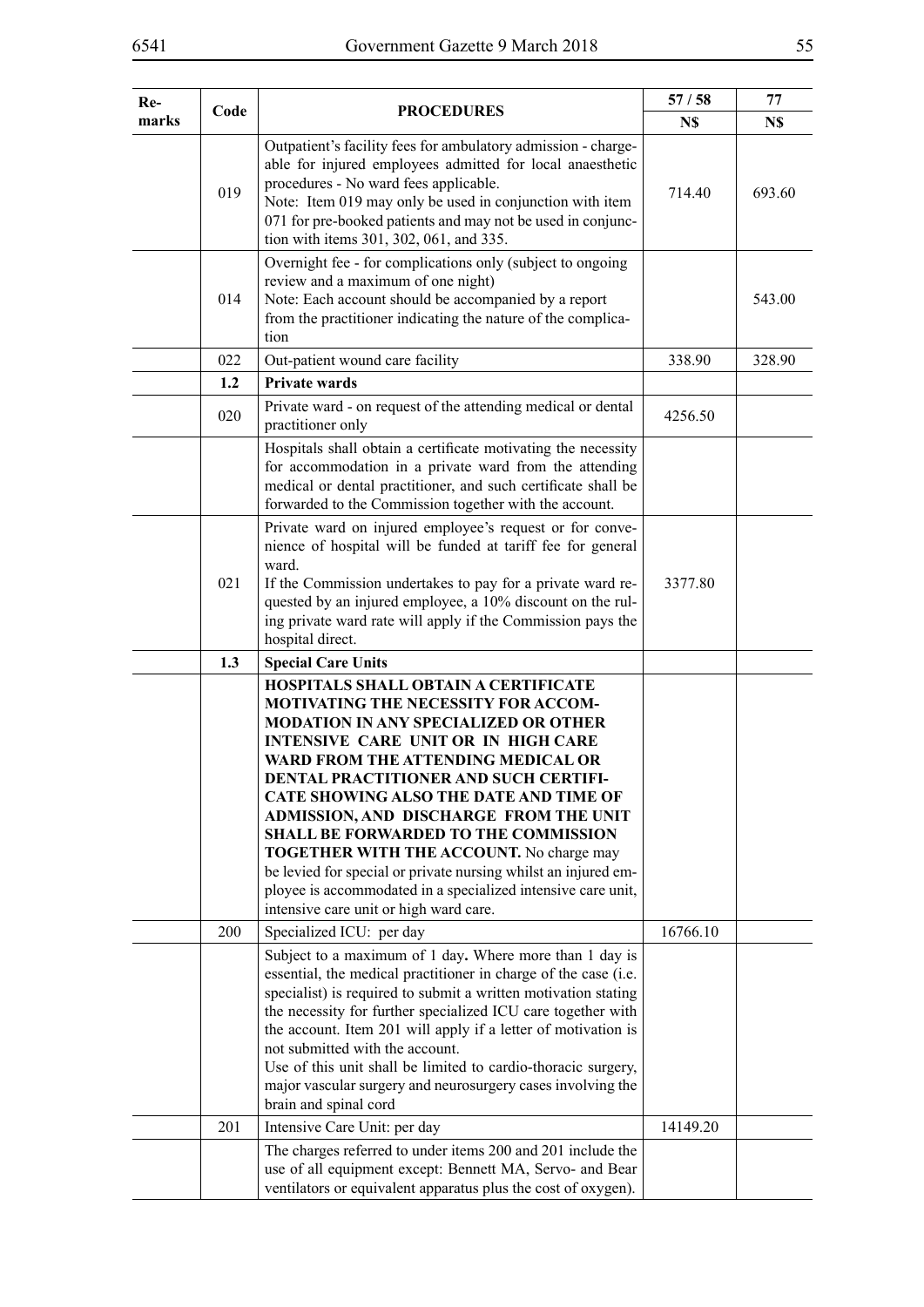| Re-   | Code  | <b>PROCEDURES</b>                                                                                                                                                                                                                                                                                                                                                                                                                   | 57/58   | 77     |
|-------|-------|-------------------------------------------------------------------------------------------------------------------------------------------------------------------------------------------------------------------------------------------------------------------------------------------------------------------------------------------------------------------------------------------------------------------------------------|---------|--------|
| marks |       |                                                                                                                                                                                                                                                                                                                                                                                                                                     | N\$     | N\$    |
|       | 215   | High Care Ward: per day                                                                                                                                                                                                                                                                                                                                                                                                             | 8328.70 |        |
|       | 2.    | <b>Emergency Unit</b>                                                                                                                                                                                                                                                                                                                                                                                                               |         |        |
|       | 2.1   | <b>Emergency Unit Fee</b>                                                                                                                                                                                                                                                                                                                                                                                                           |         |        |
|       | 301   | For all consultations including those requiring basic nurs<br>ing input, e.g. BP measurement, urine testing, application of<br>simple bandages, administration of injections.                                                                                                                                                                                                                                                       | 148.30  | 143.90 |
|       | 302   | FOR ALL CONSULTATIONS THAT REQUIRE THE<br>USE OF A PROCEDURE ROOM OR NURSING IN-<br>PUT E.G. FOR APPLICATION OF PLASTER OF<br>PARIS, STITCHING OF WOUNDS, INSERTION OF<br>IV THERAPY. INCLUDES THE USE OF THE PRO-<br>CEDURE ROOM. NO PER MINUTE CHARGE MAY<br><b>BE LEVIED.</b><br>Note: Item 071 (procedure room, minor theatre) cannot be<br>charged in addition to 302.                                                         | 705.10  | 684.10 |
|       | 105   | Resuscitation fee charged only if injured employee has<br>been resuscitated and intubated in an approved trauma unit.                                                                                                                                                                                                                                                                                                               | 3068.30 |        |
|       | 2.2.  | <b>Theatre Fees</b>                                                                                                                                                                                                                                                                                                                                                                                                                 |         |        |
|       |       | The items under code 181 that are listed as non-recoverable<br>under section 5.4 shall be deemed to be included in major<br>theatre or minor theatre fees, and no charge in respect there-<br>of may be levied.                                                                                                                                                                                                                     |         |        |
|       | 061   | Eximer Laser Theatre fee, per minute                                                                                                                                                                                                                                                                                                                                                                                                | 43.50   | 42.20  |
|       |       | Minor Theatre, regardless of type of theatre available, the<br>incident is procedure driven and not facility driven.                                                                                                                                                                                                                                                                                                                |         |        |
|       |       | <b>FACILITY WHERE</b><br><b>SIMPLE PROCEDURES</b><br>A<br>THAT REQUIRE LIMITED INSTRUMENTATION<br>AND DRAPERY, MINIMUM NURSING INPUT AND<br>SHORT OR NO GENERAL ANAESTHETIC ARE<br>CARRIED OUT. NO SOPHISTICATED MONITOR-<br>ING IS REQUIRED BUT RESUSCITATION EQUIP-<br>MENT (TROLLEY) MUST BE AVAILABLE IN THE<br>PROCEDURE ROOM. CONSCIOUS SEDATION BY<br>ARRANGEMENT WITH THE COMMISSION                                        |         |        |
|       |       | <b>Time in Minor Theatre</b>                                                                                                                                                                                                                                                                                                                                                                                                        |         |        |
|       |       | The exact time of admission to and discharge from the minor<br>theatre shall be stated upon which the minor theatre charges<br>shall be calculated as follows:                                                                                                                                                                                                                                                                      |         |        |
|       | 071   | Charge per minute (which includes 0.24c per minute for<br>those items in the surgical basket).                                                                                                                                                                                                                                                                                                                                      | 44.60   | 26.70  |
|       | 2.3   | <b>Major Theatre</b>                                                                                                                                                                                                                                                                                                                                                                                                                |         |        |
|       | 071   | <b>Specialized Theatre Modifiers</b>                                                                                                                                                                                                                                                                                                                                                                                                |         |        |
|       | 2.3   | In addition to the theatre charge calculated as above, a sur-<br>charge (Modifier H0002 and/or Modifier H0003) shall be<br>allowed in cases where specialized theatres are utilized for<br>the performance of any of the under-mentioned procedures,<br>whether carried out individually or in combination with each<br>other. This surcharge shall be deemed to cover the use of all<br>specialized equipment for such procedures. |         |        |
|       | H0002 | <b>Orthopaedic, Neurosurgical and Vascular:</b>                                                                                                                                                                                                                                                                                                                                                                                     |         |        |
|       |       | * Joint replacements (only hip, knee, shoulder, ankle or<br>elbow)                                                                                                                                                                                                                                                                                                                                                                  | 5391.30 |        |
|       |       | * Femoral popliteal bypasses                                                                                                                                                                                                                                                                                                                                                                                                        | 5391.30 |        |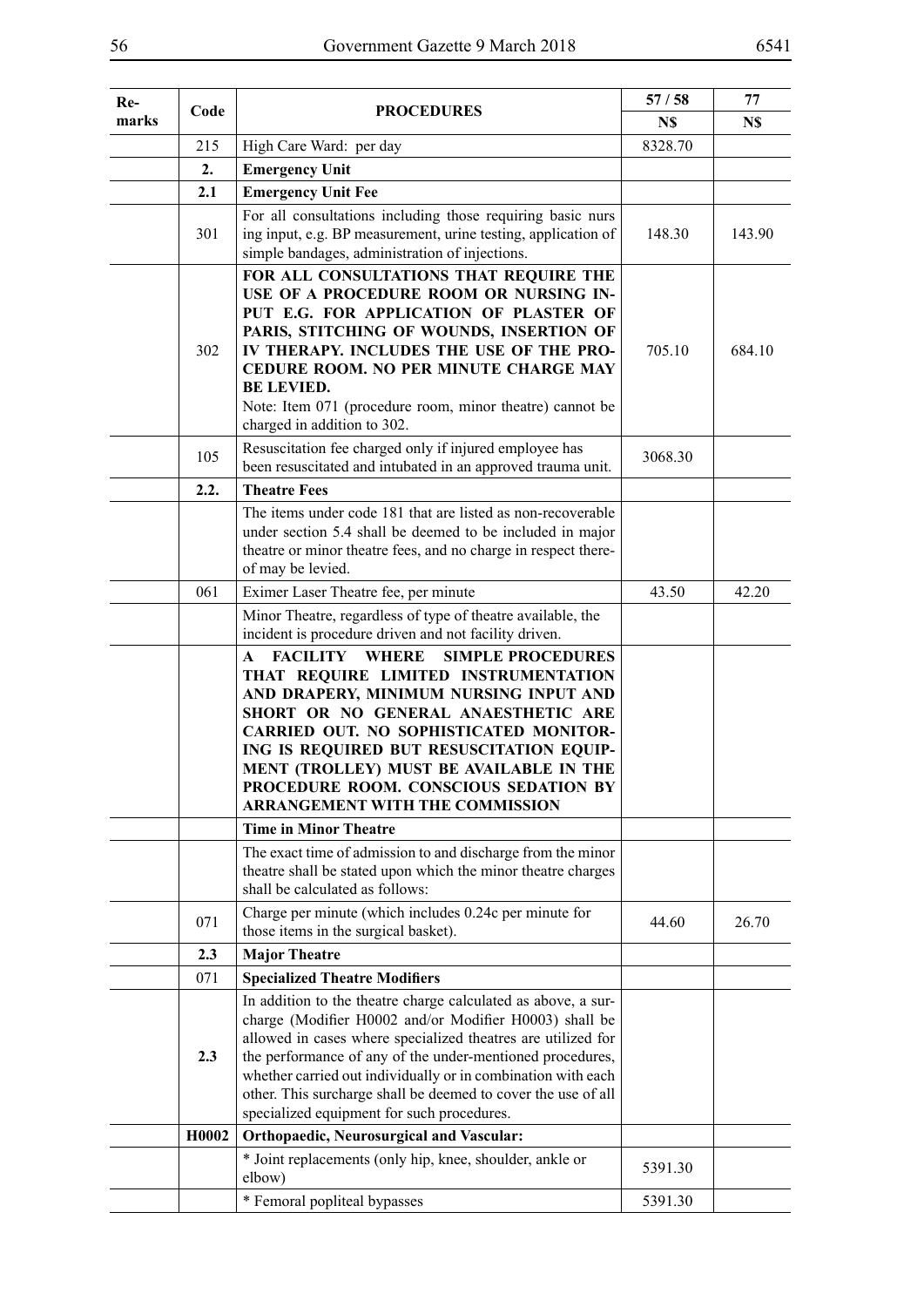| $Re-$ | Code  | <b>PROCEDURES</b>                                                                                                                                                                                                                                                                                                                                                                    | 57/58    | 77     |
|-------|-------|--------------------------------------------------------------------------------------------------------------------------------------------------------------------------------------------------------------------------------------------------------------------------------------------------------------------------------------------------------------------------------------|----------|--------|
| marks |       |                                                                                                                                                                                                                                                                                                                                                                                      | N\$      | N\$    |
|       |       | * Carotid endarterectomies                                                                                                                                                                                                                                                                                                                                                           | 5391.30  |        |
|       |       | * Neurosurgery (Brain and spinal cord surgery only,<br>excludes neurolysis                                                                                                                                                                                                                                                                                                           | 5391.30  |        |
|       | H0003 | <b>Cardiac Surgery</b>                                                                                                                                                                                                                                                                                                                                                               | 7405.90  |        |
|       |       | <b>Cardio-thoracic and Cardio-vascular Surgery</b>                                                                                                                                                                                                                                                                                                                                   |          |        |
|       |       | * All open-heart surgery, with or without the insertion of<br>prosthesis, coronary artery bypass grafts and heart trans-<br>plants. Includes all equipment, no additional fees may be<br>charged.                                                                                                                                                                                    |          |        |
|       |       | <b>Time in Theatre</b>                                                                                                                                                                                                                                                                                                                                                               |          |        |
|       |       | The exact time of admission to and discharge from theatre<br>shall be stated, upon which the theatre charge shall be calcu-<br>lated as follows:                                                                                                                                                                                                                                     |          |        |
|       | 081   | Charge per minute (which includes 0.24c per minute for<br>those items in the surgical basket).                                                                                                                                                                                                                                                                                       | 194.80   | 103.00 |
|       | 3.    | <b>Procedural Fees</b>                                                                                                                                                                                                                                                                                                                                                               |          |        |
|       |       | Note: A certificate indicating the level of the catheterization<br>laboratory used, should be signed by the relevant medical<br>practitioner, indicating the information and is attached to the<br>account.<br>THE FEES QUOTED FOR ITEMS 052 TO 056, 070<br>AND 073 SHALL BE ALL-INCLUSIVE AND NO<br>ADDITIONAL CHARGES OF WHATSOEVER NA-<br>TURE MAY BE RAISED, EXCEPT FOR ANY ITEM |          |        |
|       |       | <b>CHARGEABLE IN TERMS OF SECTION 5 HEREOF.</b><br>Note: Ward fees may however be chargeable together with                                                                                                                                                                                                                                                                           |          |        |
|       |       | items 053, 054, 055, 056, 070 and 073.                                                                                                                                                                                                                                                                                                                                               |          |        |
|       | 3.1   | <b>Procedures</b>                                                                                                                                                                                                                                                                                                                                                                    |          |        |
|       | 052   | Procedures carried out in X-ray department using hospital<br>owned equipment under general anaesthetic.                                                                                                                                                                                                                                                                              | 959.40   | 931.30 |
|       | 053   | Angiograms                                                                                                                                                                                                                                                                                                                                                                           | 959.40   |        |
|       | 055   | Electroconvulsive therapy (ECT)                                                                                                                                                                                                                                                                                                                                                      | 959.40   | 931.30 |
|       | 3.2   | <b>Catheterization Laboratory Procedures</b>                                                                                                                                                                                                                                                                                                                                         |          |        |
|       | 054   | Cardiac angiography and catheterization, and other intravas-<br>cular procedures, (angioplasty, placement of pacemakers,<br>stents and embolisation or embolectomy) when carried out<br>in a registered facility equipped with a recognized analogue<br>monoplane unit, and in a hospital equipped to perform the<br>relevant surgery                                                | 3442.60  |        |
|       | 073   | Cardiac angiography and catheterization, and other intravas-<br>cular procedures, (angioplasty, placement of pacemakers,<br>stents and embolisation or embolectomy) when carried out<br>in a facility equipped with a recognized digital monoplane<br>unit, and in a hospital equipped to perform the relevant sur-<br>gery                                                          | 12460.90 |        |
|       | 056   | Cardiac angiography and catheterization, and other intravas-<br>cular procedures, (angioplasty, placement of pacemakers,<br>stents, and embolisation or embolectomy) when carried<br>out in a facility equipped with a recognized analogue bi-<br>plane unit, and in a hospital equipped to perform the relevant<br>surgery                                                          | 6485.50  |        |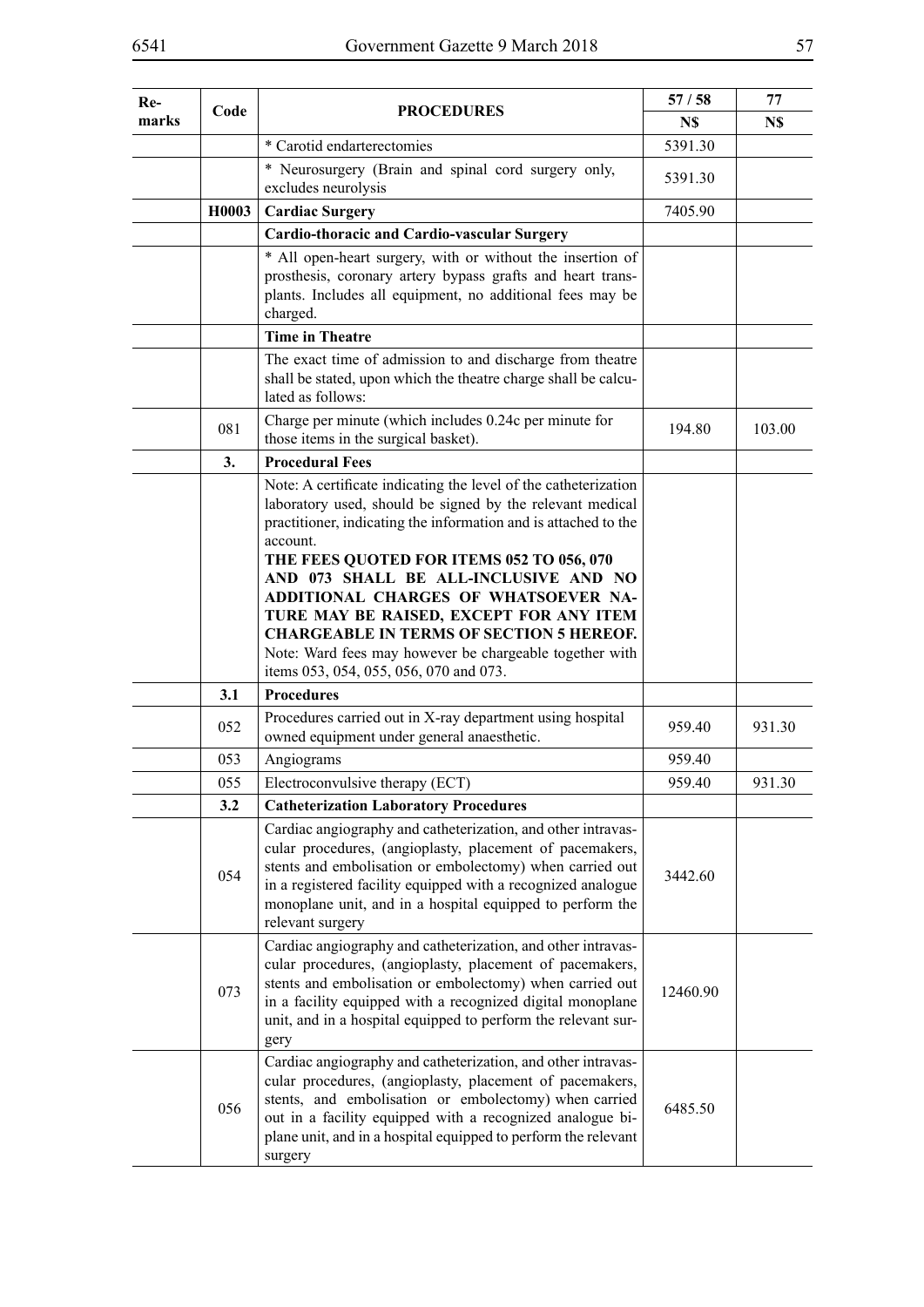| Re-   | Code | <b>PROCEDURES</b>                                                                                                                                                                                                                                                                                                                                                     | 57/58     | 77  |
|-------|------|-----------------------------------------------------------------------------------------------------------------------------------------------------------------------------------------------------------------------------------------------------------------------------------------------------------------------------------------------------------------------|-----------|-----|
| marks |      |                                                                                                                                                                                                                                                                                                                                                                       | N\$       | N\$ |
|       | 070  | Cardiac angiography and catheterization, and other intravas-<br>cular procedures, (angioplasty, placement of pacemakers,<br>stents and embolisation or embolectomy) when carried out<br>in a facility equipped with a recognized digital bi-plane unit,<br>and in a hospital equipped to perform the relevant surgery, as<br>approved to perform the relevant surgery | 16848.20  |     |
|       | 075  | Catheterization laboratory film price (once per procedure)                                                                                                                                                                                                                                                                                                            | 370.80    |     |
|       | 3.3  | <b>Radiation Oncology</b>                                                                                                                                                                                                                                                                                                                                             |           |     |
|       |      | <b>Simulation - Fixed custom made</b>                                                                                                                                                                                                                                                                                                                                 |           |     |
|       | 902  | Simple - Simulation of a single area with either a single<br>port or parallel opposed ports.<br>Simple or no blocking or use of custom/home simulation                                                                                                                                                                                                                | 1021.20   |     |
|       | 904  | Complex - Simulation of tangential portals, three or more<br>treatment areas, rotation or arc therapy, complex blocks,<br>custom shielding blocks, brachytherapy source verification,<br>hypothermia probe verification, any use of contrast                                                                                                                          | 2042.40   |     |
|       | 905  | Computerized Tomographic                                                                                                                                                                                                                                                                                                                                              | 2042.40   |     |
|       |      | <b>Treatment Planning</b>                                                                                                                                                                                                                                                                                                                                             |           |     |
|       | 906  | Manual                                                                                                                                                                                                                                                                                                                                                                |           |     |
|       | 907  | Simple - Planning requiring single treatment area of interest<br>in a single port or simple parallel opposed ports with simple<br>or no blocking                                                                                                                                                                                                                      | 962.60    |     |
|       | 908  | Computerized (intermediate) - Planning requiring three or<br>more ports, two separate treatment areas, multiple blocks or<br>special time dose constraints                                                                                                                                                                                                            | 1468.20   |     |
|       | 909  | Computerized (complex) - Planning requiring highly com-<br>plex blocking, custom shielding blocks, tangential ports,<br>special wedges or compensators, three or more separate<br>treatment areas, rotational or special beam considerations or<br>a combination of therapeutic modalities                                                                            | 1922.80   |     |
|       |      | <b>Technical Aids</b>                                                                                                                                                                                                                                                                                                                                                 |           |     |
|       | 910  | Control films as per radiology film price list)                                                                                                                                                                                                                                                                                                                       |           |     |
|       | 911  | Dosimetric procedures                                                                                                                                                                                                                                                                                                                                                 | 56.10     |     |
|       | 912  | Artefacts: Simple - design and construction (simple block<br>or bolus)                                                                                                                                                                                                                                                                                                | 140.40    |     |
|       | 913  | Artefacts: Intermediate - design and construction (multiple<br>blocks, scents, bite blocks, special bolus)                                                                                                                                                                                                                                                            | 381.60    |     |
|       | 914  | Artefacts: Complex (specify) - design and construction<br>(irregular blocks, special shields, compensators, wedges,<br>molds and casts)                                                                                                                                                                                                                               | 763.30    |     |
|       |      | <b>Linear Accelerator Treatment</b>                                                                                                                                                                                                                                                                                                                                   |           |     |
|       | 915  | Photon treatment - single field                                                                                                                                                                                                                                                                                                                                       | 1491.10   |     |
|       | 916  | Photon treatment multiple fields                                                                                                                                                                                                                                                                                                                                      | 2147.50   |     |
|       | 917  | Electron treatment -                                                                                                                                                                                                                                                                                                                                                  | 1491.10   |     |
|       | 919  | Brachytherapy - global fee per injured employee                                                                                                                                                                                                                                                                                                                       | 11333.60  |     |
|       | 3.4. | <b>Stereotactic Radiosurgery</b>                                                                                                                                                                                                                                                                                                                                      |           |     |
|       |      | (By arrangement with the Commission only)                                                                                                                                                                                                                                                                                                                             |           |     |
|       | 399  | Linear Accelerator radiosurgery - Global Fee                                                                                                                                                                                                                                                                                                                          | 246423.40 |     |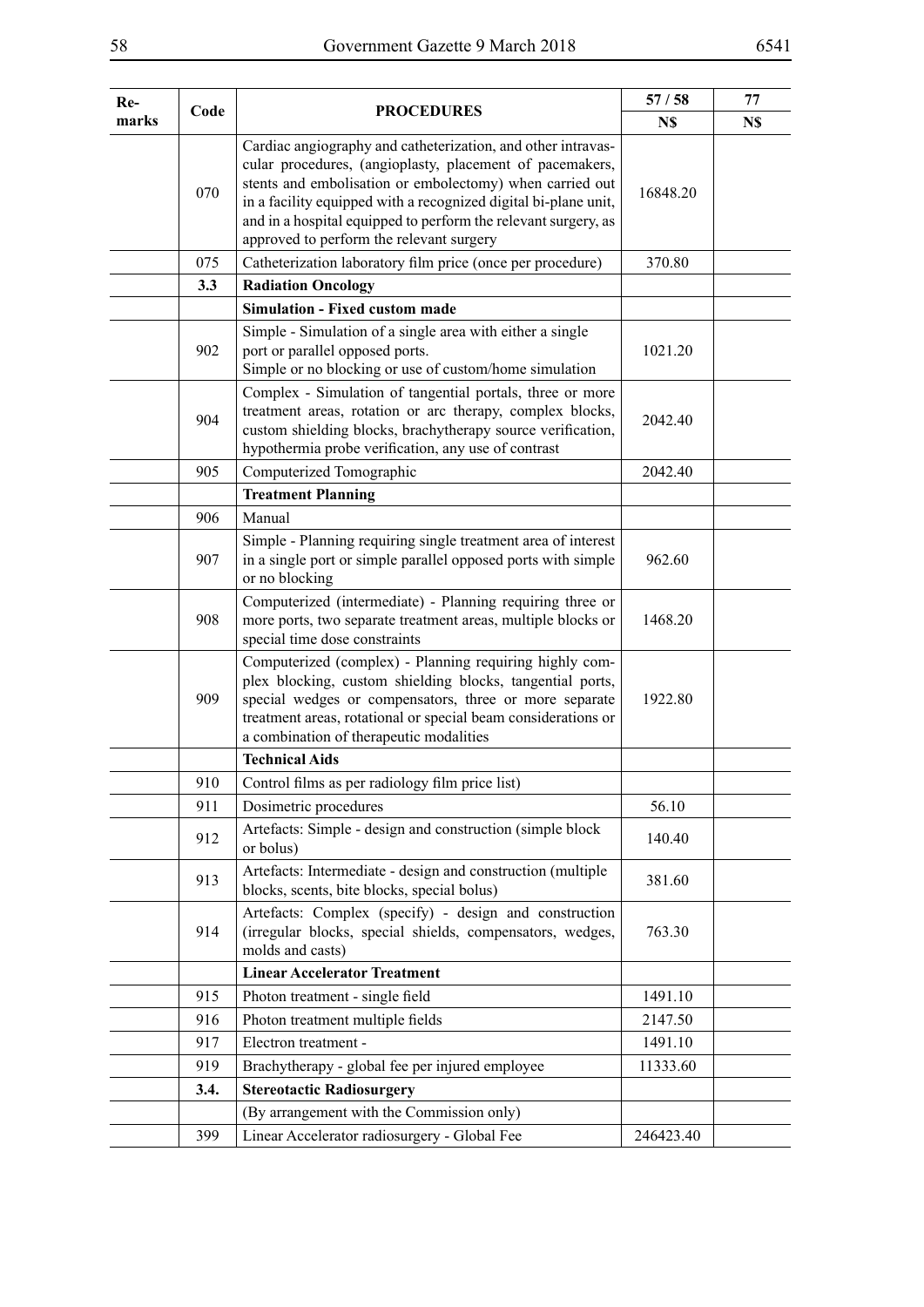| Re-   | Code | <b>PROCEDURES</b>                                                                                                                                                                                                                                                                                                                                                                                                                                                                                                                                             | 57/58     | 77      |
|-------|------|---------------------------------------------------------------------------------------------------------------------------------------------------------------------------------------------------------------------------------------------------------------------------------------------------------------------------------------------------------------------------------------------------------------------------------------------------------------------------------------------------------------------------------------------------------------|-----------|---------|
| marks |      |                                                                                                                                                                                                                                                                                                                                                                                                                                                                                                                                                               | N\$       | N\$     |
|       |      | Item 399 are an all-inclusive single global radiosurgery fee,<br>payable to a hospital. This item includes item 430, all imag-<br>ing and all clinical fees. The hospital is responsible for reim-<br>bursement of all fees to all professional providers of service<br>involved in the treatment rendered under this item.                                                                                                                                                                                                                                   |           |         |
|       | 430  | Global fee for stereotactic radiosurgery included in item<br>430: Stereotactic frames and attachments Linear Accelera-<br>tor; Specialized graphic planning, hardware and software;<br>Simulator and dark rooms; 10 dental films; Stereotac-<br>tic masks; All disposables; 4 to 20 Graphic transparencies<br>(including 1 week of planning); 2 trained radiographers;<br>Fixation and immobilization; Nuclear Specialist Medical<br>Physicist; Duration 1 to 4 hours; 2 treatment radiographers;<br>Excluded from fee: Other medical practitioners, CT & MRI | 168651.10 |         |
|       | 4.   | <b>Standard Charges for Equipment and Material</b>                                                                                                                                                                                                                                                                                                                                                                                                                                                                                                            |           |         |
|       | 224  | Stone basket for the removal of kidney-, bladder-, gall-<br>stones: Per case                                                                                                                                                                                                                                                                                                                                                                                                                                                                                  | 3363.10   | 3263.20 |
|       | 225  | Stereotactic equipment for use in neuro-surgical procedures,<br>when used in conjunction with X-rays, MRI scans or CAT<br>scans: Per case                                                                                                                                                                                                                                                                                                                                                                                                                     | 3214.20   |         |
|       | 226  | Continuous Passive Exerciser: Per day                                                                                                                                                                                                                                                                                                                                                                                                                                                                                                                         | 254.80    | 247.30  |
|       | 227  | Operating microscope - motorized. This is applicable to a<br>binocular operating microscope with motorized focusing,<br>positioning, and zoom magnification changer. Spinal, intra<br>cranial and ophthalmic surgery only (all ENT and other sur-<br>gery excluded): Per case                                                                                                                                                                                                                                                                                 | 709.30    | 688.50  |
|       | 228  | Operating microscope - manually operated. Applicable to a<br>binocular operating microscope with manual focusing, po-<br>sitioning, and multistep magnification changer. Microscopic<br>surgery only. Per case                                                                                                                                                                                                                                                                                                                                                | 350.60    | 340.30  |
|       | 360  | Category 1 - Diagnostic laparoscopy and thoracoscopy,<br><b>Cyst Aspiration: per case.</b><br>See Annexure A for category list. Includes reusable lapa-<br>roscopic instrumentation as follows: Light Guide Cable; Hi<br>Frequency Cord; Graspers; Dissector; Electro Surgical In-<br>strument                                                                                                                                                                                                                                                                | 3073.30   | 1741.60 |
|       | 364  | Category 2 - Including all other laparoscopic procedures<br>and this includes thoracic and urological procedures, per<br>case.<br>See Annexure A for category list. Includes the following<br>reusable/ resposable laparoscopic instrumentation: Light<br>Guide Cable; Hi Frequency Cord; Endoscopic Needle Hold-<br>er (2); Graspers; Graspers - a-traumatic; Dissectors; Scis-<br>sors; Suction Irrigation; Instrument Suction/Cautery instru-<br>ment; Electro Surgical Instrument;                                                                        | 4781.40   | 2069.10 |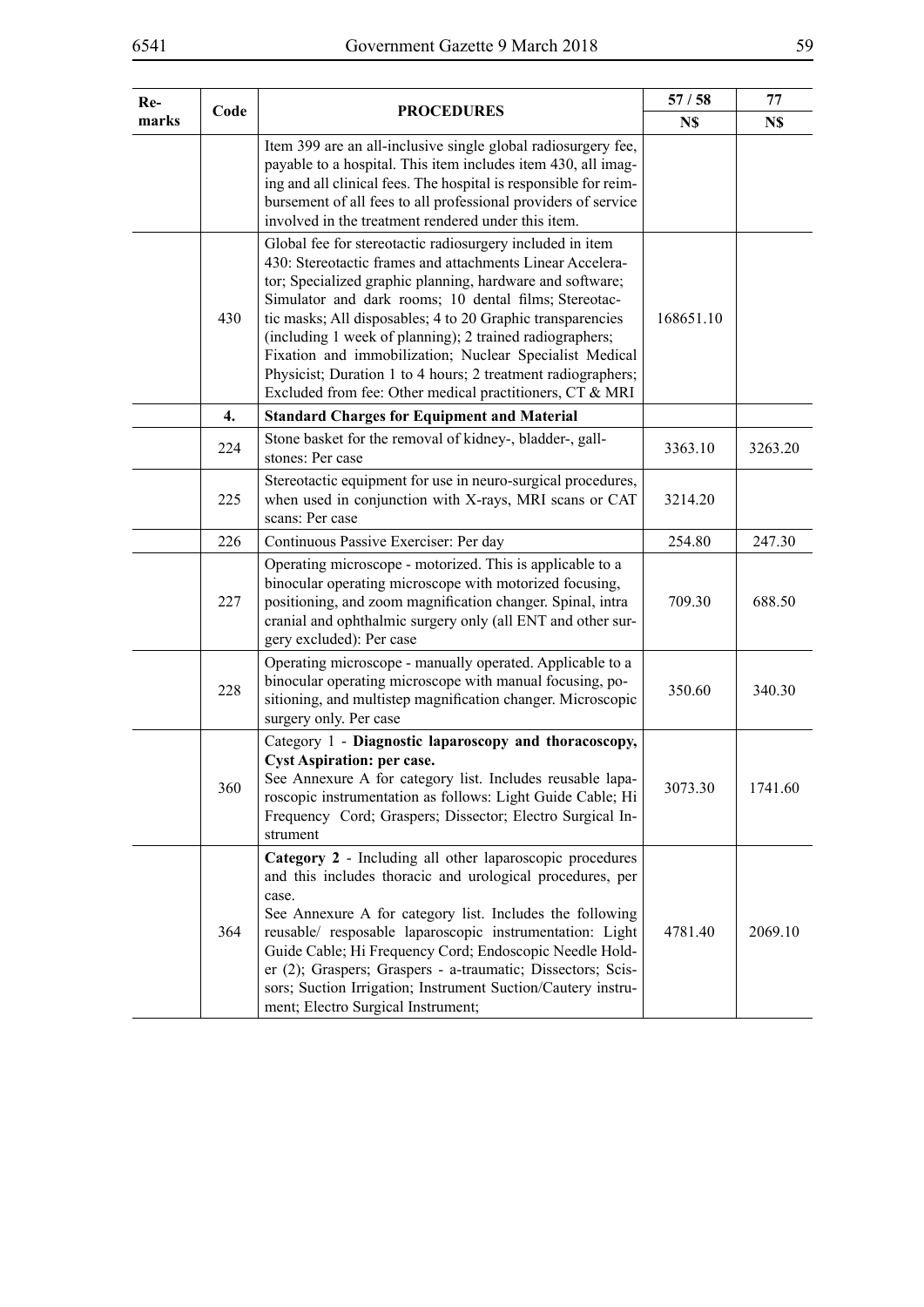| Re-<br>Code |     | <b>PROCEDURES</b>                                                                                                                                                                                                                                                                                                                                                                                                                                                                                                                                              | 57/58   | 77      |
|-------------|-----|----------------------------------------------------------------------------------------------------------------------------------------------------------------------------------------------------------------------------------------------------------------------------------------------------------------------------------------------------------------------------------------------------------------------------------------------------------------------------------------------------------------------------------------------------------------|---------|---------|
| marks       |     |                                                                                                                                                                                                                                                                                                                                                                                                                                                                                                                                                                | N\$     | N\$     |
|             | 230 | PATIENT-CONTROLLED ANALGESIA PUMPS, BE-<br>ING A PROGRAMMABLE ANALGESIA INFUSION<br>SYSTEM, PROVIDING PATIENT CONTROL AND/<br>OR CONTINUOUS ANALGESIA MODES WITH<br>MECHANISMS TO LIMIT SELF- ADMINISTRA-<br>TION PER TIME PERIOD AND WITH LOCKOUT<br>INTERVAL. APPLICABLE ONLY TO ADMINISTRA-<br><b>TION OF ANALGESICS PER DAY</b><br>Note: Chargeable in the following instances: Major joint re-<br>placement; Open, upper abdominal surgery; Severe burns;<br>Thoracotomies (motivation by practi- tioner), intractable<br>pain associated with malignancy | 268.70  | 260.90  |
|             |     | Not applicable in ICU and specialized units. 1 per patient<br>for maximum 48 hours in ward                                                                                                                                                                                                                                                                                                                                                                                                                                                                     |         |         |
|             | 231 | Cardiac monitors - in private, general and high care wards<br>monitors: per day or part thereof                                                                                                                                                                                                                                                                                                                                                                                                                                                                | 292.30  |         |
|             | 232 | Bird or equivalent free standing nebuliser (excluding<br>oxygen) per day                                                                                                                                                                                                                                                                                                                                                                                                                                                                                       | 209.30  | 202.90  |
|             | 233 | Croupettes (excluding oxygen) per day or part thereof                                                                                                                                                                                                                                                                                                                                                                                                                                                                                                          | 59.40   |         |
|             | 234 | Incubators                                                                                                                                                                                                                                                                                                                                                                                                                                                                                                                                                     | 111.80  |         |
|             | 235 | Oxygen tents (excluding oxygen) per day or part thereof                                                                                                                                                                                                                                                                                                                                                                                                                                                                                                        | 97.50   |         |
|             | 236 | Mechanical ventilators or equivalent - only in ICU and high<br>care ward where no ICU is available (excluding oxygen):<br>Per day or part thereof                                                                                                                                                                                                                                                                                                                                                                                                              | 1536.40 |         |
|             | 237 | CUSA (plus lowest available manufacturer's price, exclud-<br>ing VAT, or CUSA pack, plus 25.4% which shall be inclusive<br>of mark-up and Value Added Tax)                                                                                                                                                                                                                                                                                                                                                                                                     | 4536.50 |         |
|             | 238 | Lasers Argon (ophthalmic)                                                                                                                                                                                                                                                                                                                                                                                                                                                                                                                                      | 1405.20 | 1363.50 |
|             | 239 | Lasers - C02 (surgical)                                                                                                                                                                                                                                                                                                                                                                                                                                                                                                                                        | 1815.30 | 1761.80 |
|             | 241 | Lasers - Candella (Rates by arrangement with the<br>Commission)                                                                                                                                                                                                                                                                                                                                                                                                                                                                                                |         |         |
|             | 335 | Excimer Lasers: Hire Fee per eye                                                                                                                                                                                                                                                                                                                                                                                                                                                                                                                               | 4957.20 | 4810.90 |
|             | 337 | Microkeratome used with an excimer laser, per operation                                                                                                                                                                                                                                                                                                                                                                                                                                                                                                        | 910.60  | 883.50  |
|             | 242 | Occutomes                                                                                                                                                                                                                                                                                                                                                                                                                                                                                                                                                      | 597.60  | 580.10  |
|             | 243 | Lasers - YAG (ophthalmic)                                                                                                                                                                                                                                                                                                                                                                                                                                                                                                                                      | 1584.80 | 1537.70 |
|             | 244 | Lasers - YAG (surgical)                                                                                                                                                                                                                                                                                                                                                                                                                                                                                                                                        | 1973.30 | 1915.00 |
|             | 220 | Ballistic Lithotripsy/Lithoclast: First lithotripsy treatment<br>for one or more stones in the same kidney which are elimi-<br>nated in one treatment                                                                                                                                                                                                                                                                                                                                                                                                          | 1251.40 | 1214.20 |
|             | 221 | Ballistic Lithotripsy/Lithoclast: Second lithotripsy treatment<br>on same kidney (Hospitals shall provide a certificate by the<br>attending surgeon certifying that a second treatment was<br>medically indicated)                                                                                                                                                                                                                                                                                                                                             | 832.80  | 808.40  |
|             | 339 | Ballistic lithotripsy magnetic: First lithotripsy treatment for<br>one or more stones in same kidney which are eliminated in<br>one treatment                                                                                                                                                                                                                                                                                                                                                                                                                  | 554.20  | 537.80  |
|             | 341 | Ballistic lithotripsy magnetic: Second lithotripsy treatment<br>on same kidney (Hospitals shall provide a certificate by the<br>attending surgeon certifying that a second treatment was<br>medically indicated).                                                                                                                                                                                                                                                                                                                                              | 369.50  | 358.50  |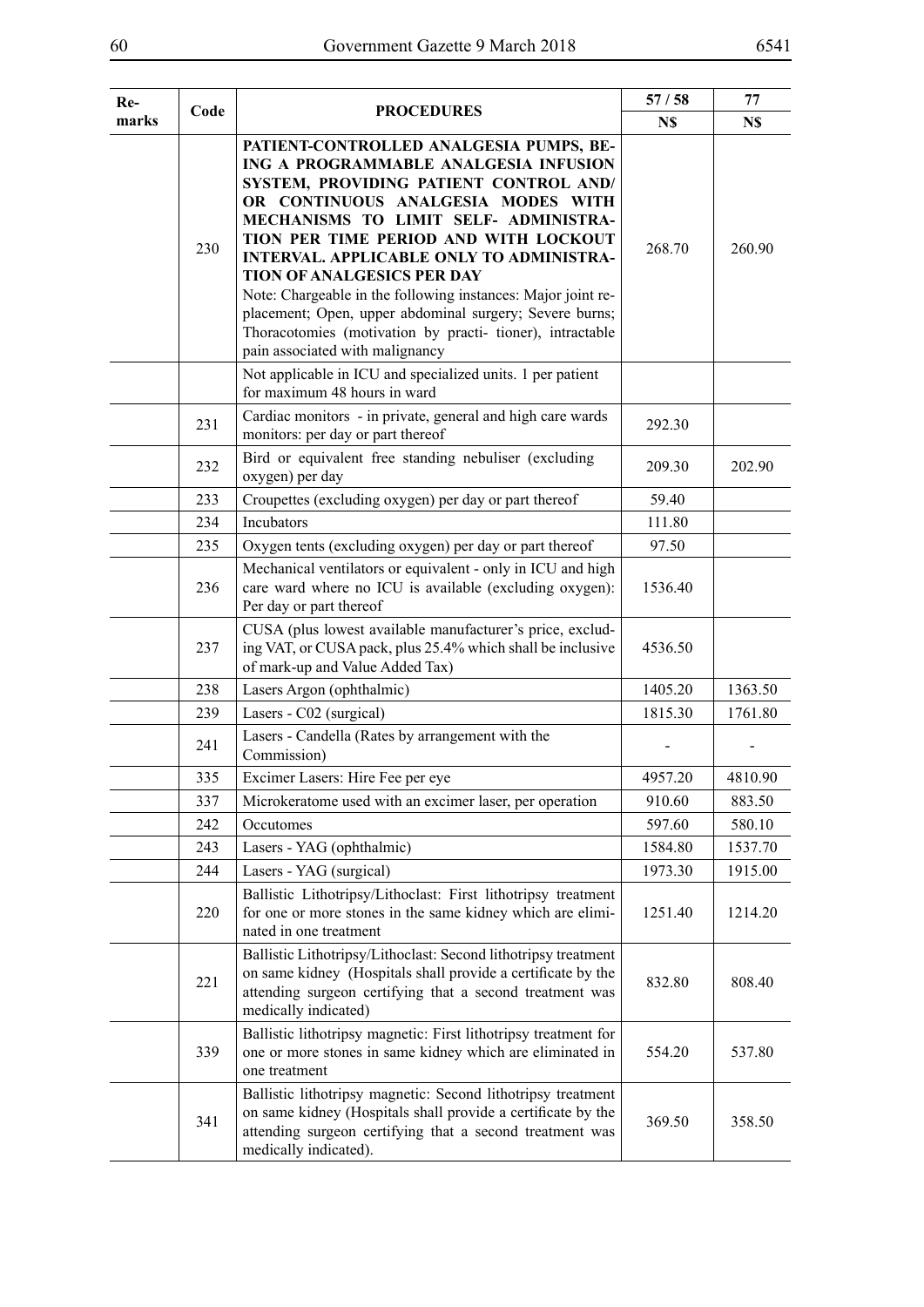| marks<br>N\$<br>N\$<br>Laser Lithotripsy: First lithotripsy treatment for one or<br>222<br>more stones in same kidney which are eliminated in one<br>8339.00<br>8092.50<br>treatment<br>Laser Lithotripsy: Second lithotripsy treatment on same kid-<br>ney. (Hospitals shall provide a certificate by the attending<br>223<br>5555.00<br>5390.40<br>surgeon certifying that a second treatment was medically<br>indicated)<br>First ESWL treatment for one or more stones in same kid-<br>245<br>18256.90<br>17717.40<br>ney which are eliminated in one treatment<br>SECOND ESWL TREATMENT ON SAME KIDNEY<br>(HOSPITALS SHALL PROVIDE A CERTIFICATE<br>BY THE ATTENDING SURGEON CERTIFYING<br>THAT A SECOND TREATMENT WAS MEDICALLY<br>246<br><b>INDICATED)</b><br>12159.50<br>11799.90<br>Note: The fees in respect of items 220 to 223, 245, 246 and<br>339 to 341 are inclusive of all equipment and components<br>but exclusive of theatre items and items chargeable under<br>section 5<br>The C-arm (item 249) and screening table (item 251) are<br>not chargeable with these equipment fees.<br>C Arm (not chargeable when Modifiers H0002 or H0003 or<br>249<br>590.00<br>572.40<br>item 251 apply)<br>Ultrasonic imaging equipment (Limited to real-time imag-<br>ing equipment for transrectal applications with needle-bi-<br>250<br>985.90<br>956.50<br>opsy capability or Doppler ultrasound for vascular anatomy<br>and haemo-dynamics)<br>Screening table - fixed base urology table (incl. all radio-<br>graphic equipment)(See item 249) (May not be used in con-<br>251<br>1330.30<br>1290.80<br>junction with items 220 to 223, 245, 246 and 339 to 341)<br>252<br>Gastroscope (fibre optic/flexible only)<br>777.40<br>754.20<br>Colonoscope (fibre optic/flexible only)<br>253<br>869.40<br>843.60<br>Duodenoscope fibre (fibre optic/flexible only)<br>254<br>823.50<br>799.00<br>255<br>Sigmoidoscope (fibre optic/flexible)<br>668.00<br>648.30<br>Sigmoidoscope (rigid, adults)<br>343<br>137.20<br>133.20<br>Bronchoscope (flexible, fibre optic, adults)<br>549.00<br>256<br>532.50<br>Note: For codes 252-256 and 343 to 347 reusable biopsy<br>and polyp forceps are included in the fees.<br>348<br>Bronchoscope (rigid)<br>219.70<br>213.10<br>Laryngoscope (fibre optic/flexible excluding routine<br>257<br>310.60<br>320.30<br>intubation)<br>Sinoscope (fibre optic/rigid only)<br>365.60<br>354.70<br>258<br>Oesophagoscope (rigid only).<br>259<br>182.30<br>176.60<br>Hysteroscope<br>229.00<br>222.20<br>261<br>262<br>Colposcope (not chargeable when item 239 applies)<br>320.30<br>310.60<br>Cysto Urethroscope<br>275.10<br>267.00<br>263 | Re- |      |                   | 57/58 | 77 |
|-----------------------------------------------------------------------------------------------------------------------------------------------------------------------------------------------------------------------------------------------------------------------------------------------------------------------------------------------------------------------------------------------------------------------------------------------------------------------------------------------------------------------------------------------------------------------------------------------------------------------------------------------------------------------------------------------------------------------------------------------------------------------------------------------------------------------------------------------------------------------------------------------------------------------------------------------------------------------------------------------------------------------------------------------------------------------------------------------------------------------------------------------------------------------------------------------------------------------------------------------------------------------------------------------------------------------------------------------------------------------------------------------------------------------------------------------------------------------------------------------------------------------------------------------------------------------------------------------------------------------------------------------------------------------------------------------------------------------------------------------------------------------------------------------------------------------------------------------------------------------------------------------------------------------------------------------------------------------------------------------------------------------------------------------------------------------------------------------------------------------------------------------------------------------------------------------------------------------------------------------------------------------------------------------------------------------------------------------------------------------------------------------------------------------------------------------------------------------------------------------------------------------------------------------------------------------------------------------------------------------------------------------------------------------------------------|-----|------|-------------------|-------|----|
|                                                                                                                                                                                                                                                                                                                                                                                                                                                                                                                                                                                                                                                                                                                                                                                                                                                                                                                                                                                                                                                                                                                                                                                                                                                                                                                                                                                                                                                                                                                                                                                                                                                                                                                                                                                                                                                                                                                                                                                                                                                                                                                                                                                                                                                                                                                                                                                                                                                                                                                                                                                                                                                                                         |     | Code | <b>PROCEDURES</b> |       |    |
|                                                                                                                                                                                                                                                                                                                                                                                                                                                                                                                                                                                                                                                                                                                                                                                                                                                                                                                                                                                                                                                                                                                                                                                                                                                                                                                                                                                                                                                                                                                                                                                                                                                                                                                                                                                                                                                                                                                                                                                                                                                                                                                                                                                                                                                                                                                                                                                                                                                                                                                                                                                                                                                                                         |     |      |                   |       |    |
|                                                                                                                                                                                                                                                                                                                                                                                                                                                                                                                                                                                                                                                                                                                                                                                                                                                                                                                                                                                                                                                                                                                                                                                                                                                                                                                                                                                                                                                                                                                                                                                                                                                                                                                                                                                                                                                                                                                                                                                                                                                                                                                                                                                                                                                                                                                                                                                                                                                                                                                                                                                                                                                                                         |     |      |                   |       |    |
|                                                                                                                                                                                                                                                                                                                                                                                                                                                                                                                                                                                                                                                                                                                                                                                                                                                                                                                                                                                                                                                                                                                                                                                                                                                                                                                                                                                                                                                                                                                                                                                                                                                                                                                                                                                                                                                                                                                                                                                                                                                                                                                                                                                                                                                                                                                                                                                                                                                                                                                                                                                                                                                                                         |     |      |                   |       |    |
|                                                                                                                                                                                                                                                                                                                                                                                                                                                                                                                                                                                                                                                                                                                                                                                                                                                                                                                                                                                                                                                                                                                                                                                                                                                                                                                                                                                                                                                                                                                                                                                                                                                                                                                                                                                                                                                                                                                                                                                                                                                                                                                                                                                                                                                                                                                                                                                                                                                                                                                                                                                                                                                                                         |     |      |                   |       |    |
|                                                                                                                                                                                                                                                                                                                                                                                                                                                                                                                                                                                                                                                                                                                                                                                                                                                                                                                                                                                                                                                                                                                                                                                                                                                                                                                                                                                                                                                                                                                                                                                                                                                                                                                                                                                                                                                                                                                                                                                                                                                                                                                                                                                                                                                                                                                                                                                                                                                                                                                                                                                                                                                                                         |     |      |                   |       |    |
|                                                                                                                                                                                                                                                                                                                                                                                                                                                                                                                                                                                                                                                                                                                                                                                                                                                                                                                                                                                                                                                                                                                                                                                                                                                                                                                                                                                                                                                                                                                                                                                                                                                                                                                                                                                                                                                                                                                                                                                                                                                                                                                                                                                                                                                                                                                                                                                                                                                                                                                                                                                                                                                                                         |     |      |                   |       |    |
|                                                                                                                                                                                                                                                                                                                                                                                                                                                                                                                                                                                                                                                                                                                                                                                                                                                                                                                                                                                                                                                                                                                                                                                                                                                                                                                                                                                                                                                                                                                                                                                                                                                                                                                                                                                                                                                                                                                                                                                                                                                                                                                                                                                                                                                                                                                                                                                                                                                                                                                                                                                                                                                                                         |     |      |                   |       |    |
|                                                                                                                                                                                                                                                                                                                                                                                                                                                                                                                                                                                                                                                                                                                                                                                                                                                                                                                                                                                                                                                                                                                                                                                                                                                                                                                                                                                                                                                                                                                                                                                                                                                                                                                                                                                                                                                                                                                                                                                                                                                                                                                                                                                                                                                                                                                                                                                                                                                                                                                                                                                                                                                                                         |     |      |                   |       |    |
|                                                                                                                                                                                                                                                                                                                                                                                                                                                                                                                                                                                                                                                                                                                                                                                                                                                                                                                                                                                                                                                                                                                                                                                                                                                                                                                                                                                                                                                                                                                                                                                                                                                                                                                                                                                                                                                                                                                                                                                                                                                                                                                                                                                                                                                                                                                                                                                                                                                                                                                                                                                                                                                                                         |     |      |                   |       |    |
|                                                                                                                                                                                                                                                                                                                                                                                                                                                                                                                                                                                                                                                                                                                                                                                                                                                                                                                                                                                                                                                                                                                                                                                                                                                                                                                                                                                                                                                                                                                                                                                                                                                                                                                                                                                                                                                                                                                                                                                                                                                                                                                                                                                                                                                                                                                                                                                                                                                                                                                                                                                                                                                                                         |     |      |                   |       |    |
|                                                                                                                                                                                                                                                                                                                                                                                                                                                                                                                                                                                                                                                                                                                                                                                                                                                                                                                                                                                                                                                                                                                                                                                                                                                                                                                                                                                                                                                                                                                                                                                                                                                                                                                                                                                                                                                                                                                                                                                                                                                                                                                                                                                                                                                                                                                                                                                                                                                                                                                                                                                                                                                                                         |     |      |                   |       |    |
|                                                                                                                                                                                                                                                                                                                                                                                                                                                                                                                                                                                                                                                                                                                                                                                                                                                                                                                                                                                                                                                                                                                                                                                                                                                                                                                                                                                                                                                                                                                                                                                                                                                                                                                                                                                                                                                                                                                                                                                                                                                                                                                                                                                                                                                                                                                                                                                                                                                                                                                                                                                                                                                                                         |     |      |                   |       |    |
|                                                                                                                                                                                                                                                                                                                                                                                                                                                                                                                                                                                                                                                                                                                                                                                                                                                                                                                                                                                                                                                                                                                                                                                                                                                                                                                                                                                                                                                                                                                                                                                                                                                                                                                                                                                                                                                                                                                                                                                                                                                                                                                                                                                                                                                                                                                                                                                                                                                                                                                                                                                                                                                                                         |     |      |                   |       |    |
|                                                                                                                                                                                                                                                                                                                                                                                                                                                                                                                                                                                                                                                                                                                                                                                                                                                                                                                                                                                                                                                                                                                                                                                                                                                                                                                                                                                                                                                                                                                                                                                                                                                                                                                                                                                                                                                                                                                                                                                                                                                                                                                                                                                                                                                                                                                                                                                                                                                                                                                                                                                                                                                                                         |     |      |                   |       |    |
|                                                                                                                                                                                                                                                                                                                                                                                                                                                                                                                                                                                                                                                                                                                                                                                                                                                                                                                                                                                                                                                                                                                                                                                                                                                                                                                                                                                                                                                                                                                                                                                                                                                                                                                                                                                                                                                                                                                                                                                                                                                                                                                                                                                                                                                                                                                                                                                                                                                                                                                                                                                                                                                                                         |     |      |                   |       |    |
|                                                                                                                                                                                                                                                                                                                                                                                                                                                                                                                                                                                                                                                                                                                                                                                                                                                                                                                                                                                                                                                                                                                                                                                                                                                                                                                                                                                                                                                                                                                                                                                                                                                                                                                                                                                                                                                                                                                                                                                                                                                                                                                                                                                                                                                                                                                                                                                                                                                                                                                                                                                                                                                                                         |     |      |                   |       |    |
|                                                                                                                                                                                                                                                                                                                                                                                                                                                                                                                                                                                                                                                                                                                                                                                                                                                                                                                                                                                                                                                                                                                                                                                                                                                                                                                                                                                                                                                                                                                                                                                                                                                                                                                                                                                                                                                                                                                                                                                                                                                                                                                                                                                                                                                                                                                                                                                                                                                                                                                                                                                                                                                                                         |     |      |                   |       |    |
|                                                                                                                                                                                                                                                                                                                                                                                                                                                                                                                                                                                                                                                                                                                                                                                                                                                                                                                                                                                                                                                                                                                                                                                                                                                                                                                                                                                                                                                                                                                                                                                                                                                                                                                                                                                                                                                                                                                                                                                                                                                                                                                                                                                                                                                                                                                                                                                                                                                                                                                                                                                                                                                                                         |     |      |                   |       |    |
|                                                                                                                                                                                                                                                                                                                                                                                                                                                                                                                                                                                                                                                                                                                                                                                                                                                                                                                                                                                                                                                                                                                                                                                                                                                                                                                                                                                                                                                                                                                                                                                                                                                                                                                                                                                                                                                                                                                                                                                                                                                                                                                                                                                                                                                                                                                                                                                                                                                                                                                                                                                                                                                                                         |     |      |                   |       |    |
|                                                                                                                                                                                                                                                                                                                                                                                                                                                                                                                                                                                                                                                                                                                                                                                                                                                                                                                                                                                                                                                                                                                                                                                                                                                                                                                                                                                                                                                                                                                                                                                                                                                                                                                                                                                                                                                                                                                                                                                                                                                                                                                                                                                                                                                                                                                                                                                                                                                                                                                                                                                                                                                                                         |     |      |                   |       |    |
|                                                                                                                                                                                                                                                                                                                                                                                                                                                                                                                                                                                                                                                                                                                                                                                                                                                                                                                                                                                                                                                                                                                                                                                                                                                                                                                                                                                                                                                                                                                                                                                                                                                                                                                                                                                                                                                                                                                                                                                                                                                                                                                                                                                                                                                                                                                                                                                                                                                                                                                                                                                                                                                                                         |     |      |                   |       |    |
|                                                                                                                                                                                                                                                                                                                                                                                                                                                                                                                                                                                                                                                                                                                                                                                                                                                                                                                                                                                                                                                                                                                                                                                                                                                                                                                                                                                                                                                                                                                                                                                                                                                                                                                                                                                                                                                                                                                                                                                                                                                                                                                                                                                                                                                                                                                                                                                                                                                                                                                                                                                                                                                                                         |     |      |                   |       |    |
| Uretho Reno Fibroscope, per case<br>981.20<br>952.20<br>519                                                                                                                                                                                                                                                                                                                                                                                                                                                                                                                                                                                                                                                                                                                                                                                                                                                                                                                                                                                                                                                                                                                                                                                                                                                                                                                                                                                                                                                                                                                                                                                                                                                                                                                                                                                                                                                                                                                                                                                                                                                                                                                                                                                                                                                                                                                                                                                                                                                                                                                                                                                                                             |     |      |                   |       |    |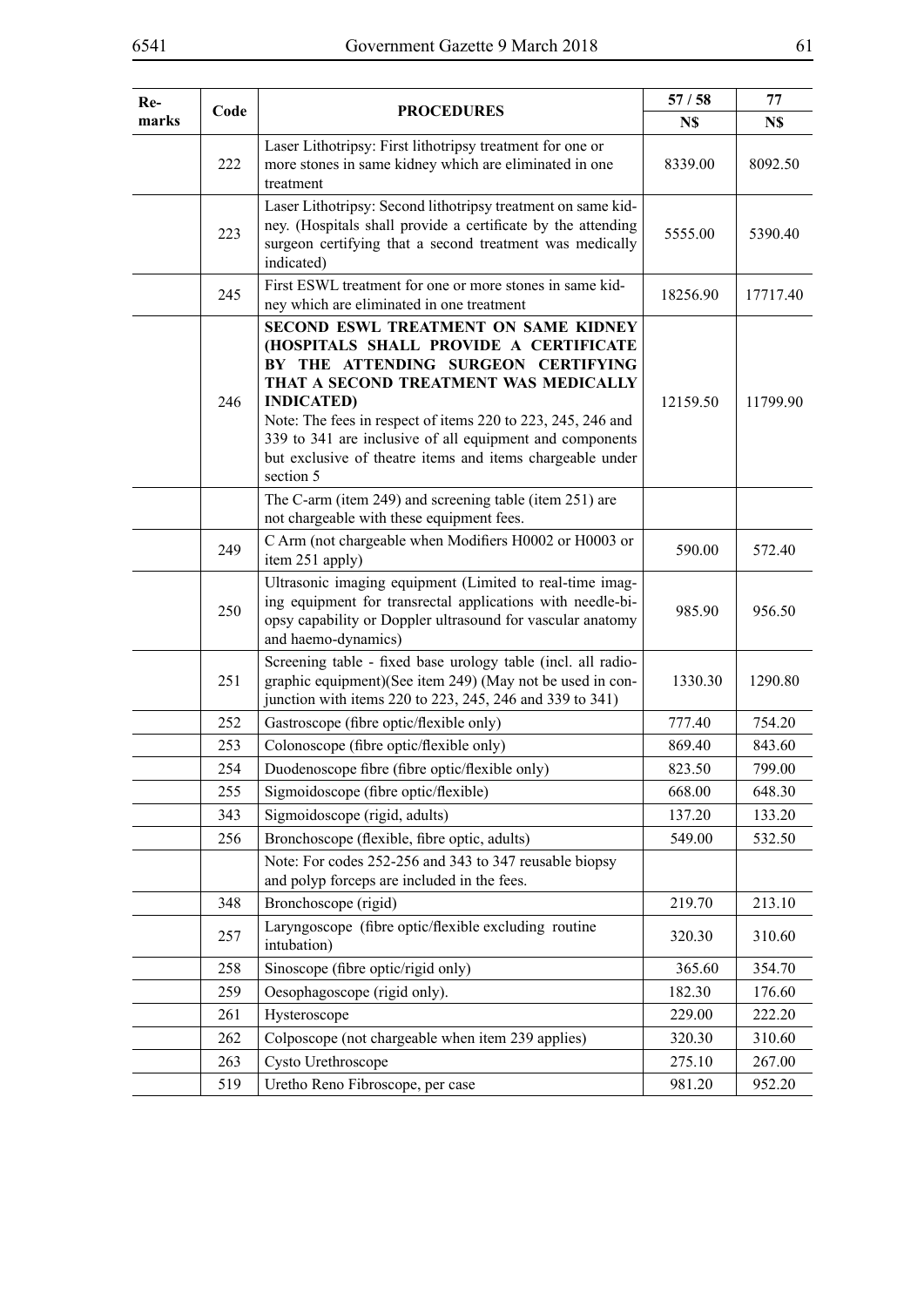| Re-   | Code | <b>PROCEDURES</b>                                                                                                                                                                                                                                                                                                                                                                                                                                                                                                                                                                                    | 57/58    | 77      |
|-------|------|------------------------------------------------------------------------------------------------------------------------------------------------------------------------------------------------------------------------------------------------------------------------------------------------------------------------------------------------------------------------------------------------------------------------------------------------------------------------------------------------------------------------------------------------------------------------------------------------------|----------|---------|
| marks |      |                                                                                                                                                                                                                                                                                                                                                                                                                                                                                                                                                                                                      | N\$      | N\$     |
|       | 264  | Arthroscope (including basic reusable instruments and<br>equipment)<br>Note: The basic reusable instruments and equipment (which<br>would always include the equivalent to the items named) are<br>included in the fee of item 264 (see list below):<br>* Telescope, light source, cable<br>* Monitor<br>* Electrosurgical Instrument<br>* High frequency cord<br>* Obulator<br>* Camera<br>* Focussing camera coupler<br>* Control console<br>* Probe, scissors, (hooked, parrot beak), grasper, forceps<br>(punch basket, duckbill), camelback handle, powered ar-<br>throplasty system, handpiece | 749.60   | 727.20  |
|       | 266  | Large disposable sterile trays - per tray (excluding theatre)                                                                                                                                                                                                                                                                                                                                                                                                                                                                                                                                        |          |         |
|       | 267  | Sterile disposable swabbing and ENT trays - per tray<br>(excluding theatre)                                                                                                                                                                                                                                                                                                                                                                                                                                                                                                                          |          |         |
|       |      | Specialized instruments/equipment for integrated osseous<br>implants. (Hospitals/ unattached operating theatre units shall<br>provide a certificate by the practitioner concerned that the<br>instrument/equipment were used)                                                                                                                                                                                                                                                                                                                                                                        |          |         |
|       | 269  | Soluble bags for barrier nursing only, limited to 2 per<br>patient per day                                                                                                                                                                                                                                                                                                                                                                                                                                                                                                                           |          |         |
|       | 294  | <b>Transcranial Doppler</b>                                                                                                                                                                                                                                                                                                                                                                                                                                                                                                                                                                          | 1633.60  |         |
|       | 295  | Ultrasonic Cutting and Coagulation Devices e.g. Harmonic<br>scalpel or equivalent. (See section 5.5.2 for reusable com-<br>ponents)                                                                                                                                                                                                                                                                                                                                                                                                                                                                  | 449.50   | 436.30  |
|       | 507  | Argon Beamer                                                                                                                                                                                                                                                                                                                                                                                                                                                                                                                                                                                         | 182.20   | 176.50  |
|       |      | Note: The Argon Beamer will not apply where a standard<br>electrosurgery unit is used. It can only be used with surgery<br>on internal organs and in neurosurgery.                                                                                                                                                                                                                                                                                                                                                                                                                                   |          |         |
|       | 509  | <b>Endometrial Resection</b>                                                                                                                                                                                                                                                                                                                                                                                                                                                                                                                                                                         | 1099.00  | 1066.10 |
|       | 511  | Colour Doppler (external)                                                                                                                                                                                                                                                                                                                                                                                                                                                                                                                                                                            | 3289.20  | 3192.30 |
|       | 513  | Transoesophageal Colour Doppler                                                                                                                                                                                                                                                                                                                                                                                                                                                                                                                                                                      | 3969.40  | 3852.10 |
|       | 515  | Cardiorhythm Ablater                                                                                                                                                                                                                                                                                                                                                                                                                                                                                                                                                                                 | 2162.60  | 2098.40 |
|       | 517  | Phacoemulsifier                                                                                                                                                                                                                                                                                                                                                                                                                                                                                                                                                                                      | 1164.50  | 1130.20 |
|       | 521  | <b>OAS Frameless Stereotaxy</b>                                                                                                                                                                                                                                                                                                                                                                                                                                                                                                                                                                      | 11568.90 |         |
|       | 523  | <b>OPD</b> Tacography                                                                                                                                                                                                                                                                                                                                                                                                                                                                                                                                                                                | 187.10   |         |
|       | 525  | RFG3C Lesion Generator (Rhizotomy)                                                                                                                                                                                                                                                                                                                                                                                                                                                                                                                                                                   | 3745.10  |         |
|       | 527  | Swift Laser Kit (Tonsillectomy)                                                                                                                                                                                                                                                                                                                                                                                                                                                                                                                                                                      | 730.20   |         |
|       | 529  | <b>Bard Apparatus</b>                                                                                                                                                                                                                                                                                                                                                                                                                                                                                                                                                                                | 2594.60  |         |
|       |      | 1. For EPS studies the analogue monoplane unit (item 054)<br>must be charged additionally.<br>2. EPS studies for cardiac ablations - the digital bi-plane<br>unit (item 070) must be charged additionall y.                                                                                                                                                                                                                                                                                                                                                                                          |          |         |
|       | 531  | Densitometer                                                                                                                                                                                                                                                                                                                                                                                                                                                                                                                                                                                         | 1599.80  |         |
|       | 533  | Civus (Cardiac Intra-Vascular Ultrasound)                                                                                                                                                                                                                                                                                                                                                                                                                                                                                                                                                            | 4343.50  |         |
|       | 535  | Ivus (Intra Vascular Ultrasound) (This may be charged in<br>addition to the catheterization laboratory)                                                                                                                                                                                                                                                                                                                                                                                                                                                                                              | 9542.10  |         |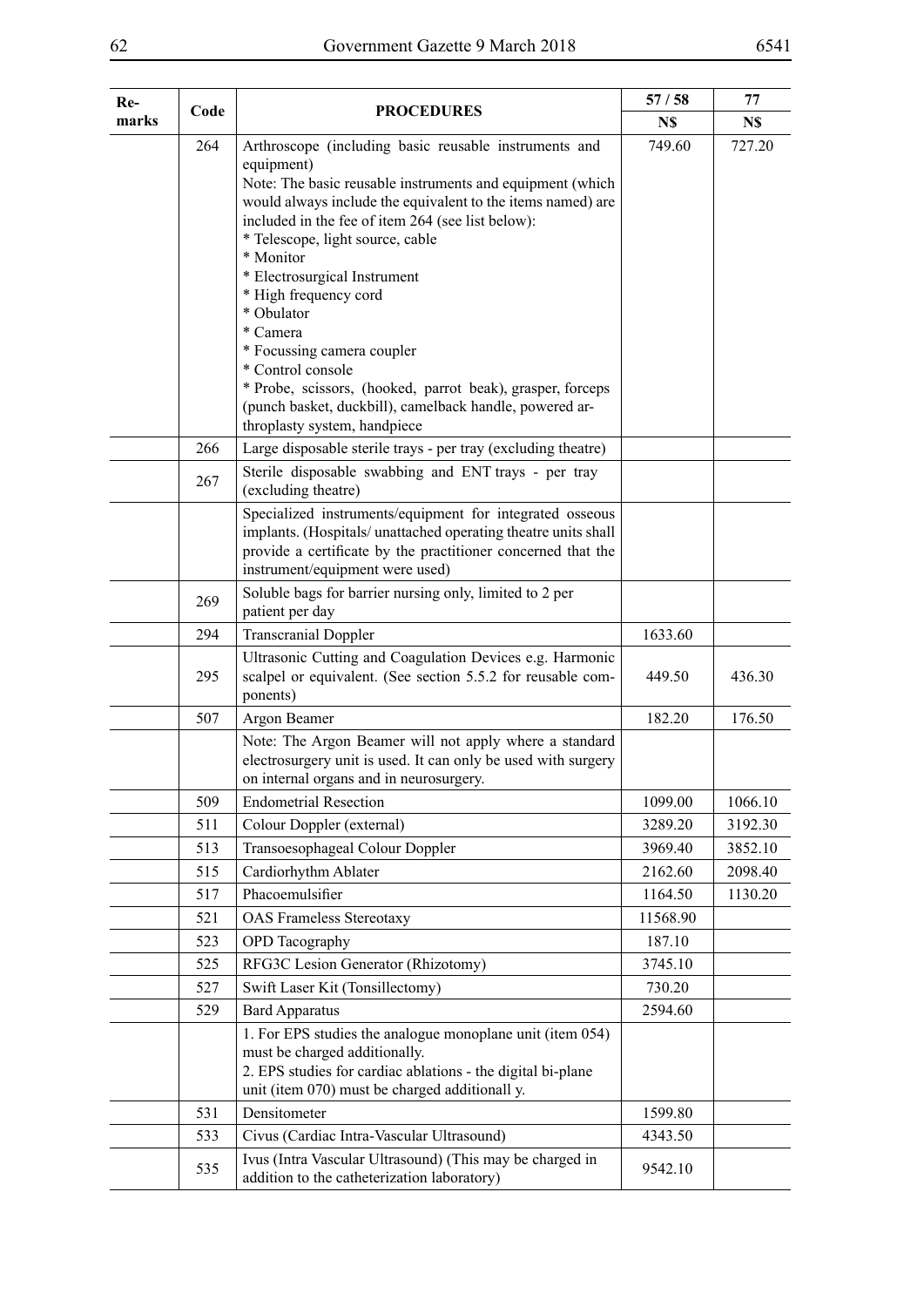| Re-<br>marks | Code | <b>PROCEDURES</b>                                                                                                                                                                                                                                                                                            | 57/58<br>N\$ | 77<br>N\$ |
|--------------|------|--------------------------------------------------------------------------------------------------------------------------------------------------------------------------------------------------------------------------------------------------------------------------------------------------------------|--------------|-----------|
|              | 537  | Reusable patient return electrode/grounding pad using a<br>capacitive coupling technique for use in electrosurgery                                                                                                                                                                                           | 43.30        |           |
|              |      | Disposable cover is non-chargeable. This item may not be<br>charged together with any disposable monitoring style gel<br>pads or when techniques other than electrosurgery are used.<br>e.g. not to be charged with the ultrasonic cutting and coagu-<br>lating device or equivalent                         |              |           |
|              | 550  | Equipment fees for dynamic (non-frame based - Stealth Sta-<br>tion) stereotactic image guided referencing surgery and<br>treatment planning used in conjunction with CT or MRI<br>imaging in pre-authorised cranial, spinal and ENT proce-<br>dures, per procedure                                           | 12095.60     |           |
|              | 560  | Low pressure hyperbaric oxygen treatment protocol (by<br>arrangement with the Commission)                                                                                                                                                                                                                    |              |           |
|              | 562  | Standard pressure hyperbaric oxygen treatment protocol<br>(by arrangement with the Commission)                                                                                                                                                                                                               |              |           |
|              | 574  | Pressure relieving mattress hire fee, per day                                                                                                                                                                                                                                                                |              |           |
|              | 576  | Infrared Coagulator: per use                                                                                                                                                                                                                                                                                 |              |           |
|              | 582  | Selector ultrasonic aspirator                                                                                                                                                                                                                                                                                |              |           |
|              | 606  | Epilepsy monitoring equipment                                                                                                                                                                                                                                                                                |              |           |
|              | 610  | Intraoperative multi-frequency probe                                                                                                                                                                                                                                                                         |              |           |
|              | 612  | Flexible laparoscopic probe                                                                                                                                                                                                                                                                                  |              |           |
|              | 5.   | <b>Standard Drug Material, Consumable and Disposable</b><br><b>Charges</b>                                                                                                                                                                                                                                   |              |           |
|              |      | Only substances controlled by the relevant Medicine Con-<br>trol Authority                                                                                                                                                                                                                                   |              |           |
|              | 5.1  | Inpatients and day patients: Dispensed items including am-<br>poules, over the counter and proprietary items issued to in-<br>patients, day patients and TTO's                                                                                                                                               |              |           |
|              |      | THE AMOUNT CHARGED FOR ANY ITEM SHALL<br>NOT EXCEED THE NET ACQUISITION PRICE (IN-<br>CLUSIVE OF VAT, UNLESS THE FACILITY IS NOT A<br><b>REGISTERED VAT VENDOR) PLUS 25.4 % (WHICH</b><br>SHALL BE INCLUSIVE OF MARKUP AND VAT)<br>PLUS A DISPENSING FEE OF N\$ 4.00, WHICH IS IN-<br><b>CLUSIVE OF VAT.</b> |              |           |
|              |      | All items which patients take home as TTO's must be<br>shown on accounts.                                                                                                                                                                                                                                    |              |           |
|              | 272  | Pharmacy                                                                                                                                                                                                                                                                                                     |              |           |
|              | 278  | Ward Stock                                                                                                                                                                                                                                                                                                   |              |           |
|              | 282  | Theatre                                                                                                                                                                                                                                                                                                      |              |           |
|              | 273  | To take out                                                                                                                                                                                                                                                                                                  |              |           |
|              | 5.3  | Emergency Room: Dispensed items including ampoules,<br>over the counter and proprietary items and TTO's issued to<br>patients treated in the emergency room (items 301 and 302)<br>- not admitted to a ward.                                                                                                 |              |           |
|              |      | The amount charged for any item shall not exceed the net<br>acquisition price (inclusive of VAT, unless the facility is not<br>a registered VAT vendor), plus 25.4 % (which shall be inclu-<br>sive of markup and VAT) plus a dispensing fee of N\$<br>4.00, which is inclusive of VAT.                      |              |           |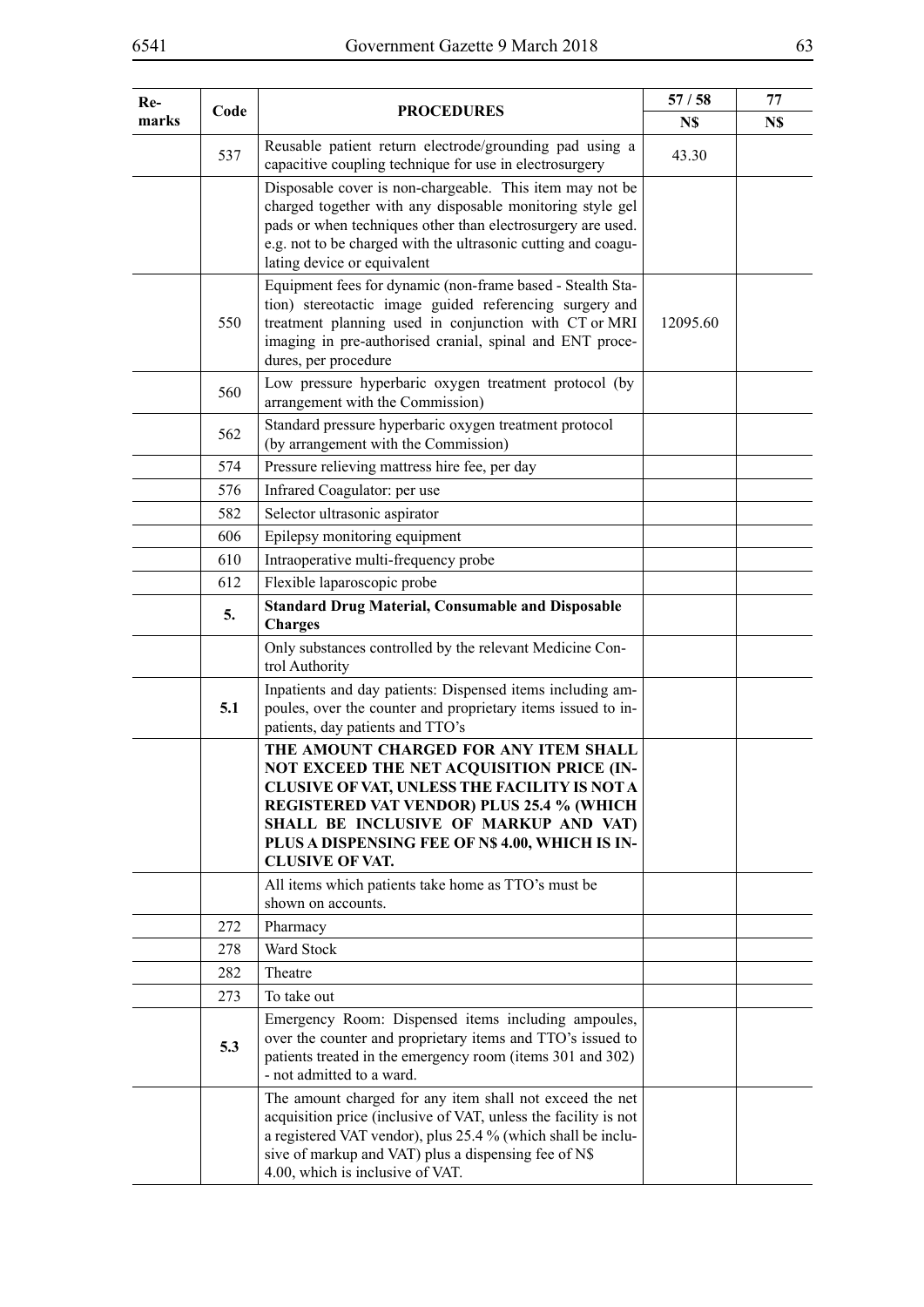| $Re-$<br>Code<br>marks |       |                                                                                                                                                                                                                                                               | 57/58       | 77      |
|------------------------|-------|---------------------------------------------------------------------------------------------------------------------------------------------------------------------------------------------------------------------------------------------------------------|-------------|---------|
|                        |       | <b>PROCEDURES</b>                                                                                                                                                                                                                                             | N\$         | N\$     |
|                        |       | All items which patients take home as TTO's must be<br>shown on accounts.                                                                                                                                                                                     |             |         |
|                        | 407   | Pharmacy                                                                                                                                                                                                                                                      |             |         |
|                        | 411   | Theatre                                                                                                                                                                                                                                                       |             |         |
|                        | 413   | To take out                                                                                                                                                                                                                                                   |             |         |
|                        | 5.4   | Guide to Reimbursement for Consumable and Dispos-<br>able Items charged by Private Hospitals and Same Day<br><b>Surgery Facilities</b>                                                                                                                        |             |         |
|                        | 181   | Consumable & disposable items charged in respect of the-<br>atre - Refer to Annexure B.                                                                                                                                                                       |             |         |
|                        | 182   | Consumable & disposable items charged in respect of<br>Wards, High Care and all IC units - Refer to Annexure B                                                                                                                                                |             |         |
|                        | 5.5   | <b>Fractional Charges</b>                                                                                                                                                                                                                                     |             |         |
|                        |       | Note: Fractional charges can only apply to reusable and re-<br>sposable products. Net acquisition price (inclusive of VAT)<br>(unless the facility is not a registered VAT vendor) to be<br>charged at the fractional rates indicated below.                  |             |         |
|                        | 5.5.1 | Disposable/ Resposable drills, burrs, cutters, blades<br>(e.g. Stryker or equivalent)                                                                                                                                                                         |             |         |
|                        | 280   | Neuro/Craniotomy -                                                                                                                                                                                                                                            | 33.33%      | 33.33%  |
|                        | 432   | Arthroscopy -                                                                                                                                                                                                                                                 | 20.00%      | 20.00%  |
|                        | 433   | Orthopaedic -                                                                                                                                                                                                                                                 | 33.33%      | 33.33%  |
|                        | 437   | Mastoidectomy and major ear surgery -                                                                                                                                                                                                                         | 33.33%      | 33.33%  |
|                        | 439   | Maxillo-facial drills and burrs -                                                                                                                                                                                                                             | 33.33%      | 33.33%  |
|                        | 5.5.2 | Surgical laser fibre optic leads, hand pieces and probes,<br>scalpels, argon beamer instruments (reusable/resposable<br>components)                                                                                                                           |             |         |
|                        | 281   | Vascular surgery -                                                                                                                                                                                                                                            | 100.00%     | 100.00% |
|                        | 443   | General Surgery -                                                                                                                                                                                                                                             | 12.50%      | 12.50%  |
|                        | 445   | Gynaecology -                                                                                                                                                                                                                                                 | 12.50%      | 12.50%  |
|                        | 447   | Ophthalmic -                                                                                                                                                                                                                                                  | 12.50%      | 12.50%  |
|                        | 449   | Urology -                                                                                                                                                                                                                                                     | 12.50%      | 12.50%  |
|                        | 451   | ENT-                                                                                                                                                                                                                                                          | 12.50%      | 12.50%  |
|                        | 453   | Orthopaedic -                                                                                                                                                                                                                                                 | 12.50%      | 12.50%  |
|                        |       | Hospitals/ unattached operating theatre units shall show the<br>name and reference number of each item together with the<br>manufacturer's name, and the Commission shall have the<br>right to call for such invoices from the service providers<br>concerned |             |         |
|                        | 5.5.3 | <b>Ultrasonic Cutting and Coagulating Devices (reusable</b><br>and resposable components)                                                                                                                                                                     |             |         |
|                        |       | General surgery, Cardio-Vascular and Urology                                                                                                                                                                                                                  |             |         |
|                        | 455   | Handpiece and Cable Assembly (one unit) -                                                                                                                                                                                                                     | 1.00%       | 1.00%   |
|                        | 456   | Coagulating Shear (Laparoscopic/open) -                                                                                                                                                                                                                       | 33.33%      | 33.33%  |
|                        | 457   | Blades (sharp hook, dissecting hook, ball) -                                                                                                                                                                                                                  | $12.50\%$ ; | 12.50%  |
|                        | 458   | Coagulating Shear - Single use (Laparoscopic/open): Refer<br>to section 5.6.                                                                                                                                                                                  |             |         |
|                        | 459   | Blades - Single use (sharp hook, dissecting hook, ball):<br>Refer to section 5.6                                                                                                                                                                              |             |         |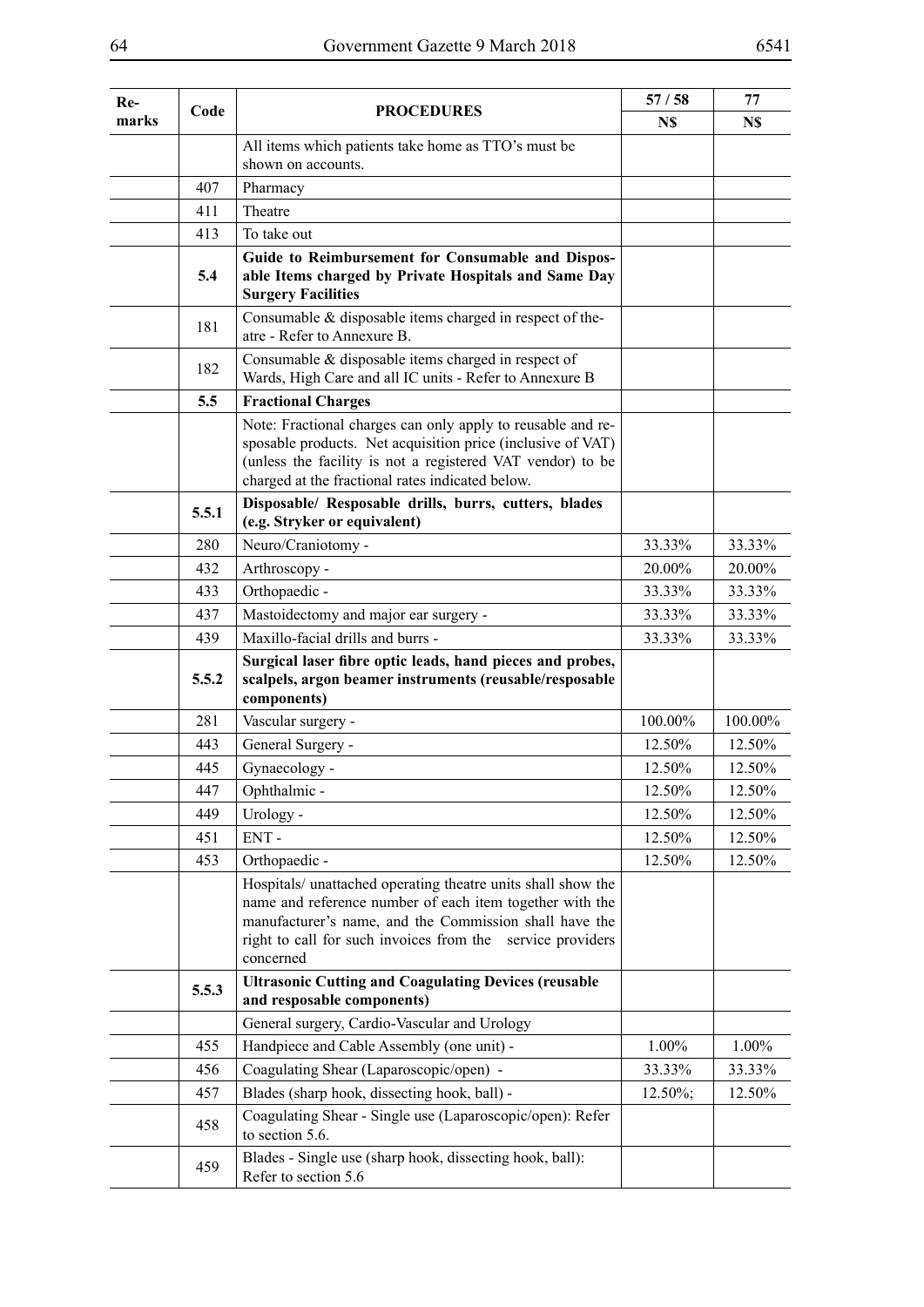| Re-   | Code<br><b>PROCEDURES</b> | 57/58                                                                                                                                                                                                                                                                                     | 77      |        |
|-------|---------------------------|-------------------------------------------------------------------------------------------------------------------------------------------------------------------------------------------------------------------------------------------------------------------------------------------|---------|--------|
| marks |                           |                                                                                                                                                                                                                                                                                           | N\$     | N\$    |
|       | 5.5.4                     | Reusable/resposable warm air blankets, laryngeal masks,<br>fluoroshield gloves and diathermy pencils - see also sec-<br>tion 5.4 and Annexure B                                                                                                                                           |         |        |
|       |                           | The warm air blanket should be charged in the following<br>cases: Elderly patients, patients exposed for a long period<br>of time e.g. orthopaedic table post traumatic hypothermia<br>(items 429 or 436), cardio-thoracic hypothermic patients in<br>recovery and ICU (items 429 or 436) |         |        |
|       | 429                       | Disposable warm air blanket (adhesive/non adhesive)- sin-<br>gle use- for above cases only -                                                                                                                                                                                              | 100.00% | 100%   |
|       | 431                       | Diathermy pencils -                                                                                                                                                                                                                                                                       | 33.33%  | 33.33% |
|       | 435                       | Laryngeal masks -                                                                                                                                                                                                                                                                         | 2.50%   | 2.50 % |
|       | 436                       | Reusable/resposable warm air blankets (adhesive/non-ad-<br>hesive) for above cases only                                                                                                                                                                                                   | 33.33%  | 33.33% |
|       | 441                       | Fluoroshield gloves (1 pair per procedure) -                                                                                                                                                                                                                                              | 33.33%  | 33.33% |
|       | 5.6.                      | Consumable, disposable and surgical items                                                                                                                                                                                                                                                 |         |        |
|       |                           | (including sutures, skin graft blades, trephines, external fix-<br>ators and Beaver blades (Beaver blades not chargeable in<br>myringotomy) and disposable small and large dressing trays,<br>and items not otherwise dealt with in section 5) (when used<br>in ward or theatre)          |         |        |
|       |                           | Net acquisition price inclusive of VAT, unless the facility is<br>not a registered VAT vendor. Items to be fully specified.                                                                                                                                                               |         |        |
|       | 417                       | Pharmacy                                                                                                                                                                                                                                                                                  |         |        |
|       | 419                       | Ward stock                                                                                                                                                                                                                                                                                |         |        |
|       | 421                       | Theatre                                                                                                                                                                                                                                                                                   |         |        |
|       | 5.7                       | <b>Gases</b>                                                                                                                                                                                                                                                                              |         |        |
|       |                           | <b>Oxygen and Nitrous Oxygen</b>                                                                                                                                                                                                                                                          |         |        |
|       |                           | (For both gasses together per minute)                                                                                                                                                                                                                                                     |         |        |
|       | 706                       | Windhoek, Okahandja, Gobabis and Rehoboth.                                                                                                                                                                                                                                                | 11.29   | 11.43  |
|       | 705<br>712IN              | All other areas within the Rep. of Namibia<br>Any other area outside the Rep. of Namibia (as agreed upon<br>with the Commission)                                                                                                                                                          | 14.95   | 15.13  |
|       |                           | Oxygen - ward use                                                                                                                                                                                                                                                                         |         |        |
|       |                           | (Fee for oxygen, per quarter hour or part thereof, outside<br>the operating theatre)                                                                                                                                                                                                      |         |        |
|       | 707                       | Windhoek, Okahandja, Gobabis and Rehoboth.                                                                                                                                                                                                                                                | 20.10   | 20.40  |
|       | 714                       | All other areas within the Rep. of Namibia                                                                                                                                                                                                                                                | 26.70   | 27.00  |
|       | 725IN                     | Any other area outside of the Rep. of Namibia (as agreed<br>upon with the Commission)                                                                                                                                                                                                     |         |        |
|       |                           | <b>Oxygen - Recovery room</b>                                                                                                                                                                                                                                                             |         |        |
|       |                           | (Flat rate for oxygen per case)                                                                                                                                                                                                                                                           |         |        |
|       | 719                       | Windhoek, Okahandja, Gobabis and Rehoboth.                                                                                                                                                                                                                                                | 40.30   | 40.80  |
|       | 725                       | All other areas within the Rep. of Namibia                                                                                                                                                                                                                                                | 53.70   | 54.30  |
|       | 736IN                     | Any other area outside the Rep. of Namibia (as agreed upon<br>with the Commission)                                                                                                                                                                                                        |         |        |
|       |                           | Oxygen in theatre                                                                                                                                                                                                                                                                         |         |        |
|       |                           | (Fee for oxygen per minute in the operating theatre when<br>no other gas administered)                                                                                                                                                                                                    |         |        |
|       | 729                       | Windhoek, Okahandja, Gobabis and Rehoboth.                                                                                                                                                                                                                                                | 1.37    | 1.39   |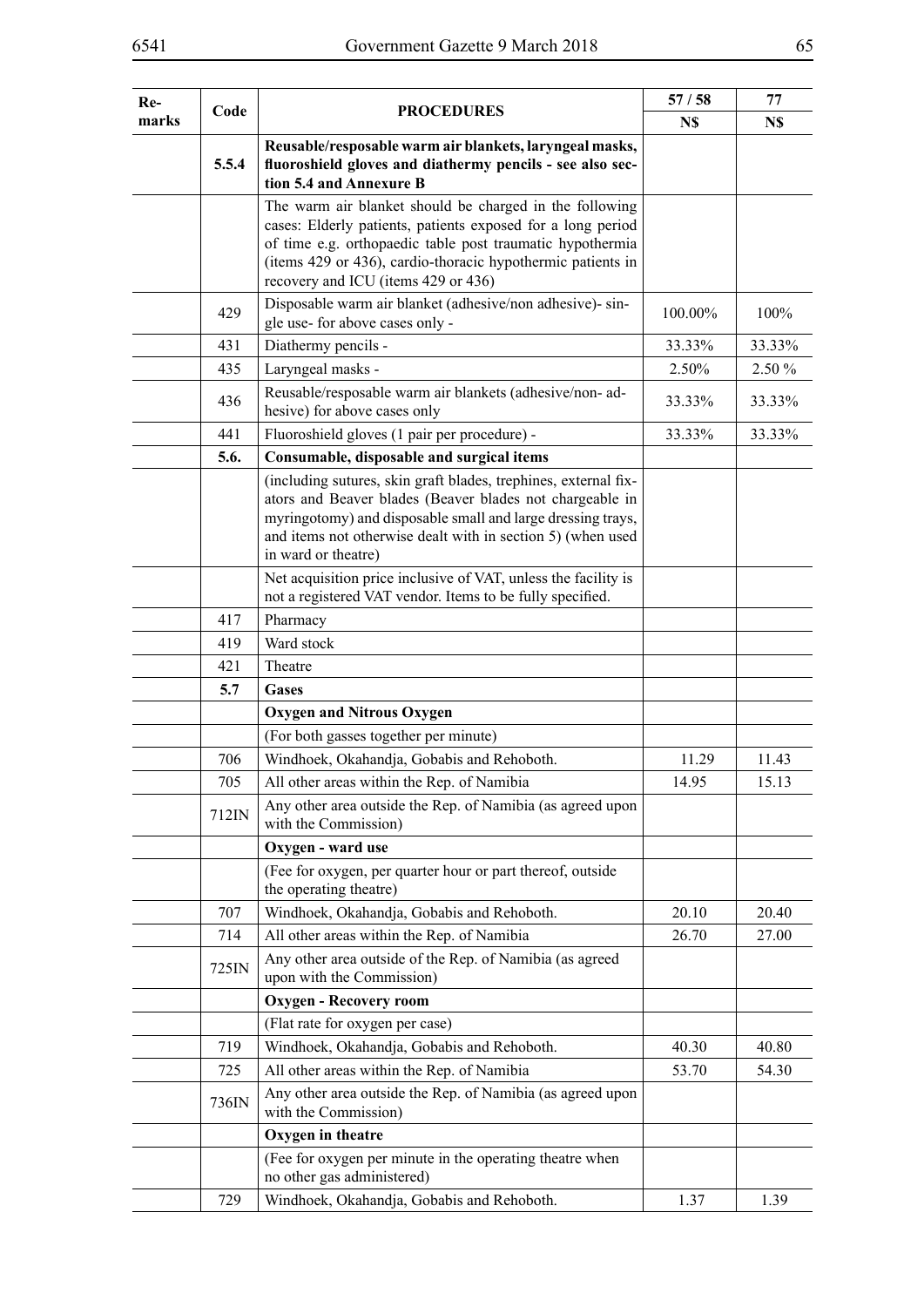| Re-   | Code  | <b>PROCEDURES</b>                                                                                                                                                                                                                                                                                                                                                                                                                                                                                                                                                                                                                                                                                                                                                                                                                                                                                                                                                               | 57/58  | 77     |
|-------|-------|---------------------------------------------------------------------------------------------------------------------------------------------------------------------------------------------------------------------------------------------------------------------------------------------------------------------------------------------------------------------------------------------------------------------------------------------------------------------------------------------------------------------------------------------------------------------------------------------------------------------------------------------------------------------------------------------------------------------------------------------------------------------------------------------------------------------------------------------------------------------------------------------------------------------------------------------------------------------------------|--------|--------|
| marks |       |                                                                                                                                                                                                                                                                                                                                                                                                                                                                                                                                                                                                                                                                                                                                                                                                                                                                                                                                                                                 | N\$    | N\$    |
|       | 735   | All other areas within the Rep. of Namibia                                                                                                                                                                                                                                                                                                                                                                                                                                                                                                                                                                                                                                                                                                                                                                                                                                                                                                                                      | 1.68   | 1.70   |
|       | 735IN | Any other area outside the Rep. of Namibia (as agreed upon<br>with the Commission)                                                                                                                                                                                                                                                                                                                                                                                                                                                                                                                                                                                                                                                                                                                                                                                                                                                                                              |        |        |
|       | 291   | Carbon Dioxide, per minute                                                                                                                                                                                                                                                                                                                                                                                                                                                                                                                                                                                                                                                                                                                                                                                                                                                                                                                                                      | 0.92   | 0.93   |
|       | 292   | Laser Mix, per minute                                                                                                                                                                                                                                                                                                                                                                                                                                                                                                                                                                                                                                                                                                                                                                                                                                                                                                                                                           | 18.77  | 18.99  |
|       | 293   | Entonox, per 30 minutes                                                                                                                                                                                                                                                                                                                                                                                                                                                                                                                                                                                                                                                                                                                                                                                                                                                                                                                                                         | 179.10 | 181.30 |
|       | 5.8   | <b>Inhalation Anaesthtetics</b>                                                                                                                                                                                                                                                                                                                                                                                                                                                                                                                                                                                                                                                                                                                                                                                                                                                                                                                                                 |        |        |
|       | 285   | Halothane: per minute                                                                                                                                                                                                                                                                                                                                                                                                                                                                                                                                                                                                                                                                                                                                                                                                                                                                                                                                                           | 1.98   | 2.01   |
|       | 752   | Ethrane (Enflurane): per minute                                                                                                                                                                                                                                                                                                                                                                                                                                                                                                                                                                                                                                                                                                                                                                                                                                                                                                                                                 | 10.68  | 10.81  |
|       | 753   | Forane (Isoflurane): per minute                                                                                                                                                                                                                                                                                                                                                                                                                                                                                                                                                                                                                                                                                                                                                                                                                                                                                                                                                 | 9.92   | 10.04  |
|       | 754   | Isofor (Isoflurane): per minute                                                                                                                                                                                                                                                                                                                                                                                                                                                                                                                                                                                                                                                                                                                                                                                                                                                                                                                                                 | 9.00   | 9.11   |
|       | 759   | Fluothane (Halothane): per minute                                                                                                                                                                                                                                                                                                                                                                                                                                                                                                                                                                                                                                                                                                                                                                                                                                                                                                                                               | 1.98   | 2.01   |
|       | 758   | Alyrane (Enflurane): per minute                                                                                                                                                                                                                                                                                                                                                                                                                                                                                                                                                                                                                                                                                                                                                                                                                                                                                                                                                 | 8.24   | 8.34   |
|       | 757   | Aerrane (Isoflurane): per minute                                                                                                                                                                                                                                                                                                                                                                                                                                                                                                                                                                                                                                                                                                                                                                                                                                                                                                                                                | 8.09   | 8.18   |
|       | 756   | Suprane (Desflurane): per minute                                                                                                                                                                                                                                                                                                                                                                                                                                                                                                                                                                                                                                                                                                                                                                                                                                                                                                                                                | 15.72  | 15.90  |
|       | 755   | Ultane (Sevoflurane): per minute                                                                                                                                                                                                                                                                                                                                                                                                                                                                                                                                                                                                                                                                                                                                                                                                                                                                                                                                                | 18.31  | 18.53  |
|       | 5.9   | Prostheses (surgically implanted)                                                                                                                                                                                                                                                                                                                                                                                                                                                                                                                                                                                                                                                                                                                                                                                                                                                                                                                                               |        |        |
|       | 286   | OR ARTIFICIAL SUBSTITUTE<br><b>FOR A DISEASED</b><br>OR MISSING PART OF THE BODY, SURGICALLY<br>IMPLANTED, AND SHALL BE DEEMED TO IN-<br>CLUDE ALL COMPONENTS SUCH AS PINS, RODS,<br>SCREWS, PLATES OR SIMILAR ITEMS, FORM-<br>ING AN INTEGRAL AND NECESSARY PART OF<br>THE DEVICE SO IMPLANTED, AND SHALL<br>BE CHARGED AS A SINGLE UNIT. PINS, RODS,<br>SCREWS, PLATES OR SIMILAR ITEMS, WHEN<br>USED INDEPENDENTLY OF A PROSTHESIS AND<br>FOR THE PURPOSE OF FURTHERING ANY HEAL-<br>ING PROCESS, SHALL BE CHARGEABLE UNDER<br><b>ITEM 421</b><br>Hospitals/unattached operating theatre units shall show the<br>name and reference number of each item together with the<br>manufacturer's name, and the Commission shall have the<br>right to call for such invoices from the institution concerned.<br>Net acquisition price on suppliers invoice, inclusive of VAT<br>(unless the facility is not a registered VAT vendor), by prior<br>arrangement with the Commission. |        |        |
|       | 5.10  | <b>Medical Artificial Items (non-prosthesis)</b>                                                                                                                                                                                                                                                                                                                                                                                                                                                                                                                                                                                                                                                                                                                                                                                                                                                                                                                                |        |        |
|       | 287   | According to prior agreement with the Commission (ex-<br>amples of items included hereunder shall be wheelchairs,<br>crutches and exertion bags). Copies of invoices shall be sup-<br>plied to the Commission                                                                                                                                                                                                                                                                                                                                                                                                                                                                                                                                                                                                                                                                                                                                                                   |        |        |
|       | 5.12  | <b>Transportation Charges</b>                                                                                                                                                                                                                                                                                                                                                                                                                                                                                                                                                                                                                                                                                                                                                                                                                                                                                                                                                   |        |        |
|       |       | An additional charge may be made to cover the costs of rail-<br>age paid on items sent to areas outside the supplier's free<br>delivery area (not applicable to instruments).                                                                                                                                                                                                                                                                                                                                                                                                                                                                                                                                                                                                                                                                                                                                                                                                   |        |        |
|       | 5.13  | <b>Price Increases</b>                                                                                                                                                                                                                                                                                                                                                                                                                                                                                                                                                                                                                                                                                                                                                                                                                                                                                                                                                          |        |        |
|       |       | Should a change occur in the manufacturer's price of any<br>item listed under 283 to 285, 291 and 292, the new price<br>shall be as agreed upon with the Commission.                                                                                                                                                                                                                                                                                                                                                                                                                                                                                                                                                                                                                                                                                                                                                                                                            |        |        |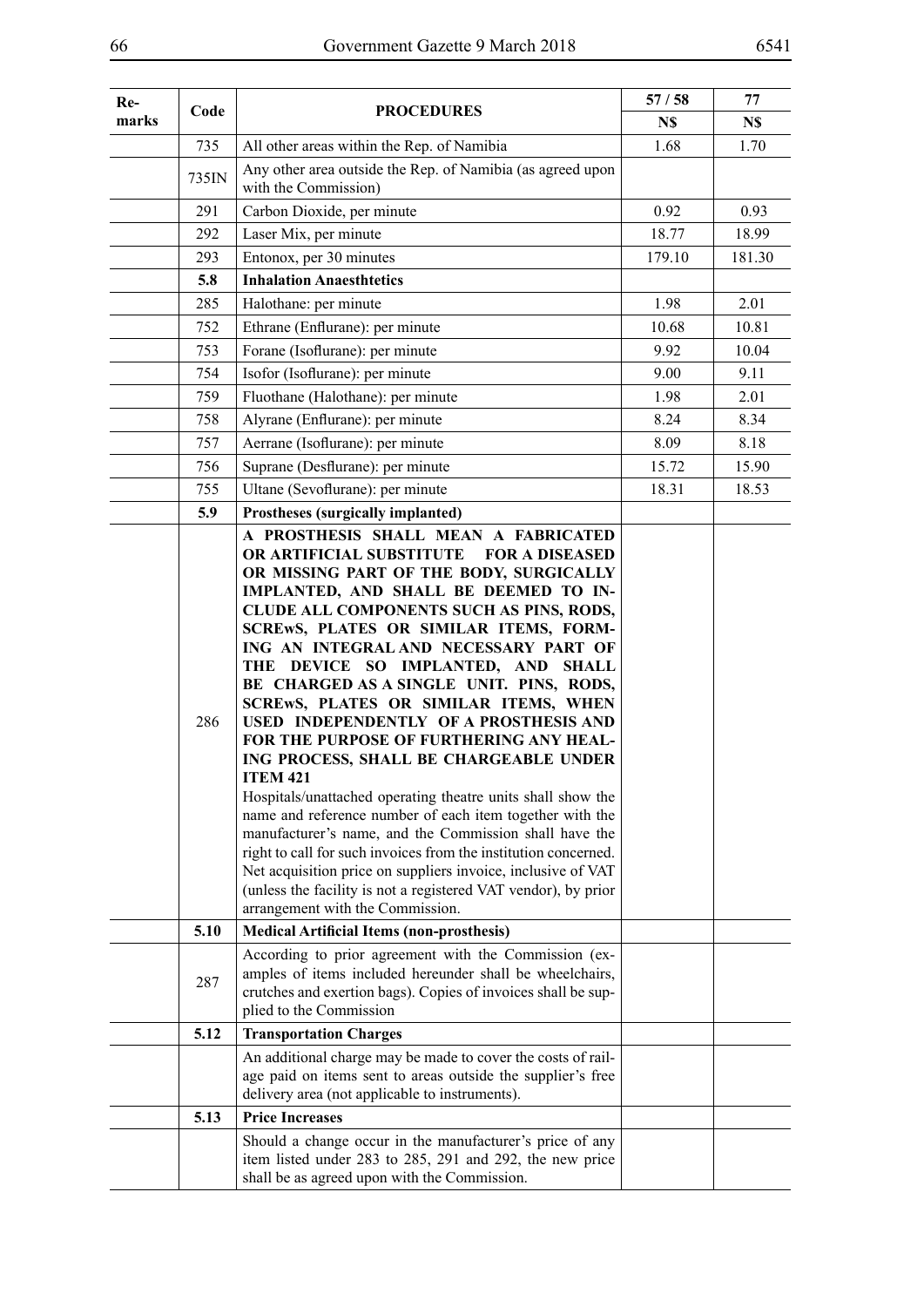| Re-   | Code |                                                                                                                                                                                                                                                                                                                                          | 57/58 | 77  |
|-------|------|------------------------------------------------------------------------------------------------------------------------------------------------------------------------------------------------------------------------------------------------------------------------------------------------------------------------------------------|-------|-----|
| marks |      | <b>PROCEDURES</b>                                                                                                                                                                                                                                                                                                                        | N\$   | N\$ |
|       | 5.14 | <b>Blood Collection Charges</b>                                                                                                                                                                                                                                                                                                          |       |     |
|       | 289  | Blood collection charges, when incurred in respect of blood<br>or related products procured form a recognized blood bank<br>for transfusion purposes, may be charged at N\$24.60 per<br>collection, plus N\$4.87 per kilometer traveled. This fee is<br>applicable to all modes for collecting blood including hos-<br>pital ambulances. |       |     |
|       | 288  | Emergency non-crossmatched blood ex hospital (i.e. on<br>stand-by) - Number of units and nature of emergency to be<br>specified and copy of invoice included.                                                                                                                                                                            |       |     |
|       |      | This item is only chargeable when a private hospital sup-<br>plies 0-negative whole blood to an injured employee in an<br>emergency situation.                                                                                                                                                                                           |       |     |
|       |      | A motivation stating the reason for administering this blood<br>must accompany the account and no mark-up is permitted<br>on this item.                                                                                                                                                                                                  |       |     |
|       | 5.15 | <b>Incise Drapes</b>                                                                                                                                                                                                                                                                                                                     |       |     |
|       | 298  | Incise drapes                                                                                                                                                                                                                                                                                                                            |       |     |
|       | 299  | Ophthalmic drapes:                                                                                                                                                                                                                                                                                                                       |       |     |
|       | 5.16 | Disposable Patent Controlled Analgesia Pump                                                                                                                                                                                                                                                                                              |       |     |
|       |      | Chargeable in the following instances: Major joint replace-<br>ment; open upper abdominal surgery; severe burns; thora-<br>cotomies (motivation by practitioner required) intractable<br>pain associated with malignancy.<br>The PCA Pump will be limited to 1 per injured employee<br>per 48 hours                                      |       |     |
|       | 6.   | <b>Non-Standard Items/Services</b>                                                                                                                                                                                                                                                                                                       |       |     |
|       | 290  | The Commission does, not cover items/services such as<br>telephone calls/hire, television hire, extra meals, cleaning of<br>clothing, extra nursing in ward, etc.                                                                                                                                                                        |       |     |
|       |      | Procedures: Open heart, cardiac by-pass surgery and<br>all organ transplants:                                                                                                                                                                                                                                                            |       |     |
|       | 121  | Payment to be pre-authorized by the Commission                                                                                                                                                                                                                                                                                           |       |     |

#### **II. GLOBAL FEEFORPHYSICAL REHABILITATIONFACILITIES WITH A PRACTICE CODE NUMBER COMMENCING WITH "59"**

This section is only applicable to facilities registered as physical rehabilitation hospitals and not sub- acute facilities.

The following rehabilitation categories will be treated in recognized and accredited rehabilitation hospitals: Stroke, Brain dysfunction (traumatic and non-traumatic), Spinal cord dysfunction (traumatic and non-traumatic), Orthopaedic (lower joint replacements), Amputation (lower extremity), Cardiac, Pulmonary, Major multiple trauma. Other neurological or orthopaedic impairments will require specific letters of motivation.

Pre-arrangement with the Commission is required.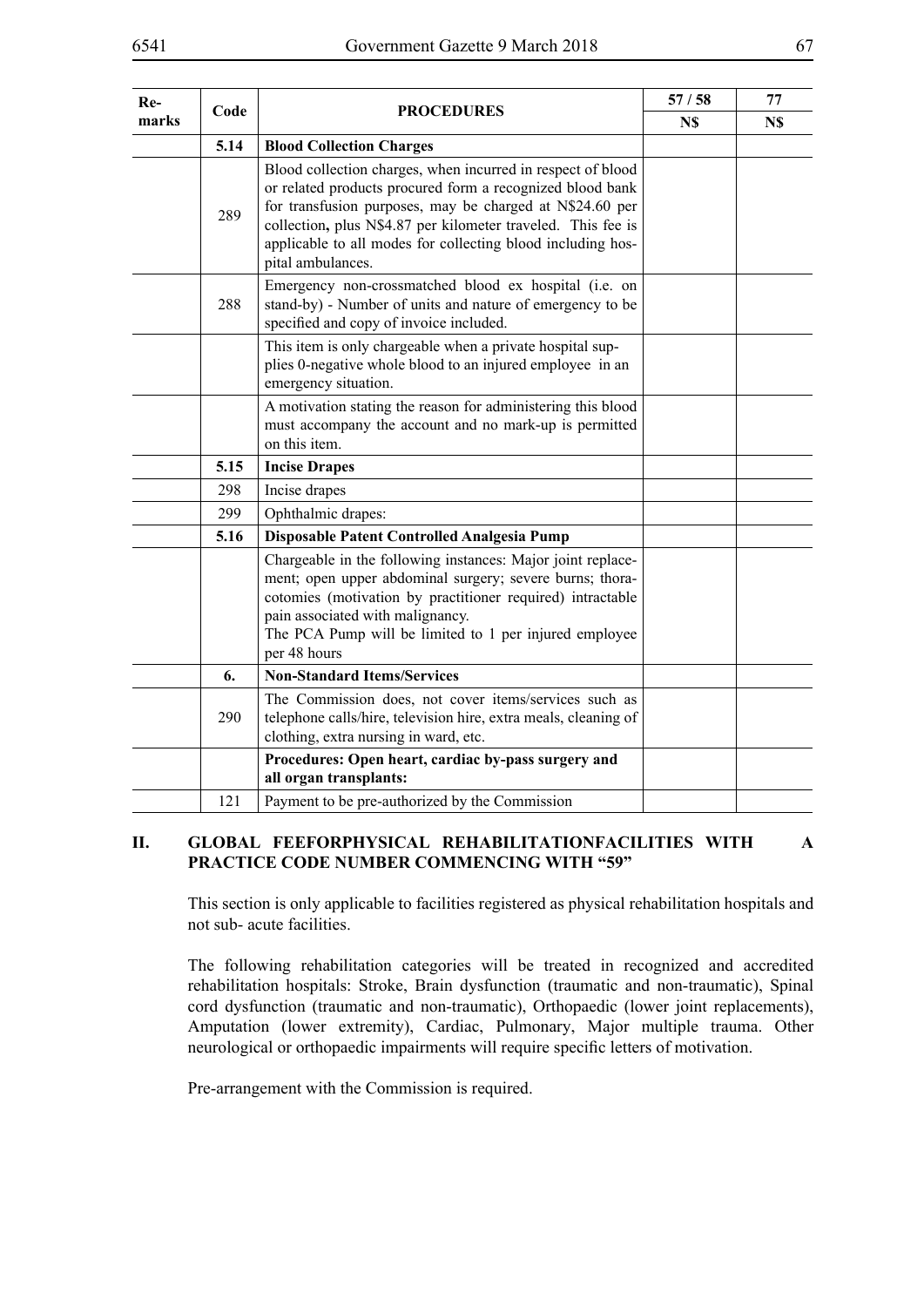| <b>Remarks</b> | Previous | <b>New</b> | <b>DESCRIPTION</b>                              | 59                                             |
|----------------|----------|------------|-------------------------------------------------|------------------------------------------------|
|                | Code     | Code       |                                                 | N\$<br>897.60<br>1895.30<br>3772.70<br>4447.10 |
|                |          | 100        | Outpatients, 3 hours per day (maximum 18 days). |                                                |
|                |          | 101        | Outpatients, 6 hours per day (maximum 18 days). |                                                |
|                |          | 105        | General care (maximum 27 days).                 |                                                |
|                |          | 107        | High care (maximum 36 days).                    |                                                |
|                |          | 109        | Rehabilitation ICU (maximum 7 days).            | 7993.30                                        |

NOTE: The maximum days may be modified by the Commission in individual cases on specific motivation from the medical/dental practitioner in charge

#### **III. INSTITUTIONS REGISTERD IN TERMS OF THE HOSPITALS AND HEALTH FACILITIES ACT, 1994 (ACT NO. 36 OF 1994) AND WITH A PRACTICE NUMBER COMMENCING WITH "55"**

| $Re-$ | <b>Previous</b> | <b>New</b> |                                                                                             | 55      |
|-------|-----------------|------------|---------------------------------------------------------------------------------------------|---------|
| marks | Code            | Code       | <b>DESCRIPTION</b>                                                                          | N\$     |
|       |                 | 004        | General ward fee: with overnight stay                                                       | 1844.10 |
|       |                 | 005        | General ward fee: without overnight stay                                                    | 1303.70 |
|       |                 | 006        | General ward fee: under 5 hours stay                                                        | 674.70  |
|       |                 | 055        | Electroconvulsive therapy (ECT) (No theatre fee chargeable)                                 | 885.50  |
|       |                 | 231        | <b>Monitors</b>                                                                             | 270.00  |
|       |                 | 045        | Ward and Dispensary Drugs:<br>The amount charged shall not exceed the net acquisition price |         |

# **IV. UNATTACHED OPERATING THEATRE UNITS AND DAY CLINICS WITH A PRACTICE CODE NUMBER COMMENCING WITH "76"**

| Re-   | <b>Previous</b> | <b>New</b> | <b>DESCRIPTION</b>                                                                                                                                                                                                                                                                                                                                                                                |        |
|-------|-----------------|------------|---------------------------------------------------------------------------------------------------------------------------------------------------------------------------------------------------------------------------------------------------------------------------------------------------------------------------------------------------------------------------------------------------|--------|
| marks | Code            | Code       |                                                                                                                                                                                                                                                                                                                                                                                                   | N\$    |
|       |                 | 005        | Local anaesthetic theatre: Per minute                                                                                                                                                                                                                                                                                                                                                             | 17.60  |
|       |                 | 010        | General anaesthetic theatre; Per minute                                                                                                                                                                                                                                                                                                                                                           | 54.80  |
|       |                 | 015        | Dental anaesthetic theatre (applicable to units registered for<br>dental procedures only), per minute                                                                                                                                                                                                                                                                                             | 37.00  |
|       |                 | 061        | Excimer laser theatre fee, per minute                                                                                                                                                                                                                                                                                                                                                             | 39.00  |
|       |                 |            | <b>WARD FEES (including recovery room)</b>                                                                                                                                                                                                                                                                                                                                                        |        |
|       |                 | 025        | Day rate                                                                                                                                                                                                                                                                                                                                                                                          | 743.10 |
|       |                 | 019        | Out injured employees facility fee for ambulatory admission<br>- chargeable for injured employees NOT requiring general<br>anaesthetic- No ward fees applicable                                                                                                                                                                                                                                   | 648.00 |
|       |                 |            | Item 76019 may only be used in conjunction with item 76071,<br>which is for pre-booked injured employees and may not be used<br>in conjunction with items 76301, 76302, 76061 and 76335.<br><b>NON-CHARGEABLE ITEMS</b> Theatre items: Refer to An-<br>nexure B. Ward items: Refer to Annexure B.<br>The charge for a monitor has been included in the theatre fee.<br>no extra charge is payable |        |
|       |                 |            | <b>EMERGENCY UNITS</b>                                                                                                                                                                                                                                                                                                                                                                            |        |
|       |                 | 301        | For all consultations including those requiring basic nursing in-<br>put, e.g. BP measurement, urine testing, application of simple<br>bandages, administration of injections.                                                                                                                                                                                                                    | 139.70 |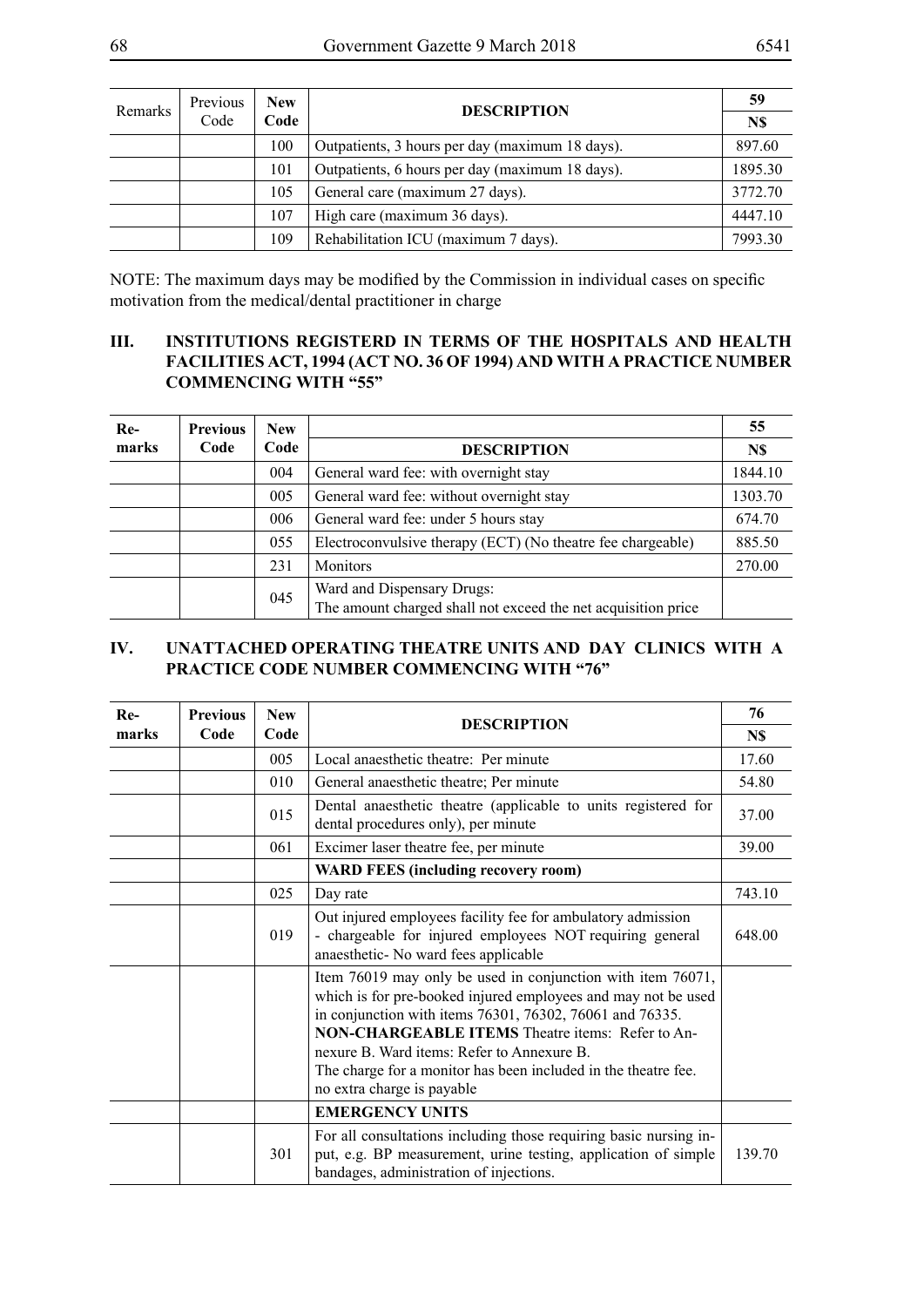|  | 302 | For all consultations that require the use of a procedure room or<br>nursing input, e.g. for application of plaster of Paris, stitching of<br>wounds, insertion of IV Therapy. Includes the use of the proce-<br>dure room. No per minute charge may be levied.                 | 639.20  |
|--|-----|---------------------------------------------------------------------------------------------------------------------------------------------------------------------------------------------------------------------------------------------------------------------------------|---------|
|  | 035 | Theatre drugs. The amount charged shall not exceed the net ac-<br>quisition price (inclusive of VAT, unless the facility is not a reg-<br>istered VAT vendor).                                                                                                                  |         |
|  | 040 | Theatre items. Refer to Annexure B                                                                                                                                                                                                                                              |         |
|  | 060 | Wards. Refer to Annexure B<br>The charge for a monitor has been included in the theatre fee.<br>No extra charge is payable.                                                                                                                                                     |         |
|  |     | STANDARD CHARGES FOR EQUIPMENT AND MA-<br><b>TERIALS</b>                                                                                                                                                                                                                        |         |
|  | 227 | Operating microscope - motorized. This is applicable to a bin-<br>ocular operating microscope with motorized focusing, position-<br>ing and zoom magnification changer. Spinal, intra- cranial and<br>ophthalmic surgery only (all ENT and other surgery excluded):<br>Per case | 643.40  |
|  | 228 | Operating microscope - manually operated. Applicable to a bin-<br>ocular operating microscope with manual focusing, positioning<br>and multistep magnification changer. Microscopic surgery only:<br>Per case                                                                   | 317.90  |
|  | 335 | Excimer laser: Hire fee per eye                                                                                                                                                                                                                                                 | 4496.20 |
|  | 337 | Microkeratome used with an excimer laser, per operation                                                                                                                                                                                                                         | 826.40  |
|  |     | <b>GASES AND INHALATION ANAESTHETICS</b>                                                                                                                                                                                                                                        |         |
|  |     | See section 5.7.                                                                                                                                                                                                                                                                |         |

### **V. HOSPICE OR SIMILAR APPROVED AND REGISTERED FACILITIES WITH A PRACTICE NUMBER COMMENCING WITH "79"**

| Re-<br>marks | <b>Previous</b> New<br>Code | Code | <b>DESCRIPTION</b>                                                     | 79<br>N\$ |
|--------------|-----------------------------|------|------------------------------------------------------------------------|-----------|
|              |                             | 950  | Ward fee, per day (Maximum of 2 weeks and inclusive of<br>disposables) | 1147.20   |
|              |                             | 955  | Home health care, per visit (Maximum of 15 visits)                     | 309.40    |

### **Annexure A LAPAROSCOPIC AND THORACOSCOPIC CPT CODES AND CATEGORIES**

| <b>PROCEDURE</b>                                                                                                                                                                                                                                                                                                                                                            |                |  |  |  |
|-----------------------------------------------------------------------------------------------------------------------------------------------------------------------------------------------------------------------------------------------------------------------------------------------------------------------------------------------------------------------------|----------------|--|--|--|
| <b>CATEGORY 1 (CPT4 2000 code numbers included where possible) Diagnostic laparoscopy</b>                                                                                                                                                                                                                                                                                   |                |  |  |  |
| Hysteroscopy diagnostic                                                                                                                                                                                                                                                                                                                                                     |                |  |  |  |
| Hysteroscopy, with sampling of endometrium and/or polypectomy, with/without D&C                                                                                                                                                                                                                                                                                             |                |  |  |  |
| THORACOSCOPY, DIAGNOSTIC<br>THORACOSCOPY, DIAGNOSTIC with biopsy<br>THORACOSCOPY, DIAGNOSTIC lungs and pleural space, with biopsy THORACOS-<br>COPY, DIAGNOSTIC pericardial sac, without biopsy THORACOSCOPY, DIAGNOSTIC<br>pericardial sac with biopsy THORACOSCOPY, DIAGNOSTIC mediastinal space without<br>biopsy THORACOSCOPY, DIAGNOSTIC mediastinal space with biopsy |                |  |  |  |
| <b>CATEGORY 2</b><br>Laparoscopy, surgical; with salpingostomy (salpingoneostomy)                                                                                                                                                                                                                                                                                           | 58673          |  |  |  |
| Laparoscopy, surgical; with fimbrioplasty<br>Laparoscopy, surgical; with fulgeration or excision of the ovary, pelvic viscera or peritoneal<br>surface, any methods                                                                                                                                                                                                         | 58672<br>58662 |  |  |  |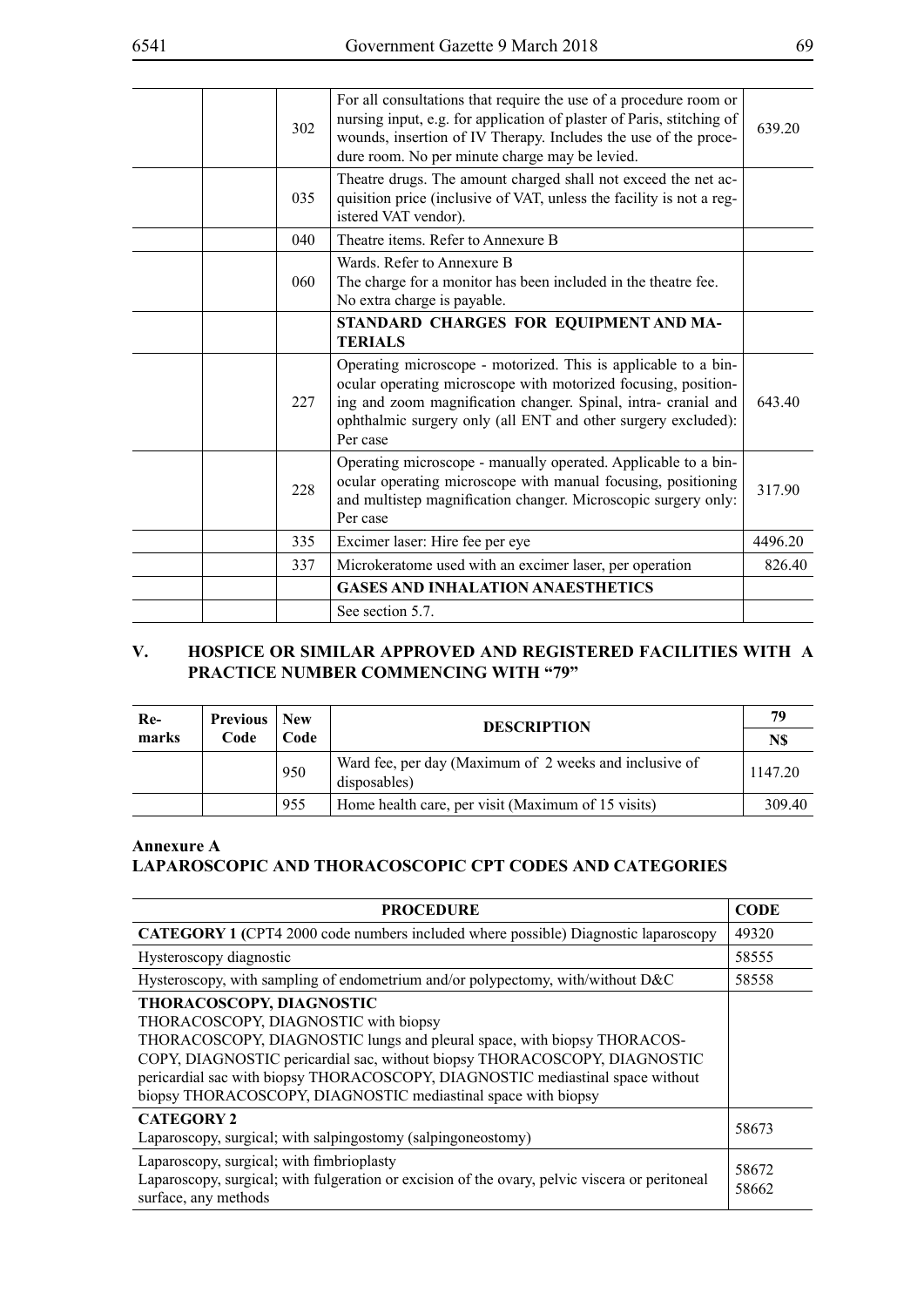| <b>PROCEDURE</b>                                                                                                                                                                                             |                |  |  |  |
|--------------------------------------------------------------------------------------------------------------------------------------------------------------------------------------------------------------|----------------|--|--|--|
| Laparoscopy, surgical; with lysis of adhesions<br>(changed 1998 to salpigolysis, ovariolysis)                                                                                                                |                |  |  |  |
| Laparoscopy, surgical; with removal leiomyomata                                                                                                                                                              |                |  |  |  |
| Laparoscopy surgical; with enterolysis (freeing intestinal adhesion)                                                                                                                                         | 44200          |  |  |  |
| Laparoscopy, surgical; with retropritoneal node sampling (biopsy)<br>Laparoscopy, surgical, abdomen, peritoneum, omentum; with drainage lymphocele to perito-<br>neal cavity                                 |                |  |  |  |
| Laparoscopy, surgical, abdomen, peritoneum and omentum; with biopsy<br>Laparoscopy, surgical, abdominal, peritoneum and omentum; with aspiration of cavity or cyst<br>(e.g. ovarian cyst) single or multiple |                |  |  |  |
| Laparoscopy, surgical; with removal of adnexal structures (partial or total oopherectomy And/<br>or salpingectomy)                                                                                           |                |  |  |  |
| Laparoscopy, surgical; ligation spermatic veins for varicocele                                                                                                                                               | 55550          |  |  |  |
| Laparoscopy, surgical; ablation of renal cysts                                                                                                                                                               | 50541          |  |  |  |
| Laparoscopy, surgical; urethral suspension for stress incontinence                                                                                                                                           | 51990          |  |  |  |
| Laparoscopy, surgical; sling operation for stress incontinence                                                                                                                                               | 51992          |  |  |  |
| Hysteroscopy with removal leiomyomata                                                                                                                                                                        | 58561          |  |  |  |
| Hysteroscopy with endometrial ablation                                                                                                                                                                       | 58563          |  |  |  |
| Laparoscopy, surgical; with bilat. Total pelvic lymphadenectomy<br>Laparoscopy, surgical; with bilat. Total pelvic lymphadenectomy and peri-aortic lymph node<br>sampling (biopsy)                           | 38571<br>38572 |  |  |  |
| Laparoscopy with adrenalectomy                                                                                                                                                                               | 60650          |  |  |  |
| Laparoscopy, surgical; pyeloplasty                                                                                                                                                                           | 50544          |  |  |  |
| Laparoscopy, surgical; nephrectomy                                                                                                                                                                           | 50540          |  |  |  |
| Laparoscopy, surgical; donor nephrectomy                                                                                                                                                                     | 50547          |  |  |  |
| Laparoscopically assisted nephroureterectomy                                                                                                                                                                 | 50548          |  |  |  |
| Laparoscopy, surgical, ureterolithotomy                                                                                                                                                                      | 50945          |  |  |  |
| Laparoscopy, surgical; transection of Vagus nerve, truncal                                                                                                                                                   | 43651          |  |  |  |
| Laparoscopy, surgical; transection of Vagus nerves, selective or highly selective                                                                                                                            | 43652          |  |  |  |
| Laparoscopy, surgical; with guided transhepatic cholangiography, without biopsy                                                                                                                              | 47560          |  |  |  |
| Laparoscopy, surgical; with guided transhepatic cholangiography, with biopsy                                                                                                                                 | 47561          |  |  |  |
| Laparoscopy, surgical; cholecystoenterostomy                                                                                                                                                                 | 47570          |  |  |  |
| Laparoscopy, surgical; cholecystectomy with cholangiography                                                                                                                                                  | 47563          |  |  |  |
| Laparoscopy, surgical; cholecystectomy with explor, common bile duct                                                                                                                                         | 47564          |  |  |  |
| Laparoscopy, surgical; splenectomy<br>Laparoscopy, surgical; gastrostomy, without construction of gastric tube (e.g. Stamm proce-<br>dure)                                                                   | 38120<br>43653 |  |  |  |
| Laparoscopy, surgical; jejunostomy                                                                                                                                                                           | 44201          |  |  |  |
| Laparoscopy, surgical; intestinal resection, with anastomosis                                                                                                                                                | 44202          |  |  |  |
| Laparoscopy, surgical; oesophagogastric fundoplasty eg Nissen, Toupet procedures)                                                                                                                            | 43280          |  |  |  |
| Unlisted laparoscopic spleen procedure                                                                                                                                                                       | 38129          |  |  |  |
| Unlisted laparoscopic lymphatic procedure                                                                                                                                                                    | 38589          |  |  |  |
| Unlisted laparoscopic oesophagus procedure                                                                                                                                                                   | 43289          |  |  |  |
| Unlisted laparoscopic stomach procedure                                                                                                                                                                      | 43659          |  |  |  |
| Unlisted laparoscopic intestinal procedure (except rectum)                                                                                                                                                   | 44209          |  |  |  |
| Unlisted laparoscopic biliary tract procedure                                                                                                                                                                | 47579          |  |  |  |
| Unlisted laparoscopy procedure, abdomen, peritoneum & omentum                                                                                                                                                | 49329          |  |  |  |
| Unlisted laparoscopic hernia procedure                                                                                                                                                                       | 49659          |  |  |  |
| Unlisted laparoscopic renal procedure                                                                                                                                                                        | 50549          |  |  |  |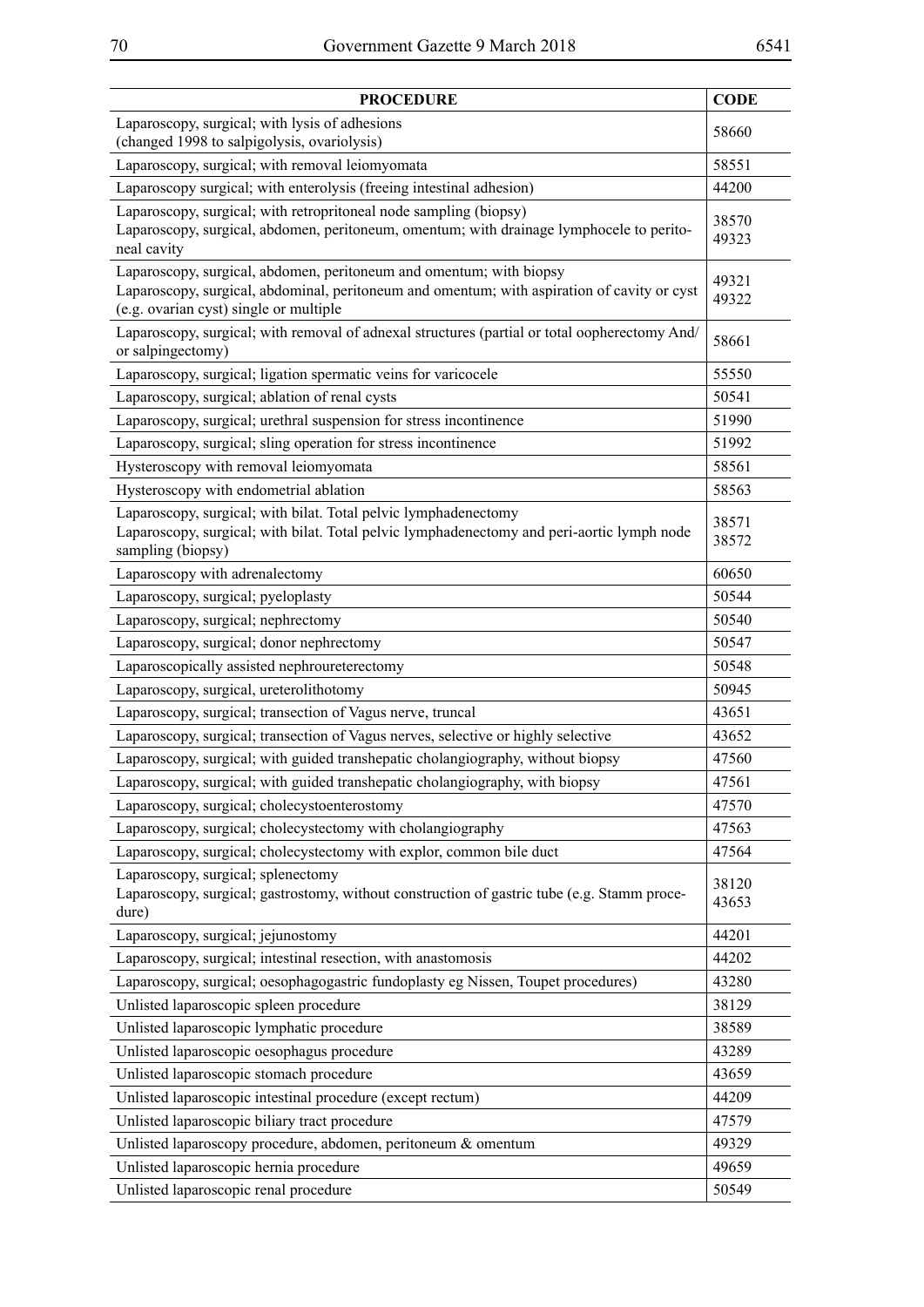| <b>PROCEDURE</b>                                                                                                                           |       |  |  |  |
|--------------------------------------------------------------------------------------------------------------------------------------------|-------|--|--|--|
| Unlisted laparoscopic procedure, testis                                                                                                    |       |  |  |  |
| Unlisted laparoscopic endocrine procedure 60659                                                                                            |       |  |  |  |
| THORACOSCOPY, SURGICAL                                                                                                                     |       |  |  |  |
| THORACOSCOPY, SURGICAL pleurodesis                                                                                                         |       |  |  |  |
| THORACOSCOPY, SURGICAL partial pulmonary decortication THORACOSCOPY, SUR-                                                                  |       |  |  |  |
| GICAL total pulm. Decortication THORACOSCOPY, SURGICAL removal interpleural for-                                                           |       |  |  |  |
| eign body THORACOSCOPY, SURGICAL control traum. Haemorrhage THORACOSCOPY,                                                                  |       |  |  |  |
| SURGICAL exc. /plication bullae THORACOSCOPY, SURGICAL parietal pleurectomy                                                                |       |  |  |  |
| THORACOSCOPY, SURGICAL wedge resection                                                                                                     |       |  |  |  |
| <b>PROCEDURE CODE</b>                                                                                                                      |       |  |  |  |
| THORACOSCOPY, SURGICAL removal clot/foreign body from pericardial space THORA-                                                             |       |  |  |  |
| COSCOPY, SURGICAL creation pericardial window THORACOSCOPY, SURGICAL total                                                                 |       |  |  |  |
| pericardectomy THORACOSCOPY, SURGICAL exc pericard.                                                                                        |       |  |  |  |
| Cyst, tumor, mass THORACOSCOPY, SURGICAL exc mediastinal cyst, tumor, mass THO-                                                            |       |  |  |  |
| RACOSCOPY, SURGICAL lobectomy, total or segmental THORACOSCOPY, SURGICAL<br>with sympathectomy THORACOSCOPY, SURGICAL with esophagomyotomy |       |  |  |  |
|                                                                                                                                            |       |  |  |  |
| <b>NEW CODES FOR CATEGORY 2</b>                                                                                                            |       |  |  |  |
| Laparoscopy, surgical; radical nephrectomy                                                                                                 | 50545 |  |  |  |
| Laparoscopy, surgical; nephrectomy including partial ureterectomy                                                                          | 50546 |  |  |  |
| Laparoscopy, surgical; nephrectomy with total ureterectomy                                                                                 | 50548 |  |  |  |
| Laparoscopy, surgical; ureteroneocystostomy with cystoscopy and ureteral stent placement                                                   | 50948 |  |  |  |
| Laparoscopy, surgical; ureteroneocystostomy without cystoscopy and ureteral stent placement                                                | 50948 |  |  |  |
| Unlisted laparoscopic procedure, ureter                                                                                                    |       |  |  |  |

### **ANNEXURE B.1**

#### GUIDE TO REIMBURSEMENT FOR CONSUMABLE AND DISPOSABLE ITEMS CHARGED BY PRIVATE HOSPITALS AND SAME DAY SURGERY FACILITIES

#### **RULES**

- 1. At all times best clinical practice must be adhered too.
- 2. No consumable or disposable item is free of charge. The cost of consumable and disposable items used on an injured employee in a hospital must be recovered by means of the tariff mechanism as follows:

 $\Box$  - Items included in the per minute theatre fee.

- $\Box$  Items included in the per day ward or unit fee.
- 3. Disposable items marked "for single use only" should never be reused.
	- $\Box$  Single use items may be charged at 100% (See Tariff of Fees).

 $\Box$  Hospitals will adhere to an ethical undertaking that single use items will only be used once. If a hospital does not conform it may be reported to the Commission. If an acceptable explanation is not supplied within 14 days, payment on that account may be withheld.

- 4. Items listed in the Guide to Reimbursement for Consumable and Disposable Items charged by Private Hospitals and Same Day Surgery Facilities are described generically according to product classification and function. Trade names may be included, by means of example, for clarification purposes only.
- 5. Reusable products are products that are endorsed as such by the manufacturer. Such products will be charged according to the "Fractional" charges as detailed in this Tariff of Fees and are under continual review.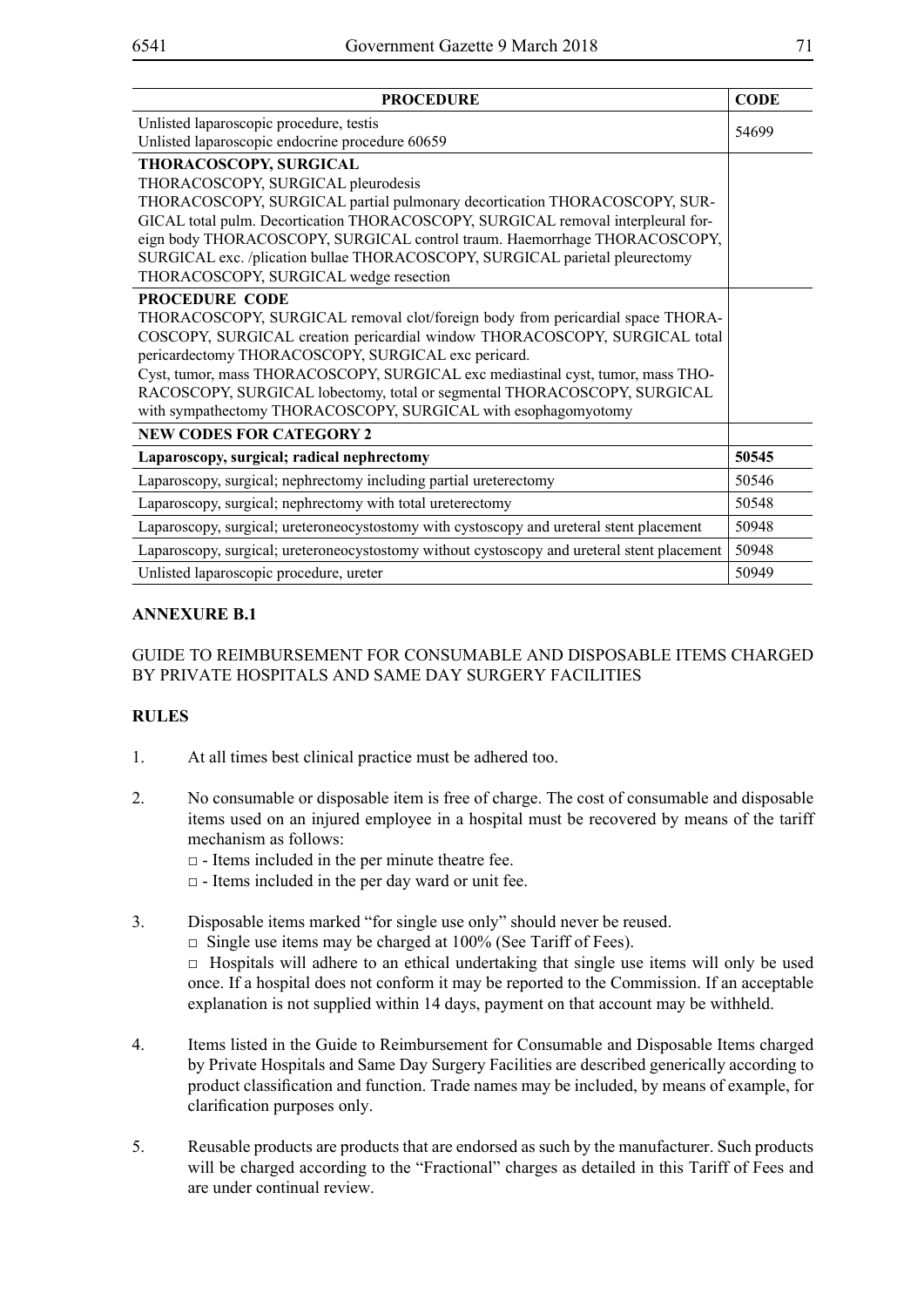| 72                | Government Gazette 9 March 2018<br>6541                                                                                                                   |  |  |  |  |
|-------------------|-----------------------------------------------------------------------------------------------------------------------------------------------------------|--|--|--|--|
| 6.                | Where a hospital uses an excessively priced product, pre-arrangement for payment with the<br>Commission is required or appropriate price adjustment made. |  |  |  |  |
| 7.                | TTO's will be issued and charged according to the rules of this Tariff of Fees.                                                                           |  |  |  |  |
| 8.                | All prescribed items will be recoverable according to the rules of this Tariff of Fees                                                                    |  |  |  |  |
| 9.                | Specialized units are defined as: Intensive Care Unit (ICU), Cardio-Thoracic Intensive Care<br>Unit (CTICU), High Care (HC), A & B.                       |  |  |  |  |
|                   | <b>GUIDE TO REIMBURSEMENT FOR CONSUMABLE AND DISPOSABLE ITEMS LIST</b>                                                                                    |  |  |  |  |
|                   | <b>Key Indicators:</b>                                                                                                                                    |  |  |  |  |
| <b>THR</b>        | Theatre consumable and disposable items WRD Ward consumable and disposable<br>items                                                                       |  |  |  |  |
| <b>NR</b>         | Item is non-recoverable.                                                                                                                                  |  |  |  |  |
| $\mathbf C$       | Item is chargeable under certain circumstances                                                                                                            |  |  |  |  |
| $\mathbf{L}$      | Item chargeable in Limited Circumstances                                                                                                                  |  |  |  |  |
| $\bf R$           | Item is recoverable                                                                                                                                       |  |  |  |  |
| ${\bf P}$         | Item is recoverable from injured employee                                                                                                                 |  |  |  |  |
| F                 | Fractional (reusable) and is charged out on a pro-rata basis (as per Tariff of                                                                            |  |  |  |  |
|                   | Fees, section 5.5.1-5.5.4).                                                                                                                               |  |  |  |  |
| N/A               | Not used/not applicable                                                                                                                                   |  |  |  |  |
| <b>Disposable</b> | Means the manufacturer states one time use only.                                                                                                          |  |  |  |  |
|                   | $S/U$ (Single use) Item = payable 100%                                                                                                                    |  |  |  |  |

**Practice Code** References to the Tariff of Fees include 57/58, 76 and 77

| No             | <b>PRODUCT</b>                                               | <b>THEATRE</b> | <b>WARD</b>   | <b>COMMENT</b>                                                                                                                                                                                                                    |
|----------------|--------------------------------------------------------------|----------------|---------------|-----------------------------------------------------------------------------------------------------------------------------------------------------------------------------------------------------------------------------------|
| $\mathbf{1}$   | <b>Abdominal Swabs</b>                                       | R              | $\mathcal{C}$ | Chargeable in theatre. Chargeable in ward<br>for:<br>Severe septic cases, e.g. burns, laparotomy<br>cases, unsutured chests in Cardio-thoracic<br>ICU.<br>For other cases on motivation only and sub-<br>ject to case management. |
| $\overline{2}$ | Acetone                                                      | <b>NR</b>      | NR.           |                                                                                                                                                                                                                                   |
| $\mathfrak{Z}$ | Adapters reusable                                            | NR.            | NR.           |                                                                                                                                                                                                                                   |
| $\overline{4}$ | Adapters disposable                                          | $\mathcal{C}$  | $\mathcal{C}$ | Chargeable in cardio-thoracic packs only.<br>To be specified if not part of the pack                                                                                                                                              |
| $\sqrt{5}$     | Aerochamber                                                  | <b>NR</b>      | <b>NR</b>     | One per stay.                                                                                                                                                                                                                     |
| 6              | Alcohol/Spirits                                              | <b>NR</b>      | NR.           |                                                                                                                                                                                                                                   |
| 7              | Alcohol Swabs (e.g. Preptic,<br>Webcol)                      | <b>NR</b>      | NR.           | For appropriate use in the atre and ward<br>and/or on prescription                                                                                                                                                                |
| 8              | Amalgam Caplets and all<br>dental composites                 | <b>NR</b>      | N/A           |                                                                                                                                                                                                                                   |
| $\overline{9}$ | Ambubag                                                      | <b>NR</b>      | NR            |                                                                                                                                                                                                                                   |
| 10             | Anaesthetic Circuits &<br>Masks - reusable                   | <b>NR</b>      | N/A           | Included in theatre basket                                                                                                                                                                                                        |
| 11             | Anaesthetic Circuits<br>& Masks - disposable com-<br>ponents | <b>NR</b>      | N/A           | Included in theatre basket                                                                                                                                                                                                        |
| 12             | Anaesthetic Tray                                             | <b>NR</b>      | <b>NR</b>     | Blue and Green gauze chargeable sepa-<br>rately                                                                                                                                                                                   |
| 13             | Antipeol Ointment                                            | <b>NR</b>      | $\mathcal{C}$ | When prescribed by a medical practitioner<br>as a full unit or part of a mixture.                                                                                                                                                 |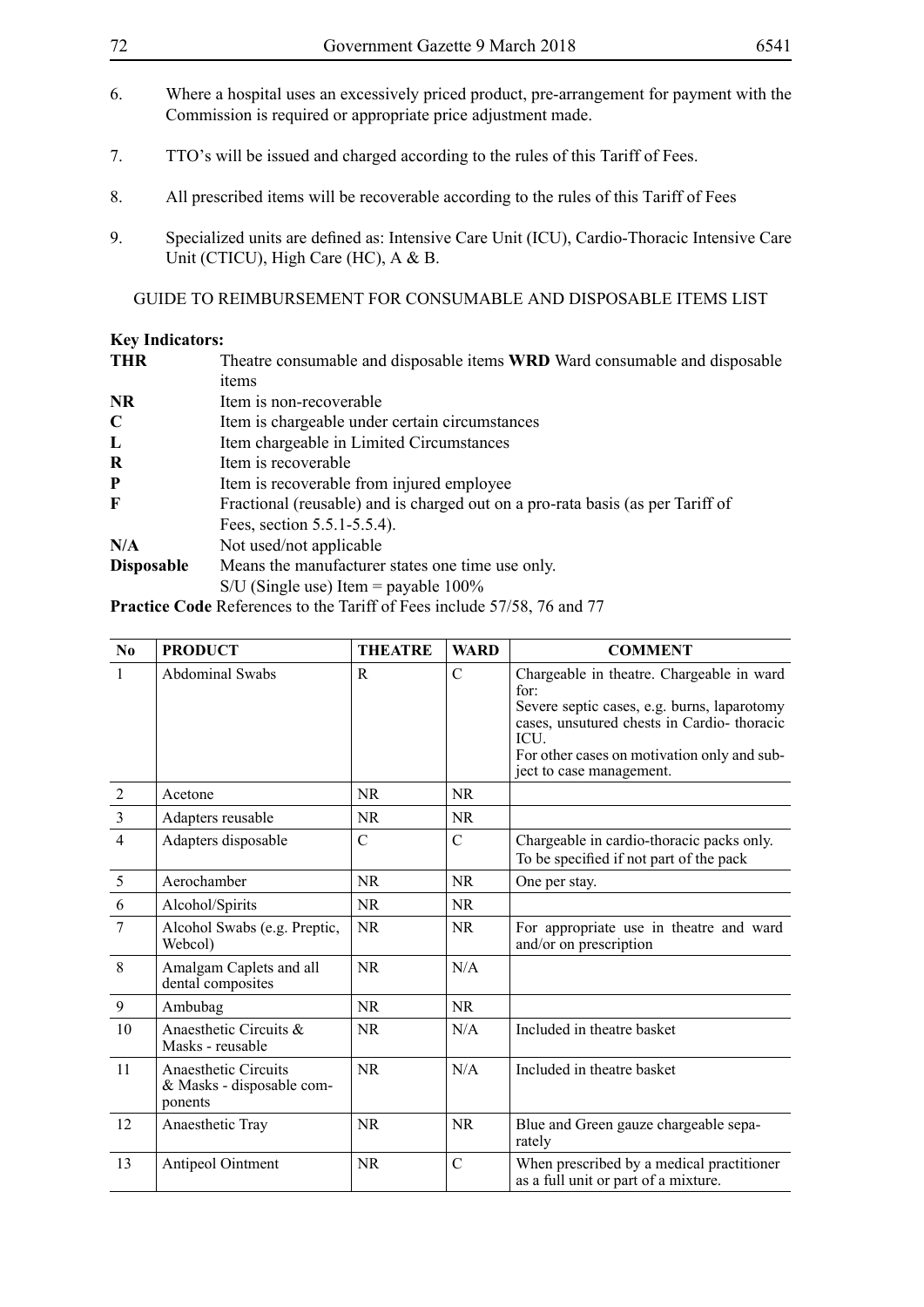| N <sub>0</sub> | <b>PRODUCT</b>                                                           | <b>THEATRE</b> | <b>WARD</b>   | <b>COMMENT</b>                                                                                                                                                                                                                                                                                                                                                                          |
|----------------|--------------------------------------------------------------------------|----------------|---------------|-----------------------------------------------------------------------------------------------------------------------------------------------------------------------------------------------------------------------------------------------------------------------------------------------------------------------------------------------------------------------------------------|
| 14             | Antiseptics solutions<br>(Hibiscrub & Betadine)                          | <b>NR</b>      | <b>NR</b>     | Non-chargeable when used by staff or for<br>prepping of skin.                                                                                                                                                                                                                                                                                                                           |
| 15             | Antiseptics solutions<br>to injured employee (Hi-<br>biscrub &Betadine)  | <b>NR</b>      | $\mathcal{C}$ | Chargeable for use in burns.<br>On prescriptions for therapeutic reasons<br>only.                                                                                                                                                                                                                                                                                                       |
| 16             | Aortic/Vascular Punch -<br>reusable                                      | <b>NR</b>      | <b>NR</b>     |                                                                                                                                                                                                                                                                                                                                                                                         |
| 17             | Aortic/Vascular Punch -<br>disposable                                    | R              | N/A           | Single Use                                                                                                                                                                                                                                                                                                                                                                              |
| 18             | Aquapak, Respiflo, Sterimist<br>or equivalent disposable<br>humidifiers. | N/A            | $\mathcal{C}$ | One per 24 hours or part thereof with<br>administration of oxygen.                                                                                                                                                                                                                                                                                                                      |
| 19             | Aqueous Cream - used as<br>body lotion                                   | <b>NR</b>      | <b>NR</b>     |                                                                                                                                                                                                                                                                                                                                                                                         |
| 20             | Aqueous Cream - other uses                                               | <b>NR</b>      | $\mathcal{C}$ | Chargeable when used as a therapeutic<br>agent, as part of the mixture and prescribed<br>by a doctor.                                                                                                                                                                                                                                                                                   |
| 21             | Arm Immobiliser (Sling)                                                  | <b>NR</b>      | $\mathcal{C}$ | Chargeable when procedure related, e.g.<br>sling. One per arm per stay.                                                                                                                                                                                                                                                                                                                 |
| 22             | Arthrowand Disposable                                                    | $\mathcal{C}$  | <b>NR</b>     | Chargeable if used in the following<br>Procedures:                                                                                                                                                                                                                                                                                                                                      |
| 22.1           | Arthrowand                                                               | $\mathcal{C}$  | <b>NR</b>     | Arthroscopy - knee, shoulder, ankle, ac-<br>romioplasty, sinovectomy - wrist,<br>lateral release - knee, wrist, acromiocla-<br>vicular release, decompresion of shoulder,<br>"frozen" shoulder, meniscectomy, ACL<br>reconstruction, PCL reconstruction Note:<br>Arthrowand can be used together with<br>Dyonic Blades for different requirements<br>per procedure eg. Tissue and Bone. |
| 22.2           | Spinal Arthrowand                                                        | $\mathcal{C}$  | <b>NR</b>     | Spinal and Revision surgery, lumbar<br>dis- cectomy, cervical discectomy, spinal<br>tu- mour removal, intra-cranial tumour<br>remov- al, pliff-cage procedure, lumbar<br>revision surgery, lumbar instrumentation<br>and fusion, cervical cage infusion, percuta-<br>neous lum-bar disc coblatio                                                                                        |
| 22.3           | Plansmowand/Entecwand                                                    | $\mathcal{C}$  | <b>NR</b>     | Soft Pallate channeling, Nasal passage<br>channeling                                                                                                                                                                                                                                                                                                                                    |
| 26             | Bacterial/Viral Filters and<br>Humidifier Moisture Filters               | $\mathcal{C}$  | $\mathcal{C}$ | One per theatre case.<br>One per 24 hours ventilation in specialized<br>units<br>One per 48 hours ventilation for Pall<br>breathing filters in specialized units.                                                                                                                                                                                                                       |
| 27             | Baumanometer                                                             | <b>NR</b>      | <b>NR</b>     |                                                                                                                                                                                                                                                                                                                                                                                         |
| 28             | Bentley Connectors-reuse-<br>able                                        | NR             | NR.           |                                                                                                                                                                                                                                                                                                                                                                                         |
| 29             | Bentley Connectors- dispos-<br>able                                      | $\mathcal{C}$  | $\mathcal{C}$ | To be specified if not a part of a pack.                                                                                                                                                                                                                                                                                                                                                |
| 30             | Betadine Products other than<br>antiseptics & soaps                      | <b>NR</b>      | $\mathcal{C}$ | Chargeable when procedure related e.g.<br>burns.                                                                                                                                                                                                                                                                                                                                        |
| 30             | <b>Biocide</b>                                                           | <b>NR</b>      | <b>NR</b>     |                                                                                                                                                                                                                                                                                                                                                                                         |
| 32             | Biopsy Forceps - disposable                                              | $\mathbf R$    | N/A           |                                                                                                                                                                                                                                                                                                                                                                                         |
| 33             | <b>Bipolar Forceps and Cables-</b><br>reusable                           | <b>NR</b>      | NR.           |                                                                                                                                                                                                                                                                                                                                                                                         |
| 34             | Blades (scalpel) - disposable                                            | R              | $\mathbf R$   |                                                                                                                                                                                                                                                                                                                                                                                         |
|                |                                                                          |                |               |                                                                                                                                                                                                                                                                                                                                                                                         |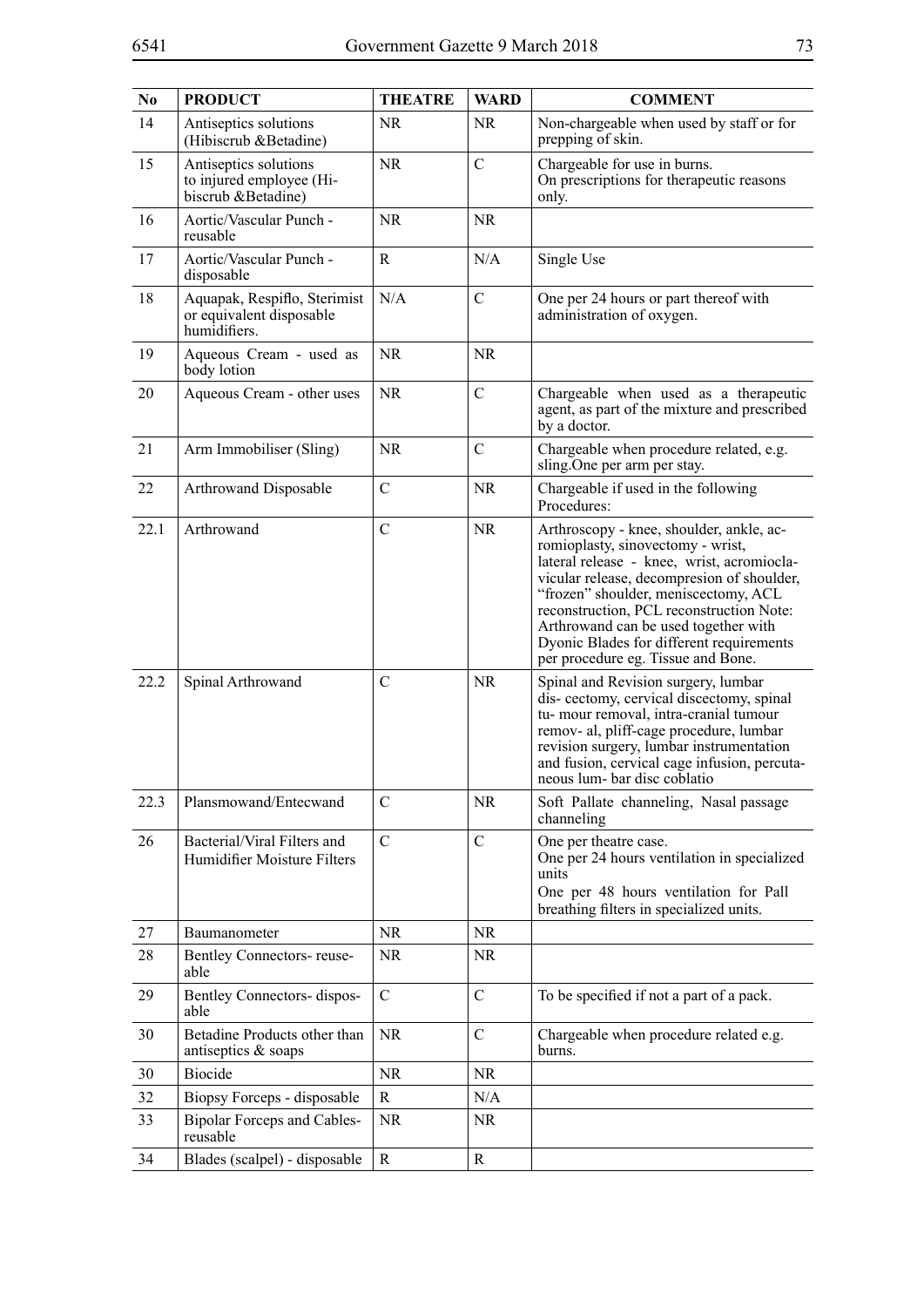| N <sub>0</sub> | <b>PRODUCT</b>                                                                    | <b>THEATRE</b> | <b>WARD</b>   | <b>COMMENT</b>                                                                                                                                            |
|----------------|-----------------------------------------------------------------------------------|----------------|---------------|-----------------------------------------------------------------------------------------------------------------------------------------------------------|
| 35             | Blades - disposable (e.g.<br>Dyonics, Anspach and<br>all other disposable brands) | R              | N/A           | Guideline maximum of 3 blades for an ap-<br>propriate shoulder procedure or 2 for an<br>ap- propriate knee procedure. The use of<br>more to be motivated. |
| 36             | Blades - reusable                                                                 | F              | N/A           | Part chargeable as per this Tariff of Fees,<br>section 5.5.1                                                                                              |
| 37             | Blankets: Warm Air, dispos-<br>able                                               | $\mathcal{C}$  | $\mathcal{C}$ | Chargeable 100% when complying to the<br>criteria as per this Tariff of Fees, section<br>5.5.4<br>Other uses to be motivated by doctor.                   |
| 38             | Blankets: Warm Air, reuse-<br>able                                                | F              | F             | Part chargeable 33.3% as per Tariff of<br>Fees, section 5.5.4.<br>Other uses to be motivated by doctor.                                                   |
| 39             | Body Lotions, Powders,<br>Creams, Oils and Shampoos                               | N/A            | $\mathcal{C}$ | Chargeable when procedure related.                                                                                                                        |
| 42             | Bulb Syringes - glass                                                             | <b>NR</b>      | <b>NR</b>     |                                                                                                                                                           |
| 43             | Bulb Syringes - disposable                                                        | R              | $\mathsf{C}$  | One per injured employee per stay. Blad-<br>der irrigation only in wards.                                                                                 |
| 44             | Burrs - reusable                                                                  | $\mathbf{F}$   | N/A           | Part charge as per this Tariff of Fees, sec-<br>tion $5.5.\overline{1}$                                                                                   |
| 45             | Burrs: Dental surgery includ-<br>ing disposable                                   | <b>NR</b>      | <b>NR</b>     | Included in the dental practitioners' fee                                                                                                                 |
| 46             | Burrs - disposable                                                                | R              | N/A           |                                                                                                                                                           |
| 49             | Capnograph Set - disposable                                                       | <b>NR</b>      | <b>NR</b>     | Included in Zero based Tariff                                                                                                                             |
| 50             | Cetavlon                                                                          | <b>NR</b>      | <b>NR</b>     |                                                                                                                                                           |
| 51             | Chlorhexidine Solution                                                            | <b>NR</b>      | <b>NR</b>     |                                                                                                                                                           |
| 52             | Chloromycetin Applicaps                                                           | R              | $\mathcal{C}$ | Two per day in ICU for unconscious or se-<br>dated ventilated injured employees on pre-<br>scription.                                                     |
| 53             | <b>Chlorine Antiseptics</b><br>(e.g. Biocide)                                     | <b>NR</b>      | <b>NR</b>     |                                                                                                                                                           |
| 54             | Cidex                                                                             | <b>NR</b>      | <b>NR</b>     |                                                                                                                                                           |
| 55             | Codman Markers - sterile                                                          |                |               | See Marking Pen                                                                                                                                           |
| 56             | Collection Charges - Pathol-<br>ogy                                               | <b>NR</b>      | <b>NR</b>     |                                                                                                                                                           |
| 57             | Connectors - reusable                                                             | <b>NR</b>      | <b>NR</b>     |                                                                                                                                                           |
| 58             | Connectors - disposable                                                           | $\mathcal{C}$  | $\mathcal{C}$ | To be specified if not a part of pack. (e.g.<br>Bentley or Cobe)                                                                                          |
| 59             | Creams & Ointments e.g.<br>Terra-Cortril, Anethaine                               | $\mathcal{C}$  | $\mathcal{C}$ | Only full tube chargeable. Prescription<br>required.                                                                                                      |
| 62             | Cutters - reusable                                                                | $\mathbf{F}$   | N/A           | Part chargeable as per this Tariff of Fees,<br>section 5.5.1                                                                                              |
| 63             | Cutters - disposable                                                              | R              | N/A           | Single Use                                                                                                                                                |
| 64             | Cytology Brushes - dispos-<br>able                                                | $\mathbf C$    | N/A           | Fully recoverable if supplied by hospital.                                                                                                                |
| 65             | Datex Sampling Line                                                               | <b>NR</b>      | <b>NR</b>     |                                                                                                                                                           |
| 66             | Daylee Towels                                                                     | NR.            | NR.           |                                                                                                                                                           |
| 67             | Depilatory Creams                                                                 | <b>NR</b>      | <b>NR</b>     |                                                                                                                                                           |
| 68             | Dettol                                                                            |                |               |                                                                                                                                                           |
| 69             | Diagnostic Strips - Blood &<br>Urine (Routine Testing)                            | <b>NR</b>      | <b>NR</b>     |                                                                                                                                                           |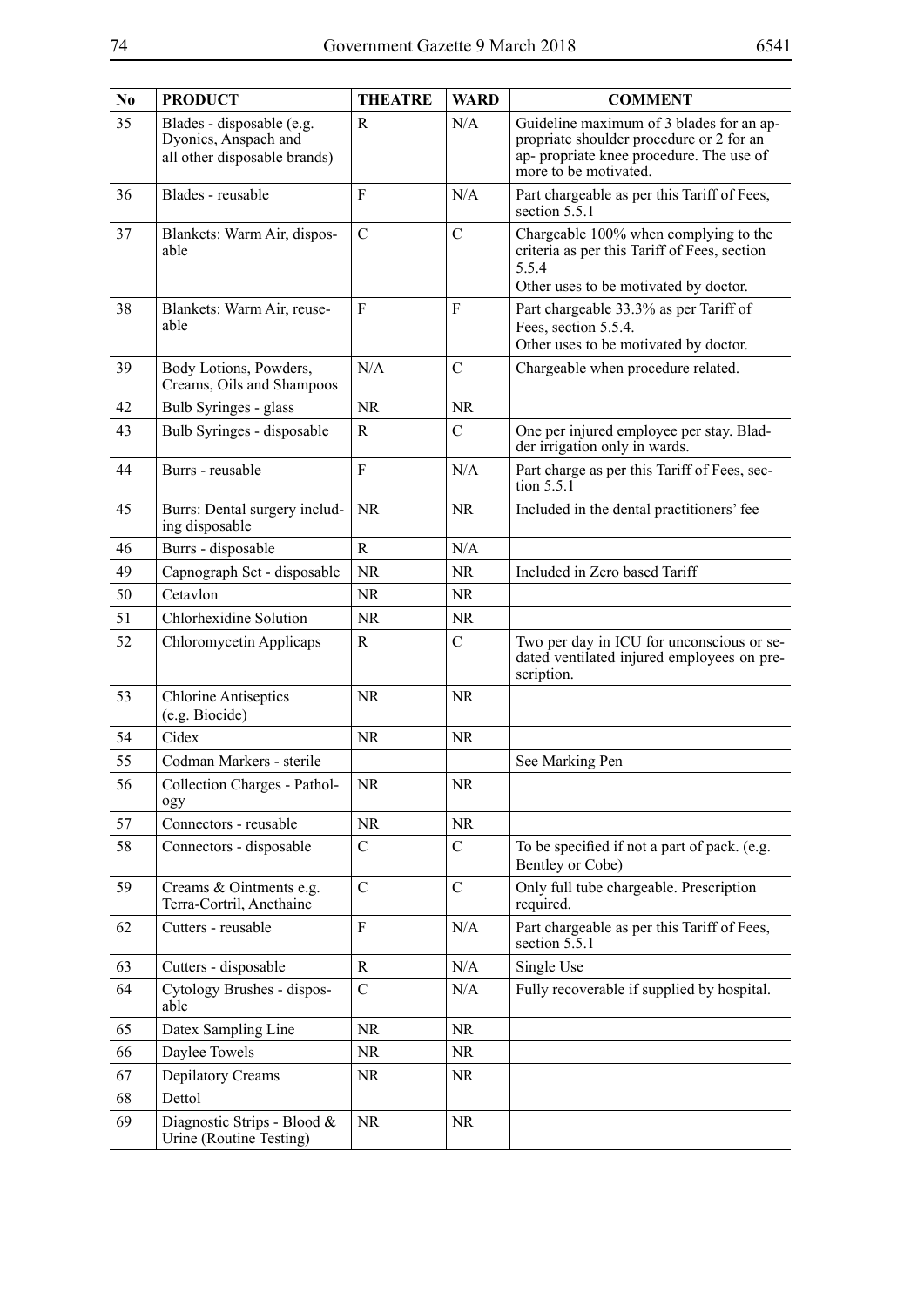| N <sub>0</sub> | <b>PRODUCT</b>                                                                                                | <b>THEATRE</b> | <b>WARD</b>   | <b>COMMENT</b>                                                                                                                                                                                                                                                                                                            |
|----------------|---------------------------------------------------------------------------------------------------------------|----------------|---------------|---------------------------------------------------------------------------------------------------------------------------------------------------------------------------------------------------------------------------------------------------------------------------------------------------------------------------|
| 70             | Diagnostic Strips - Blood                                                                                     | N/A            | C             | Diabetic injured employee -account to<br>state<br>Diabetic.<br>Chargeable in the case of injured employ-<br>ees receiving hyperalimentation or in ICU/<br>HC / NICU/NHC units                                                                                                                                             |
| 72             | Diathermy Equipment                                                                                           | <b>NR</b>      | <b>NR</b>     |                                                                                                                                                                                                                                                                                                                           |
| 73             | Diathermy reusable -<br>pencils, handles                                                                      | F              | N/A           | Part charge as per this Tariff of Fees, sec-<br>tion 5.5.4                                                                                                                                                                                                                                                                |
| 74             | Diathermy disposable items<br>-e.g. pencils, handles                                                          | $\mathbf R$    | N/A           | Single Use                                                                                                                                                                                                                                                                                                                |
| 75             | Diathermy Plates -<br>disposable                                                                              | $\mathbf R$    | N/A           | Chargeable to a maximum of<br>N\$154.30 each                                                                                                                                                                                                                                                                              |
| 76             | Dinamapp Machine & Cuff                                                                                       | <b>NR</b>      | NR            |                                                                                                                                                                                                                                                                                                                           |
| 77             | Disinfectants                                                                                                 | NR.            | <b>NR</b>     |                                                                                                                                                                                                                                                                                                                           |
| 78             | Douche Cans - Reusable                                                                                        | <b>NR</b>      | NR            | Reusables never chargeable                                                                                                                                                                                                                                                                                                |
| 80.1           | Drapes - Camera Towel- dis-<br>posable                                                                        | <b>NR</b>      | N/A           | Included in the tariff                                                                                                                                                                                                                                                                                                    |
| 80.2           | Drapes - Camera Towel- re-<br>usable                                                                          | <b>NR</b>      | N/A           |                                                                                                                                                                                                                                                                                                                           |
| 80.3           | Drapes - Instrument Holders                                                                                   | $\mathbf C$    | N/A           | Cranial Procedures only                                                                                                                                                                                                                                                                                                   |
| 80.4           | Drapes - Incise                                                                                               | R              | N/A           | As per this Tariff of Fees, section 5.15                                                                                                                                                                                                                                                                                  |
| 80.5           | Drapes - Mayo Covers                                                                                          | NR.            | NR            |                                                                                                                                                                                                                                                                                                                           |
| 80.6           | Drapes - Microscope                                                                                           | <b>NR</b>      | N/A           | Included in the tariff                                                                                                                                                                                                                                                                                                    |
| 80.7           | Drapes - Non-Woven and<br>Paper Based, Plastic or Poly-<br>ethylene based-disposable<br>(e.g. Barrier Drapes) | $\mathcal{C}$  | N/A           | Chargeable when used in the following pro-<br>cedures:<br>Hip, knee, shoulder and elbow joint re-<br>placements, open heart and cardiac bypass<br>surgery, vascular surgery (angiography in<br>cath lab), neuro-surgery (brain and spinal<br>cord), arthroscopy of hip, shoulder, knee or<br>elbow joints, spinal surgery |
| 80.8           | Drapes - Ophthalmic                                                                                           | R              | N/A           | As per this Tariff of Fees, section 5.15                                                                                                                                                                                                                                                                                  |
| 80.9           | Drapes - Waterproof                                                                                           | $\mathcal{C}$  | NR.           | As per this Tariff of Fees for section<br>5.6. Procedure indicated e.g cystoscopy,<br>arthroscopy                                                                                                                                                                                                                         |
| 81             | Draw Sheets                                                                                                   | NR             | NR            |                                                                                                                                                                                                                                                                                                                           |
| 82             | Drills - reusable                                                                                             | F              | N/A           | Part chargeable as per Tariff of Fees sec-<br>tion 5.5.1 eg Maxilla Facial Procedures                                                                                                                                                                                                                                     |
| 83             | Drills - disposable                                                                                           | R              | N/A           | Single use (chargeable in Maxilla Facial<br>Procedures)                                                                                                                                                                                                                                                                   |
| 84             | Drills - disposable- Dental<br>Surgery                                                                        | <b>NR</b>      | <b>NR</b>     | Included in the dental practitioners' fee                                                                                                                                                                                                                                                                                 |
| 85             | Drops - Eye/Ear/Nose                                                                                          | $\mathcal{C}$  | NR.           | Theatre - eye drops only in theatre<br>When prescribed by doctor.                                                                                                                                                                                                                                                         |
| 86             | Duratears, Cleargel                                                                                           | <b>NR</b>      | $\mathcal{C}$ | For long term sedated ventilated injured<br>employees. (Only when full tube is used.)<br>Prescribed by a doctor.                                                                                                                                                                                                          |
| 87             | <b>EABS</b>                                                                                                   | NR.            | <b>NR</b>     |                                                                                                                                                                                                                                                                                                                           |
| 88             | ECG - Equipment                                                                                               | <b>NR</b>      | <b>NR</b>     |                                                                                                                                                                                                                                                                                                                           |
| 89             | <b>ECG</b> - Electrodes                                                                                       | R              | R             | Single Use                                                                                                                                                                                                                                                                                                                |
| 90             | ECG - Paper                                                                                                   | NR             | R             | Theatre/Recovery - Case Manager to mo-<br>tivate.                                                                                                                                                                                                                                                                         |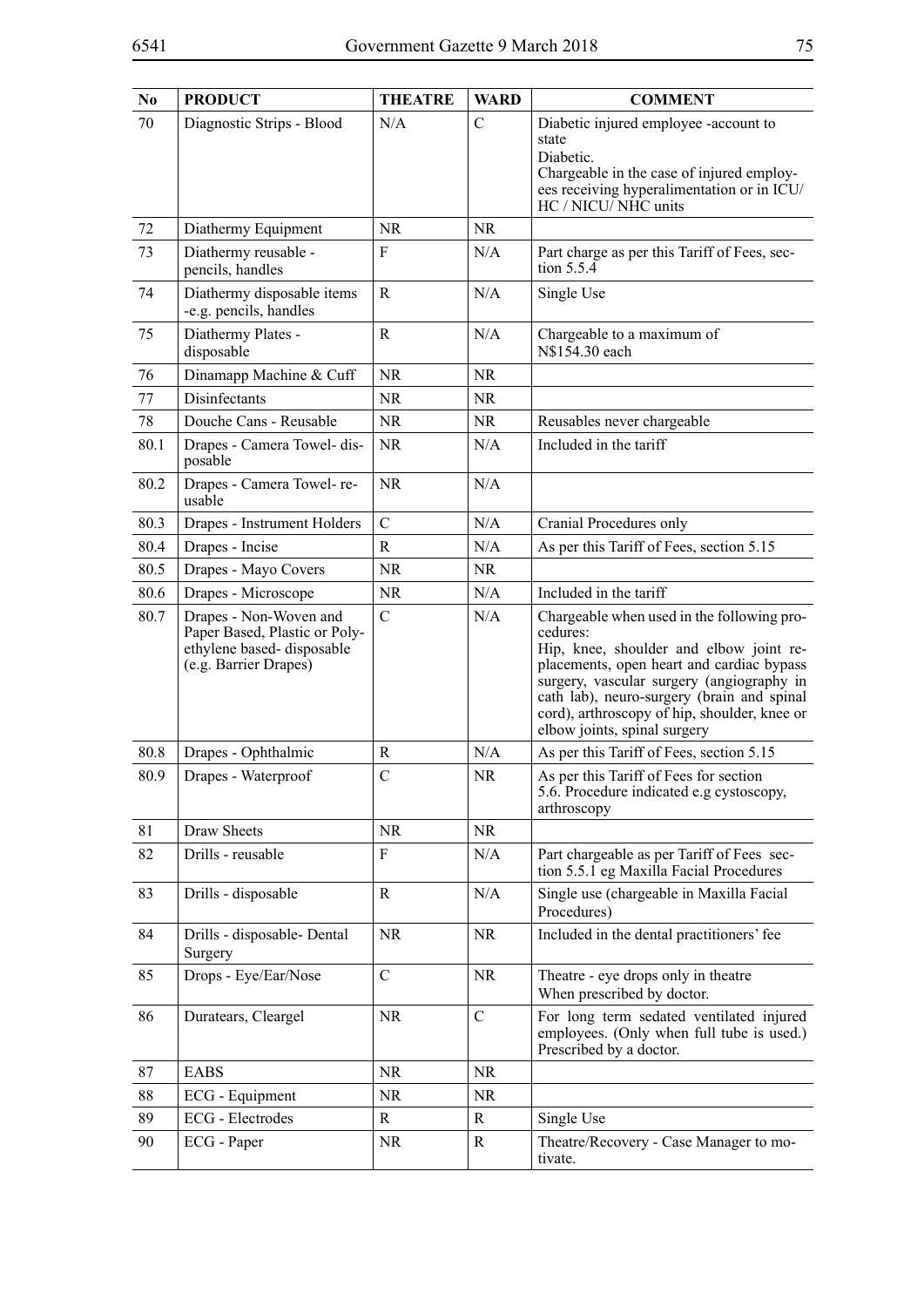| N <sub>0</sub> | <b>PRODUCT</b>                                                                   | <b>THEATRE</b>   | <b>WARD</b>   | <b>COMMENT</b>                                                                                                           |
|----------------|----------------------------------------------------------------------------------|------------------|---------------|--------------------------------------------------------------------------------------------------------------------------|
| 91             | <b>Elastoplast Rolls/Strapping</b>                                               | $\mathcal{C}$    | $\mathcal{C}$ | Rolls chargeable when appropriate eg skin<br>transplants. Non-recoverable when used as<br>restraining strapping.         |
| 92             | <b>Electro Surgical Diathermy</b><br>- Handles and Pencils<br>Disposable         | $\mathbf R$      | N/A           | See item 74                                                                                                              |
| 93             | Electrode Tip Cleaner -<br>disposable (e.g. Scrape Eeze,<br>Friction Pads)       | <b>NR</b>        | <b>NR</b>     |                                                                                                                          |
| 94             | Endoscopic - disposables                                                         | $\overline{C}$   | N/A           | See Endoscopic Procedure List attached.                                                                                  |
| 95             | Endotracheal Introducers -<br>reusable                                           | <b>NR</b>        | <b>NR</b>     |                                                                                                                          |
| 96             | <b>ENT Burrs</b>                                                                 | $\overline{C}$   | N/A           |                                                                                                                          |
| 99             | Epidural Kit/Set                                                                 | $\overline{C}$   | N/A           | Epidural Kit chargeable in all cases except<br>maternity.<br>Not to be charged when fee is charged.                      |
| 100            | Ether                                                                            | <b>NR</b>        | NR            |                                                                                                                          |
| 101            | Eusol                                                                            | <b>NR</b>        | $\mathcal{C}$ | For septic wound dressing                                                                                                |
| 102            | <b>External Fixators</b>                                                         | R                | N/A           | Pre-authorisation by the Commission re-<br>quired. Supplier's invoice to accompany<br>account.                           |
| 103            | Face Cloth & Toothbrush                                                          | <b>NR</b>        | NR.           |                                                                                                                          |
| 104            | Face Masks                                                                       | <b>NR</b>        | $\mathsf{C}$  | For reverse barrier nursing only<br>(Head covers and overshoes non-charge-<br>able.)                                     |
| 105            | Films, Video Prints, Com-<br>pact<br>Discs, Thermal Paper                        | $\overline{C}$   | <b>NR</b>     | Refer to this Tariff of Fees for section 3.3 -<br>item 075: one fee per procedure                                        |
| 106            | Films, Video Prints, Com-<br>pact Discs - disposables<br>(Endoscopic Procedures) | <b>NR</b>        | <b>NR</b>     |                                                                                                                          |
| 107            | <b>Fluoroshield Gloves</b>                                                       | F                | N/A           | As per Tariff of Fees for section 5.5.4, item<br>441                                                                     |
| 108            | Foley's Temp Catheter                                                            | $\mathcal{C}$    | N/A           | On motivation<br>Maximum of N\$1042.40<br>Cardiac only                                                                   |
| 109            | Formalin in Saline                                                               | <b>NR</b>        | <b>NR</b>     |                                                                                                                          |
| 110            | Fosenema / Len-o-lax                                                             | N/A              | R             | When prescribed.                                                                                                         |
| 111            | Funnel Tubing See tubing                                                         |                  |               |                                                                                                                          |
| 112            | Gigly Saw Blade -<br>disposable                                                  | R                |               | Single Use                                                                                                               |
| 113            | Gigly Saw Blades - reusable                                                      | $\boldsymbol{F}$ | N/A           | As per Tariff of Fees for section 5.5.1                                                                                  |
| 114            | <b>Glass Syringes</b>                                                            | <b>NR</b>        | <b>NR</b>     |                                                                                                                          |
| 115            | Gloves - Non-Sterile                                                             | <b>NR</b>        | $\mathcal{C}$ | Chargeable only for reverse barrier nurs-<br>ing, motivation required.                                                   |
| 116            | Gloves - Sterile (Surgical)                                                      | R                | $\mathcal{C}$ | Chargeable for incisional procedures,<br>e.g. CVP lines and major wound dressing<br>(burns).<br>Not chargeable with tray |
| 117            | Gloves - Sterile<br>(Examination)                                                | N/A              | $\mathcal{C}$ | For minor sterile procedures in the ward<br>e.g. suction, catheterisation. Non-charge-<br>able with tray                 |
| 118            | Glucometer                                                                       | N/A              | N/A           | TTO only if authorised by Commission.<br>Otherwise for injured employee's private<br>account.                            |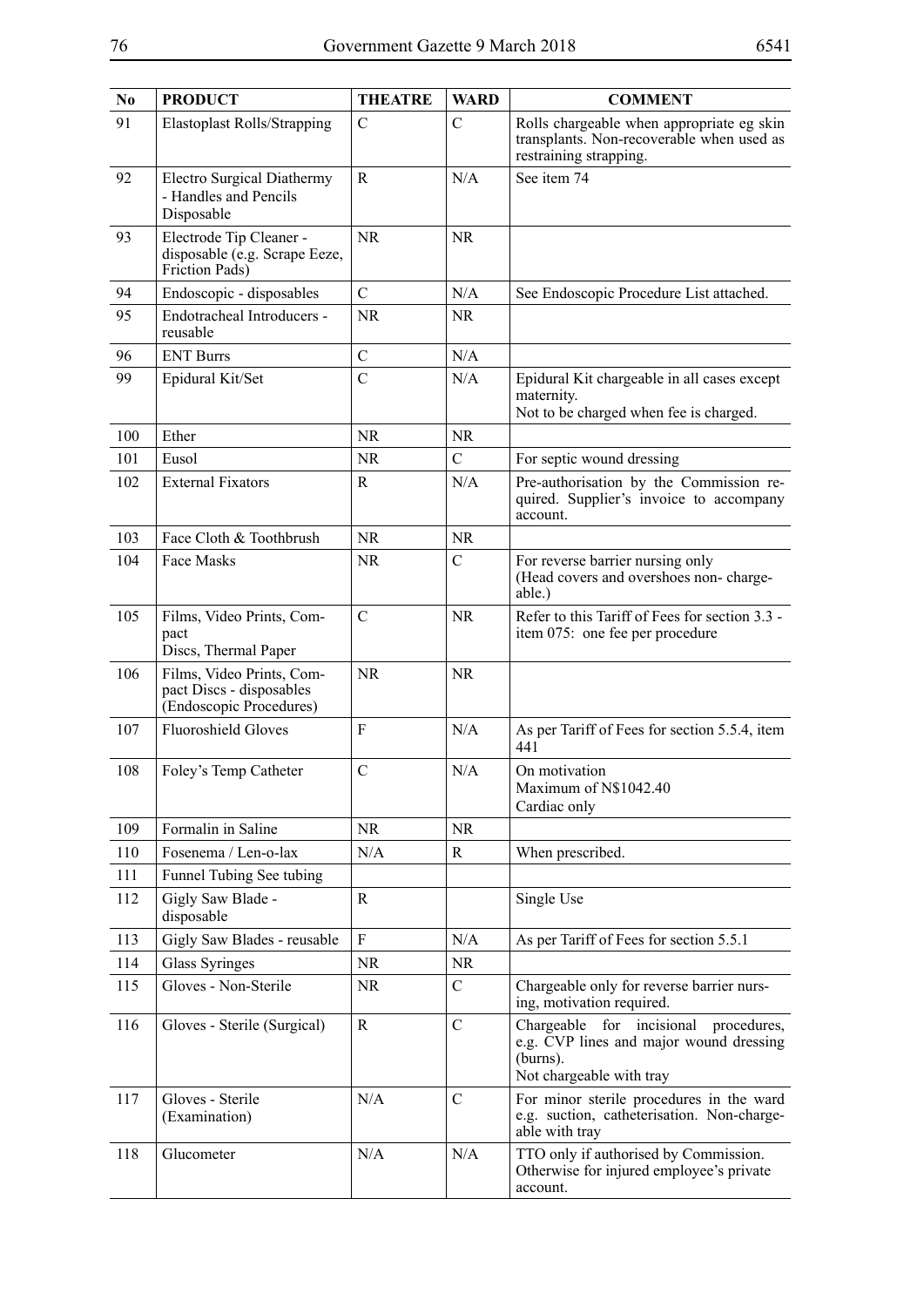| N <sub>0</sub> | <b>PRODUCT</b>                                                           | <b>THEATRE</b>   | <b>WARD</b>   | <b>COMMENT</b>                                                                                                                                                                                                                                                                                                                                                                                               |
|----------------|--------------------------------------------------------------------------|------------------|---------------|--------------------------------------------------------------------------------------------------------------------------------------------------------------------------------------------------------------------------------------------------------------------------------------------------------------------------------------------------------------------------------------------------------------|
| 119            | Gowns - disposable Theatre                                               | $\mathcal{C}$    | N/A           | Chargeable for specific procedures only:<br>Hip, knee, shoulder and elbow joint re-<br>placements, open heart and cardiac bypass<br>surgery, vascular surgery, neuro-surgery<br>(brain and spinal cord), arthroscopy<br>-of<br>hip, shoulder, knee or elbow joints, spinal<br>surgery<br>For surgical team only (max 4). $(20\%)$<br>Maximum price N\$281.20 per gown (to be<br>revised with price changes.) |
| 120            | Gowns - disposable Wards                                                 | N/A              | C             | Chargeable for reverse barrier nursing and<br>severe burns - motivation to accompany ac-<br>count.                                                                                                                                                                                                                                                                                                           |
| 121            | Hand/Foot Switching Pencil<br>- reusable                                 | F                | N/A           | Part chargeable as per this Tariff of Fees,<br>section $5.5.4$ (see item 73)                                                                                                                                                                                                                                                                                                                                 |
| 122            | Hand/Foot Switching Pencil<br>- disposable                               | R                | N/A           | See item 74. Single use                                                                                                                                                                                                                                                                                                                                                                                      |
| 123            | Harmonic Scalpel, or equiva-<br>lent components - reusable.              | ${\bf F}$        | N/A           | Chargeable as per Tariff of Fees for section<br>5.5.3                                                                                                                                                                                                                                                                                                                                                        |
| 124            | Harmonic Scalpel, or equiva-<br>lent - disposable components             | R                | N/A           | Single use                                                                                                                                                                                                                                                                                                                                                                                                   |
| 125            | Head Strap for CPAP                                                      | N/A              | $\mathcal{C}$ | Chargeable when diagnosis related, e.g.<br>burns/infectious diseases.                                                                                                                                                                                                                                                                                                                                        |
| 126            | Heart/Lung Machine                                                       | <b>NR</b>        | <b>NR</b>     |                                                                                                                                                                                                                                                                                                                                                                                                              |
| 127            | Hibitane Solution - sachets                                              | NR.              | <b>NR</b>     | On prescription to take home                                                                                                                                                                                                                                                                                                                                                                                 |
| 129            | Hoods, Shield and Gown<br>combination -<br>disposable<br>(e.g. Charnley) | $\mathbf C$      | N/A           | On motivation<br>Up to N\$262.80 per set Maximum of 3<br>charges                                                                                                                                                                                                                                                                                                                                             |
| 131            | Humidifier - disposable                                                  | N/A              | $\mathcal{C}$ | One per 24 hours or part thereof whilst on<br>oxygen on active humidification.                                                                                                                                                                                                                                                                                                                               |
| 132            | Humidifying Chamber<br>- disposable (e.g. Fisher<br>Paykel)              | N/A              | $\mathcal{C}$ | One per LOS in specialized units                                                                                                                                                                                                                                                                                                                                                                             |
| 133            | Hydrogen Peroxide                                                        | <b>NR</b>        | <b>NR</b>     |                                                                                                                                                                                                                                                                                                                                                                                                              |
| 134            | Ice Pack/Cold Pack- dispos-<br>able                                      | N/A              | $\mathcal{C}$ | Appropriate procedures only.                                                                                                                                                                                                                                                                                                                                                                                 |
| 135            | Incontinence Products -<br>Linen Savers                                  | <b>NR</b>        | $\mathcal{C}$ | Chargeable for incontinent patients only.                                                                                                                                                                                                                                                                                                                                                                    |
| 136            | Incontinence Products - Pads<br>(e.g. sanitary)                          | $\mathcal{C}$    | $\mathcal{C}$ | Procedure related or to replace the dressing.<br>Others to be charged to patient's private ac-<br>count.                                                                                                                                                                                                                                                                                                     |
| 137            | Incontinence Products -<br>Draw Sheet                                    | <b>NR</b>        | <b>NR</b>     |                                                                                                                                                                                                                                                                                                                                                                                                              |
| 138            | Incontinence Products - Pads<br>e.g. Besure/Molicare                     | N/A              | $\mathbf{P}$  |                                                                                                                                                                                                                                                                                                                                                                                                              |
| 141            | Jacques Catheters                                                        | NR               | <b>NR</b>     |                                                                                                                                                                                                                                                                                                                                                                                                              |
| 142            | K Y Jelly - Tubes                                                        | NR               | <b>NR</b>     | On prescription                                                                                                                                                                                                                                                                                                                                                                                              |
| 143            | K Y Jelly - Sachets                                                      | R                | R             | Procedure related                                                                                                                                                                                                                                                                                                                                                                                            |
| 144            | Lacrilube                                                                | NR.              | $\mathsf{C}$  | For long term sedated ventilated injured<br>employees. (Only when full tube is used).<br>Prescribed by a doctor.                                                                                                                                                                                                                                                                                             |
| 145            | Lancets, Autolets, Softclix                                              | <b>NR</b>        | $\mathcal{C}$ | For diabetic patients -account to state Dia-<br>betic. For hyperalimentation Chargeable in<br>ICU /NICU /HC /NHC A&B Units                                                                                                                                                                                                                                                                                   |
| 146            | Laryngeal Masks                                                          | $\boldsymbol{F}$ | N/A           | 2.5% as per Tariff of Fees for section 5.5.4,<br>item 435                                                                                                                                                                                                                                                                                                                                                    |
|                |                                                                          |                  |               |                                                                                                                                                                                                                                                                                                                                                                                                              |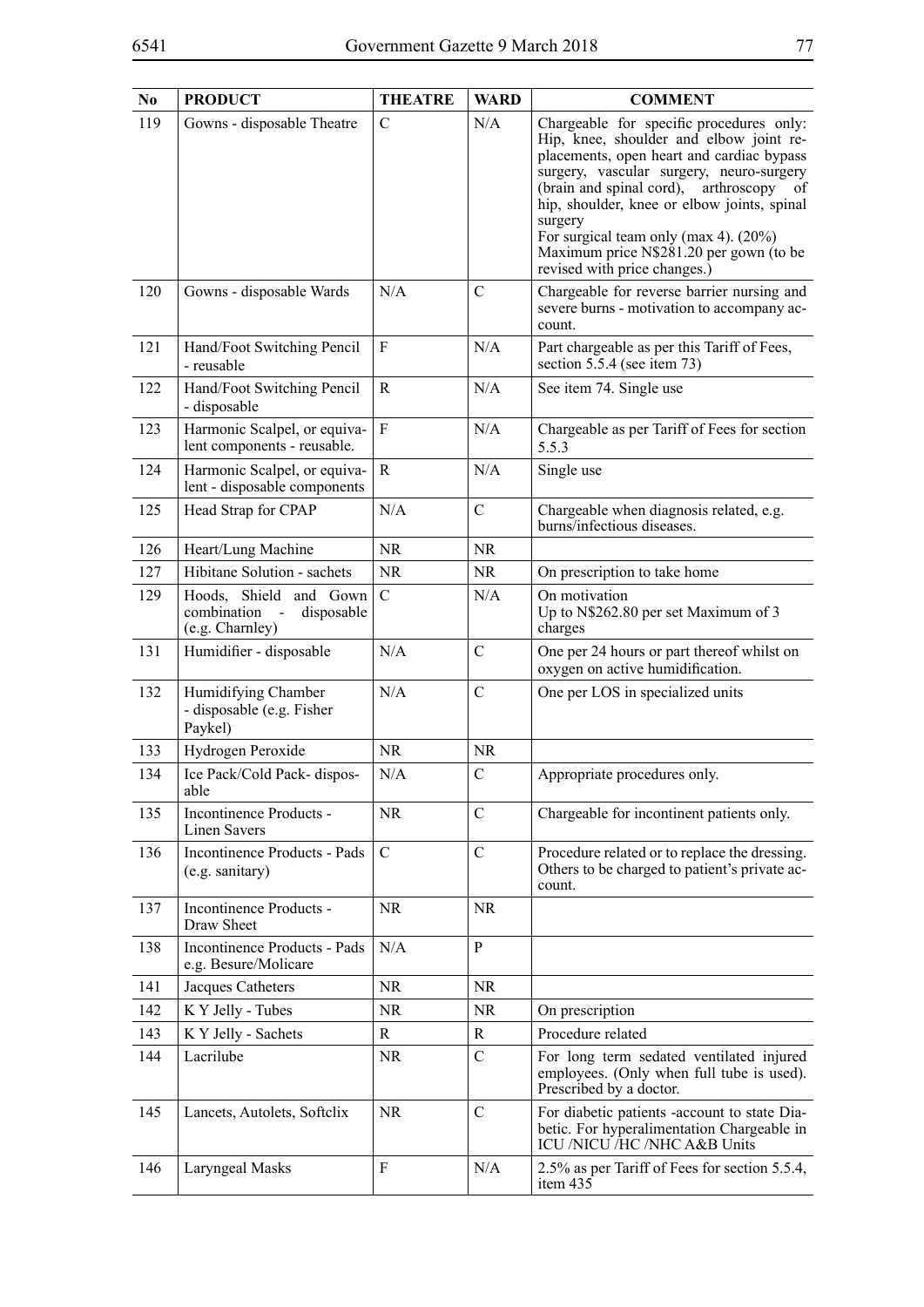| N <sub>0</sub> | <b>PRODUCT</b>                                       | <b>THEATRE</b> | <b>WARD</b>   | <b>COMMENT</b>                                                                                                                                                                  |
|----------------|------------------------------------------------------|----------------|---------------|---------------------------------------------------------------------------------------------------------------------------------------------------------------------------------|
| 147            | Laser Components - reusable                          | F              | N/A           | Part chargeable as per Tariff of Fees for<br>section 5.5.2                                                                                                                      |
| 148            | Laser Components - dispos-<br>able                   | R              | N/A           | Single Use                                                                                                                                                                      |
| 149            | Latex Tubing                                         |                |               | Refer to Tubing                                                                                                                                                                 |
| 150            | Laundry Bags - Soluble                               | <b>NR</b>      | $\mathsf{C}$  | Chargeable for barrier nursing (septic cases<br>only). 2 bags per day per injured employee<br>as per item 269                                                                   |
| 151            | Ligasure Electrode - Dispos-<br>able components only | $\mathbf R$    | N/A           | See item 74, Single Use                                                                                                                                                         |
| 152            | Limb Holder - disposable<br>(Restrainer)             | N/A            | $\mathcal{C}$ | 1 per limb per injured employee per stay<br>on motivation.                                                                                                                      |
| 153            | Liquid Soaps                                         | <b>NR</b>      | <b>NR</b>     | Non-chargeable when used by staff or for<br>prepping of skin.                                                                                                                   |
| 154            | Loan Set Fee                                         | <b>NR</b>      | NR.           |                                                                                                                                                                                 |
| 155            | Magil Mapleson Circuit                               | <b>NR</b>      | NR.           | Included in theatre basket                                                                                                                                                      |
| 156            | Marking Pen - sterile (e.g.<br>Codman Marker)        | $\mathcal{C}$  | NR            | Procedure related: Craniotomy, neuro &<br>spinal, skin flaps, keratotomy                                                                                                        |
| 157            | <b>Mask for Anaesthetics</b>                         | <b>NR</b>      | NR.           |                                                                                                                                                                                 |
| 158            | Maternity Per Diem Fee                               | $\mathcal{C}$  | N/A           | Ethical products are chargeable                                                                                                                                                 |
| 160            | Meal Supplements                                     | <b>NR</b>      | NR.           | On motivation                                                                                                                                                                   |
| 161            | Medically prescribed meals                           | N/A            | C             | Based on diagnosis<br>Refer to attached Medically Prescribed<br>Meals                                                                                                           |
| 163            | Mentor Cable - reusable                              | <b>NR</b>      | <b>NR</b>     |                                                                                                                                                                                 |
| 164            | Mentor Cable - disposable                            | <b>NR</b>      | NR.           | Included in Zero Based                                                                                                                                                          |
| 165            | Mercurochrome & Methio-<br>late                      | <b>NR</b>      | NR            | Chargeable when prescribed for therapeu-<br>tic reasons.                                                                                                                        |
| 166            | Micro Retractor                                      | <b>NR</b>      | <b>NR</b>     |                                                                                                                                                                                 |
| 167            | Milk Substitutes                                     | <b>NR</b>      | <b>NR</b>     |                                                                                                                                                                                 |
| 168            | Milton                                               | <b>NR</b>      | <b>NR</b>     |                                                                                                                                                                                 |
| 169            | Mixing Systems for Cement                            | $\mathcal{C}$  | N/A           | Chargeable as part of prosthesis, to be in-<br>cluded in prosthesis invoice, which accom-<br>panies account.<br>Note: Cement containing anti-biotic to be<br>charged separately |
| 170            | Monitors                                             | <b>NR</b>      | $\mathcal{C}$ | Equipment fee chargeable in High Care and<br>Wards when an injured employee is moni-<br>tored. Item 231.<br>Non-Chargeable in ICU.                                              |
| 173            | Nasal Cannula - disposable                           | N/A            | $\mathcal{C}$ | One per stay if oxygen is administered.                                                                                                                                         |
| 174            | Nebulising Mask - dispos-<br>able                    | N/A            | $\mathsf{C}$  | One per stay if injured employee is nebu-<br>lised.                                                                                                                             |
| 175            | Nebulising Mask - Trachea                            | N/A            | $\mathcal{C}$ | One per stay if injured employee is nebu-<br>lised.                                                                                                                             |
| 177            | Neuro Sucker - disposable                            | $\mathcal{C}$  | N/A           | Neuro cases only                                                                                                                                                                |
| 178            | <b>Nursing Services</b>                              | <b>NR</b>      | NR            |                                                                                                                                                                                 |
| 179            | Operating Instruments-reus-<br>able                  | NR.            | NR            |                                                                                                                                                                                 |
| 180            | Opticlude in Theatre                                 | <b>NR</b>      |               | Eyepads in theatre basket                                                                                                                                                       |
| 181            | Oximeter                                             | NR.            | NR.           |                                                                                                                                                                                 |
| 184            | Oxygen Analysers, Hoods,<br>Attachments - reusable   | <b>NR</b>      | <b>NR</b>     |                                                                                                                                                                                 |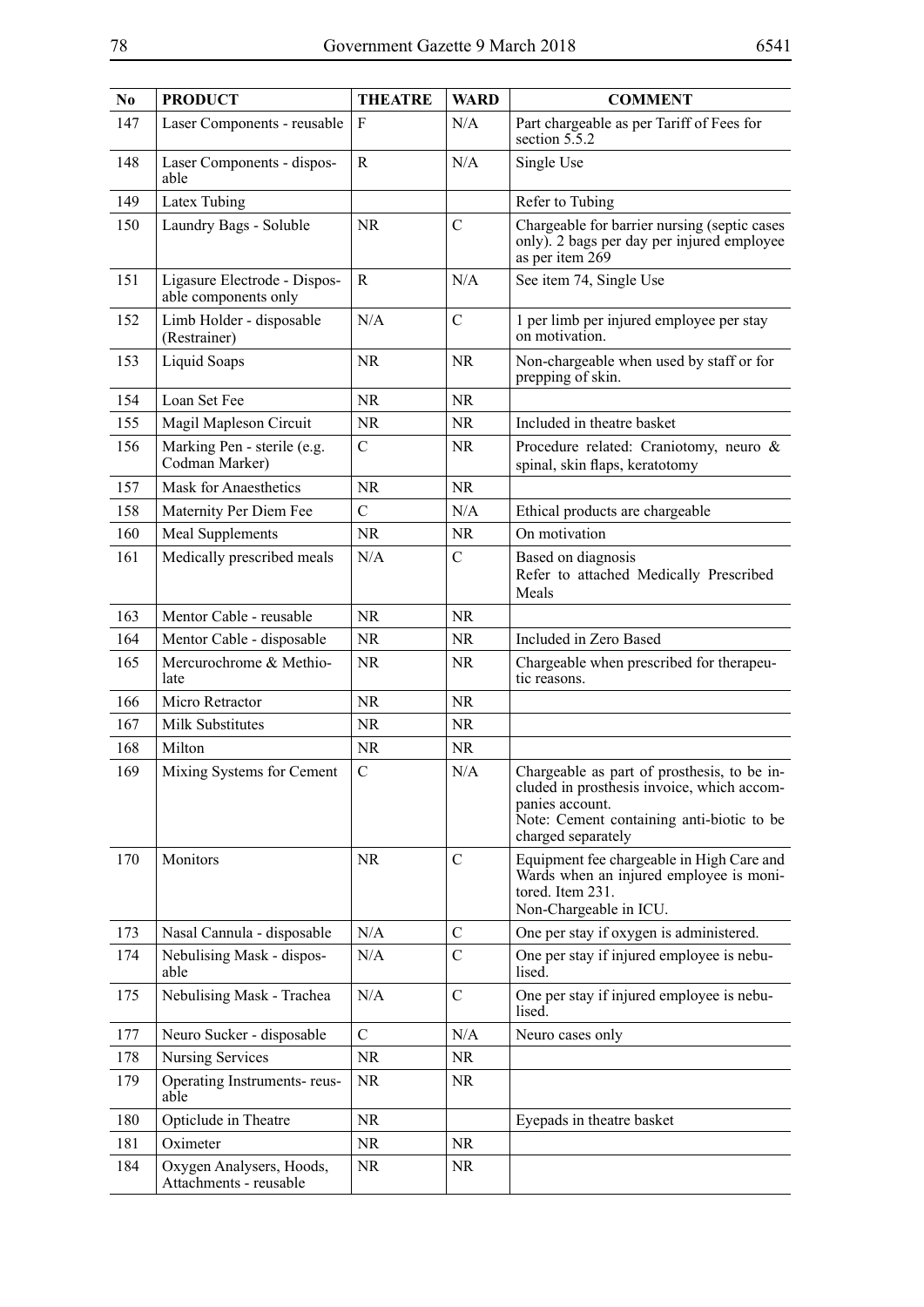| N <sub>0</sub> | <b>PRODUCT</b>                                            | <b>THEATRE</b> | <b>WARD</b>   | <b>COMMENT</b>                                                                                                                                                                                                                                                                                                                                                                                                                                           |
|----------------|-----------------------------------------------------------|----------------|---------------|----------------------------------------------------------------------------------------------------------------------------------------------------------------------------------------------------------------------------------------------------------------------------------------------------------------------------------------------------------------------------------------------------------------------------------------------------------|
| 185            | Oxygen Analysers, Hoods,<br>Attachments - disposable      | $\mathcal{C}$  | C             |                                                                                                                                                                                                                                                                                                                                                                                                                                                          |
| 186            | Oxygen Mask + tubing-<br>disposable                       | $\overline{C}$ | $\mathcal{C}$ | In recovery if oxygen is administered post<br>operatively.<br>One per hospital stay in total.                                                                                                                                                                                                                                                                                                                                                            |
| 187            | Pacing Wire and Cables -<br>disposable                    | $\mathbf C$    | N/A           | Must be procedure related.<br>Maximum 1 cable and 2 wires, excess to<br>be motivated.                                                                                                                                                                                                                                                                                                                                                                    |
| 188            | Packing Fee                                               | <b>NR</b>      | <b>NR</b>     |                                                                                                                                                                                                                                                                                                                                                                                                                                                          |
| 189            | PCA Pump - reusable (equip-<br>ment fee and dispos-ables) | <b>NR</b>      | $\mathcal{C}$ | As per Tariff of Fees for item 230.<br>One per injured employee per day, maxi-<br>mum 48 hours.<br>Not applicable in ICU and specialized<br>units. 1 per injured employee for maxi-<br>mum of 48 hours in ward<br>Chargeable in the following instances: Ma-<br>jor joint replacement, open, upper abdomi-<br>nal surgery, severe burns, thoracotomies<br>(motivation by practitioner), intractable<br>pain associated with malignancy                   |
| 190            | PCA Pumps - disposable                                    | $\mathcal{C}$  | $\mathcal{C}$ | As per Tariff of Fees for section 5.16.<br>One per injured employee per 48 hours.<br>Chargeable in theatre if injured employee<br>goes directly into ward.<br>Not to be charged in specialized units, ICU<br>and High Care units<br>Chargeable in the following instances: Ma-<br>jor joint replacement, open, upper abdomi-<br>nal surgery, severe burns, thoracotomies<br>(motivation by practitioner), intractable<br>pain associated with malignancy |
| 191            | Peak Flow Meter                                           | <b>NR</b>      | <b>NR</b>     |                                                                                                                                                                                                                                                                                                                                                                                                                                                          |
| 192            | Peak Flow Meter -<br>disposable Mouth Piece               | N/A            | R             |                                                                                                                                                                                                                                                                                                                                                                                                                                                          |
| 193            | Peep Valve and/or CPAP<br>mask - disposable               | N/A            | $\mathcal{C}$ | Max of one CPAP mask per injured em-<br>ployee per stay<br>Max of two valves per injured employee<br>per stay.<br>More to be motivated                                                                                                                                                                                                                                                                                                                   |
| 194            | Plaster (e.g. Elastoplast)                                | $\mathcal{C}$  | $\mathcal{C}$ | Rolls chargeable for appropriate conditions.<br>Non-recoverable when used as restraining<br>strapping.<br>Non-chargeable for positioning.                                                                                                                                                                                                                                                                                                                |
| 195            | <b>Plastic Bags</b>                                       | <b>NR</b>      | <b>NR</b>     |                                                                                                                                                                                                                                                                                                                                                                                                                                                          |
| 196            | Pour Bottle - Saline                                      | $\mathcal{C}$  | $\mathcal{C}$ | Chargeable when procedure related, e.g.<br>for wound irrigation.<br>Excessive usage to be motivated.<br>Not to be charged with pour bottle water                                                                                                                                                                                                                                                                                                         |
| 197            | Pour Bottle - Water                                       | $\mathbf C$    | $\mathcal{C}$ | Not to be charged with pour bottle saline<br>Only chargeable for injured employees'<br>related conditions: flushing of wounds,<br>under water drains and bladder irrigation<br>in theatre and wards, ventilated injured<br>employees 1 litre per 24 hours                                                                                                                                                                                                |
| 198            | Premi-Probe Thermometer -<br>disposable                   |                |               | See Temperature Probe                                                                                                                                                                                                                                                                                                                                                                                                                                    |
| 199            | Preparation Items, Shaving<br>Trays, Razor, Scrub Brush   | NR.            | NR.           |                                                                                                                                                                                                                                                                                                                                                                                                                                                          |
| 200            | Preptic Swabs                                             |                |               | See alcohol swabs                                                                                                                                                                                                                                                                                                                                                                                                                                        |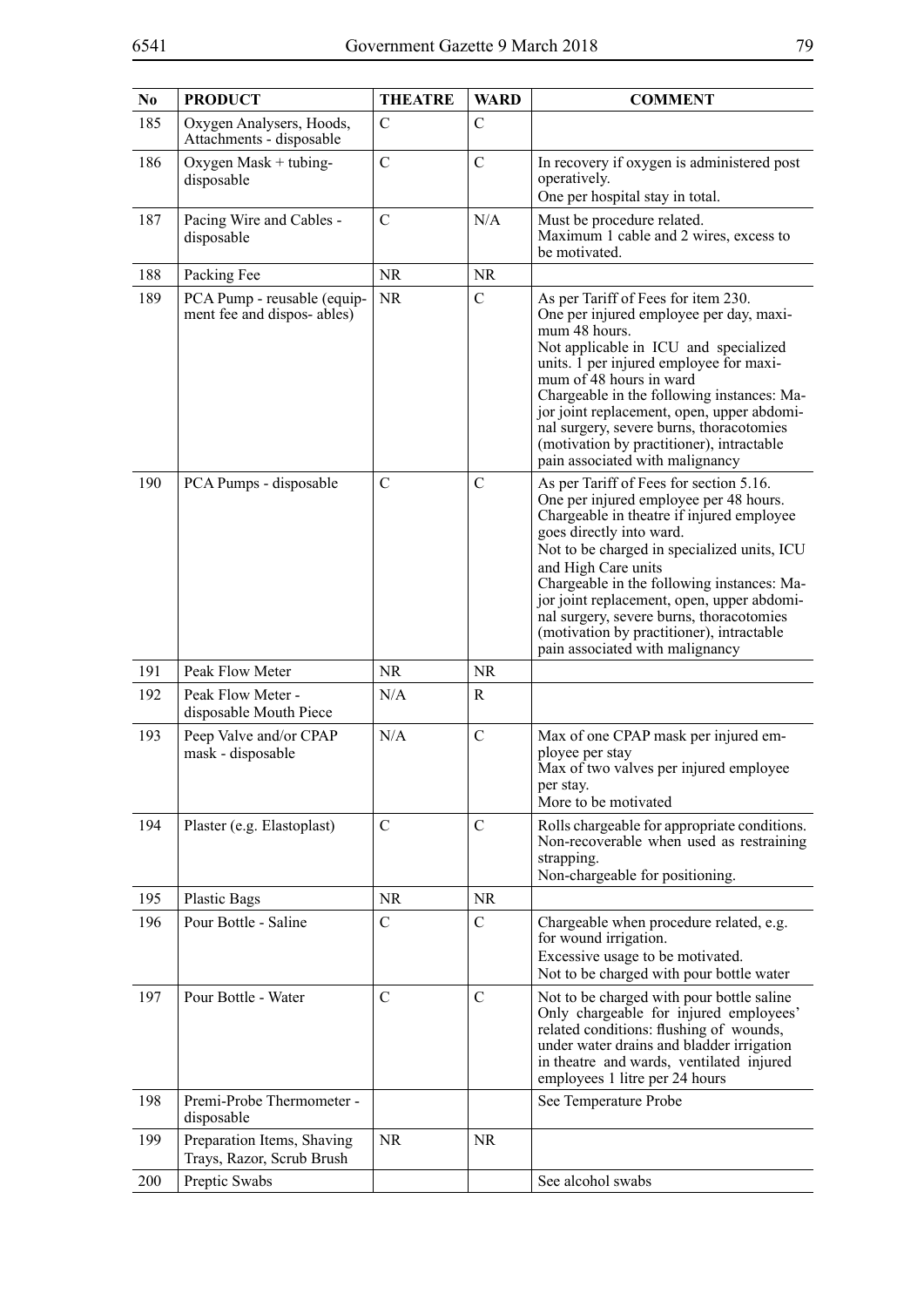| N <sub>0</sub> | <b>PRODUCT</b>                                                    | <b>THEATRE</b> | <b>WARD</b>   | <b>COMMENT</b>                                                                                                                              |
|----------------|-------------------------------------------------------------------|----------------|---------------|---------------------------------------------------------------------------------------------------------------------------------------------|
| 201            | Pressure Monitoring Kit -<br>disposable                           | R              | R             |                                                                                                                                             |
| 202            | Pressure relieving products<br>e.g. Novogel/Reston foam           | N/A            | $\mathbf C$   | On motivation                                                                                                                               |
| 204            | Prosthesis                                                        | $\mathcal{C}$  | N/A           | Benefit by pre-arrangement with the<br>Commission.<br>Supplier's invoice to accompany account.<br>Refer to this Tariff of Fees, section 5.9 |
| 205            | Protective Covers (Cath Lab)                                      | <b>NR</b>      | <b>NR</b>     |                                                                                                                                             |
| 206            | Rebreathing Bags                                                  | <b>NR</b>      | NR.           |                                                                                                                                             |
| 207            | Recovery Room                                                     | <b>NR</b>      | <b>NR</b>     |                                                                                                                                             |
| 208            | Receptal Liners & Shut Off<br>Valves                              | <b>NR</b>      | $\mathbf C$   | Chargeable in ICU, specialized units and<br>High Care for injured employees with se-<br>vere respiratory complications                      |
| 209            | Rectal Temperature Probe -<br>reusable                            | <b>NR</b>      | <b>NR</b>     |                                                                                                                                             |
| 210            | Rectal Temperature Probe<br>/ Core - disposable / Probe<br>Covers |                |               | See Temperature Probes                                                                                                                      |
| 211            | Remicaine Jelly - fractional                                      | <b>NR</b>      | <b>NR</b>     |                                                                                                                                             |
| 212            | Remicaine Jelly                                                   | $\mathcal{C}$  | $\mathcal{C}$ | Full tube when applicable<br>TUR, Urinary Cath introduction -male<br>only (wards)                                                           |
| 213            | Razor                                                             | <b>NR</b>      | <b>NR</b>     |                                                                                                                                             |
| 213            | Safety Pin                                                        | <b>NR</b>      | NR.           |                                                                                                                                             |
| 215            | <b>Sanitary Towels</b>                                            |                |               | Refer to Incontinence Products.                                                                                                             |
| 216            | Savlon & Savlodil                                                 | <b>NR</b>      | <b>NR</b>     |                                                                                                                                             |
| 217            | Sequential Stockings -<br>Dispo-sable                             | $\mathbf R$    | N/A           | Diagnosis related on motivation                                                                                                             |
| 218            | Servo Ventilator (equipment)                                      | N/A            | $\mathbf C$   | Chargeable only in ICU and High Care<br>where applicable.                                                                                   |
| 219            | Sheepskin                                                         | <b>NR</b>      | <b>NR</b>     |                                                                                                                                             |
| 220            | Silicone Tubing                                                   |                |               | See Tubing                                                                                                                                  |
| 221            | Skin Markers - Sterile (e.g.<br>Codman)                           |                |               | See Marking Pen                                                                                                                             |
| 222            | Skin Prep Solutions                                               | <b>NR</b>      | <b>NR</b>     |                                                                                                                                             |
| 223            | Space blanket                                                     | R              | $\mathbb{R}$  | Not to be charged with a warm air blanket                                                                                                   |
| 224            | Spatulas, Tongue Depressors                                       | <b>NR</b>      | <b>NR</b>     |                                                                                                                                             |
| 225            | <b>Specimen Containers</b>                                        | <b>NR</b>      | NR            |                                                                                                                                             |
| 226            | Spigots - reusable                                                | <b>NR</b>      | NR            |                                                                                                                                             |
| 227            | Spirometer - Incentive                                            | <b>NR</b>      | NR            | Chargeable as TTO                                                                                                                           |
| 228            | <b>Spray Top Bottles</b>                                          | <b>NR</b>      | <b>NR</b>     |                                                                                                                                             |
| 229            | Sputum Cups                                                       | <b>NR</b>      | NR.           |                                                                                                                                             |
| 230            | Sterilising of Instruments or<br>Materials                        | <b>NR</b>      | <b>NR</b>     |                                                                                                                                             |
| 231            | Sterilising Solutions, Gases<br>and Tablets                       | <b>NR</b>      | <b>NR</b>     |                                                                                                                                             |
| 232            | Steripeel & Equivalents                                           | $\rm NR$       | <b>NR</b>     |                                                                                                                                             |
| 233            | Stethoscopes                                                      | <b>NR</b>      | NR            |                                                                                                                                             |
| 234            | <b>Stitch Cutter</b>                                              | <b>NR</b>      | <b>NR</b>     |                                                                                                                                             |
| 235            | Stone Baskets - reusable                                          | $\rm NR$       |               | Reusable chargeable as per this Tariff of<br>Fees, item 224.                                                                                |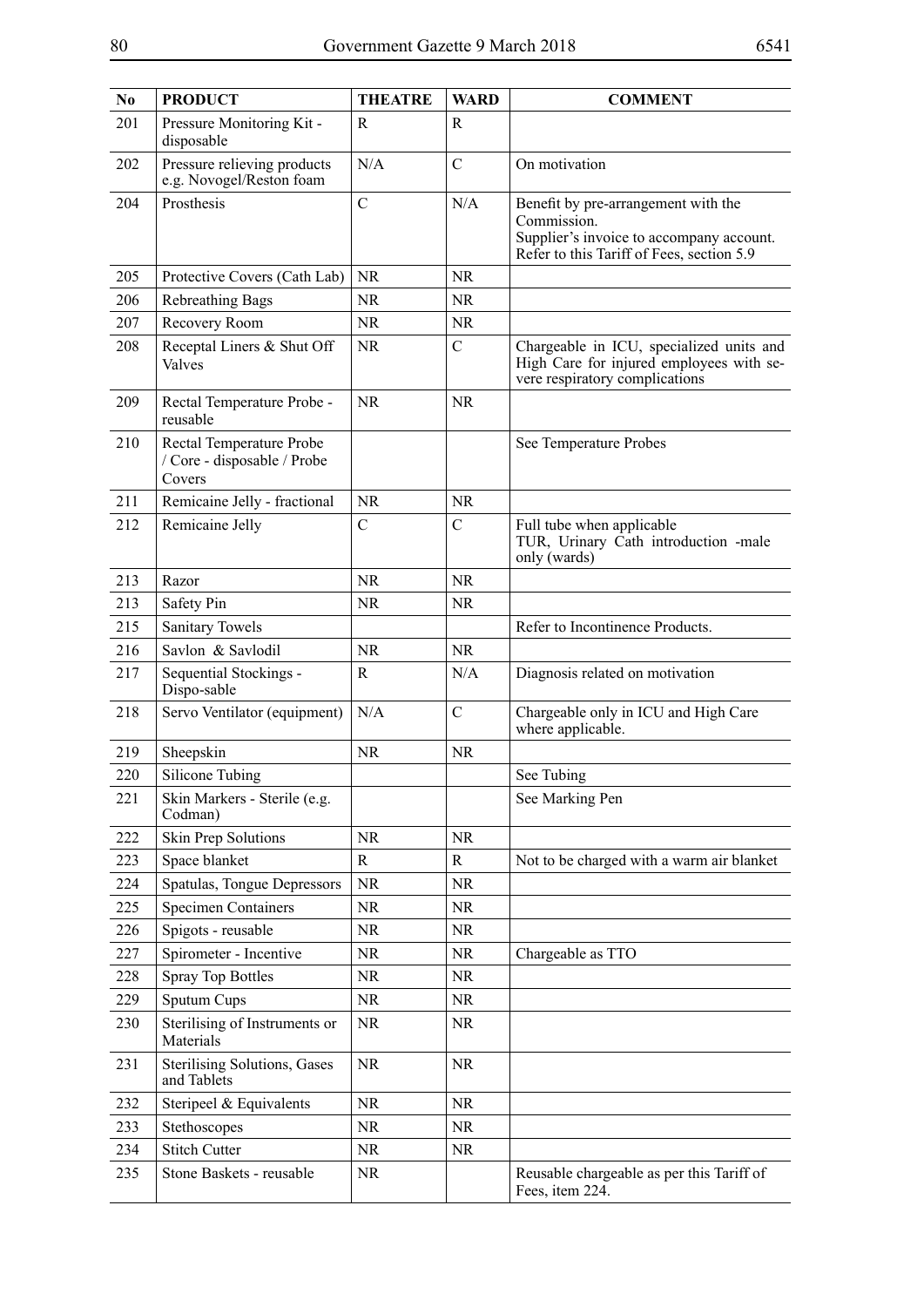| N <sub>0</sub> | <b>PRODUCT</b>                                                              | <b>THEATRE</b> | <b>WARD</b>   | <b>COMMENT</b>                                                                                                                                                                                                                                                                                                            |
|----------------|-----------------------------------------------------------------------------|----------------|---------------|---------------------------------------------------------------------------------------------------------------------------------------------------------------------------------------------------------------------------------------------------------------------------------------------------------------------------|
| 236            | Stone Baskets - Disposable                                                  | R              | N/A           | 1 basket only to a maximum of N\$5258.10<br>May not be used together with item 224 in<br>this Tariff of Fees.                                                                                                                                                                                                             |
| 237            | Strapping - all adhesive and<br>non-adhesive strapping                      | $\mathcal{C}$  | $\mathcal{C}$ | Rolls chargeable when appropriate to con-<br>dition. Non-recoverable when used as re-<br>straining strapping.                                                                                                                                                                                                             |
| 238            | Suction Nozzle - disposable                                                 | R              | R             |                                                                                                                                                                                                                                                                                                                           |
| 239            | <b>Suction Tubing</b>                                                       |                |               | See Tubing                                                                                                                                                                                                                                                                                                                |
| 240            | Swabs, including Blue and<br>Green                                          | $\mathcal{C}$  | $\mathcal{C}$ |                                                                                                                                                                                                                                                                                                                           |
| 241            | Swivel Connector - reusable                                                 | <b>NR</b>      | <b>NR</b>     |                                                                                                                                                                                                                                                                                                                           |
| 242            | Swivel Connector -<br>disposable                                            | <b>NR</b>      | <b>NR</b>     | Part of Ventilator Circuit                                                                                                                                                                                                                                                                                                |
| 243            | Tantol Cleanser / Lotion                                                    | N/A            | $\mathbf{P}$  |                                                                                                                                                                                                                                                                                                                           |
| 244            | Taps & Reamers                                                              | NR             | N/A           |                                                                                                                                                                                                                                                                                                                           |
| 245            | <b>Tears Plus Natural</b>                                                   | <b>NR</b>      | $\mathcal{C}$ | For long term sedated ventilated injured<br>employees. (Only when full tube is used).<br>Prescribed by a doctor.                                                                                                                                                                                                          |
| 246            | Thermometer                                                                 | <b>NR</b>      | <b>NR</b>     |                                                                                                                                                                                                                                                                                                                           |
| 247            | Temperature Probe - dispos-<br>able (Oesophageal or Rectal,<br>Etc)         | $\mathcal{C}$  | $\mathcal{C}$ | Chargeable in cardio-thoracic cases (one<br>rectal and one oesophageal) or theatre<br>cases longer than 3 hours at anaesthetist's<br>discretion<br>Probe Covers one per day                                                                                                                                               |
| 249            | Thoraguide Kit (for under-<br>water drainage)                               | R              | $\mathcal{C}$ | Chargeable in I.C.U and Emergency Room                                                                                                                                                                                                                                                                                    |
| 250            | Topical Anaesthetics -<br>fractional                                        | <b>NR</b>      | <b>NR</b>     |                                                                                                                                                                                                                                                                                                                           |
| 251            | <b>Topical Anaesthetics</b>                                                 | $\mathcal{C}$  | $\mathcal{C}$ | When full tube used per injured employee.<br>Male catheterisation                                                                                                                                                                                                                                                         |
| 252            | Transducers - disposable                                                    | R              | R             | Single Use                                                                                                                                                                                                                                                                                                                |
| 253            | Trays - sterile                                                             | <b>NR</b>      | $\mathcal{C}$ | Tray and contents not to be charged togeth-<br>er- or If price exceeds max. then contents<br>must be charged<br>Disposable contents only chargeable<br>Ready-made packs - list of contents and<br>price to be supplied.<br>Small trays, swabbing, ENT - N\$18.69<br>Large trays - dressing, cath, multipack -<br>N\$32.40 |
| 254            | TTO's                                                                       |                |               | See this Tariff of Fees                                                                                                                                                                                                                                                                                                   |
| 255            | Tubing - disposable (e.g.<br>Bubble, Funnel, Latex, Suc-<br>tion, Silicone) | $\mathsf{C}$   | $\mathcal{C}$ | Maximum N\$64.70 payable on tubing per<br>stay unless injured employee returns to<br>theatre then an additional N\$64.70 may be<br>charged per additional visit                                                                                                                                                           |
| 256            | Tubing - reusable (e.g.<br>Elephant)                                        | <b>NR</b>      | NR.           |                                                                                                                                                                                                                                                                                                                           |
| 257            | Ung Emulsificans                                                            | NR.            | $\mathcal{C}$ | When used in treatment on prescription.                                                                                                                                                                                                                                                                                   |
| 258            | Unisolve Wipe                                                               | NR.            | NR            |                                                                                                                                                                                                                                                                                                                           |
| 259            | Valley Lab Pencil                                                           |                |               | See item 73 and 74                                                                                                                                                                                                                                                                                                        |
| 260            | Varimask                                                                    | $\mathcal{C}$  | $\mathcal{C}$ | One in recovery if oxygen is administered<br>post operatively. One per stay in total                                                                                                                                                                                                                                      |
| 261            | Vascular Punch - reusable                                                   | <b>NR</b>      | <b>NR</b>     |                                                                                                                                                                                                                                                                                                                           |
| 262            | Vaseline                                                                    | <b>NR</b>      | <b>NR</b>     | Chargeable when part of mixture.                                                                                                                                                                                                                                                                                          |
| 263            | Ventilators (e.g. Servo, Ben-<br>nett) - equipment                          | N/A            | $\mathcal{C}$ | Chargeable only in ICU and High Care<br>where applicable.                                                                                                                                                                                                                                                                 |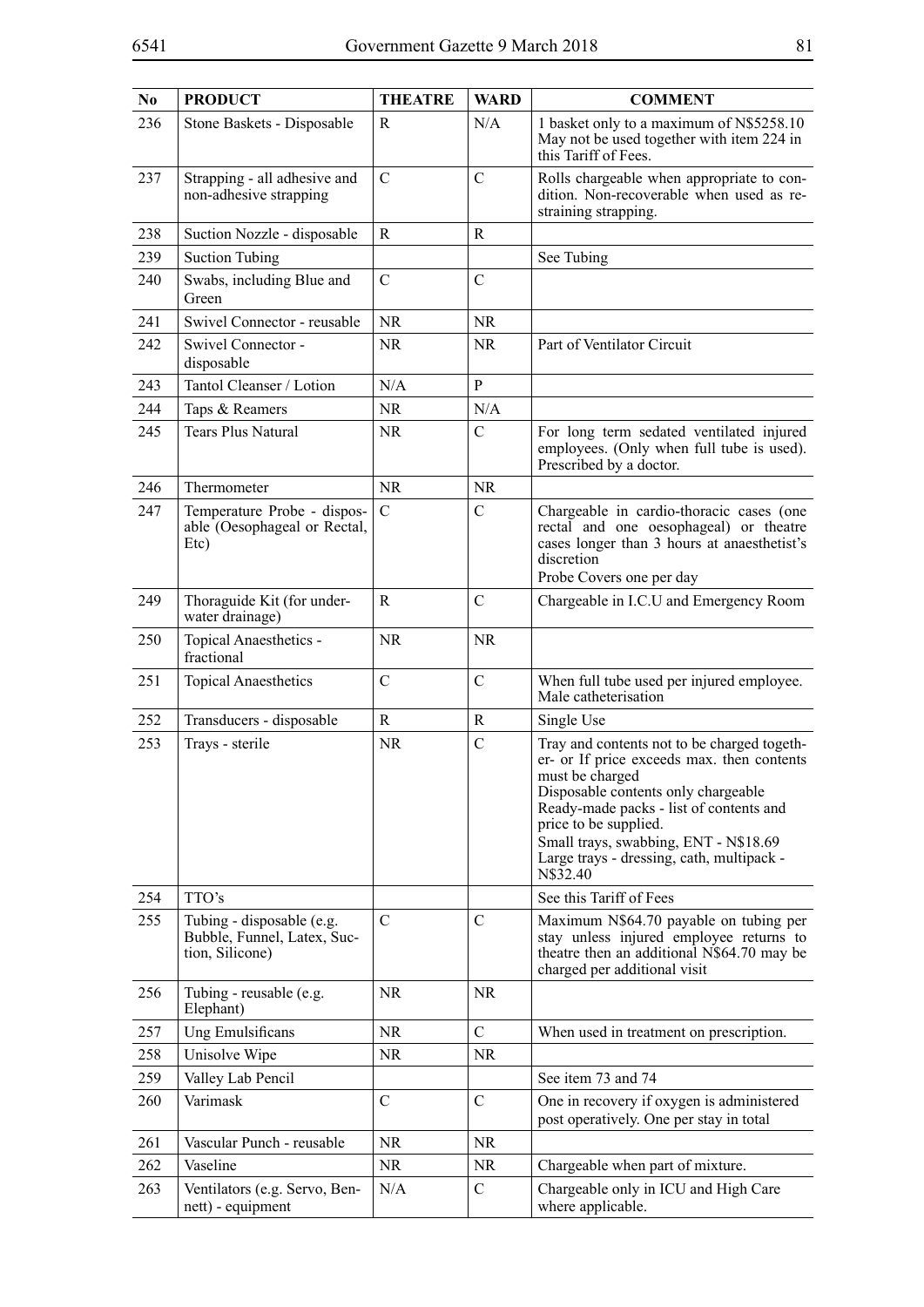| $\mathbf{N}\mathbf{0}$ | <b>PRODUCT</b>                                                                                 | <b>THEATRE</b> | <b>WARD</b> | <b>COMMENT</b>                                                                          |
|------------------------|------------------------------------------------------------------------------------------------|----------------|-------------|-----------------------------------------------------------------------------------------|
| 264                    | Ventilator Circuits - reusable                                                                 | NR.            | NR.         |                                                                                         |
| 265                    | Ventilator Circuits dispos-<br>able<br>+ disposable items: Tubing,<br>Cath Mounts, Connectors, | N/A            | NR.         |                                                                                         |
| 266                    | Water Bottle - Pour                                                                            |                |             | Refer to Pour Bottles                                                                   |
| 267                    | Webcol Swabs                                                                                   |                |             | See alcohol swabs                                                                       |
| 268                    | X-Ray Detectable Swabs                                                                         | R              | C           | As for abdominal swabs                                                                  |
| 269                    | Xylocaine Spray                                                                                | NR.            | NR.         |                                                                                         |
| 270                    | Yankauer Suction - Plain<br>Yankauer Suction with<br>Control                                   | C              | C           | Disposable max. 2 per case. (One of each).<br>In ward for resuscitation and trauma only |
| 271                    | Zinc & Castor Oil Cream                                                                        | N/A            | N/A         | Chargeable if part of prescribed mixture.                                               |

#### **Annexure B.2**

# **ENDOSCOPIC (laparoscopic & thoracoscopic) GENERIC LIST**

| <b>Category 1 Procedures</b>                        | <b>Category 2 Procedures</b>                        |
|-----------------------------------------------------|-----------------------------------------------------|
| Diagnostic Laparoscopy and Thoracoscopy             | Laparoscopy Procedures other than Diagnostic        |
| <b>Standard Equipment Charges</b>                   | <b>Standard Equipment Charges:</b>                  |
| Item 360: Laparoscopic Equipment Fee per case       | Item 364: Laparoscopic Equipment Fee per case       |
| <b>INCLUDES</b> reusable Laparoscopic               | <b>INCLUDES</b> reusable Laparoscopic               |
| Instrumentation per case. Instrumentation includes: | Instrumentation per case. Instrumentation includes: |
| - Light Guide cable                                 | - Light Guide cable                                 |
| - Hi-frequency cord                                 | - Hi-frequency cord                                 |
| - Basic scissors                                    | - Endoscopic needle holder                          |
| - Basic graspers                                    | - Basic scissors                                    |
| - Basic dissectors                                  | - Basic graspers                                    |
| - Electro surgical instrument                       | - Basic dissectors                                  |
|                                                     | - Suction irrigation shaft                          |
|                                                     | - Electro surgical instrument                       |
| Recoverable Disposable Products "single-use"        | Recoverable Disposable Products "single-use"        |
| allowed                                             | allowed                                             |
| - Insuflation Needle                                | - Insuflation Needle                                |
| - Trocars                                           | - Trocars                                           |
|                                                     | - Ligating Clip Appliers                            |
|                                                     | - Operating Instruments - Disposable                |
|                                                     | - Ultrasonic Consumables                            |
|                                                     | - Electro surgical consumables                      |
|                                                     | - Endoscopic Staplers/Cutters                       |
| NOTE:<br>Category 1 procedures are predominantly    | NOTE: Should a diagnostic procedure move to a       |
| diagnostic and the listed reusable instruments are  | 'therapeutic intervention, then the procedure would |
| considered relevant and appropriate for category 1  | become a category 2 procedure                       |
| procedures                                          |                                                     |
| <b>Part Chargeable Products:</b>                    |                                                     |
| - Ultrasonic Handpiece and Cable = $1\%$            |                                                     |

NOTE: 1) Refer also to detailed Endoscopic Disposable Product List, attached.<br>2) Procedure to be applied per CPT Code – List attached.

Procedure to be applied per CPT Code – List attached.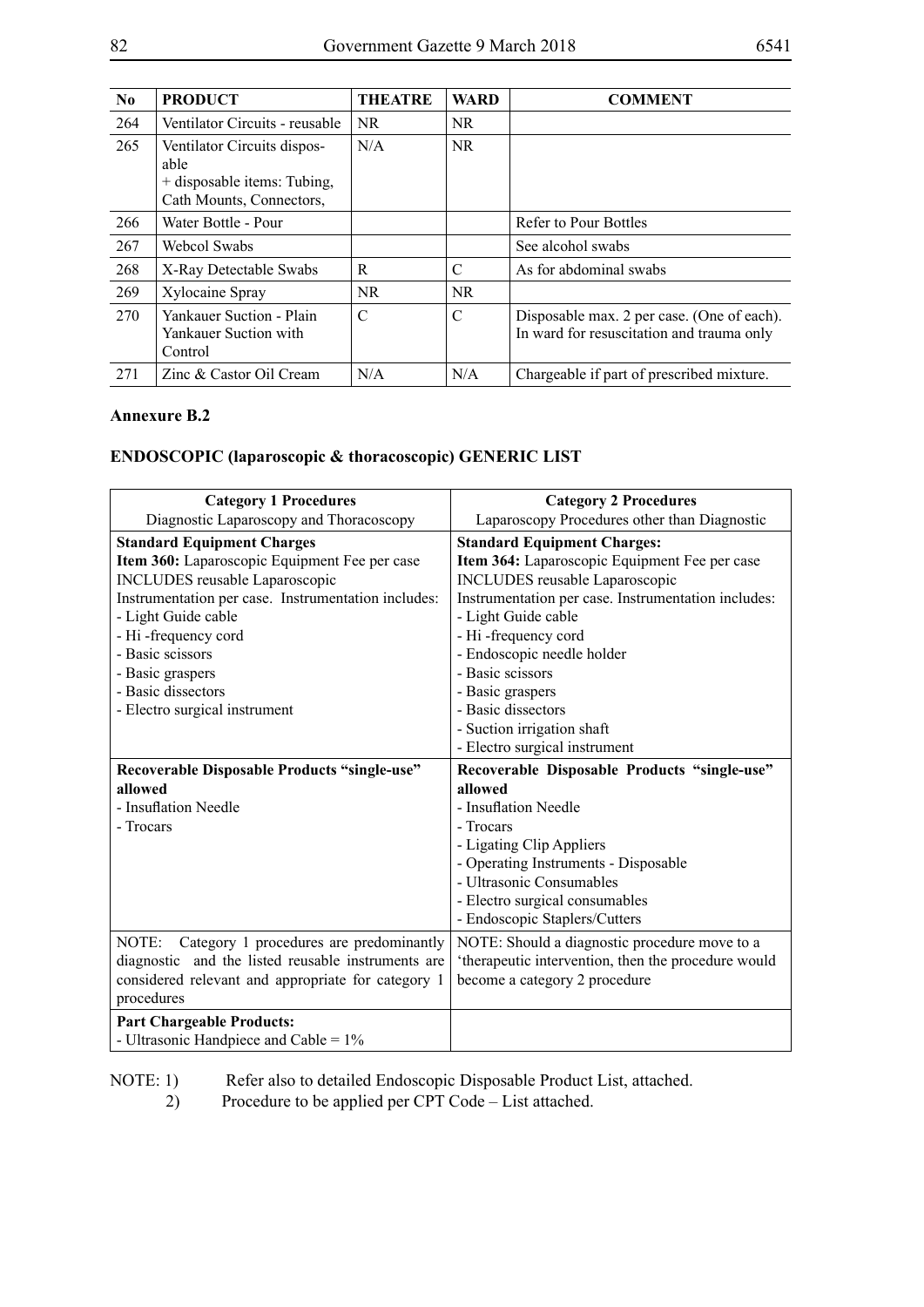# **Annexure B.3**

# **ENDOSCOPIC DISPOSABLE PRODUCT LIST**

Schedule of Products Representing Trade Names of the Disposable, Single-use Generic Products Currently Commercially Available.

| <b>Insuflation</b> | <b>Trocars</b>        | <b>Ligating</b>    | Instru-             | <b>Ultrasonic</b> | <b>Electro Sur-</b> | Endoscopic          |
|--------------------|-----------------------|--------------------|---------------------|-------------------|---------------------|---------------------|
| <b>Needle</b>      | (Cat 1 & 2)           | <b>Clip Appli-</b> | men-tation          | <b>Products</b>   | gical (ES)          | Staplers/           |
| (Cat 1 & 2)        |                       | ers (Cat 2)        | <b>Disposable</b>   | (Cat 2)           | (Cat 2)             | <b>Cutters</b> (Cat |
|                    |                       |                    | (Cat 2)             |                   |                     | 2)                  |
| -Pneumo            | <b>Trocars</b>        | Clip Appli-        | 10 <sub>mm</sub>    | Ultrasonic        | Probe Plus          | <b>Staplers</b>     |
| Needle             | - Audible-            | ers Accuclip       | <b>Instruments</b>  | Instruments       | II (Suction/        | (eg. Hernia)        |
| -Reflex            | Dilating Tro-         | Allport En-        | Babcock             | Coagulating       | Irrigation/         | <b>EMS</b> Tacker   |
| Verres             | car Balloon           | doclip ERCA        | Cherry Dis-         | <b>Shears</b>     | ES) Probe-          | & Reloads           |
| Needle             | Bluntport             | (ER320) Re-        | sector (Cot-        | - Curved          | Plus Pistol/        | Protack Cut-        |
| -Surgineedle       | Dexide                | flex ELC530        | ton Peanut)         | - Straight        | Pencil grip         | ters Endo           |
| -Verress           | Dilating Tip          | Disposable         | Endo Bab-           | Surgical          | ProbePlus           | cutter              |
| <b>Needle</b>      | Innerdyne             | Reloads            | cock Endo           | blades            | Hook/Curve/         | $\&$                |
|                    | (STEP)                | Aesculap           | Retractor           | - Hook            | Angle/Nee-          | reloads             |
|                    | Non-shield-           | <b>Applied</b>     | Liver Re-           | - Ball            | dle Electrode       | - Straight          |
|                    | ed Reflex             | Medical            | tracror Lung        | - Curved          | Shaft               | - Articulating      |
|                    | <b>Str Trocars</b>    | Ligaclip           | Clamp               |                   | Bipolar             | Reflex AEC          |
|                    | Reflex Str            |                    | 5mm Instru-         |                   | Forceps (mi-        |                     |
|                    | Trocar Mini-          |                    | ments Bab-          |                   | cro/macro)          |                     |
|                    | kits                  |                    | cock Curved         |                   | <b>Tripolar</b>     |                     |
|                    | Sensing tip           |                    | Scissors            |                   | Forceps             |                     |
|                    | Surgiport             |                    | Endo Clinch         |                   | <b>Argon Beam</b>   |                     |
|                    | Surgispike            |                    | Endo Peanut         |                   | Coagulator          |                     |
|                    | <b>Tristar Versa-</b> |                    | Endo Shears         |                   | Surgiwand           |                     |
|                    | port Opti-            |                    | Reflex              |                   |                     |                     |
|                    | cal trocars           |                    | Metzenbaum          |                   |                     |                     |
|                    | Optiview              |                    | Scissor             |                   |                     |                     |
|                    | Optical tro-          |                    | Roticula-           |                   |                     |                     |
|                    | car Visiport          |                    | tor Grasper         |                   |                     |                     |
|                    | Specialized           |                    | Roticulator         |                   |                     |                     |
|                    | Trocars               |                    | <b>Dissector</b>    |                   |                     |                     |
|                    | Flexipath             |                    | Roticula-           |                   |                     |                     |
|                    | (thoracic)            |                    | tor Shears          |                   |                     |                     |
|                    | Pre- perito-          |                    | <b>Inserts Bab-</b> |                   |                     |                     |
|                    | neal balloon          |                    | cock Grasp-         |                   |                     |                     |
|                    | Large Trocar          |                    | ing Inserts         |                   |                     |                     |
|                    | Kit (bowel)           |                    | Accessories:        |                   |                     |                     |
|                    | Trocar                |                    | <b>Suturing</b>     |                   |                     |                     |
|                    | Extraction            |                    | <b>Devices</b>      |                   |                     |                     |
|                    | Cannullae             |                    | 10mm                |                   |                     |                     |
|                    | Thoraco-              |                    | Endostitch +        |                   |                     |                     |
|                    | port Trocar           |                    | Reloads             |                   |                     |                     |
|                    | <b>Sleeves Re-</b>    |                    | 5mm                 |                   |                     |                     |
|                    | flex Stability        |                    |                     |                   |                     |                     |
|                    | Sleeve                |                    |                     |                   |                     |                     |
|                    | Reflex                |                    |                     |                   |                     |                     |
|                    | Trocar                |                    |                     |                   |                     |                     |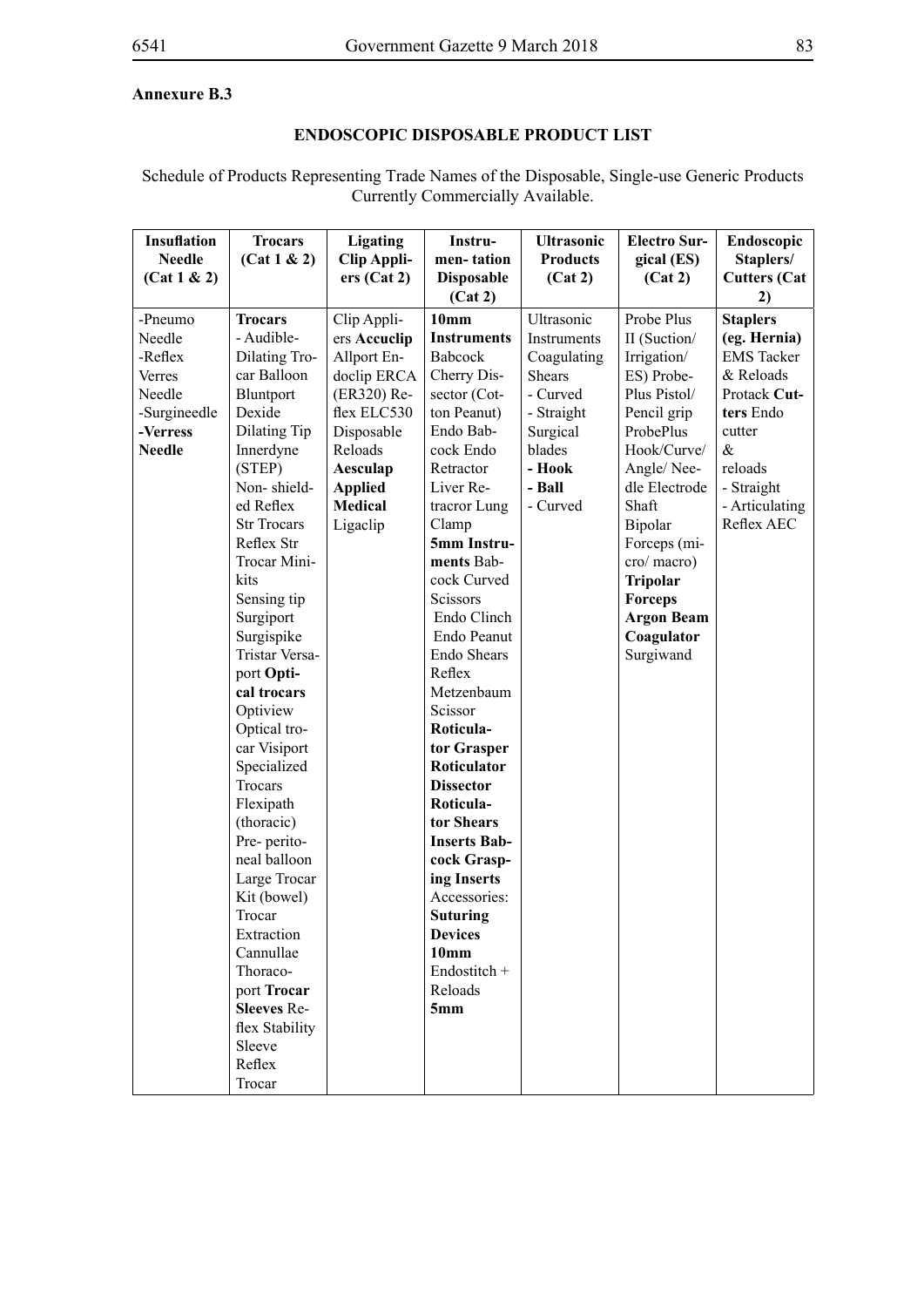| <b>Insuflation</b><br><b>Needle</b><br>(Cat 1 & 2) | <b>Trocars</b><br>(Cat 1 & 2)                                                                                                                                                                                                                                                           | <b>Ligating</b><br>Clip Appli-<br>ers (Cat 2) | Instru-<br>men-tation<br><b>Disposable</b><br>(Cat 2)                                                                                        | <b>Ultrasonic</b><br><b>Products</b><br>(Cat 2) | <b>Electro Sur-</b><br>gical (ES)<br>(Cat 2) | <b>Endoscopic</b><br>Staplers/<br><b>Cutters (Cat</b><br>2) |
|----------------------------------------------------|-----------------------------------------------------------------------------------------------------------------------------------------------------------------------------------------------------------------------------------------------------------------------------------------|-----------------------------------------------|----------------------------------------------------------------------------------------------------------------------------------------------|-------------------------------------------------|----------------------------------------------|-------------------------------------------------------------|
|                                                    | Sleeves Sta-<br>bility sleeve<br>Tro-car<br>acces-sories<br>Depth gauge<br>Ring Multi-<br>seal cap<br>One-seal<br>Reducer<br>Reducer<br>valve<br>Reflex UCS<br>Converter<br>Reflex 5mm<br>Converter<br>Spring Grip<br>Surgigrip<br>$\lq$ To ilet<br>Seat"<br>Uni ve rsal<br><b>Seal</b> |                                               | Suture<br>assistant<br>$+$ Reloads<br>Quik-Sticth<br>reloads<br>Specimen<br>Bags<br>Endo<br>Pouch<br>Endo<br><b>Catch Endo</b><br><b>Bag</b> |                                                 |                                              |                                                             |

## **ANNEXURE C**

# **MEDICALLY PRESCRIBED MEALS**

| <b>ORAL SUPPLEMENTS</b> | Standard           | Ensure                               |
|-------------------------|--------------------|--------------------------------------|
| (oral and tube feeds)   |                    | FortisipFortimel                     |
|                         |                    | Fresubin Original drink (Vanilla)    |
|                         |                    | Nutren And Nutren Jnr (Gluten -free) |
|                         | Standard & Fibre   | Ensure with Fibre                    |
|                         |                    | Nutren with Fibre                    |
|                         | Isotonic           | Fresubin Original                    |
|                         | Isotonic & Fibre   | Fresubin Original Fibre              |
|                         |                    | Jevity                               |
|                         |                    | Osmolite                             |
|                         | Low Residue        | Modulen N                            |
|                         |                    | Osmolite HN                          |
|                         |                    | Peptamen & Peptamen Jnr              |
|                         | High Energy, High  | Fresubin Energy Fibre drink (Lemon,  |
|                         | Protein & Fibre    | Banana, Chocolate & Cappuccino)      |
|                         | <b>High Energy</b> | Fresubin Energy drink                |
|                         | & High Protein     | (Strawberry & Vanilla)               |
| <b>TUBE FEEDS</b>       | Semi-Elemental     | Alitraq                              |
|                         |                    | Peptamen & Peptamen Jnr RTH          |
|                         |                    | Peptisorb                            |
|                         |                    | Survimed OPD (Liquid)                |
|                         |                    | Vital                                |
|                         | Standard           | Nutren RTH                           |
|                         |                    | Nutrison                             |
|                         |                    | Nutrison Energy                      |
|                         |                    | <b>Nutrison Paediatric</b>           |
|                         | High Energy & High |                                      |
|                         | Protein            | Fresubin 750 MCT (HP Energy)         |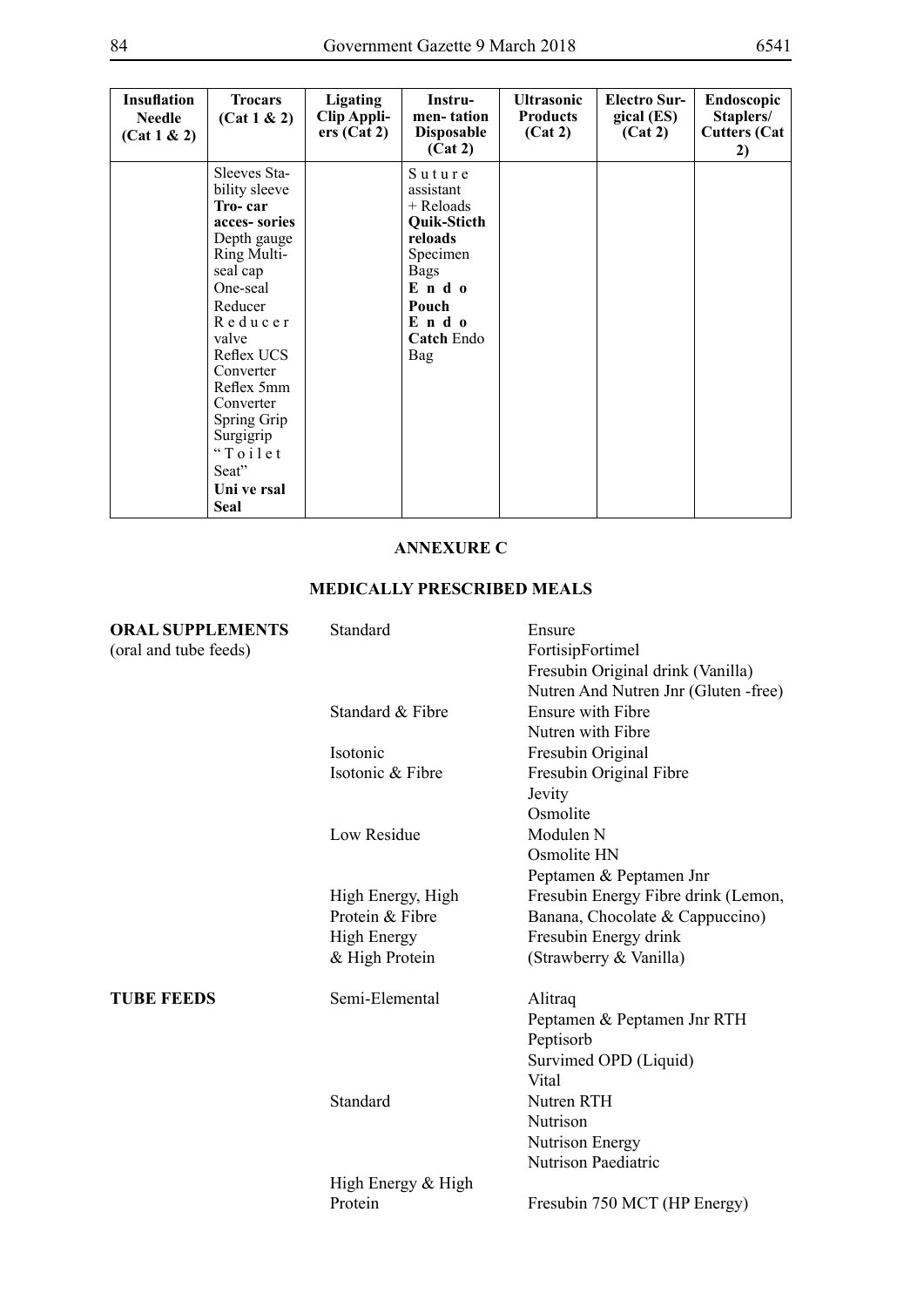| 6541                    | Government Gazette 9 March 2018             |                                                  | 85 |
|-------------------------|---------------------------------------------|--------------------------------------------------|----|
|                         | Semi-Elemental High<br>Protein & High Fibre | Perative, Nutren Fibre RTH                       |    |
| <b>DISEASE SPECIFIC</b> | Maximum Glucose Tolerance                   | <b>Fresubin Diabetes</b><br>Glucerna             |    |
|                         | Pulmonary Insufficiency                     | <b>Nutren Diabetes</b><br>Pulmocare<br>Supportan |    |
|                         | Renal Failure                               | Suplena                                          |    |
|                         | HIV/Aids                                    | Advera                                           |    |
|                         |                                             | <b>Survimed OPD</b>                              |    |
|                         |                                             | Supportan                                        |    |
|                         | <b>Cancer Patients</b>                      | Supportan drink (Milk Coffee),                   |    |
|                         |                                             | Stresson Multi Fibre,                            |    |
|                         |                                             | Peptisorb                                        |    |
| <b>MODULAR</b>          | Protein                                     | Promod                                           |    |
|                         |                                             | Protifar                                         |    |
|                         | <b>MCT Oil</b>                              | <b>MCT Oil</b>                                   |    |
|                         |                                             | Fresubin 750MCT(HP Energy)                       |    |
|                         | Glutamine                                   | Glutapack-10                                     |    |
|                         |                                             | Dipeptiven 50ml & 100ml                          |    |
|                         | Food thickener                              | Thick & Easy                                     |    |
|                         | Carbohydrate                                | Fantomalt                                        |    |
|                         |                                             | Polycose                                         |    |

**Note:** Or generic equivalents. All tubes feeds subject to case management.

## **SOCIAL SECURITY COMMISSION**

 $\overline{\phantom{a}}$  , where  $\overline{\phantom{a}}$ 

No. 90 2018

### TARIFF OF FEES FOR MEDICAL AID: EMPLOYEES' COMPENSATION ACT, 1941

The Social Security Commission, under section 79 of the Employees' Compensation Act, 1941 (Act No. 30 of 1941), has -

(a) prescribed the Tariff of Fees for Medical Aid, as set out in the Schedule;

(b) repealed General Notice No. 188 of 22 June 2017; and

(c) determined the effective date as 1 March 2018.

**D. UIRAB CHAIRPERSON SOCIAL SECURITY COMMISSION**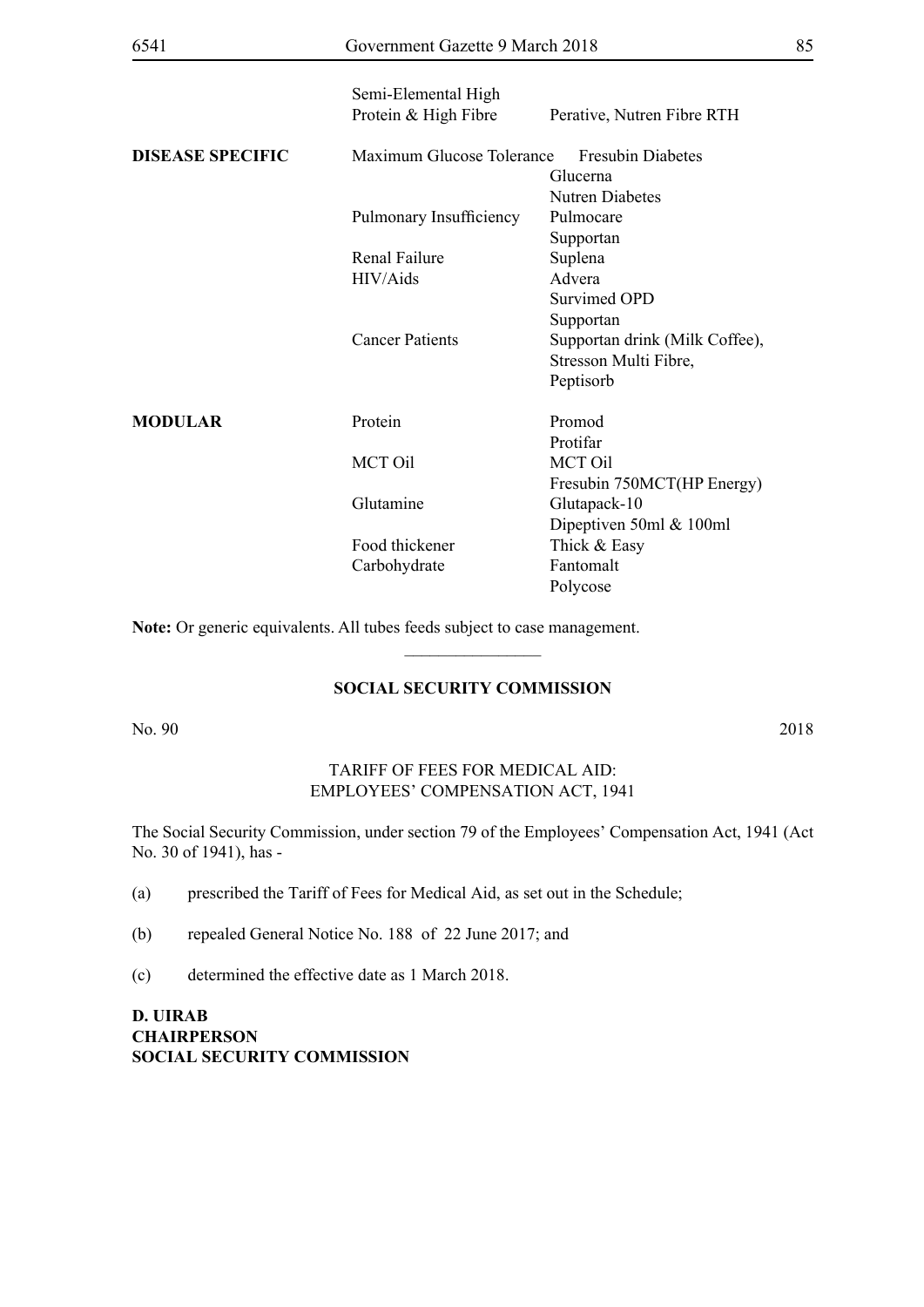**SCHEDULE** 

# **INDEX**

# **GENERAL INFORMATION**

- a) Notes in respect of the Employees' Compensation Act 1941
- b) Explanation and General Comments

# **RULES**

- a) General Rules
- b) Rules governing specific sections

# **MODIFIERS**

- (a) General Modifiers
- (b) Modifiers governing specific sections

# **I. CONSULTATIVE SERVICES**

# **II. COST OF MATERIAL**

# **III. PROCEDURES**

# **1. Injections, Infusions and Inhalation Sedation**

# **2. Integumentary system**

- 2.1 Allergy
- 2.2 Skin (general)
- 2.3 Major plastic repair
- 2.4 Lacerations, scars, tumours, cysts and other skin lesions
- 2.6 Burns
- 2.7 Hands (skin)
- 2.8 Acupuncture

# **3. Musculo-skeletal system**

- 3.1 Bones
	- 3.1.1 Fractures (reduction under general anaesthetic) 3.1.1.1 Operations for fractures
	- 3.1.2 Bony operations
		- 3.1.2.1 Bone grafting
		- 3.1.2.2 Acute or chronic osteomyelitis
		- 3.1.2.3 Osteotomy
		- 3.1.2.4 Exostosis
		- 3.1.2.5 Biopsy
- 3.2 Joints
	- 3.2.1 Dislocations
	- 3.2.2 Operations for dislocations
	- 3.2.3 Capsular operations
	- 3.2.4 Synovectomy
	- 3.2.5 Arthrodesis
	- 3.2.6 Arthroplasty
	- 3.2.7 Miscellaneous (joints)
	- 3.2.8 Joint ligament reconstruction or suture
- 3.3 Amputations
	- 3.3.1 Specific Amputations
	- 3.3.2 Post-amputation reconstruction
- 3.4 Muscles, tendons and fasciae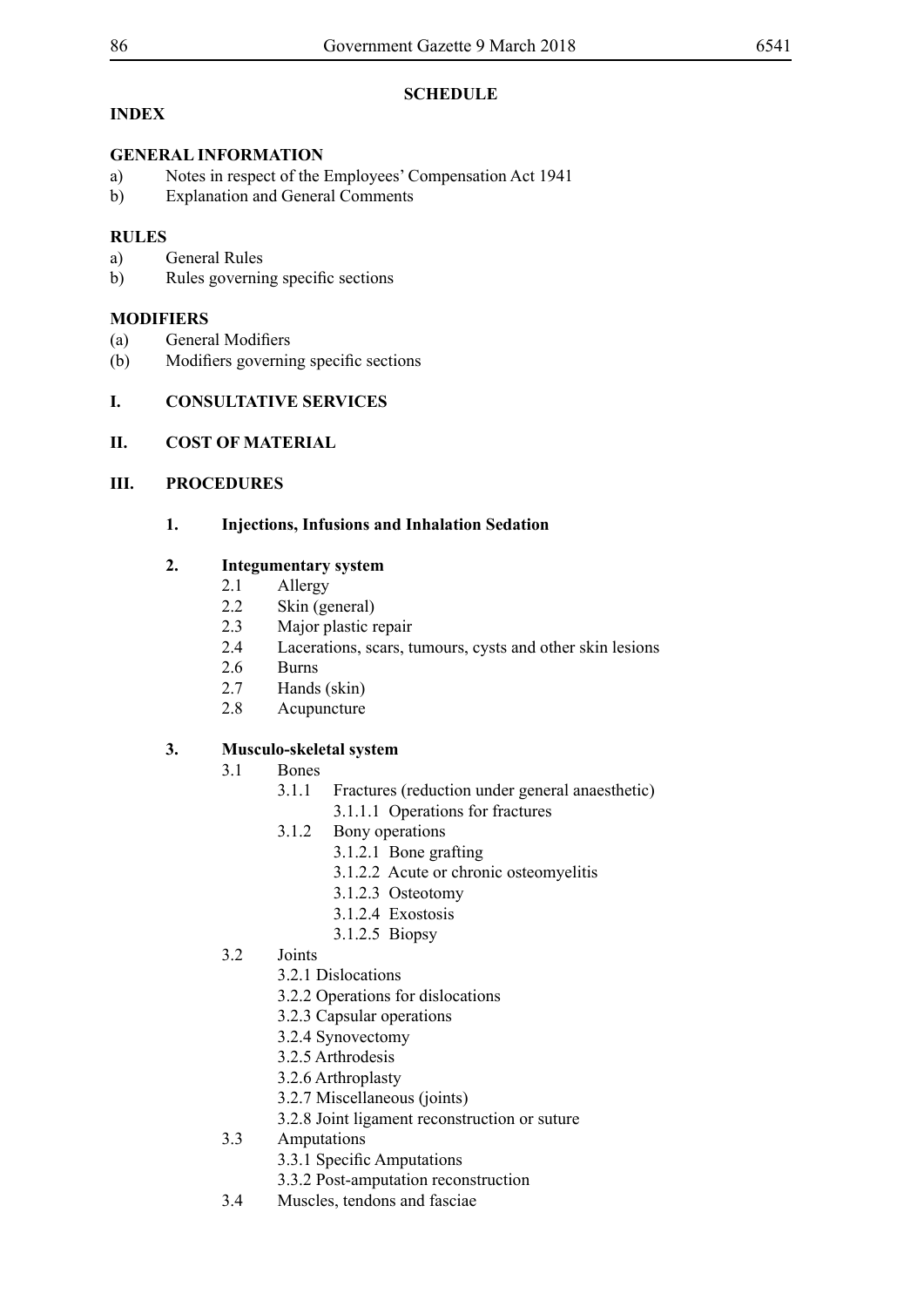- 3.4.1 Investigations
- 3.4.2 Decompression Operations
- 3.4.3 Muscle and tendon repair
- 3.4.4 Tendon graft
- 3.4.5 Tenolysis
- 3.4.6 Tenodesis
- 3.4.7 Muscle tendon and fascia transfer
- 3.4.8 Muscle slide operations and tendon lengthening
- 3.5 Bursae and ganglia
- 3.6 Miscellaneous
	- 3.6.1 Leg equalisation and congenital hips and feet
	- 3.6.2 Removal of internal fixatives or prosthesis
- 3.7 Plasters (exclusive of after-care)
	- 3.8 Special areas
	- 3.8.1 Foot and Ankle
	- 3.8.3 Reimplantations
	- 3.8.4 Hands: (Note: Skin: See Integumentary System)
	- 3.8.5 Spine
	- 3.8.7 All spinal problems
- 3.9 Facial bone procedures

# **4. Respiratory system**

- 4.1 Nose and sinuses
- 4.3 Larynx
- 4.4 Bronchial procedures
- 4.5 Pleura
- 4.6 Pulmonary procedures
- 4.6.1 Surgical
- 4.6.2 Pulmonary function tests
- 4.7 Intensive care: (in intensive care or high care unit) Respiratory, cardiac, general
- 4.7.2 Tariff items for intensive care
- 4.7.3 Procedures
- 4.8 Hyberbaric Oxygen Therapy

# **5. Mediastinal procedures**

## **6. Cardiovascular system**

- 6.1 General
- 6.4 Peripheral vascular system
- 6.4.3 Arteries
	- 6.4.3.1 Aorta-iliac and major branches
	- 6.4.3.2 Iliac artery
	- 6.4.3.3 Peripheral
- 6.4.4 Veins

## **7. Lympho-reticular system**

7.1 Spleen

## **8. Digestive system**

- 8.1 Oral cavity
- 8.2 Lips
- 8.3 Tongue
- 8.4 Palate, uvula and salivary glands
- 8.5 Oesophagus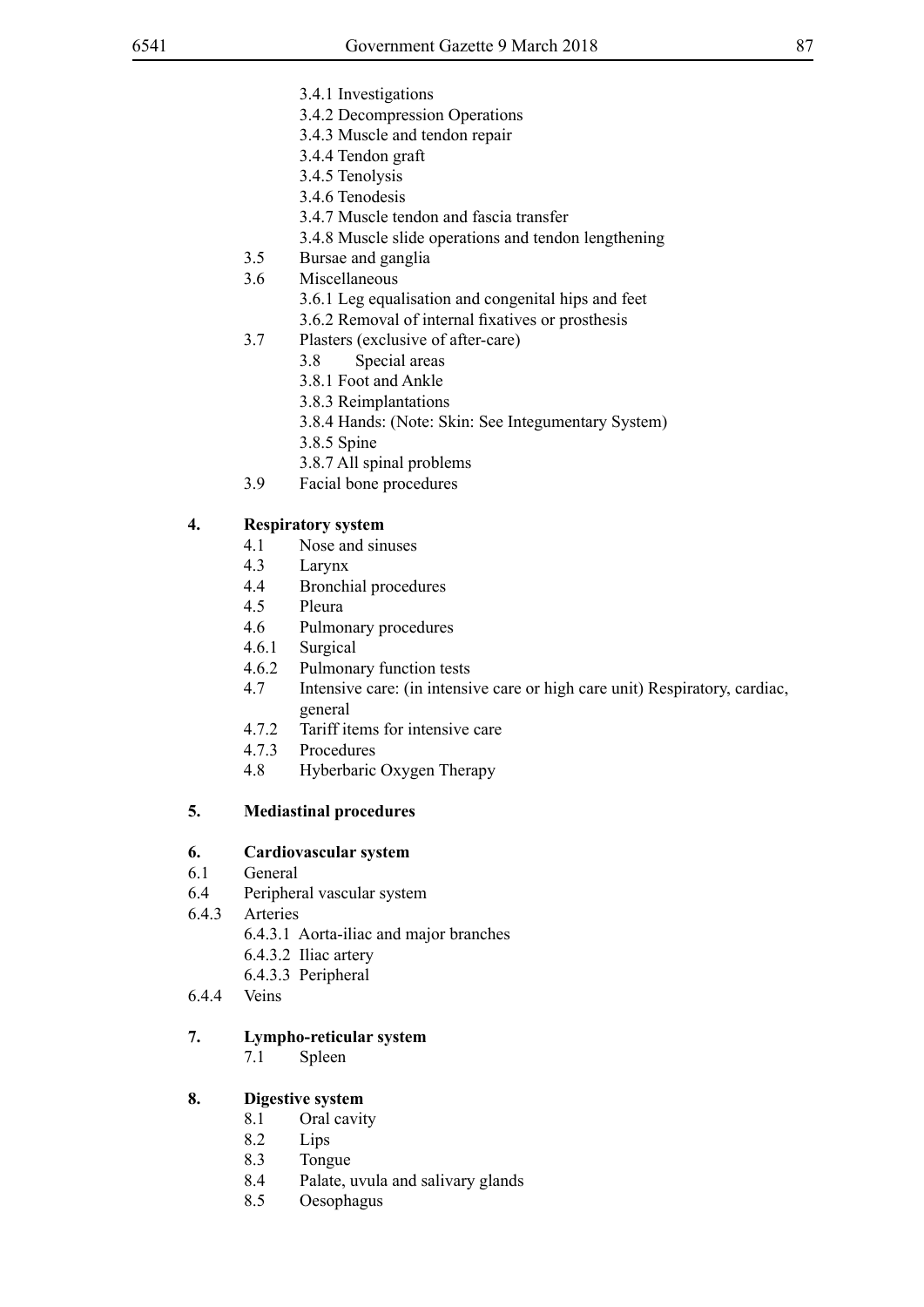- 8.6 Stomach
- 8.7 Duodenum
- 8.8 Intestines
- 8.10 Rectum and anus
- 8.11 Liver
- 8.12 Biliary tract
- 8.13 Pancreas
- 8.14 Peritoneal cavity

# **9. Herniae**

# **10. Urinary system**

- 10.1 Kidney
- 10.2 Ureter
- 10.3 Bladder
- 10.4 Urethra

# **11. Male genital system**

- 11.1 Penis
- 11.2 Testis and epididymis
- 11.3 Prostate

# **14. Nervous system**

- 14.1 Diagnostic procedures<br>14.2 Introduction of burr ho
- Introduction of burr holes for
- 14.3 Nerve procedures
	- 14.3.1 Nerve repair or suture
	- 14.3.2 Neurectomy
	- 14.3.3 Other nerve procedures
- 14.4 Skull procedures
- 14.5 Shunt procedures
- 14.7 Posterior fossa surgery
	- 14.7.1 Supratentorial procedures
- 14.8 Craniotomy
	- 14.8.1 Stereo-tactic cerebral and spinal cord procedures
- 14.9 Spinal operations
- 14.10 Arterial ligations
- 14.11 Medical psychotherapy
- 14.12 Physical treatment methods
- 14.13 Psychiatric examination methods

# **15. Endocrine system**

15.5 General

# **16. Eye**

- 16.1 Procedures performed in rooms
- 16.2 Retina
- 16.3 Cataract
- 16.4 Glaucoma
- 16.5 Intra-ocular foreign body
- 16.6 Strabismus
- 16.7 Globe
- 16.8 Orbit
- 16.9 Cornea
- 16.10 Ducts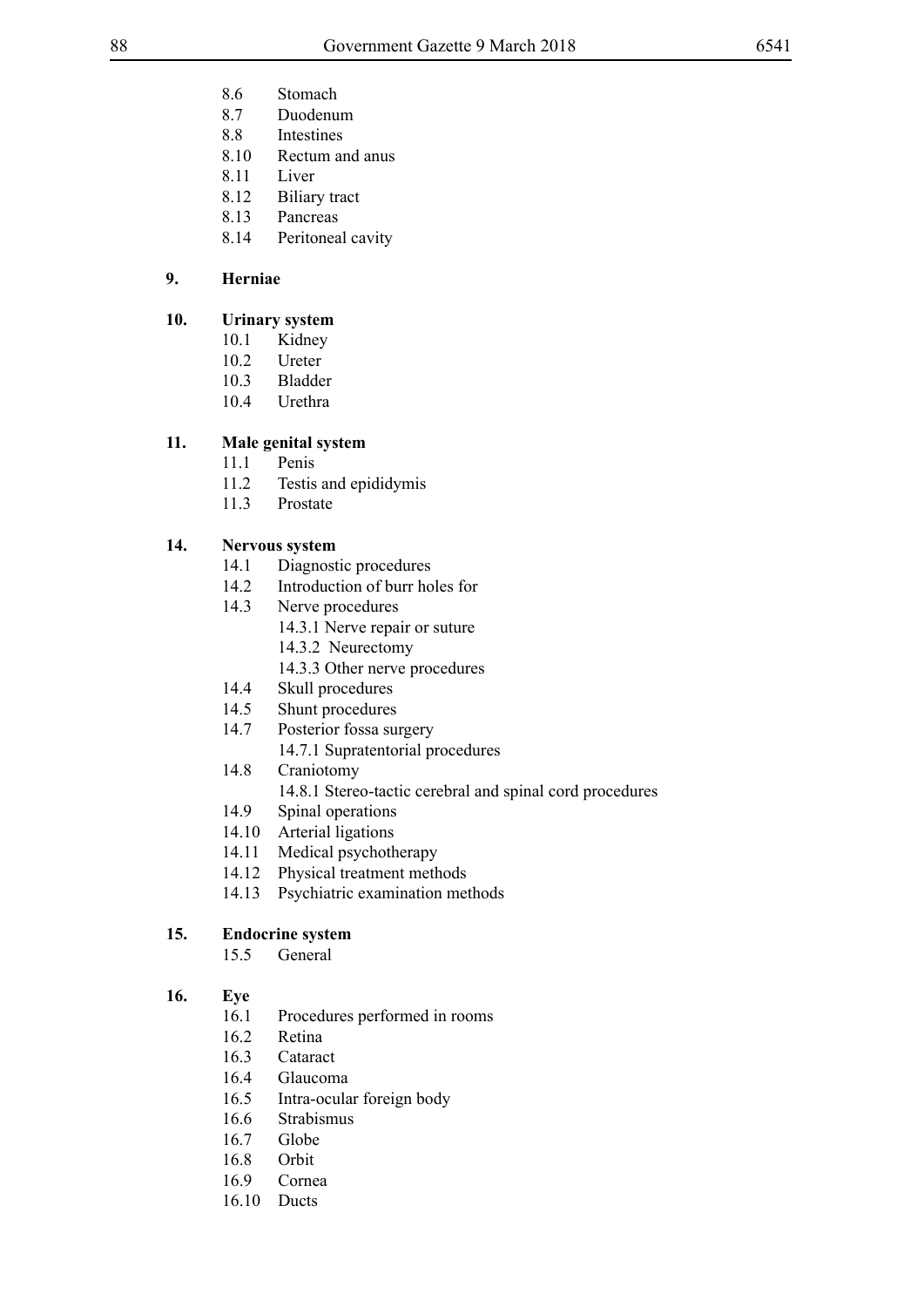- 16.11 Iris
- 16.12 Lids
	- 16.12.1 Entropion or ectropion by:
	- 16.12.2 Reconstruction of eyelid
	- 16.12.3 Ptosis
- 16.13 Conjunctiva
- 16.14 General

## **17. Ear**

- 17.2 External Ear canal
- 17.3 Middle Ear
- 17.4 Facial nerve
	- 17.4.1 Facial nerve tests
	- 17.4.2 Facial nerve surgery
- 17.5 Inner Ear
	- 17.5.1 Audiometry
	- 17.5.2 Balance tests
	- 17.5.3 Inner ear surgery
- 17.6 Microsurgery of the skull base 17.6.1 Middle fossa approach
- (i.e. transtemporal or supralabyrinthine)
	- 17.6.2 Translabyrinthine approach
	- 17.6.7 Subtotal petrosectomy

## **18. Physical treatment**

## **19. Radiology**

- Rules, Modifiers
- 19.1 Skeleton
	- 19.1.1 Limbs
	- 19.1.2 Spinal column
	- 19.1.3 Skull
- 19.2 Alimentary tract
- 19.3 Biliary tract
- 19.4 Chest
- 19.5 Abdomen
- 19.6 Urinary tract
- 19.8 Vascular studies
	- 19.8.1 Film Series
	- 19.8.2 Introduction of contrast medium
- 19.9 Tomography and cinematography 19.9.1 Computed Tomography
- 19.10 Miscellaneous Ultrasonic investigations
- 19.12 Portable unit and theatre examinations
- 19.13 Diagnostic procedures requiring the use of radioisotopes
- 19.14 Interventional radiological procedures
- 19.15 Magnetic Resonance Imaging

## **20. Radiation oncology**

20.1 Kilovolt therapy

## **21. Pathology**

- 21.1 Haematology
- 21.2 Microscopic and miscellaneous tests
- 21.3 Bacteriology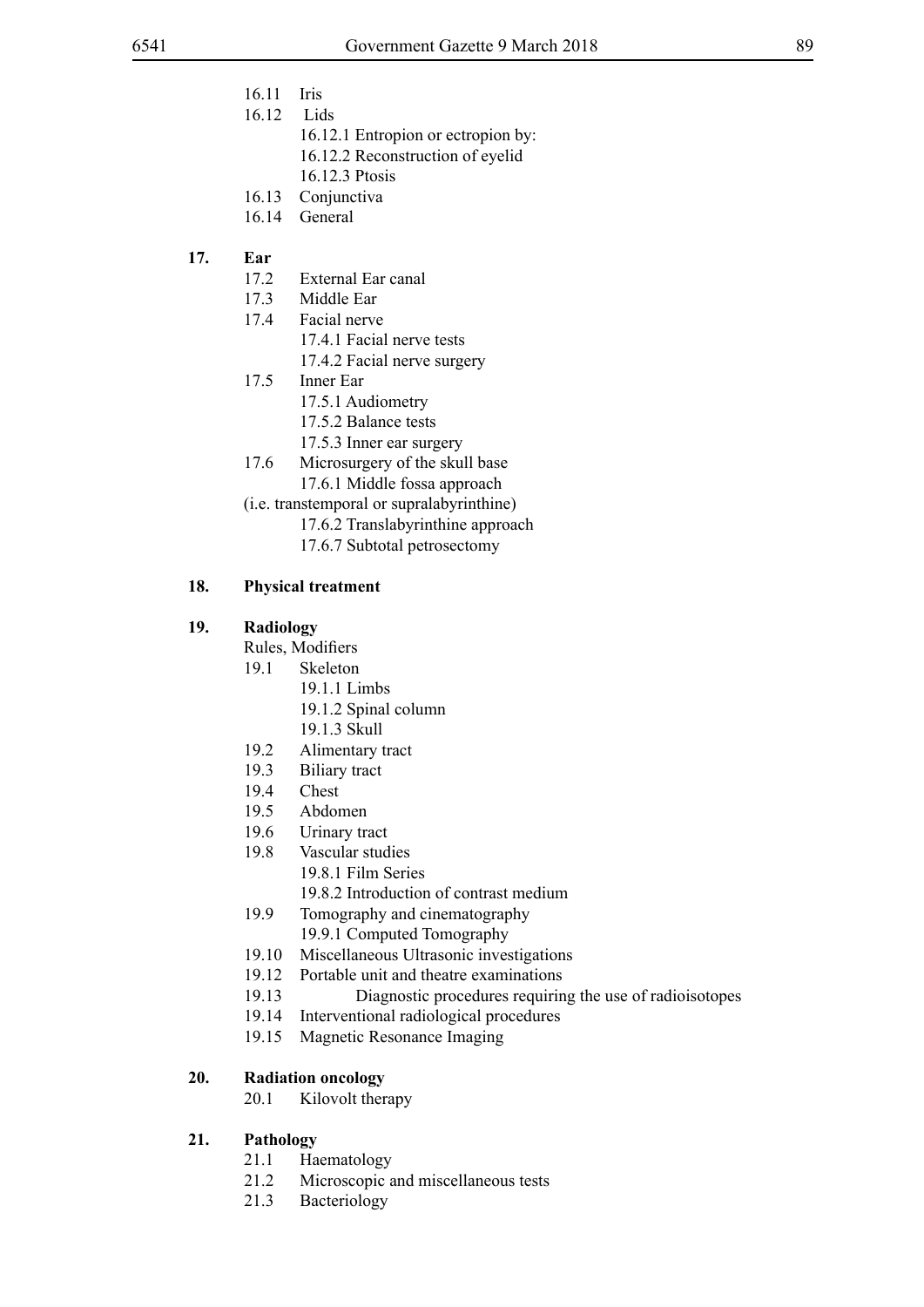- 21.4 Serology
- 21.5 Skin tests
- 21.6 Biochemical tests: Blood
- 21.7 Biochemical tests: Urine
- 21.8 Biochemical tests: Faeces
- 21.9 Biochemical tests: Miscellaneous
- 21.10 Cerebrospinal fluid
- 21.12 Immunology
- 21.13 Miscellaneous

### **22. Anatomical pathology**

- 22.1 Exfoliative cytology
- 22.2 Histology

## **IV. TRAVELLING EXPENSES**

## **GENERAL INFORMATION**

## a) **Notes in respect of the Employees' Compensation Act, 1941 (Act No. 30 of 1941)**

## (i) **The Employee and the Medical Practitioner**

The injured employee is permitted to choose freely his/her own doctor, and no interference with this privilege is permitted as long as it is exercised reasonably and without prejudice to the employee himself/herself or the Compensation Fund. The only exceptions to this rule are those cases where employers, with the Commission's approval, provide their own medical aid facilities in toto, i.e. including hospital, nursing and other services in terms of section 81 of the Act.

In terms of section 60 either the Commission or an employer may send the injured employee to another doctor chosen by him/her (Commission or employer) for a special examination and report. Special fees are payable for this service.

In the event of a change of medical practitioners attending a case, the first practitioner in attendance will, except where the case is handed over to a specialist, be regarded as the principal, and payment will normally be made to him/her. To avoid disputes, medical practitioners should refrain from treating a case already under treatment without first discussing it with the first practitioner. As a general rule, changes of medical practitioners are not favoured.

If an injured employee is in need of emergency treatment, the medical practitioner should act in the same manner as he/she would to any patient who needs his/her urgent help. He/she should not, however, ask the Commission to authorize payment for such treatment before the claim has been admitted as falling within the scope of the Act. It should be remembered that an injured employee seeks medical advice at his/her own risk. If, therefore, an injured employee represents to his/her doctor that he/she is an Employees' Compensation Act case and yet fails to claim the benefits of the Act, leaving the Commission or his/her employer, in ignorance of any possible grounds for a claim, the Commission cannot accept any responsibility for any medical expenses incurred. In such circumstances the injured employee would be in the same position as any other member of the public as regards payment of his/her medical expenses.

(ii) Except where otherwise stated the fees charged for services of a general practitioner shall be two-thirds of the fees of a specialist for the same service.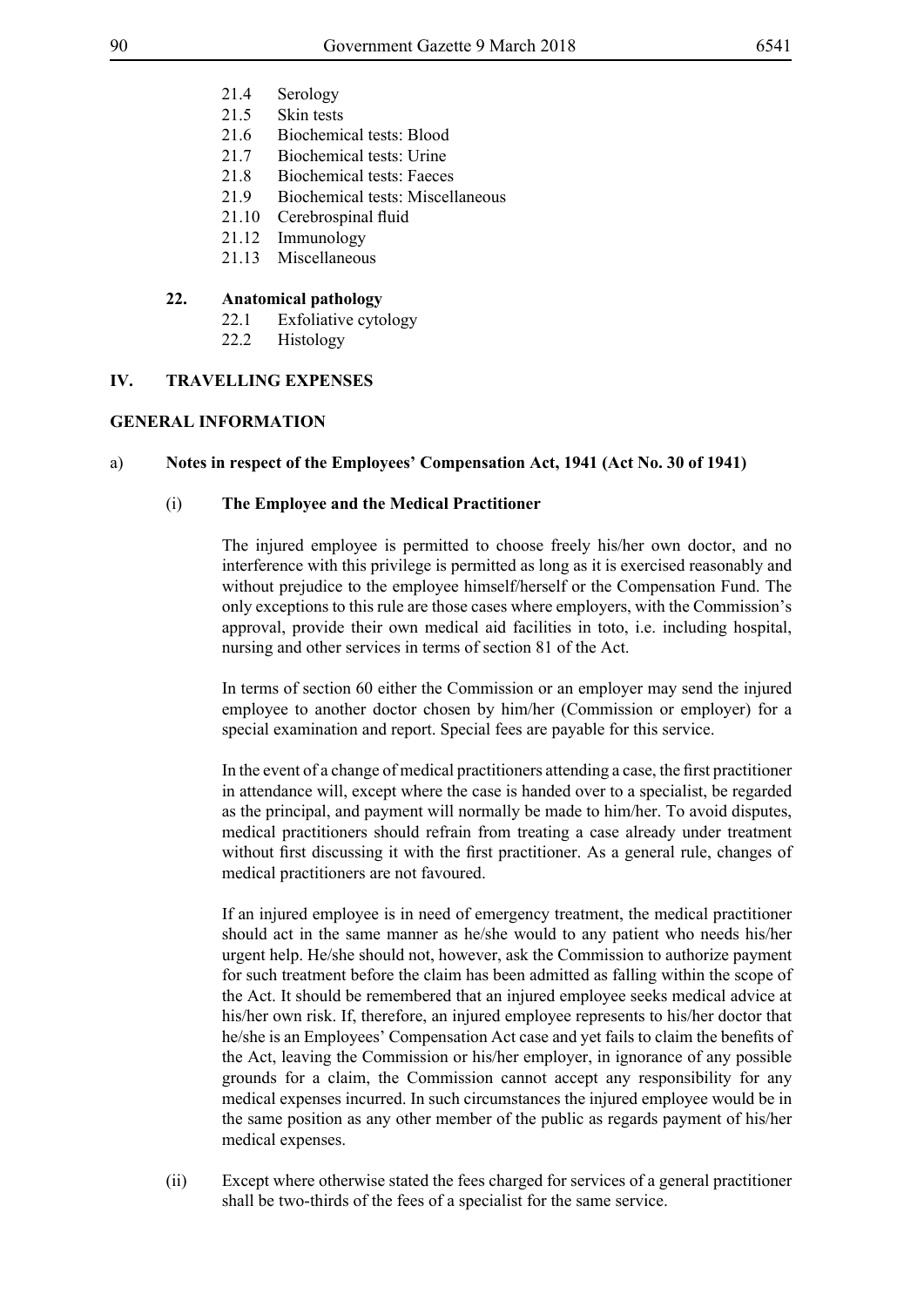(iii) All the in-hospital claims in respect of Anaesthetists, Orthopaedic Surgeons, General Practitioners and Specialists be set at a maximum of 225% of the gazetted tariffs.

#### b) **Explanation and General Comments**

- (i) In compiling this tariff the Commission has used the anatomical system established by the S.A. Medical Association, in which units have been allocated to each procedure, operation, consultation, etc. In order to calculate the fee for each service the number of units attached to the particular item is multiplied by the respective monetary value of the unit.
- (ii) The monetary values of units for the various groups and sections are as follow:

| 1)  | Anaesthesiologists           | N\$85.80  |
|-----|------------------------------|-----------|
| 2)  | Anatomical Pathology,        |           |
|     | Cytology,                    | N\$ 21.10 |
|     | Histology                    | N\$ 19.98 |
| 3)  | <b>Clinical Pathology</b>    | N\$ 18.20 |
|     |                              |           |
| 4)  | <b>Clinical Procedures</b>   | N\$ 16.21 |
| 5)  | Computed Tomography          | N\$17.44  |
| 6)  | <b>Consultative Services</b> | N\$ 21.50 |
|     | General Practitioner (0101)  | N\$ 25.40 |
|     | General Practitioner (0108)  | N\$ 25.60 |
| 7)  | Magnetic Resonance Imaging   | N\$ 16.61 |
| 8)  | <b>Radiation Oncology</b>    | N\$ 18.91 |
| 9)  | Radiology                    | N\$ 21.90 |
| 10) | Ultrasound                   | N\$ 14.91 |

(iii) Every medical practitioner must acquaint him/herself with the provisions of the Employees' Compensation Act, 1941 (Act No. 30 of 1941) and the regulations promulgated under the Act in connection with the rendering of accounts.

Every account shall be signed by the service provider and shall contain the following particulars:

- 1. The name, address and practice code number of the medical practitioner;
- 2. The surname, first name, date of birth, Social Security number of the injured employee and the date of accident;
- 3. The name, address and contact telephone number of the employer;
- 4. The nature of the treatment;
- 5. The date on which the service was rendered;
- 6. The tariff code number and fee for the procedure used in this schedule **and shall be accompanied by:**
	- A copy of the completed "Employer's Report of Accident" (Form E.Cl. 2), page 1, **and where applicable shall be accompanied by:**
	- A copy of the referral letter of the medical or dental practitioner concerned;
	- The First Medical Report and Account (Form E.Cl. 4);
	- The Final/Progress Medical Report (Form E.Cl. 5);
	- The Supplementary Report on Injury to Hand (Form E.Cl. 31);
	- The Final Report: Eye Injuries (Form E.Cl. 52);
	- The Dermatological Report (E.Cl. 53);
	- The Supplementary Report on Injury to Foot (E.Cl. 221).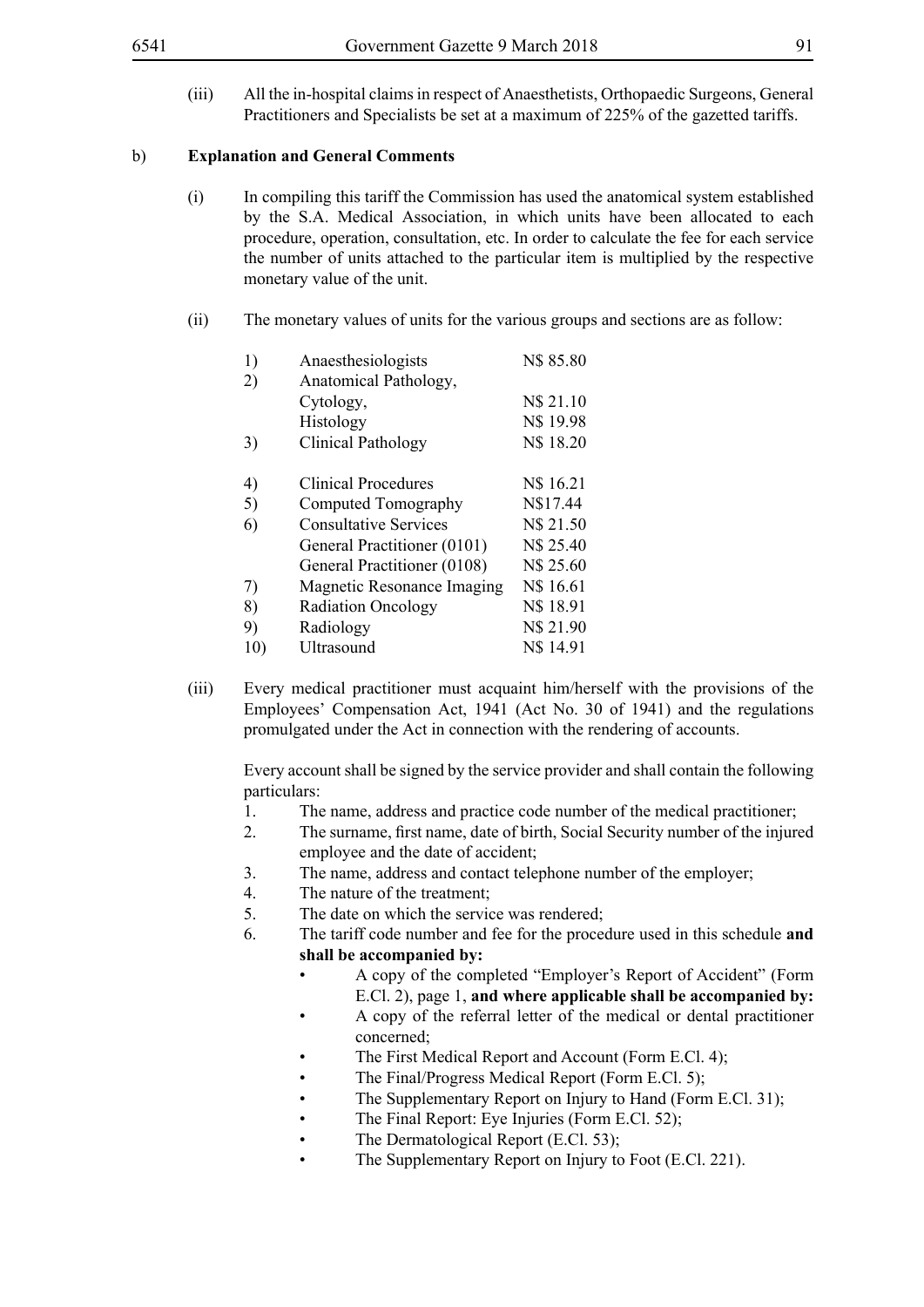# **GENERAL RULES GOVERNING THE TARIFF**

## **A. Consultations:**

- (i) First consultation: Refers to a situation where a medical practitioner personally takes down a patient's medical history, performs an appropriate clinical examination and, if indicated, prescribes or administers treatment.
- (ii) Subsequent visits: Refers to a voluntarily scheduled consultation performed for the same condition within four (4) months after the first consultation (although the symptoms or complaints may differ from those presented during the first consultation). It may imply taking down a medical history and/or a clinical examination and/or prescribing or administering of treatment and/or counselling.
- (iii) Hospital visits: Where a procedure or operation was done, hospital visits are regarded as part of the normal after-care and no fees may be levied unless otherwise agreed upon with the Commission. Where no procedure or operation was carried out fees may be charged for hospital visits according to item 0109. Dates of hospital visits must be specified.
- **B.** Normal hours and after hours: Normal working hours refer to the periods 08:00 to 17:00 on Mondays to Fridays and 08:00 to 13:00 on Saturdays as well as all other periods voluntarily scheduled by a medical practitioner (even when for the convenience of the patient) by a medical practitioner for the rendering of services. All other periods are regarded as afterhours. Public holidays are not regarded as normal working days and work performed on these days is regarded as after-hours work.
- **C.** The fee that may be charged in respect of the rendering of a service not listed in this tariff of fees shall be based on the fee in respect of a comparable service.
- **D.** Cancellation of appointments: Unless timely steps are taken to cancel an appointment for a consultation the relevant consultation fee shall be payable by the injured employee. In the case of a general practitioner "timely" shall mean two hours and in the case of a specialist 24 hours prior to the appointment. Each case shall however; be considered on merit and, if circumstances warrant, no fee shall be charged.
- **E.** Pre-operative care: The appropriate fee may be charged for all pre-operative consultations with the exception of a routine pre-operative visit at the hospital.
- **F.** Where applicable fees for administering injections and/or infusions may only be charged when done by the practitioner him-/herself.
- **G.** Post-operative care: Unless otherwise stated, the fee in respect of an operation or procedure shall include normal after-care for a period not exceeding four months. Where the surgeon does not him-/herself complete the after-care, it shall be his/her responsibility to arrange for this to be done without extra charge: Provided that in the case of post-operative treatment of a prolonged or specialized nature, such fee as may be agreed upon between the surgeon and the Commission, may be charged. Where an employee met with an accident and received medical treatment away from home and afterwards has to be transferred to his hometown, treatment may be taken over by another doctor who will be entitled to further payment.
- **H.** Removal of lesions: Items involving removal of lesions include follow-up treatment for 10 days.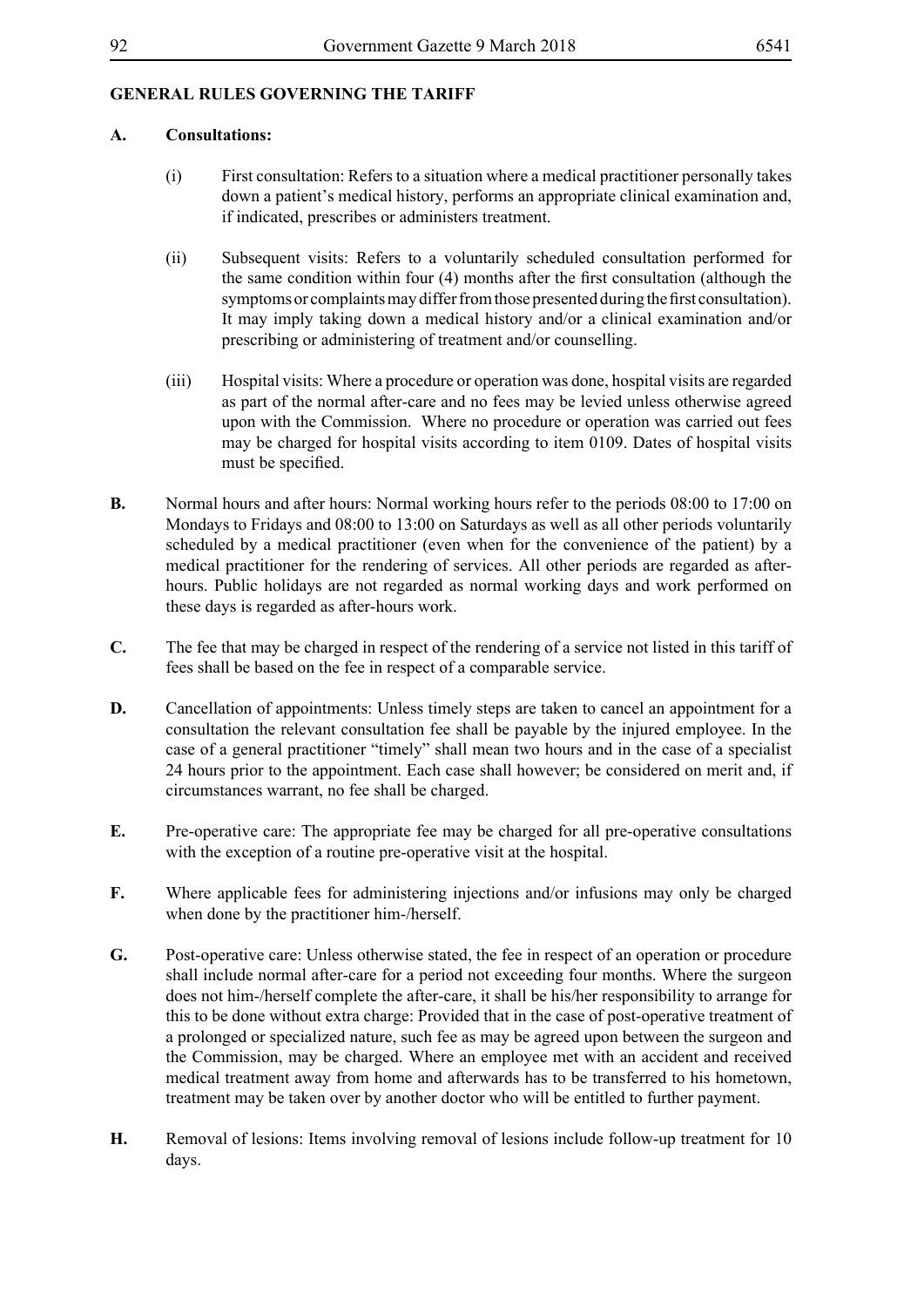- **I.** Fees for all pathology investigations performed by members of other disciplines (where permissible): See section for Pathology. (Refer to modifier 0097).
- **J.** In exceptional cases where the tariff fee is disproportionately low in relation to the actual services rendered by a medical practitioner a higher fee may be negotiated with the Commission. Conversely, if the fee is disproportionately high in relation to the actual services rendered a lower fee than that in the tariff should be charged.
- **K.** Save in exceptional cases the services of a specialist shall be available on the recommendation of the attending general practitioner. Medical practitioners referring cases to other medical practitioners shall, if known to them, indicate in the reference that the patient was injured in an "accident" and this shall also apply in respect of specimens sent to pathologists.
- **L.** Procedures performed at time of visits: If a procedure is performed at the time of an initial or subsequent consultation, the fee for the consultation plus the fee for the procedure may be charged.
- **M.** If such a procedure, planned at an initial or subsequent consultation, is performed at another time, the fee for the procedure only may be charged.
- **N.** "Per consultation":
	- (a) No additional fee may be charged for services for which the fee is indicated as "per consultation". Such services are regarded as part of the consultation performed at the time the condition is brought to the medical practitioner's attention**.**
	- (b) Where a fee for any service is prescribed herein, the medical practitioner shall not be entitled to payment calculated on a basis of visits or examinations made where such calculation would result in the prescribed fee being exceeded.
	- (c) The number of consultations must be in direct relation to the seriousness of the injury and should more than 20 consultations be necessary, the Commission must be furnished with a detailed motivation.
	- (d) A single fee for a consultation/visit shall be paid to a medical practitioner who gives a single treatment to an injured employee who thereafter passes to the permanent care of another medical practitioner, not being a partner or assistant of the first. The responsibility for furnishing the first medical report in such a case ordinarily rests with the second practitioner.
- **O.** (a) An employee should be hospitalized only if and for such a period his/her condition justifies full-time "medical aid".
	- (b) Occupational Therapy/Physiotherapy: The same principles set out in modifier 0077 will apply when an employee is referred to a therapist.
	- (c) In the case of costly or prolonged medical services or procedures the medical practitioner shall first ascertain in writing from the Commission for what amount the Commission will accept responsibility in respect of such treatment.
- **P.** Travelling fees
	- (a) Where, in case of emergency, a practitioner was called out from his residence or rooms to an employee's home or the hospital, travelling fees can be charged according to section IV if he/she had to travel more than 16 kilometers in total.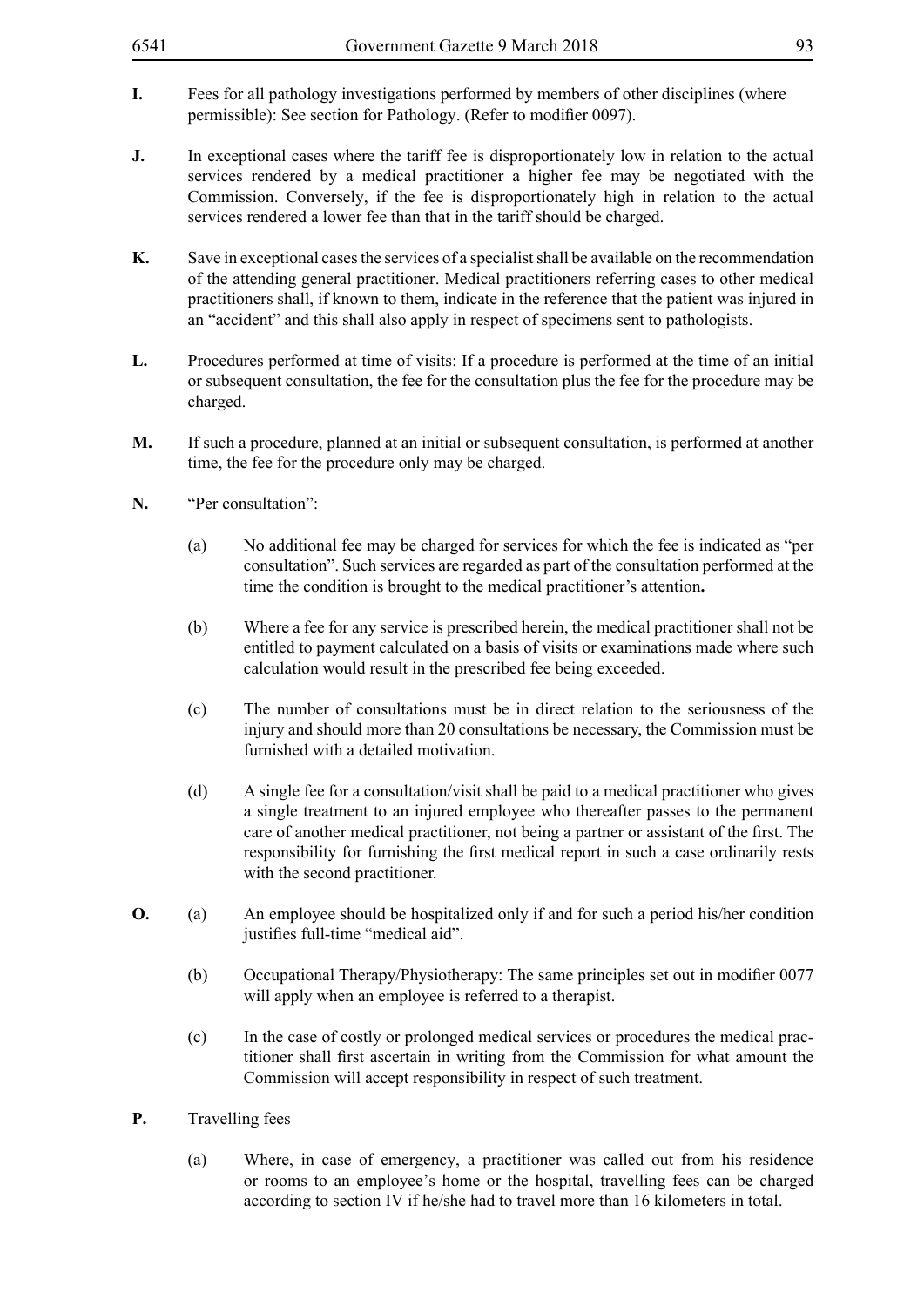- (b) If more than one injured employee would be attended to during the course of a trip, the full travelling expenses must be divided pro rata between the relevant employees.
- (c) A practitioner is not entitled to charge for any travelling expenses or travelling time to his/her rooms.
- (d) Where a practitioner's residence would be more than 8 kilometers away from a hospital, no travelling fees may be charged for services rendered at such hospitals, except in cases of emergency (services not voluntarily scheduled).
- (e) Where a practitioner conducts an itinerant practice, he/she is not entitled to charge fees for travelling expenses except in cases of emergency (services not voluntarily scheduled).

## **RULES GOVERNING SPECIFIC SECTIONS OF THE TARIFF**

### **INTENSIVE CARE**

- **Q.** Units in respect of items 1204 to 1210 exclude the following:
	- (a) Anaesthetic and/or surgical fees for any condition or procedure.
	- (b) Costs of any drugs and/or materials.
	- (c) Any other cost which may be incurred before, during or after the consultation *and/ or* the therapy.
	- (d) Blood gases and chemistry tests, including the arterial puncture to obtain the specimen.
	- (e) Procedural items 1212 to 1219.
- **R.** Units for items 1208, 1209 and 1210 include resuscitation (i.e. item 1211).
- **S.** Units for items 1212, 1213 and 1214 include the following**:**
	- (a) Measurement of minute volume, vital capacity, time and vital capacity studies.
	- (b) Testing and connecting the machine.
	- (c) Putting patient on machine: Setting machine, synchronizing patient with machine.
	- (d) Instruction to nursing staff.
	- (e) All subsequent visits within 24 hours.
- **T.** Ventilation (items 1212 to 1214) does not form a part of normal post-operative care.

## **MAGNETIC RESONANCE IMAGING**

**U.** In cases where a second Magnetic Resonance Imaging of the spine (items 6210, 6211, 6212 and 6213 refers) is deemed necessary, or a Magnetic Resonance Imaging of another anatomical region is requested, proper motivation must be submitted upon which the Commission will consider approval of payment.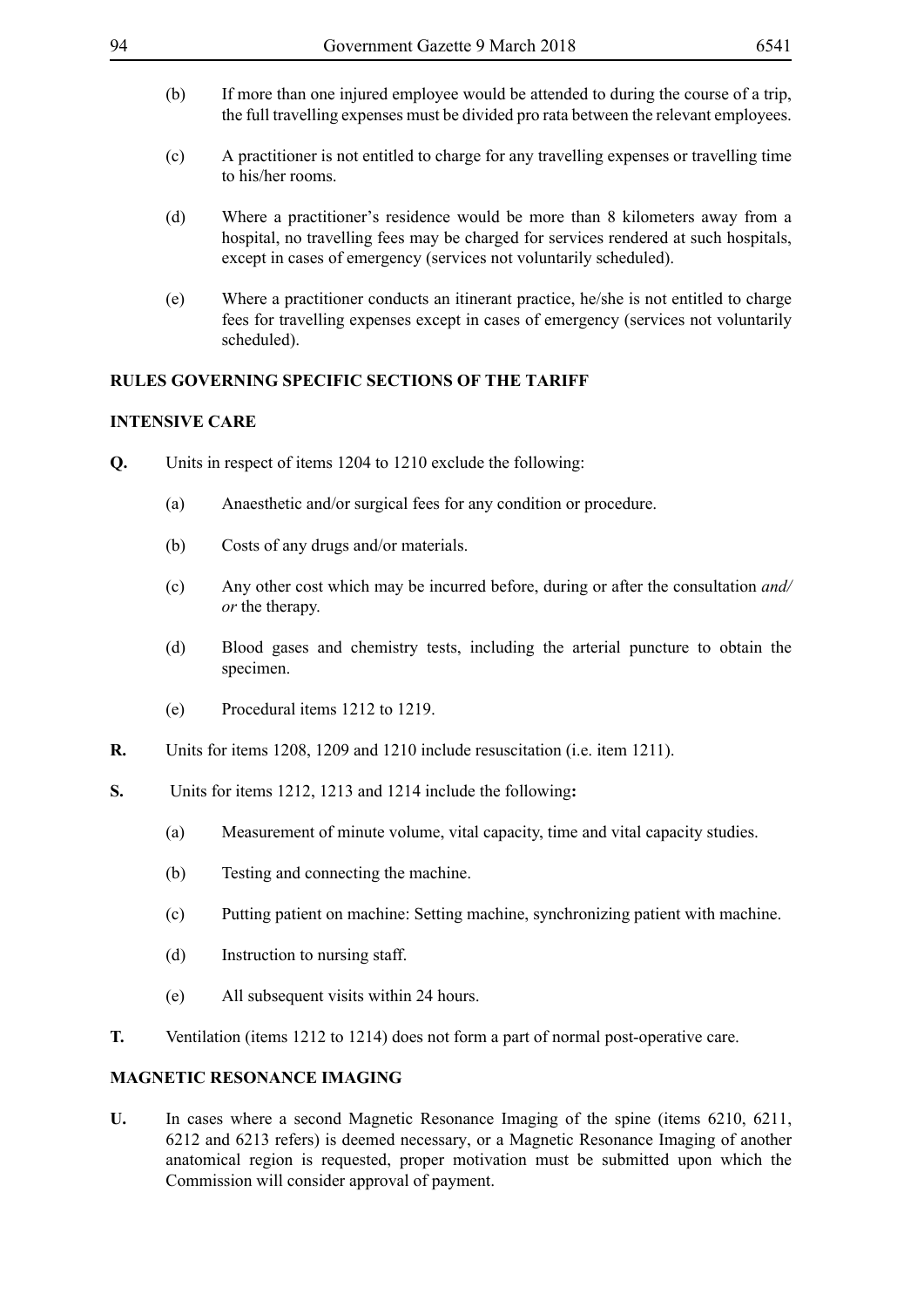# **MEDICAL PSYCHOTHERAPY**

- **Va** Visits at hospital or nursing home during a course of electro-convulsive treatment are justified and may be charged for in addition to the fees for the procedure.
- **Vb** Except where otherwise indicated, the duration of a medical psychotherapeutic session is set at 20 minutes or part thereof provided that such a part comprises 50% or more of the time of a session. This set duration is also applicable for psychiatric examination methods.

### **RADIOLOGY**

- **Y** Except where otherwise indicated, radiologists are entitled to charge for contrast material used.
- **Z** No fee is subject to more than one reduction

#### **DIAGNOSTIC PROCEDURES REQUIRING THE USE OF RADIOISOTOPES**

**AA** Procedures to exclude cost of isotope.

## **RADIATION ONCOLOGY**

**BB** The fees in this section (radiation oncology) do not include the cost of radium or isotopes.

#### **ACUPUNCTURE**

- **CC** (a) Prior consent of the Commission is required for the payment of acupuncture treatment.
	- (b) When two separate acupuncture techniques are used, each treatment shall be regarded as a separate treatment for which fees may be charged for separately.
	- (c) Not more than two separate techniques may be charged for at each session.
	- (d) The maximum number of acupuncture treatments per course to be charged for is limited to 20. If further treatment is required at the end of this period of treatment, payment should be negotiated with the Commission.
	- (e) Item 0380 refers to scalp acupuncture as a treatment in its own right and not to the use of acupuncture points on the scalp.

#### **ULTRASONIC EXAMINATIONS**

- **EE** (a) In case of a referral, the referring doctor must submit a letter of motivation to the must be attached to the first account rendered to the Commission (by the radiologist or the other practitioner doing the scan) as the case may be.Radiologist or other practitioner doing the scan. A copy of the letter of motivation
	- (b) In case of a referral to a radiologist, no motivation should be required from the radiologist.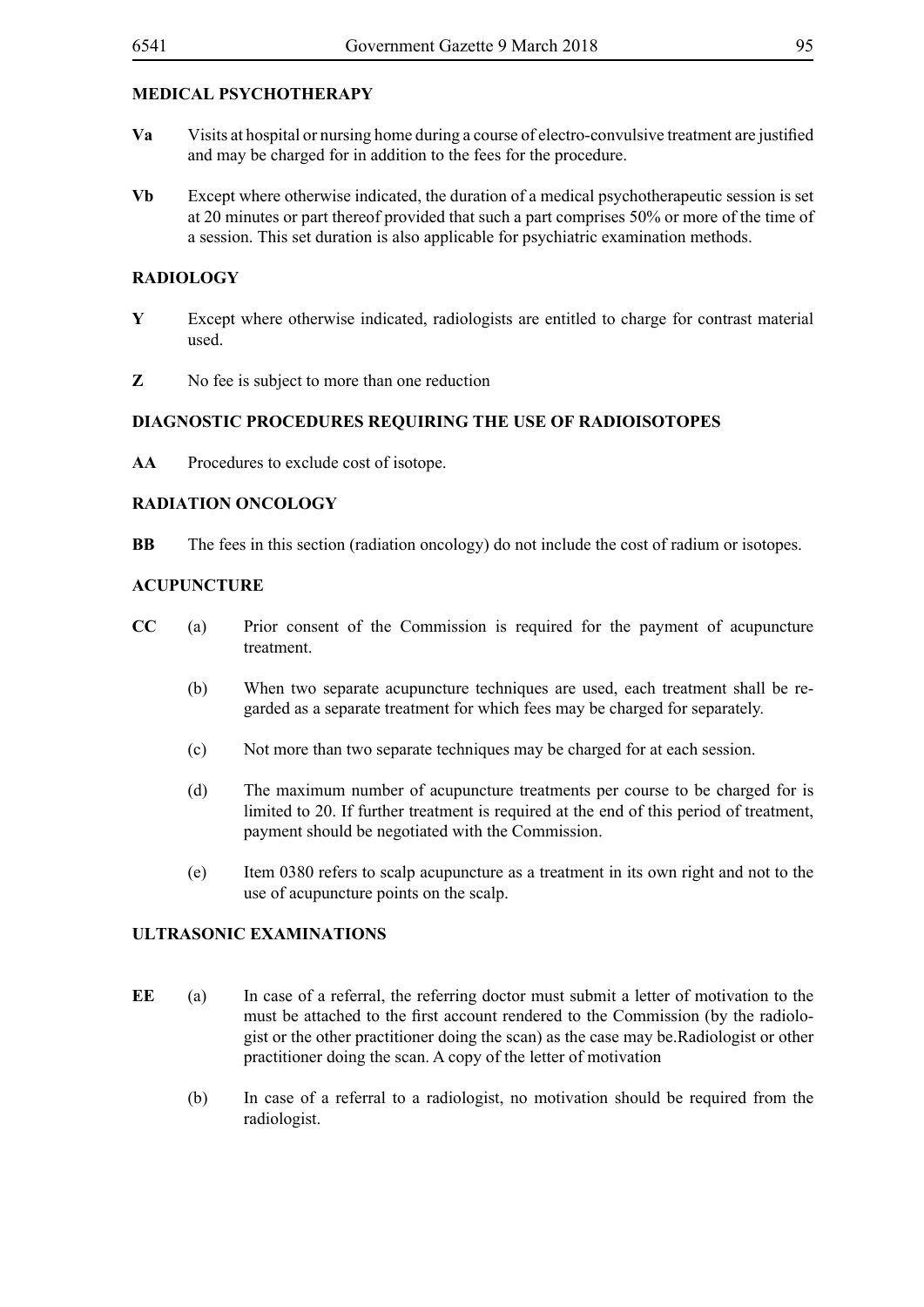## **URINARY SYSTEM**

- **FF** (a) When a cystoscopy precedes a related operation, modifier 0013: "Endoscopic examination done at an operation", applies, e.g. cystoscopy followed by transuretral (TUR) prostatectomy.
	- (b) When a cystoscopy precedes an unrelated operation, modifier 0005: "Multiple procedures/operations under the same anaesthetic", applies, e.g. cystoscopy for urinary tract infection followed by inguinal hernia repair.
	- (c) No modifier applies to item 1949: "Cystoscopy", when performed together with any of items 1951 to 1964.

## **RADIOLOGY**

**GG** Capturing and recording of examinations: Images from all radiological, ultrasound and magnetic resonance imaging procedures must be captured during every examination and a permanent record generated by means of film, paper, or magnetic media. A report of the examination, including the findings and diagnostic comment, must be written and stored for five years.

## **GENERAL MODIFIERS GOVERNING THE TARIFF**

- **0001** For involuntarily scheduled after-hours emergency radiological services, the additional premium shall be 50% of the fee for the particular services (section 19.12 excluded). See General Rule B. For after-hours MR scans, a maximum levy of 100 radiological units (N\$ 2070.00) is applicable.
- **0002** Item 38/0101 is applicable only where a radiologist is requested to give a written report on X-rays taken elsewhere and submitted to him.
- **0005 Multiple procedures/operations under the same anesthetic.** Unless otherwise identified in the tariff, when multiple procedures/operations add significant time and/or complexity, and when each procedure/operation is clearly identifiable and defined, the following values shall prevail: 100% (full value) for the first or major procedure/operation, 75% for the second procedure/operation, 50% for the third procedure/operation, 25% for the fourth and and subsequent procedure/ operations. This modifier does not apply to purely diagnostic procedures.

Note:

- a) When more than one small procedure is performed and the tariff makes provision for items for "subsequent" or "maximum for multiple additional procedures" (see section 2: Integumentary System) modifier 0005 is not applicable as the fee is already a reduced fee.
- b) In the case of multiple fractures and/or dislocations the same values shall prevail.
- **0006** A 25% reduction in the fee for a subsequent operation for the same condition within one month shall be applicable if the operations are performed by the same surgeon (an operation subsequent to a diagnostic procedure is excluded). After a period of one month the full fee is applicable.
- **0007** Remuneration for the use of any type of own equipment in the rooms for procedures performed under intravenous sedation or for procedures performed in a hospital or day-clinic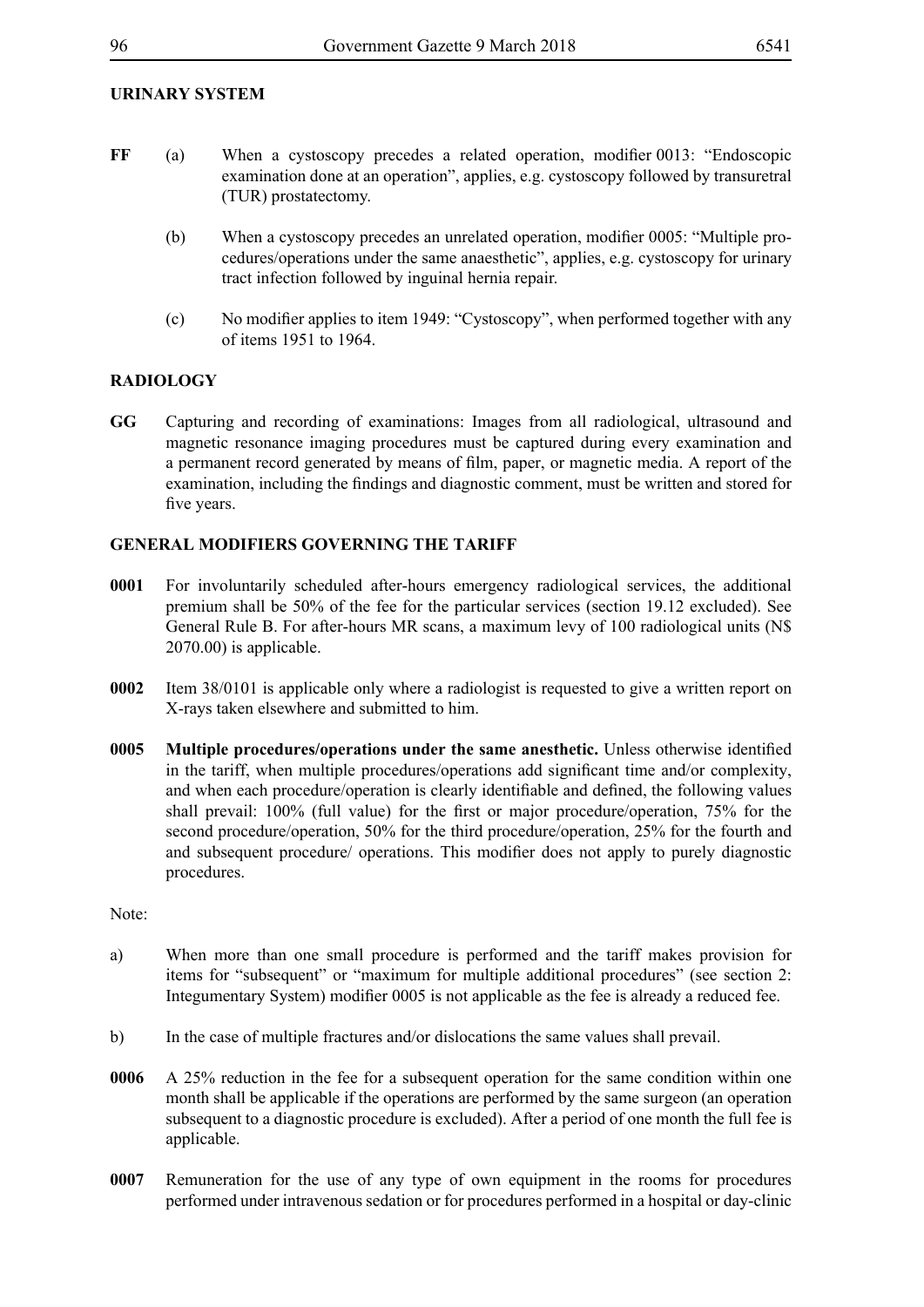theatre when appropriate equipment is not provided by the hospital: 15.00 clinical procedure units (N\$ 243.15) irrespective of the number of items of equipment provided.

- **0008** Where a procedure requires a registered specialist surgeon assistant, the fee is 33, 33% (1/3) of the fee for the specialist surgeon
- **0009** The fee for an assistant is 20% of the fee for the specialist surgeon, with a minimum of 36.00 clinical procedure units (N\$583.56).
- **0010** A fee for a local anesthetic administered by the operator may only be charged for an operation or a procedure having a value greater than 30.00 clinical procedure units (N\$ 486.30) i.e. 31.00 or more clinical procedure units (N\$ 502.51) allocated to a single item.

The fee shall be calculated according to the basic anesthetic units for the specific operation. Anesthetic time may not be charged for, but the minimum fee as per modifier 0036 shall be applicable in such a case. Not applicable to radiological procedures such as angiography and myelography.

No fee may be levied for topical application of local anesthetic.

- **0011** The additional fee to all members of the surgical team for after-hours emergency surgery for theatre procedures shall be 12.00 clinical procedure units (N\$ 194.52) for each half-hour or part thereof of the operation time. Normal hour fees to be charged in respect of injured employees on scheduled lists.
- **0013** Where a related endoscopic examination is done at an operation by the operating surgeon or the attending anesthesiologist, only 50% of the fee for the endoscopic examination may be charged.
- **0014** Where an operation is performed which has been previously performed by another surgeon, e.g. a revision or repeat operation, the fee shall be calculated according to the tariff for the full operation plus an additional fee to be negotiated under General Rule J, except where already specified in the tariff.

#### **MODIFIERS GOVERNING SPECIFIC SECTIONS OF THE TARIFF**

#### **INJECTIONS, INFUSIONS AND INHALATION SEDATION**

- **0015** Where intravenous infusions (including blood and blood cellular products) are administered as part of the after-treatment after operation, no extra fees will be charged, as this is included in the global operative fees. Should the practitioner doing the operation prefer to ask another practitioner to perform postoperative intravenous infusions, then the practitioner him/herself (and not the Commission) shall be responsible for remunerating such practitioner for the infusion.
- **0017** Where desensitisation, intravenous, intra-muscular or subcutaneous injections are administered by the medical practitioner him/herself in respect of injured employees who attend the consulting rooms, a first injection forms part of the consultation and all subsequent injections for the same condition should be charged at 50% of the appropriate consultation fee for a general practitioner.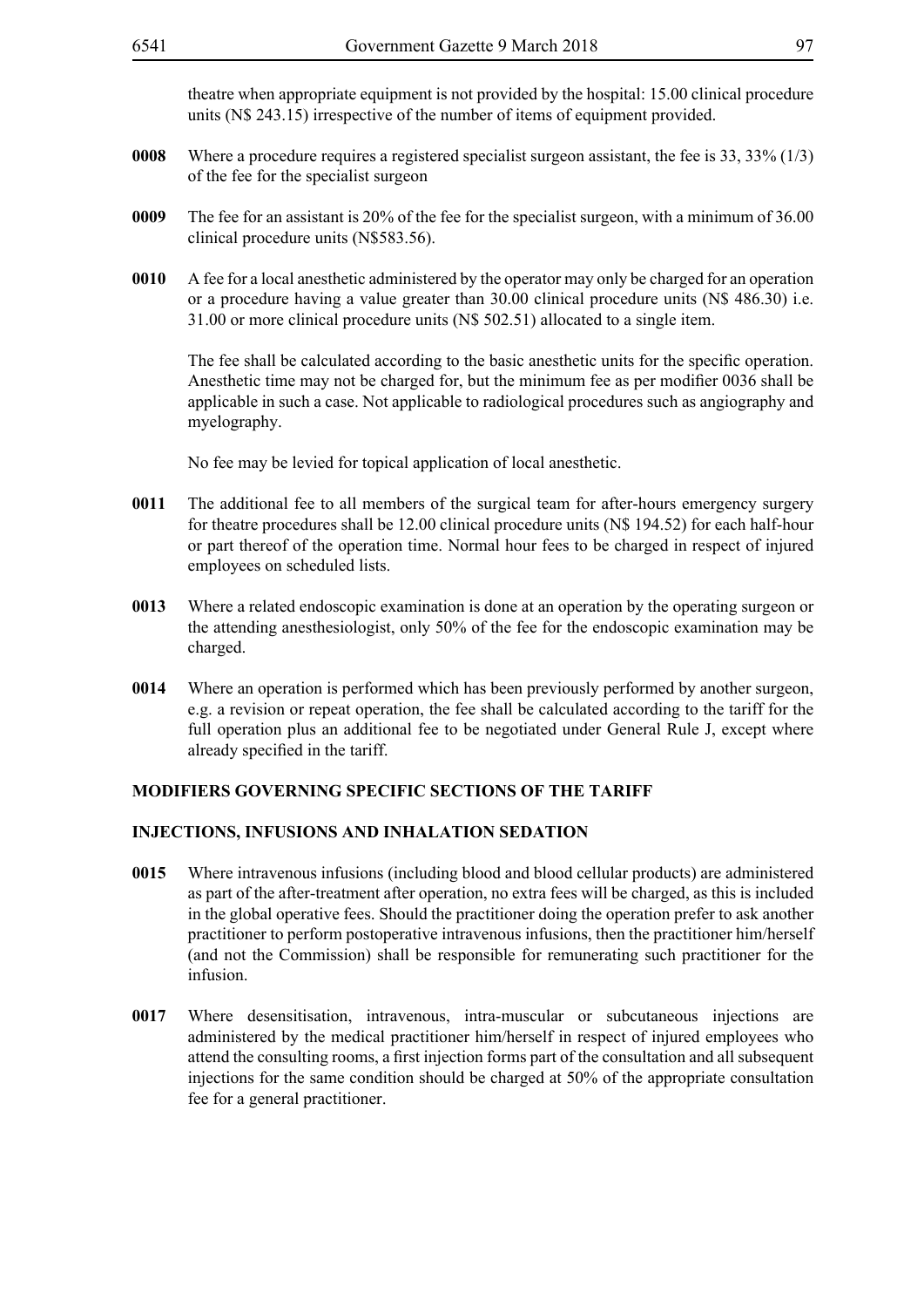## **ADMINISTRATION OFANAESTHETIC FOR ALL PROCEDURES AND OPERATIONS INCLUDED IN THIS TARIFF**

- **0021** Anesthetic fees are determined by obtaining the sum of the basic anesthetic units plus the time units and the appropriate modifiers (see modifiers 0037 to 0039, 0041 and 0042). In cases of operative procedures on the musculo-skeletal system, open fractures and open reduction of fractures or dislocations add fees as laid down by modifiers 5441 to 5448.
- **0023** The basic anesthetic units are laid down in the tariff. These basic anesthetic units reflect the additional anesthetic risk, the technical skill required of the anesthesiologist and the scope of the surgical procedure, but exclude the value of the actual time spent administering the anesthetic. The time units (indicated by "T') will be added to the listed basic anesthetic units in all cases on the following basis:

Anesthetic time: The remuneration for anesthetic time shall be per 15 minute period or part thereof, calculated from the commencement of the anesthetic i.e. 2.00 anesthetic units (N\$ 171.60) per 15 minute period or part thereof, provided that should the duration of the anesthetic be longer than one hour the number of units shall, after one hour, be 3 anesthetic units (N\$ 257.40) per 15 minute period or part thereof.

- **0024** If a pre-operative assessment of a patient by the anesthesiologist is not followed by an operation it will be regarded as consultation at the hospital or nursing home.
- **0025** Anesthetic time is calculated from the time the anesthesiologist begins to prepare the patient for the induction of anesthesia in the operating theatre or in a similar equivalent area and ends when the anesthesiologist is no longer required to give his personal professional attention to the patient, i.e. when the patient may, with reasonable safety, be placed under the customary post-operative supervision. Where prolonged personal professional attention is necessary for the well-being and safety of such patient, the necessary time will be valued on the same basis as indicated above for the anesthetic time.

The anesthesiologist must show in his/her account the exact anesthetic time and the supervision time spent with the patient.

- **0027** Where more than one operation is performed under the same anesthetic, the basic value will be that of the major operation with the highest unit value.
- **0029** When rendered necessary by the scope of the anesthetic an assistant anaesthesiologist may be employed. The remuneration of the assistant anaesthesiologist shall be calculated on the same basis as in the case where a general practitioner administers the anesthetic.
- **0031** Treatment with intravenous drips and transfusions is considered part of the normal treatment in administering an anesthetic. No additional fees may be charged for such services when rendered either prior to, or during actual theatre or operating time.
- **0032** Anaesthesia administered to patients in the prone position shall have a minimum of 4.00 basic anesthetic units (N\$ 343.20). When the basic anesthetic units for the procedure are 3.00 (N\$ 257.40), one extra anesthetic unit may be added. If the basic anesthetic units for the procedure are 4.00 (N\$ 343.20) or more, no extra unit should be added.
- **0033** When an anaesthesiologist is required to participate in the general care of a patient during a surgical procedure, but does not administer the anesthetic such services may be remunerated at full anesthetic rate, subject to the provisions of modifier 0035.
- **0034** All anaesthetics administered for diagnostic, surgical or X-ray procedures on the head and neck shall have a minimum of 4.00 basic anesthetic units (N\$ 343.20). When the basic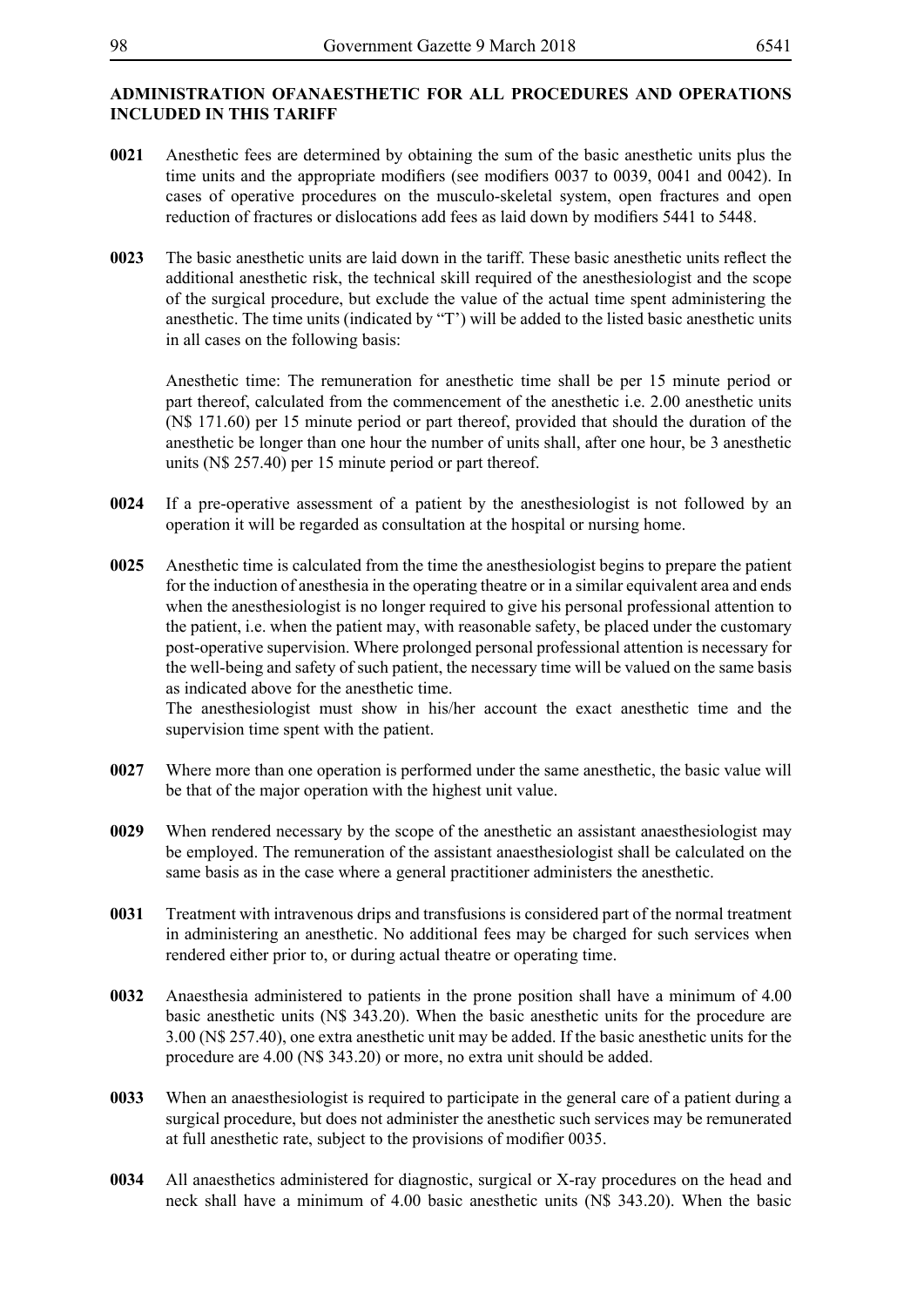anesthetic units for the procedure are 3.00 (N\$ 257.40), one extra anesthetic unit should be added. If the basic anesthetic units for the procedure are 4.00 (N\$ 343.20) or more no extra units should be added.

- **0035** No anesthetic administered by a specialist anaesthesiologist shall have a total value of less than 7.00 anesthetic units (basic units plus time units) (N\$ 600.60).
- **0036** Fees for an anesthetic administered by a general practitioner shall be two-thirds (2/3) of the total number of units applicable to the specialist anaesthesiologist provided that no anesthetic shall have a total value of less than 6.00 anesthetic units (N\$ 514.80). The monetary value of the unit is the same for both a specialist anaesthesiologist and a general practitioner anesthetist.
- **Note:** Modifying units may be added to the basic anesthetic unit value according to the following Modifiers: (0037-0042, 5441-5448)

**0037**Utilization of total body hypothermia: Add 3.00 anesthetic units (N\$ 257.40).

- **0038** Peri-operative blood salvage: Add 4.00 anesthetic units (N\$ 343.20) for intra-operative blood salvage and 4.00 anesthetic units (N\$ 343.20) for post-operative blood salvage.
- **0039** Deliberate control of the blood pressure: All cases up to one hour: add 3.00 anesthetic units (N\$ 257.40), thereafter add 1.00 additional anesthetic unit (N\$ 85.80) per quarter-hour or part thereof.
- **0041** Utilization of hyperbaric pressurization: Add 3.00 anesthetic units (N\$ 257.40).
- **0042** Utilization of extra corporeal circulation: Add 3.00 anesthetic units (N\$ 257.40)

#### **ANAESTHETIC FEES FOR ORTHOPAEDIC OPERATIONS:**

- **Note:** Modification of the anesthetic fee in cases of operative procedures on the musculo-skeletal system, open fractures and open reduction of fractures and dislocations is governed by adding units indicated by modifiers 5441 to 5448. (The letter "M**"** is annotated next to the number of units of the appropriate items for facilitating identification of the relevant items). General practitioners refer to modifier 0036 (two-third).
- **5441** In all cases of open fractures, open reduction of fractures and dislocations: Add 1 (one) anesthetic unit (N\$ 85.80) except where the procedure refers to the bones named in modifiers 5442 to 5448
- **5442** Shoulder, scapula, clavicle, humerus, elbow joint, upper 1/3 tibia, knee joint, patella, mandible and temporo-mandibular joint: Add 2.00 anesthetic units (N\$ 171.60).
- **5443** Maxillary and orbital bones: Add 3.00 anesthetic units (N\$ 257.40).
- **5444** Shaft of femur: Add 4.00 anesthetic units (N\$ 343.20)
- **5445** Spine (except coccyx), pelvis, hip, and neck of femur: Add 5.00 anesthetic units *(*N\$ 429.00).
- **5448** Sternum and/or ribs and musculo-skeletal procedures, which involve an intra-thoracic approach: Add 8.00 anesthetic units (N\$ 686.40).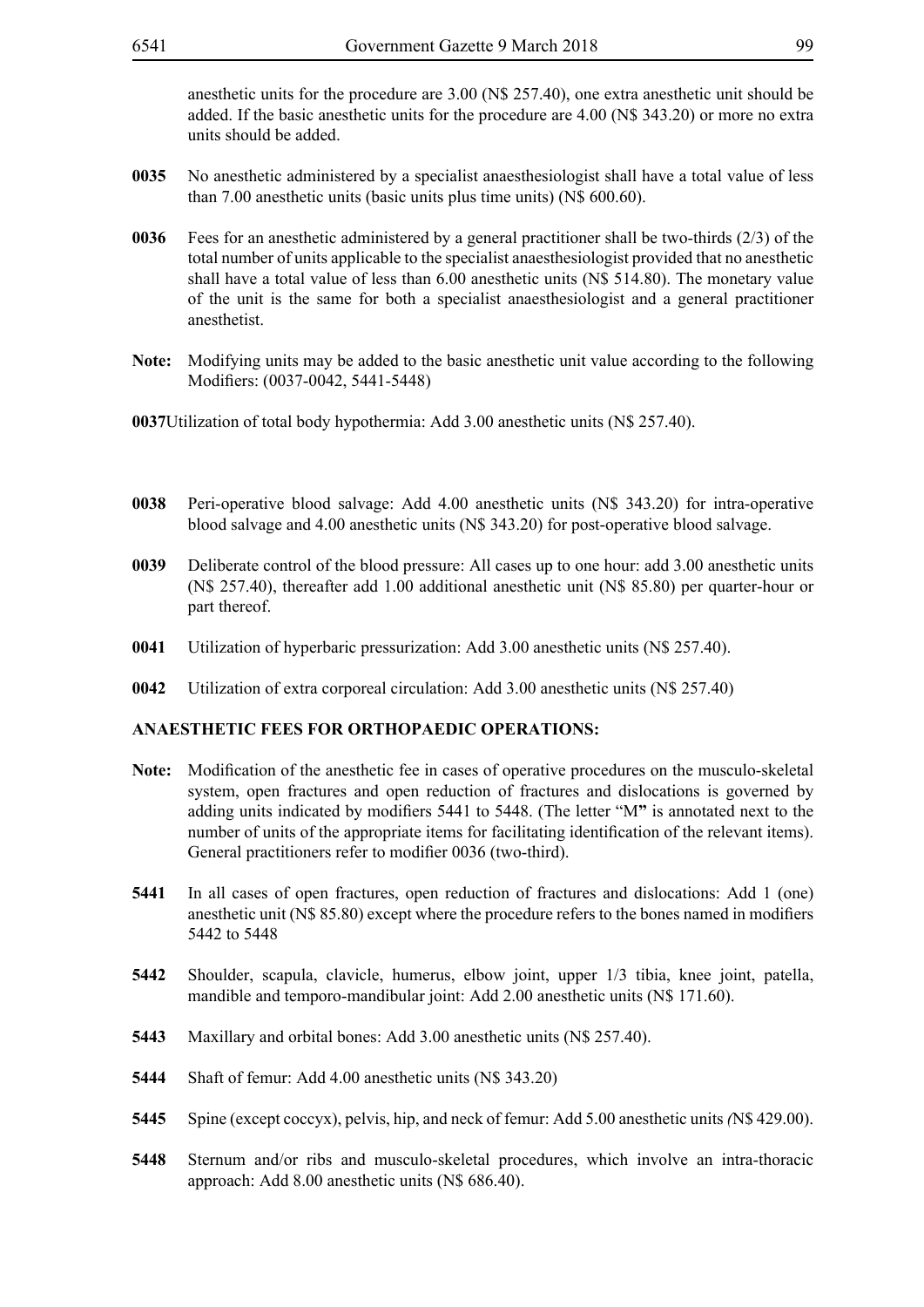# **POST-OPERATIVE ALLEVIATION OF PAIN**

- **0045** (a) When a regional or nerve block procedure is performed, item 0109: "Hospital follow-up visit to patient in ward or nursing facility" may be charged, provided that it is not the primary anaesthetic technique.
	- (b) When a second medical practitioner has administered the regional or nerve block for post-operative alleviation of pain it shall be charged according to the particular procedure for instituting the therapy. Revisits shall be charged according to item 0109.
	- (c) None of the above is applicable to routine post-operative pain management.

# **ANAESTHESIOLOGIST OPERATING AN INTRA-AORTIC BALLOON PUMP (Cardiovascular System)**

**0100** Where an anaesthesiologist would be responsible for operating an intra-aortic balloon pump, a fee of 75.00 clinical procedure units (N\$ 1215.75) is applicable.

# **MUSCULO-SKELETAL SYSTEM**

- **0046** Where in the treatment of a specific fracture or dislocation (compound or closed) an initial procedure is followed within one month by an open reduction, internal fixation, external skeletal fixation or bone grafting on the same bone, the fee for the initial treatment of the fracture or dislocation shall be reduced by 50%.
- **Note:** This reduction does not include the assistant's fee or after-hours levy where applicable. After one month, a full fee as the initial treatment is applicable.
- **0047** A fracture not requiring reduction shall be charged on a fee for service basis provided that the cumulative amount does not exceed the charges for a reduction.
- **0048** Where in the treatment of a fracture or dislocation an initial closed reduction is followed within one month by further closed reductions under general anesthesia, the fee for such subsequent reductions will be 27 clinical procedure units respectively (N\$ 437.67) (not including after-care).
- **0049** Except where otherwise specified**,** in cases of compound fractures**,** 77.00 clinical procedure units (N\$ 1248.17) by specialists and 51.00 clinical procedure units (N\$ 826.71) by general practitioners may be added to the units for the fractures including debridement.
- **0050** In cases of a compound fracture where a debridement is followed by internal fixation (excluding fixation with Kirschner wires as well as fractures of hands and feet), the full amount according to either modifier 0049 or 0051 may be added to the fee for the procedure involved, plus half of the amount according to the second modifier (either 0049 or 0051 as applicable).
- **0051** Except where otherwise specified in cases of fractures requiring open reduction, internal fixation, external skeletal fixation and/or bone grafting: Specialists add 77.00 clinical procedure units (N\$ 1248.17). General practitioners add 51.00 clinical procedure units (N\$ 826.71)
- **0053** Fractures requiring percutaneous internal fixation: [Insertion and removal of fixatives (wires) in respect of fingers and toes included]: Specialists add 32 clinical procedure units (N\$ 518.72) and general practitioners add 21.00 clinical procedure units (N\$ 340.41).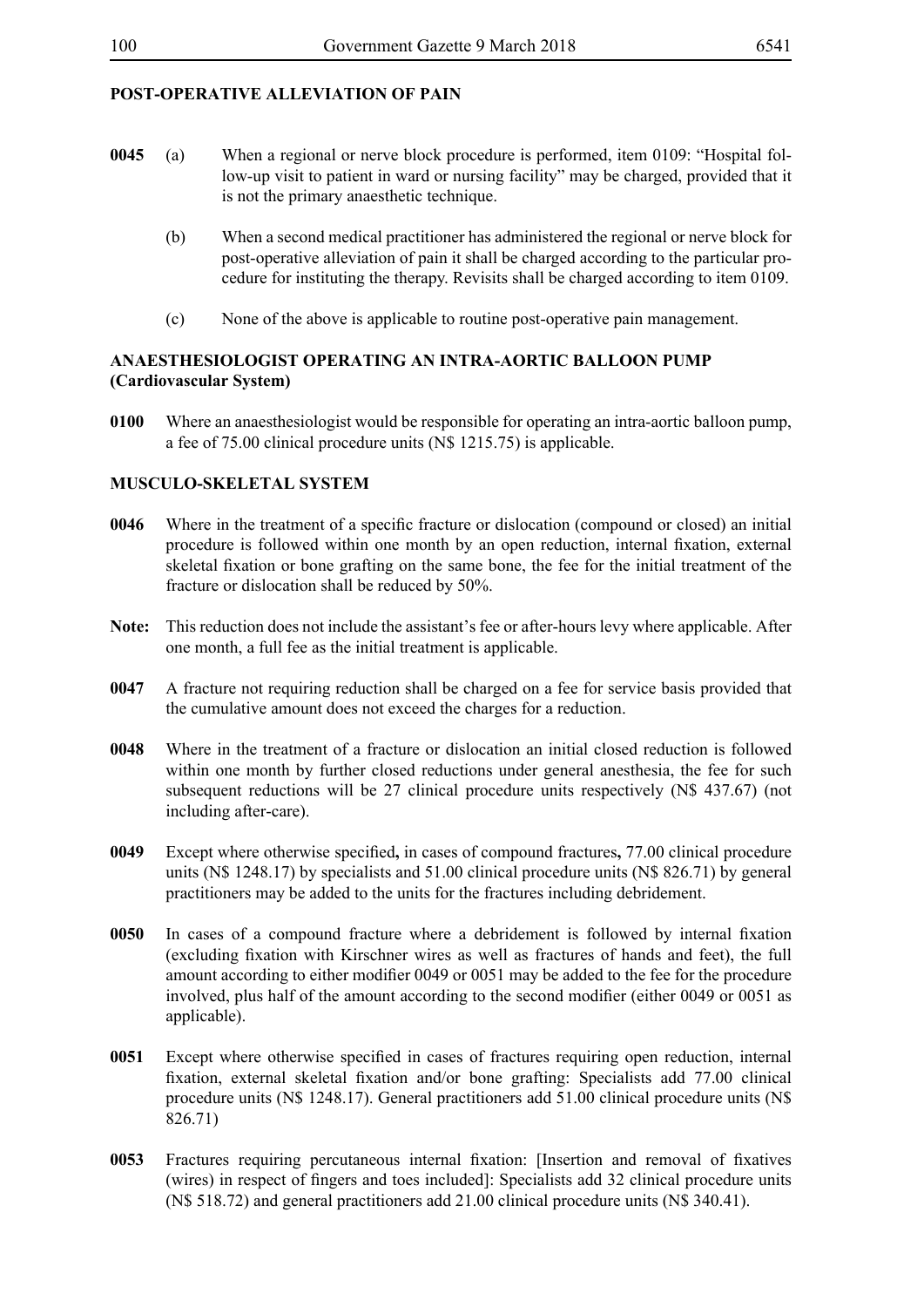- **0055** Dislocation requiring open reduction: Units for the specific joint plus 77.00 clinical procedure units (N\$ 1248.17) for specialists. General practitioners add 51.00 clinical procedure units (N\$ 826.71).
- **0057** In multiple procedures on feet, fees for the first foot are calculated according to modifier 0005 "Multiple procedures/operations under the same anesthetic". Calculate fees for the Second foot in the same way reduce the total to 75% and add to the total for the first foot.
- **0058** Revision operation for total joint replacement and immediate resubstituting (infected or noninfected): per fee for total joint replacement plus 100%.

### **COMBINED PROCEDURES ON THE SPINE**

**0061** In cases of combined procedures on the spine, both the orthopedic surgeon and the neurosurgeon are entitled to the full fee for the relevant part of the operation performed.

## **REPLANTATION OPERATION**

- **0063** Where two specialists work together on a replantation procedure, each shall be entitled to two-thirds of the fee for the procedure.
- **0064** Where the replantation or toe to thumb transfer is unsuccessful, no further surgical fee is payable for amputation of the non-viable parts.
- **0065** Additional operative procedures by same surgeon (other than the first two items listed under this heading) within a period of 12 months: 75% of scheduled fee for the lesser procedure, except where otherwise specified elsewhere (refer to section 3.8.6)

#### **LARYNX**

- **0067** Microsurgery of the larynx: To the fee of the operation performed add 25%. For other operations requiring the use of an operation microscope, the fee shall include the use of the microscope, except where otherwise specified elsewhere in the Tariff.
- **0069** When endoscopic instruments are used during intra-nasal surgery: Add 10% of the fee for the procedure performed. Only applicable to items 1025, 1027 and 1035.

#### **INTENSIVE CARE: RESPIRATORY, CARDIAC, GENERAL THERAPY**

**0070** Add 45.00 clinical procedure units (N\$ 729.45) to procedure(s) performed through a thoracoscope

#### **GASTROENTEROLOGY PROCEDURES**

**0074** A reduction of 33, 33% (one third) of the fee will apply to all fibre optic procedures performed by means of hospital equipment.

### **FIBRE OPTIC PROCEDURES**

**0075** The fee plus 21.00 clinical procedure units (N\$340.41) will apply where fibre optic procedures are performed in rooms with own equipment.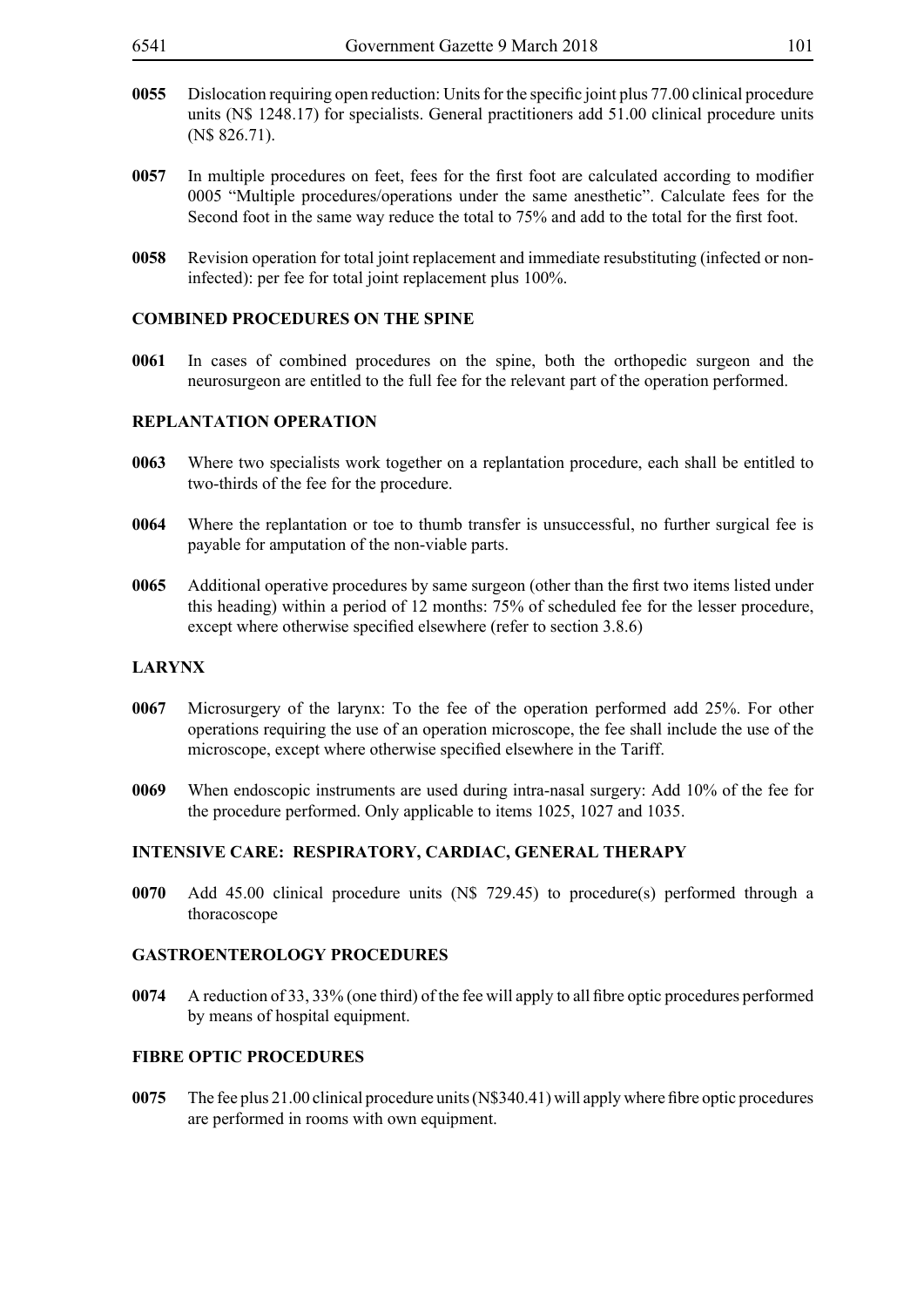# **PHYSICAL TREATMENT**

- **0077** (a) When two separate areas are treated simultaneously for totally different conditions, **s**uch treatment shall be regarded as two treatments for which separate fees may be charged. (Only applicable if services are provided by a specialist in physical medicine).
	- (b) The number of treatments to a patient for which the Commission shall accept responsibility is limited to 20. If further treatments are necessary payment therefor must be arranged with the Commission.

## **TESTIS AND EPIDIDYMIS**

**0078** When testis biopsy is done combined with vasogram or seminal vesiculogram or epididymogram, add 50% of the units for the appropriate procedure.

## **MEDICAL PSYCHOTHERAPY**

**0079** When a first consultation proceeds into, or is immediately followed by a medical psychotherapeutic procedure, fees for the procedure shall be calculated according to item 2957: "Individual psychotherapy" (specify type) for a 20-minute session or part thereof, provided that such a part comprises 50% or more of the time of a session.

## **DIAGNOSTIC RADIOLOGY**

- **0080** Multiple examinations: Full fee
- **0081** Repeat examinations: No reduction
- **0082** "+" Means that this item is complementary to a preceding item and is therefore not subject to reduction.
- **0083** When a radiologist makes use of hospital equipment, only 66.67% (2/3) of the fee for the examination is chargeable.
- **0084** Fixed fee of N\$93.50 will apply for the first film. The same applies to images captured on CD.

## **VASCULAR STUDIES**

**0086** Vascular groups: "Film series" and "Introduction of Contrast Media" are complementary and together constitute a single examination: neither fee is therefore subject to reduction (Modifier 0080).

## **VASCULAR STUDIES and INTERVENTIONAL RADIOLOGY PROCEDURES**

- **6300** If a procedure lasts less than 30 minutes only 50% of the machine fees for items 3536-3550 will be allowed (specify time of procedure on account).
- **6301** If a procedure is performed by a radiologist in a facility not owned by him/herself, the fee will be reduced by 40% (i.e. 60% of the fee will be charged)
- **6302** When the procedure is performed by non-radiologists, the fee will be reduced by 40% (i.e. 60% of the fee will be charged)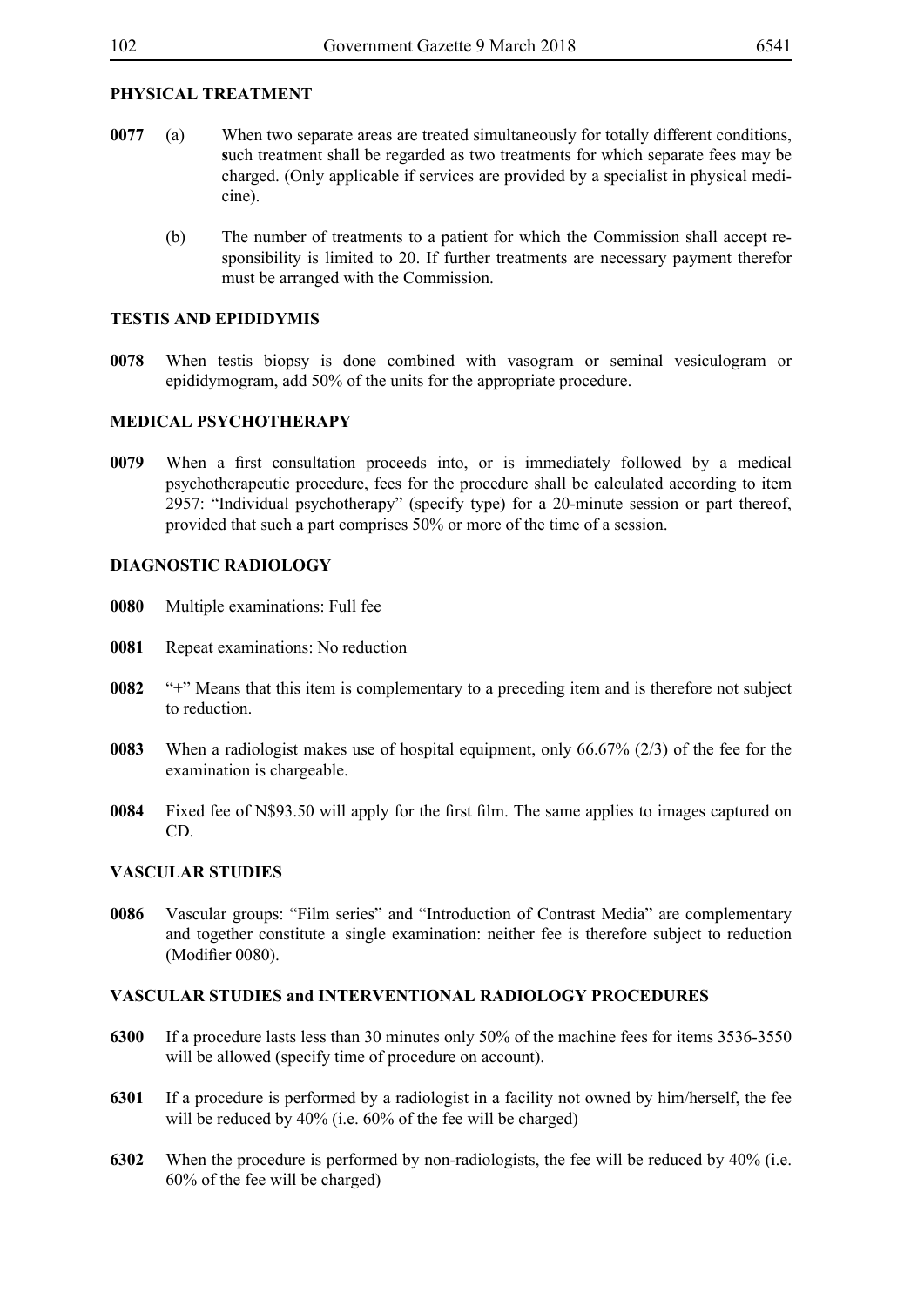- **6303** When a procedure is performed entirely by a non-radiologist in a facility owned by a radiologist, the radiologist owning the facility may charge 55% of the procedure units used. Modifier 6302 applies to the non-radiologist performing the procedure
- **6305** When multiple catheterization procedures are used (items 3557, 3559, 3560, 3562) and an angiogram investigation is performed at each level, the unit value of each such multiple procedure will be reduced by 20.00 radiological units (N\$ 438.00 for each procedure after the initial catheterization. The first catheterization is charged at 100% of the unit value

#### **COMPUTED TOMOGRAPHY**

**0088** Multiple selective catheterisations: For each additional selective catheterisation after the first selective catheterisation, reduce the fee by 25%.

#### **ULTRASONIC INVESTIGATIONS**

- **0160** Aspiration of biopsy procedure performed under direct ultrasonic control by an ultrasonic aspiration biopsy transducer (Static Realtime): Fee for part examined plus 30% of the units.
- **0165** Use of contrast during ultrasound study: Add 6.00 ultrasound units (N\$ 89.46)

#### **MAGNETIC RESONANCE IMAGING**

- **0090** Radiologist's fee for participation in a team: 30.00 radiology units (N\$ 657.00) per 1/2 hour or part thereof for all interventional radiological procedures, excluding any pre- or post- operative angiography, catheterization, CT-scanning, ultrasound scanning or X-ray procedures. (Only to be charged if radiologist is hands-on, and not for interpretation of images only).
- **6100** In order to charge the full fee of 600.00 magnetic resonance units (N\$ 9966.00) for an examination of a specific single anatomical region, it should be performed with the applicable radio frequency coil including T1 and T2 weighted images on at least two planes.
- **6101** Where a limited series of a specific anatomical region is performed (except bone tumor), e.g. a T2 weighted image of a bone for an occult stress fracture, not more than two-thirds (2/3) of the fee may be charged. Also applicable to all radiotherapy planning studies, per region.
- **6102** All post-contrast studies (except bone tumor) including perfusion studies, to be charged at 50% of the fee.
- **6103**Post-contrast study: Bone tumor: 100% of the fee.
- **6106** Where a magnetic resonance angiography (MRA) of large vessels is performed as primary examination, 100% of the fee is applicable. This modifier is only applicable if the series is performed by use of a recognized angiographic software package with reconstruction capability.
- **6107** Where a magnetic resonance angiography (MRA) of the vessels is performed additional to an examination of a particular region, 50% of the fee is applicable for the angiography. This modifier is only applicable if the series is performed by use of a recognized angiographic software package with reconstruction capability.
- **6108** Where only a gradient echo series is performed with a machine without a recognized angiographic software package with reconstruction capability, 20% of the full fee is applicable specifying that it is a "flow sensitive series".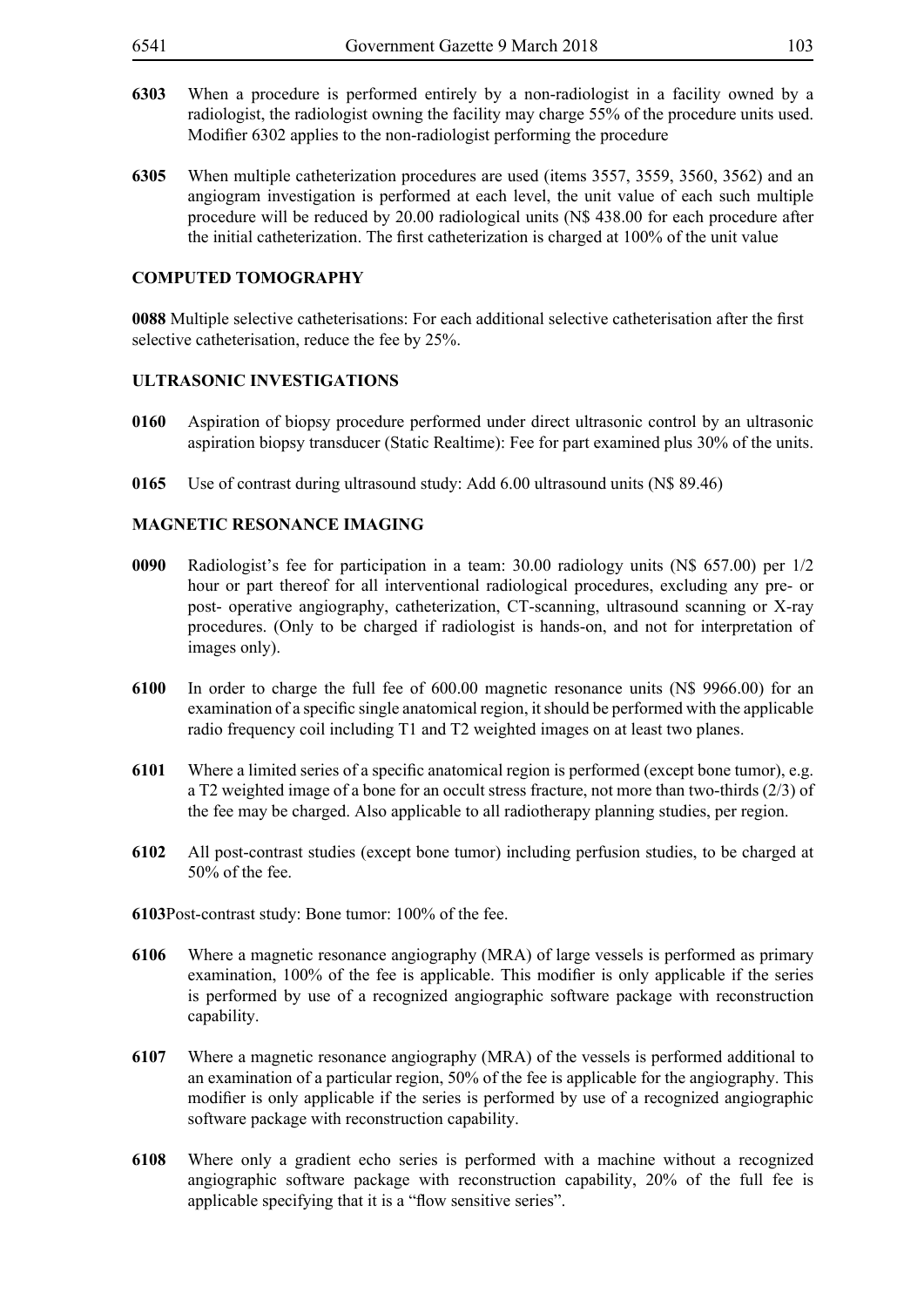- **6109** Very limited studies to be charged at 33, 33% of the full fee e.g. MR urography for renal colic, diffusion studies of the brain additional to routine brain.
- **6110** MRI spectroscopy: 50% of fee.

## **RADIATION ONCOLOGY**

- **0093** The fees for radiation oncology shall apply only where a specialist in radiation oncology uses his/her own apparatus.
- **0170** Multiple areas to a maximum of 3 areas treated in the same treatment session: Unless otherwise identified in the Tariff, where treating multiple treatment volumes/areas which add significant time and/or complexity, and when each treatment volume/area is clearly identified and defined, the following values shall prevail: 100% (full value) for the first volume/area, two-thirds for the second volume/area and one-third for the third volume/area. This modifier is applicable to sections 20.

## **PATHOLOGY**

- **0097** Where items under Clinical Pathology and Anatomical Pathology fall within the province of other specialists or general practitioners, the fee is to be charged at two thirds of the pathologist's fee.
- **0099** For tests performed on a stat basis, an additional premium of 50% of the fee for the particular pathology service shall apply, with the following provisos:
	- (a) Stat test requesting may only be done by the referring practitioner and not by the pathologist.
	- (b) Specimens must be collected on a stat basis where applicable.
	- (c) Test must be performed on a stat basis.
	- (d) Documentation (or a copy thereof) relating to the request of the referring practitioner must be retained.

This modifier will only apply during normal working hours and will never be used in combination with item 4547.

# **LEGEND**

- 10 Anaesthetics 22 Psychiatry 38 Radiology 12 Dermatology 23 Medical Oncology 40 Radiation Oncology 14 General Practitioner 24 Neurosurgery 42 Surgery 16 Gynaecology 25 Nuclear Medicine 44 Thoracic Surgery 17 Pulmonology 26 Ophthalmology 46 Urology 18 Physicians 28 Orthopaedics 52 Clinical Pathology 19 Gastroenterology 30 Otorhinolaryngology 53 Anatomical Pathology 20 Neurology 34 Physical Medicine 21 Cardiology 36 Plastic and Reconstructive Surgery
- -
	-
	-
	-
	-
	-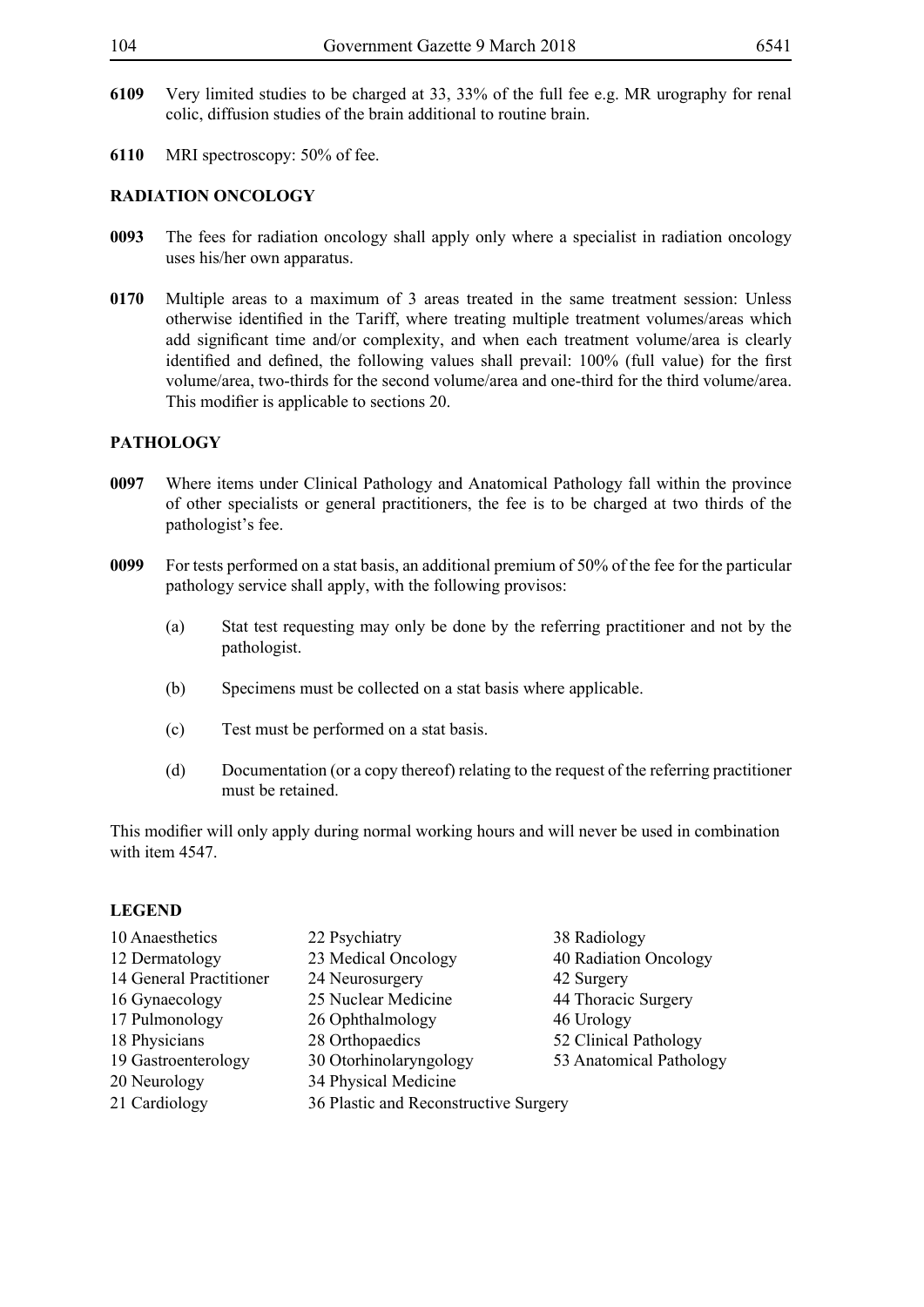## **NOTES**

- iii Per service (specify)
- iv Per service
- v Per consultation vi If required
- x By arrangement between medical practitioner and Commission T Time Units
- M Musculo- skeletal modifier applies.

| Code | <b>PROCEDURE</b>                                                                                                                                                                                                                                                                               | <b>SPECIALISTS</b> |         | <b>OTHER</b><br><b>SPECIALISTS</b><br><b>GENERAL</b><br><b>PRACTITIONER</b> |        | <b>ANAESTHETIC</b> |  |     |
|------|------------------------------------------------------------------------------------------------------------------------------------------------------------------------------------------------------------------------------------------------------------------------------------------------|--------------------|---------|-----------------------------------------------------------------------------|--------|--------------------|--|-----|
|      |                                                                                                                                                                                                                                                                                                | <b>UNITS</b>       | N\$     | <b>UNITS</b>                                                                | N\$    | <b>UNITS</b>       |  | N\$ |
|      | <b>CONSULTATIONS</b> continued                                                                                                                                                                                                                                                                 |                    |         |                                                                             |        |                    |  |     |
| 0130 | Telephone consultation (all hours)                                                                                                                                                                                                                                                             | 18.00              | 386.30  | 12.00                                                                       | 261.40 |                    |  |     |
| 0132 | Consulting service e.g. writing of re-<br>peat scripts or requesting rou- tine<br>pre-authorisation without the physi-<br>cal presence of the patient (need not<br>to be face to face contact                                                                                                  | 5.00               | 107.30  | 5.00                                                                        | 108.90 |                    |  |     |
| 0133 | Writing of special motivations for<br>procedures and treatment without<br>the presence of the patient                                                                                                                                                                                          | 9.00               | 193.20  | 9.00                                                                        | 196.00 |                    |  |     |
| 0136 | Special medical examination re-<br>quested by the Commission (sec-<br>tion 60 of the Act)                                                                                                                                                                                                      | 67.00              | 1440.50 |                                                                             |        |                    |  |     |
| 0141 | Consultation/visit for new patient<br>with problem focused history, clini-<br>cal ex- amination and straight- for-<br>ward deci- sion making for minor<br>problem: Typi- cally occupies the<br>doctor face-to-face with the patient<br>for between 10 and 20 minutes                           | 22.00              | 473.00  |                                                                             |        |                    |  |     |
| 0142 | Consultation/visit for new patient<br>with detailed history, clinical ex-am-<br>ination and straightforward decision<br>making and counselling: Typically<br>occupies the doctor face- to-face<br>with the pa- tient for be- tween 20<br>and 35 minutes                                        | 22.00              | 473.00  |                                                                             |        |                    |  |     |
| 0143 | Consultation/visit for new patient<br>with detailed history, complete clini-<br>cal ex- amination and moder- at-<br>ely complex decision making and<br>counselling: Typically occu- pies the<br>doctor face-to-face with the patient<br>for between 30 and 40 minutes                          | 22.00              | 473.00  |                                                                             |        |                    |  |     |
| 0144 | Consultation/visit<br>for new<br>pa-<br>tient with comprehensive history<br>and clini- cal examination for com-<br>plex problem requiring complex<br>de- ci- sion making and counseling:<br>Typi-cally occupies the doctor face-<br>to- face with the patient for between<br>45 and 60 minutes | 22.00              | 473.00  |                                                                             |        |                    |  |     |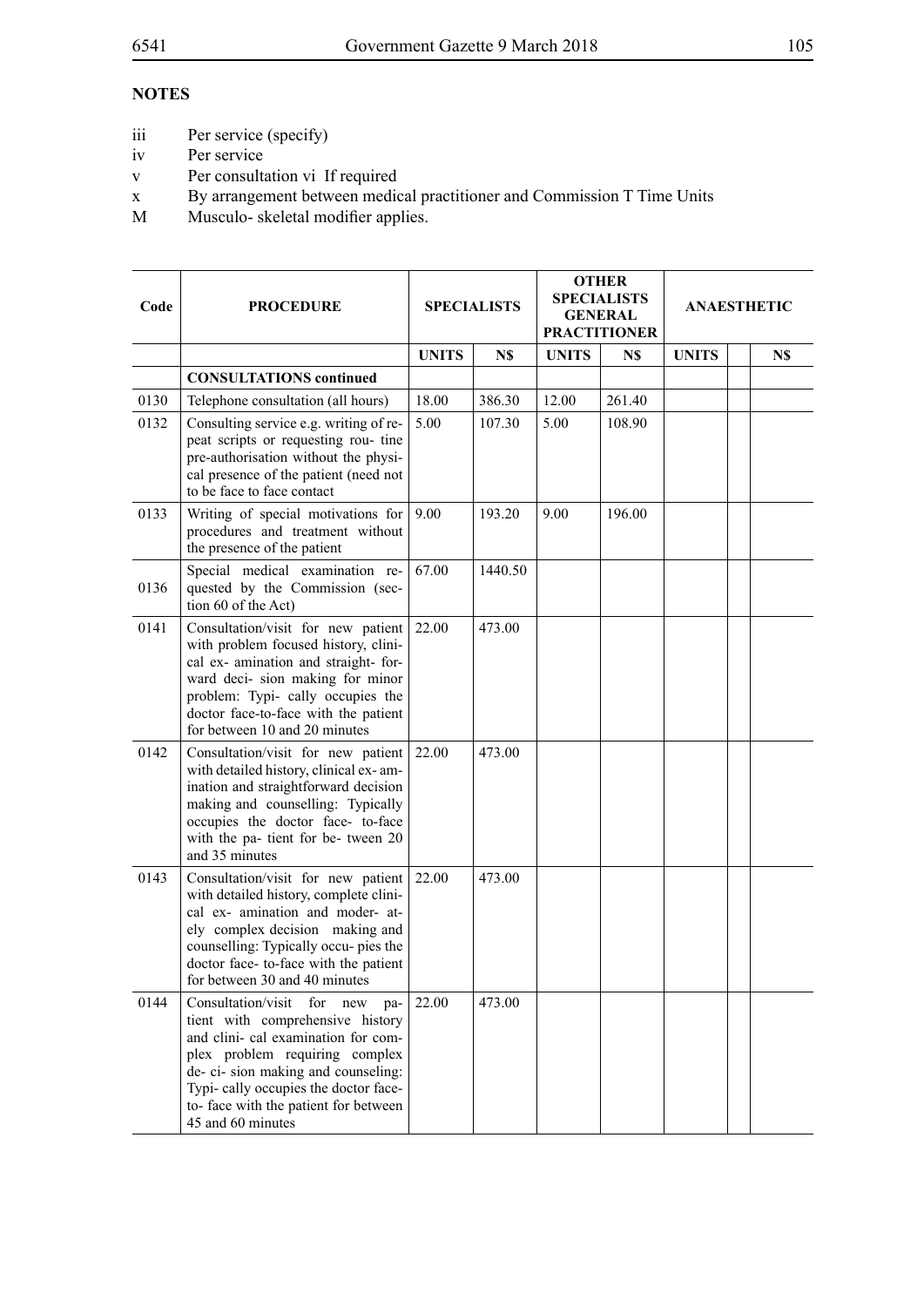| ٧<br>I |
|--------|
|--------|

| Code | <b>PROCEDURE</b>                                                                                                                                                                                                                                                                                                                                                                                                                                                                               | <b>SPECIALISTS</b> |        | <b>OTHER</b><br><b>SPECIALISTS</b><br><b>GENERAL</b><br><b>PRACTITIONER</b> |        | <b>ANAESTHETIC</b> |                     |         |
|------|------------------------------------------------------------------------------------------------------------------------------------------------------------------------------------------------------------------------------------------------------------------------------------------------------------------------------------------------------------------------------------------------------------------------------------------------------------------------------------------------|--------------------|--------|-----------------------------------------------------------------------------|--------|--------------------|---------------------|---------|
|      |                                                                                                                                                                                                                                                                                                                                                                                                                                                                                                | <b>UNITS</b>       | N\$    | <b>UNITS</b>                                                                | N\$    | <b>UNITS</b>       |                     | N\$     |
| 0145 | For consultation away from doctor's<br>home or rooms: Add to items 0141-<br>0144 (specialists) or item 0181-<br>0189 (GP) as appropriate. Confirm<br>where visit took place. Please note<br>that item 0145 is not applicable for<br>pre anaesthe thic assessment and<br>may not be added to any of items<br>0151 - 0153. 0151-0153                                                                                                                                                             | 6.00               | 129.00 | 6.00                                                                        | 129.00 |                    |                     |         |
| 0146 | For emergency or unscheduled con-<br>sultation/ visit,at doctor's home or<br>rooms- see Rule B. (Not ap-plicable<br>to facilities offering 24- hour servic-<br>es). Add to any of items 0141-0144<br>(specialists:<br>items 0150-0153 or<br>items 0181-0189 (GP) as appropriate                                                                                                                                                                                                                | 8.00               | 172.00 | 8.00                                                                        | 172.00 |                    |                     |         |
| 0147 | For emergency or unscheduled con-<br>sultation/visit away from the doc-<br>tor's home or rooms, after hours: See<br>Rule B. Add to any of items 0141-<br>0144 (specialists: items 150-0153 or<br>items 0181-0189 (GP) as appropriate                                                                                                                                                                                                                                                           | 14.00              | 301.00 | 14.00                                                                       | 301.00 |                    |                     |         |
| 0150 | Pre-anesthetic assessment of pa-<br>tient (all hours). Problem focused<br>history and clinical examination and<br>straight- forward decision mak- ing<br>for minor problem. Typically occu-<br>pies the doctor face-to-face with the<br>patient for up to<br>10 min-utes                                                                                                                                                                                                                       |                    |        | 16.00                                                                       | 344.00 | 16.00              | $\ddot{\mathbf{i}}$ | 1372.80 |
| 0151 | Pre-anesthetic assessment of pa-<br>tient (all hours). Problem focused<br>history and clinical examination and<br>straight- forward decision mak- ing<br>for minor problem. Typically occu-<br>pies the doctor face-to-face with the<br>patient for 10 to<br>20 min-utes                                                                                                                                                                                                                       |                    |        | 16.00                                                                       | 344.00 | 16.00              | $\ddot{\rm n}$      | 1372.80 |
| 0152 | Pre-anesthetic assessment of pa-<br>tient (all hours). Detailed his- tory<br>and clin- ical examination and<br>straightforward decision making and<br>counseling. Typi- cally occupies the<br>doctor face-to-face with the pa- tient<br>for 20 to 35 minutes                                                                                                                                                                                                                                   |                    |        | 16.00                                                                       | 344.00 | 16.00              | $\ddot{\mathbf{1}}$ | 1372.80 |
| 0153 | Pre-anesthetic assessment of pa-<br>tient or other consultative services.<br>Consul-tation with detailed history,<br>complete examination and moder-<br>ate complex decision making and<br>counseling. Typi-cally occupies the<br>doctor face-to-face with the patient<br>for 30 to 45 minutes. Note:<br>Item 0153 will be used for the eval-<br>uation of patients at chronic pain<br>clinic. Only one of the items 0145,<br>0146 and 0147 may be charged and<br>not a combi- nation thereof. |                    |        | 16.00                                                                       | 344.00 | 16.00              | $\ddot{\rm n}$      | 1372.80 |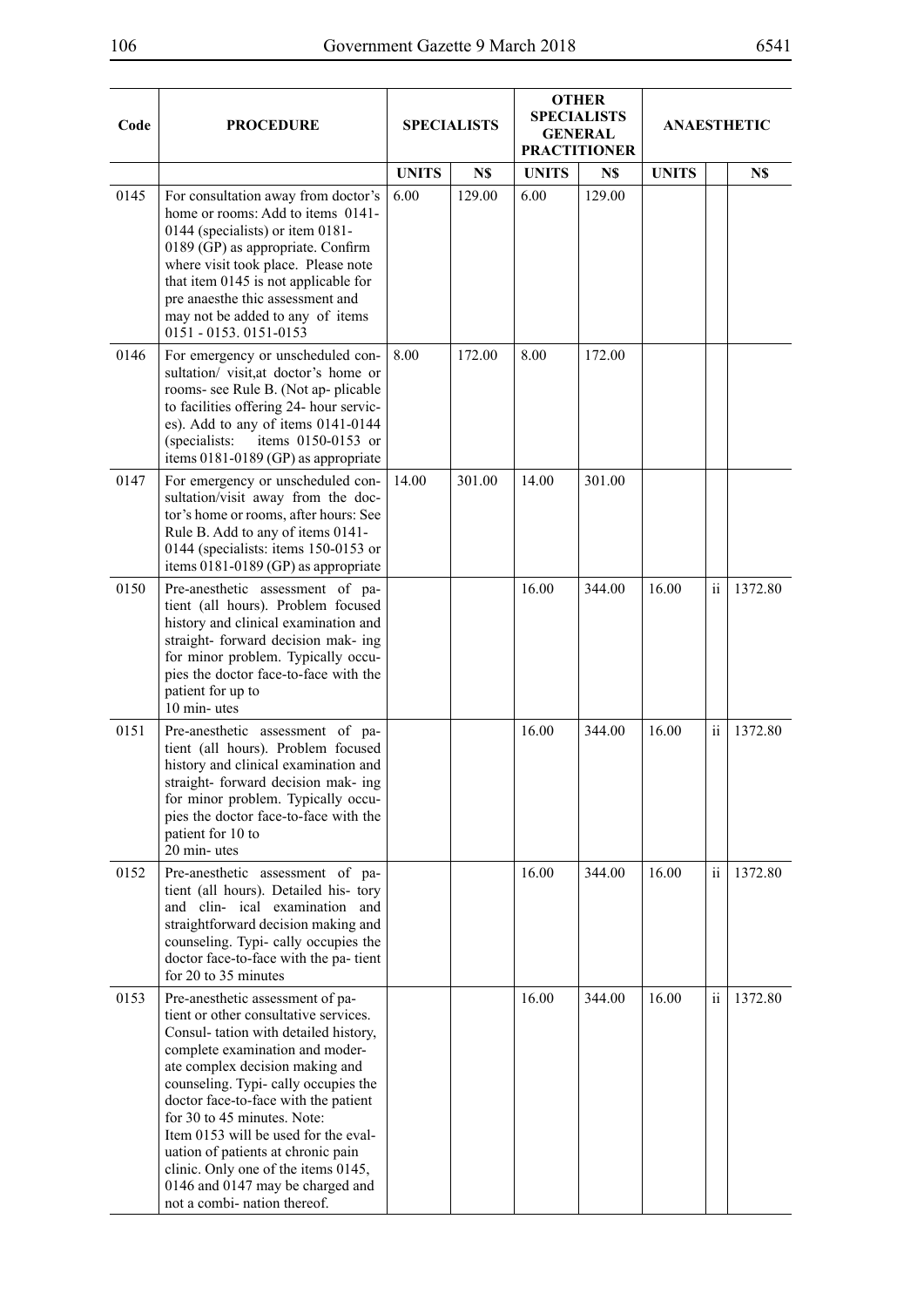| Code | <b>PROCEDURE</b>                                                                                                                                                                       |              | <b>SPECIALISTS</b> |              | <b>OTHER</b><br><b>SPECIALISTS</b><br><b>GENERAL</b><br><b>PRACTITIONER</b> |              | <b>ANAESTHETIC</b> |     |
|------|----------------------------------------------------------------------------------------------------------------------------------------------------------------------------------------|--------------|--------------------|--------------|-----------------------------------------------------------------------------|--------------|--------------------|-----|
|      |                                                                                                                                                                                        | <b>UNITS</b> | N\$                | <b>UNITS</b> | N\$                                                                         | <b>UNITS</b> |                    | N\$ |
| 0181 | Visit for a new problem/new pa-<br>tient with problem focused history,<br>examination and management dur-<br>ing which the doctor spend approx.<br>up to 10 minutes with the patient   |              |                    | 15.00        | 322.50                                                                      |              |                    |     |
| 0182 | Visit for a new problem/new patient<br>with expanded problem focused his-<br>tory, examination and management<br>during which the doctor spends<br>10-20 minutes with the patient      |              |                    | 15.00        | 322.50                                                                      |              |                    |     |
| 0183 | Visit for a new problem/new patient<br>with detailed history, exami- na-<br>tion and management during which<br>the doctor spends 20-30 minutes<br>with the patient                    |              |                    | 15.00        | 322.50                                                                      |              |                    |     |
| 0184 | Visit for a new problem/new pa-<br>tient with comprehensive history,<br>examina- tion and management dur-<br>ing which the doctor spends more<br>than 30 min- utes with the patient    |              |                    | 15.00        | 322.50                                                                      |              |                    |     |
| 0186 | Follow-up visit for the evaluation<br>and management of a patient that<br>may not require the presence of a<br>general medi- cal practitioner for up<br>to 10 minutes with the patient |              |                    | 12.00        | 258.00                                                                      |              |                    |     |
| 0187 | Follow-up visit for the evalu-<br>ation and management of a patient<br>dur- ing which the GP spends 10-<br>20 minutes with the patient                                                 |              |                    | 12.00        | 258.00                                                                      |              |                    |     |
| 0188 | Follow-up visit for the evalu-<br>ation and management of a patient<br>dur- ing which the GP spends longer<br>than 20 minutes with the patient                                         |              |                    | 12.00        | 258.00                                                                      |              |                    |     |

## **II. COST OF SUPPLIES, MATERIALS, SPECIAL MEDICINE and Own EQUIPMENT USED IN TREATMENT**

- **0200** Cost of prostheses and/or internal fixation apparatus: Cost price (VAT included, where applicable) plus 20% with a maximum mark-up of N\$ 6216.00
- **0201** Cost of material and medicines used in treatment: This item provides for a charge for material and special medicine used in treatment. Material to be charged for at cost price plus 35% with a maximum mark up of N\$ 6216.00 (VAT included, unless the service provider is not a registered VAT vendor).
- Note: Item 0201 may not be used together with any pathology item**.**
- (a) External fixation apparatus (disposable): An amount equivalent to 25% of the purchase price of the apparatus may be charged where such apparatus is used. External fixation apparatus (non-disposable): An amount equivalent to 25% of the purchase price of the apparatus may be charged where such apparatus is used.
- (b) In case of minor injuries requiring additional material (e.g. suturing material) payment shall be considered provided the claim is motivated.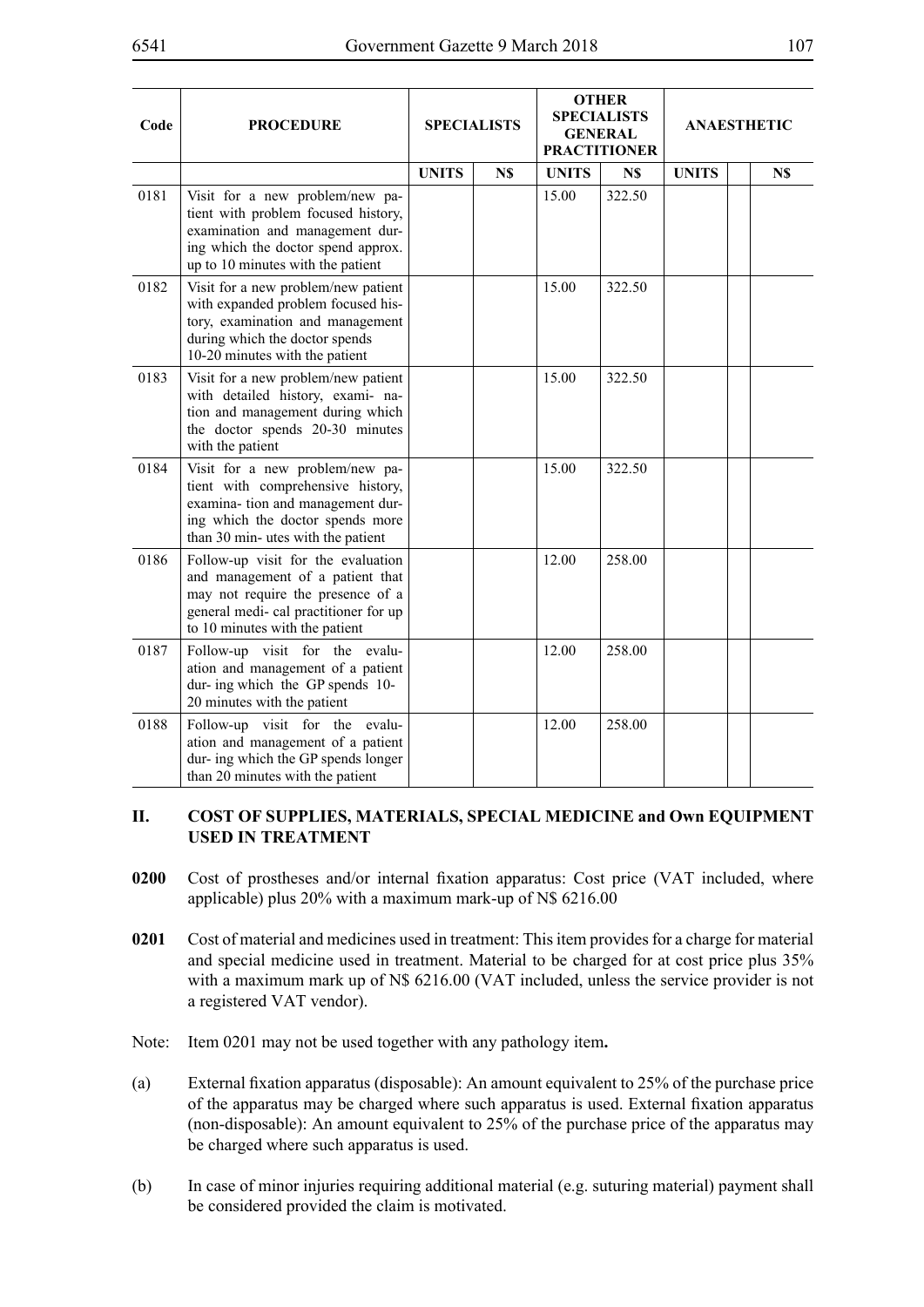- 108 Government Gazette 9 March 2018 6541
- (c) Medicine, bandages and other essential material for home-use by the patient must be obtained from a chemist on prescription or, if a chemist is not readily available, the practitioner may supply it from his own stock provided a relevant prescription is attached to this account. Charges for medicine used in treatment not to exceed the retail ethical price list.
- **0202** Setting of sterile tray: A fee of 10.00 clinical procedure units may be charged (N\$ 162.10) for the setting of a sterile tray where a sterile procedure is performed in the rooms. Cost of stitching material, if applicable, shall be charged for according to item 0201.
- **0212** Cost of chemotherapy drugs: This item provides for a charge at cost price plus 35% for chemotherapy drugs used in chemotherapy ,except where the cost is N\$3103.80 or more (VAT included) when a mark-up of 10% to a maximum mark- up of N\$6216.00 (VAT included) will apply. Where a condition necessitates the administration of a drug by any route of administration on a routine/continuous/schedules basis, the price of such drug must be calculated and billed per course/cycle of treatment for a given condition, and not per individual unit (tablet/capsule /ampoule/vial) of such drug.

| Code           | <b>PROCEDURE</b>                                                                                                     |              | <b>OTHER</b><br><b>SPECIALISTS</b><br><b>SPECIALISTS</b><br><b>GENERAL</b><br><b>PRACTITIONER</b> |              |         | <b>ANAESTHETIC</b> |  |     |
|----------------|----------------------------------------------------------------------------------------------------------------------|--------------|---------------------------------------------------------------------------------------------------|--------------|---------|--------------------|--|-----|
|                |                                                                                                                      | <b>UNITS</b> | N\$                                                                                               | <b>UNITS</b> | N\$     | <b>UNITS</b>       |  | N\$ |
|                | <b>LASER EQUIPMENT</b>                                                                                               |              |                                                                                                   |              |         |                    |  |     |
| a.             | Ophthalmic laser equipment: See<br>section 16.14: General (item 3201)                                                |              |                                                                                                   |              |         |                    |  |     |
| $\mathbf{b}$ . | <b>Surgical laser equipment:</b>                                                                                     |              |                                                                                                   |              |         |                    |  |     |
| 5930           | Surgical laser apparatus: Hire fee for<br>own equipment                                                              | 109.00       | 1766.50                                                                                           | 109.00       | 1792.80 |                    |  |     |
| 5932           | Candella laser apparatus: Rates by<br>arrangement with the Commission                                                |              |                                                                                                   |              |         |                    |  |     |
| $\mathbf{1}$ . | <b>INJECTIONS, INFUSIONS AND</b><br><b>INHALATION SEDA-TION</b><br><b>TREATMENT</b>                                  |              |                                                                                                   |              |         |                    |  |     |
|                | <b>INHALATION SEDATION</b>                                                                                           |              |                                                                                                   |              |         |                    |  |     |
| 0203           | Use of analgesic nitrous oxide<br>for alcohol and other withdrawal<br>states: First quarter- hour or part<br>thereof | 6.00         | 97.20                                                                                             | 6.00         | 98.70   |                    |  |     |
| 0204           | Per additional quarter-hour or part<br>thereof                                                                       | 3.00         | 48.60                                                                                             | 3.00         | 49.30   |                    |  |     |
|                | <b>INTRAVENOUS TREAT- MENT</b><br>(See Note: How to charge for intra-<br>venous infusions)                           |              |                                                                                                   |              |         |                    |  |     |
| 0206           | Intravenous infusions (push- in): In-<br>sertion of cannula - chargeable once<br>per 24 hours                        | 6.00         | 97.20                                                                                             | 6.00         | 98.70   |                    |  |     |
| 0207           | Intravenous infusions (cut down):<br>Cut down and insertion of cannula<br>- chargeable once per 24 hours             | 8.00         | 129.70                                                                                            | 8.00         | 131.60  |                    |  |     |

# **OWN EQUIPMENT USED IN TREATMENT**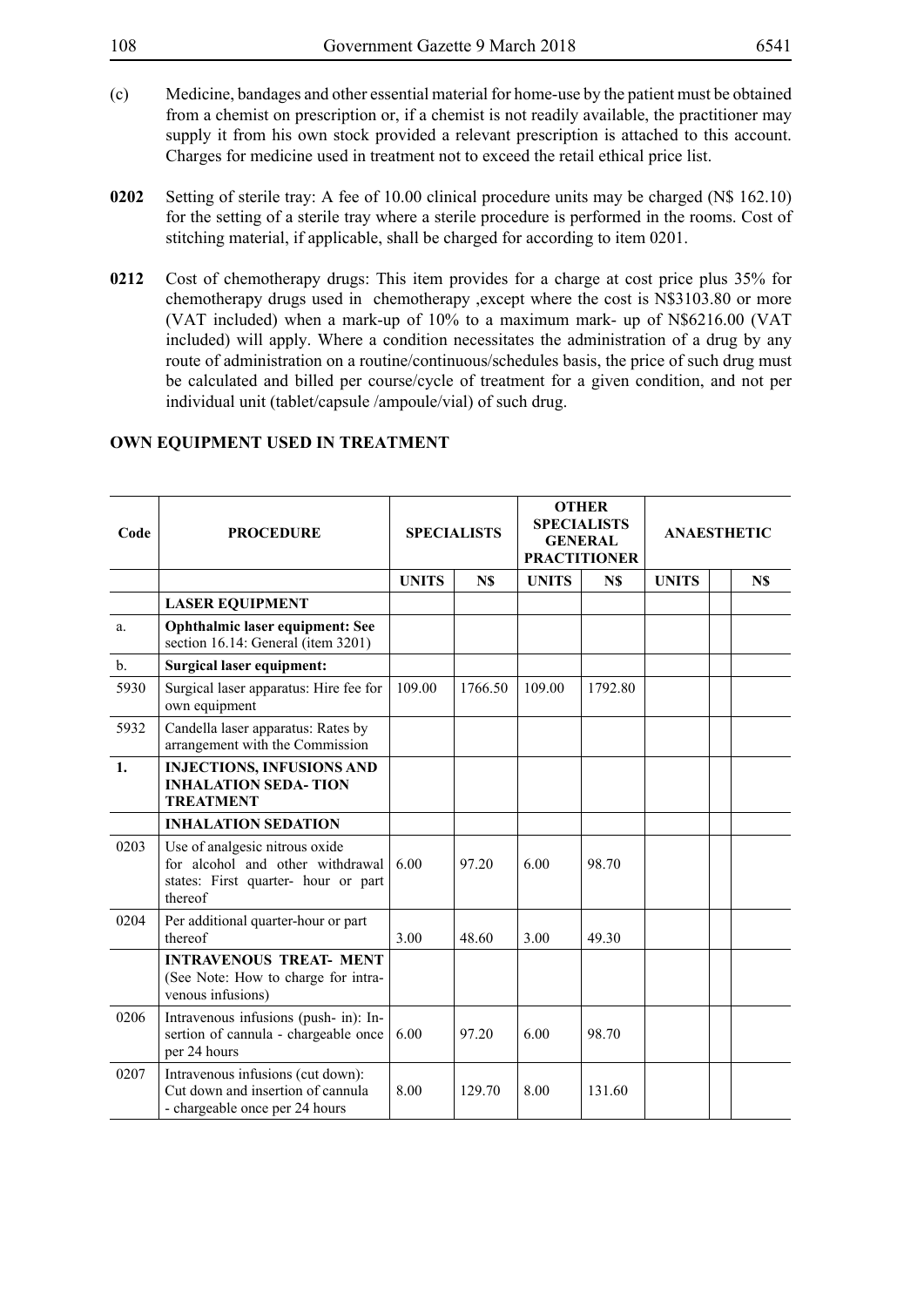## **III. PROCEDURES**

| Code | <b>PROCEDURE</b>                                                                                                   | <b>SPECIALISTS</b> |         |              | <b>OTHER</b><br><b>SPECIALISTS</b><br><b>GENERAL</b><br><b>PRACTITIONER</b> |              | <b>ANAESTHETIC</b> |        |
|------|--------------------------------------------------------------------------------------------------------------------|--------------------|---------|--------------|-----------------------------------------------------------------------------|--------------|--------------------|--------|
|      |                                                                                                                    | <b>UNITS</b>       | N\$     | <b>UNITS</b> | N\$                                                                         | <b>UNITS</b> |                    | N\$    |
|      | <b>VENESECTION</b>                                                                                                 |                    |         |              |                                                                             |              |                    |        |
| 0208 | Therapeutic venesection (Not<br>to be used when blood is drawn<br>for the purpose of laboratory<br>investigations) | 6.00               | 97.20   | 6.00         | 98.70                                                                       |              |                    |        |
| 0211 | Exchange transfusion: First and<br>subsequent (including after-<br>care)                                           | 80.00              | 1296.50 | 53.00        | 871.70                                                                      |              |                    |        |
| 0213 | Chemotherapy: Intra-muscular<br>or subcutaneous: per injection.                                                    | 5.00               | 81.00   | 5.00         | 82.20                                                                       |              |                    |        |
| 0214 | Chemotherapy: Intravenous<br>bolus technique: per injection.                                                       | 9.00               | 145.90  | 9.00         | 148.00                                                                      |              |                    |        |
| 0215 | Chemotherapy: Intravenous<br>infusion technique: per injec-<br>tion.                                               | 14.00              | 226.90  | 14.00        | 230.30                                                                      |              |                    |        |
| 2.   | <b>INTEGUMENTARY SYS-</b><br><b>TEM</b>                                                                            |                    |         |              |                                                                             |              |                    |        |
| 2.1  | <b>Allergy</b>                                                                                                     |                    |         |              |                                                                             |              |                    |        |
|      | <b>PATCH TESTS</b>                                                                                                 |                    |         |              |                                                                             |              |                    |        |
| 0217 | First patch                                                                                                        | 4.00               | 64.80   | 4.00         | 65.80                                                                       |              |                    |        |
| 0219 | Each additional patch                                                                                              | 2.00               | 32.40   | 2.00         | 32.90                                                                       |              |                    |        |
|      | Fees for reading of test as per<br>subsequent consultation                                                         |                    |         |              |                                                                             |              |                    |        |
|      | <b>SKIN PRICK TESTS</b>                                                                                            |                    |         |              |                                                                             |              |                    |        |
| 0218 | Skin-prick testing: Insect ve-<br>mon, latex and drugs                                                             | 2.80               | 45.40   | 2.80         | 46.10                                                                       |              |                    |        |
| 0220 | Immediate hypersensitivity<br>testing (Type I reaction): per<br>antigen: Inhalant and food al-<br>lergens          | 1.90               | 30.80   | 1.90         | 31.30                                                                       |              |                    |        |
| 0221 | Delayed hypersensitivity testing<br>(Type IV reaction): per antigen                                                | 2.80               | 45.40   | 2.80         | 46.10                                                                       |              |                    |        |
| 2.2  | Skin (general)                                                                                                     |                    |         |              |                                                                             |              |                    |        |
|      | <b>BIOPSY without SUTURING</b>                                                                                     |                    |         |              |                                                                             |              |                    |        |
| 0233 | First lesion                                                                                                       | 6.00               | 97.20   | 6.00         | 98.70                                                                       | 3.00         | T                  | 257.40 |
| 0234 | Subsequent lesions, each                                                                                           | 3.00               | 48.60   | 3.00         | 49.30                                                                       | 3.00         | T                  | 257.40 |
| 0235 | Maximum for multiple addi-<br>tional lesions.                                                                      | 18.00              | 291.70  | 18.00        | 296.10                                                                      | 3.00         | T                  | 257.40 |
| 0237 | Deep skin biopsy by surgical<br>incision with local anesthetic<br>and suturing.                                    | 12.00              | 194.50  | 12.00        | 197.40                                                                      | 3.00         | T                  | 257.40 |
|      | <b>REMOVAL OF MALIG-</b><br><b>NANT LESIONS by curet-</b>                                                          |                    |         |              |                                                                             |              |                    |        |
|      | ting under local or gen-<br>eral anaesthesia followed by<br>electro-cautery                                        |                    |         |              |                                                                             |              |                    |        |
| 0251 | First Lesion.                                                                                                      | 30.00              | 486.20  | 30.00        | 493.40                                                                      | 3.00         | T                  | 257.40 |
| 0252 | Subsequent lesions, each.                                                                                          | 15.00              | 243.10  | 15.00        | 246.70                                                                      | 3.00         | T                  | 257.40 |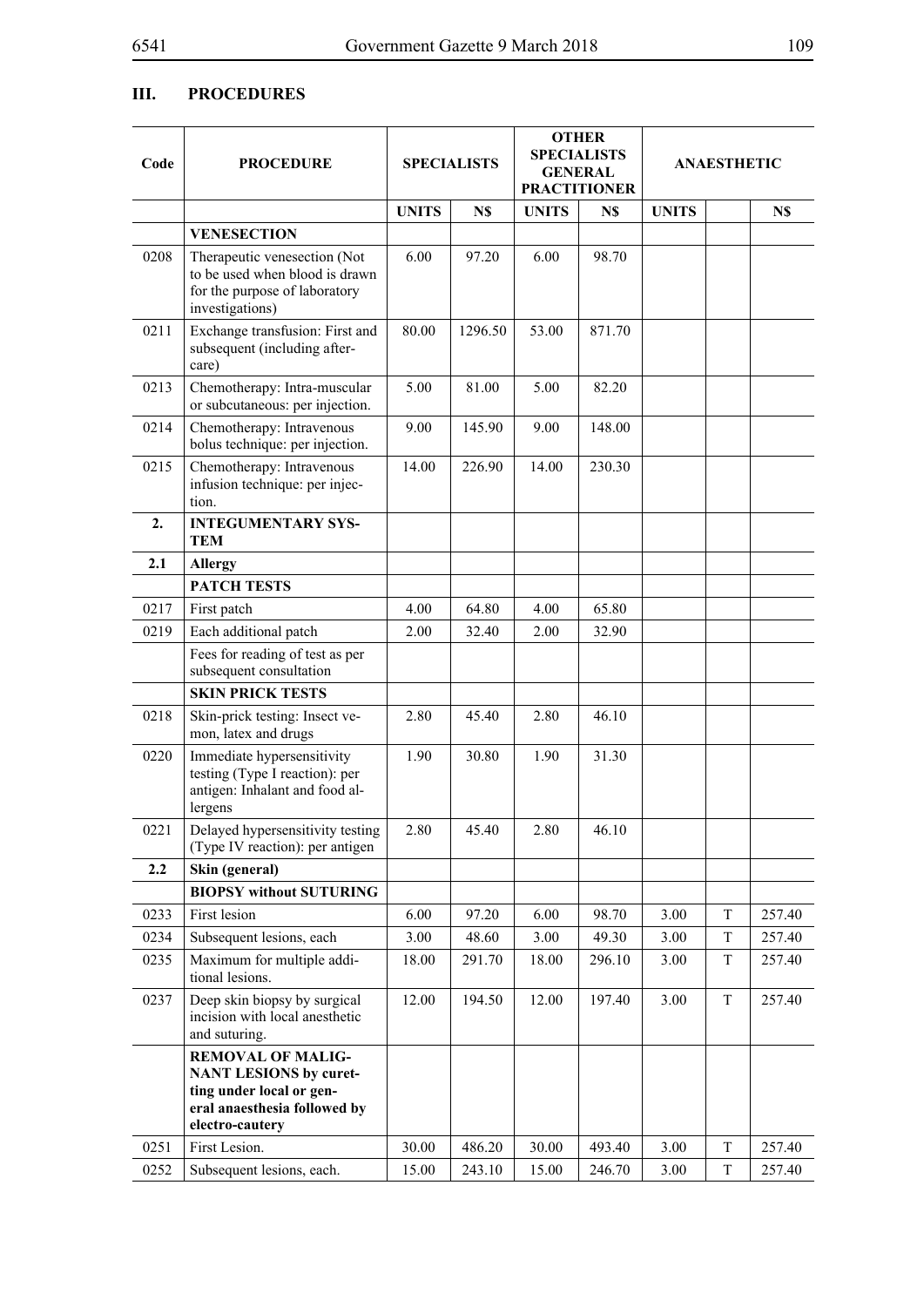| Code | <b>PROCEDURE</b>                                                                                                                                                                                             | <b>SPECIALISTS</b> |          |              | <b>OTHER</b><br><b>SPECIALISTS</b><br><b>GENERAL</b><br><b>PRACTITIONER</b> | <b>ANAESTHETIC</b> |   |        |
|------|--------------------------------------------------------------------------------------------------------------------------------------------------------------------------------------------------------------|--------------------|----------|--------------|-----------------------------------------------------------------------------|--------------------|---|--------|
|      |                                                                                                                                                                                                              | <b>UNITS</b>       | N\$      | <b>UNITS</b> | N\$                                                                         | <b>UNITS</b>       |   | N\$    |
| 0255 | Drainage of subcutaneous ab-<br>scess onychia, paronychia, pulp<br>space or avulsion of nail.                                                                                                                | 20.00              | 324.10   | 20.00        | 329.00                                                                      | 3.00               | T | 257.40 |
| 0257 | Drainage of major hand or foot<br>infection: drainage of major<br>abscess with necrosis of tissue,<br>involving deep fascia or requir-<br>ing debridement, complete exci-<br>sion of pilonidal cyst or sinus | 87.00              | 1410.00  | 60.00        | 986.90                                                                      | 3.00               | T | 257.40 |
| 0259 | Removal of foreign body su-<br>perfi-cial to deep fascia (except<br>hands).                                                                                                                                  | 20.00              | 324.10   | 20.00        | 329.00                                                                      | 3.00               | T | 257.40 |
| 0261 | Removal of foreign body deep<br>to deep fascia (except hands).                                                                                                                                               | 31.00              | 502.40   | 31.00        | 509.90                                                                      | 3.00               | T | 257.40 |
|      | Note: See items 0922 and 0923<br>for removal of foreign bodies in<br>hands                                                                                                                                   |                    |          |              |                                                                             |                    |   |        |
| 2.3  | Major plastic repair                                                                                                                                                                                         |                    |          |              |                                                                             |                    |   |        |
| 0289 | Large skin grafts, composite<br>skin grafts, large full thickness<br>free skin grafts.                                                                                                                       | 234.00             | 3792.30  | 156.00       | 2565.80                                                                     | 4.00               | T | 343.20 |
| 0290 | Reconstructive procedures<br>(including all stages) and<br>skin graft by myocutaneous or<br>fasciocutaneous flap                                                                                             | 410.00             | 6644.60  | 273.00       | 4490.20                                                                     | 4.00               | T | 343.20 |
| 0291 | Reconstructive procedures (in-<br>cluding all stages) grafting by<br>microvascular reanastomosis.                                                                                                            | 800.00             | 12965.20 | 533.00       | 8766.60                                                                     | 4.00               | T | 343.20 |
| 0292 | Distant flaps: First stage.                                                                                                                                                                                  | 206.00             | 3338.50  | 137.00       | 2253.30                                                                     | 4.00               | T | 343.20 |
| 0293 | Contour grafts (excluding cost<br>of material)                                                                                                                                                               | 206.00             | 3338.50  | 137.00       | 2253.30                                                                     | 4.00               | T | 343.20 |
| 0294 | Vascularised bone graft with<br>or without soft tissue with one<br><sub>or</sub><br>more sets microvascular anasto-<br>moses                                                                                 | 1200.00            | 19447.70 | 800.00       | 13158.10                                                                    | 6.00               | T | 514.80 |
| 0295 | Local skin flaps (large, compli-<br>cated).                                                                                                                                                                  | 206.00             | 3338.50  | 137.00       | 2253.30                                                                     | 4.00               |   | 343.20 |
| 0296 | Other procedures of major<br>technical nature.                                                                                                                                                               | 206.00             | 3338.50  | 137.00       | 2253.30                                                                     | 4.00               | T | 343.20 |
| 0297 | Subsequent major procedures<br>for repair of same lesion.                                                                                                                                                    | 104.00             | 1685.50  | 69.00        | 1134.90                                                                     | 4.00               | T | 343.20 |
| 2.4  | Lacerations, scars, tumours,<br>cysts and other skin lesions                                                                                                                                                 |                    |          |              |                                                                             |                    |   |        |
|      | <b>STITCHING OF SOFT-</b><br><b>TISSUE INJURIES</b>                                                                                                                                                          |                    |          |              |                                                                             |                    |   |        |
| 0300 | Stitching of wound (with or<br>with- out local anaesthesia): In-<br>cluding normal after-care                                                                                                                | 14.00              | 226.90   | 14.00        | 230.30                                                                      | 3.00               | T | 257.40 |
| 0301 | Additional wounds stitched at<br>same session (each)                                                                                                                                                         | 7.00               | 113.40   | 7.00         | 115.10                                                                      | 3.00               | T | 257.40 |
| 0302 | Deep laceration involving lim-<br>ited muscle damage                                                                                                                                                         | 64.00              | 1037.20  | 60.00        | 986.90                                                                      | 4.00               | T | 343.20 |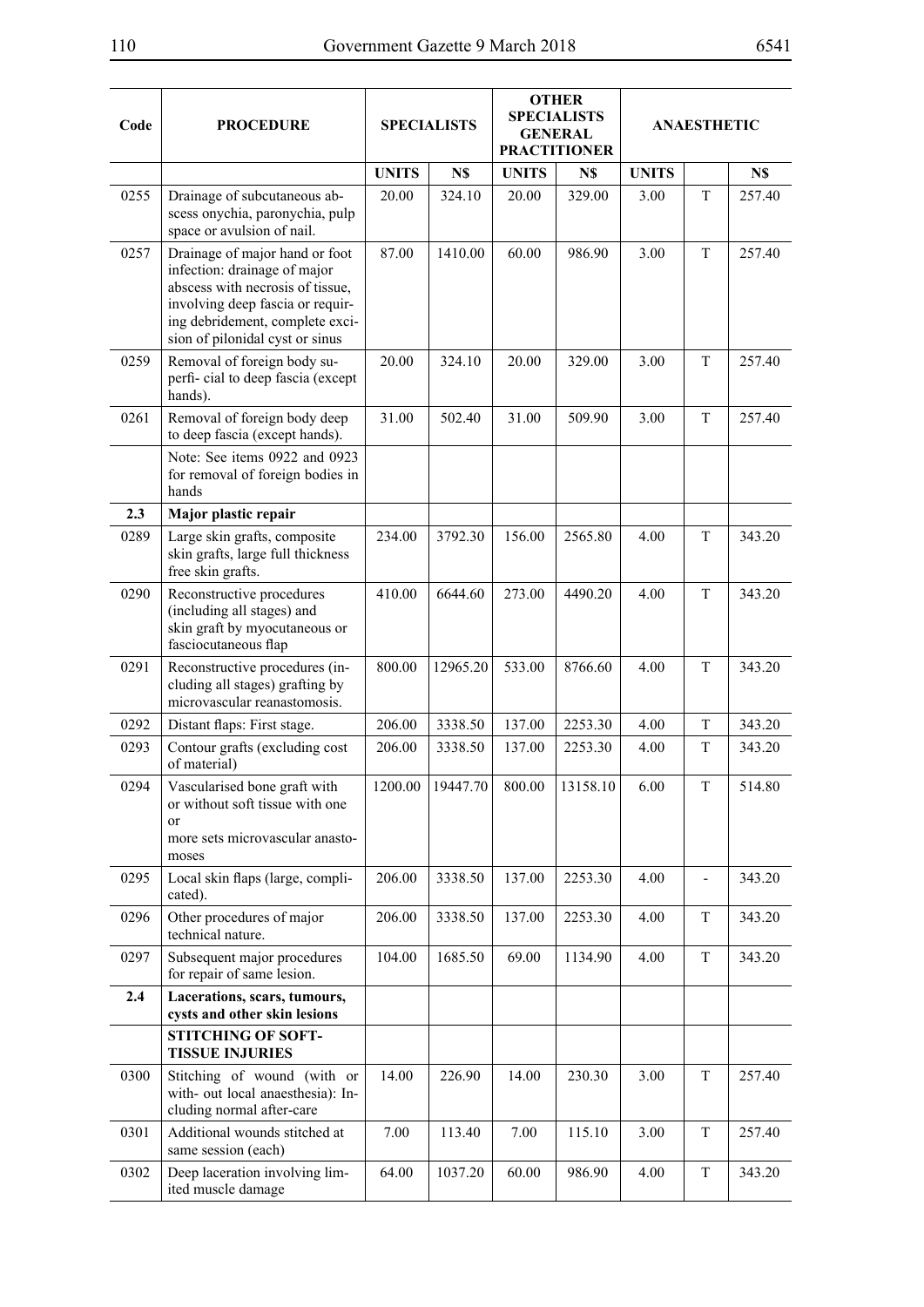| Code | <b>PROCEDURE</b>                                                                                                                                          | <b>SPECIALISTS</b> |         | <b>OTHER</b><br><b>SPECIALISTS</b><br><b>GENERAL</b><br><b>PRACTITIONER</b> |         | <b>ANAESTHETIC</b> |         |        |
|------|-----------------------------------------------------------------------------------------------------------------------------------------------------------|--------------------|---------|-----------------------------------------------------------------------------|---------|--------------------|---------|--------|
|      |                                                                                                                                                           | <b>UNITS</b>       | N\$     | <b>UNITS</b>                                                                | N\$     | <b>UNITS</b>       |         | N\$    |
| 0303 | Deep laceration involving ex-<br>ten-sive muscle damage                                                                                                   | 128.00             | 2074.40 | 85.00                                                                       | 1398.00 | 4.00               | T       | 343.20 |
| 0304 | Major debridement of wound,<br>sloughectomy or secondary<br>suture                                                                                        | 50.00              | 810.30  | 50.00                                                                       | 822.40  | 3.00               | T       | 257.40 |
| 0305 | Needle biopsy - soft tissue                                                                                                                               | 25.00              | 405.20  | 16.00                                                                       | 263.20  | 3.00               | T       | 257.40 |
| 0307 | Excision and repair by direct<br>suture; excision nail fold or<br>other minor procedures of simi-<br>lar magnitude                                        | 27.00              | 437.60  | 27.00                                                                       | 444.10  | 3.00               | T       | 257.40 |
| 0308 | Each additional small procedure<br>done at the same time                                                                                                  | 14.00              | 226.90  | 14.00                                                                       | 230.30  | 3.00               | T       | 257.40 |
| 0310 | Radical excision of nail bed                                                                                                                              | 38.00              | 615.80  | 38.00                                                                       | 625.00  | 3.00               | T       | 257.40 |
| 0314 | Requiring repair by large skin<br>graft or large local flap or other<br>procedures of similar magnitude                                                   | 104.00             | 1685.50 | 69.00                                                                       | 1134.90 | 4.00               | T       | 343.20 |
| 0315 | Requiring repair by small skin<br>graft or small local flap or other<br>procedures of similar magnitude                                                   | 55.00              | 891.40  | 55.00                                                                       | 904.60  | 3.00               | T       | 257.40 |
| 2.5  | <b>Burns</b>                                                                                                                                              |                    |         |                                                                             |         |                    |         |        |
| 0351 | Major Burns: Resuscitation (in-<br>cluding supervision and intrave-<br>nous therapy - first 48 hours).                                                    | 276.00             | 4473.00 | 184.00                                                                      | 3026.40 | 5.00               | T       | 429.00 |
| 0353 | Tangential excision and graft-<br>ing: Small.                                                                                                             | 100.00             | 1620.60 | 67.00                                                                       | 1102.00 | 5.00               | $\rm T$ | 429.00 |
| 0354 | Tangential excision and graft-<br>ing: Large.                                                                                                             | 200.00             | 3241.30 | 133.00                                                                      | 2187.50 | 5.00               | T       | 429.00 |
| 2.6  | Hands (skin)                                                                                                                                              |                    |         |                                                                             |         |                    |         |        |
| 0355 | Skin flap in acute hand injuries<br>where a flap is taken from a site<br>remote from the injured finger<br>or in cases of advancement flap<br>e.g. Cutler | 75.00              | 1215.50 | 60.00                                                                       | 986.90  | 4.00               | T       | 343.20 |
| 0357 | Small skin graft in acute hand<br>injury.                                                                                                                 | 45.00              | 729.30  | 45.00                                                                       | 740.10  | 3.00               | T       | 257.40 |
| 0359 | Release of extensive skin con-<br>trac- ture and or excision of scar<br>tissue with major skin graft re-<br>surfacing                                     | 192.00             | 3111.60 | 128.00                                                                      | 2105.30 | 3.00               | T       | 257.40 |
| 0361 | Z-plasty.                                                                                                                                                 | 64.00              | 1037.20 | 60.00                                                                       | 986.90  | 3.00               | T       | 257.40 |
| 0363 | Local flap and skin graft.                                                                                                                                | 150.00             | 2431.00 | 100.00                                                                      | 1644.80 | 3.00               | T       | 257.40 |
| 0365 | Cross finger flap (all stages).                                                                                                                           | 192.00             | 3111.60 | 128.00                                                                      | 2105.30 | 3.00               | T       | 257.40 |
| 0367 | Palmar flap (all stages).                                                                                                                                 | 192.00             | 3111.60 | 128.00                                                                      | 2105.30 | 3.00               | T       | 257.40 |
| 0369 | Distant flap: First stage.                                                                                                                                | 158.00             | 2560.60 | 105.00                                                                      | 1727.00 | 3.00               | T       | 257.40 |
| 0371 | Distant flap: Subsequent stage<br>(not subject to general modifier<br>0007)                                                                               | 77.00              | 1247.90 | 60.00                                                                       | 986.90  | 3.00               | T       | 257.40 |
| 0373 | Transfer neurovascular island<br>flap.                                                                                                                    | 192.00             | 3111.60 | 128.00                                                                      | 2105.30 | 3.00               | T       | 257.40 |
| 0374 | Syndactyly: Separation of, in-<br>cluding skin graft for one web                                                                                          | 206.00             | 3338.50 | 137.00                                                                      | 2253.30 | 3.00               | T       | 257.40 |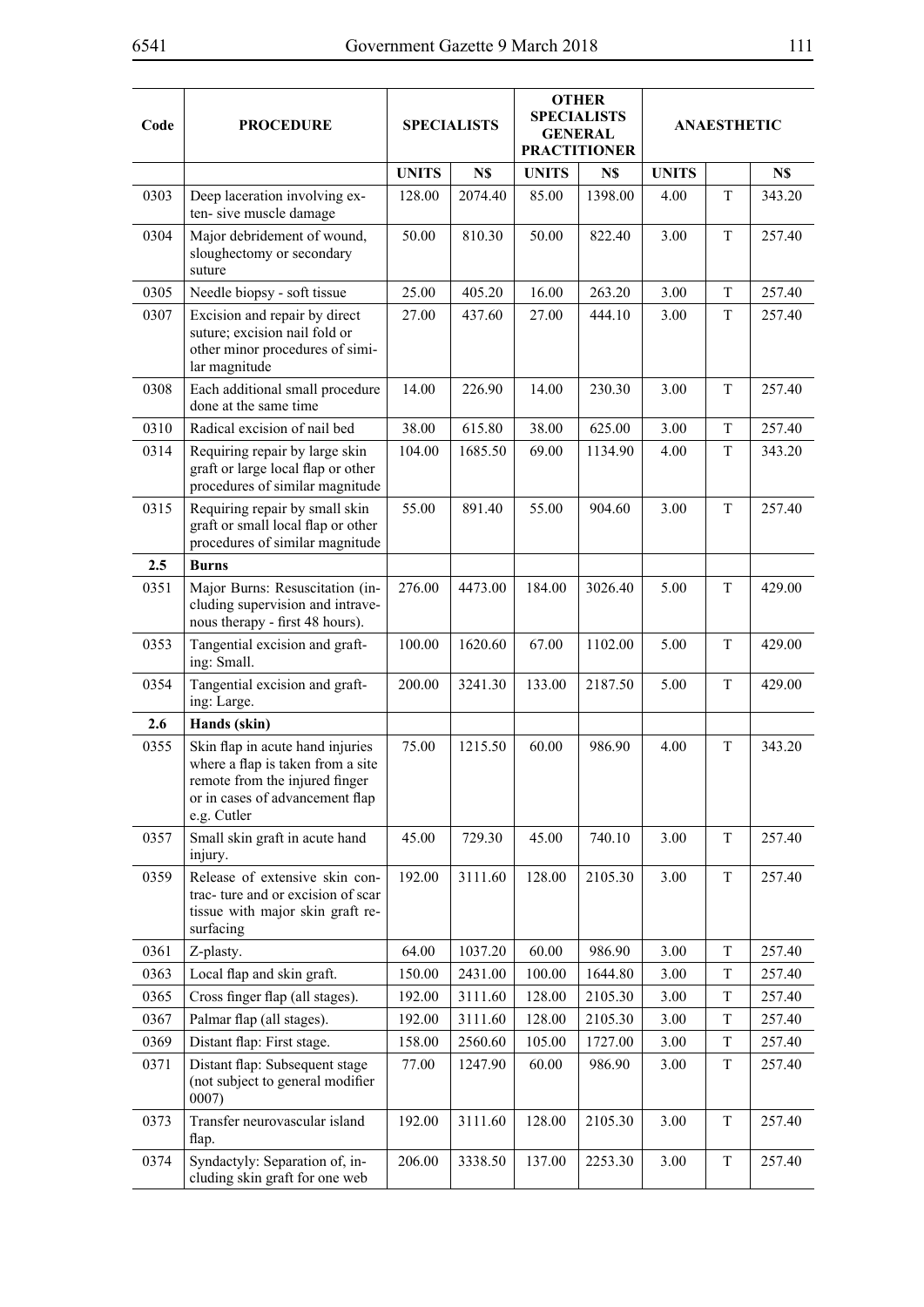| Code  | <b>PROCEDURE</b>                                                              | <b>SPECIALISTS</b> |         | <b>OTHER</b><br><b>SPECIALISTS</b><br><b>GENERAL</b><br><b>PRACTITIONER</b> |         |              | <b>ANAESTHETIC</b> |        |
|-------|-------------------------------------------------------------------------------|--------------------|---------|-----------------------------------------------------------------------------|---------|--------------|--------------------|--------|
|       |                                                                               | <b>UNITS</b>       | N\$     | <b>UNITS</b>                                                                | N\$     | <b>UNITS</b> |                    | N\$    |
| 2.7   | Acupuncture                                                                   |                    |         |                                                                             |         |              |                    |        |
|       | Please note: General Rule M<br>not applicable to section 2.8 of<br>the tariff |                    |         |                                                                             |         |              |                    |        |
| 0377  | Standard acupuncture.                                                         | 10.00              | 162.10  | 10.00                                                                       | 164.50  |              |                    |        |
| 0380  | Scalp acupuncture                                                             | 10.00              | 162.10  | 10.00                                                                       | 164.50  |              |                    |        |
| 0381  | Micro acupuncture                                                             | 10.00              | 162.10  | 10.00                                                                       | 164.50  |              |                    |        |
| 3.    | MUSCULO-SKELETAL<br><b>SYSTEM</b>                                             |                    |         |                                                                             |         |              |                    |        |
| 3.1   | <b>Bones</b>                                                                  |                    |         |                                                                             |         |              |                    |        |
| 3.1.1 | <b>Fractures</b> (reduction under<br>general anesthetic)                      |                    |         |                                                                             |         |              |                    |        |
| 0383  | Scapula.                                                                      | iii                |         | iii                                                                         |         | 3.00         | $T+M$              | 257.40 |
| 0387  | Clavicle.                                                                     | iii                |         | iii                                                                         |         | 3.00         | $T+M$              | 257.40 |
| 0389  | Humerus.                                                                      | 77.00              | 1247.90 | 60.00                                                                       | 986.90  | 3.00         | $T+M$              | 257.40 |
| 0391  | Radius and/or Ulna.                                                           | 77.00              | 1247.90 | 60.00                                                                       | 986.90  | 3.00         | $T+M$              | 257.40 |
| 0392  | Open reduction of both radius<br>and ulna. (Modifier 0051 not<br>applicable)  | 210.00             | 3403.40 | 140.00                                                                      | 2302.70 | 3.00         | $T+M$              | 257.40 |
| 0402  | Carpal bone.                                                                  | 64.00              | 1037.20 | 60.00                                                                       | 986.90  | 3.00         | $T+M$              | 257.40 |
| 0403  | Bennett's fracture/ dislocation                                               | 51.00              | 826.50  | 51.00                                                                       | 838.80  | 3.00         | $T+M$              | 257.40 |
| 0405  | Metacarpal: Simple.                                                           | 40.00              | 648.30  | 40.00                                                                       | 657.90  | 3.00         | $T+M$              | 257.40 |
|       | <b>FINGER PHALANX: DIS-</b><br><b>TAL</b>                                     |                    |         |                                                                             |         |              |                    |        |
| 0409  | Simple.                                                                       | iv                 |         | iv                                                                          |         | 3.00         | <b>TMx</b>         | 257.40 |
| 0411  | Compound.                                                                     | 52.00              | 842.70  | 52.00                                                                       | 855.30  | 3.00         | $T+M$              | 257.40 |
|       | PROXIMAL OR MIDDLE                                                            |                    |         |                                                                             |         |              |                    |        |
| 0413  | Simple.                                                                       | 48.00              | 777.90  | 48.00                                                                       | 789.50  | 3.00         | T                  | 257.40 |
| 0415  | Compound.                                                                     | 102.00             | 1653.10 | 68.00                                                                       | 1118.40 | 3.00         | T+M                | 257.40 |
|       | <b>PELVIS</b>                                                                 |                    |         |                                                                             |         |              |                    |        |
| 0417  | Closed.                                                                       | iv                 |         | iv                                                                          |         | 3.00         | T                  | 257.40 |
| 0419  | Operative reduction and<br>fixation.                                          | 320.00             | 5186.10 | 213.00                                                                      | 3503.30 | 3.00         | $T+M$              | 257.40 |
| 0421  | Femur: Neck or Shaft.                                                         | 192.00             | 3111.60 | 128.00                                                                      | 2105.30 | 3.00         | $T+M$              | 257.40 |
| 0425  | Patella.                                                                      | 51.00              | 826.50  | 51.00                                                                       | 838.80  | 3.00         | $T+M$              | 257.40 |
| 0429  | Tibia with or without fibula.                                                 | 128.00             | 2074.40 | 85.00                                                                       | 1398.00 | 3.00         | $T+M$              | 257.40 |
| 0433  | Fibula shaft.                                                                 |                    | iv      | iv                                                                          |         | 3.00         | $T+M$              | 257.40 |
| 0435  | Malleolus of ankle.                                                           | 58.00              | 940.00  | 58.00                                                                       | 954.00  | 3.00         | $T+M$              | 257.40 |
| 0437  | Fracture/dislocation of ankle.                                                | 128.00             | 2074.40 | 85.00                                                                       | 1398.00 | 3.00         | $T+M$              | 257.40 |
| 0438  | Open reduction Talus fracture<br>(Modifier 0051 not applicable)               | 141.00             | 2285.10 | 111.00                                                                      | 1825.70 | 3.00         |                    | 257.40 |
| 0440  | Calcaneus reduction (Modifier<br>0051 not applicable)                         | 141.00             | 2285.10 | 111.00                                                                      | 1825.70 | 3.00         |                    | 257.40 |
|       | <b>TOE PHALANX</b>                                                            |                    |         |                                                                             |         |              |                    |        |
| 0443  | Distal: Simple.                                                               | iv                 |         | iv                                                                          |         | 3.00         | T                  | 257.40 |
| 0445  | Compound                                                                      | 32.00              | 518.60  | 32.00                                                                       | 526.30  | 3.00         | $T+M$              | 257.40 |
|       | <b>OTHER</b>                                                                  |                    |         |                                                                             |         |              |                    |        |
| 0447  | Simple                                                                        | 26.00              | 421.40  | 26.00                                                                       | 427.60  | 3.00         | T                  | 257.40 |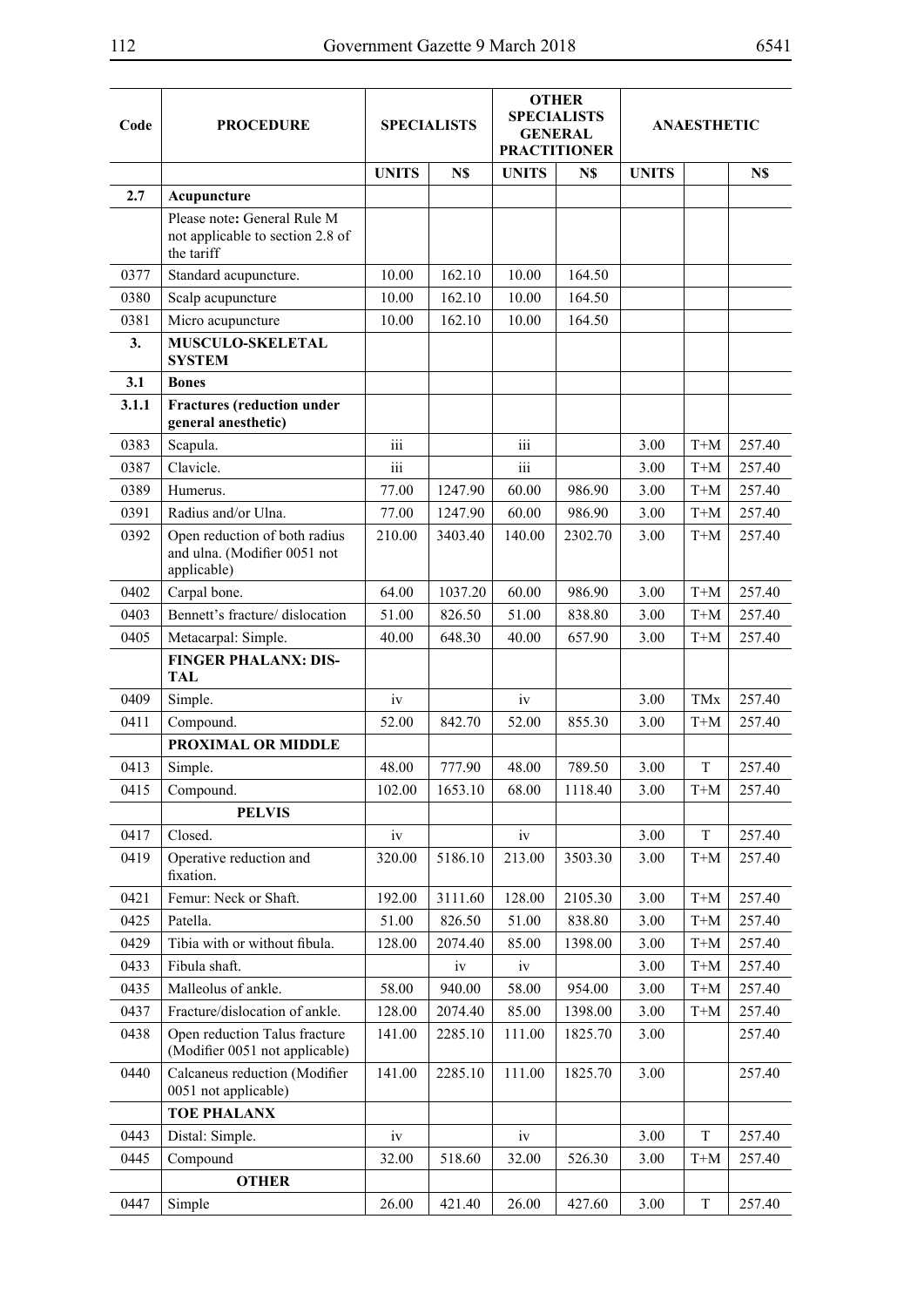| Code    | <b>PROCEDURE</b>                                                                                                                               | <b>SPECIALISTS</b> |         | <b>OTHER</b><br><b>SPECIALISTS</b><br><b>GENERAL</b><br><b>PRACTITIONER</b> |         | <b>ANAESTHETIC</b> |       |        |
|---------|------------------------------------------------------------------------------------------------------------------------------------------------|--------------------|---------|-----------------------------------------------------------------------------|---------|--------------------|-------|--------|
|         |                                                                                                                                                | <b>UNITS</b>       | N\$     | <b>UNITS</b>                                                                | N\$     | <b>UNITS</b>       |       | N\$    |
| 0449    | Compound                                                                                                                                       | 52.00              | 842.70  | 52.00                                                                       | 855.30  | 3.00               | $T+M$ | 257.40 |
|         | <b>STERNUM</b> and (or) RIBS                                                                                                                   |                    |         |                                                                             |         |                    |       |        |
| 0451    | Closed                                                                                                                                         | iv                 |         | iv                                                                          |         | 3.00               | T     | 257.40 |
| 0452    | Open reduction and fixation of<br>multiple fractured ribs for flail<br>chest                                                                   | 230.00             | 3727.50 | 153.00                                                                      | 2516.50 | 3.00               | $T+M$ | 257.40 |
|         | <b>SPINE: with OR without</b><br><b>PARALYSIS</b>                                                                                              |                    |         |                                                                             |         |                    |       |        |
| 0455    | Cervical                                                                                                                                       | iii                |         | iii                                                                         |         | 3.00               | $T+M$ | 257.40 |
| 0456    | Rest                                                                                                                                           | $\overline{111}$   |         | $\overline{111}$                                                            |         | 3.00               | $T+M$ | 257.40 |
|         | <b>COMPRESSION</b><br><b>FRACTURE</b>                                                                                                          |                    |         |                                                                             |         |                    |       |        |
| 0461    | Cervical                                                                                                                                       | iii                |         | iv                                                                          |         | 3.00               | $T+M$ | 257.40 |
| 0462    | Rest                                                                                                                                           | iv                 |         | iv                                                                          |         | 3.00               | $T+M$ | 257.40 |
|         | <b>SPINOUS OR</b><br><b>TRANSVERSE PROCESSES</b>                                                                                               |                    |         |                                                                             |         |                    |       |        |
| 0463    | Cervical                                                                                                                                       | iv                 |         | iv                                                                          |         | 3.00               | $T+M$ | 257.40 |
| 0464    | Rest                                                                                                                                           | iv                 |         | iv                                                                          |         | 3.00               | $T+M$ | 257.40 |
| 3.1.1.1 | <b>Operations for fractures</b>                                                                                                                |                    |         |                                                                             |         |                    |       |        |
| 0465    | Fractures involving large joints<br>(includes the item for the rela-<br>tive bone). This item may not<br>be used as a modifier.                | 288.00             | 4667.50 | 192.00                                                                      | 3157.90 | 3.00               | М     | 257.40 |
| 0473    | Percutaneous insertion<br>plus subsequent removal of<br>Kirschner wires or Stein-mann<br>pins (no after-care). Modifier<br>0005 not applicable | 32.00              | 518.60  | 32.00                                                                       | 526.30  | 3.00               | T     | 257.40 |
|         | <b>BONEGRAFTING OR</b><br><b>IN-TERNAL Fixations FOR</b><br><b>MAL- OR NON-UNION</b>                                                           |                    |         |                                                                             |         |                    |       |        |
| 0475    | Femur, Tibia, Humerus, Radius<br>and Ulna.                                                                                                     | 282.00             | 4570.20 | 188.00                                                                      | 3092.10 | 3.00               | $T+M$ | 257.40 |
| 0479    | Other bones.                                                                                                                                   | 154.00             | 2495.80 | 103.00                                                                      | 1694.10 | 3.00               | $T+M$ | 257.40 |
| 3.1.2   | <b>Bony operations</b>                                                                                                                         |                    |         |                                                                             |         |                    |       |        |
| 3.1.2.1 | <b>Bone grafting</b>                                                                                                                           |                    |         |                                                                             |         |                    |       |        |
| 0497    | Resection of bone or tumour<br>with or without grafting.                                                                                       | 282.00             | 4570.20 | 188.00                                                                      | 3092.10 | 3.00               | $T+M$ | 257.40 |
| 0499    | Large bones.                                                                                                                                   | 192.00             | 3111.60 | 128.00                                                                      | 2105.30 | 3.00               | $T+M$ | 257.40 |
| 0501    | Small bones.                                                                                                                                   | 128.00             | 2074.40 | 85.00                                                                       | 1398.00 | 3.00               | $T+M$ | 257.40 |
| 0503    | Cartilage graft.                                                                                                                               | 206.00             | 3338.50 | 137.00                                                                      | 2253.30 | 3.00               | $T+M$ | 257.40 |
| 0505    | Inter-metacarpal bone graft                                                                                                                    | 147.00             | 2382.30 | 98.00                                                                       | 1611.90 | 3.00               | $T+M$ | 257.40 |
| 0507    | Removal of autogenous bone<br>for grafting (not subject to<br>general modifier 0005)                                                           | 50.00              | 810.30  | 50.00                                                                       | 822.40  | 3.00               | $T+M$ | 257.40 |
| 3.1.2.2 | Acute or chronic osteomyelitis                                                                                                                 |                    |         |                                                                             |         |                    |       |        |
| 0509    | Conservative treatment.                                                                                                                        | iv                 |         | iv                                                                          |         |                    |       |        |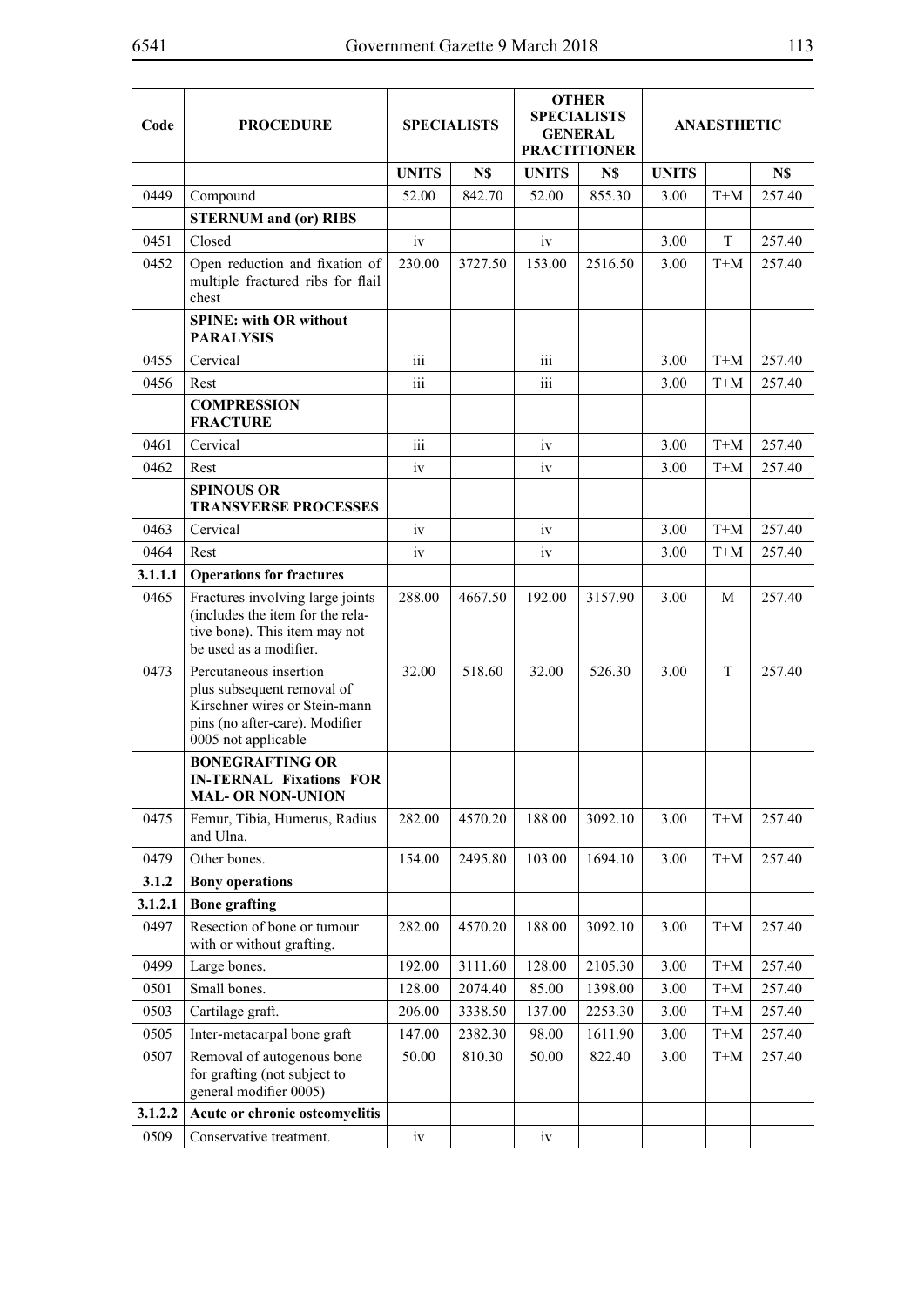| Code    | <b>PROCEDURE</b>                                                                                                                               | <b>SPECIALISTS</b> |         | <b>OTHER</b><br><b>SPECIALISTS</b><br><b>GENERAL</b><br><b>PRACTITIONER</b> |               | <b>ANAESTHETIC</b> |       |        |
|---------|------------------------------------------------------------------------------------------------------------------------------------------------|--------------------|---------|-----------------------------------------------------------------------------|---------------|--------------------|-------|--------|
|         |                                                                                                                                                | <b>UNITS</b>       | N\$     | <b>UNITS</b>                                                                | N\$           | <b>UNITS</b>       |       | N\$    |
| 0511    | Operation: Tariff which would<br>be applicable for compound<br>fracture of the bone involved,<br>including six weeks post- op-<br>erative care |                    |         |                                                                             |               |                    |       |        |
| 0512    | Sternum sequestrectomy and<br>drainage, including six weeks<br>after-care                                                                      | 128.00             | 2074.40 | 85.00                                                                       | 1398.00       | 3.00               | $T+M$ | 257.40 |
| 3.1.2.3 | <b>Osteotomy</b>                                                                                                                               |                    |         |                                                                             |               |                    |       |        |
| 0514    | Sternum: Repair of pectus exca-<br>vatum.                                                                                                      | 330.00             | 5348.10 | 220.00                                                                      | 3618.50       | 3.00               | $T+M$ | 257.40 |
| 0515    | Sternum: Repair of pectus cari-<br>natum.                                                                                                      | 330.00             | 5348.10 | 220.00                                                                      | 3618.50       | 3.00               | $T+M$ | 257.40 |
| 0516    | Pelvic.                                                                                                                                        | 320.00             | 5186.10 | 213.00                                                                      | 3618.50       | 3.00               | $T+M$ | 257.40 |
| 0521    | Femoral: Proximal.                                                                                                                             | 320.00             | 5186.10 | 213.00                                                                      | 3618.50       | 3.00               | $T+M$ | 257.40 |
| 0527    | Knee region: Adults                                                                                                                            | 320.00             | 5186.10 | 213.00                                                                      | 3618.50       | 3.00               | $T+M$ | 257.40 |
| 0528    | Os Calcis (Dwyer operation).                                                                                                                   | 115.00             | 1863.70 | 77.00                                                                       | 1 1 8 6 . 3 0 | 3.00               | $T+M$ | 257.40 |
| 0530    | Metacarpal and phalanx: Cor-<br>rective for mal-union or rotation                                                                              | 120.00             | 1944.80 | 80.00                                                                       | 1315.80       | 3.00               | $T+M$ | 257.40 |
| 0532    | Rotation osteotomies of the<br>Radius, Ulna or Humerus                                                                                         | 160.00             | 2593.00 | 107.00                                                                      | 1759.90       | 3.00               | $T+M$ | 257.40 |
| 0533    | Osteotomy, single metatarsal                                                                                                                   | 60.00              | 972.40  | 60.00                                                                       | 986.90        | 3.00               | $T+M$ | 257.40 |
| 0534    | Multiple metatarsal osteoto-<br>mies.                                                                                                          | 150.00             | 2431.00 | 100.00                                                                      | 1644.80       | 3.00               | $T+M$ | 257.40 |
| 3.1.2.4 | <b>Exostosis</b>                                                                                                                               |                    |         |                                                                             |               |                    |       |        |
| 0535    | Excision: Readily accessible<br>sites.                                                                                                         | 60.00              | 972.40  | 60.00                                                                       | 986.90        | 3.00               | $T+M$ | 257.40 |
| 0537    | Excision: Less accessible sites.                                                                                                               | 96.00              | 1555.80 | 64.00                                                                       | 1052.60       | 3.00               | $T+M$ | 257.40 |
| 3.1.2.5 | <b>Biopsy</b>                                                                                                                                  |                    |         |                                                                             |               |                    |       |        |
| 0539    | Needle Biopsy: Spine (no<br>after-care). Modifier 0005 not<br>applicable.                                                                      | 50.00              | 810.30  | 50.00                                                                       | 822.40        | 4.00               | T     | 343.20 |
| 0541    | Needle Biopsy: Other sites (no<br>after-care). Modifier 0005 not<br>applicable.                                                                | 32.00              | 518.60  | 32.00                                                                       | 526.30        | 4.00               | T     | 343.20 |
|         | <b>OPEN</b><br>(Modifier 0005 not applicable)                                                                                                  |                    |         |                                                                             |               |                    |       |        |
| 0543    | Readily accessible site.                                                                                                                       | 64.00              | 1037.20 | 60.00                                                                       | 986.90        |                    |       |        |
| 0545    | Less accessible site.                                                                                                                          | 96.00              | 1555.80 | 64.00                                                                       | 1052.60       |                    |       |        |
| 3.2     | <b>Joints</b>                                                                                                                                  |                    |         |                                                                             |               |                    |       |        |
| 3.2.1   | <b>Dislocations</b>                                                                                                                            |                    |         |                                                                             |               |                    |       |        |
| 0547    | Clavicle: either end.                                                                                                                          | 38.00              | 615.80  | 38.00                                                                       | 625.00        | 3.00               | $T+M$ | 257.40 |
| 0549    | Shoulder.                                                                                                                                      | 51.00              | 826.50  | 51.00                                                                       | 838.80        | 3.00               | $T+M$ | 257.40 |
| 0551    | Elbow.                                                                                                                                         | 51.00              | 826.50  | 51.00                                                                       | 838.80        | 3.00               | $T+M$ | 257.40 |
| 0552    | Wrist.                                                                                                                                         | 77.00              | 1247.90 | 60.00                                                                       | 986.90        | 3.00               | $T+M$ | 257.40 |
| 0553    | Perilunar trans-scaphoid frac-<br>ture/dislocation                                                                                             | 130.00             | 2106.80 | 87.00                                                                       | 1430.90       | 3.00               | $T+M$ | 257.40 |
| 0555    | Lunate.                                                                                                                                        | 77.00              | 1247.90 | 60.00                                                                       | 986.90        | 3.00               | $T+M$ | 257.40 |
| 0556    | Carpo-metacarpo dislocation                                                                                                                    | 51.00              | 826.50  | 51.00                                                                       | 838.80        | 3.00               | $T+M$ | 257.40 |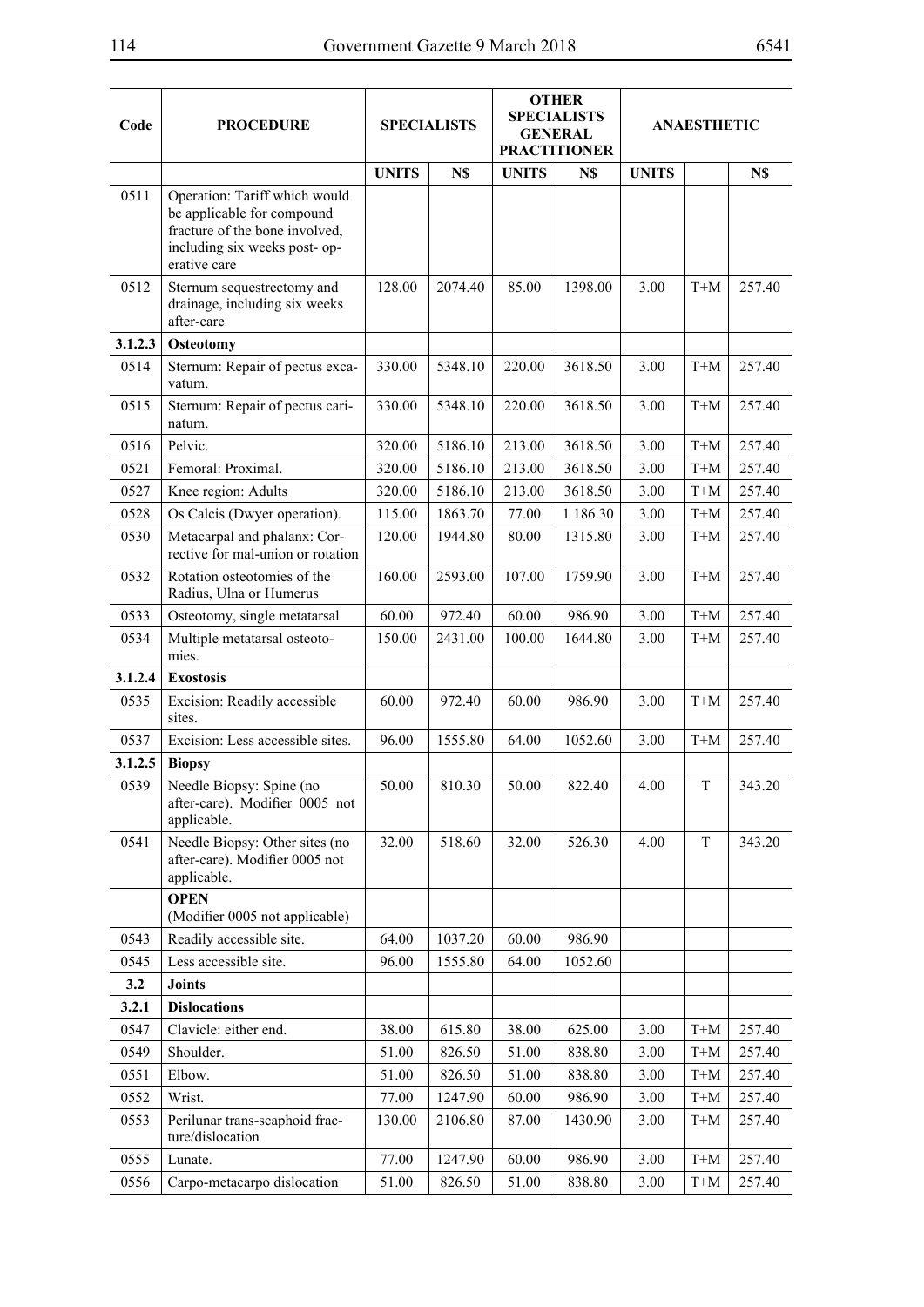| Code  | <b>PROCEDURE</b>                                                                                                   | <b>SPECIALISTS</b> |         | <b>OTHER</b><br><b>SPECIALISTS</b><br><b>GENERAL</b><br><b>PRACTITIONER</b> |         |              | ANAESTHETIC |        |
|-------|--------------------------------------------------------------------------------------------------------------------|--------------------|---------|-----------------------------------------------------------------------------|---------|--------------|-------------|--------|
|       |                                                                                                                    | <b>UNITS</b>       | N\$     | <b>UNITS</b>                                                                | N\$     | <b>UNITS</b> |             | N\$    |
| 0557  | Metacarpo-phalangeal or inter-<br>phalangeal joints (hand)                                                         | 26.00              | 421.40  | 26.00                                                                       | 427.60  | 3.00         | $T+M$       | 257.40 |
| 0559  | Hip.                                                                                                               | 109.00             | 1766.50 | 73.00                                                                       | 1200.70 | 3.00         | $T+M$       | 257.40 |
| 0561  | Knee.                                                                                                              | 96.00              | 1555.80 | 64.00                                                                       | 1052.60 | 3.00         | $T+M$       | 257.40 |
| 0563  | Patella.                                                                                                           | 32.00              | 518.60  | 32.00                                                                       | 526.30  | 3.00         | $T+M$       | 257.40 |
| 0565  | Ankle.                                                                                                             | 90.00              | 1458.60 | 60.00                                                                       | 986.90  | 3.00         | $T+M$       | 257.40 |
| 0567  | Sub-Talar dislocation.                                                                                             | 90.00              | 1458.60 | 60.00                                                                       | 986.90  | 3.00         | $T+M$       | 257.40 |
| 0569  | Intertarsal or tarsometa-tarsal or<br>midtarsal.                                                                   | 77.00              | 1247.90 | 60.00                                                                       | 986.90  | 3.00         | $T+M$       | 257.40 |
| 0571  | Metatarsophalangeal or inter-<br>pha-langeal joints (foot)                                                         | 14.00              | 226.90  | 14.00                                                                       | 230.30  | 3.00         | $T+M$       | 257.40 |
| 0573  | Spine with or without paralysis.                                                                                   | iii                |         | $\overline{\textbf{iii}}$                                                   |         |              |             |        |
| 3.2.2 | <b>Operations for dislocations</b>                                                                                 |                    |         |                                                                             |         |              |             |        |
| 0578  | Recurrent dislocation of shoul-<br>der                                                                             | 200.00             | 3241.30 | 133.00                                                                      | 2187.50 | 3.00         | $T+M$       | 257.40 |
| 0579  | Recurrent dislocation of all<br>other joints.                                                                      | 161.00             | 2609.20 | 107.00                                                                      | 1759.90 | 3.00         | $T+M$       | 257.40 |
| 3.2.3 | <b>Capsular operations</b>                                                                                         |                    |         |                                                                             |         |              |             |        |
| 0582  | Capsulotomy or arthrotomy<br>or biopsy or drainage of joint:<br>Small joint (including three<br>weeks after-care)  | 51.00              | 826.50  | 51.00                                                                       | 838.80  | 3.00         | $T+M$       | 257.40 |
| 0583  | Capsulotomy or arthrotomy<br>or biopsy or drainage of joint:<br>Large joint (including three<br>weeks after-care). | 96.00              | 1555.80 | 64.00                                                                       | 1052.60 | 3.00         | $T+M$       | 257.40 |
| 0585  | Capsulectomy digital joint.                                                                                        | 64.00              | 1037.20 | 60.00                                                                       | 986.90  | 3.00         | $T+M$       | 257.40 |
| 0586  | Multiple percutaneous capsu-<br>loto- mies of meta- carpopha-<br>langeal joints.                                   | 90.00              | 1458.60 | 60.00                                                                       | 986.90  | 3.00         | $T+M$       | 257.40 |
| 0587  | Release of digital joint contrac-<br>ture.                                                                         | 128.00             | 2074.40 | 85.00                                                                       | 1398.00 | 3.00         | $T+M$       | 257.40 |
| 3.2.4 | Synovectomy                                                                                                        |                    |         |                                                                             |         |              |             |        |
| 0589  | Digital joint.                                                                                                     | 77.00              | 1247.90 | 60.00                                                                       | 986.90  | 3.00         | $T+M$       | 257.40 |
| 0592  | Large joint.                                                                                                       | 160.00             | 2593.00 | 107.00                                                                      | 1759.90 | 3.00         | $T+M$       | 257.40 |
| 0593  | Tendon synovectomy.                                                                                                | 128.00             | 2074.40 | 85.00                                                                       | 1398.00 | 3.00         | $T+M$       | 257.40 |
| 3.2.5 | <b>Arthrodesis</b>                                                                                                 |                    |         |                                                                             |         |              |             |        |
| 0597  | Shoulder.                                                                                                          | 224.00             | 3630.20 | 149.00                                                                      | 2450.70 | 3.00         | $T+M$       | 257.40 |
| 0598  | Elbow.                                                                                                             | 180.00             | 2917.20 | 120.00                                                                      | 1973.70 | 3.00         | $T+M$       | 257.40 |
| 0599  | Wrist.                                                                                                             | 180.00             | 2917.20 | 120.00                                                                      | 1073.70 | 3.00         | $T+M$       | 257.40 |
| 0600  | Digital joint.                                                                                                     | 128.00             | 2074.40 | 85.00                                                                       | 1398.00 | 3.00         | $T+M$       | 257.40 |
| 0601  | Hip.                                                                                                               | 320.00             | 5186.10 | 213.00                                                                      | 3503.30 | 3.00         | $T+M$       | 257.40 |
| 0602  | Knee.                                                                                                              | 180.00             | 2917.20 | 120.00                                                                      | 1973.70 | 3.00         | $T+M$       | 257.40 |
| 0603  | Ankle.                                                                                                             | 180.00             | 2917.20 | 120.00                                                                      | 1973.70 | 3.00         | $T+M$       | 257.40 |
| 0604  | Sub-talar.                                                                                                         | 130.00             | 2106.80 | 87.00                                                                       | 1430.90 | 3.00         | $T+M$       | 257.40 |
| 0605  | Stabilization of foot (triple-ar-<br>throdesis).                                                                   | 180.00             | 2917.20 | 120.00                                                                      | 1973.70 | 3.00         | $T+M$       | 257.40 |
| 0607  | Mid-tarsal wedge resection                                                                                         | 180.00             | 2917.20 | 120.00                                                                      | 1973.70 | 3.00         | $T+M$       | 257.40 |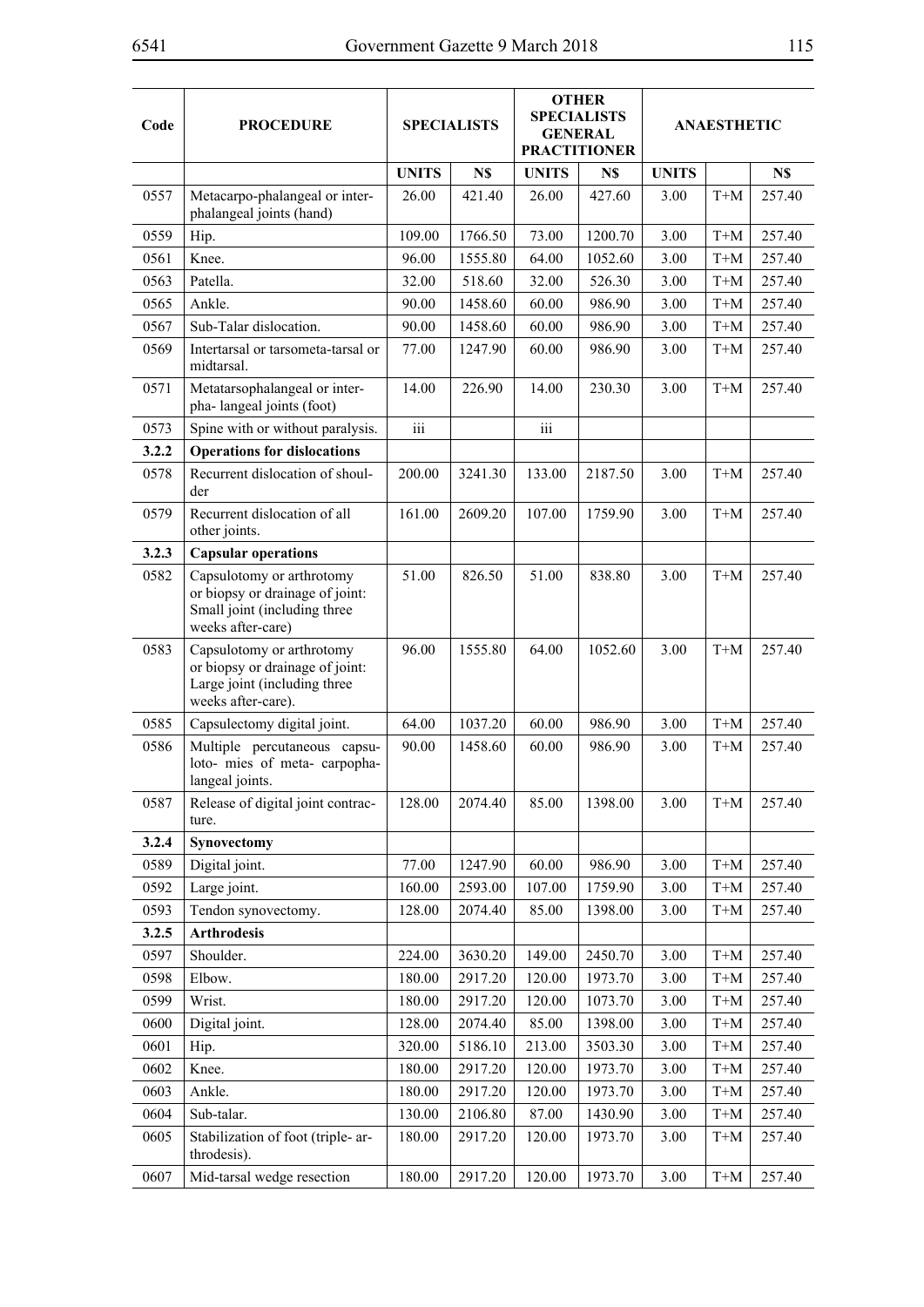| ×<br>۰, | ٧ |  |
|---------|---|--|
|         |   |  |

| Code  | <b>PROCEDURE</b>                                                                                                                           | <b>SPECIALISTS</b> |         |              | <b>OTHER</b><br><b>SPECIALISTS</b><br><b>GENERAL</b><br><b>PRACTITIONER</b> |              | <b>ANAESTHETIC</b>  |        |
|-------|--------------------------------------------------------------------------------------------------------------------------------------------|--------------------|---------|--------------|-----------------------------------------------------------------------------|--------------|---------------------|--------|
|       |                                                                                                                                            | <b>UNITS</b>       | N\$     | <b>UNITS</b> | N\$                                                                         | <b>UNITS</b> |                     | N\$    |
| 3.2.6 | <b>Arthroplasty</b>                                                                                                                        |                    |         |              |                                                                             |              |                     |        |
| 0614  | Debridement large joints                                                                                                                   | 160.00             | 2593.00 | 107.00       | 1759.90                                                                     | 3.00         | $\mbox{T+}\mbox{M}$ | 257.40 |
| 0615  | Excision medial or lateral end<br>of clavicle.                                                                                             | 116.00             | 1879.90 | 77.00        | 1266.50                                                                     | 3.00         | $T+M$               | 257.40 |
| 0617  | Shoulder: Acromioplasty.                                                                                                                   | 192.00             | 3111.60 | 128.00       | 2105.30                                                                     | 3.00         | $T+M$               | 257.40 |
| 0619  | Shoulder: Partial replacement                                                                                                              | 277.00             | 4489.20 | 185.00       | 3042.80                                                                     | 5.00         | $T+M$               | 429.00 |
| 0620  | Shoulder: Total replacement.                                                                                                               | 416.00             | 6741.90 | 277.00       | 4556.00                                                                     | 5.00         | $T+M$               | 429.00 |
| 0621  | Elbow: Excision head of radius.                                                                                                            | 96.00              | 1555.80 | 64.00        | 1052.60                                                                     | 3.00         | $T+M$               | 257.40 |
| 0622  | Elbow: Excision.                                                                                                                           | 192.00             | 3111.60 | 128.00       | 2105.30                                                                     | 3.00         | $T+M$               | 257.40 |
| 0623  | Elbow: Partial replacement                                                                                                                 | 188.00             | 3046.80 | 125.00       | 2056.00                                                                     | 3.00         | $T+M$               | 257.40 |
| 0624  | Elbow: Total replacement.                                                                                                                  | 282.00             | 4570.20 | 188.00       | 3092.10                                                                     | 3.00         | $T+M$               | 257.40 |
| 0625  | Wrist: Excision distal end of<br>ulna.                                                                                                     | 96.00              | 1555.80 | 64.00        | 1052.60                                                                     | 3.00         | $T+M$               | 257.40 |
| 0626  | Wrist: Excision single bone                                                                                                                | 110.00             | 1782.70 | 73.00        | 1200.70                                                                     | 3.00         | $T+M$               | 257.40 |
| 0627  | Wrist: Excision proximal row                                                                                                               | 166.00             | 2690.30 | 111.00       | 1825.70                                                                     | 3.00         | $T+M$               | 257.40 |
| 0631  | Wrist: Total replacement.                                                                                                                  | 249.00             | 4035.40 | 166.00       | 2730.30                                                                     | 3.00         | $T+M$               | 257.40 |
| 0635  | Digital Joint: Total replace-<br>ment.                                                                                                     | 192.00             | 3111.60 | 128.00       | 2105.30                                                                     | 3.00         | $T+M$               | 257.40 |
| 0637  | Hip: Total replacement                                                                                                                     | 416.00             | 6741.90 | 277.00       | 4556.00                                                                     | 3.00         | $T+M$               | 257.40 |
| 0639  | Hip: Cup.                                                                                                                                  | 416.00             | 6741.90 | 277.00       | 4556.00                                                                     | 3.00         | $T+M$               | 257.40 |
| 0641  | Hip: Prosthetic replacement of<br>femoral head.                                                                                            | 288.00             | 4667.50 | 192.00       | 3157.90                                                                     | 3.00         | $T+M$               | 257.40 |
| 0643  | Hip: Girdlestone.                                                                                                                          | 320.00             | 5186.10 | 213.00       | 3503.30                                                                     | 3.00         | $\mbox{T+}\mbox{M}$ | 257.40 |
| 0645  | Knee: Partial replacement                                                                                                                  | 277.00             | 4489.20 | 185.00       | 3042.80                                                                     | 3.00         | $T+M$               | 257.40 |
| 0646  | Knee: Total replacement.                                                                                                                   | 416.00             | 6741.90 | 277.00       | 4556.00                                                                     | 3.00         | $T+M$               | 257.40 |
| 0649  | Ankle: Total replacement                                                                                                                   | 249.00             | 4035.40 | 166.00       | 2730.30                                                                     | 3.00         | $T+M$               | 257.40 |
| 0650  | Ankle: Astragalectomy.                                                                                                                     | 154.00             | 2495.80 | 103.00       | 1694.10                                                                     | 3.00         | $T+M$               | 257.40 |
| 3.2.7 | <b>Miscellaneous (joints)</b>                                                                                                              |                    |         |              |                                                                             |              |                     |        |
| 0661  | Aspiration of joint or intra- ar-<br>ticular injection (not including<br>after-care), Modifier<br>0005 not applicable.                     | 9.00               | 145.90  | 9.00         | 148.00                                                                      | 3.00         | T                   | 257.40 |
| 0667  | Arthroscopy (excluding<br>aftercare), modifiers 0005 and<br>0013 not applicable                                                            | 60.00              | 972.40  | 60.00        | 986.90                                                                      | 3.00         | T                   | 257.40 |
|       | MULTIPLE INTRA-ARTI-<br><b>CULAR INJECTIONS FOR</b><br>RHEU- MATOID ARTHRITIS<br>(excluding after-care). Modi-<br>fier 0005 not applicable |                    |         |              |                                                                             |              |                     |        |
| 0669  | Manipulation large joint<br>under general anesthetic (not<br>including after-care). Modifier<br>0005 not applicable:                       |                    |         |              |                                                                             |              |                     |        |
|       | Hip                                                                                                                                        | 14.00              | 226.90  | 14.00        | 230.30                                                                      | 4.00         | T                   | 343.20 |
|       | Knee                                                                                                                                       | 14.00              | 226.90  | 14.00        | 230.30                                                                      | 3.00         | T                   | 257.40 |
|       | Shoulder                                                                                                                                   | 14.00              | 226.90  | 14.00        | 230.30                                                                      | 3.00         | T                   | 257.40 |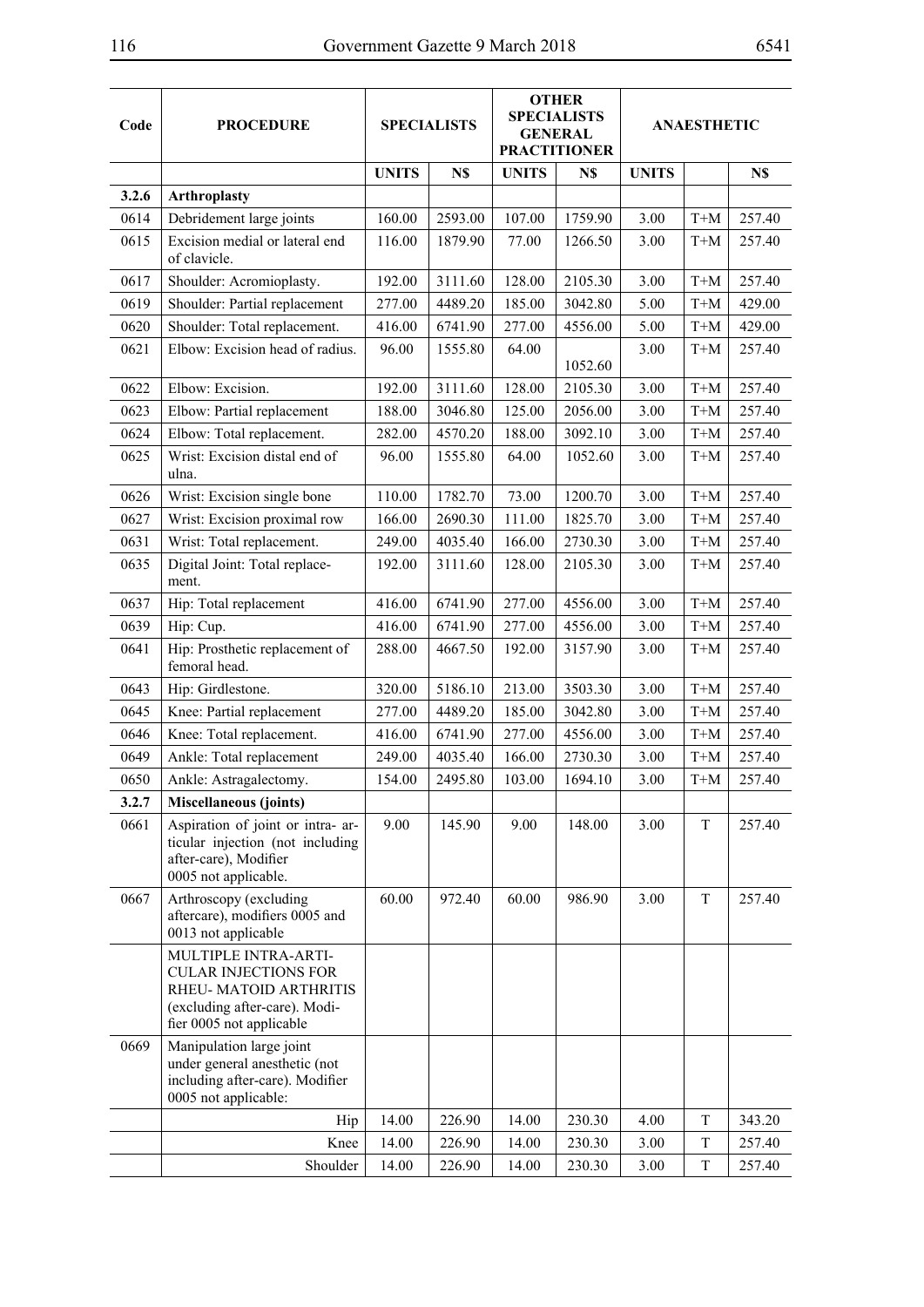| Code  | <b>PROCEDURE</b>                                                                                                                       | <b>SPECIALISTS</b> |          | <b>OTHER</b><br><b>SPECIALISTS</b><br><b>GENERAL</b><br><b>PRACTITIONER</b> |         | <b>ANAESTHETIC</b> |                                 |        |
|-------|----------------------------------------------------------------------------------------------------------------------------------------|--------------------|----------|-----------------------------------------------------------------------------|---------|--------------------|---------------------------------|--------|
|       |                                                                                                                                        | <b>UNITS</b>       | N\$      | <b>UNITS</b>                                                                | N\$     | <b>UNITS</b>       |                                 | N\$    |
| 0670  | The consultation fee only should<br>be charged when manipulation<br>of a large joint is performed with<br>or without local anesthetic: |                    |          |                                                                             |         |                    |                                 |        |
|       | Hip                                                                                                                                    | $\mathbf{V}$       |          | iii                                                                         |         | 4.00               | T                               | 343.20 |
|       | Knee                                                                                                                                   | $\mathbf{V}$       |          | $\mathbf V$                                                                 |         | 3.00               | T                               | 257.40 |
|       | Shoulder                                                                                                                               | $\mathbf V$        |          | $\mathbf V$                                                                 |         | 3.00               | T                               | 257.40 |
| 0673  | Meniscectomy or operation for<br>other internal de-rangement of<br>knee.                                                               | 109.00             | 1766.50  | 73.00                                                                       | 1200.70 | 3.00               | $T+M$                           | 257.40 |
| 3.2.8 | Joint ligament reconstruction<br>or suture                                                                                             |                    |          |                                                                             |         |                    |                                 |        |
| 0675  | Ankle: Collateral.                                                                                                                     | 160.00             | 2593.00  | 107.00                                                                      | 1759.90 | 3.00               | $T+M$                           | 257.40 |
| 0677  | Knee: Collateral.                                                                                                                      | 160.00             | 2593.00  | 107.00                                                                      | 1759.90 | 3.00               | $T+M$                           | 257.40 |
| 0678  | Knee: Cruciate.                                                                                                                        | 160.00             | 2593.00  | 107.00                                                                      | 1759.90 | 3.00               | $T+M$                           | 257.40 |
| 0679  | Ligament augmentation proce-<br>dure of knee.                                                                                          | 280.00             | 4537.80  | 187.00                                                                      | 3075.70 | 3.00               | $T+M$                           | 257.40 |
| 0680  | Digital joint ligament.                                                                                                                | 140.00             | 2268.90  | 93.00                                                                       | 1529.60 | 3.00               | $T+M$                           | 257.40 |
| 3.3   | <b>Amputations</b>                                                                                                                     |                    |          |                                                                             |         |                    |                                 |        |
| 3.3.1 | <b>Specific Amputations</b>                                                                                                            |                    |          |                                                                             |         |                    |                                 |        |
| 0682  | Forequarter amputation.                                                                                                                | 294.00             | 4764.70  | 196.00                                                                      | 3223.70 | 9.00               | $T+M$                           | 772.30 |
| 0683  | Through shoulder.                                                                                                                      | 148.00             | 2398.60  | 99.00                                                                       | 1628.30 | 5.00               | $T+M$                           | 429.00 |
| 0685  | Upper arm or forearm.                                                                                                                  | 116.00             | 1879.90  | 77.00                                                                       | 1266.50 | 3.00               | $T+M$                           | 257.40 |
| 0687  | Partial amputation of the hand:<br>One ray.                                                                                            | 102.00             | 1653.10  | 68.00                                                                       | 1118.40 | 3.00               | $T+M$                           | 257.40 |
| 0691  | Part of (or) whole of finger.                                                                                                          | 102.70             | 1664.40  | 51.00                                                                       | 838.80  | 3.00               | $T+M$                           | 257.40 |
| 0693  | Hindquarter amputation.                                                                                                                | 420.00             | 6806.70  | 280.00                                                                      | 4605.30 | 6.00               | $T+M$                           | 514.80 |
| 0695  | Through hip joint region.                                                                                                              | 192.00             | 3111.60  | 128.00                                                                      | 2105.30 | 6.00               | $T+M$                           | 514.80 |
| 0697  | Through thigh                                                                                                                          | 205.00             | 3322.30  | 137.00                                                                      | 2253.30 | 6.00               | $T+M$                           | 514.80 |
| 0699  | Below knee, through knee or<br>Syme.                                                                                                   | 194.00             | 3144.00  | 129.00                                                                      | 2121.70 | 6.00               | $T+M$                           | 514.80 |
| 0701  | Trans metatarsal or trans tarsal.                                                                                                      | 142.00             | 2301.30  | 95.00                                                                       | 1562.50 | 3.00               | $T+M$                           | 257.40 |
| 0703  | Foot: One ray.                                                                                                                         | 97.00              | 1572.00  | 65.00                                                                       | 1069.10 | 3.00               | $\mbox{T+}\mbox{M}$             | 257.40 |
| 0705  | Toe (skin flap included).                                                                                                              | 66.00              | 1069.60  | 44.00                                                                       | 723.70  | 3.00               | $T+M$                           | 257.40 |
| 3.3.2 | <b>Post-amputation reconstruc-</b><br>tion                                                                                             |                    |          |                                                                             |         |                    |                                 |        |
| 0706  | Skin flap taken from a site re-<br>mote from the injured finger or<br>in cases of an advanced flap e.g.<br>Cutler                      | 75.00              | 1215.50  | 60.00                                                                       | 986.90  | 3.00               | $T+M$                           | 257.40 |
| 0707  | Krukenberg reconstruction                                                                                                              | 206.00             | 3338.50  | 137.00                                                                      | 2253.30 | 3.00               | $T+M$                           | 257.40 |
| 0709  | Metacarpal transfer.                                                                                                                   | 192.00             | 3111.60  | 128.00                                                                      | 2105.30 | 3.00               | $\mbox{T+}\mbox{M}$             | 257.40 |
| 0711  | Pollicization of the finger (to<br>include all stages). (Prior ar-<br>rangement with Commission<br>required)                           | 282.00             | 4570.20  | 188.00                                                                      | 3092.10 | 3.00               | $T+M$                           | 257.40 |
| 0712  | Toe to thumb transfer. (Prior<br>arrangement with Commission<br>required                                                               | 800.00             | 12965.20 | 533.00                                                                      | 8766.60 | 3.00               | $\mathbf{T} \text{+}\mathbf{M}$ | 257.40 |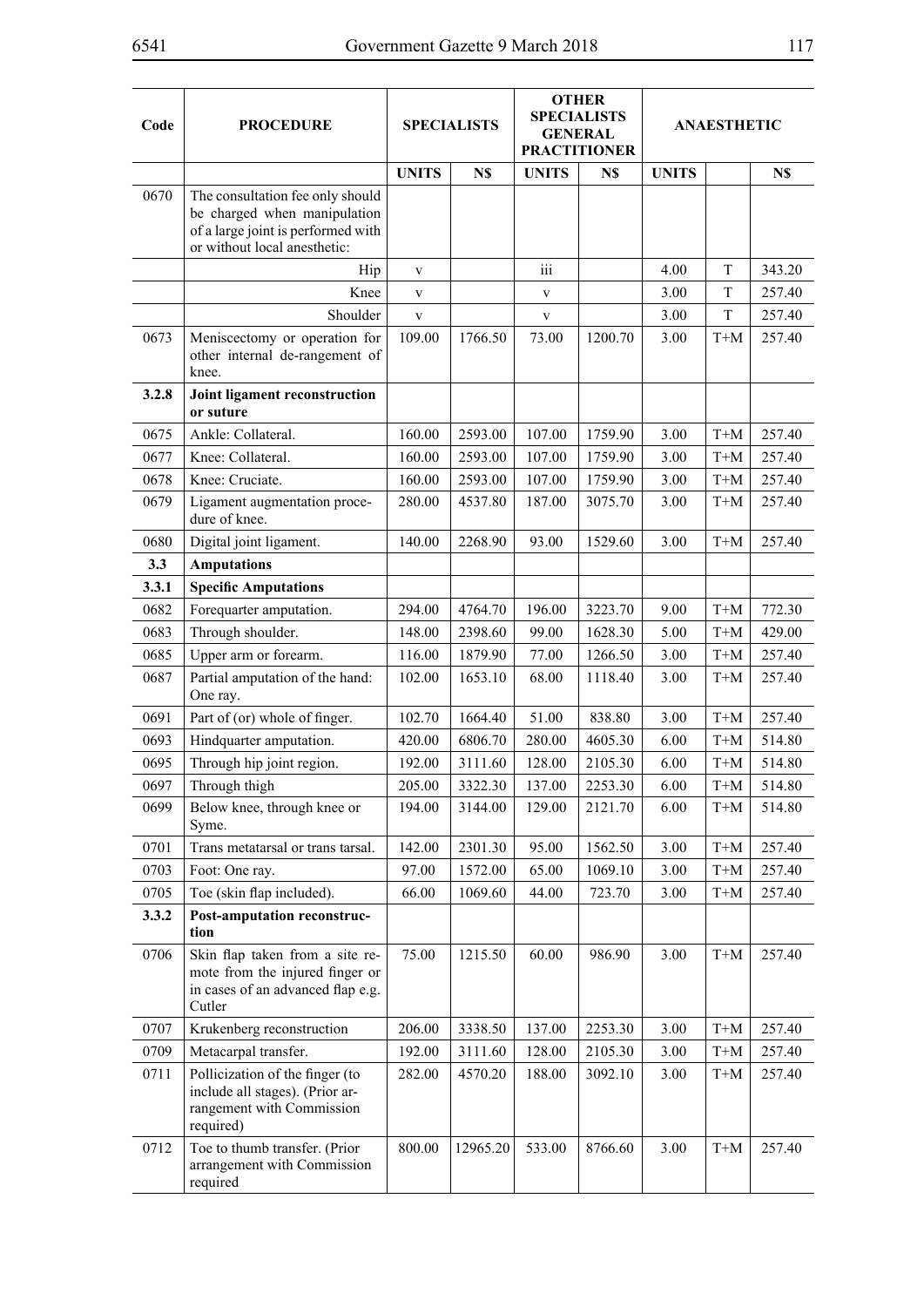| Code  | <b>PROCEDURE</b>                                                                                                                       | <b>SPECIALISTS</b> |         |              | <b>OTHER</b><br><b>SPECIALISTS</b><br><b>GENERAL</b><br><b>PRACTITIONER</b> | <b>ANAESTHETIC</b> |      |        |
|-------|----------------------------------------------------------------------------------------------------------------------------------------|--------------------|---------|--------------|-----------------------------------------------------------------------------|--------------------|------|--------|
|       |                                                                                                                                        | <b>UNITS</b>       | N\$     | <b>UNITS</b> | N\$                                                                         | <b>UNITS</b>       |      | N\$    |
| 3.4   | Muscles, tendons and fasciae:                                                                                                          |                    |         |              |                                                                             |                    |      |        |
| 3.4.1 | <b>Investigations:</b>                                                                                                                 |                    |         |              |                                                                             |                    |      |        |
| 0713  | Electromyography.                                                                                                                      | 75.00              | 1215.50 | 50.00        | 822.40                                                                      | 3.00               | Tvi  | 257.40 |
| 0714  | Electromyographic neuromus-<br>cular junctional study, including<br>edrophonium response.                                              | 57.00              | 923.80  | 38.00        | 625.00                                                                      | 3.00               | Tiii | 257.40 |
| 0715  | Strength duration curve per<br>session.                                                                                                | 10.50              | 170.20  | 7.00         | 115.10                                                                      | 3.00               | Tiii | 257.40 |
| 0717  | Electrical examination of single<br>nerve or muscle.                                                                                   | 9.00               | 145.90  | 6.00         | 98.70                                                                       | 3.00               | Tiii | 257.40 |
| 0723  | Tonometry with edrophonium                                                                                                             | 8.00               | 129.70  | 5.00         | 82.20                                                                       | 3.00               | Tiii | 257.40 |
| 0725  | Isometric tension studies with<br>edrophonium.                                                                                         | 10.00              | 162.10  | 7.00         | 115.10                                                                      | 3.00               | Tiii | 257.40 |
|       | <b>CRANIAL Reflex STUDY</b><br>SUPRA OCCULOFACIAL<br>OR CORNEO-FACIAL OR<br><b>FLA- BELLOFACIAL</b><br>(both early and late responses) |                    |         |              |                                                                             |                    |      |        |
| 0727  | Unilateral.                                                                                                                            | 8.00               | 129.70  | 5.00         | 82.20                                                                       | 3.00               | Tiii | 257.40 |
| 0728  | Bilateral.                                                                                                                             | 14.00              | 226.90  | 9.00         | 148.00                                                                      | 3.00               | Tiii | 257.40 |
| 0729  | Tendon reflex time.                                                                                                                    | 7.00               | 113.40  | 5.00         | 82.20                                                                       | 3.00               | Tiii | 257.40 |
| 0730  | Limb/brain somatosensory stud-<br>ies: Per limb.                                                                                       | 49.00              | 794.10  | 32.00        | 526.30                                                                      |                    |      |        |
| 0731  | Visio and audio-sensory stud-<br>ies.                                                                                                  | 49.00              | 794.10  | 32.00        | 526.30                                                                      |                    |      |        |
| 0733  | Motor nerve conduction studies<br>(single nerve).                                                                                      | 26.00              | 421.40  | 17.00        | 279.60                                                                      |                    |      |        |
| 0735  | Examinations of sensory nerve<br>conduction by sweep averages<br>(single nerve)                                                        | 31.00              | 502.40  | 21.00        | 345.40                                                                      | 3.00               | Tiii | 257.40 |
| 0737  | Biopsy for motor nerve termi-<br>nals and end plates.                                                                                  | 20.00              | 324.10  | 20.00        | 329.00                                                                      | 3.00               | Tiii | 257.40 |
| 0739  | Combined muscle biopsy with<br>end plates and nerve terminal<br>biopsy.                                                                | 34.00              | 551.00  | 34.00        | 559.20                                                                      | 8.00               | Tiii | 686.50 |
| 0740  | Muscle fatigue studies.                                                                                                                | 20.00              | 324.10  | 20.00        | 329.00                                                                      | 3.00               | Tiii | 257.40 |
| 0741  | Muscle biopsy.                                                                                                                         | 20.00              | 324.10  | 20.00        | 329.00                                                                      | 8.00               | Tiii | 686.50 |
| 0742  | Global fee for all muscle<br>studies, including histochemical<br>studies                                                               | 262.00             | 4246.10 |              |                                                                             |                    |      |        |
|       | <b>BIOCHEMICAL ESTIMA-</b><br>TIONS ON MUSCLE BI-<br><b>OPSY SPECIMENS</b>                                                             |                    |         |              |                                                                             |                    |      |        |
| 4701  | Creatine kinase.                                                                                                                       | 20.25              | 328.20  |              |                                                                             |                    |      |        |
| 4703  | Adenylate kinase.                                                                                                                      | 33.30              | 539.70  |              |                                                                             |                    |      |        |
| 4705  | Pyruvate kinase.                                                                                                                       | 5.70               | 92.40   |              |                                                                             |                    |      |        |
| 4707  | Lactate dehydrogenase.                                                                                                                 | 1.60               | 25.90   |              |                                                                             |                    |      |        |
| 4709  | Adenylate deaminase                                                                                                                    | 9.90               | 160.40  |              |                                                                             |                    |      |        |
| 4711  | Phosphoglycerate kinase.                                                                                                               | 13.70              | 222.00  |              |                                                                             |                    |      |        |
| 4713  | Phosphoglycerate mutase.                                                                                                               | 25.90              | 419.70  |              |                                                                             |                    |      |        |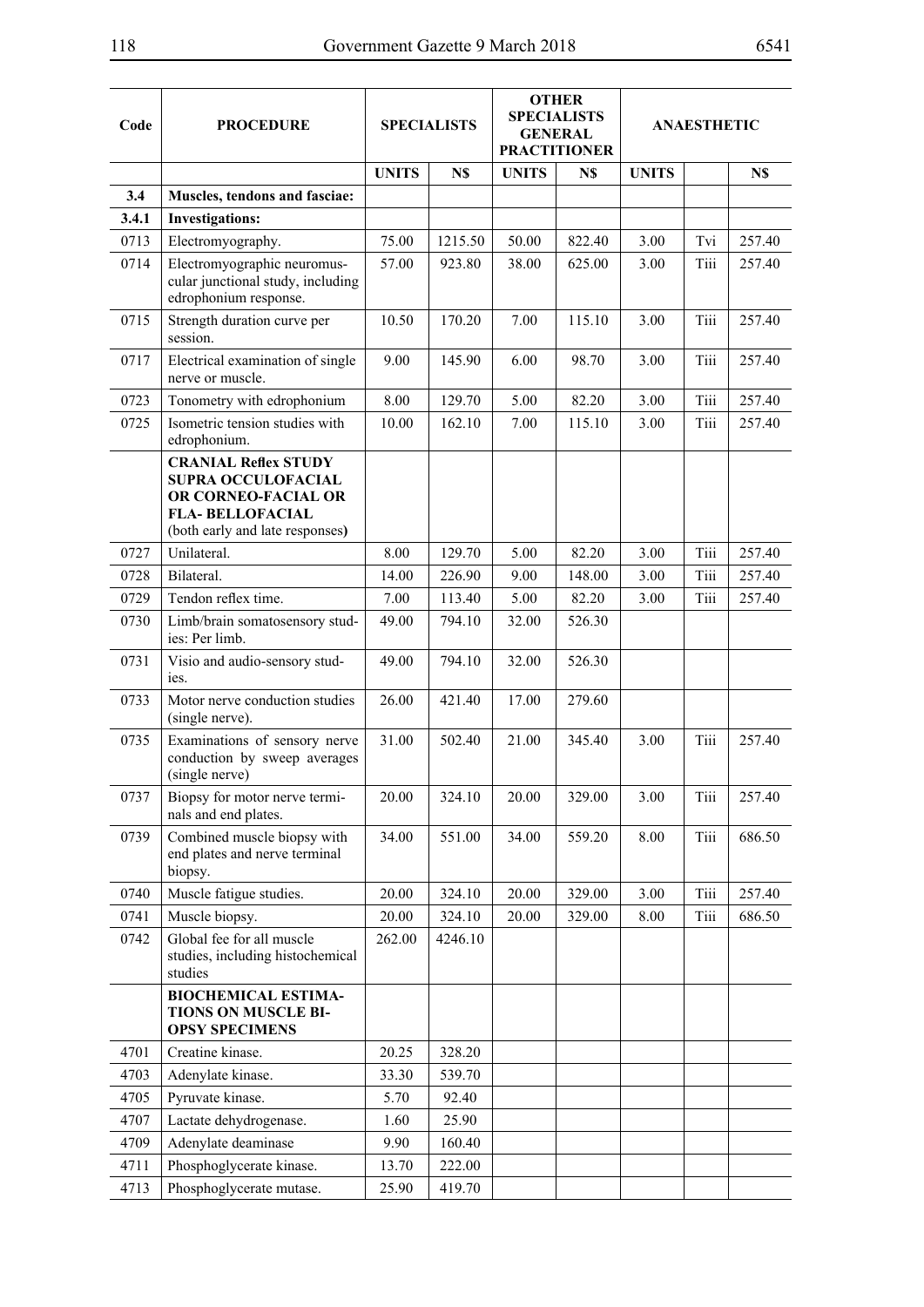| Code  | <b>PROCEDURE</b>                                                | <b>SPECIALISTS</b> |         |              | <b>OTHER</b><br><b>SPECIALISTS</b><br><b>GENERAL</b><br><b>PRACTITIONER</b> | <b>ANAESTHETIC</b> |       |        |
|-------|-----------------------------------------------------------------|--------------------|---------|--------------|-----------------------------------------------------------------------------|--------------------|-------|--------|
|       |                                                                 | <b>UNITS</b>       | N\$     | <b>UNITS</b> | N\$                                                                         | <b>UNITS</b>       |       | N\$    |
| 4715  | Enolase.                                                        | 32.70              | 530.00  |              |                                                                             |                    |       |        |
| 4717  | Phosphofructokinase                                             | 37.70              | 611.00  |              |                                                                             |                    |       |        |
| 4719  | Aldolase.                                                       | 15.75              | 255.30  |              |                                                                             |                    |       |        |
| 4721  | Glyceraldehyde 3 phosphate<br>dehydrogenase.                    | 11.06              | 179.20  |              |                                                                             |                    |       |        |
| 4723  | Phosphorylase.                                                  | 34.70              | 562.40  |              |                                                                             |                    |       |        |
| 4725  | Phosphoglucomutase.                                             | 40.30              | 653.10  |              |                                                                             |                    |       |        |
| 4727  | Phosphohexose Isomerase.                                        | 28.80              | 466.70  |              |                                                                             |                    |       |        |
| 3.4.2 | <b>Decompression Operations</b>                                 |                    |         |              |                                                                             |                    |       |        |
| 0743  | Major compartmental decom-<br>pression.                         | 132.00             | 2139.30 | 88.00        | 1447.40                                                                     | 3.00               | T     | 257.40 |
| 0744  | Fasciotomy only.                                                | 60.00              | 972.40  | 60.00        | 986.90                                                                      | 3.00               | T     | 257.40 |
| 3.4.3 | Muscle and tendon repair                                        |                    |         |              |                                                                             |                    |       |        |
| 0745  | Biceps humeri.                                                  | 109.00             | 1766.50 | 73.00        | 1200.70                                                                     | 3.00               | T     | 257.40 |
| 0746  | Removal of calcification in<br>Rotator cuff.                    | 96.00              | 1555.80 | 64.00        | 1052.60                                                                     | 3.00               | $T+M$ | 257.40 |
| 0747  | Rotator cuff.                                                   | 134.00             | 2171.70 | 89.00        | 1463.80                                                                     | 4.00               | T     | 343.20 |
| 0755  | Infrapatellar or quadriceps<br>tendon                           | 128.00             | 2074.40 | 85.00        | 1398.00                                                                     | 3.00               | T     | 257.40 |
| 0757  | Achilles tendon.                                                | 128.00             | 2074.40 | 85.00        | 1398.00                                                                     | 4.00               | T     | 343.20 |
| 0759  | Other single tendon.                                            | 77.00              | 1247.90 | 60.00        | 986.90                                                                      | 3.00               | T     | 257.40 |
| 0763  | Tendon or ligament injection                                    | 9.00               | 145.90  | 9.00         | 148.00                                                                      | 3.00               | T     | 257.40 |
|       | <b>HAND</b>                                                     |                    |         |              |                                                                             |                    |       |        |
|       | <b>FLEXOR TENDON SU-</b><br><b>TURE</b>                         |                    |         |              |                                                                             |                    |       |        |
| 0767  | Primary (per tendon).                                           | 128.00             | 2074.40 | 85.00        | 1398.00                                                                     | 3.00               | T     | 257.40 |
| 0769  | Secondary (per tendon)                                          | 160.00             | 2593.00 | 107.00       | 1759.90                                                                     | 3.00               | T     | 257.40 |
|       | <b>EXTENSOR TENDON SU-</b><br><b>TURE</b>                       |                    |         |              |                                                                             |                    |       |        |
| 0771  | Primary (per tendon).                                           | 64.00              | 1037.20 | 60.00        | 986.90                                                                      | 3.00               | T     | 257.40 |
| 0773  | Secondary (per tendon).                                         | 80.00              | 1296.50 | 60.00        | 986.90                                                                      | 3.00               | T     | 257.40 |
| 0774  | Repair of Boutonniere<br>deformity or Mallet finger.            | 122.00             | 1977.20 | 81.00        | 1332.30                                                                     | 3.00               | T     | 257.40 |
| 3.4.4 | <b>Tendon</b> graft                                             |                    |         |              |                                                                             |                    |       |        |
| 0775  | Free tendon graft.                                              | 160.00             | 2593.00 | 107.00       | 1759.90                                                                     | 3.00               | T     | 257.40 |
| 0776  | Reconstruction of pulley for<br>flexor tendon.                  | 50.00              | 810.30  | 50.00        | 822.40                                                                      | 3.00               | T     | 257.40 |
|       | <b>FINGER</b>                                                   |                    |         |              |                                                                             |                    |       |        |
| 0777  | Flexor.                                                         | 192.00             | 3111.60 | 128.00       | 2105.30                                                                     | 3.00               | T     | 257.40 |
| 0779  | Extensor.                                                       | 122.00             | 1977.20 | 81.00        | 1332.30                                                                     | 3.00               | T     | 257.40 |
| 0780  | Two stage flexor tendon graft<br>using silastic rod.            | 240.00             | 3889.50 | 160.00       | 2631.60                                                                     | 3.00               | T     | 257.40 |
| 3.4.5 | <b>Tenolysis</b>                                                |                    |         |              |                                                                             |                    |       |        |
| 0781  | Tendon freeing operation, ex-<br>cept where specified elsewhere | 64.00              | 1037.20 | 60.00        | 986.90                                                                      | 3.00               | T     | 257.40 |
| 0782  | Carpal tunnel syndrome.                                         | 64.00              | 1037.20 | 60.00        | 986.90                                                                      | 3.00               | T     | 257.40 |
| 0783  | De Quervain.                                                    | 38.00              | 615.80  | 38.00        | 625.00                                                                      | 3.00               | T     | 257.40 |
| 0784  | Trigger finger.                                                 | 38.00              | 615.80  | 38.00        | 625.00                                                                      | 3.00               | T     | 257.40 |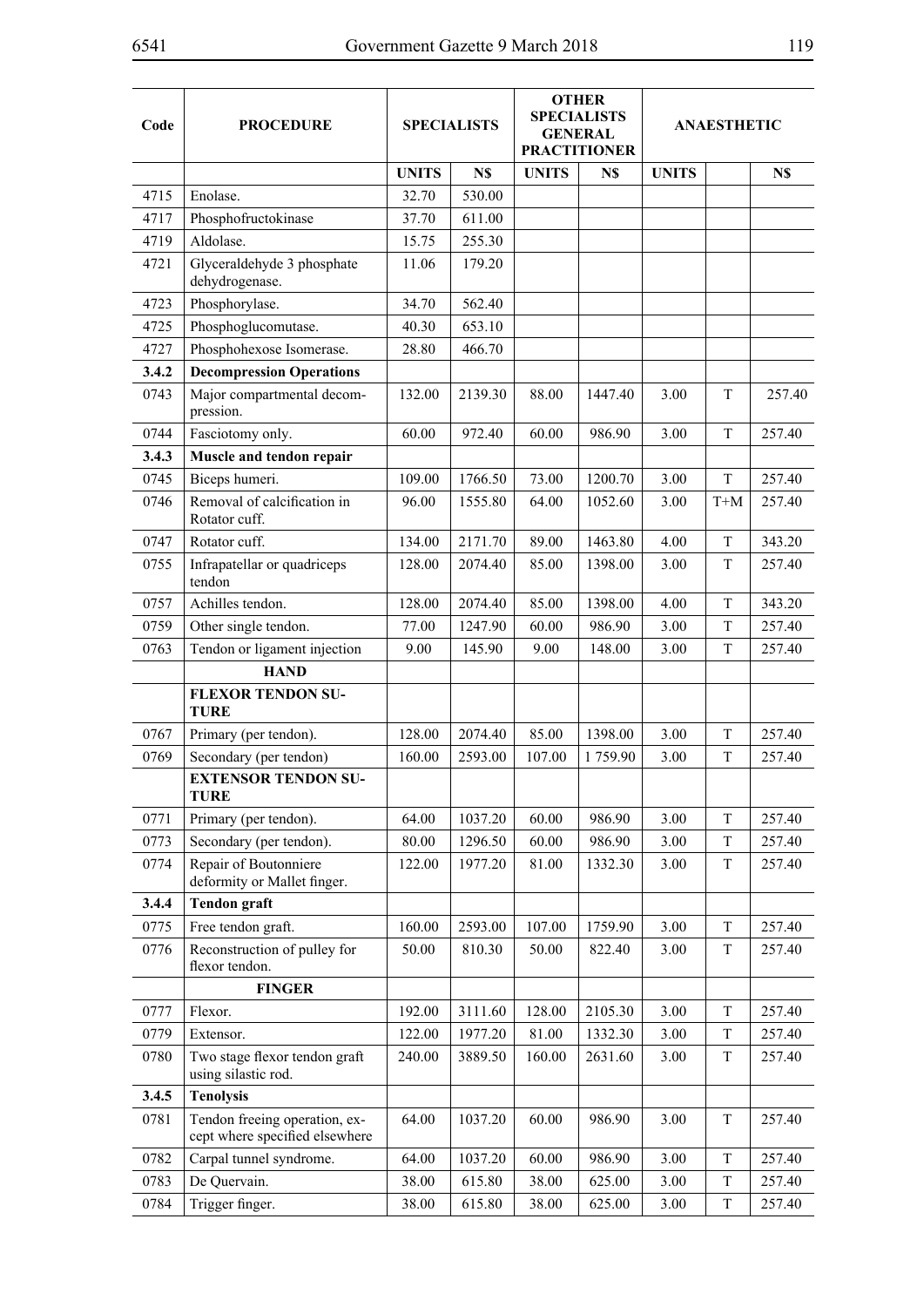| Code  | <b>PROCEDURE</b>                                                             |              | <b>SPECIALISTS</b> |              | <b>OTHER</b><br><b>SPECIALISTS</b><br><b>GENERAL</b><br><b>PRACTITIONER</b> | <b>ANAESTHETIC</b> |             |        |  |
|-------|------------------------------------------------------------------------------|--------------|--------------------|--------------|-----------------------------------------------------------------------------|--------------------|-------------|--------|--|
|       |                                                                              | <b>UNITS</b> | N\$                | <b>UNITS</b> | N\$                                                                         | <b>UNITS</b>       |             | N\$    |  |
| 0785  | Flexor tendon freeing operation<br>following free tendon graft or<br>suture. | 150.00       | 2431.00            | 100.00       | 1644.80                                                                     | 3.00               | T           | 257.40 |  |
| 0787  | Extensor tendon freeing opera-<br>tion following graft or suture             | 115.00       | 1863.70            | 77.00        | 1266.50                                                                     | 3.00               | T           | 257.40 |  |
| 0788  | Intrinsic tendon release per<br>finger                                       | 64.00        | 1037.20            | 60.00        | 986.90                                                                      | 3.00               | T           | 257.40 |  |
| 0789  | Central tendon tenotomy for<br>Boutonniere deformity                         | 64.00        | 1037.20            | 60.00        | 986.90                                                                      | 3.00               | T           | 257.40 |  |
| 3.4.6 | <b>Tenodesis</b>                                                             |              |                    |              |                                                                             |                    |             |        |  |
| 0790  | Digital joint.                                                               | 90.00        | 1458.60            | 60.00        | 986.90                                                                      | 3.00               | T           | 257.40 |  |
| 3.4.7 | Muscle tendon and fascia<br>transfer                                         |              |                    |              |                                                                             |                    |             |        |  |
| 0791  | Single tendon transfer.                                                      | 96.00        | 1555.80            | 64.00        | 1052.60                                                                     | 3.00               | T           | 257.40 |  |
| 0792  | Multiple tendon transfer.                                                    | 128.00       | 2074.40            | 85.00        | 1398.00                                                                     | 3.00               | T           | 257.40 |  |
| 0793  | Hamstring to quadriceps trans-<br>fer.                                       | 141.00       | 2285.10            | 94.00        | 1546.10                                                                     | 3.00               | T           | 257.40 |  |
| 0794  | Pectoralis major or Latissimus<br>dorsi transfer to biceps tendon            | 320.00       | 5186.10            | 213.00       | 3503.30                                                                     | 5.00               | T           | 429.00 |  |
| 0795  | Tendon transfer at elbow                                                     | 116.00       | 1879.90            | 77.00        | 1266.50                                                                     | 3.00               | T           | 257.40 |  |
| 0796  | Iliopsoas at hip                                                             | 224.00       | 3630.20            | 149.00       | 2450.70                                                                     | 5.00               | T           | 429.00 |  |
| 0797  | Knee (Eggers)                                                                | 141.00       | 2285.10            | 94.00        | 1546.10                                                                     | 3.00               | T           | 257.40 |  |
|       | <b>HAND TENDONS</b>                                                          |              |                    |              |                                                                             |                    |             |        |  |
| 0803  | Single tendon transfer (first)                                               | 96.00        | 1555.80            | 64.00        | 1052.60                                                                     | 3.00               | T           | 257.40 |  |
| 0809  | Substitution for intrinsic paraly-<br>sis of hand                            | 224.00       | 3630.20            | 149.00       | 2450.70                                                                     | 3.00               | T           | 257.40 |  |
| 0811  | Opponents transfers                                                          | 128.00       | 2074.40            | 85.00        | 1398.00                                                                     | 3.00               | T           | 257.40 |  |
| 3.4.8 | Muscle slide operations and<br>tendon lengthening                            |              |                    |              |                                                                             |                    |             |        |  |
| 0812  | Percutaneous Tenotomy: All<br>sites                                          | 38.00        | 615.80             | 38.00        | 625.00                                                                      | 3.00               | T           | 257.40 |  |
| 0813  | Torticollis                                                                  | 96.00        | 1555.80            | 64.00        | 1052.60                                                                     | 5.00               | $\mathbf T$ | 429.00 |  |
| 0815  | Scalenotomy                                                                  | 132.00       | 2139.30            | 88.00        | 1447.40                                                                     | 5.00               | T           | 429.00 |  |
| 0817  | Scalenotomy with excision of<br>first rib                                    | 190.00       | 3079.20            | 127.00       | 2088.80                                                                     | 3.00               | $T+M$       | 257.40 |  |
| 0823  | Excision or slide for Volk-<br>mann's Contracture                            | 192.00       | 3111.60            | 128.00       | 2105.30                                                                     | 3.00               | T           | 257.40 |  |
| 0825  | Hip: Open muscle release                                                     | 116.00       | 1879.90            | 77.00        | 1266.50                                                                     | 7.00               | T           | 600.70 |  |
| 0829  | Knee: Quadricepsplasty                                                       | 160.00       | 2593.00            | 107.00       | 1759.90                                                                     | 3.00               | $\mathbf T$ | 257.40 |  |
| 0831  | Knee: Open tenotomy                                                          | 141.00       | 2285.10            | 94.00        | 1546.10                                                                     | 3.00               | T           | 257.40 |  |
| 0835  | Calf                                                                         | 96.00        | 1555.80            | 64.00        | 1052.60                                                                     | 4.00               | T           | 343.20 |  |
| 0837  | Open elongation tendon Ar-<br>chilles.                                       | 96.00        | 1555.80            | 64.00        | 1052.60                                                                     | 4.00               | T           | 343.20 |  |
| 0845  | Foot: Plantar fasciotomy                                                     | 70.00        | 1134.50            | 60.00        | 986.90                                                                      | 3.00               | T           | 257.40 |  |
| 3.5   | <b>Bursae and ganglio</b>                                                    |              |                    |              |                                                                             |                    |             |        |  |
|       | <b>EXCISION</b>                                                              |              |                    |              |                                                                             |                    |             |        |  |
| 0847  | Semi - membranosus                                                           | 90.00        | 1458.60            | 60.00        | 986.90                                                                      | 4.00               | T           | 343.20 |  |
| 0849  | Prepatellar                                                                  | 45.00        | 729.30             | 45.00        | 740.10                                                                      | 3.00               | T           | 257.40 |  |
| 0851  | Olecranon                                                                    | 45.00        | 729.30             | 45.00        | 740.10                                                                      | 3.00               | $\mathbf T$ | 257.40 |  |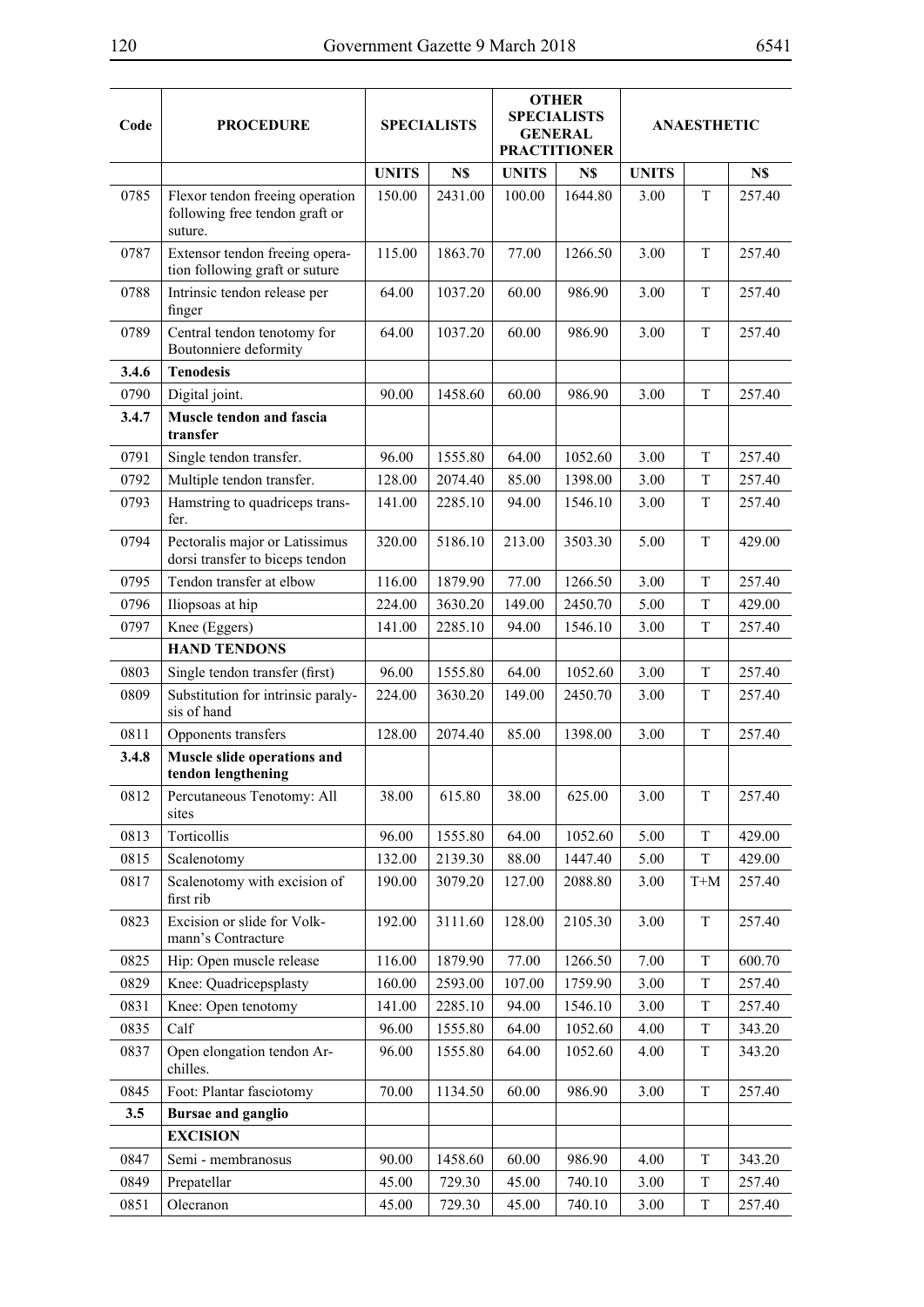| Code  | <b>PROCEDURE</b>                                                                                                                                                        | <b>SPECIALISTS</b> |         | <b>OTHER</b><br><b>SPECIALISTS</b><br><b>GENERAL</b><br><b>PRACTITIONER</b> |         |                           | <b>ANAESTHETIC</b>  |        |
|-------|-------------------------------------------------------------------------------------------------------------------------------------------------------------------------|--------------------|---------|-----------------------------------------------------------------------------|---------|---------------------------|---------------------|--------|
|       |                                                                                                                                                                         | <b>UNITS</b>       | N\$     | <b>UNITS</b>                                                                | N\$     | <b>UNITS</b>              |                     | N\$    |
| 0853  | Small bursa or ganglion                                                                                                                                                 | 51.00              | 826.50  | 51.00                                                                       | 838.80  | 3.00                      | T                   | 257.40 |
| 0855  | Compound palmar ganglion or<br>synovectomy                                                                                                                              | 128.00             | 2074.40 | 85.00                                                                       | 1398.00 | 3.00                      | T                   | 257.40 |
| 0857  | Aspiration or injection (no<br>after-care).Modifier 0005 not<br>applicable.                                                                                             | 9.00               | 145.90  | 9.00                                                                        | 148.00  | 3.00                      | T                   | 257.40 |
| 3.6   | <b>Miscellaneous</b>                                                                                                                                                    |                    |         |                                                                             |         |                           |                     |        |
| 3.6.1 | Leg equalization and feet                                                                                                                                               |                    |         |                                                                             |         |                           |                     |        |
| 0861  | Leg lengthening                                                                                                                                                         | 416.00             | 6741.90 | 277.00                                                                      | 4556.00 | 3.00                      | T                   | 257.40 |
| 3.6.2 | <b>Removal of internal fixatives</b><br>or prosthesis                                                                                                                   |                    |         |                                                                             |         |                           |                     |        |
| 0883  | Ready accessible                                                                                                                                                        | 32.00              | 518.60  | 32.00                                                                       | 526.30  | As per<br>bone<br>specify |                     |        |
| 0884  | Removal of internal fixatives or<br>prosthesis: Less accessible                                                                                                         | 64.00              | 1037.20 | 60.00                                                                       | 986.90  | As per<br>bone<br>specify |                     |        |
| 0885  | Removal of prosthesis for infec-<br>tion soon after operation                                                                                                           | 128.00             | 2074.40 | 85.00                                                                       | 1398.00 | As per<br>bone<br>specify |                     |        |
| 0886  | Late removal of infected total<br>joint replacement prosthesis (in-<br>cluding six weeks after-care).<br>Fee for total joint replacement<br>of the specific joint: Plus | 64.00              | 1037.44 | 42.00                                                                       | 680.82  | 6.00                      | $T+M$               | 514.80 |
| 3.7   | Plasters (exclusive of after-<br>care)                                                                                                                                  |                    |         |                                                                             |         |                           |                     |        |
|       | Note: The initial application of<br>a plaster cast is included in the<br>scheduled fee for the particular<br>procedure, except for scoliosis                            |                    |         |                                                                             |         |                           |                     |        |
| 0887  | Limb cast (excluding after-<br>care).<br>Modifier 0005 not applicable.                                                                                                  | 13.00              | 210.70  | 13.00                                                                       | 213.80  | 3.00                      | T                   | 257.40 |
| 0889  | Spica, plaster jacket or hinged<br>cast brace (excluding after-<br>care).                                                                                               | 32.00              | 518.60  | 32.00                                                                       | 526.30  | 4.00                      | T                   | 343.20 |
| 0891  | Turnbuckle cast (excluding<br>after-care).                                                                                                                              | 51.00              | 826.50  | 51.00                                                                       | 838.80  | 5.00                      | T                   | 429.00 |
| 0893  | Adjustment or repair of<br>turnbuck- le cast (excluding<br>after-care).                                                                                                 | 19.00              | 307.90  | 19.00                                                                       | 312.50  | 5.00                      | T                   | 429.00 |
| 3.8   | <b>Specific areas</b>                                                                                                                                                   |                    |         |                                                                             |         |                           |                     |        |
| 3.8.1 | <b>Foot and Ankle</b>                                                                                                                                                   |                    |         |                                                                             |         |                           |                     |        |
| 0897  | One foot.                                                                                                                                                               | 140.00             | 2268.90 | 93.00                                                                       | 1529.60 | 3.00                      | $T+M$               | 257.40 |
| 0901  | Tenotomy, single tendon                                                                                                                                                 | 38.00              | 615.80  | 38.00                                                                       | 625.00  | 3.00                      | $\mbox{T+}\mbox{M}$ | 257.40 |
| 0905  | Fillet of Toe or Ruiz-Mora pro-<br>cedure                                                                                                                               | 51.00              | 826.50  | 51.00                                                                       | 838.80  | 3.00                      | $\mbox{T+}\mbox{M}$ | 257.40 |
| 0906  | Arthrodesis Hallux.                                                                                                                                                     | 128.00             | 2074.40 | 85.00                                                                       | 1398.00 | 3.00                      | $\mbox{T+}\mbox{M}$ | 257.40 |
| 0909  | Excision arthroplasty.                                                                                                                                                  | 77.00              | 1247.90 | 60.00                                                                       | 986.90  | 3.00                      | $T+M$               | 257.40 |
| 0910  | Cheilectomy or meta-tarso-<br>phan-geal implant Hallux                                                                                                                  | 192.00             | 3111.60 | 128.00                                                                      | 2105.30 | 3.00                      | $T+M$               | 257.40 |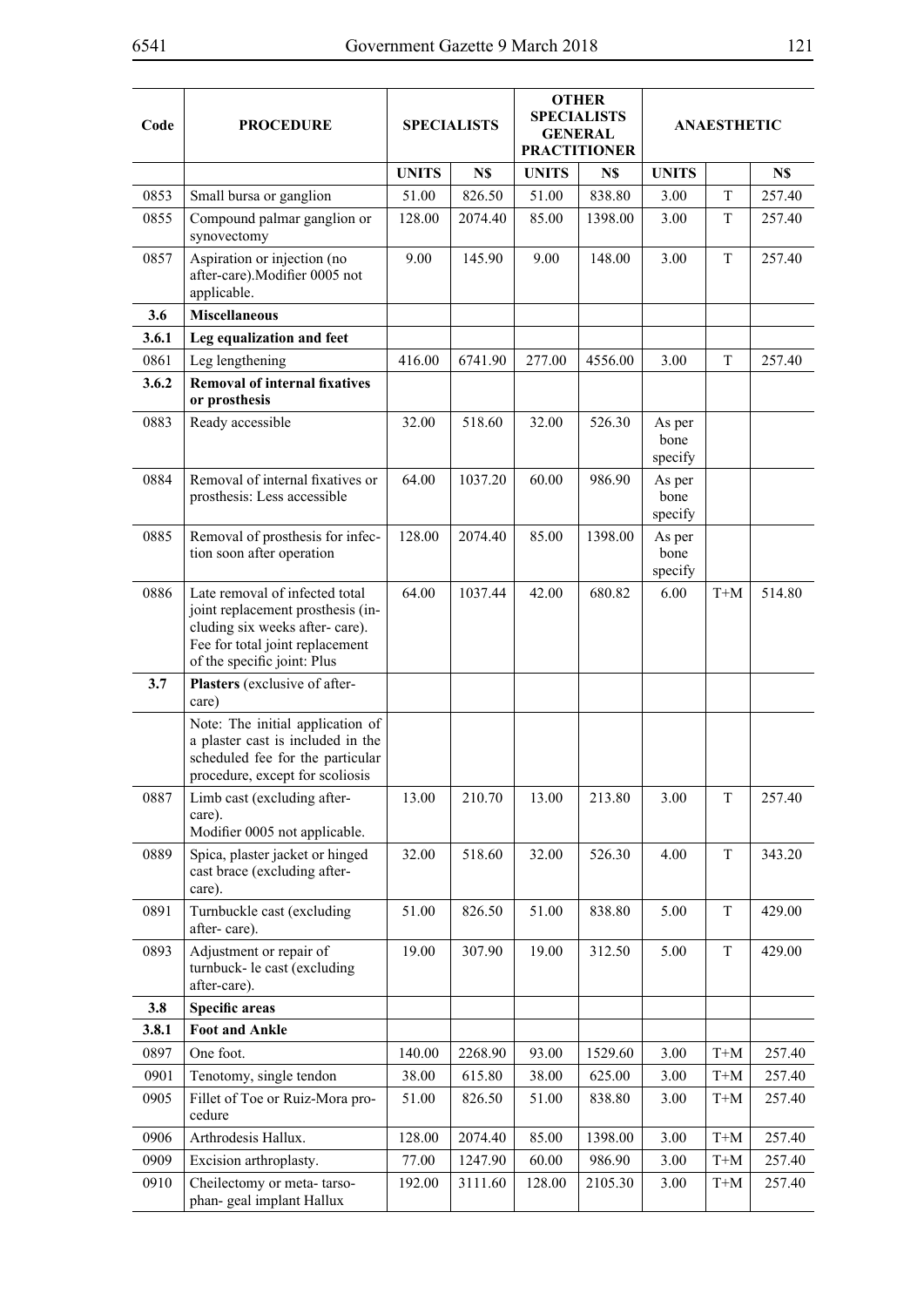| Code  | <b>PROCEDURE</b>                                                                                                                                                   | <b>SPECIALISTS</b> |             | <b>OTHER</b><br><b>SPECIALISTS</b><br><b>GENERAL</b><br><b>PRACTITIONER</b> |          |              | <b>ANAESTHETIC</b> |        |
|-------|--------------------------------------------------------------------------------------------------------------------------------------------------------------------|--------------------|-------------|-----------------------------------------------------------------------------|----------|--------------|--------------------|--------|
|       |                                                                                                                                                                    | <b>UNITS</b>       | N\$         | <b>UNITS</b>                                                                | N\$      | <b>UNITS</b> |                    | N\$    |
| 0911  | Metatarsal osteotomy or<br>Lapidus or similar or Chevron                                                                                                           | 102.00             | 1653.10     | 68.00                                                                       | 1118.40  | 3.00         | $T+M$              | 257.40 |
| 3.8.3 | <b>Reimplantations Modifier</b><br>0063 and 0064 applicable                                                                                                        |                    |             |                                                                             |          |              |                    | 257.40 |
| 0912  | Replant of amputated upper<br>limb proximal to wrist joint                                                                                                         | 730.00             | 11830.70    | 487.00                                                                      | 8010.00  | 3.00         | $T+M$              | 257.40 |
| 0913  | Replantation of thumb.                                                                                                                                             | 670.00             | 10858.30    | 447.00                                                                      | 7352.10  | 3.00         | $T+M$              | 257.40 |
| 0914  | Replantation of a single digit<br>(to be motivated), for multiple<br>digits, apply modifier 0005                                                                   | 580.00             | 9399.70     | 387.00                                                                      | 6365.20  | 3.00         | $T+M$              | 257.40 |
| 0915  | Replantation operation through<br>the palm.                                                                                                                        | 1 270.00           | 20582.20    | 847.00                                                                      | 13931.10 | 3.00         | $T+M$              | 257.40 |
| 3.8.4 | Hands (Note: Skin: See<br><b>Integumentary System</b>                                                                                                              |                    |             |                                                                             |          |              |                    |        |
|       | <b>TUMOURS</b>                                                                                                                                                     |                    |             |                                                                             |          |              |                    | 257.40 |
| 0919  | Epidermoid cysts                                                                                                                                                   | 35.00              | 567.20      | 35.00                                                                       | 575.70   | 3.00         | $T+M$              | 257.40 |
| 0920  | Ganglion or fibroma                                                                                                                                                | 51.00              | 826.50      | 51.00                                                                       | 838.80   | 3.00         | $T+M$              | 257.40 |
|       | <b>REMOVAL OF FOREIGN</b><br><b>BODIES REQUIRING INCI-</b><br><b>SION</b>                                                                                          |                    |             |                                                                             |          |              |                    |        |
| 0922  | Under local anesthetic.                                                                                                                                            | 19.00              | 307.90      | 19.00                                                                       | 312.50   | 3.00         | $T+M$              | 257.40 |
| 0923  | Under general or regional<br>anesthetic.                                                                                                                           | 32.00              | 518.60      | 32.00                                                                       | 526.30   | 3.00         | $T+M$              | 257.40 |
|       | <b>CRUSHED HAND INJU-</b><br><b>RIES</b>                                                                                                                           |                    |             |                                                                             |          |              |                    |        |
| 0924  | Initial extensive soft tissue<br>toilet under general anesthetic<br>(sliding scale).                                                                               | 37.00              | 599.60      | 37.00                                                                       | 608.60   | 3.00         | $T+M$              | 257.40 |
| 0924  | Note: The number of units<br>chargeable under this item<br>ranges from 37.00 to 110.00 for<br>Special- ists, and from 37.00 to<br>73.00 for General Practitioners. |                    |             |                                                                             |          |              |                    |        |
| 0925  | Subsequent dressing changes<br>under general anesthetic                                                                                                            | 16.00              | 259.30      | 16.00                                                                       | 263.20   | 3.00         | $T+M$              | 257.40 |
| 3.8.5 | <b>Spine</b>                                                                                                                                                       |                    |             |                                                                             |          |              |                    |        |
| 0927  | Excision of one vertebral body,<br>for a lesion within the body (no<br>decompression)                                                                              | 207.00             | 3 3 5 4 .70 | 138.00                                                                      | 2269.80  | 3.00         | $T+M$              | 257.40 |
| 0928  | Excision of each additional ver-<br>tebral segment for a lesion with-<br>in the body (no decompression)                                                            | 42.00              | 680.70      | 42.00                                                                       | 690.80   | 3.00         | $T+M$              | 257.40 |
| 0929  | Manipulation of spine under<br>general anesthetic: (no after-<br>care), modifier 0005 not appli-<br>cable.                                                         | 14.00              | 226.90      | 14.00                                                                       | 230.30   | 5.00         | T                  | 429.00 |
| 0930  | Posterior osteotomy of spine:<br>One vertebral segment                                                                                                             | 339.00             | 5494.00     | 226.00                                                                      | 3717.20  | 3.00         | $T+M$              | 257.40 |
| 0931  | Posterior spinal fusion: One<br>level.                                                                                                                             | 385.00             | 6239.50     | 257.00                                                                      | 4227.00  | 3.00         | $T+M$              | 257.40 |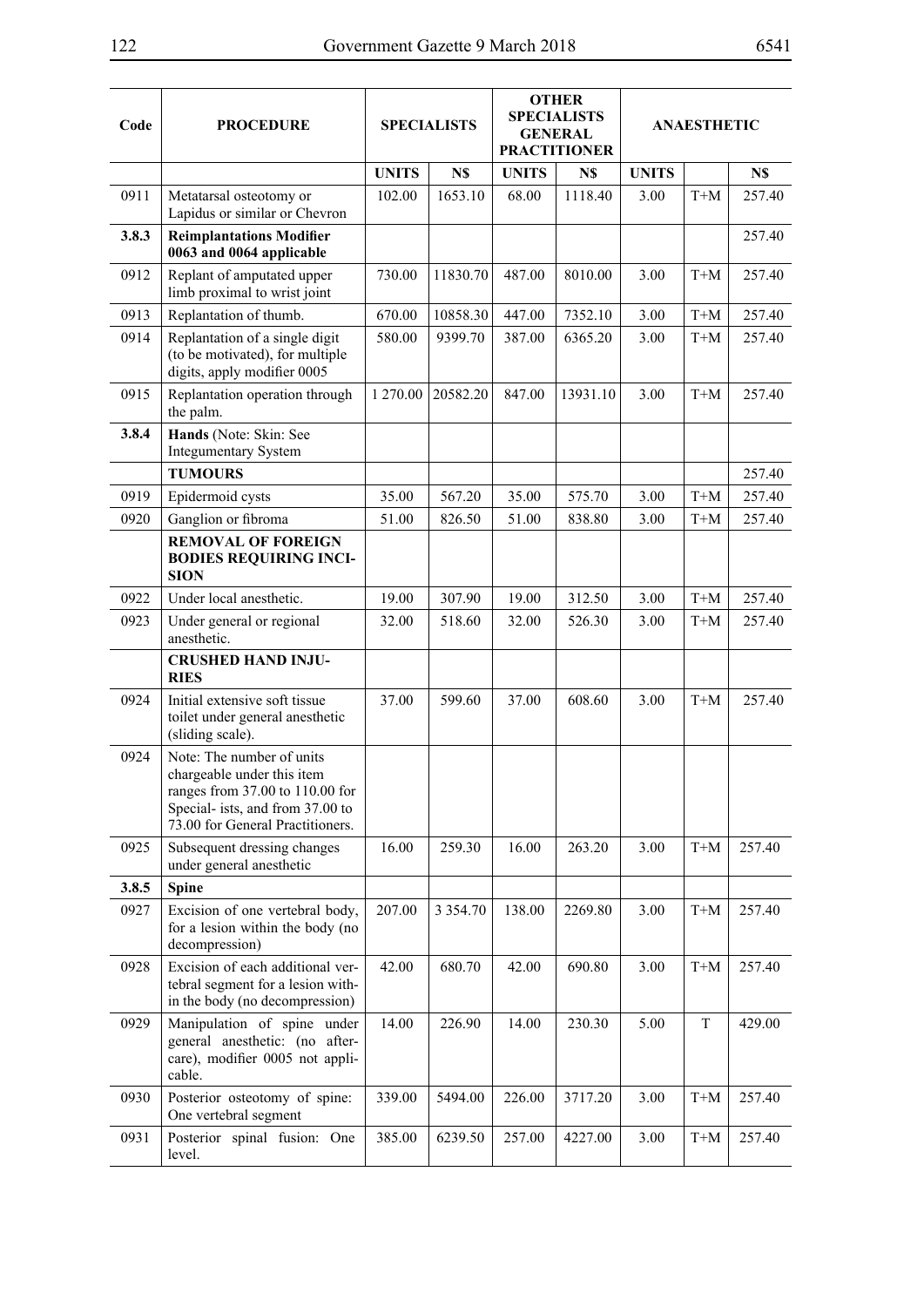⊣

| Code  | <b>PROCEDURE</b>                                                                                                                             | <b>SPECIALISTS</b> |          | <b>OTHER</b><br><b>SPECIALISTS</b><br><b>GENERAL</b><br><b>PRACTITIONER</b> |         | <b>ANAESTHETIC</b> |       |        |
|-------|----------------------------------------------------------------------------------------------------------------------------------------------|--------------------|----------|-----------------------------------------------------------------------------|---------|--------------------|-------|--------|
|       |                                                                                                                                              | <b>UNITS</b>       | N\$      | <b>UNITS</b>                                                                | N\$     | <b>UNITS</b>       |       | N\$    |
| 0932  | Posterior osteotomy of spine:<br>Each additional vertebral seg-<br>ment                                                                      | 103.00             | 1669.30  | 69.00                                                                       | 1134.90 | 3.00               | $T+M$ | 257.40 |
| 0933  | Anterior spinal osteotomy with<br>disc removal: One vertebral seg-<br>ment                                                                   | 315.00             | 5105.00  | 210.00                                                                      | 3454.00 | 3.00               | $T+M$ | 257.40 |
| 0936  | Anterior spinal osteotomy with<br>disc removal: Each additional<br>vertebral segment                                                         | 103.00             | 1 669.30 | 69.00                                                                       | 1134.90 | 3.00               | $T+M$ | 257.40 |
| 0938  | Anterior fusion base of skull to<br>C <sub>2</sub>                                                                                           | 449.00             | 7276.70  | 299.00                                                                      | 4917.80 | 4.00               | $T+M$ | 343.20 |
| 0939  | Trans-abdominal anterior expo-<br>sure of the spine for spinal fu-<br>sion only if done by a second<br>surgeon                               | 160.00             | 2593.00  | 107.00                                                                      | 1759.90 | 3.00               | $T+M$ | 257.40 |
| 0940  | Trans-thoracic anterior expo-<br>sure of the spine only if done by<br>a second surgeon                                                       | 160.00             | 2593.00  | 107.00                                                                      | 1759.90 | 3.00               | $T+M$ | 257.40 |
| 0941  | Anterior interbody fusion: One<br>level                                                                                                      | 360.00             | 5834.30  | 240.00                                                                      | 3947.40 | 3.00               | $T+M$ | 257.40 |
| 0942  | Anterior interbody fusion: Each<br>additional level                                                                                          | 102.00             | 1653.10  | 68.00                                                                       | 1118.40 | 3.00               | $T+M$ | 257.40 |
| 0944  | Posterior fusion: Occiput to C2                                                                                                              | 390.00             | 6320.50  | 260.00                                                                      | 4276.40 | 4.00               | $T+M$ | 325.60 |
| 0946  | Posterior spinal fusion: Each<br>ad-ditional level                                                                                           | 111.00             | 1798.90  | 74.00                                                                       | 1217.10 | 3.00               | $T+M$ | 257.40 |
| 0948  | Posterior interbody lumbar fu-<br>sion: One level                                                                                            | 364.00             | 5899.10  | 243.00                                                                      | 3996.80 | 3.00               | $T+M$ | 257.40 |
| 0950  | Posterior interbody lumbar<br>fusion: Each additional inter-<br>space                                                                        | 95.00              | 1539.60  | 63.00                                                                       | 1036.20 | 3.00               | $T+M$ | 257.40 |
| 0959  | Excision of coccyx.                                                                                                                          | 96.00              | 1555.80  | 64.00                                                                       | 1052.60 | 3.00               | $T+M$ | 257.40 |
| 0961  | Costo-transversectomy.                                                                                                                       | 198.00             | 3208.90  | 132.00                                                                      | 2171.10 | 3.00               | $T+M$ | 257.40 |
| 0963  | Antero-lateral decompres-<br>sion of spinal cord or anterior<br>debridement Modifier 0061<br>applies to this section of the<br><b>Tariff</b> | 326.00             | 5283.30  | 217.00                                                                      | 3569.10 | 3.00               | $T+M$ | 257.40 |
| 3.8.7 | All spinal problems                                                                                                                          |                    |          |                                                                             |         |                    |       |        |
| 0960  | Posterior non-segmental instru-<br>mentation                                                                                                 | 167.00             | 2706.50  | 111.00                                                                      | 1825.70 | 5.00               | $T+M$ | 429.00 |
| 0962  | Posterior segmental instrumen-<br>tation: 2 to 6 vertebrae                                                                                   | 176.00             | 2852.30  | 117.00                                                                      | 1924.40 | 5.00               | $T+M$ | 429.00 |
| 0964  | Posterior segmental instrumen-<br>tation: 7 to 12 vertebrae                                                                                  | 201.00             | 3257.50  | 134.00                                                                      | 2204.00 | 5.00               | $T+M$ | 429.00 |
| 0966  | Posterior segmental instrumen-<br>tation: 13 or more vertebrae                                                                               | 245.00             | 3970.60  | 163.00                                                                      | 2681.00 | 5.00               | $T+M$ | 429.00 |
| 0968  | Anterior instrumentation: 2 to 3<br>vertebrae                                                                                                | 159.00             | 2576.80  | 106.00                                                                      | 1743.40 | 5.00               | $T+M$ | 429.00 |
| 0970  | Anterior instrumentation: 4 to 7<br>vertebrae                                                                                                | 185.00             | 2998.20  | 123.00                                                                      | 2023.10 | 5.00               | $T+M$ | 429.00 |
| 0972  | Anterior instrumentation: 8 or<br>more vertebrae                                                                                             | 206.00             | 3338.50  | 137.00                                                                      | 2253.30 | 5.00               | $T+M$ | 429.00 |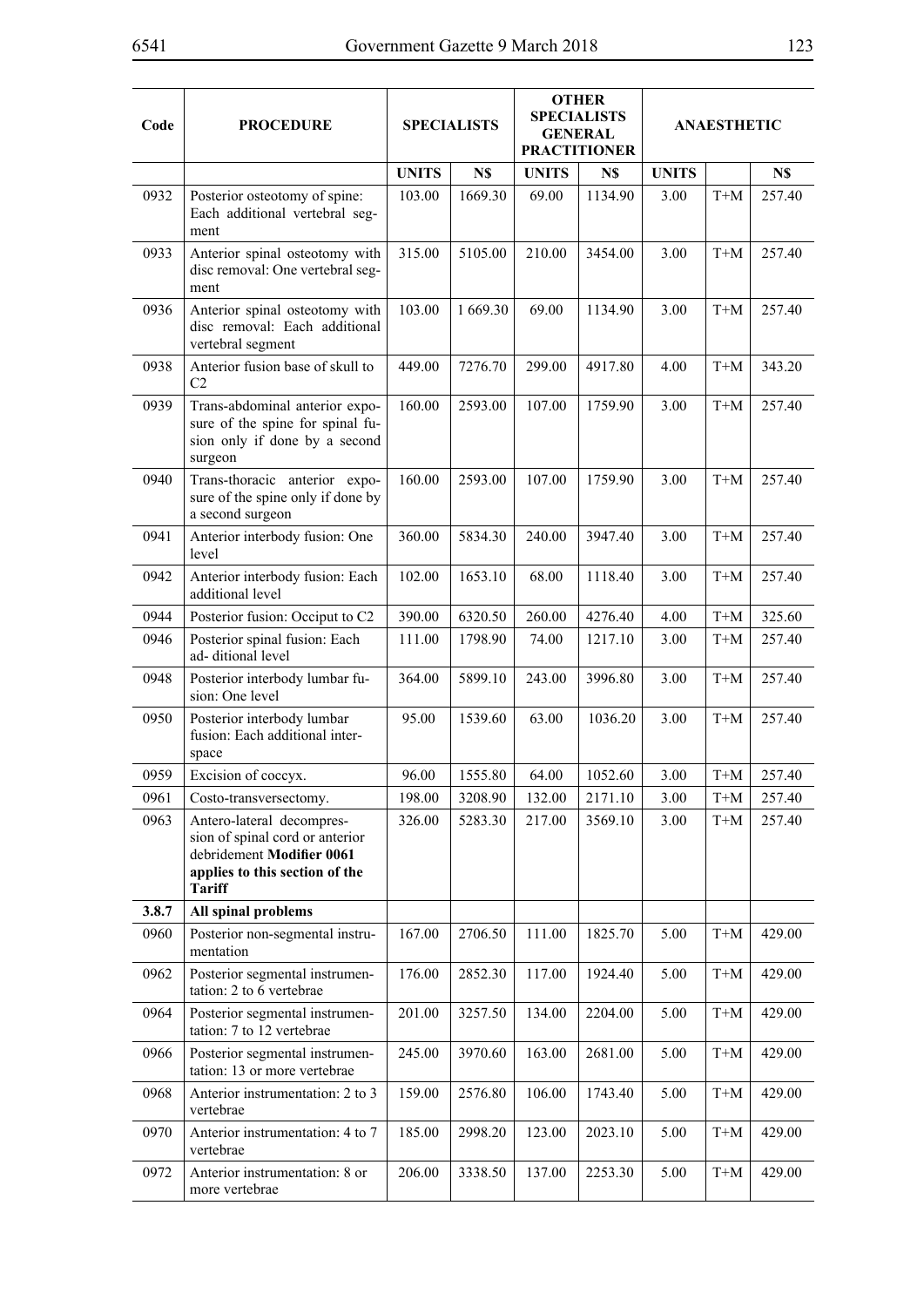| Code | <b>PROCEDURE</b>                                                                                                         |              | <b>SPECIALISTS</b> |              | <b>OTHER</b><br><b>SPECIALISTS</b><br><b>GENERAL</b><br><b>PRACTITIONER</b> | <b>ANAESTHETIC</b> |                     |        |  |
|------|--------------------------------------------------------------------------------------------------------------------------|--------------|--------------------|--------------|-----------------------------------------------------------------------------|--------------------|---------------------|--------|--|
|      |                                                                                                                          | <b>UNITS</b> | N\$                | <b>UNITS</b> | N\$                                                                         | <b>UNITS</b>       |                     | N\$    |  |
| 0974 | Additional pelvic fixation of in-<br>strumentation other than sacrum                                                     | 108.00       | 1750.30            | 72.00        | 1184.20                                                                     | 5.00               | $T+M$               | 429.00 |  |
| 5750 | Reinsertion of instrumentation                                                                                           | 276.00       | 4473.00            | 184.00       | 3026.40                                                                     | 6.00               | $T+M$               | 514.80 |  |
| 5751 | Removal of posterior non-seg-<br>mental instrumentation                                                                  | 173.00       | 2803.70            | 115.00       | 1891.50                                                                     | 6.00               | $T+M$               | 514.80 |  |
| 5752 | Removal of posterior segmental<br>instrumentation                                                                        | 175.00       | 2836.10            | 117.00       | 1924.40                                                                     | 6.00               | $T+M$               | 514.80 |  |
| 5753 | Removal of anterior instru-<br>menta-tion                                                                                | 204.00       | 3306.10            | 136.00       | 2 2 3 6 . 9 0                                                               | 6.00               | $T+M$               | 514.80 |  |
| 5755 | Laminectomy for spinal<br>stenosis (exclude diskectomy,<br>foraminot- omy and spondylo-<br>listhesis): One or two levels | 295.00       | 4780.90            | 197.00       | 3240.20                                                                     | 3.00               | $T+M$               | 257.40 |  |
| 5756 | Laminectomy with<br>full decompression for spondy-<br>lo-listhesis (Gill procedure)                                      | 304.00       | 4926.80            | 203.00       | 3338.90                                                                     | 3.00               | $T+M$               | 257.40 |  |
| 5757 | Laminectomy for decompres-<br>sion without foraminotomy<br>or diskectomy more than two<br>levels                         | 321.00       | 5202.30            | 214.00       | 3519.80                                                                     | 3.00               | $T+M$               | 257.40 |  |
| 0943 | Laminectomy with decompres-<br>sion of nerve roots and disc<br>removal: One level.                                       | 240.00       | 3889.50            | 160.00       | 2613.60                                                                     | 3.00               | $T+M$               | 257.40 |  |
| 5758 | Laminectomy with decompres-<br>sion of nerve roots and disc<br>removal: Each additional level                            | 63.00        | 1021.00            | 60.00        | 986.90                                                                      | 3.00               | $T+M$               | 257.40 |  |
| 5759 | Laminectomy for decompres-<br>sion diskectomy etc., revision<br>operation                                                | 352.00       | 5704.70            | 235.00       | 3865.20                                                                     | 4.00               | $\mbox{T+}\mbox{M}$ | 343.20 |  |
| 5760 | Laminectomy, facetectomy,<br>decompression for lateral recess<br>stenosis plus spinal stenosis:<br>One level             | 301.00       | 4878.10            | 201.00       | 3306.00                                                                     | 3.00               | $T+M$               | 257.40 |  |
| 5761 | Laminectomy, facetectomy,<br>decompression for lateral recess<br>stenosis plus spinal stenosis:<br>Each additional level | 68.00        | 1102.00            | 60.00        | 986.90                                                                      | 3.00               | $T+M$               | 257.40 |  |
| 5763 | Anterior disc removal and<br>spinal decompression cervical:<br>One level                                                 | 344.00       | 5575.00            | 229.00       | 3766.50                                                                     | 3.00               | $T+M$               | 257.40 |  |
| 5764 | Anterior disc removal and<br>spinal decompression cervical:<br>Each additional level                                     | 81.00        | 1312.70            | 60.00        | 986.90                                                                      | 3.00               | $T+M$               | 257.40 |  |
| 5765 | Vertebral corpectomy for spinal<br>decompression: One level                                                              | 466.00       | 7552.20            | 311.00       | 5115.20                                                                     | 3.00               | $T+M$               | 257.40 |  |
| 5766 | Vertebral corpectomy for spinal<br>decompression: Each additional<br>level                                               | 88.00        | 1426.20            | 60.00        | 986.90                                                                      | 3.00               | $T+M$               | 257.40 |  |
| 5770 | Use of microscope in spinal or<br>intracranial procedures (modi-<br>fier<br>0005 not applicable)                         | 71.00        | 1150.70            | 60.00        | 986.90                                                                      |                    |                     |        |  |
| 0969 | Skull or skull-femoral traction<br>including two weeks after-care                                                        | 64.00        | 1037.20            | 60.00        | 986.90                                                                      |                    |                     |        |  |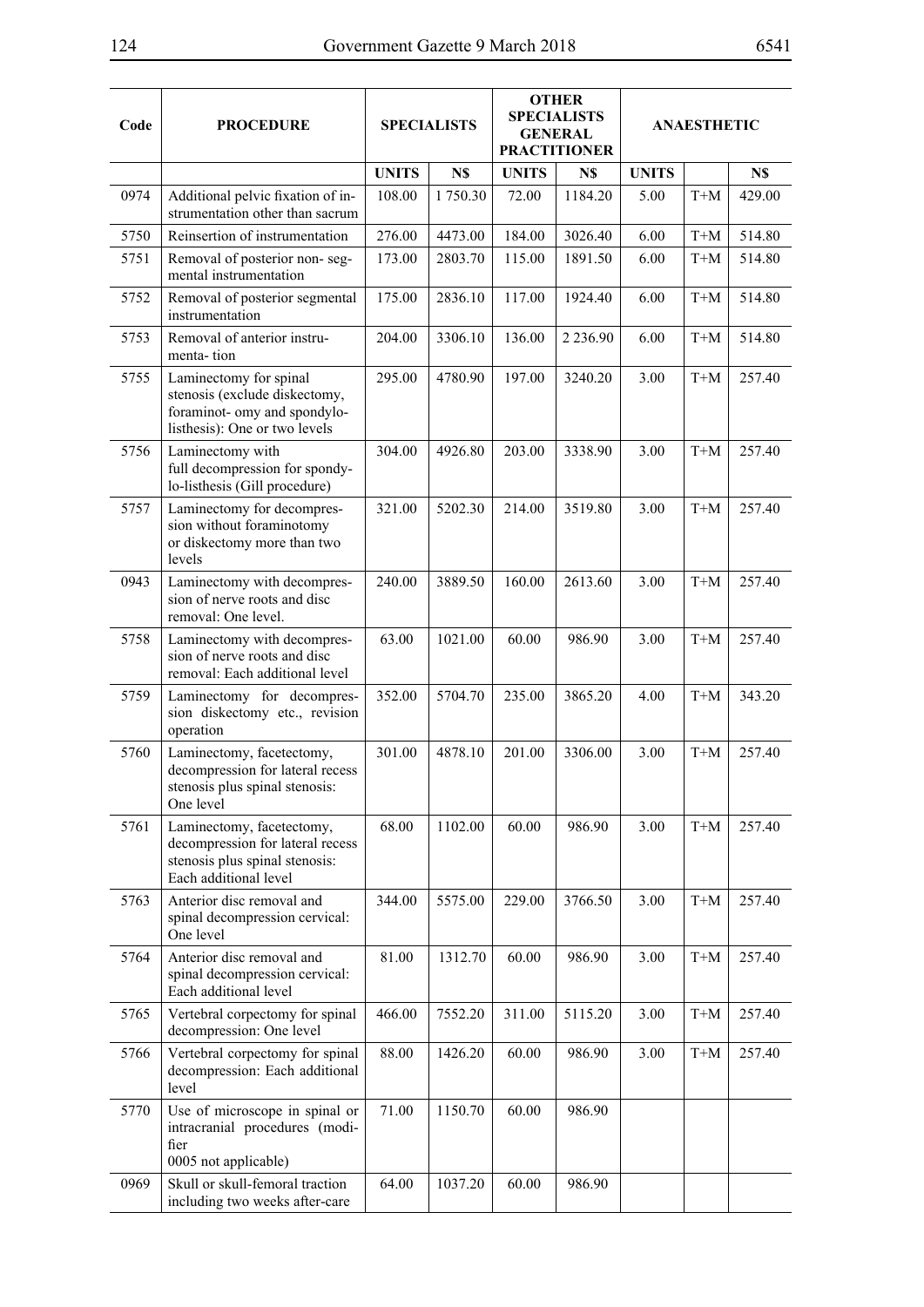| Code | <b>PROCEDURE</b>                                                                                                                                                          | <b>OTHER</b><br><b>SPECIALISTS</b><br><b>SPECIALISTS</b><br><b>GENERAL</b><br><b>PRACTITIONER</b> |          |              | <b>ANAESTHETIC</b> |              |                     |        |
|------|---------------------------------------------------------------------------------------------------------------------------------------------------------------------------|---------------------------------------------------------------------------------------------------|----------|--------------|--------------------|--------------|---------------------|--------|
|      |                                                                                                                                                                           | <b>UNITS</b>                                                                                      | N\$      | <b>UNITS</b> | N\$                | <b>UNITS</b> |                     | N\$    |
| 3.9  | <b>Facial bone procedures</b>                                                                                                                                             |                                                                                                   |          |              |                    |              |                     |        |
|      | Note: Modifiers 0046 to 0058<br>are not applicable to this section<br>of the Tariff                                                                                       |                                                                                                   |          |              |                    |              |                     |        |
| 0987 | Repair of orbital floor (blowout<br>fracture).                                                                                                                            | 182.00                                                                                            | 2949.60  | 121.00       | 1990.20            | 4.00         | $T+M$               | 343.20 |
| 0988 | Genioplasty.                                                                                                                                                              | 263.00                                                                                            | 4262.30  | 175.00       | 2878.30            | 4.00         | $T+M$               | 343.20 |
|      | <b>OPEN REDUCTION AND</b><br><b>FIX ATION OF CENTRAL</b><br><b>MID-THIRD FACIAL</b><br><b>FRACTURE WITH DIS-</b><br><b>PLACEMENT</b>                                      |                                                                                                   |          |              |                    |              |                     |        |
| 0989 | Le Fort I.                                                                                                                                                                | 184.00                                                                                            | 2982.00  | 123.00       | 2023.10            | 4.00         | $T+M$               | 343.20 |
| 0990 | Le Fort II.                                                                                                                                                               | 302.00                                                                                            | 4894.30  | 201.00       | 3306.00            | 4.00         | $T+M$               | 343.20 |
| 0991 | Le Fort III.                                                                                                                                                              | 433.00                                                                                            | 7017.40  | 289.00       | 4753.40            | 4.00         | $T+M$               | 343.20 |
| 0992 | Le Fort I Osteotomy.                                                                                                                                                      | 970.00                                                                                            | 15720.20 | 647.00       | 10641.60           | 4.00         | $T+M$               | 343.20 |
| 0993 | Palatal Osteotomy.                                                                                                                                                        | 302.00                                                                                            | 4894.30  | 201.00       | 3306.00            | 4.00         | $T+M$               | 343.20 |
| 0994 | Le Fort II Osteotomy (team<br>fee).                                                                                                                                       | 1 103.00                                                                                          | 17875.70 | 735.00       | 12089.00           | 4.00         | $T+M$               | 343.20 |
| 0995 | Le Fort III Osteotomy (team<br>fee).                                                                                                                                      | 1 654.00                                                                                          | 26805.50 | 1 103.00     | 18141.70           | 4.00         | $T+M$               | 343.20 |
| 0996 | Fracture of maxilla without dis-<br>placement.                                                                                                                            | $\mathbf{V}$                                                                                      |          | iii          |                    |              |                     |        |
|      | <b>MANDIBLE: FRACTURED</b><br><b>NOSE AND ZYGOMA</b>                                                                                                                      |                                                                                                   |          |              |                    |              |                     |        |
| 0997 | Open reduction and fixation.                                                                                                                                              | 302.00                                                                                            | 4894.30  | 201.00       | 3306.00            | 3.00         | $T+M$               | 257.40 |
| 0999 | Closed reduction by inter-<br>maxillary fixation.                                                                                                                         | 184.00                                                                                            | 2982.00  | 123.00       | 2023.10            | 3.00         | $T+M$               | 257.40 |
| 1001 | Temporo-mandibular joint: Re-<br>construction for dysfunction                                                                                                             | 206.00                                                                                            | 3338.50  | 137.00       | 2253.30            | 4.00         | $T+M$               | 343.20 |
| 1003 | Manipulation: Immobilisation<br>and follow-up of fractured nose.                                                                                                          | 35.00                                                                                             | 567.20   | 35.00        | 575.70             | 3.00         | $T+M$               | 257.40 |
| 1005 | Nasal fracture without ma-<br>nipulation.                                                                                                                                 | $\overline{\text{iii}}$                                                                           |          | iii          |                    |              |                     |        |
| 1007 | Mandibulectomy.                                                                                                                                                           | 320.00                                                                                            | 5186.10  | 213.00       | 3503.30            | 5.00         | $T+M$               | 429.00 |
| 1009 | Maxillectomy                                                                                                                                                              | 336.00                                                                                            | 5445.40  | 224.00       | 3684.30            | 4.00         | $\mbox{T+}\mbox{M}$ | 343.20 |
| 1011 | Bone graft to mandible.                                                                                                                                                   | 206.00                                                                                            | 3338.50  | 137.00       | 2253.30            | 4.00         | $T+M$               | 343.20 |
| 1012 | Adjustment of occlusion by<br>ramisection.                                                                                                                                | 227.00                                                                                            | 3678.90  | 151.00       | 2483.60            | 4.00         | $T+M$               | 343.20 |
| 1013 | Fracture of arch of zygoma<br>with- out displacement.                                                                                                                     | $\rm iii$                                                                                         |          | iii          |                    |              |                     |        |
| 1015 | Fracture of arch of zygoma<br>with displacement requiring<br>operative manipulation but not<br>including associated fractures,<br>recent fractures (within four<br>weeks) | 131.00                                                                                            | 2123.00  | 87.00        | 1430.90            | 3.00         | $T+M$               | 257.40 |
| 1017 | Fracture of arch of zygoma<br>with displacement requiring<br>operative manipulation but not<br>including associated fractures;<br>(after four weeks)                      | 262.00                                                                                            | 4246.10  | 175.00       | 2878.30            | 3.00         | $T+M$               | 257.40 |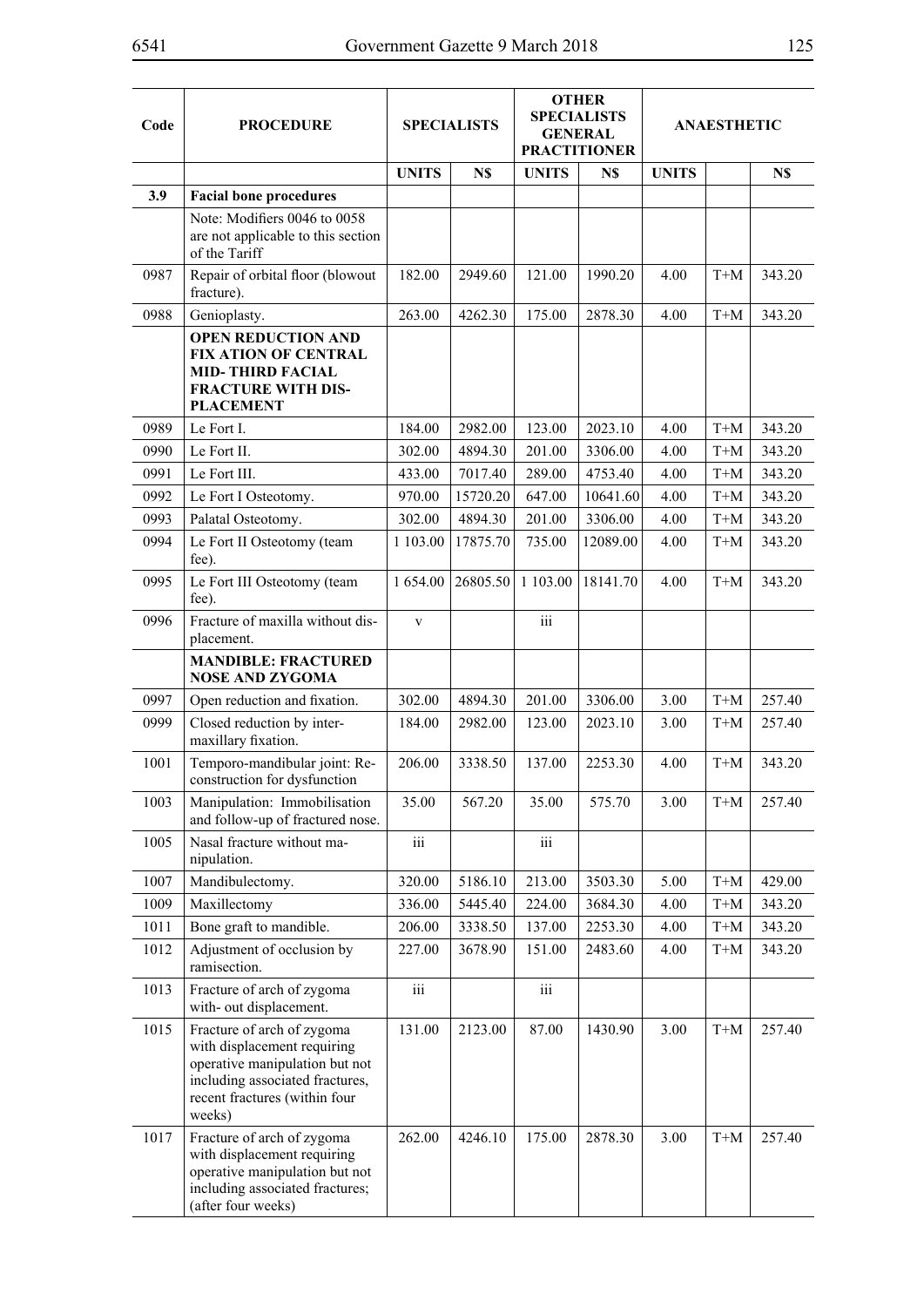| ٧<br>۰, |  |
|---------|--|
|---------|--|

| Code               | <b>PROCEDURE</b>                                                                            | <b>SPECIALISTS</b> |         | <b>OTHER</b><br><b>SPECIALISTS</b><br><b>GENERAL</b><br><b>PRACTITIONER</b> |         | <b>ANAESTHETIC</b> |   |        |
|--------------------|---------------------------------------------------------------------------------------------|--------------------|---------|-----------------------------------------------------------------------------|---------|--------------------|---|--------|
|                    |                                                                                             | <b>UNITS</b>       | N\$     | <b>UNITS</b>                                                                | N\$     | <b>UNITS</b>       |   | N\$    |
| $\boldsymbol{4}$ . | <b>RESPIRATORY SYSTEM</b>                                                                   |                    |         |                                                                             |         |                    |   |        |
| 4.1                | <b>Nose and sinuses</b>                                                                     |                    |         |                                                                             |         |                    |   |        |
| 1019               | ENT endoscopy in rooms with<br>rigid endoscope.                                             | 12.00              | 194.50  |                                                                             |         |                    |   |        |
| 1020               | Septum perforation repair, by<br>any method.                                                | 125.00             | 2025.80 | 83.00                                                                       | 1365.20 | 4.00               | T | 343.20 |
| 1022               | Functional reconstruction of<br>nasal septum.                                               | 115.00             | 1863.70 | 77.00                                                                       | 1266.50 | 5.00               | T | 429.00 |
| 1024               | Insertion of silastic obturator<br>into nasal septum perforation<br>(excluding material)    | 30.00              | 486.20  | 30.00                                                                       | 493.40  | 4.00               | T | 343.20 |
| 1025               | Intranasal antrostomy (modifier<br>0005 to apply to opposite side)                          | 60.00              | 972.40  | 60.00                                                                       | 986.90  | 4.00               | T | 343.20 |
| 1027               | Dacrocystorhinostomy.                                                                       | 210.00             | 3403.40 | 140.00                                                                      | 2302.70 | 5.00               | T | 429.00 |
| 1029               | Turbinectomy, uni- or bilateral                                                             | 45.00              | 729.30  | 45.00                                                                       | 740.10  | 4.00               | T | 343.20 |
| 1030               | Endoscopic turbinectomy: laser<br>or microdebrider                                          | 90.00              | 1458.60 | 60.00                                                                       | 986.90  | 5.00               | T | 429.00 |
| 1034               | Autogenous nasal bone trans-<br>plant: Bone removal included                                | 100.00             | 1620.60 | 67.00                                                                       | 1102.00 | 4.00               | T | 343.20 |
| 1035               | Functional endoscopic sinus<br>surgery: Unilateral                                          | 140.00             | 2268.90 | 93.00                                                                       | 1529.60 | 4.00               | T | 343.20 |
| 1036               | Bilateral functional endoscopic<br>sinus surgery.                                           | 245.00             | 3970.60 | 163.00                                                                      | 2631.00 | 4.00               | T | 343.20 |
| 1037               | Modifiers governing nasal<br>operations: 0069                                               | 8.00               | 129.70  | 8.00                                                                        | 131.60  |                    |   |        |
| 1039               | Diathermy to nose or pharynx<br>exclusive of consultation fee,<br>uni- or bilateral         | 35.00              | 567.20  | 35.00                                                                       | 575.70  | 4.00               | T | 343.20 |
|                    | Under local anesthetic                                                                      |                    |         |                                                                             |         |                    |   |        |
| 1041               | Under general anesthetic                                                                    | 40.00              | 648.30  | 40.00                                                                       | 657.90  | 6.00               | T | 514.80 |
| 1043               | SEVERE EPISTAXIS, RE-<br><b>QUIRING</b><br><b>HOSPITALISA-</b><br><b>TION</b>               | 60.00              | 972.40  | 60.00                                                                       | 986.90  | 6.00               | T | 514.80 |
| 1045               | Control severe epistaxis requir-<br>ing hospitalisation: Anterior<br>plugging               | 59.00              | 956.20  | 59.00                                                                       | 970.40  | 6.00               | T | 514.80 |
| 1047               | Control severe epistaxis requir-<br>ing hospitalisation: Anterior<br>and posterior Plugging | 92.00              | 1491.00 | 61.00                                                                       | 1003.30 | 4.00               | T | 325.60 |
| 1049               | Ligation anterior ethmoidal<br>artery.                                                      | 130.00             | 2106.80 | 87.00                                                                       | 1430.90 | 6.00               | T | 514.80 |
| 1054               | Caldwell-Luc operation<br>(unilateral).                                                     | 40.00              | 648.30  |                                                                             |         |                    |   |        |
| 1055               | Ligation internal maxillary<br>artery.                                                      | 194.00             | 3144.00 | 129.00                                                                      | 2121.70 | 4.00               | T | 343.20 |
| 1057               | Antroscopy through the canine<br>fossa (uni- or bilateral)                                  | 164.00             | 2657.90 | 109.00                                                                      | 1792.80 | 4.00               | T | 343.20 |
| 1059               | External frontal ethmoidectomy                                                              | 194.00             | 3144.00 | 129.00                                                                      | 2121.70 | 4.00               | T | 343.20 |
| 1061               | External ethmoidectomy and/or<br>sphenoidectomy                                             | 164.00             | 2657.90 | 109.00                                                                      | 1792.80 | 4.00               | T | 343.20 |
| 1063               | Frontal osteomyelitis.                                                                      | 10.00              | 162.10  | 10.00                                                                       | 164.50  |                    |   |        |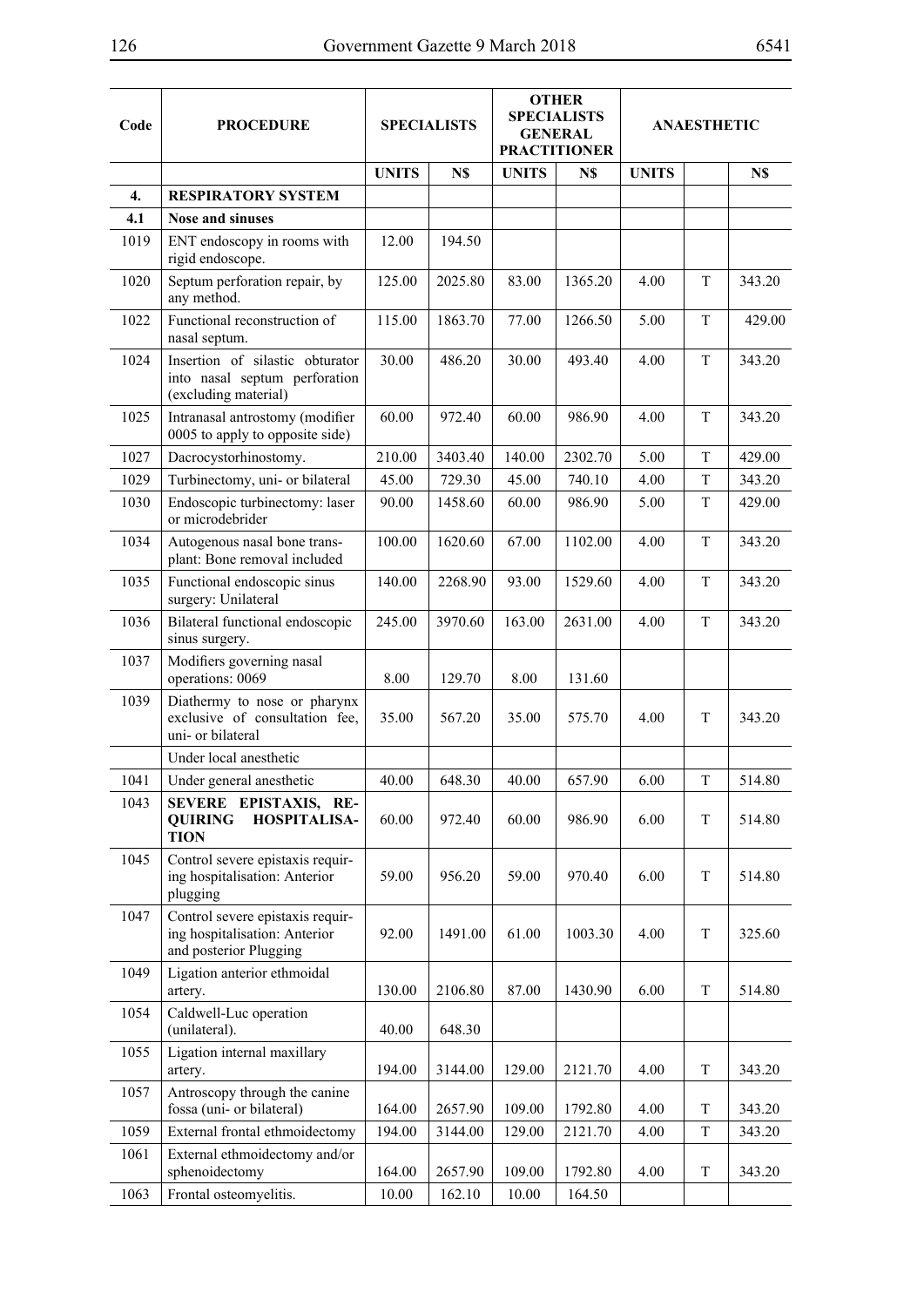| Code | <b>PROCEDURE</b>                                                                                                                                 | <b>SPECIALISTS</b> |         |              | <b>OTHER</b><br><b>SPECIALISTS</b><br><b>GENERAL</b><br><b>PRACTITIONER</b> |              | <b>ANAESTHETIC</b> |        |
|------|--------------------------------------------------------------------------------------------------------------------------------------------------|--------------------|---------|--------------|-----------------------------------------------------------------------------|--------------|--------------------|--------|
|      |                                                                                                                                                  | <b>UNITS</b>       | N\$     | <b>UNITS</b> | N\$                                                                         | <b>UNITS</b> |                    | N\$    |
| 1065 | Lateral rhinotomy.                                                                                                                               | 35.00              | 567.20  | 35.00        | 575.70                                                                      | 4.00         | T                  | 343.20 |
| 1067 | Removal of foreign bodies from<br>nose at rooms.                                                                                                 | 10.00              | 162.10  | 10.00        | 164.50                                                                      | 4.00         | T                  | 343.20 |
| 1069 | Removal of foreign body from<br>nose under general anesthetic                                                                                    | 35.00              | 567.20  | 35.00        | 575.70                                                                      | 4.00         | T                  | 343.20 |
| 1071 | Proof puncture at rooms<br>(unilatetal).                                                                                                         | 4.00               | 64.80   | 4.00         | 65.80                                                                       |              |                    |        |
| 1077 | Proof puncture, uni- or bilateral<br>under general anesthetic                                                                                    | 8.00               | 129.70  | 8.00         | 131.60                                                                      |              |                    |        |
| 1079 | Proetz treatment (consultation<br>fee only to be charged for first<br>treatment).                                                                | 35.00              | 567.20  | 35.00        | 575.70                                                                      | 4.00         | T                  | 343.20 |
| 1081 | Septum abscess, at rooms,<br>includ- ing after-care                                                                                              | 86.00              | 1393.80 | 60.00        | 986.90                                                                      | 4.00         | T                  | 343.20 |
| 1083 | Septum abscess, under general<br>anesthetic.                                                                                                     | 113.00             | 1831.30 | 75.00        | 1233.60                                                                     | 5.00         | T                  | 429.00 |
| 1084 | Oro-antral fistula (without<br>Caldwell-Luc).                                                                                                    | 194.00             | 3144.00 | 129.00       | 2121.70                                                                     | 7.00         | T                  | 600.70 |
| 1085 | Choanal atresia: Intranasal ap-<br>proach.                                                                                                       | 350.00             | 5672.30 | 233.00       | 3832.30                                                                     | 5.00         | T                  | 429.00 |
|      | Choanal atresia: Transpalatal<br>approach.                                                                                                       |                    |         |              |                                                                             |              |                    |        |
|      | Total reconstruction of the nose:<br>including reconstruction of na-<br>sal septum (septumplasty) nasal<br>pyramid (osteotomies) and nose<br>tip |                    |         |              |                                                                             |              |                    |        |
| 1087 | Sub-total reconstruction consist-<br>ing of any two of the following:<br>septumplasty, osteotomies, na-<br>sal tip reconstruction                | 210.00             | 3403.40 | 140.00       | 2302.70                                                                     | 5.00         | T                  | 429.00 |
|      | <b>FOREHEAD RHINOPLAS-</b><br>TY<br>(all stages)                                                                                                 |                    |         |              |                                                                             |              |                    |        |
| 1089 | Total.                                                                                                                                           | 552.00             | 8946.00 | 368.00       | 6052.70                                                                     | 5.00         | T                  | 429.00 |
| 1091 | Partial.                                                                                                                                         | 414.00             | 6709.50 | 276.00       | 4539.50                                                                     | 5.00         | T                  | 429.00 |
| 4.3  | Larynx                                                                                                                                           |                    |         |              |                                                                             |              |                    |        |
| 1117 | Laryngeal intubation.                                                                                                                            | 10.00              | 162.10  | 10.00        | 164.50                                                                      |              |                    |        |
| 1118 | Laryngeal stroboscopy with<br>video capture                                                                                                      | 39.00              | 632.10  | 39.00        | 641.50                                                                      | 6.00         | T                  | 514.80 |
|      | <b>LARYNGECTOMY</b>                                                                                                                              |                    |         |              |                                                                             |              |                    |        |
| 1119 | Laryngectomy without block<br>dis-section of the neck.                                                                                           | 430.00             | 6968.80 | 287.00       | 4720.50                                                                     | 7.00         | T                  | 600.70 |
| 1127 | Tracheotomy.                                                                                                                                     | 90.00              | 1458.60 | 60.00        | 986.90                                                                      | 9.00         | T                  | 772.30 |
| 1129 | External laryngeal operation<br>e.g. laryngeal stenosis, laryn-<br>gocele, abductor paralysis,<br>laryngofissure.                                | 197.00             | 3192.70 | 131.00       | 2 1 5 4 .60                                                                 | 8.00         | T                  | 686.50 |
|      | <b>DIRECT LARYNGOSCOPY</b>                                                                                                                       |                    |         |              |                                                                             |              |                    |        |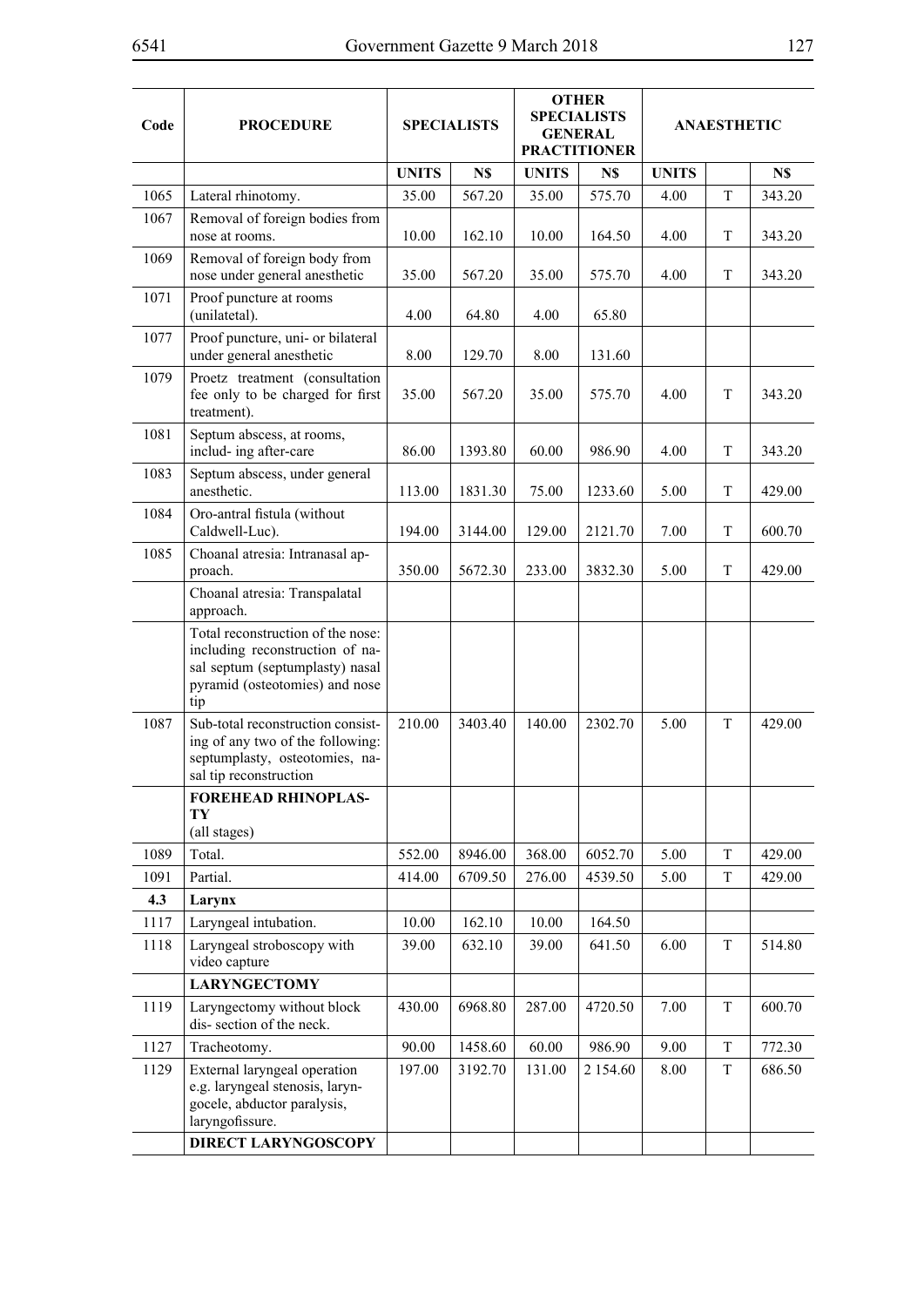| ٧<br>۰, |  |
|---------|--|
|---------|--|

| Code   | <b>PROCEDURE</b>                                                                                                          | <b>SPECIALISTS</b> |         | <b>OTHER</b><br><b>SPECIALISTS</b><br><b>GENERAL</b><br><b>PRACTITIONER</b> |         | <b>ANAESTHETIC</b> |                          |         |  |
|--------|---------------------------------------------------------------------------------------------------------------------------|--------------------|---------|-----------------------------------------------------------------------------|---------|--------------------|--------------------------|---------|--|
|        |                                                                                                                           | <b>UNITS</b>       | N\$     | <b>UNITS</b>                                                                | N\$     | <b>UNITS</b>       |                          | N\$     |  |
| 1130   | Diagnostic laryngoscopy<br>including biopsy (also to be<br>applied when a flexible fibre-<br>optic laryngoscope was used) | 35.00              | 567.20  | 35.00                                                                       | 575.70  | 6.00               | T                        | 514.80  |  |
| 1131   | Plus foreign body removal                                                                                                 | 46.00              | 745.50  | 46.00                                                                       | 756.60  | 6.00               | T                        | 514.80  |  |
| 4.4    | <b>Bronchial procedures</b>                                                                                               |                    |         |                                                                             |         |                    |                          |         |  |
|        | <b>BRONCHOSCOPY</b>                                                                                                       |                    |         |                                                                             |         |                    |                          |         |  |
|        | Note: Please specify on account<br>if a biopsy was performed to-<br>gether with the bronchoscopy                          |                    |         |                                                                             |         |                    |                          |         |  |
| 1132   | Diagnostic bronchoscopy                                                                                                   | 65.00              | 1053.40 | 43.00                                                                       | 707.20  | 6.00               | T                        | 514.80  |  |
| 1133   | With removal of foreign body.                                                                                             | 80.00              | 1296.50 | 53.00                                                                       | 871.70  | 8.00               | T                        | 686.50  |  |
| 1134   | Bronchoscopy with use of laser.                                                                                           | 75.00              | 1215.50 |                                                                             |         | 8.00               | T                        | 686.50  |  |
| 1135   | With bronchography.                                                                                                       | 80.00              | 1296.50 | 53.00                                                                       | 871.70  | 8.00               | T                        | 686.50  |  |
| 1136   | Nebulisation (in rooms)                                                                                                   | 12.00              | 194.50  | 12.00                                                                       | 197.40  |                    | $\overline{\mathcal{C}}$ |         |  |
| 1137   | Bronchial lavage.                                                                                                         |                    |         |                                                                             |         | 8.00               | T                        | 686.50  |  |
| 1138   | Thoracotomy: for broncho-<br>pleural fistula (including rup-<br>tured bronchus, any cause)                                | 350.00             | 5672.30 | 233.00                                                                      | 3832.30 | 12.00              | T                        | 1029.70 |  |
| 4.5    | Pleura                                                                                                                    |                    |         |                                                                             |         |                    |                          |         |  |
| 1139   | Pleural needle biopsy: (no<br>after-care), modifier 0005 not<br>applicable                                                | 50.00              | 810.30  | 50.00                                                                       | 822.40  | 3.00               | T                        | 257.40  |  |
| 1141   | Insertion of intercostal catheter<br>(under water drainage)                                                               | 50.00              | 810.30  | 50.00                                                                       | 822.40  | 6.00               | T                        | 514.80  |  |
| 1143   | Paracentesis chest: Diagnostic.                                                                                           | 8.00               | 129.70  | 8.00                                                                        | 131.60  | 3.00               | $\mathbf T$              | 257.40  |  |
| 1145   | Paracentesis chest: Therapeutic.                                                                                          | 13.00              | 210.70  | 13.00                                                                       | 213.80  | 3.00               | T                        | 257.40  |  |
| 1147   | Pneumothorax: Induction<br>(diagnostic).                                                                                  | 25.00              | 405.20  | 25.00                                                                       | 411.20  |                    |                          |         |  |
| 1149   | Pleurectomy.                                                                                                              | 250.00             | 4051.60 | 167.00                                                                      | 2746.70 | 11.00              | $\mathbf T$              | 943.90  |  |
| 1151   | Decortication of lung.                                                                                                    | 350.00             | 5672.30 | 233.00                                                                      | 3832.30 | 11.00              | T                        | 943.90  |  |
| 1153   | Chemical pleurodesis (instilla-<br>tion silver nitrate, tetracycline,<br>talc, etc)                                       | 55.00              | 891.40  | 55.00                                                                       | 904.60  | 3.00               | T                        | 257.40  |  |
| 4.6    | <b>Pulmonary procedures</b>                                                                                               |                    |         |                                                                             |         |                    |                          |         |  |
| 4.6.1. | <b>Surgical</b>                                                                                                           |                    |         |                                                                             |         |                    |                          |         |  |
| 1155   | Needle biopsy lung: (no<br>after-care) modifier 0005 not<br>applicable                                                    | 32.00              | 518.60  | 32.00                                                                       | 526.30  | 5.00               | T                        | 429.00  |  |
| 1157   | Pneumonectomy.                                                                                                            | 350.00             | 5672.30 | 233.00                                                                      | 3832.30 | 11.00              | T                        | 943.90  |  |
| 1159   | Pulmonary lobectomy.                                                                                                      | 350.00             | 5672.30 | 233.00                                                                      | 3832.30 | 11.00              |                          | 943.90  |  |
| 1161   | Segmental lobectomy.                                                                                                      | 365.00             | 5915.40 | 243.00                                                                      | 3996.80 | 11.00              | T                        | 943.90  |  |
|        | <b>EXCISION TRACHEAL</b><br><b>STENOSIS</b>                                                                               |                    |         |                                                                             |         |                    |                          |         |  |
| 1163   | Cervical.                                                                                                                 | 375.00             | 6077.40 | 250.00                                                                      | 4111.90 | 8.00               | T                        | 686.50  |  |
| 1164   | Intra thoracic.                                                                                                           | 350.00             | 5672.30 | 233.00                                                                      | 3832.30 | 12.00              | T                        | 1029.70 |  |
| 1167   | Thoracoplasty associated with<br>lung resection or done by the<br>same surgeon within 6 weeks.                            | 215.00             | 3484.40 | 143.00                                                                      | 2352.00 | 12.00              | T                        | 1029.70 |  |
| 1168   | Thoracoplasty: Complete.                                                                                                  | 250.00             | 4051.60 | 167.00                                                                      | 2746.70 | 11.00              | T                        | 943.90  |  |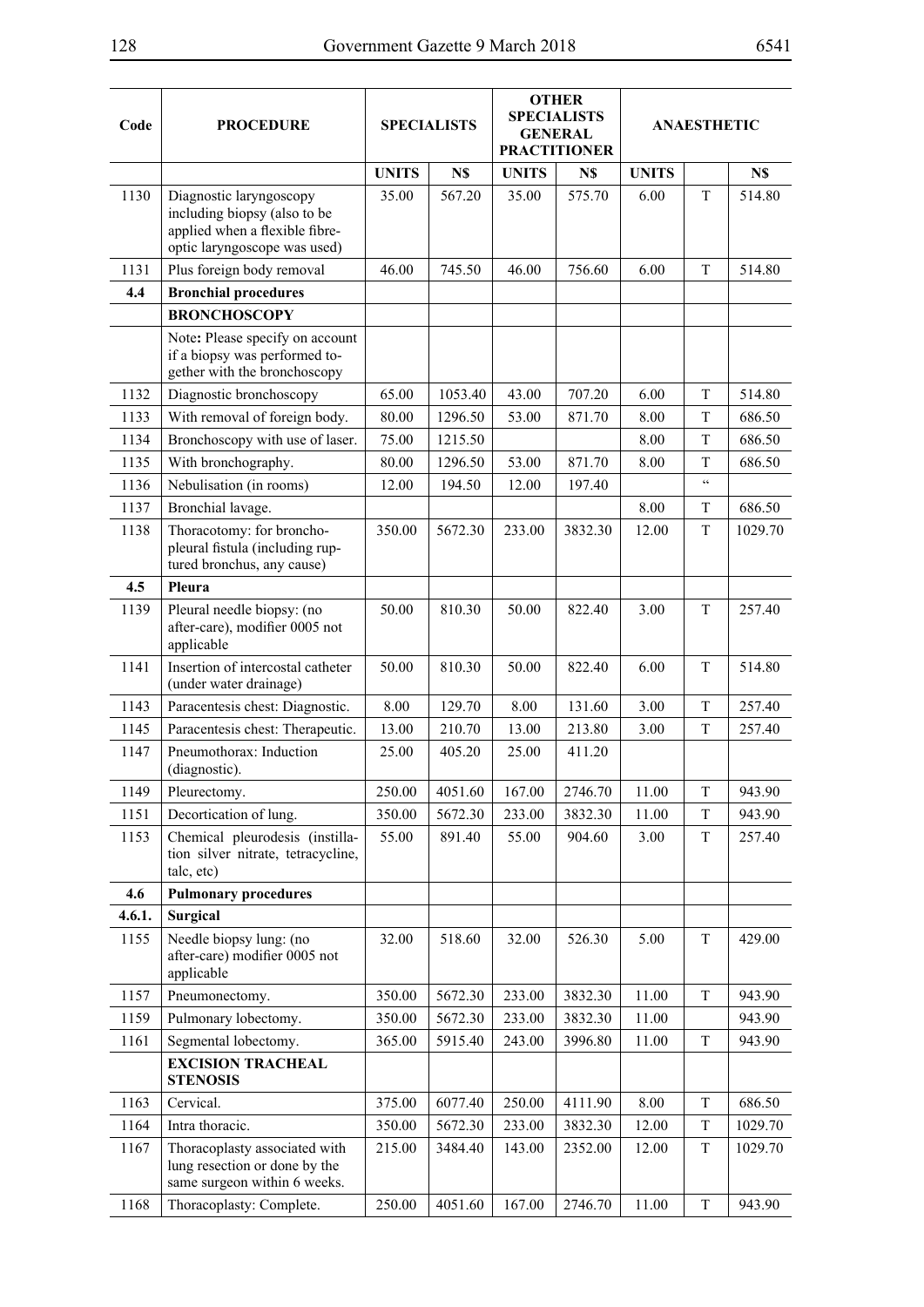| Code   | <b>PROCEDURE</b>                                                                                                                                                                                                   |              | <b>SPECIALISTS</b> | <b>OTHER</b><br><b>SPECIALISTS</b><br><b>GENERAL</b><br><b>PRACTITIONER</b> |         |              | <b>ANAESTHETIC</b> |        |
|--------|--------------------------------------------------------------------------------------------------------------------------------------------------------------------------------------------------------------------|--------------|--------------------|-----------------------------------------------------------------------------|---------|--------------|--------------------|--------|
|        |                                                                                                                                                                                                                    | <b>UNITS</b> | N\$                | <b>UNITS</b>                                                                | N\$     | <b>UNITS</b> |                    | N\$    |
| 1169   | Thoracoplasty: Limited/<br>osteoplastic.                                                                                                                                                                           | 200.00       | 3241.30            | 133.00                                                                      | 2187.50 | 11.00        | T                  | 943.90 |
| 1171   | Drainage empyema (including<br>six weeks after treatment)                                                                                                                                                          | 170.00       | 2755.10            | 113.00                                                                      | 1858.60 | 11.00        | T                  | 943.90 |
| 1173   | Drainage of lung abscess<br>(including six weeks after treat-<br>ment)                                                                                                                                             | 170.00       | 2755.10            | 113.00                                                                      | 1858.60 | 11.00        | T                  | 943.90 |
| 1175   | Thoracotomy (limited): For<br>lung or pleural biopsy.                                                                                                                                                              | 115.00       | 1863.70            | 77.00                                                                       | 1266.50 | 11.00        | T                  | 943.90 |
| 1177   | Major: Diagnostic, as for in-<br>operable carcinoma                                                                                                                                                                | 215.00       | 3484.40            | 143.00                                                                      | 2352.00 | 11.00        | T                  | 943.90 |
| 1179   | Thoracoscopy.                                                                                                                                                                                                      | 89.00        | 1442.40            | 60.00                                                                       | 986.90  | 11.00        | T                  | 943.90 |
| 4.6.2. | <b>Pulmonary function tests</b>                                                                                                                                                                                    |              |                    |                                                                             |         |              |                    |        |
| 1186   | Flow volume test: Inspiration/<br>expiration.                                                                                                                                                                      | 30.00        | 486.20             | 20.00                                                                       | 329.00  |              |                    |        |
| 1188   | Flow volume test: Inspira-<br>tion/expiration pre- and post<br>bronchodilator (to be charged<br>for only with first consultation -<br>thereafter item 1186 applies)                                                | 50.00        | 810.30             | 33.00                                                                       | 542.80  |              |                    |        |
| 1189   | Forced expirogram only                                                                                                                                                                                             | 10.00        | 162.10             | 10.00                                                                       | 164.50  |              |                    |        |
| 1191   | N2 single breath distribution                                                                                                                                                                                      | 10.00        | 162.10             | 10.00                                                                       | 164.50  |              |                    |        |
| 1197   | Compliance and resistance, us-<br>ing oesophageal balloon                                                                                                                                                          | 24.00        | 389.00             | 24.00                                                                       | 394.70  |              |                    |        |
| 1201   | Maximum inspiratory/<br>expiratory pressure.                                                                                                                                                                       | 5.00         | 81.00              | 5.00                                                                        | 82.20   |              |                    |        |
| 1193   | Functional residual capacity<br>or residual volume: helium,<br>nitrogen open circuit, or other<br>method                                                                                                           | 37.76        | 612.00             |                                                                             |         |              |                    |        |
| 1195   | Thoracic gas volume                                                                                                                                                                                                | 37.93        | 614.70             |                                                                             |         |              |                    |        |
| 1196   | Determination of resistance to<br>airflow, oscillatory or plethys-<br>mographic methods                                                                                                                            | 45.31        | 734.30             |                                                                             |         |              |                    |        |
| 1198   | Prolonged post exposure evalu-<br>ation of bronchospasm with<br>multiple spirometric determi-<br>nations after antigen, cold air,<br>methacho-line or other chemi-<br>cal agent, with subse- quent<br>spirometrics | 55.89        | 905.80             | 55.89                                                                       | 919.30  |              |                    |        |
| 1199   | Pulmonary stress testing; simple<br>(e.g. Prolonged exer-cise test<br>for bronchospasm with preand<br>post-spirometry)                                                                                             | 96.50        | 1563.90            | 96.50                                                                       | 1587.20 |              |                    |        |
| 1200   | Carbon monoxide diffusing<br>capacity, any method                                                                                                                                                                  | 38.06        | 616.80             |                                                                             |         |              |                    |        |
| 4.7.   | Intensive care (in intensive<br>care or high care unit): Respi-<br>ratory, cardiac, general                                                                                                                        |              |                    |                                                                             |         |              |                    |        |
| 4.7.2. | <b>Tariff items for Intensive</b>                                                                                                                                                                                  |              |                    |                                                                             |         |              |                    |        |
|        | Care                                                                                                                                                                                                               |              |                    |                                                                             |         |              |                    |        |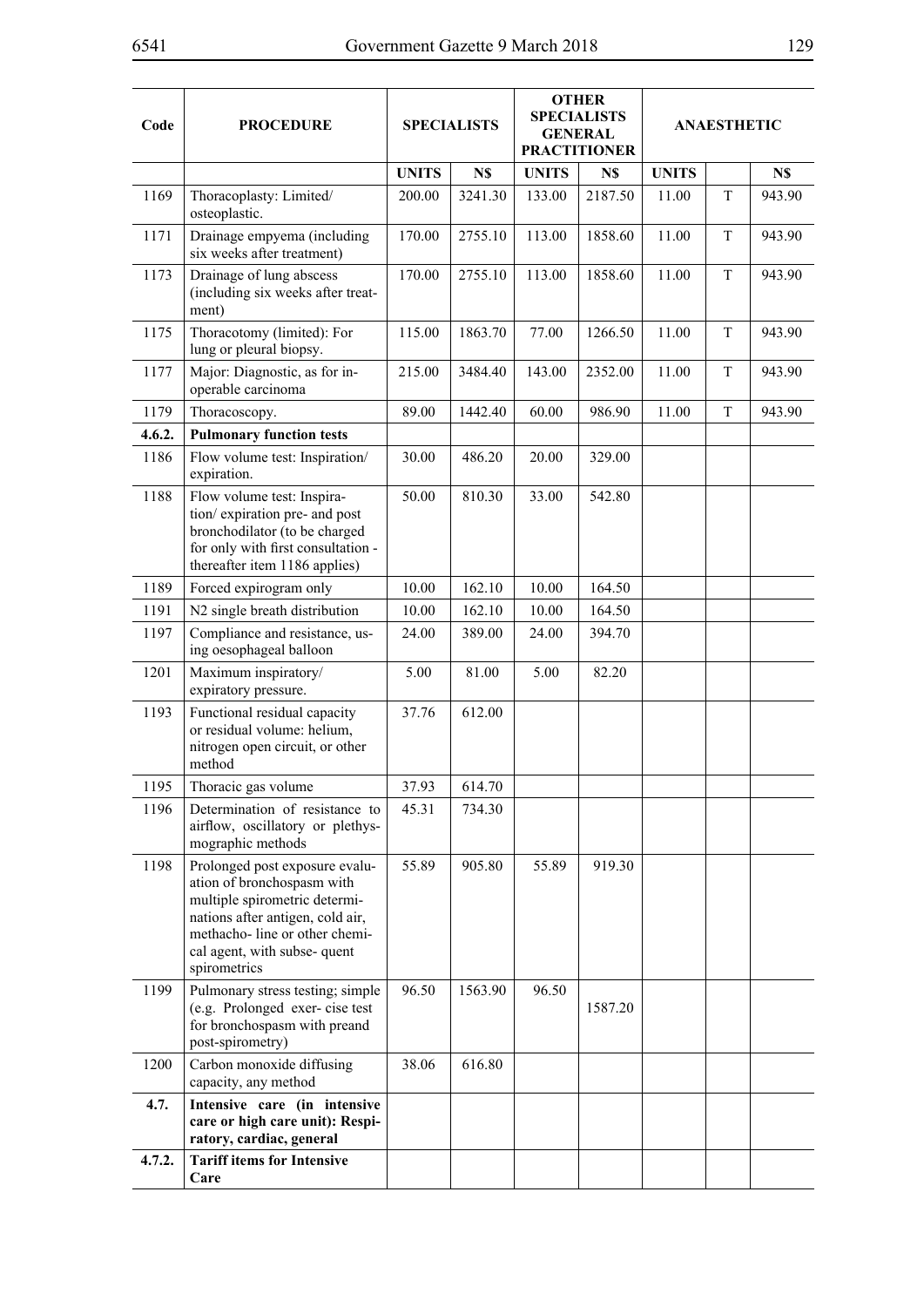$\overline{\phantom{a}}$ 

| ٧<br>۰, |  |
|---------|--|
|---------|--|

 $\overline{\phantom{0}}$ 

| Code   | <b>PROCEDURE</b>                                                                                                                                                                                                                                                                                                                                                                                                                                                                                                                 |              | <b>SPECIALISTS</b> |              | <b>OTHER</b><br><b>SPECIALISTS</b><br><b>GENERAL</b><br><b>PRACTITIONER</b> |              | ANAESTHETIC |     |
|--------|----------------------------------------------------------------------------------------------------------------------------------------------------------------------------------------------------------------------------------------------------------------------------------------------------------------------------------------------------------------------------------------------------------------------------------------------------------------------------------------------------------------------------------|--------------|--------------------|--------------|-----------------------------------------------------------------------------|--------------|-------------|-----|
|        |                                                                                                                                                                                                                                                                                                                                                                                                                                                                                                                                  | <b>UNITS</b> | N\$                | <b>UNITS</b> | N\$                                                                         | <b>UNITS</b> |             | N\$ |
|        | Category 1: Cases requiring in-<br>tensive monitoring (to include<br>cases where physiological insta-<br>bility is anticipated, e.g. diabetic<br>pre-coma, asthma, gastro-intes-<br>tinal haemorrhage, etc). Please<br>note that item 1204 may not<br>be charged by the responsible<br>surgeon for monitoring a patient<br>post- operatively in ICU or in<br>the high-care unit since post-op-<br>erative monitoring is included in<br>the fee for the procedure                                                                 |              |                    |              |                                                                             |              |             |     |
| 1204   | Per Day                                                                                                                                                                                                                                                                                                                                                                                                                                                                                                                          | 30.00        | 486.20             | 30.00        | 493.40                                                                      |              |             |     |
|        | Category 2: Cases requiring ac-<br>tive system support (where ac-<br>specialised intervention<br>tive<br>is required in cases such as<br>head injury, severe asthma, etc.)<br>Venti-lation may or may not be<br>part of the active system support                                                                                                                                                                                                                                                                                |              |                    |              |                                                                             |              |             |     |
| 1205   | First day                                                                                                                                                                                                                                                                                                                                                                                                                                                                                                                        | 100.00       | 1620.60            | 67.00        | 1102.00                                                                     |              |             |     |
| 1206   | Subsequent days, per day.                                                                                                                                                                                                                                                                                                                                                                                                                                                                                                        | 50.00        | 810.30             | 50.00        | 822.40                                                                      |              |             |     |
| 1207   | After two weeks, per day.                                                                                                                                                                                                                                                                                                                                                                                                                                                                                                        | 30.00        | 486.20             | 30.00        | 493.40                                                                      |              |             |     |
|        | Note: The principal practitioner<br>may charge items 1205 - 1207,<br>other participating practitioners<br>must charge the consultation<br>item, e.g. item 0109                                                                                                                                                                                                                                                                                                                                                                   |              |                    |              |                                                                             |              |             |     |
|        | Category 3: Cases with mul-<br>tiple organ failure or Category<br>2 patients that may require<br>multi-disciplinary intervention                                                                                                                                                                                                                                                                                                                                                                                                 |              |                    |              |                                                                             |              |             |     |
| 1208   | First day (principal practitio-<br>ner).                                                                                                                                                                                                                                                                                                                                                                                                                                                                                         | 137.00       | 2220.30            | 91.00        | 1496.70                                                                     |              |             |     |
| 1209   | First day (per involved practi-<br>tio-ner).                                                                                                                                                                                                                                                                                                                                                                                                                                                                                     | 58.00        | 940.00             | 58.00        | 954.00                                                                      |              |             |     |
| 1210   | Subsequent days (per involved<br>practitioner).                                                                                                                                                                                                                                                                                                                                                                                                                                                                                  | 50.00        | 810.30             | 50.00        | 822.40                                                                      |              |             |     |
| 4.7.3. | <b>Procedures</b>                                                                                                                                                                                                                                                                                                                                                                                                                                                                                                                |              |                    |              |                                                                             |              |             |     |
| 1211   | Cardio-respiratory resuscita-<br>tion: Prolonged attendance in<br>cases of emergency (not neces-<br>sarily in ICU) - 50.00 clinical<br>procedure units (N\$536.50)<br>per half hour or part thereof<br>for the first hour per practitio-<br>ner, there- after 25.00 clinical<br>procedure units (N\$ 268.30) per<br>half hour up to a maximum of<br>150.00 clinical procedure (N\$<br>1609.50) units per practitioner.<br>Resuscita-tion fee includes all<br>necessary additional procedures<br>e.g. infu-sion, intubation, etc. |              |                    |              |                                                                             |              |             |     |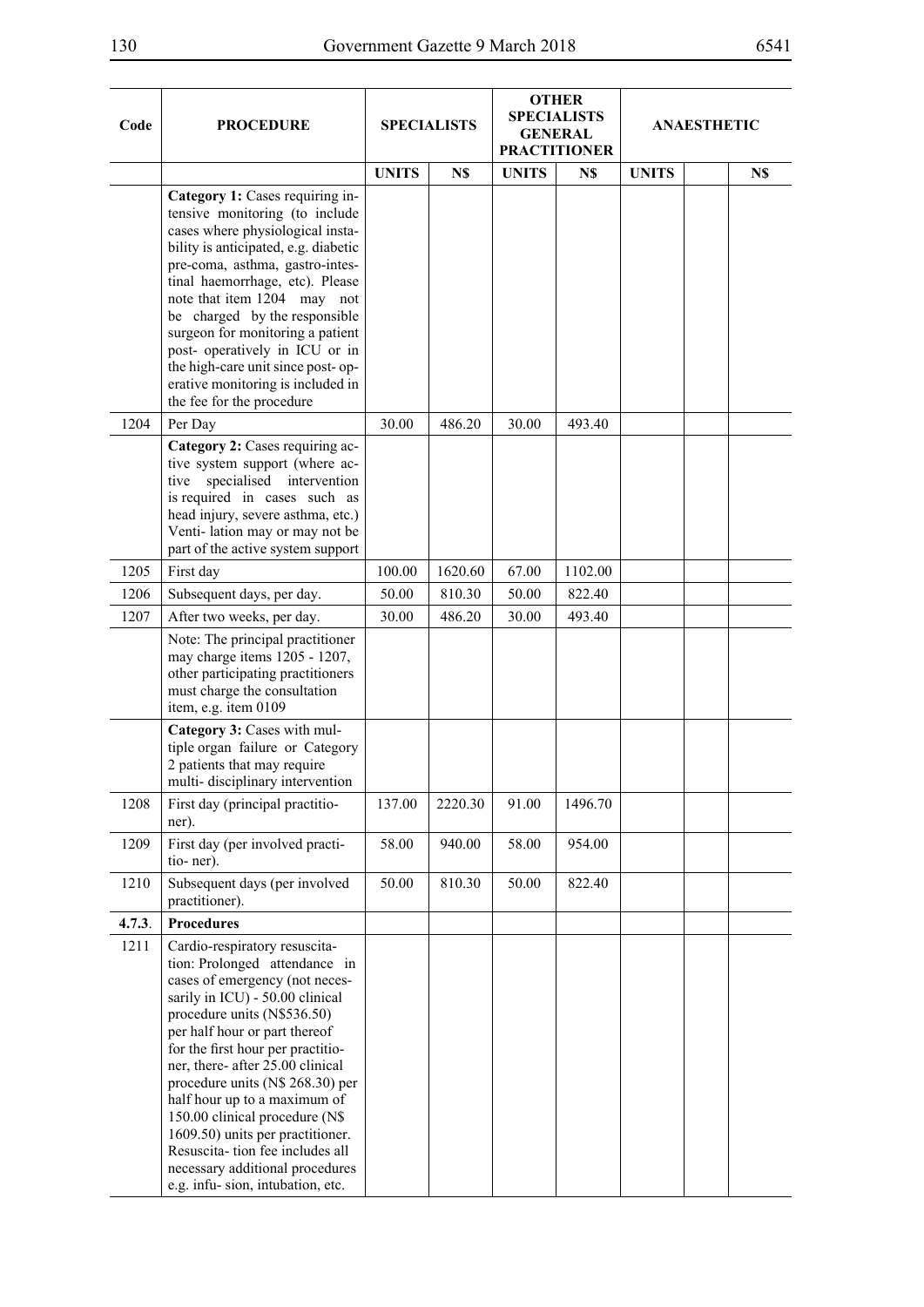| Code | <b>PROCEDURE</b>                                                                                                                                                                                                                                                                                                                                                                                                                                                                                                                                                                                                                                                                                                                                                                                                                                                                                                  |              | <b>SPECIALISTS</b> |              | <b>OTHER</b><br><b>SPECIALISTS</b><br><b>GENERAL</b><br><b>PRACTITIONER</b> |              | <b>ANAESTHETIC</b> |     |  |  |
|------|-------------------------------------------------------------------------------------------------------------------------------------------------------------------------------------------------------------------------------------------------------------------------------------------------------------------------------------------------------------------------------------------------------------------------------------------------------------------------------------------------------------------------------------------------------------------------------------------------------------------------------------------------------------------------------------------------------------------------------------------------------------------------------------------------------------------------------------------------------------------------------------------------------------------|--------------|--------------------|--------------|-----------------------------------------------------------------------------|--------------|--------------------|-----|--|--|
|      |                                                                                                                                                                                                                                                                                                                                                                                                                                                                                                                                                                                                                                                                                                                                                                                                                                                                                                                   | <b>UNITS</b> | N\$                | <b>UNITS</b> | N\$                                                                         | <b>UNITS</b> |                    | N\$ |  |  |
|      | <b>VENTILATION</b>                                                                                                                                                                                                                                                                                                                                                                                                                                                                                                                                                                                                                                                                                                                                                                                                                                                                                                |              |                    |              |                                                                             |              |                    |     |  |  |
| 1212 | First day.                                                                                                                                                                                                                                                                                                                                                                                                                                                                                                                                                                                                                                                                                                                                                                                                                                                                                                        | 75.00        | 1215.50            | 50.00        | 822.40                                                                      |              |                    |     |  |  |
| 1213 | Subsequent days, per day.                                                                                                                                                                                                                                                                                                                                                                                                                                                                                                                                                                                                                                                                                                                                                                                                                                                                                         | 50.00        | 810.30             | 50.00        | 822.40                                                                      |              |                    |     |  |  |
| 1214 | After two weeks, per day.                                                                                                                                                                                                                                                                                                                                                                                                                                                                                                                                                                                                                                                                                                                                                                                                                                                                                         | 25.00        | 405.20             | 25.00        | 411.20                                                                      |              |                    |     |  |  |
| 1215 | Insertion of arterial pressure<br>cannula.                                                                                                                                                                                                                                                                                                                                                                                                                                                                                                                                                                                                                                                                                                                                                                                                                                                                        | 25.00        | 405.20             | 25.00        | 411.20                                                                      |              |                    |     |  |  |
| 1216 | Insertion of Swan Ganz catheter<br>for haemodynamic monitoring.                                                                                                                                                                                                                                                                                                                                                                                                                                                                                                                                                                                                                                                                                                                                                                                                                                                   | 50.00        | 810.30             | 50.00        | 822.40                                                                      |              |                    |     |  |  |
| 1217 | Insertion of central venous line<br>via peripheral vein.                                                                                                                                                                                                                                                                                                                                                                                                                                                                                                                                                                                                                                                                                                                                                                                                                                                          | 10.00        | 162.10             | 10.00        | 164.50                                                                      |              |                    |     |  |  |
| 1218 | Insertion of central venous line<br>via subclavian or jugular veins.                                                                                                                                                                                                                                                                                                                                                                                                                                                                                                                                                                                                                                                                                                                                                                                                                                              | 25.00        | 405.20             | 25.00        | 411.20                                                                      |              |                    |     |  |  |
| 1219 | Hyperalimentation (daily tariff).                                                                                                                                                                                                                                                                                                                                                                                                                                                                                                                                                                                                                                                                                                                                                                                                                                                                                 | 15.00        | 243.10             | 15.00        | 246.70                                                                      |              |                    |     |  |  |
| 1220 | Patient-controlled analgesic<br>pump: Hire fee: Per 24 hours<br>(Cassette to be charged for<br>ac-cording to item 0201 per<br>patient).                                                                                                                                                                                                                                                                                                                                                                                                                                                                                                                                                                                                                                                                                                                                                                           | 30.00        | 486.20             | 30.00        | 493.40                                                                      |              |                    |     |  |  |
| 1221 | Professional fee for managing<br>a patient-controlled analgesic<br>pump: Once off charge per<br>patient.                                                                                                                                                                                                                                                                                                                                                                                                                                                                                                                                                                                                                                                                                                                                                                                                          | 30.00        | 486.20             | 30.00        | 493.40                                                                      |              |                    |     |  |  |
| 4.8  | <b>Hyperbaric Oxygen Therapy</b><br>Internationally recognized scientific indications for Hyperbaric Oxygen Therapy:<br>Arterial gas embolism (traumatic or iatrogenic).<br>a.<br>Decompression sickness ("the bends")<br>b.<br>Carbon monoxide poising.<br>c.<br>d.<br>Gas gangrene<br>Crush injuries, compartment syndromes or acute traumatic ischaemias.<br>e.<br>f.<br>Problem wounds (selected diabetic wound, complicated pressure sores, arterial and refractory<br>venous, stasis ulcers and non-union).<br>Necrotising soft tissue infections (e.g. necrotizing fasciitis.<br>g.<br>h.<br>Refratory osteomyelitis.<br>Bone and soft tissue radiation necrosis.<br>$\overline{1}$ .<br>Compromised skin grafts and flaps.<br>J.<br>Acute thermal burns.<br>k.<br>1.<br>Acute blood loss anaemia (transfusion is contraindicated - e.g. Jehovah's Witnesses or<br>hemolytic anemia)<br>Cerebral abscesses |              |                    |              |                                                                             |              |                    |     |  |  |
| 4800 | Pre-hyperbaric assessment of<br>a patient away from the hyper-<br>baric unit (all hours) (includes<br>interpretation of ECG and/or<br>lung function test)                                                                                                                                                                                                                                                                                                                                                                                                                                                                                                                                                                                                                                                                                                                                                         |              |                    |              |                                                                             |              |                    |     |  |  |
| 4801 | Pre-hyperbaric assessment of<br>a patient in the hyperbaric unit<br>(all hours) (includes interpreta-<br>tion of ECG and/or lung func-<br>tion test)                                                                                                                                                                                                                                                                                                                                                                                                                                                                                                                                                                                                                                                                                                                                                              |              |                    |              |                                                                             |              |                    |     |  |  |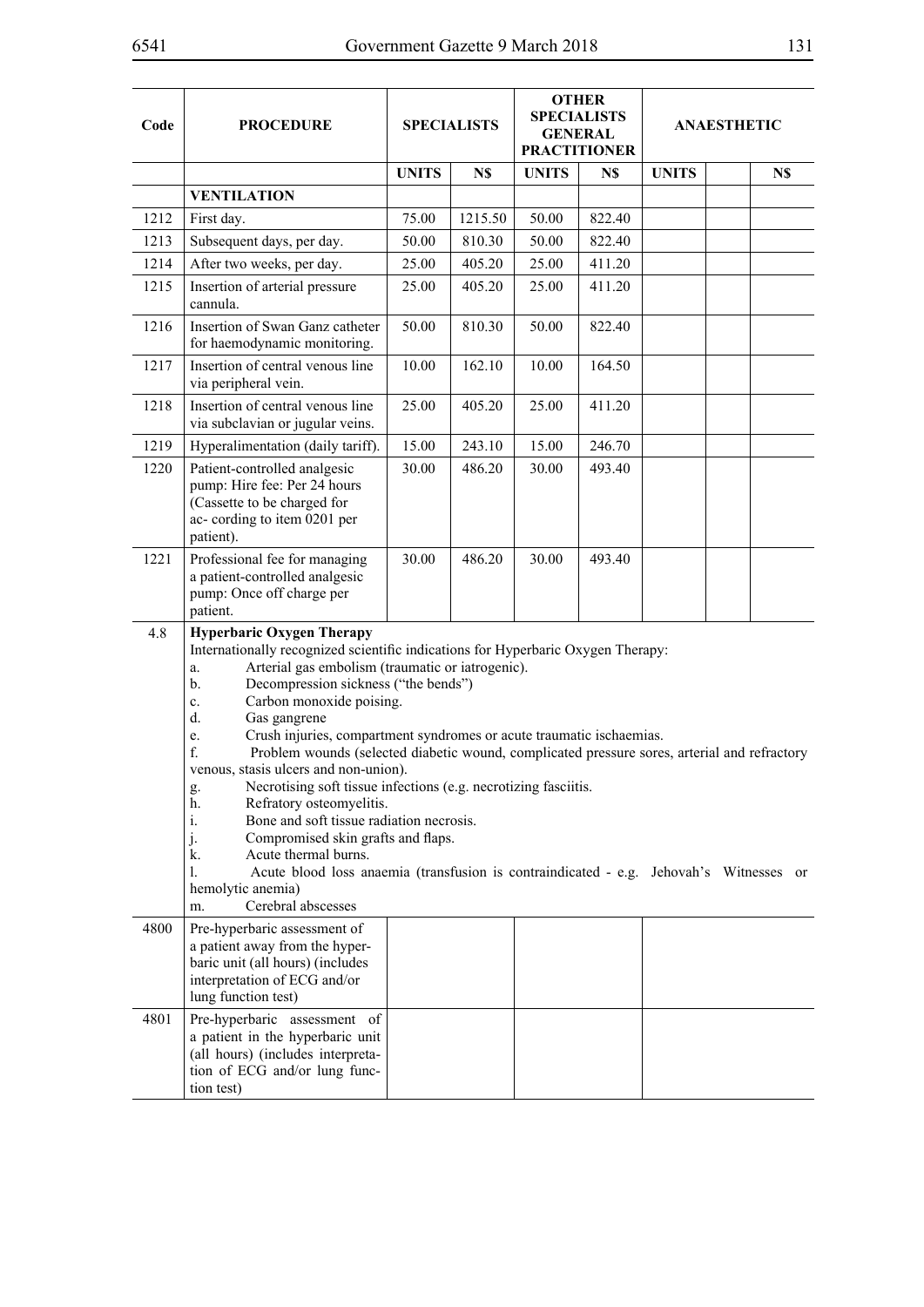۰.

 $\overline{\phantom{a}}$ 

| ٧<br>۰, |  |
|---------|--|
|---------|--|

 $\overline{\phantom{a}}$ 

| Code | <b>PROCEDURE</b>                                                                                                                                                                                                                                                                                       | <b>SPECIALISTS</b> |     | <b>OTHER</b><br><b>SPECIALISTS</b><br><b>GENERAL</b><br><b>PRACTITIONER</b> |     | <b>ANAESTHETIC</b> |     |
|------|--------------------------------------------------------------------------------------------------------------------------------------------------------------------------------------------------------------------------------------------------------------------------------------------------------|--------------------|-----|-----------------------------------------------------------------------------|-----|--------------------|-----|
|      |                                                                                                                                                                                                                                                                                                        | <b>UNITS</b>       | N\$ | <b>UNITS</b>                                                                | N\$ | <b>UNITS</b>       | N\$ |
| 4804 | Monitoring of a patient at the<br>hyperbaric chamber during<br>hyperbaric treatment (includes<br>pre-hyperbaric assessment<br>and consultation regarding the<br>in-dication for hyperbaric treat-<br>ment provided in the hyperbaric<br>unit): Low pressure table $(1,5-$<br>1,8 ATA x 45-60 min)      |                    |     |                                                                             |     |                    |     |
| 4805 | Monitoring of a patient at the<br>hyperbaric chamber during<br>hyperbaric treatment (includes<br>pre-hyperbaric assessment and<br>consultation regarding the<br>indication for hyperbaric treat-<br>ment provided in the hyperbaric<br>unit): Routine HBO table (2-2,5<br>ATA x 90-120 min)            |                    |     |                                                                             |     |                    |     |
| 4806 | Monitoring of a patient at the<br>hyperbaric chamber during<br>hy-perbaric treatment (includes<br>pre hyperbaric assessment and<br>consultation regarding the<br>indication for hyperbaric treat-<br>ment provided in the hyperbaric<br>unit): Emergency HBO table<br>$(2,5-3$ ATA x 90-120 min)       |                    |     |                                                                             |     |                    |     |
| 4809 | Monitoring of a patient at the<br>hyperbaric chamber during<br>hyperbaric treatment (includes<br>pre hyperbaric assessment and<br>con-sultation regarding the<br>indication for hyperbaric treat-<br>ment provided in the hyperbaric<br>unit): USN TT5 (2,8 ATA x<br>135 min)                          |                    |     |                                                                             |     |                    |     |
| 4810 | Monitoring of a patient at the<br>hyperbaric chamber during<br>hy-perbaric treatment (includes<br>pre hyperbaric assessment and<br>con-sultation regarding the<br>indication for hyperbaric treat-<br>ment provided in the hyperbaric<br>unit): USN TT6 (2,8 ATA x<br>285 min)                         |                    |     |                                                                             |     |                    |     |
| 4811 | Monitoring of a patient at the<br>hyperbaric chamber during<br>hy-perbaric treatment (includes<br>pre hyperbaric assessment and<br>consultation regarding the<br>indica- tion for hyperbaric treat-<br>ment provided in the hyperbaric<br>unit): USN TT6ext/6A or Cx 30<br>$(2,8-6$ ATA x 305-490 min) |                    |     |                                                                             |     |                    |     |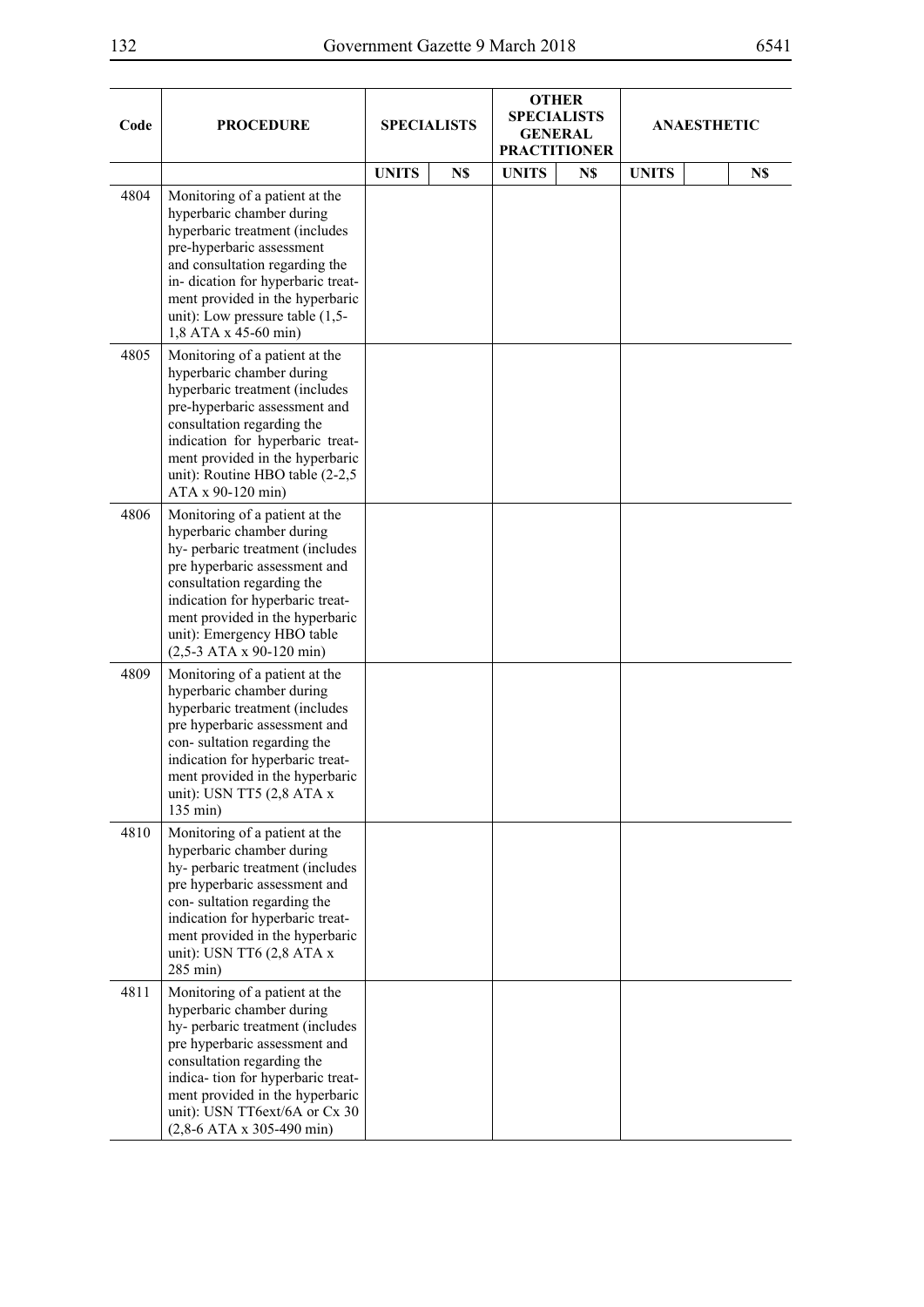| Code | <b>PROCEDURE</b>                                                                                                                                                                                                                                                                                                                                            |              | <b>SPECIALISTS</b> |              | <b>OTHER</b><br><b>SPECIALISTS</b><br><b>GENERAL</b><br><b>PRACTITIONER</b> | <b>ANAESTHETIC</b> |   |        |
|------|-------------------------------------------------------------------------------------------------------------------------------------------------------------------------------------------------------------------------------------------------------------------------------------------------------------------------------------------------------------|--------------|--------------------|--------------|-----------------------------------------------------------------------------|--------------------|---|--------|
|      |                                                                                                                                                                                                                                                                                                                                                             | <b>UNITS</b> | N\$                | <b>UNITS</b> | N\$                                                                         | <b>UNITS</b>       |   | N\$    |
| 4815 | Prolonged attendance inside a<br>hy- perbaric chamber: 50.00<br>clinical units (N\$ 630.00) per<br>half hour or part thereof for the<br>first hour, thereafter 25.00 clini-<br>cal procedure units (N\$ 315.00)<br>per half hour; minimum 50.00<br>clinical proce- dure units (N\$<br>630.00); maximum<br>400,00 clinical procedure units<br>(N\$ 5,040.00) |              |                    |              |                                                                             |                    |   |        |
| 5.   | <b>MEDIASTINAL PROCE-</b><br><b>DURES</b>                                                                                                                                                                                                                                                                                                                   |              |                    |              |                                                                             |                    |   |        |
| 1223 | Mediastinoscopy.                                                                                                                                                                                                                                                                                                                                            | 95.00        | 1539.60            | 63.00        | 1036.20                                                                     | 5.00               | T | 429.00 |
| 6.   | <b>CARDIOVASCULAR SYS-</b><br><b>TEM</b><br>Modifier 0100 applies to this<br>section of the Tariff                                                                                                                                                                                                                                                          |              |                    |              |                                                                             |                    |   |        |
| 6.1. | General                                                                                                                                                                                                                                                                                                                                                     |              |                    |              |                                                                             |                    |   |        |
|      | General practitioner's fee for<br>the taking of an ECG only:                                                                                                                                                                                                                                                                                                |              |                    |              |                                                                             |                    |   |        |
|      | Where ECG is done by a gen-<br>eral practitioner but interpreted<br>by a physician, the general<br>practitioner is entitled to a con-<br>sultation fee, plus half of fee<br>determined for ECG                                                                                                                                                              |              |                    |              |                                                                             |                    |   |        |
| 1228 | Without effort: 50% of item<br>1232.                                                                                                                                                                                                                                                                                                                        |              |                    | 4.50         | 74.00                                                                       |                    |   |        |
| 1229 | Without and with effort: 50% of<br>item 1233.                                                                                                                                                                                                                                                                                                               |              |                    | 6.50         | 106.90                                                                      |                    |   |        |
|      | Note: Items 1228 and 1229 deal<br>only with the fees for taking of<br>the ECG, the consultation fee<br>must still be added                                                                                                                                                                                                                                  |              |                    |              |                                                                             |                    |   |        |
|      | Physician's fee for interpret-<br>ing an ECG:                                                                                                                                                                                                                                                                                                               |              |                    |              |                                                                             |                    |   |        |
|      | A specialist physician is entitled<br>to the following fees for inter-<br>pre- tation of an ECG tracing<br>referred for interpretation.                                                                                                                                                                                                                     |              |                    |              |                                                                             |                    |   |        |
| 1230 | Without effort.                                                                                                                                                                                                                                                                                                                                             | 6.00         | 97.20              |              |                                                                             |                    |   |        |
| 1231 | Without and with effort.                                                                                                                                                                                                                                                                                                                                    | 10.00        | 162.10             |              |                                                                             |                    |   |        |
|      | <b>ELECTROCARDIOGRAM</b>                                                                                                                                                                                                                                                                                                                                    |              |                    |              |                                                                             |                    |   |        |
| 1232 | Without effort.                                                                                                                                                                                                                                                                                                                                             | 9.00         | 145.90             | 9.00         | 148.00                                                                      |                    |   |        |
| 1233 | Without and with effort.                                                                                                                                                                                                                                                                                                                                    | 13.00        | 210.70             | 13.00        | 213.80                                                                      |                    |   |        |
| 1234 | Effort electrocardiogram with<br>the aid of a special bicycle er-<br>gometer, monitoring apparatus<br>and avail- ability of associated<br>apparatus                                                                                                                                                                                                         | 40.00        | 648.30             | 40.00        | 657.90                                                                      |                    |   |        |
| 1235 | Multi-stage treadmill test.                                                                                                                                                                                                                                                                                                                                 | 60.00        | 972.40             | 60.00        | 986.90                                                                      |                    |   |        |
| 1240 | Signal averaged ECG                                                                                                                                                                                                                                                                                                                                         | 80.00        | 1296.50            | 53.00        | 871.70                                                                      |                    |   |        |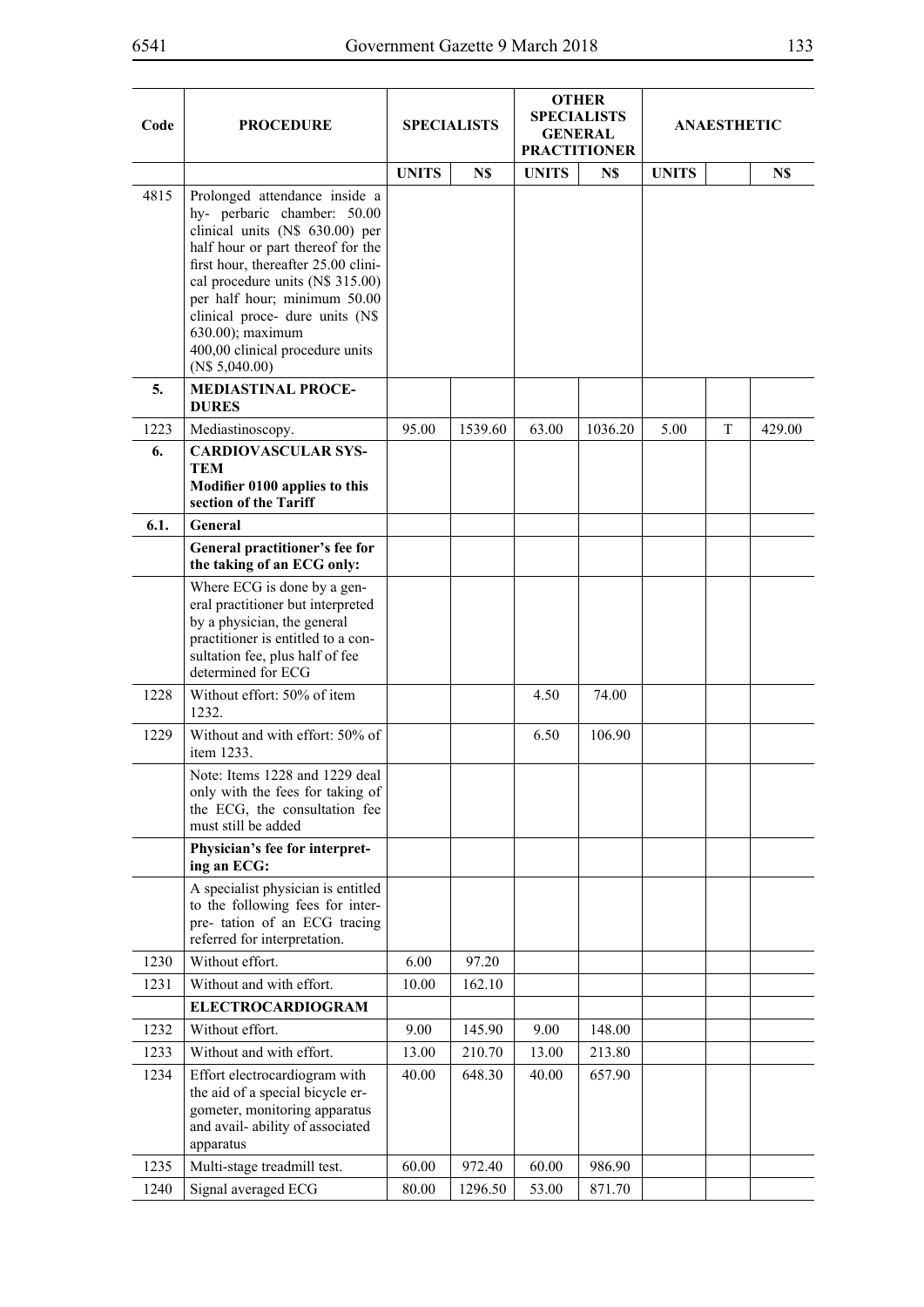| Code    | <b>PROCEDURE</b>                                                                                                                                                                                                                                                                                                                                                                                                                   |              | <b>SPECIALISTS</b> |              | <b>OTHER</b><br><b>SPECIALISTS</b><br><b>GENERAL</b><br><b>PRACTITIONER</b> | <b>ANAESTHETIC</b> |   |         |
|---------|------------------------------------------------------------------------------------------------------------------------------------------------------------------------------------------------------------------------------------------------------------------------------------------------------------------------------------------------------------------------------------------------------------------------------------|--------------|--------------------|--------------|-----------------------------------------------------------------------------|--------------------|---|---------|
|         |                                                                                                                                                                                                                                                                                                                                                                                                                                    | <b>UNITS</b> | N\$                | <b>UNITS</b> | N\$                                                                         | <b>UNITS</b>       |   | N\$     |
| 1271    | Cardiological<br>supervision of<br>Dobutamine<br>magnetic<br>reso-<br>nance stress testing                                                                                                                                                                                                                                                                                                                                         |              |                    |              |                                                                             |                    |   |         |
| 1241    | X-ray Screening: Chest.                                                                                                                                                                                                                                                                                                                                                                                                            | 4.00         | 64.80              | 4.00         | 65.80                                                                       |                    |   |         |
| 1245    | Angiography cerebral: First two<br>series.                                                                                                                                                                                                                                                                                                                                                                                         | 34.30        | 555.90             | 34.30        | 564.20                                                                      | 4.00               | T | 343.20  |
| 1246    | Angiography peripheral: Per<br>limb.                                                                                                                                                                                                                                                                                                                                                                                               | 25.00        | 405.20             | 25.00        | 411.20                                                                      | 4.00               | T | 343.20  |
| 1248    | Paracentesis of pericardium.                                                                                                                                                                                                                                                                                                                                                                                                       | 50.00        | 810.30             | 50.00        | 822.40                                                                      | 9.00               | T | 772.30  |
| 1322    | Attendance at other operations<br>or monitoring at bedside, by<br>physician e.g. heart block etc.:<br>Per hour.                                                                                                                                                                                                                                                                                                                    | 20.00        | 324.10             |              |                                                                             |                    |   |         |
| 6.4     | Peripheral vascular system                                                                                                                                                                                                                                                                                                                                                                                                         |              |                    |              |                                                                             |                    |   |         |
| 6.4.3   | <b>Arteries:</b>                                                                                                                                                                                                                                                                                                                                                                                                                   |              |                    |              |                                                                             |                    |   |         |
| 6.4.3.1 | Aorta-iliac and major<br>branch-es                                                                                                                                                                                                                                                                                                                                                                                                 |              |                    |              |                                                                             |                    |   |         |
| 1373    | Ruptured                                                                                                                                                                                                                                                                                                                                                                                                                           | 600.00       | 9723.90            | 400.00       | 6579.00                                                                     | 15.00              | T | 1287.10 |
| 6.4.3.2 | Iliac artery                                                                                                                                                                                                                                                                                                                                                                                                                       |              |                    |              |                                                                             |                    |   |         |
| 1379    | Prosthetic grafting and/or<br>Thrombo-endarteriectomy                                                                                                                                                                                                                                                                                                                                                                              | 300.00       | 4861.90            | 200.00       | 3289.50                                                                     | 13.00              | T | 1115.50 |
| 6.4.3.3 | Peripheral                                                                                                                                                                                                                                                                                                                                                                                                                         |              |                    |              |                                                                             |                    |   |         |
| 1385    | Prosthetic grafting.                                                                                                                                                                                                                                                                                                                                                                                                               | 255.00       | 4132.60            | 170.00       | 2796.10                                                                     | 5.00               | T | 429.00  |
| 1396    | Suture major blood vessel<br>(artery or vein) - trauma (major<br>blood vessel are defined as<br>aorta, in- nominate artery,<br>carotid artery and vertebral ar-<br>tery, subclavian artery, axillary<br>artery, illiac artery, common<br>femoral and popliteal artery.<br>The vertebral and popliteal<br>arteries are included because of<br>the relevant inaccessi-bility of<br>the arteries and difficult surgical<br>exposure.) | 232.50       | 3768.00            | 176.00       | 2894.80                                                                     | 15.00              | T | 1287.10 |
|         | <b>GRAFTING VEIN</b>                                                                                                                                                                                                                                                                                                                                                                                                               |              |                    |              |                                                                             |                    |   |         |
| 1387    | Vein grafting proximal to knee<br>joint.                                                                                                                                                                                                                                                                                                                                                                                           | 300.00       | 4861.90            | 200.00       | 3289.50                                                                     | 5.00               | T | 429.00  |
| 1388    | Distal to knee joint                                                                                                                                                                                                                                                                                                                                                                                                               | 444.00       | 7195.70            | 296.00       | 4868.50                                                                     | 5.00               | T | 429.00  |
| 1389    | Endarterectomy when not part<br>of another specified procedure                                                                                                                                                                                                                                                                                                                                                                     | 264.00       | 4278.50            | 176.00       | 2894.80                                                                     | 5.00               | T | 429.00  |
| 1390    | Carotid endarterectomy.                                                                                                                                                                                                                                                                                                                                                                                                            | 321.00       | 5202.30            | 214.00       | 3519.80                                                                     | 15.00              | T | 1287.10 |
|         | <b>EMBOLECTOMY</b>                                                                                                                                                                                                                                                                                                                                                                                                                 |              |                    |              |                                                                             |                    |   |         |
| 1393    | Peripheral embolectomy trans-<br>femoral.                                                                                                                                                                                                                                                                                                                                                                                          | 168.00       | 2722.70            | 112.00       | 1842.10                                                                     | 5.00               | T | 429.00  |
|         | <b>MISCELLANEOUS ARTE-</b><br><b>RIAL PROCEDURES</b>                                                                                                                                                                                                                                                                                                                                                                               |              |                    |              |                                                                             |                    |   |         |
| 1395    | Arterial suture: trauma.                                                                                                                                                                                                                                                                                                                                                                                                           | 125.00       | 2025.80            | 83.00        | 1365.20                                                                     | 5.00               | T | 429.00  |
| 1397    | Profundoplasty.                                                                                                                                                                                                                                                                                                                                                                                                                    | 210.00       | 3403.40            | 140.00       | 2302.70                                                                     | 5.00               | T | 429.00  |
| 1399    | Distal tibial (Ankle region).                                                                                                                                                                                                                                                                                                                                                                                                      | 456.00       | 7390.10            | 304.00       | 5000.10                                                                     | 5.00               | T | 429.00  |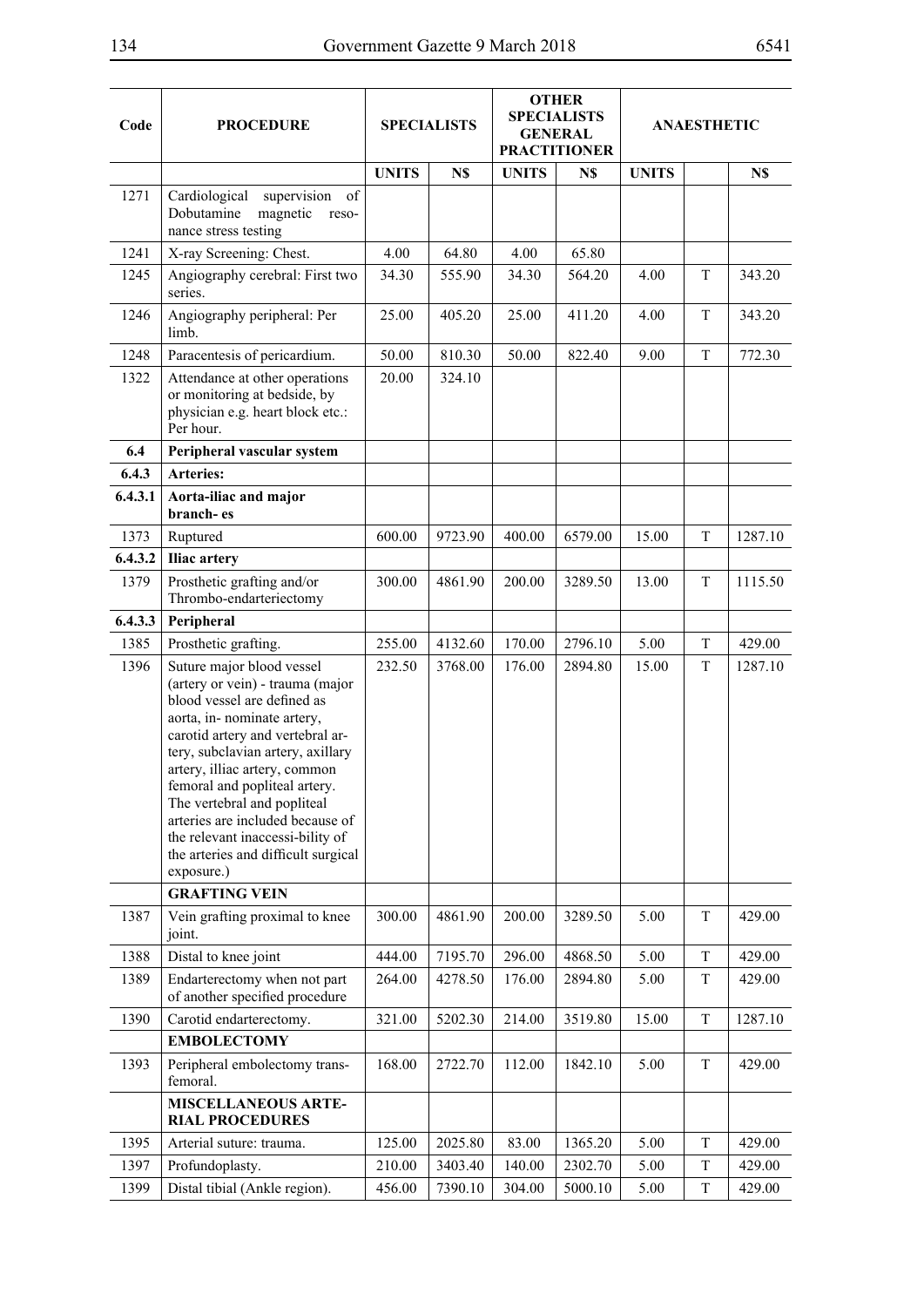| Code  | <b>PROCEDURE</b>                                                                                                                                                                           | <b>SPECIALISTS</b> |         |              | <b>OTHER</b><br><b>SPECIALISTS</b><br><b>GENERAL</b><br><b>PRACTITIONER</b> |              | <b>ANAESTHETIC</b> |        |
|-------|--------------------------------------------------------------------------------------------------------------------------------------------------------------------------------------------|--------------------|---------|--------------|-----------------------------------------------------------------------------|--------------|--------------------|--------|
|       |                                                                                                                                                                                            | <b>UNITS</b>       | N\$     | <b>UNITS</b> | N\$                                                                         | <b>UNITS</b> |                    | N\$    |
| 1401  | Femoro-femoral.                                                                                                                                                                            | 254.00             | 4116.40 | 169.00       | 2779.60                                                                     | 5.00         | T                  | 429.00 |
| 1402  | Carotid-subclavian.                                                                                                                                                                        | 288.00             | 4667.50 | 192.00       | 3157.90                                                                     | 8.00         | T                  | 686.50 |
| 1403  | Axillo-femoral: (Bifemoral plus<br>$50\%$ ).                                                                                                                                               | 288.00             | 4667.50 | 192.00       | 3157.90                                                                     | 8.00         | T                  | 686.50 |
| 6.4.4 | <b>Veins</b>                                                                                                                                                                               |                    |         |              |                                                                             |              |                    |        |
| 1407  | Ligation of saphenous vein.                                                                                                                                                                | 50.00              | 810.30  | 50.00        | 822.40                                                                      | 3.00         | T                  | 257.40 |
| 1408  | Placement of Hickman catheter<br>or similar.                                                                                                                                               | 91.00              | 1474.80 | 61.00        | 1003.30                                                                     | 4.00         | T                  | 343.20 |
|       | <b>LIGATION OF INFERIOR</b><br><b>VENA CAVA:</b>                                                                                                                                           |                    |         |              |                                                                             |              |                    |        |
| 1410  | Abdominal.                                                                                                                                                                                 | 180.00             | 2917.20 | 120.00       | 1973.70                                                                     | 8.00         | T                  | 686.50 |
|       | "UMBRELLA" OPERA-<br>TION ON INFERIOR VENA<br><b>CAVA</b>                                                                                                                                  |                    |         |              |                                                                             |              |                    |        |
| 1412  | Abdominal.                                                                                                                                                                                 | 100.00             | 1620.60 | 67.00        | 1102.00                                                                     | 8.00         | T                  | 686.50 |
|       | <b>COMBINED PROCEDURE</b><br><b>FOR VARICOSE VEINS: LI-</b><br><b>GATION OF SAPHENOUS</b><br>VEIN, STRIPPING, MULTI-<br>PLE LIGATION INCLUD-<br><b>ING OF PERFORATING</b><br><b>VEINS:</b> |                    |         |              |                                                                             |              |                    |        |
| 1413  | Unilateral                                                                                                                                                                                 | 141.00             | 2285.10 | 94.00        | 1546.10                                                                     | 3.00         | T                  | 257.40 |
| 1415  | Bilateral                                                                                                                                                                                  | 247.00             | 4003.00 | 165.00       | 2713.90                                                                     | 3.00         | T                  | 257.40 |
| 1417  | Extensive sub-fascial ligation of<br>perforating veins.                                                                                                                                    | 125.00             | 2025.80 | 83.00        | 1365.20                                                                     | 3.00         | T                  | 257.40 |
| 1419  | Lesser varicose vein procedure                                                                                                                                                             | 31.00              | 502.40  | 31.00        | 509.90                                                                      | 3.00         | T                  | 257.40 |
|       | <b>THROMBECTOMY</b>                                                                                                                                                                        |                    |         |              |                                                                             |              |                    |        |
| 1425  | Inferior vena cava (Trans ab-<br>dominal).                                                                                                                                                 | 240.00             | 3889.50 | 160.00       | 2631.60                                                                     | 11.00        | T                  | 943.90 |
| 1427  | Ilio-femoral.                                                                                                                                                                              | 175.00             | 2836.10 | 117.00       | 1924.40                                                                     | 6.00         | $\mathbf T$        | 514.80 |
| 7.    | <b>LYMPHO-RETICULAR</b><br><b>SYSTEM</b>                                                                                                                                                   |                    |         |              |                                                                             |              |                    |        |
| 7.1   | <b>Spleen</b>                                                                                                                                                                              |                    |         |              |                                                                             |              |                    |        |
|       | <b>SPLENECTOMY</b>                                                                                                                                                                         |                    |         |              |                                                                             |              |                    |        |
| 1435  | Splenectomy (in all cases)                                                                                                                                                                 | 194.90             | 3158.60 | 117.00       | 1924.40                                                                     | 9.00         | T                  | 772.30 |
|       | <b>BONE MARROW BIOPSY</b>                                                                                                                                                                  |                    |         |              |                                                                             |              |                    |        |
| 1457  | By trephine                                                                                                                                                                                | 13.00              | 210.70  | 13.00        | 213.80                                                                      | 3.00         | T                  | 257.40 |
| 1458  | Simple aspiration of marrow by<br>means of trocar or cannula                                                                                                                               | 8.00               | 129.70  | 8.00         | 131.60                                                                      |              |                    |        |
| 8.    | <b>DIGESTIVE SYSTEM</b>                                                                                                                                                                    |                    |         |              |                                                                             |              |                    |        |
|       | Modifiers governing this spe-<br>cific section of the tariff:<br>0074, 0075                                                                                                                |                    |         |              |                                                                             |              |                    |        |
| 8.1   | Oral cavity                                                                                                                                                                                |                    |         |              |                                                                             |              |                    |        |
| 1467  | Drainage of intra-oral abscess.                                                                                                                                                            | 31.00              | 502.40  | 31.00        | 509.90                                                                      | 4.00         | T                  | 343.20 |
| 1483  | Alveolar periosteal or other<br>flaps for arch closure                                                                                                                                     | 138.00             | 2236.50 | 92.00        | 1513.20                                                                     | 4.00         | T                  | 343.20 |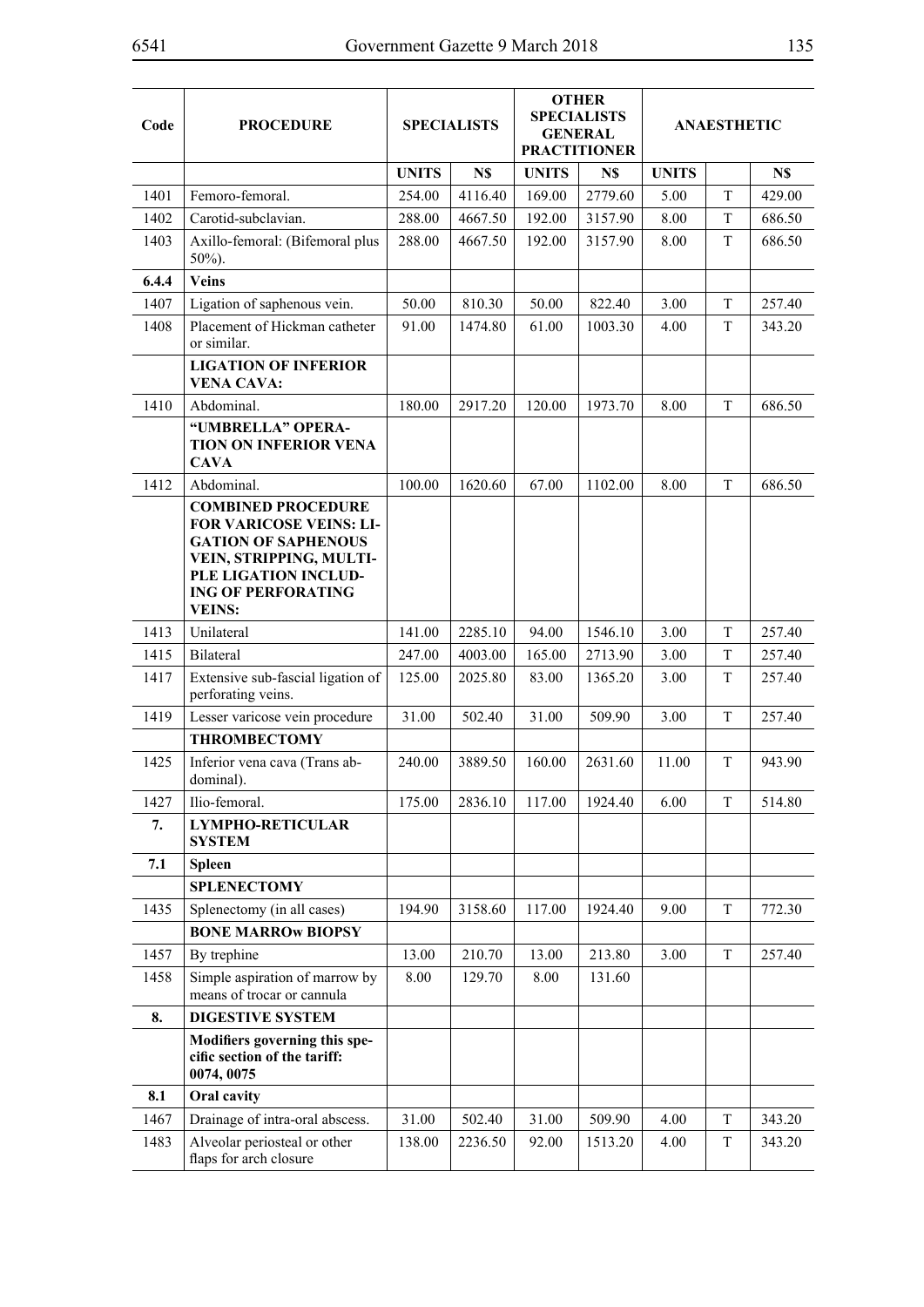| Code | <b>PROCEDURE</b>                                                                                                                                                                                                                                                                          |              | <b>SPECIALISTS</b> |              | <b>OTHER</b><br><b>SPECIALISTS</b><br><b>GENERAL</b><br><b>PRACTITIONER</b> |              | <b>ANAESTHETIC</b> |        |
|------|-------------------------------------------------------------------------------------------------------------------------------------------------------------------------------------------------------------------------------------------------------------------------------------------|--------------|--------------------|--------------|-----------------------------------------------------------------------------|--------------|--------------------|--------|
|      |                                                                                                                                                                                                                                                                                           | <b>UNITS</b> | N\$                | <b>UNITS</b> | N\$                                                                         | <b>UNITS</b> |                    | N\$    |
| 8.2  | Lips                                                                                                                                                                                                                                                                                      |              |                    |              |                                                                             |              |                    |        |
| 1485 | Local excision of benign lesion<br>of lip.                                                                                                                                                                                                                                                | 27.00        | 437.60             | 27.00        | 444.10                                                                      | 4.00         | T                  | 343.20 |
| 1499 | Lip reconstruction following an<br>injury: Direct repair                                                                                                                                                                                                                                  | 93.00        | 1507.20            | 61.00        | 1003.30                                                                     | 4.00         | T                  | 343.20 |
|      | <b>LIP RECONSTRUCTION</b><br>following an injury or tumour<br>removal                                                                                                                                                                                                                     |              |                    |              |                                                                             |              |                    |        |
| 1501 | Flap repair.                                                                                                                                                                                                                                                                              | 206.00       | 3338.50            | 137.00       | 2253.30                                                                     | 4.00         | T                  | 343.20 |
| 1503 | Total reconstruction (first<br>stage).                                                                                                                                                                                                                                                    | 206.00       | 3338.50            | 137.00       | 2253.30                                                                     | 4.00         | T                  | 343.20 |
| 1504 | Subsequent stages (see item<br>0299).                                                                                                                                                                                                                                                     | 104.00       | 1685.50            | 69.00        | 1134.90                                                                     | 4.00         | T                  | 343.20 |
| 8.3  | <b>Tongue</b>                                                                                                                                                                                                                                                                             |              |                    |              |                                                                             |              |                    |        |
| 1505 | Partial glossectomy.                                                                                                                                                                                                                                                                      | 225.00       | 3646.40            | 150.00       | 2467.10                                                                     | 6.00         | T                  | 514.80 |
| 1507 | Local excision of lesion of<br>tongue.                                                                                                                                                                                                                                                    | 27.00        | 437.60             | 27.00        | 444.10                                                                      | 4.00         | T                  | 343.20 |
| 8.4  | Palate, uvula and salivary<br>glands                                                                                                                                                                                                                                                      |              |                    |              |                                                                             |              |                    |        |
| 1531 | Drainage of parotid abscess.                                                                                                                                                                                                                                                              | 25.00        | 405.20             | 25.00        | 411.20                                                                      | 4.00         | T                  | 343.20 |
| 8.5  | Oesophagus                                                                                                                                                                                                                                                                                |              |                    |              |                                                                             |              |                    |        |
| 1545 | Oesophagoscopy with rigid in-<br>strument: First and subsequent                                                                                                                                                                                                                           | 47.00        | 761.70             | 47.00        | 773.00                                                                      | 4.00         | T                  | 343.20 |
| 1550 | With removal of foreign body.                                                                                                                                                                                                                                                             | 70.00        | 1134.50            | 60.00        | 986.90                                                                      | 4.00         | T                  | 343.20 |
|      | <b>HIATUS HERNIA AND DIA-</b><br>PHRAGMATIC HERNIA<br><b>REPAIR</b>                                                                                                                                                                                                                       |              |                    |              |                                                                             |              |                    |        |
| 1563 | With anti-reflux procedure.                                                                                                                                                                                                                                                               | 300.00       | 4861.90            | 200.00       | 3289.50                                                                     | 11.00        | T                  | 943.90 |
| 1565 | With Collis Nissen oesophageal<br>lengthening procedure                                                                                                                                                                                                                                   | 350.00       | 5672.30            | 233.00       | 3832.30                                                                     | 11.00        | T                  | 943.90 |
| 8.6  | <b>Stomach</b>                                                                                                                                                                                                                                                                            |              |                    |              |                                                                             |              |                    |        |
| 1587 | Upper gastro-intestinal fibre-<br>optic endoscopy: Hospital<br>equipment                                                                                                                                                                                                                  | 48.75        | 790.10             | 48.75        | 801.80                                                                      | 4.00         | T                  | 343.20 |
| 1589 | Endoscopic control of gastro-<br>in-testinal haemorrhage from<br>upper gastrointestinal tract,<br>intestines or large bowel by<br>injection of vaso-constrictors<br>and/or schleroses (endoscopic<br>haemostasis) to be added to<br>gastroscopy (item 1587) or<br>colonoscopy (item 1653) | 34.00        | 551.00             | $34.00 +$    | 559.20                                                                      | 6.00         | T                  | 514.80 |
| 1591 | Upper gastro-intestinal endos-<br>co- py with removal of foreign<br>bodies (stomach)                                                                                                                                                                                                      | 25.00        | 405.20             | $25.00 +$    | 411.20                                                                      | 4.00         | $\mathbf T$        | 343.20 |
| 1597 | Gastrostomy or Gastrotomy                                                                                                                                                                                                                                                                 | 129.90       | 2105.20            | 77.00        | 1266.50                                                                     | 6.00         | $\mathbf T$        | 514.80 |
|      | <b>VAGOTOMY</b>                                                                                                                                                                                                                                                                           |              |                    |              |                                                                             |              |                    |        |
| 1615 | Suture of perforated gastric or<br>duodenal ulcer or wound or<br>injury                                                                                                                                                                                                                   | 200.00       | 3241.30            | 133.00       | 2187.50                                                                     | 7.00         | T                  | 600.70 |
| 1617 | Partial gastrectomy.                                                                                                                                                                                                                                                                      | 300.00       | 4861.90            | 200.00       | 3289.50                                                                     | 7.00         | $\mathbf T$        | 600.70 |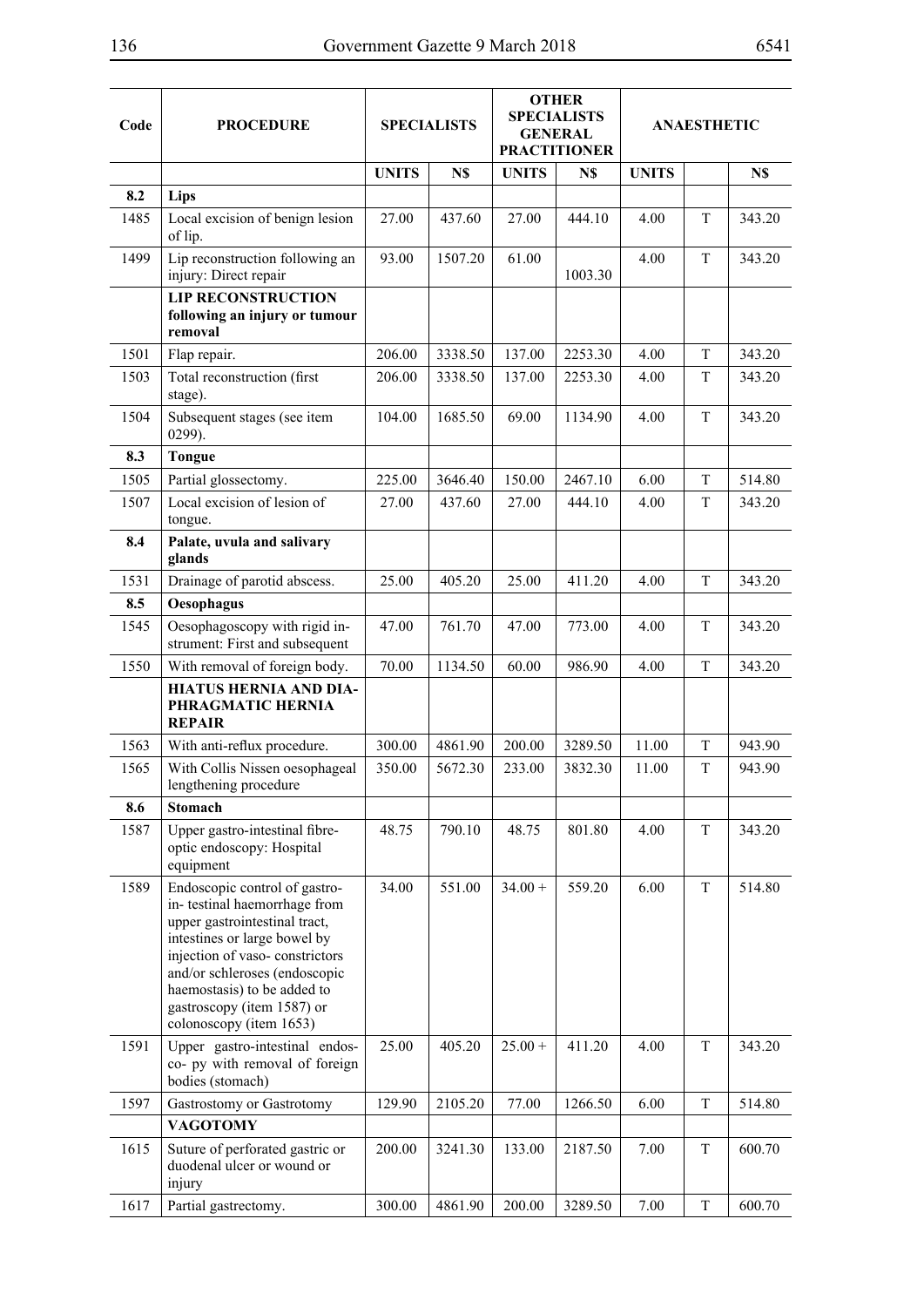| Code         | <b>PROCEDURE</b>                                                                                                                                                              | <b>SPECIALISTS</b> |         | <b>OTHER</b><br><b>SPECIALISTS</b><br><b>GENERAL</b><br><b>PRACTITIONER</b> |         |              | <b>ANAESTHETIC</b> |        |
|--------------|-------------------------------------------------------------------------------------------------------------------------------------------------------------------------------|--------------------|---------|-----------------------------------------------------------------------------|---------|--------------|--------------------|--------|
|              |                                                                                                                                                                               | <b>UNITS</b>       | N\$     | <b>UNITS</b>                                                                | N\$     | <b>UNITS</b> |                    | N\$    |
| 1619         | Total gastrectomy                                                                                                                                                             | 388.60             | 6297.80 | 250.00                                                                      | 4111.90 | 7.00         | T                  | 600.70 |
| 8.7          | Duodenum                                                                                                                                                                      |                    |         |                                                                             |         |              |                    |        |
| 1626         | Endoscopic examination of<br>the small bowel beyond the<br>duodeno- jejunal flexure with<br>biopsy with or without polypec-<br>tomy or arrest of haemorrhage<br>(enteroscopy) | 120.00             | 1944.80 | 80.00                                                                       | 1315.80 | 6.00         | T                  | 514.80 |
| 1627         | Duodenal intubation (under<br>X-ray screening)                                                                                                                                | 8.00               | 129.70  |                                                                             |         |              |                    |        |
| 8.8          | <b>Intestines</b>                                                                                                                                                             |                    |         |                                                                             |         |              |                    |        |
| 1634         | Enterotomy or Enterostomy.                                                                                                                                                    | 178.50             | 2892.80 | 77.00                                                                       | 1266.50 | 6.00         | T                  | 514.80 |
| 1637         | Operation for relief of intestinal<br>obstruction                                                                                                                             | 230.00             | 3727.50 | 153.00                                                                      | 2516.50 | 7.00         | T                  | 600.70 |
| 1639         | Resection of small bowel with<br>enterostomy or anastomosis                                                                                                                   | 230.00             | 3727.50 | 153.00                                                                      | 2516.50 | 6.00         | T                  | 514.80 |
| 1645         | Suture of intestine (small or<br>large): Perforated ulcer, wound<br>or injury                                                                                                 | 163.10             | 2643.30 | 77.00                                                                       | 1266.50 | 6.00         | T                  | 514.80 |
| 1647         | Closure of intestinal fistula                                                                                                                                                 | 258.00             | 4181.30 | 172.00                                                                      | 2829.00 | 6.00         | $\mathbf T$        | 514.80 |
|              | <b>TOTAL FIBRE-OPTIC</b><br><b>COLO-NOSCOPY</b>                                                                                                                               |                    |         |                                                                             |         |              |                    |        |
| 1657         | Right or left hemicolectomy or<br>segmental colectomy.                                                                                                                        | 325.00             | 5267.10 | 217.00                                                                      | 3569.10 | 6.00         | T                  | 514.80 |
| 1661         | Colotomy: Including removal<br>of tumour or foreign body.                                                                                                                     | 181.20             | 2936.60 | 90.00                                                                       | 1480.30 | 6.00         | T                  | 514.80 |
| 1663         | Total colectomy.                                                                                                                                                              | 390.00             | 6320.50 | 260.00                                                                      | 4276.40 | 6.00         | T                  | 514.80 |
| 1665         | Colostomy or ileostomy iso-<br>lated procedure.                                                                                                                               | 205.90             | 3336.90 | 131.00                                                                      | 2154.60 | 6.00         | T                  | 514.80 |
| 1667         | Colostomy Closure                                                                                                                                                             | 157.80             | 2557.40 | 100.00                                                                      | 1644.80 | 5.00         | T                  | 429.00 |
| 1668         | Revision of ileostomy pouch                                                                                                                                                   | 375.00             | 6077.40 | 250.00                                                                      | 4111.90 | 6.00         | $\mathbf T$        | 514.80 |
| 8.10<br>1677 | <b>RECTUM AND ANUS</b><br>Sigmoidoscopy: First Aid and<br>subsequent, with or without<br>biopsy.                                                                              | 13.00              | 21070.  | 13.00                                                                       | 213.80  | 3.00         | T                  | 257.40 |
|              | <b>REPAIR OF PROLAPSED</b><br><b>RECTUM: ABDOMINAL</b>                                                                                                                        |                    |         |                                                                             |         |              |                    |        |
| 1705         | Incision and drainage of peri-<br>anal abscess.                                                                                                                               | 40.00              | 648.30  | 40.00                                                                       | 657.90  | 3.00         | T                  | 257.40 |
| 1707         | Drainage of submucous ab-<br>scess.                                                                                                                                           | 40.00              | 648.30  | 40.00                                                                       | 657.90  | 3.00         | T                  | 257.40 |
| 1735         | Anal sphincteroplasty for in-<br>con-tinence.                                                                                                                                 | 120.00             | 1944.80 | 80.00                                                                       | 1315.80 | 3.00         | T                  | 257.40 |
| 1737         | Dilation of ano-rectal stricture.                                                                                                                                             | 12.50              | 202.60  | 12.50                                                                       | 205.60  | 3.00         | T                  | 257.40 |
| 8.11         | Liver                                                                                                                                                                         |                    |         |                                                                             |         |              |                    |        |
| 1743         | Needle biopsy of liver.                                                                                                                                                       | 26.70              | 432.70  | 25.00                                                                       | 411.20  | 3.00         | T                  | 257.40 |
| 1745         | Biopsy of liver by laparotomy.                                                                                                                                                | 110.00             | 1782.70 | 60.00                                                                       | 986.90  | 4.00         | T                  | 343.20 |
| 1747         | Drainage of liver abscess or<br>cyst.                                                                                                                                         | 157.80             | 2557.40 | 94.00                                                                       | 1546.10 | 7.00         | T                  | 600.70 |
| 1748         | Body composition measured by<br>bio-electrical impedance                                                                                                                      | X                  |         | $\ddot{\mathbf{i}}$                                                         |         |              |                    |        |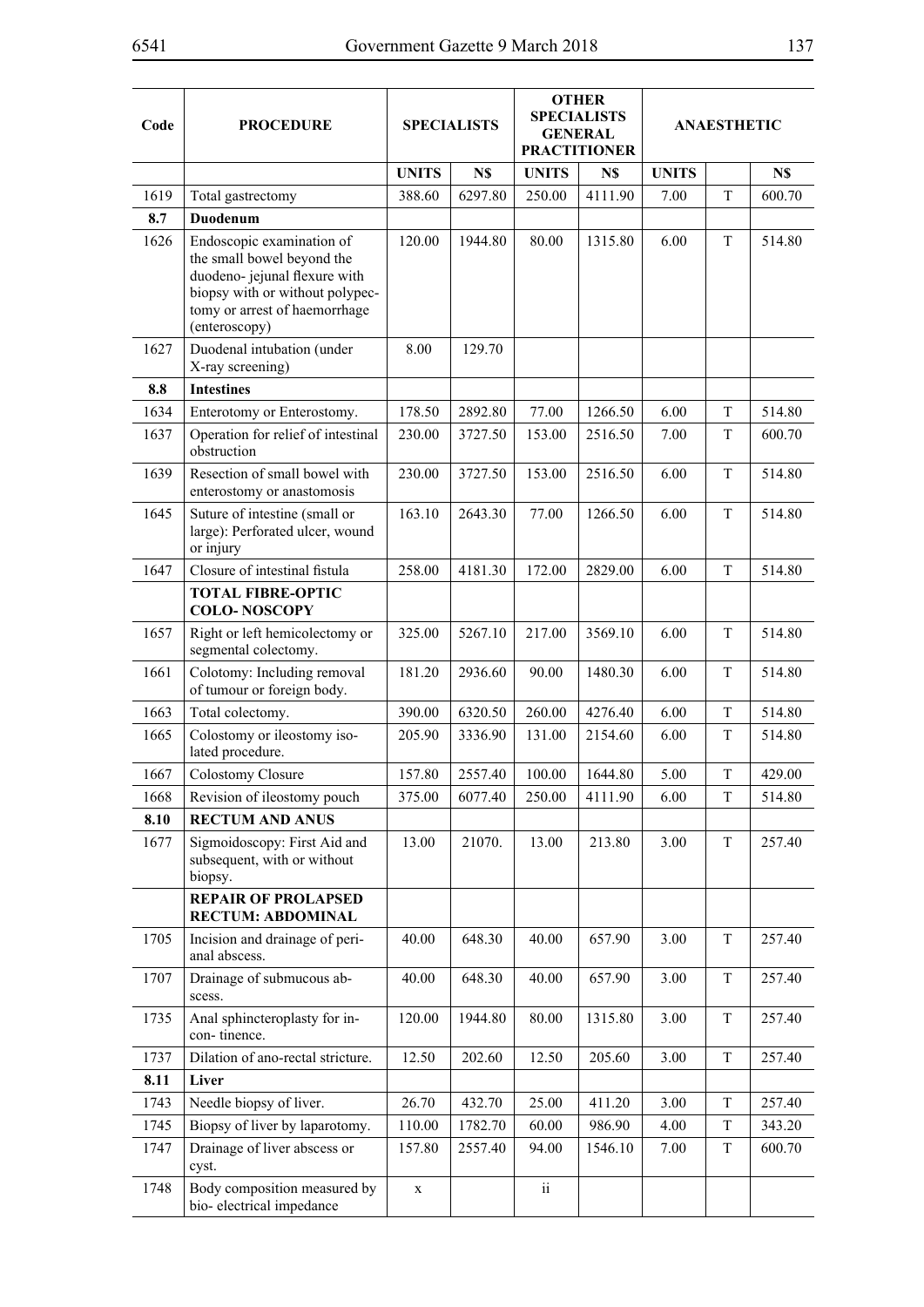| 38   |                                                                                            |              | Government Gazette 9 March 2018 |              |                                                                             |              |                    | 6541   |  |
|------|--------------------------------------------------------------------------------------------|--------------|---------------------------------|--------------|-----------------------------------------------------------------------------|--------------|--------------------|--------|--|
| Code | <b>PROCEDURE</b>                                                                           |              | <b>SPECIALISTS</b>              |              | <b>OTHER</b><br><b>SPECIALISTS</b><br><b>GENERAL</b><br><b>PRACTITIONER</b> |              | <b>ANAESTHETIC</b> |        |  |
|      |                                                                                            | <b>UNITS</b> | N\$                             | <b>UNITS</b> | N\$                                                                         | <b>UNITS</b> |                    | N\$    |  |
|      | <b>HEMI-HEPATECTOMY</b>                                                                    |              |                                 |              |                                                                             |              |                    |        |  |
| 1749 | Right.                                                                                     | 496.80       | 8051.40                         | 293.00       | 4819.10                                                                     | 9.00         | T                  | 772.30 |  |
| 1751 | Left.                                                                                      | 459.00       | 7438.80                         | 200.00       | 3289.50                                                                     | 9.00         | T                  | 772.30 |  |
| 1753 | Partial or segmental hepatec-<br>tomy.                                                     | 350.00       | 5672.30                         | 233.00       | 3832.30                                                                     | 9.00         | T                  | 772.30 |  |
| 1757 | Suture of liver wound or injury.                                                           | 188.70       | 3058.20                         | 120.00       | 1973.70                                                                     | 9.00         | T                  | 772.30 |  |
| 8.12 | <b>Biliary tract</b>                                                                       |              |                                 |              |                                                                             |              |                    |        |  |
| 1763 | Cholecystectomy with explora-<br>tion of common bile duct.                                 | 275.00       | 4456.80                         | 183.00       | 3009.90                                                                     | 6.00         | T                  | 514.80 |  |
| 1765 | Exploration of common bile<br>duct: Secondary operation                                    | 291.00       | 4716.10                         | 194.00       | 3190.80                                                                     | 6.00         | T                  | 514.80 |  |
| 1767 | Reconstruction of common bile<br>duct.                                                     | 400.00       | 6482.60                         | 267.00       | 4391.50                                                                     | 6.00         | T                  | 514.80 |  |
| 8.13 | <b>Pancreas</b>                                                                            |              |                                 |              |                                                                             |              |                    |        |  |
| 1778 | Pancreas: ERCP: Endoscopy<br>and catheterisation of pancreas<br>duct or chole-dochus.      | 97.00        | 1572.00                         | 65.00        | 1069.10                                                                     | 4.00         | T                  | 343.20 |  |
| 1779 | Endoscopic exploration of the<br>common vile duct performed<br>following endoscopic retro- | 10.00        | 162.10                          | 10.00        | 164.50                                                                      | 4.00         | T                  | 343.20 |  |

|      |                                                                                                                                                       | <b>UNITS</b> | N\$     | <b>UNITS</b> | N\$     | <b>UNITS</b> |             | N\$    |
|------|-------------------------------------------------------------------------------------------------------------------------------------------------------|--------------|---------|--------------|---------|--------------|-------------|--------|
|      | <b>HEMI-HEPATECTOMY</b>                                                                                                                               |              |         |              |         |              |             |        |
| 1749 | Right.                                                                                                                                                | 496.80       | 8051.40 | 293.00       | 4819.10 | 9.00         | T           | 772.30 |
| 1751 | Left.                                                                                                                                                 | 459.00       | 7438.80 | 200.00       | 3289.50 | 9.00         | T           | 772.30 |
| 1753 | Partial or segmental hepatec-<br>tomy.                                                                                                                | 350.00       | 5672.30 | 233.00       | 3832.30 | 9.00         | T           | 772.30 |
| 1757 | Suture of liver wound or injury.                                                                                                                      | 188.70       | 3058.20 | 120.00       | 1973.70 | 9.00         | T           | 772.30 |
| 8.12 | <b>Biliary</b> tract                                                                                                                                  |              |         |              |         |              |             |        |
| 1763 | Cholecystectomy with explora-<br>tion of common bile duct.                                                                                            | 275.00       | 4456.80 | 183.00       | 3009.90 | 6.00         | T           | 514.80 |
| 1765 | Exploration of common bile<br>duct: Secondary operation                                                                                               | 291.00       | 4716.10 | 194.00       | 3190.80 | 6.00         | T           | 514.80 |
| 1767 | Reconstruction of common bile<br>duct.                                                                                                                | 400.00       | 6482.60 | 267.00       | 4391.50 | 6.00         | T           | 514.80 |
| 8.13 | <b>Pancreas</b>                                                                                                                                       |              |         |              |         |              |             |        |
| 1778 | Pancreas: ERCP: Endoscopy<br>and catheterisation of pancreas<br>duct or chole-dochus.                                                                 | 97.00        | 1572.00 | 65.00        | 1069.10 | 4.00         | T           | 343.20 |
| 1779 | Endoscopic exploration of the<br>common vile duct performed<br>following endoscopic retro-<br>grade choangiography to be<br>added to ERCP (item 1778) | 10.00        | 162.10  | 10.00        | 164.50  | 4.00         | T           | 343.20 |
| 1783 | Drainage of pancreatic abscess                                                                                                                        | 210.80       | 3416.30 | 120.00       | 1973.70 | 6.00         | T           | 514.80 |
| 1791 | Local, partial or subtotal pan-<br>cre-atectomy.                                                                                                      | 309.40       | 5014.30 | 167.00       | 2746.70 | 8.00         | T           | 686.50 |
| 1793 | Distal pancreatectomy with<br>inter- nal drainage.                                                                                                    | 332.40       | 5387.00 | 200.00       | 3289.50 | 8.00         | T           | 686.50 |
| 8.14 | <b>Peritoneal cavity</b>                                                                                                                              |              |         |              |         |              |             |        |
|      | PNEUMO-PERITONEUM                                                                                                                                     |              |         |              |         |              |             |        |
| 1797 | First.                                                                                                                                                | 13.00        | 210.70  | 13.00        | 213.80  | 4.00         | T           | 343.20 |
| 1799 | Repeat.                                                                                                                                               | 6.00         | 97.20   | 6.00         | 98.70   | 4.00         | T           | 343.20 |
| 1800 | Peritoneal lavage.                                                                                                                                    | 20.00        | 324.10  | 20.00        | 329.00  |              |             |        |
| 1801 | Diagnostic paracentesis: Abdo-<br>men.                                                                                                                | 8.00         | 129.70  | 8.00         | 131.60  |              |             |        |
| 1803 | Therapeutic paracentesis:<br>Abdo-men.                                                                                                                | 13.00        | 210.70  | 13.00        | 213.80  |              |             |        |
| 1807 | Add to open procedure where<br>procedure<br>was<br>performed<br>through a laparoscope (for an-<br>aesthetic refer to modifier 0027).                  | 45.00        | 729.30  | 45.00        | 740.10  | 5.00         | T           | 429.00 |
| 1809 | Laparotomy.                                                                                                                                           | 172.60       | 2797.20 | 113.00       | 1858.60 | 4.00         | T           | 343.20 |
| 1811 | Suture of burst abdomen                                                                                                                               | 165.90       | 2688.60 | 67.00        | 1102.00 | 7.00         | $\mathbf T$ | 600.70 |
| 1812 | Laparotomy for control of<br>surgi- cal haemorrhage.                                                                                                  | 105.00       | 1701.70 | 70.00        | 1151.30 | 9.00         | T           | 772.30 |
| 1813 | Drainage of subphrenic abscess.                                                                                                                       | 180.00       | 2917.20 | 120.00       | 1973.70 | 7.00         | T           | 600.70 |
|      | <b>DRAINAGE OF OTHER</b><br><b>IN-TRAPERITONEAL</b><br><b>ABSCESS</b>                                                                                 |              |         |              |         |              |             |        |
| 1815 | Drainage of other intra- perito-<br>neal abscess (excluding appen-<br>dix abscess): Transabdominal                                                    | 218.80       | 3546.00 | 120.00       | 1973.70 | 5.00         | T           | 429.00 |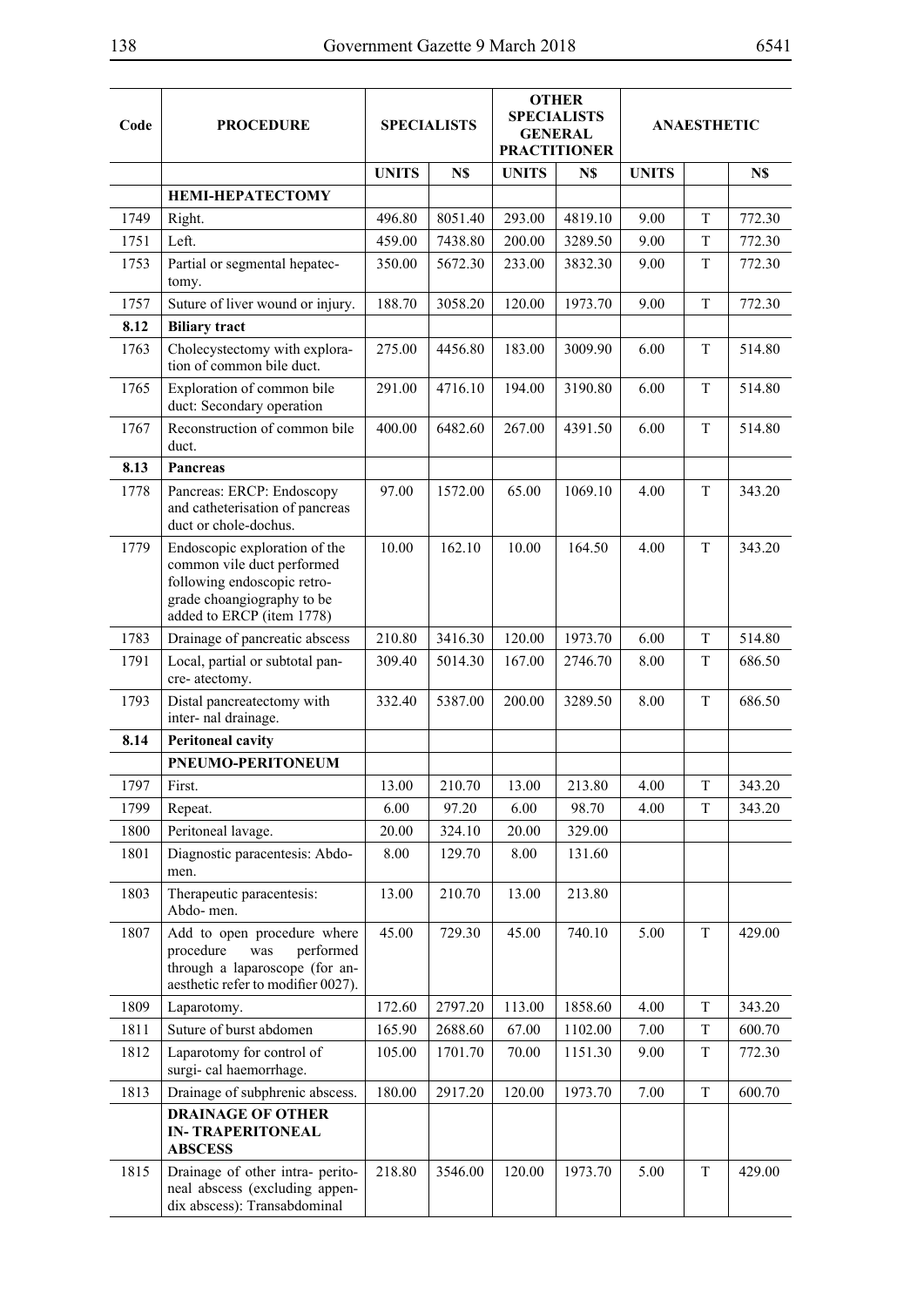| Code | <b>PROCEDURE</b>                                                           | <b>SPECIALISTS</b> |               | <b>OTHER</b><br><b>SPECIALISTS</b><br><b>GENERAL</b><br><b>PRACTITIONER</b> |         | <b>ANAESTHETIC</b> |             |        |
|------|----------------------------------------------------------------------------|--------------------|---------------|-----------------------------------------------------------------------------|---------|--------------------|-------------|--------|
|      |                                                                            | <b>UNITS</b>       | N\$           | <b>UNITS</b>                                                                | N\$     | <b>UNITS</b>       |             | N\$    |
| 1817 | Transrectal drainage of pelvic<br>abscess.                                 | 75.00              | 1215.50       | 60.00                                                                       | 986.90  | 4.00               | T           | 343.20 |
| 9.   | <b>HERNIAE</b>                                                             |                    |               |                                                                             |         |                    |             |        |
|      | <b>INGUINAL OR FEMORAL</b><br><b>HERNIA:</b>                               |                    |               |                                                                             |         |                    |             |        |
| 1819 | Inguinal or femoral hernia                                                 | 125.00             | 2025.80       | 83.00                                                                       | 1365.20 | 4.00               | T           | 343.20 |
| 1825 | Recurrent inguinal or femoral<br>hernia.                                   | 155.00             | 2512.00       | 103.00                                                                      | 1694.10 | 4.00               | T           | 343.20 |
| 1827 | Strangulated hernia requiring<br>resection of bowel.                       | 238.00             | 3857.10       | 159.00                                                                      | 2615.20 | 7.00               | T           | 600.70 |
|      | <b>UMBILICAL HERNIA</b>                                                    |                    |               |                                                                             |         |                    |             |        |
| 1831 | Umbilical hernia.                                                          | 140.00             | 2268.90       | 93.00                                                                       | 1529.60 | 4.00               | T           | 343.20 |
| 1835 | Incisional hernia.                                                         | 160.00             | 2593.00       | 107.00                                                                      | 1759.90 | 4.00               | T           | 343.20 |
| 10.  | <b>URINARY SYSTEM</b>                                                      |                    |               |                                                                             |         |                    |             |        |
|      | Rules governing this section<br>of the Tariff: Rule FF                     |                    |               |                                                                             |         |                    |             |        |
| 10.1 | <b>Kidney</b>                                                              |                    |               |                                                                             |         |                    |             |        |
| 1839 | Renal biopsy, per kidney, open.                                            | 71.00              | 1150.70       | 60.00                                                                       | 986.90  | 5.00               | T           | 429.00 |
| 1841 | Renal biopsy (needle).                                                     | 30.00              | 486.20        | 30.00                                                                       | 493.40  | 3.00               | T           | 257.40 |
|      | PERITONEAL DIALYSIS                                                        |                    |               |                                                                             |         |                    |             |        |
| 1843 | First day.                                                                 | 33.00              | 534.80        | 33.00                                                                       | 542.80  |                    |             |        |
| 1845 | Every subsequent day.                                                      | 33.00              | 534.80        | 33.00                                                                       | 542.80  |                    |             |        |
|      | <b>HAEMODIALYSIS:</b>                                                      |                    |               |                                                                             |         |                    |             |        |
| 1847 | Per hour or part thereof.                                                  | 21.00              | 340.30        | 21.00                                                                       | 345.40  |                    |             |        |
| 1849 | Maximum: Eight hours.                                                      | 168.00             | 2722.70       | 112.00                                                                      | 1842.10 |                    |             |        |
| 1851 | Thereafter per week.                                                       | 55.00              | 891.40        | 55.00                                                                       | 904.60  |                    |             |        |
| 1852 | Continuous haemodiafiltration<br>per day in intensive or high care<br>unit | 33.00              | 534.80        | 33.00                                                                       | 542.80  |                    |             |        |
|      | NEPHRECTOMY:                                                               |                    |               |                                                                             |         |                    |             |        |
| 1853 | Primary nephrectomy.                                                       | 225.00             | 3646.40       | 150.00                                                                      | 2467.10 | 5.00               | T           | 429.00 |
| 1855 | Secondary nephrectomy.                                                     | 267.00             | 4327.10       | 178.00                                                                      | 2927.70 | 5.00               | $\mathbf T$ | 429.00 |
| 1863 | Nephro-ureterectomy.                                                       | 305.00             | 4943.00       | 203.00                                                                      | 3338.90 | 5.00               | T           | 429.00 |
| 1865 | Nephrotomy with drainage<br>neph-rostomy.                                  | 189.00             | 3063.00       | 126.00                                                                      | 2072.40 | 6.00               | T           | 514.80 |
| 1873 | Suture renal laceration<br>(renorraphy).                                   | 193.00             | 3127.80       | 129.00                                                                      | 2121.70 | 6.00               | $\mathbf T$ | 514.80 |
| 1879 | Closure renal fistula.                                                     | 189.00             | 3063.00       | 126.00                                                                      | 2072.40 | 5.00               | T           | 429.00 |
| 1881 | Pyeloplasty.                                                               | 252.00             | 4084.00       | 168.00                                                                      | 2763.20 | 5.00               | $\rm T$     | 429.00 |
| 1885 | Pyelolithotomy                                                             | 189.00             | 3063.00       | 126.00                                                                      | 2072.40 | 5.00               | T           | 429.00 |
| 10.2 | Ureter                                                                     |                    |               |                                                                             |         |                    |             |        |
| 1897 | Ureterorrhaphy: Suture of ureter                                           | 147.00             | 2382.30       | 98.00                                                                       | 1611.90 | 5.00               | $\mathbf T$ | 429.00 |
| 1898 | Lumbar approach.                                                           | 189.00             | 3063.00       | 126.00                                                                      | 2072.40 | 5.00               | T           | 429.00 |
| 1899 | Ureteroplasty.                                                             | 181.00             | 2933.40       | 121.00                                                                      | 1990.20 | 5.00               | $\rm T$     | 429.00 |
| 1903 | Ureterectomy only.                                                         | 137.00             | 2 2 2 0 . 3 0 | 91.00                                                                       | 1496.70 | 5.00               | T           | 429.00 |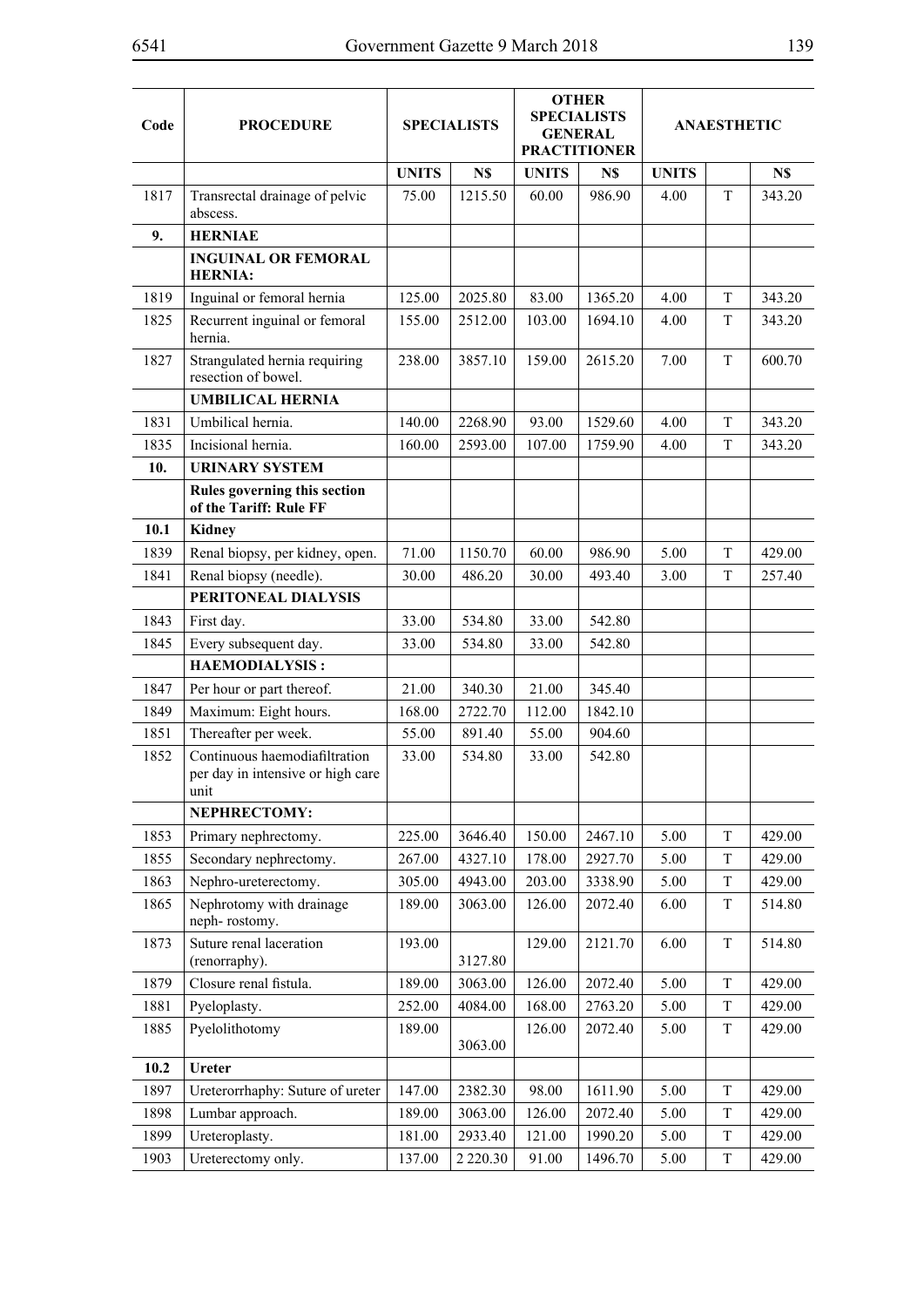| Code | <b>PROCEDURE</b>                                                                                   | <b>SPECIALISTS</b> |         | <b>OTHER</b><br><b>SPECIALISTS</b><br><b>GENERAL</b><br><b>PRACTITIONER</b> |         | <b>ANAESTHETIC</b> |             |        |
|------|----------------------------------------------------------------------------------------------------|--------------------|---------|-----------------------------------------------------------------------------|---------|--------------------|-------------|--------|
|      |                                                                                                    | <b>UNITS</b>       | N\$     | <b>UNITS</b>                                                                | N\$     | <b>UNITS</b>       |             | N\$    |
|      | <b>URETERO- ENTEROS-</b><br><b>TOMY</b>                                                            |                    |         |                                                                             |         |                    |             |        |
| 1919 | Closure of ureteric fistula.                                                                       | 147.00             | 2382.30 | 98.00                                                                       | 1611.90 | 5.00               | T           | 429.00 |
| 1921 | Immediate deligation of ureter.                                                                    | 147.00             | 2382.30 | 98.00                                                                       | 1611.90 | 5.00               | T           | 429.00 |
| 10.3 | <b>Bladder</b>                                                                                     |                    |         |                                                                             |         |                    |             |        |
| 1945 | Instillation<br>of<br>radio-opaque<br>mate- rial for cystography or<br>urethrocys-tography.        | 5.00               | 81.00   | 5.00                                                                        | 82.20   | 3.00               | T           | 257.40 |
| 1949 | Cystoscopy using hospital<br>equip-ment.                                                           | 44.00              | 713.10  | 44.00                                                                       | 723.70  | 3.00               | T           | 257.40 |
| 1951 | And retrograde pyelography or<br>retrograde ureteral catheterisa-<br>tion: Unilateral or bilateral | 10.00              | 162.10  | 10.00                                                                       | 164.50  | 3.00               | T           | 257.40 |
| 1952 | J.J. Stent catheter.                                                                               | 44.00              | 713.10  | 44.00                                                                       | 723.70  | 3.00               | T           | 257.40 |
| 1954 | Urethroscopy.                                                                                      | 35.00              | 567.20  |                                                                             |         | 3.00               | T           | 257.40 |
| 1959 | With manipulation of ureteral<br>calculus.                                                         | 20.00              | 324.10  | 20.00                                                                       | 329.00  | 3.00               | T           | 257.40 |
| 1961 | With removal of foreign body<br>or calculus from urethra or<br>bladder.                            | 20.00              | 324.10  | 20.00                                                                       | 329.00  | 3.00               | T           | 257.40 |
| 1964 | And control of haemorrhage<br>and blood clot evacuation                                            | 15.00              | 243.10  | 15.00                                                                       | 246.70  | 3.00               | T           | 257.40 |
| 1976 | Optic urethrotomy.                                                                                 | 80.00              | 1296.50 | 60.00                                                                       | 986.90  | 3.00               | T           | 257.40 |
|      | <b>INTERNAL URETHROT-</b><br><b>OMY</b>                                                            |                    |         |                                                                             |         |                    |             |        |
| 1979 | Female.                                                                                            | 50.00              | 810.30  | 50.00                                                                       | 822.40  | 3.00               | T           | 257.40 |
| 1981 | Male.                                                                                              | 50.00              | 810.30  | 50.00                                                                       | 822.40  | 3.00               | T           | 257.40 |
|      | <b>TRANSURETHERAL</b><br>$RE-$<br><b>SECTION</b><br><b>BLADDER-</b><br>OF<br>NECK:                 |                    |         |                                                                             |         |                    |             |        |
| 1985 | Female.                                                                                            | 105.00             | 1701.70 | 70.00                                                                       | 1151.30 | 5.00               | T           | 429.00 |
| 1986 | Male.                                                                                              | 125.00             | 2025.80 | 83.00                                                                       | 1365.20 | 5.00               | T           | 429.00 |
| 1987 | Litholapaxy.                                                                                       | 80.00              | 1296.50 | 60.00                                                                       | 986.90  | 5.00               | $\mathbf T$ | 429.00 |
| 1989 | Cystometrogram.                                                                                    | 25.00              | 405.20  | 25.00                                                                       | 411.20  | 3.00               | $\mathbf T$ | 257.40 |
| 1991 | Flowmetric bladder, studies<br>with videocystograph                                                | 40.00              | 648.30  | 40.00                                                                       | 657.90  | 3.00               | $\mathbf T$ | 257.40 |
| 1992 | Without videocystograph.                                                                           | 25.00              | 405.20  | 25.00                                                                       | 411.20  | 3.00               | $\mathbf T$ | 257.40 |
| 1993 | Voiding cysto-urethrogram.                                                                         | 21.00              | 340.30  | 21.00                                                                       | 345.40  | 3.00               | T           | 257.40 |
| 1995 | Percutaneous aspiration of blad-<br>der.                                                           | 10.00              | 162.10  | 10.00                                                                       | 164.50  | 3.00               | T           | 257.40 |
| 1996 | Bladder catheterisation - male<br>(not at operation)                                               | 6.00               | 97.20   | 6.00                                                                        | 98.70   | 3.00               | T           | 257.40 |
| 1997 | Bladder catheterisation - female<br>(not at operation)                                             | 3.00               | 48.60   | 3.00                                                                        | 49.30   |                    |             |        |
| 1999 | Percutaneous cystostomy.                                                                           | 24.00              | 389.00  | 24.00                                                                       | 394.70  | 3.00               | $\mathbf T$ | 257.40 |
|      | TOTAL CYSTECTOMY:                                                                                  |                    |         |                                                                             |         |                    |             |        |
| 2013 | Diverticulectomy (independent<br>procedure): Multiple or single.                                   | 137.00             | 2220.30 | 91.00                                                                       | 1496.70 | 5.00               | T           | 429.00 |
| 2015 | Suprapubic cystostomy.                                                                             | 67.00              | 1085.80 | 60.00                                                                       | 986.90  | 5.00               | $\mathbf T$ | 429.00 |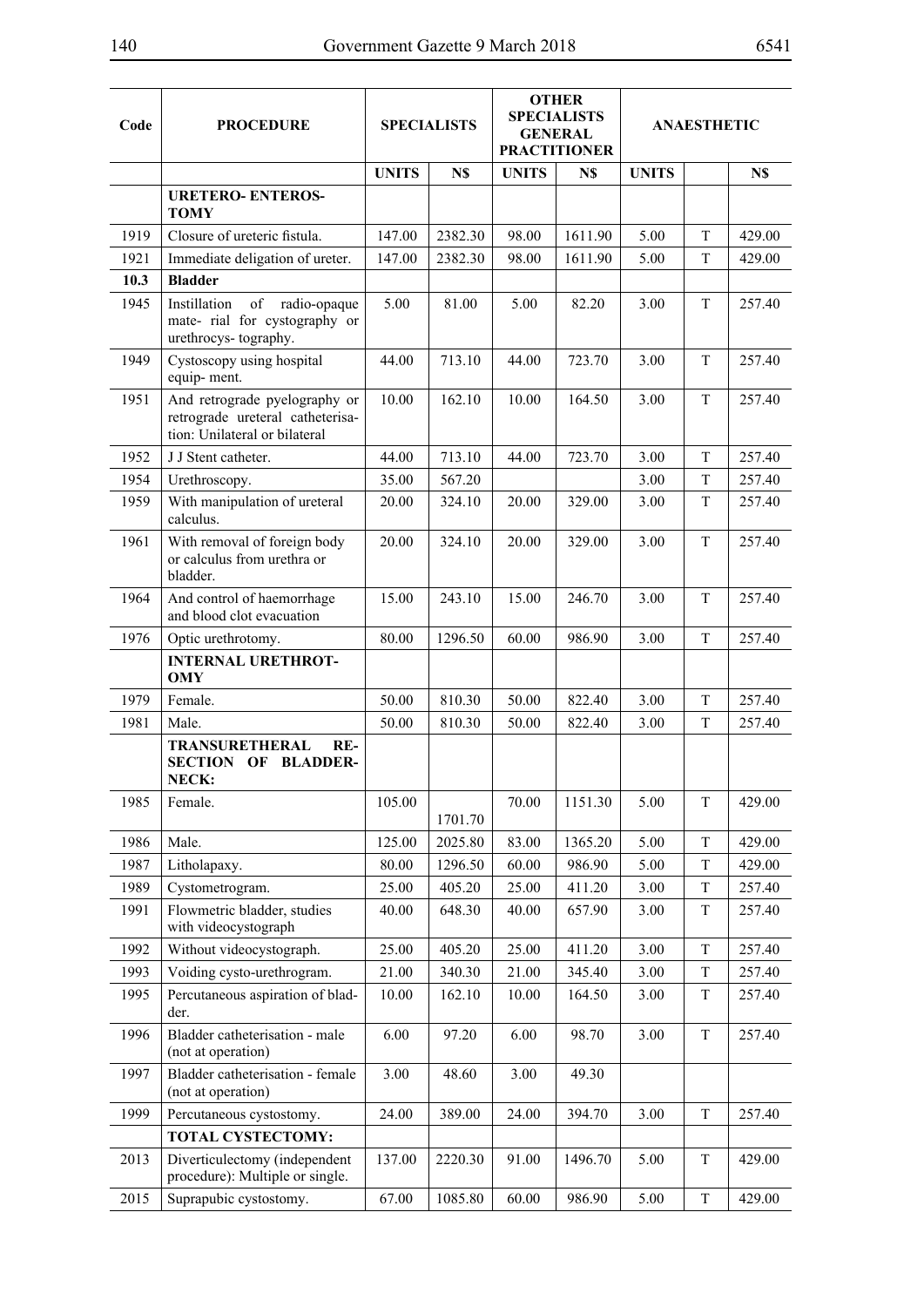| Code | <b>PROCEDURE</b>                                                                                                                     | <b>SPECIALISTS</b> |               | <b>OTHER</b><br><b>SPECIALISTS</b><br><b>GENERAL</b><br><b>PRACTITIONER</b> |         | <b>ANAESTHETIC</b> |         |        |
|------|--------------------------------------------------------------------------------------------------------------------------------------|--------------------|---------------|-----------------------------------------------------------------------------|---------|--------------------|---------|--------|
|      |                                                                                                                                      | <b>UNITS</b>       | N\$           | <b>UNITS</b>                                                                | N\$     | <b>UNITS</b>       |         | N\$    |
|      | <b>RECONSTRUCTION OF</b><br><b>EC-TOPIC BLADDER</b><br><b>EXCLU-SIVE OF ORTHO-</b><br><b>PAEDIC OPERATION (IF</b><br><b>REQUIRED</b> |                    |               |                                                                             |         |                    |         |        |
| 2035 | Cutaneous vesicostomy.                                                                                                               | 118.00             | 1912.40       | 79.00                                                                       | 1299.40 | 5.00               | T       | 429.00 |
| 2039 | Operation for ruptured bladder.                                                                                                      | 137.00             | 2 2 2 0 . 3 0 | 91.00                                                                       | 1496.70 | 6.00               | T       | 514.80 |
| 2047 | Drainage of perivesical or pre-<br>vesical abscess                                                                                   | 64.00              | 1037.20       | 60.00                                                                       | 986.90  | 5.00               | T       | 429.00 |
|      | <b>EVACUATION OF CLOTS</b><br><b>FROM BLADDER:</b>                                                                                   |                    |               |                                                                             |         |                    |         |        |
| 2049 | Other than post-operative.                                                                                                           | 40.00              | 648.30        | 40.00                                                                       | 657.90  | 3.00               | T       | 257.40 |
| 2051 | Simple bladder lavage:<br>including catheterisation.                                                                                 | 12.00              | 194.50        | 12.00                                                                       | 197.40  | 3.00               | T       | 257.40 |
| 10.4 | Urethra                                                                                                                              |                    |               |                                                                             |         |                    |         |        |
|      | <b>DILATATION OF URE-</b><br><b>THRAL STRICTURE: BY</b><br><b>PASSAGE SOUND:</b>                                                     |                    |               |                                                                             |         |                    |         |        |
| 2063 | Initial (male).                                                                                                                      | 20.00              | 324.10        | 20.00                                                                       | 329.00  | 3.00               | T       | 257.40 |
| 2065 | Subsequent (male).                                                                                                                   | 10.00              | 162.10        | 10.00                                                                       | 164.50  | 3.00               | T       | 257.40 |
| 2067 | By passage of filiform and<br>follower (male).                                                                                       | 20.00              | 324.10        | 20.00                                                                       | 329.00  | 3.00               | T       | 257.40 |
| 2071 | Urethrorraphy: Suture of ure-<br>thral wound or injury                                                                               | 139.00             | 2252.70       | 93.00                                                                       | 1529.60 | 4.00               | T       | 343.20 |
|      | <b>URETHRAPLASTY: PEN-</b><br><b>DU-LOUS URETHRA</b>                                                                                 |                    |               |                                                                             |         |                    |         |        |
| 2075 | First stage.                                                                                                                         | 71.00              | 1 150.70      | 60.00                                                                       | 986.90  | 4.00               | T       | 343.20 |
| 2077 | Second stage.                                                                                                                        | 145.00             | 2349.90       | 97.00                                                                       | 1595.40 | 4.00               | T       | 343.20 |
| 2081 | Reconstruction or repair of<br>male anterior urethra (one<br>stage).                                                                 | 160.00             | 2593.00       | 107.00                                                                      | 1759.90 | 4.00               | T       | 343.20 |
|      | <b>RECONSTRUCTION OR</b><br><b>REPAIR OF PROSTATIC</b><br>OR MEMBRANOUS URE-<br><b>THRA</b>                                          |                    |               |                                                                             |         |                    |         |        |
| 2083 | First stage.                                                                                                                         | 168.00             | 2722.70       | 112.00                                                                      | 1842.10 | 6.00               | T       | 514.80 |
| 2085 | Second stage                                                                                                                         | 168.00             | 2722.70       | 112.00                                                                      | 1842.10 | 6.00               | T       | 514.80 |
| 2086 | If done in one stage.                                                                                                                | 294.00             | 4764.70       | 196.00                                                                      | 3223.70 | 6.00               | T       | 514.80 |
|      | <b>TOTAL URETHRECTOMY</b>                                                                                                            |                    |               |                                                                             |         |                    |         |        |
| 2095 | Drainage of simple localised<br>perineal urinary extravasation                                                                       | 42.00              | 680.70        | 42.00                                                                       | 690.80  | 5.00               | T       | 429.00 |
| 2097 | Drainage of extensive perineal<br>urinary extra-vasation.                                                                            | 137.00             | 2 2 2 0 . 3 0 | 91.00                                                                       | 1496.70 | 5.00               | T       | 429.00 |
| 2103 | Simple urethral meatotomy.                                                                                                           | 15.00              | 243.10        | 15.00                                                                       | 246.70  | 3.00               | $\rm T$ | 257.40 |
|      | <b>INCISION OF DEEP PERI-</b><br><b>URETHRAL ABSCESS</b>                                                                             |                    |               |                                                                             |         |                    |         |        |
| 2105 | Female.                                                                                                                              | 42.00              | 680.70        | 42.00                                                                       | 690.80  | 3.00               | T       | 257.40 |
| 2107 | Male                                                                                                                                 | 25.00              | 405.20        | 25.00                                                                       | 411.20  | 3.00               | T       | 257.40 |
| 2109 | Badenoch pull-through<br>for intractable stricture or<br>incontinence.                                                               | 181.00             | 2933.40       | 121.00                                                                      | 1990.20 | 5.00               | T       | 429.00 |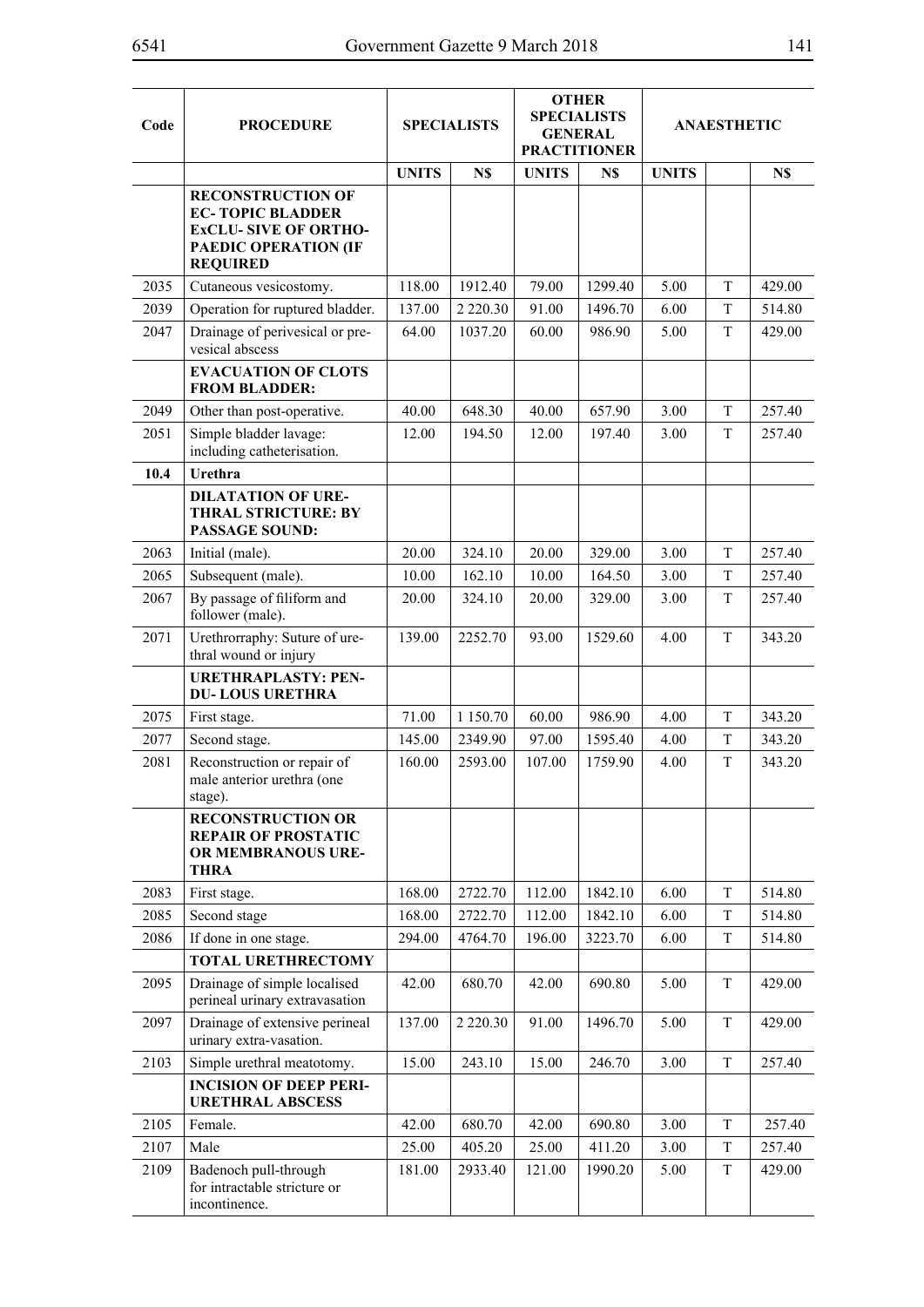| Code | <b>PROCEDURE</b>                                                                                                                            | <b>SPECIALISTS</b> |         | <b>OTHER</b><br><b>SPECIALISTS</b><br><b>GENERAL</b><br><b>PRACTITIONER</b> |         | <b>ANAESTHETIC</b> |   |        |
|------|---------------------------------------------------------------------------------------------------------------------------------------------|--------------------|---------|-----------------------------------------------------------------------------|---------|--------------------|---|--------|
|      |                                                                                                                                             | <b>UNITS</b>       | N\$     | <b>UNITS</b>                                                                | N\$     | <b>UNITS</b>       |   | N\$    |
| 2111 | External sphincterotomy.                                                                                                                    | 108.00             | 1750.30 | 72.00                                                                       | 1184.20 | 5.00               | T | 429.00 |
| 2115 | Operation for correction of<br>male urinary incontinence<br>with or without introduction of<br>prostheses (excluding cost of<br>prostheses) | 168.00             | 2722.70 | 112.00                                                                      | 1842.10 | 5.00               | T | 429.00 |
| 2116 | Urethral meatoplasty.                                                                                                                       | 44.00              | 713.10  | 44.00                                                                       | 723.70  | 3.00               | T | 257.40 |
| 2117 | Closure of urethrostomy or<br>urethro-cutaneous fistula (inde-<br>pendent procedure).                                                       | 29.00              | 470.00  | 29.00                                                                       | 477.00  | 3.00               | T | 257.40 |
| 11.  | <b>MALE GENITAL SYSTEM</b>                                                                                                                  |                    |         |                                                                             |         |                    |   |        |
| 11.1 | Penis                                                                                                                                       |                    |         |                                                                             |         |                    |   |        |
|      | PLASTIC OPERATION ON<br><b>PENIS</b>                                                                                                        |                    |         |                                                                             |         |                    |   |        |
| 2141 | Plastic operation for insertion of<br>prostheses.                                                                                           | 101.00             | 1636.90 | 67.00                                                                       | 1102.00 | 3.00               | T | 257.40 |
| 2147 | For injury: Including fracture of<br>penis and skin graft if required.                                                                      | 168.00             | 2722.70 | 112.00                                                                      | 1842.10 | 3.00               | T | 257.40 |
|      | <b>TOTAL AMPUTATION OF</b><br><b>PENIS</b>                                                                                                  |                    |         |                                                                             |         |                    |   |        |
| 2161 | Without gland dissection                                                                                                                    | 210.00             | 3403.40 | 140.00                                                                      | 2302.70 | 4.00               | T | 343.20 |
| 2163 | With gland dissection                                                                                                                       | 336.00             | 5445.40 | 224.00                                                                      | 3684.30 | 6.00               | T | 514.80 |
|      | PARTIAL AMPUTATION<br><b>OF PENIS</b>                                                                                                       |                    |         |                                                                             |         |                    |   |        |
| 2167 | Without gland dissection                                                                                                                    | 84.00              | 1361.30 | 60.00                                                                       | 986.90  | 4.00               | T | 343.20 |
| 11.2 | <b>Testis and epididymis</b>                                                                                                                |                    |         |                                                                             |         |                    |   |        |
|      | Modifier applicable to this<br>section of the Tariff: 0078                                                                                  |                    |         |                                                                             |         |                    |   |        |
|      | <b>ORCHIDECTOMY (TOTAL</b><br><b>OR SUBCAPSULAR):</b>                                                                                       |                    |         |                                                                             |         |                    |   |        |
| 2191 | Unilateral.                                                                                                                                 | 98.00              | 1588.20 | 65.00                                                                       | 1069.10 | 3.00               | T | 257.40 |
| 2193 | Bilateral.                                                                                                                                  | 147.00             | 2382.30 | 98.00                                                                       | 1611.90 | 3.00               | T | 257.40 |
| 2195 | Radical operation for malignant<br>testis: Excluding gland dissec-<br>tion.                                                                 | 130.00             | 2106.80 | 87.00                                                                       | 1430.90 | 6.00               | T | 514.80 |
| 2213 | Suture or repair of testicular<br>injury.                                                                                                   | 34.00              | 551.00  | 34.00                                                                       | 559.20  | 4.00               | T | 343.20 |
| 2215 | Incision and drainage of testis<br>or epididymis e.g. abscess or<br>haema-toma.                                                             | 90.00              | 1458.60 | 60.00                                                                       | 986.90  | 4.00               | T | 343.20 |
| 2227 | Incision and drainage of scrotal<br>wall abscess.                                                                                           | 37.60              | 609.40  | 17.00                                                                       | 279.60  | 3.00               | T | 257.40 |
| 11.3 | <b>Prostate</b>                                                                                                                             |                    |         |                                                                             |         |                    |   |        |
| 2245 | Trans-urethral resection of<br>prostate.                                                                                                    | 252.00             | 4084.00 | 168.00                                                                      | 2763.20 | 6.00               | T | 514.80 |
| 14.  | <b>NERVOUS SYSTEM</b>                                                                                                                       |                    |         |                                                                             |         |                    |   |        |
| 14.1 | <b>Diagnostic procedures</b>                                                                                                                |                    |         |                                                                             |         |                    |   |        |
| 2709 | Full spinogram including bilat-<br>eral median and posterior-tibial<br>stud-ies                                                             | 140.00             | 2268.90 |                                                                             |         |                    |   |        |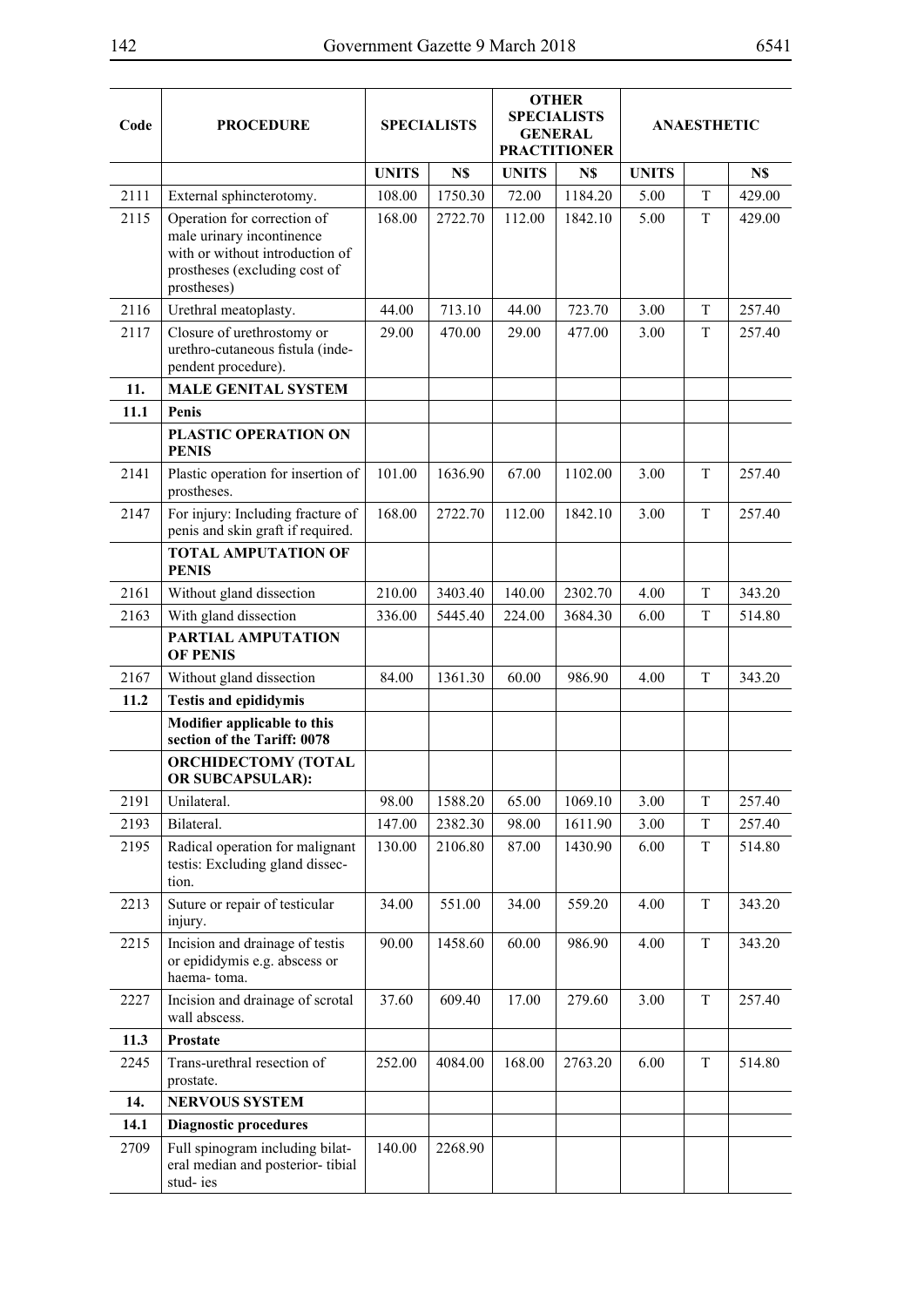| Code | <b>PROCEDURE</b>                                                                |              | <b>SPECIALISTS</b> |                         | <b>OTHER</b><br><b>SPECIALISTS</b><br><b>GENERAL</b><br><b>PRACTITIONER</b> |              | <b>ANAESTHETIC</b> |        |
|------|---------------------------------------------------------------------------------|--------------|--------------------|-------------------------|-----------------------------------------------------------------------------|--------------|--------------------|--------|
|      |                                                                                 | <b>UNITS</b> | N\$                | <b>UNITS</b>            | N\$                                                                         | <b>UNITS</b> |                    | N\$    |
| 2711 | Electro-encephalography - Tak-<br>ing of record                                 | 36.10        | 585.10             | 36.10                   | 593.80                                                                      |              |                    |        |
| 2712 | Electro-encephalography - In-<br>ter-pretation.                                 | 12.00        | 194.50             | 12.00                   | 197.40                                                                      |              |                    |        |
| 2713 | Lumbar puncture and/or in-<br>trathe-cal injections.                            | 15.00        | 243.10             | 15.00                   | 246.70                                                                      |              |                    |        |
| 2714 | Cisternal puncture and/or intra-<br>thecal injections.                          | 15.00        | 243.10             | 15.00                   | 246.70                                                                      |              |                    |        |
|      | <b>ELECTROMYOGRAPHY</b>                                                         |              |                    |                         |                                                                             |              |                    |        |
| 2717 | First                                                                           | 75.00        | 1215.50            | 50.00                   | 822.40                                                                      |              |                    |        |
| 2718 | Subsequent                                                                      | 75.00        | 1215.50            | 50.00                   | 822.40                                                                      |              |                    |        |
|      | <b>ANGIOGRAPHY CAROTIS</b>                                                      |              |                    |                         |                                                                             |              |                    |        |
| 2725 | Unilateral.                                                                     | 25.00        | 405.20             | 25.00                   | 411.20                                                                      | 4.00         | T                  | 343.20 |
| 2726 | Bilateral.                                                                      | 44.00        | 713.10             | 44.00                   | 723.70                                                                      | 4.00         | T                  | 343.20 |
| 2727 | Vertebral artery: Direct nee-<br>dling.                                         | 50.00        | 810.30             | 50.00                   | 822.40                                                                      | 4.00         | T                  | 343.20 |
| 2729 | Vertebral catheterisation.                                                      | 50.00        | 810.30             | 50.00                   | 822.40                                                                      | 4.00         | T                  | 343.20 |
|      | <b>AIR ENCEPHALO-</b><br><b>GRAPHY AND POSTERIOR</b><br><b>FOSSA TOMOGRAPHY</b> |              |                    |                         |                                                                             |              |                    |        |
| 2731 | Injection of air (independent<br>procedure).                                    | 14.50        | 235.00             |                         |                                                                             | 4.00         | T                  | 343.20 |
| 2735 | Posterior fossa tomography at-<br>tendance by clinician                         | 31.50        | 510.50             | $\overline{\text{iii}}$ |                                                                             |              |                    |        |
| 2737 | Visual field charting on<br>Bjerrum Screen.                                     | 7.00         | 113.40             | 7.00                    | 115.10                                                                      |              |                    |        |
|      | <b>VENTRICULAR</b><br><b>NEEDLING WITHOUT</b><br><b>BURRING</b>                 |              |                    |                         |                                                                             |              |                    |        |
| 2739 | Tapping only.                                                                   | 16.00        | 259.30             | 16.00                   | 263.20                                                                      | 4.00         | T                  | 343.20 |
| 2741 | Plus introduction of air and/<br>or contrast dye for ventriculog-<br>raphy.     | 43.00        | 696.90             | 43.00                   | 707.20                                                                      | 4.00         | T                  | 343.20 |
|      | <b>SUBDURAL TAPPING:</b>                                                        |              |                    |                         |                                                                             |              |                    |        |
| 2743 | First sitting.                                                                  | 15.00        | 243.10             | 15.00                   | 246.70                                                                      | 4.00         | T                  | 343.20 |
| 2745 | Subsequent.                                                                     | 10.00        | 162.10             | 10.00                   | 164.50                                                                      | 4.00         | T                  | 343.20 |
| 14.2 | <b>Introduction of burr holes</b>                                               |              |                    |                         |                                                                             |              |                    |        |
| 2747 | Ventriculography.                                                               | 150.00       | 2431.00            | 100.00                  | 1644.80                                                                     | 8.00         | T                  | 686.50 |
| 2749 | Catheterisation for ventricu-<br>logra-phy and/or drainage                      | 150.00       | 2431.00            | 100.00                  | 1644.80                                                                     | 8.00         | T                  | 686.50 |
| 2753 | Subdural haematoma or hy-<br>groma.                                             | 150.00       | 2431.00            | 100.00                  | 1644.80                                                                     | 8.00         | T                  | 686.50 |
| 2755 | Subdural empyema.                                                               | 150.00       | 2431.00            | 100.00                  | 1644.80                                                                     | 8.00         | T                  | 686.50 |
| 2757 | Brain abscess.                                                                  | 150.00       | 2431.00            | 100.00                  | 1644.80                                                                     | 8.00         | T                  | 686.50 |
| 14.3 | Nerve procedures:                                                               |              |                    |                         |                                                                             |              |                    |        |
| 2765 | Nerve conduction studies (see<br>item 0733 and 3285)                            | 26.00        | 421.40             | 17.00                   | 279.60                                                                      | 4.00         | T                  | 343.20 |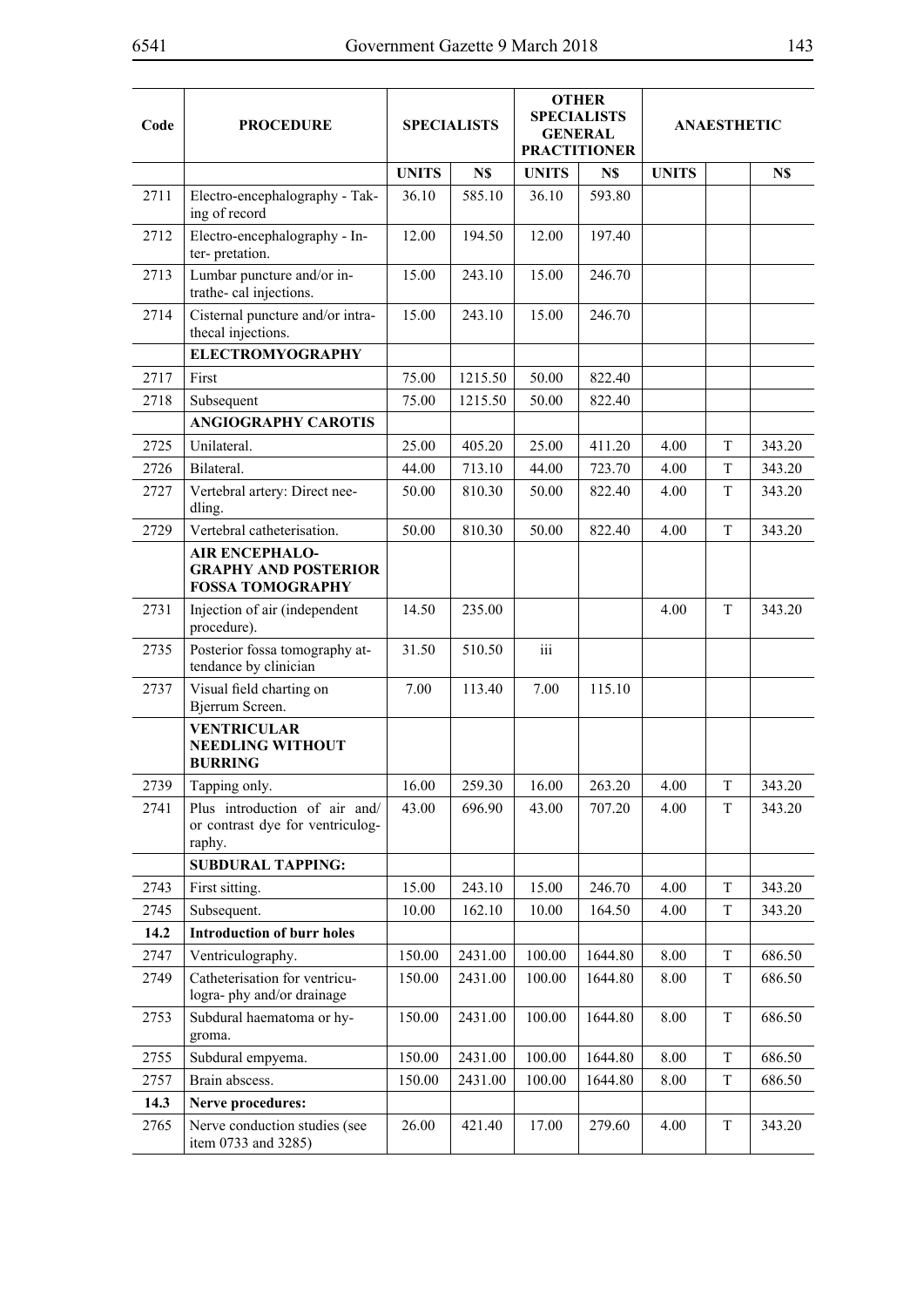| Code   | <b>PROCEDURE</b>                                                                                                                                  | <b>SPECIALISTS</b> |               | <b>OTHER</b><br><b>SPECIALISTS</b><br><b>GENERAL</b><br><b>PRACTITIONER</b> |         | <b>ANAESTHETIC</b> |                     |         |
|--------|---------------------------------------------------------------------------------------------------------------------------------------------------|--------------------|---------------|-----------------------------------------------------------------------------|---------|--------------------|---------------------|---------|
|        |                                                                                                                                                   | <b>UNITS</b>       | N\$           | <b>UNITS</b>                                                                | N\$     | <b>UNITS</b>       |                     | N\$     |
| 14.3.1 | Nerve repair or suture:                                                                                                                           |                    |               |                                                                             |         |                    |                     |         |
|        | <b>SUTURE: LARGE NERVE:</b>                                                                                                                       |                    |               |                                                                             |         |                    |                     |         |
| 2769   | Primary.                                                                                                                                          | 134.00             | 2171.70       | 89.00                                                                       | 1463.80 | 5.00               | T                   | 429.00  |
| 2771   | Secondary.                                                                                                                                        | 202.00             | 3273.70       | 135.00                                                                      | 2220.40 | 5.00               | T                   | 429.00  |
|        | <b>DIGITAL NERVE:</b>                                                                                                                             |                    |               |                                                                             |         |                    |                     |         |
| 2773   | Primary.                                                                                                                                          | 65.00              | 1053.40       | 60.00                                                                       | 986.90  | 3.00               | T                   | 257.40  |
| 2775   | Secondary.                                                                                                                                        | 96.00              | 1555.80       | 64.00                                                                       | 1052.60 | 3.00               | T                   | 257.40  |
|        | <b>NERVE GRAFT:</b>                                                                                                                               |                    |               |                                                                             |         |                    |                     |         |
| 2777   | Simple.                                                                                                                                           | 202.00             | 3273.70       | 135.00                                                                      | 2220.40 | 4.00               | T                   | 343.20  |
|        | <b>FASCICULAR:</b>                                                                                                                                |                    |               |                                                                             |         |                    |                     |         |
| 2779   | First fasciculus.                                                                                                                                 | 202.00             | 3273.70       | 135.00                                                                      | 2220.40 | 4.00               | T                   | 343.20  |
| 2781   | Each additional fasciculus.                                                                                                                       | 50.00              | 810.30        | 50.00                                                                       | 822.40  | 4.00               | T                   | 343.20  |
| 2783   | Nerve flap: To include all<br>stages.                                                                                                             | 224.00             | 3630.20       | 149.00                                                                      | 2450.70 | 4.00               | T                   | 343.20  |
| 2787   | Grafting of facial nerve.                                                                                                                         | 215.00             | 3484.40       | 143.00                                                                      | 2352.00 | 5.00               | T                   | 429.00  |
| 14.3.2 | Neurectomy:                                                                                                                                       |                    |               |                                                                             |         |                    |                     |         |
|        | <b>PROCEDURES FOR PAIN</b><br><b>RELIEF:</b>                                                                                                      |                    |               |                                                                             |         |                    |                     |         |
| 2799   | Intrathecal injections for pain.                                                                                                                  | 36.00              | 583.40        | 36.00                                                                       | 592.10  | 4.00               | T                   | 343.20  |
| 2800   | Plexus nerve block.                                                                                                                               | 36.00              | 583.40        | 36.00                                                                       | 592.10  |                    |                     |         |
| 2801   | Epidural injection for pain. (See<br>modifier 0045 for post- opera-<br>tive pain relief) (refer<br>to modifier 0021 for epidural<br>anaesthetic). | 36.00              | 583.40        | 36.00                                                                       | 592.10  |                    |                     |         |
| 2802   | Peripheral nerve block.                                                                                                                           | 25.00              | 405.20        | 25.00                                                                       | 411.20  | 25.00              | $\ddot{\mathbf{i}}$ | 2145.00 |
|        | <b>ALCOHOL INJECTION</b><br><b>IN PERIPHERAL NERVES</b><br><b>FOR PAIN:</b>                                                                       |                    |               |                                                                             |         |                    |                     |         |
| 2803   | Unilateral.                                                                                                                                       | 20.00              | 324.10        | 20.00                                                                       | 329.00  | 3.00               | T                   | 257.40  |
| 2805   | Bilateral.                                                                                                                                        | 35.00              | 567.20        | 35.00                                                                       | 575.70  | 3.00               | T                   | 257.40  |
| 2809   | Peripheral nerve section for<br>pain.                                                                                                             | 45.00              | 729.30        | 45.00                                                                       | 740.10  | 3.00               | T                   | 257.40  |
| 2815   | Interdigital.                                                                                                                                     | 51.00              | 826.50        | 51.00                                                                       | 838.80  | 3.00               | T                   | 257.40  |
| 2825   | Excision: Neuroma: Peripheral.                                                                                                                    | 96.50              | 1563.90       | 60.00                                                                       | 986.90  | 3.00               | T                   | 257.40  |
| 14.3.3 | Other nerve procedures:                                                                                                                           |                    |               |                                                                             |         |                    |                     |         |
| 2827   | Transposition of ulnar nerve.                                                                                                                     | 100.00             | 1620.60       | 67.00                                                                       | 1102.00 | 3.00               | T                   | 257.40  |
|        | <b>NEUROLYSIS:</b>                                                                                                                                |                    |               |                                                                             |         |                    |                     |         |
| 2829   | Minor.                                                                                                                                            | 51.00              | 826.50        | 51.00                                                                       | 838.80  | 3.00               | T                   | 257.40  |
| 2831   | Major.                                                                                                                                            | 132.00             | 2139.30       | 88.00                                                                       | 1447.40 | 3.00               | T                   | 257.40  |
| 2833   | Digital.                                                                                                                                          | 96.00              | 1555.80       | 64.00                                                                       | 1052.60 | 3.00               | T                   | 257.40  |
| 2835   | Scalenotomy.                                                                                                                                      | 132.00             | 2139.30       | 88.00                                                                       | 1447.40 | 6.00               | T                   | 514.80  |
| 2837   | Brachial plexus, suture or neu-<br>rolysis (item 2767)                                                                                            | 300.00             | 4 8 6 1 . 9 0 | 200.00                                                                      | 3289.50 | 6.00               | T                   | 514.80  |
| 2839   | Total brachial plexus exposure<br>with graft, neurolysis and trans-<br>plantation                                                                 | 450.00             | 7292.90       | 300.00                                                                      | 4934.30 | 6.00               | T                   | 514.80  |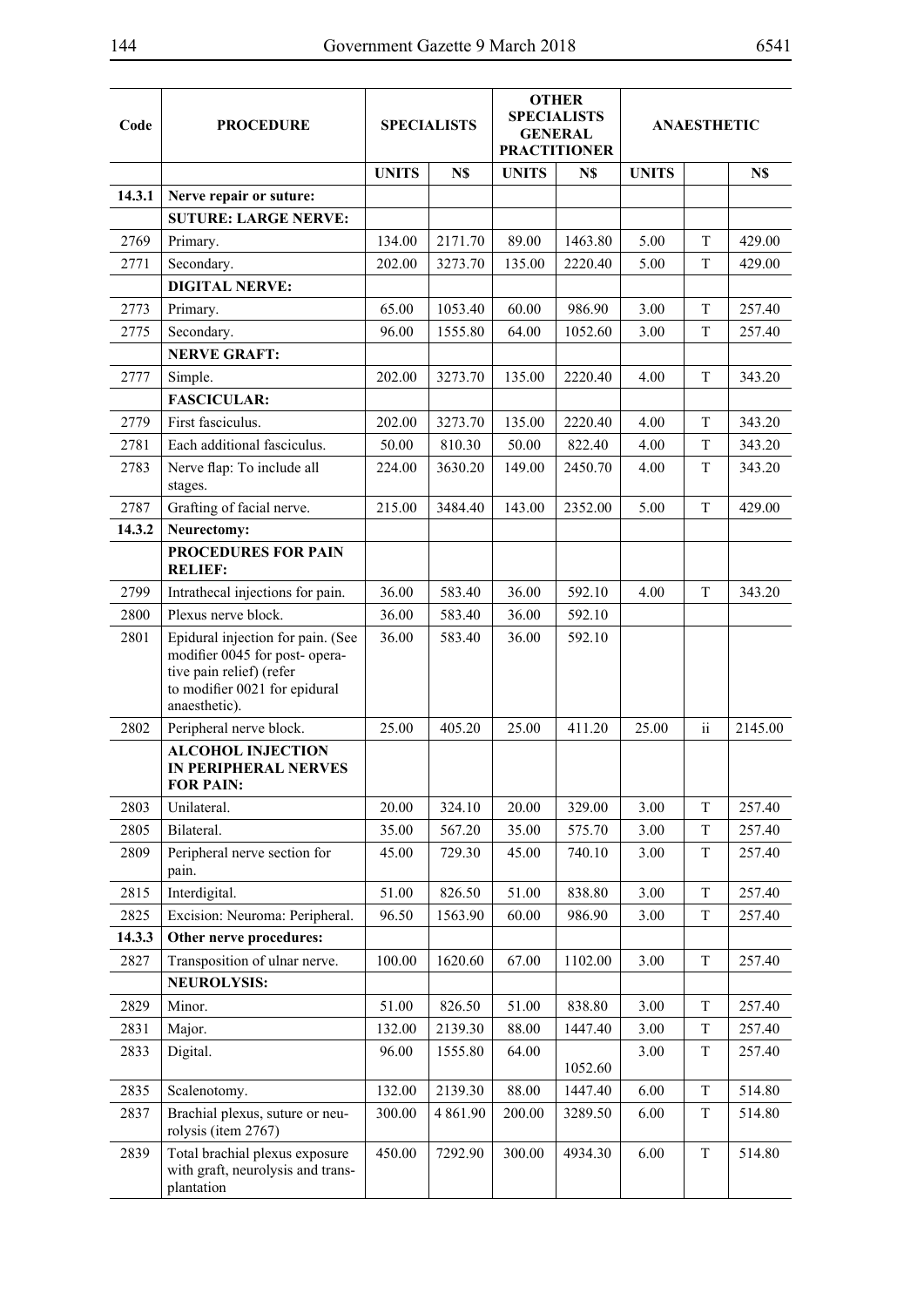| Code   | <b>PROCEDURE</b>                                                                     | <b>SPECIALISTS</b> |          | <b>OTHER</b><br><b>SPECIALISTS</b><br><b>GENERAL</b><br><b>PRACTITIONER</b> |          | <b>ANAESTHETIC</b> |             |        |
|--------|--------------------------------------------------------------------------------------|--------------------|----------|-----------------------------------------------------------------------------|----------|--------------------|-------------|--------|
|        |                                                                                      | <b>UNITS</b>       | N\$      | <b>UNITS</b>                                                                | N\$      | <b>UNITS</b>       |             | N\$    |
| 2841   | Carpal Tunnel.                                                                       | 64.00              | 1037.20  | 60.00                                                                       | 986.90   | 3.00               | T           | 257.40 |
|        | <b>LUMBAR SYMPATHEC-</b><br>TOMY:                                                    |                    |          |                                                                             |          |                    |             |        |
| 2843   | Unilateral.                                                                          | 153.00             | 2479.60  | 102.00                                                                      | 1677.70  | 4.00               | T           | 343.20 |
| 2845   | Bilateral.                                                                           | 268.00             | 4343.30  | 179.00                                                                      | 2944.10  | 6.00               | T           | 514.80 |
|        | <b>SYMPATHETIC BLOCK:</b><br><b>OTHER LEVELS</b>                                     |                    |          |                                                                             |          |                    |             |        |
| 2849   | Unilateral.                                                                          | 20.00              | 324.10   | 20.00                                                                       | 329.00   | 3.00               | T           | 257.40 |
| 2851   | Bilateral                                                                            | 35.00              | 567.20   | 35.00                                                                       | 575.70   | 3.00               | T           | 257.40 |
| 14.4   | <b>Skull procedures:</b>                                                             |                    |          |                                                                             |          |                    |             |        |
|        | <b>REPAIR OF DEPRESSED</b><br><b>FRACTURE OF SKULL:</b><br>without brain laceration: |                    |          |                                                                             |          |                    |             |        |
| 2859   | Major.                                                                               | 200.00             | 3241.30  | 133.00                                                                      | 2187.50  | 8.00               | T           | 686.50 |
| 2860   | Small.                                                                               | 170.00             | 2755.10  | 113.00                                                                      | 1858.60  | 8.00               | T           | 686.50 |
|        | with brain lacerations:                                                              |                    |          |                                                                             |          |                    |             |        |
| 2861   | Small.                                                                               | 200.00             | 3241.30  | 133.00                                                                      | 2 187.50 | 8.00               | T           | 686.50 |
| 2862   | Major.                                                                               | 375.00             | 6077.40  | 250.00                                                                      | 4111.90  | 8.00               | T           | 686.50 |
| 2863   | Cranioplasty.                                                                        | 280.00             | 4537.80  | 187.00                                                                      | 3075.70  | 8.00               | T           | 686.50 |
| 14.5   | <b>Shunt procedures:</b>                                                             |                    |          |                                                                             |          |                    |             |        |
| 2875   | Theco-peritoneal C.S.F. shunt.                                                       | 280.00             | 4537.80  | 187.00                                                                      | 3075.70  | 8.00               | T           | 686.50 |
| 14.7   | Posterior fossa surgery:                                                             |                    |          |                                                                             |          |                    |             |        |
|        | <b>NEURECTOMY:</b>                                                                   |                    |          |                                                                             |          |                    |             |        |
| 2879   | Glossopharyngeal nerve.                                                              | 480.00             | 7779.10  | 320.00                                                                      | 5263.20  | 6.00               | $\mathbf T$ | 514.80 |
|        | <b>EIGHTH NERVE:</b>                                                                 |                    |          |                                                                             |          |                    |             |        |
| 2881   | Intracranial.                                                                        | 480.00             | 7779.10  | 320.00                                                                      | 5263.20  | 8.00               | T           | 686.50 |
| 2887   | Vestibular nerve.                                                                    | 480.00             | 7779.10  | 320.00                                                                      | 5263.20  | 9.00               | T           | 772.30 |
| 14.7.1 | <b>Supratentorial procedures</b>                                                     |                    |          |                                                                             |          |                    |             |        |
| 2899   | Craniectomy for extra-dural<br>haematoma or empyema                                  | 375.00             | 6077.40  | 250.00                                                                      | 4111.90  | 11.00              | T           | 943.90 |
| 14.8   | Craniotomy:                                                                          |                    |          |                                                                             |          |                    |             |        |
| 2900   | Extra-dural orbital decom-<br>pression or excision of orbital<br>tumour.             | 700.00             | 11344.50 | 467.00                                                                      | 7681.00  | 11.00              | T           | 943.90 |
| 2903   | Abscess, Glioma.                                                                     | 450.00             | 7292.90  | 300.00                                                                      | 4934.30  | 11.00              | T           | 943.90 |
| 2904   | Haematoma, foreign body:<br>Cere- bral or cerebellar.                                | 450.00             | 7292.90  | 300.00                                                                      | 4934.30  | 11.00              | T           | 943.90 |
| 2905   | Focal epilepsy: Excision of<br>corti-cal scar.                                       | 450.00             | 7292.90  | 300.00                                                                      | 4934.30  | 11.00              | T           | 943.90 |
| 2906   | With anterior fossa meningo-<br>coele and repair of bony skull<br>defect.            | 375.00             | 6077.40  | 250.00                                                                      | 4111.90  | 11.00              | $\mathbf T$ | 943.90 |
| 2907   | Temporal lobectomy.                                                                  | 450.00             | 7292.90  | 300.00                                                                      | 4934.30  | 11.00              | T           | 943.90 |
| 2909   | CSF-leaks.                                                                           | 450.00             | 7292.90  | 300.00                                                                      | 4934.30  | 11.00              | T           | 943.90 |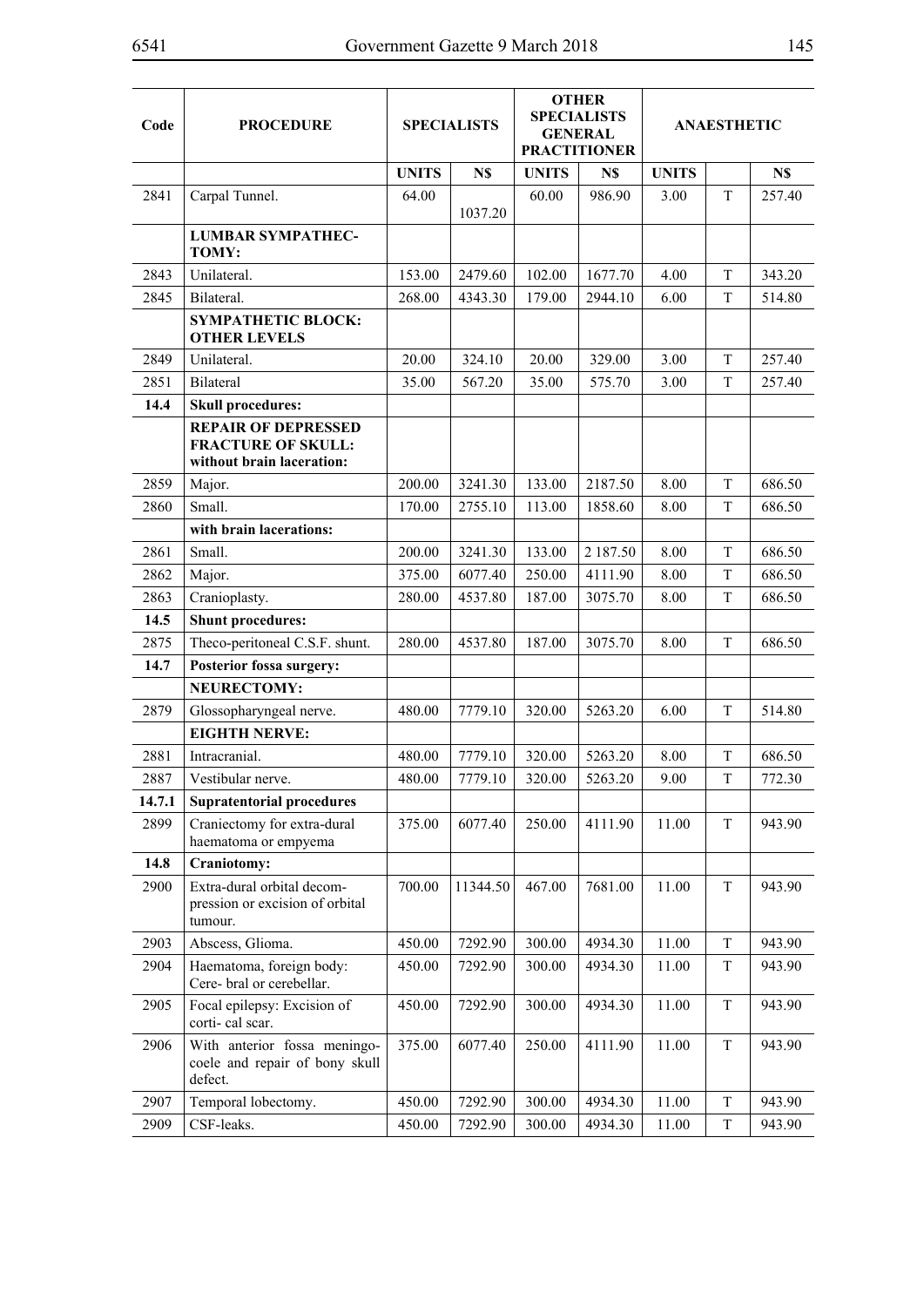| Code   | <b>PROCEDURE</b>                                                                                |              | <b>SPECIALISTS</b> |                 | <b>OTHER</b><br><b>SPECIALISTS</b><br><b>GENERAL</b><br><b>PRACTITIONER</b> | <b>ANAESTHETIC</b> |       |        |  |
|--------|-------------------------------------------------------------------------------------------------|--------------|--------------------|-----------------|-----------------------------------------------------------------------------|--------------------|-------|--------|--|
|        |                                                                                                 | <b>UNITS</b> | N\$                | <b>UNITS</b>    | N\$                                                                         | <b>UNITS</b>       |       | N\$    |  |
| 14.8.1 | Stereo-tactic cerebral and spi-<br>nal cord procedures:                                         |              |                    |                 |                                                                             |                    |       |        |  |
| 2918   | Non-operative supervision of<br>paraplegics for all disciplines<br>ex-cept urologists           | iii          |                    | $\ddot{\rm ii}$ |                                                                             |                    |       |        |  |
| 14.9   | <b>Spinal operations:</b>                                                                       |              |                    |                 |                                                                             |                    |       |        |  |
|        | <b>LAMINECTOMY:</b>                                                                             |              |                    |                 |                                                                             |                    |       |        |  |
|        | See section 3.8.7 for laminec-<br>tomy procedures.                                              |              |                    |                 |                                                                             |                    |       |        |  |
|        | <b>CHORDOTOMY:</b>                                                                              |              |                    |                 |                                                                             |                    |       |        |  |
| 2923   | Unilateral                                                                                      | 178.00       | 2884.70            | 119.00          | 1957.30                                                                     | 3.00               | $T+M$ | 257.40 |  |
| 2925   | Open                                                                                            | 350.00       | 5672.30            | 233.00          | 3832.30                                                                     | 3.00               | $T+M$ | 257.40 |  |
|        | RHIZOTOMY:                                                                                      |              |                    |                 |                                                                             |                    |       |        |  |
| 2927   | Extradural, but intraspinal                                                                     | 320.00       | 5186.10            | 213.00          | 3503.30                                                                     | 3.00               | $T+M$ | 257.40 |  |
| 2928   | Intradural:<br><b>EXTRAMEDULLARY, BUT</b>                                                       | 350.00       | 5672.30            | 233.00          | 3832.30                                                                     | 3.00               | $T+M$ | 257.40 |  |
| 2940   | <b>INTRADURAL:</b><br>Lumbar osteophyte removal                                                 | 187.00       | 3030.60            | 125.00          | 2056.00                                                                     | 3.00               | $T+M$ | 257.40 |  |
| 2941   | Cervical or thoracic osteophyte<br>removal                                                      | 285.00       | 4618.80            | 190.00          | 3125.00                                                                     | 3.00               | $T+M$ | 257.40 |  |
| 14.10  | <b>Arterial ligations:</b>                                                                      |              |                    |                 |                                                                             |                    |       |        |  |
|        | <b>CAROTIS:</b>                                                                                 |              |                    |                 |                                                                             |                    |       |        |  |
| 2951   | Trauma                                                                                          | 120.00       | 1944.80            | 80.00           | 1315.80                                                                     | 8.00               | T     | 686.50 |  |
| 14.11  | Medical psychotherapy Note:<br>Prior arrangement with the<br>Com- mission is required           |              |                    |                 |                                                                             |                    |       |        |  |
| 2957   | Individual psychotherapy (spe-<br>cific type): Per short session (20<br>minutes)                | 24.00        | 515.10             | 16.00           | 263.20                                                                      |                    |       |        |  |
| 2974   | Individual psychotherapy<br>(specific type): Per intermediate<br>session (40 minutes)           | 48.00        | 1030.20            | 32.00           | 526.30                                                                      |                    |       |        |  |
| 2975   | Individual psychotherapy (spe-<br>cific type. Per extended session<br>(60 minutes or longer)    | 72.00        | 1545.30            | 48.00           | 789.50                                                                      |                    |       |        |  |
| 2958   | Psychoanalytic therapy: Per<br>60-minute session                                                | 72.00        | 1545.30            | 48.00           | 789.50                                                                      |                    |       |        |  |
| 2962   | Directive therapy to family,<br>parent(s), spouse: Per 20-min-<br>ute session.                  | 24.00        | 515.10             | 16.00           | 263.20                                                                      |                    |       |        |  |
| 2963   | Pairs, marriage or sex therapy:<br>Per 20-minute session                                        | 24.00        | 515.10             | 16.00           | 263.20                                                                      |                    |       |        |  |
| 2976   | Intermediate treatment where<br>ei- ther items 2962 or 2963 are<br>used: Per 40-minute session. | 48.00        | 1030.20            | 32.00           | 526.30                                                                      |                    |       |        |  |
| 2977   | Extended treatment where<br>either items 2962 or 2963 are<br>used: Per 60-minute session        | 72.00        | 1545.30            | 48.00           | 789.50                                                                      |                    |       |        |  |
|        | Rules governing this section<br>of the Tariff: Rules Va and<br>Vb                               |              |                    |                 |                                                                             |                    |       |        |  |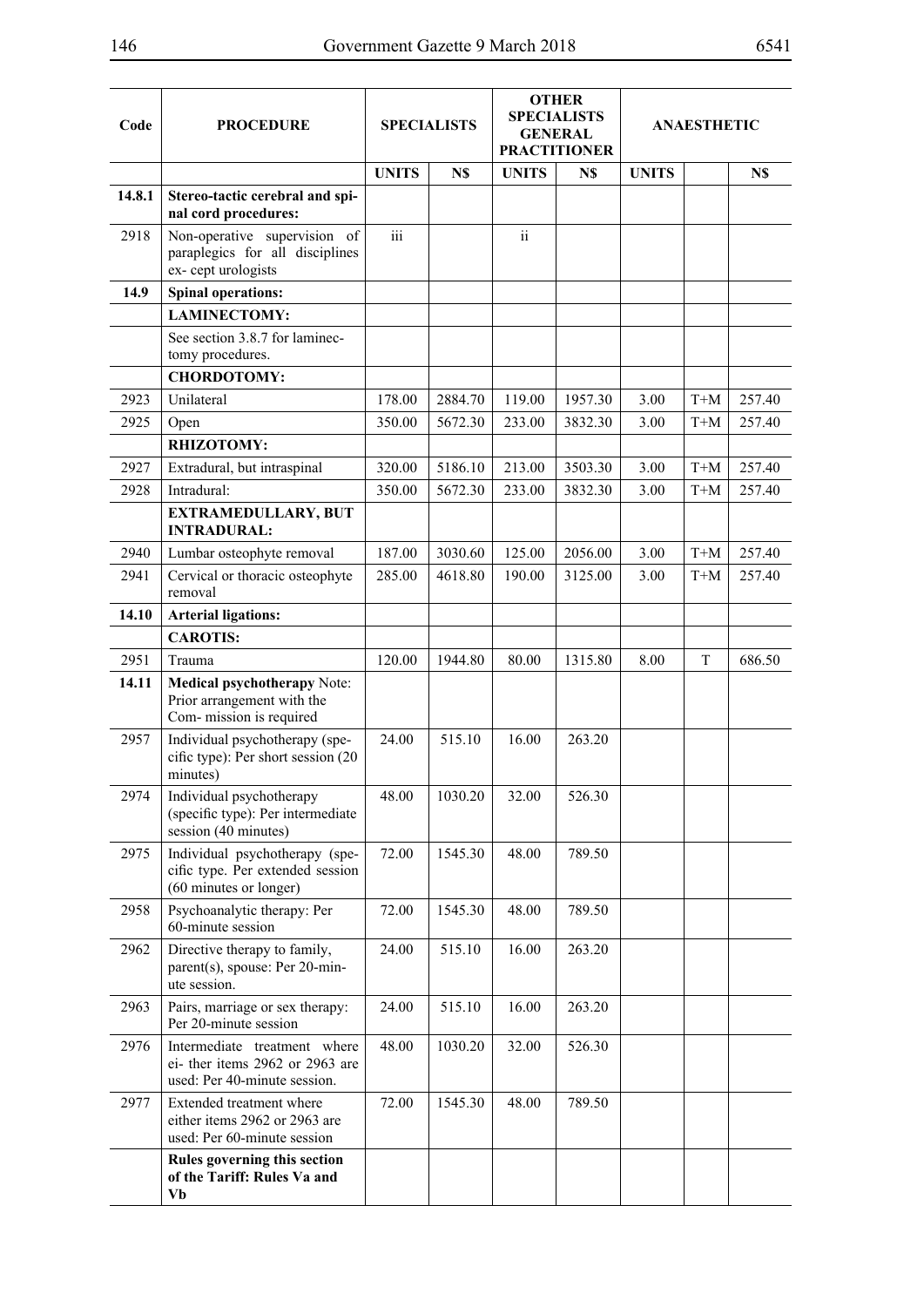| Code  | <b>PROCEDURE</b>                                                                                                                                                                                                 |              | <b>SPECIALISTS</b> |              | <b>OTHER</b><br><b>SPECIALISTS</b><br><b>GENERAL</b><br><b>PRACTITIONER</b> | <b>ANAESTHETIC</b> |   |        |
|-------|------------------------------------------------------------------------------------------------------------------------------------------------------------------------------------------------------------------|--------------|--------------------|--------------|-----------------------------------------------------------------------------|--------------------|---|--------|
|       |                                                                                                                                                                                                                  | <b>UNITS</b> | N\$                | <b>UNITS</b> | N\$                                                                         | <b>UNITS</b>       |   | N\$    |
|       | <b>Modifiers governing this</b><br>section of the Tariff: 0079                                                                                                                                                   |              |                    |              |                                                                             |                    |   |        |
| 14.12 | <b>Physical treatment methods</b>                                                                                                                                                                                |              |                    |              |                                                                             |                    |   |        |
| 2970  | Electro-convulsive treatment<br>(ECT): Each time                                                                                                                                                                 | 25.00        | 405.20             | 17.00        | 279.60                                                                      | 3.00               | T | 257.40 |
| 2971  | Intravenous anti-depressive<br>medi-cation through infusion:<br>Per push-in (Maximum: 1 push-<br>in per 24 hours)                                                                                                | 6.00         | 97.20              | 4.00         | 65.80                                                                       |                    |   |        |
| 14.13 | <b>Psychiatric examination</b><br>meth-ods:                                                                                                                                                                      |              |                    |              |                                                                             |                    |   |        |
| 2972  | Narco-analysis (Maximum of<br>3 sessions per treatment): Per<br>session                                                                                                                                          | 24.00        | 389.00             | 16.00        | 263.20                                                                      |                    |   |        |
| 2973  | Psychometry (specify examina-<br>tion): Per session (Maximum of<br>3 sessions per examination)                                                                                                                   | 24.00        | 389.00             | 16.00        | 263.20                                                                      |                    |   |        |
| 15.   | <b>Endocrine system</b>                                                                                                                                                                                          |              |                    |              |                                                                             |                    |   |        |
| 15.5  | General:                                                                                                                                                                                                         |              |                    |              |                                                                             |                    |   |        |
| 3001  | Implantation of pellets, exclud-<br>ing cost of material and after-<br>care.                                                                                                                                     | 3.00         | 48.60              | 3.00         | 49.30                                                                       |                    |   |        |
| 16.   | Eye                                                                                                                                                                                                              |              |                    |              |                                                                             |                    |   |        |
| 16.1  | Procedures performed in<br>rooms:                                                                                                                                                                                |              |                    |              |                                                                             |                    |   |        |
|       | (a) Eye investigations and pho-<br>tography refer to both eyes ex-<br>cept where otherwise indicated.<br>No extra fee may be charged<br>where each eye is examined<br>separately on two different oc-<br>casions |              |                    |              |                                                                             |                    |   |        |
|       | (b) Material used is excluded                                                                                                                                                                                    |              |                    |              |                                                                             |                    |   |        |
|       | (c) The tariff for photography is<br>not related to the number of pho-<br>tographs taken                                                                                                                         |              |                    |              |                                                                             |                    |   |        |
| 3002  | Gonioscopy.                                                                                                                                                                                                      | 7.00         | 113.40             | 7.00         | 107.80                                                                      |                    |   |        |
| 3009  | Basic capital equipment used<br>in own rooms by Ophthalmolo-<br>gists: Only to be charged at first<br>and follow- up consultations.<br>Not to be charged for post- op-<br>erative follow-up consultations.       |              |                    |              |                                                                             |                    |   |        |
| 3013  | Ocular motility assessment<br>com- prehensive examination                                                                                                                                                        | 12.00        | 194.50             | 12.00        | 197.40                                                                      |                    |   |        |
| 3014  | Tonometry per test with maxi-<br>mum of 2 tests for provocative<br>tonometry (one or both eyes)                                                                                                                  | 7.00         | 113.40             | 7.00         | 115.10                                                                      |                    |   |        |
| 3015  | Charting of visual field with<br>manual perimeter.                                                                                                                                                               | 28.00        | 453.80             | 28.00        | 460.50                                                                      |                    |   |        |
| 3016  | Retinal threshold test without<br>storage facilities                                                                                                                                                             | 30.00        | 486.20             | 30.00        | 493.40                                                                      |                    |   |        |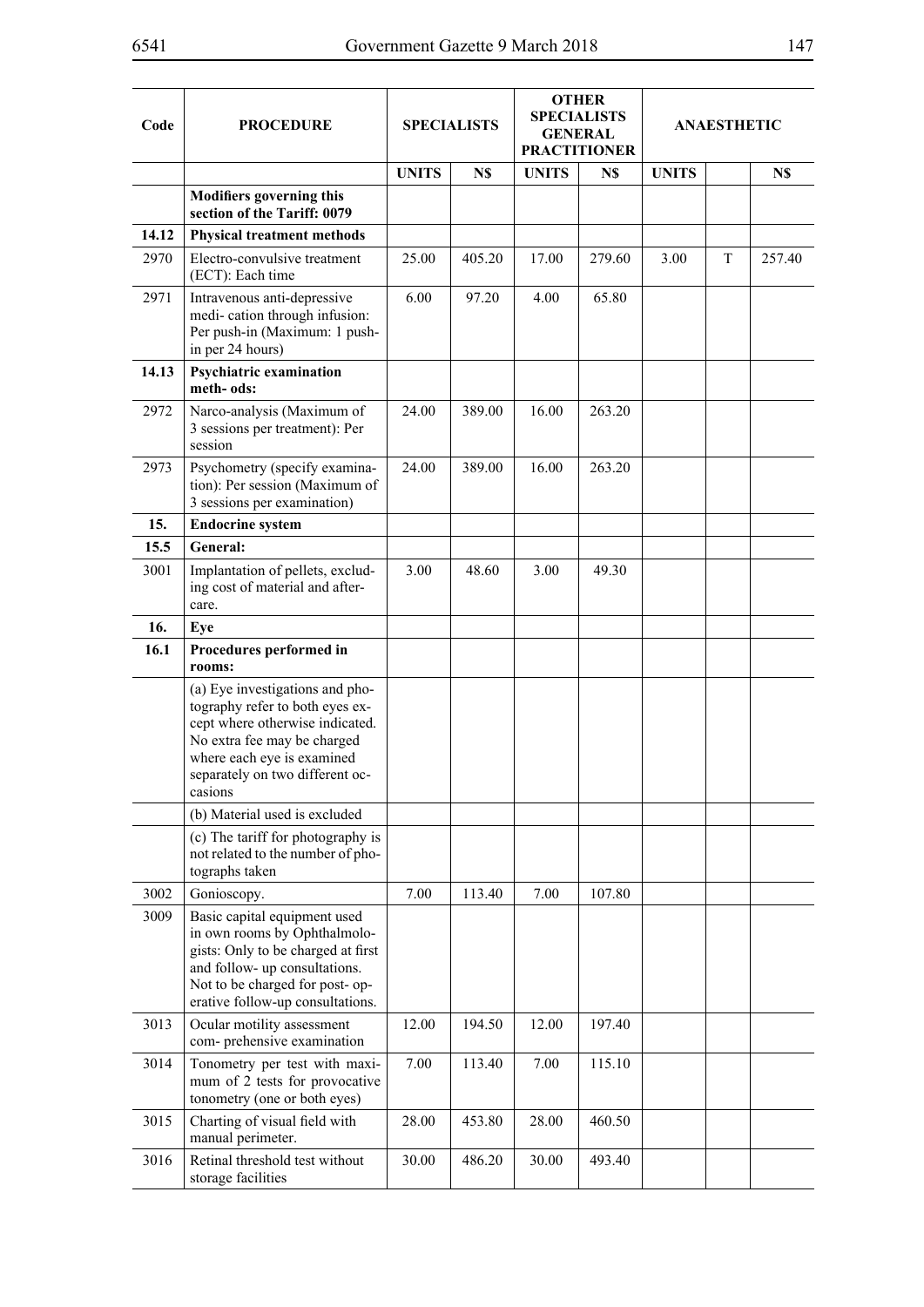| Code | <b>PROCEDURE</b>                                                                                                                                                                                                      | <b>SPECIALISTS</b> |         | <b>OTHER</b><br><b>SPECIALISTS</b><br><b>GENERAL</b><br><b>PRACTITIONER</b> |         | <b>ANAESTHETIC</b> |   |        |
|------|-----------------------------------------------------------------------------------------------------------------------------------------------------------------------------------------------------------------------|--------------------|---------|-----------------------------------------------------------------------------|---------|--------------------|---|--------|
|      |                                                                                                                                                                                                                       | <b>UNITS</b>       | N\$     | <b>UNITS</b>                                                                | N\$     | <b>UNITS</b>       |   | N\$    |
| 3017 | Retinal threshold test inclusive<br>of computer disc storage for<br>Delta<br>or Statpak programs.                                                                                                                     | 74.00              | 1199.30 | 60.00                                                                       | 986.90  |                    |   |        |
| 3018 | Retinal threshold trend evalu-<br>ation<br>(additional to item 3017)                                                                                                                                                  | 16.00              | 259.30  | 16.00                                                                       | 263.20  |                    |   |        |
|      | <b>SPECIAL EYE INVESTIGA-</b><br><b>TIONS:</b>                                                                                                                                                                        |                    |         |                                                                             |         |                    |   |        |
| 3020 | Pachymetry: Only when own<br>instrument is used, per eye.<br>Only in addition to corneal<br>surgery.                                                                                                                  | 46.00              | 745.50  | 46.00                                                                       | 756.60  |                    |   |        |
| 3021 | Retinal function assessment<br>including refraction after ocular<br>surgery (within four months),<br>maximum two examinations                                                                                         | 9.00               | 145.90  | 9.00                                                                        | 148.00  |                    |   |        |
| 3022 | Digital fluorescein video an-<br>giog-raphy                                                                                                                                                                           | 68.00              | 1102.00 | 60.00                                                                       | 986.90  | 9.00               | T | 772.30 |
| 3023 | Digital indocyanine video angi-<br>ography                                                                                                                                                                            | 110.00             | 1782.70 | 73.00                                                                       | 1200.70 | 9.00               | T | 772.30 |
| 3025 | Electronic tonography.                                                                                                                                                                                                | 19.00              | 307.90  | 19.00                                                                       | 312.50  |                    |   |        |
| 3027 | Fundus photography.                                                                                                                                                                                                   | 21.00              | 340.30  | 21.00                                                                       | 345.40  |                    |   |        |
| 3029 | Anterior segment microphotog-<br>raphy.                                                                                                                                                                               | 21.00              | 340.30  | 21.00                                                                       | 345.40  |                    |   |        |
| 3031 | Fluorescein angiography, for<br>one or both eyes in one sitting<br>(ex-cluding colour photogra-<br>phy).                                                                                                              | 45.00              | 729.30  | 45.00                                                                       | 740.10  |                    |   |        |
| 3032 | Eyelid and orbit photography.                                                                                                                                                                                         | 9.00               | 145.90  | 9.00                                                                        | 148.00  |                    |   |        |
| 3033 | Interpretation of items 3022,<br>3023 and 3031 referred by other<br>clinician                                                                                                                                         | 16.00              | 259.30  | 16.00                                                                       | 263.20  |                    |   |        |
| 3034 | Determination of lens implants<br>power per eye.                                                                                                                                                                      | 15.00              | 243.10  | 15.00                                                                       | 246.70  |                    |   |        |
| 3035 | Where a minor procedure usual-<br>ly done in the consulting rooms<br>requires a general anaesthetic or<br>use of an operating theatre, an<br>ad-ditional fee may be charged.                                          | 22.00              | 356.50  | 22.00                                                                       | 361.80  |                    |   |        |
| 3036 | Corneal topography: For patho-<br>logical corneas only on special<br>motivation. For refractive<br>surgery - may be charged once<br>pre-opera- tive and once post-<br>operative per sitting (for one or<br>both eyes) | 36.00              | 583.40  | 36.00                                                                       | 592.10  |                    |   |        |
| 16.2 | Retina:                                                                                                                                                                                                               |                    |         |                                                                             |         |                    |   |        |
| 3037 | Surgical treatment of retinal<br>detachment including vitre- ous<br>replacement but excluding<br>vitrectomy.                                                                                                          | 280.00             | 4537.80 | 187.00                                                                      | 3075.70 | 6.00               | T | 514.80 |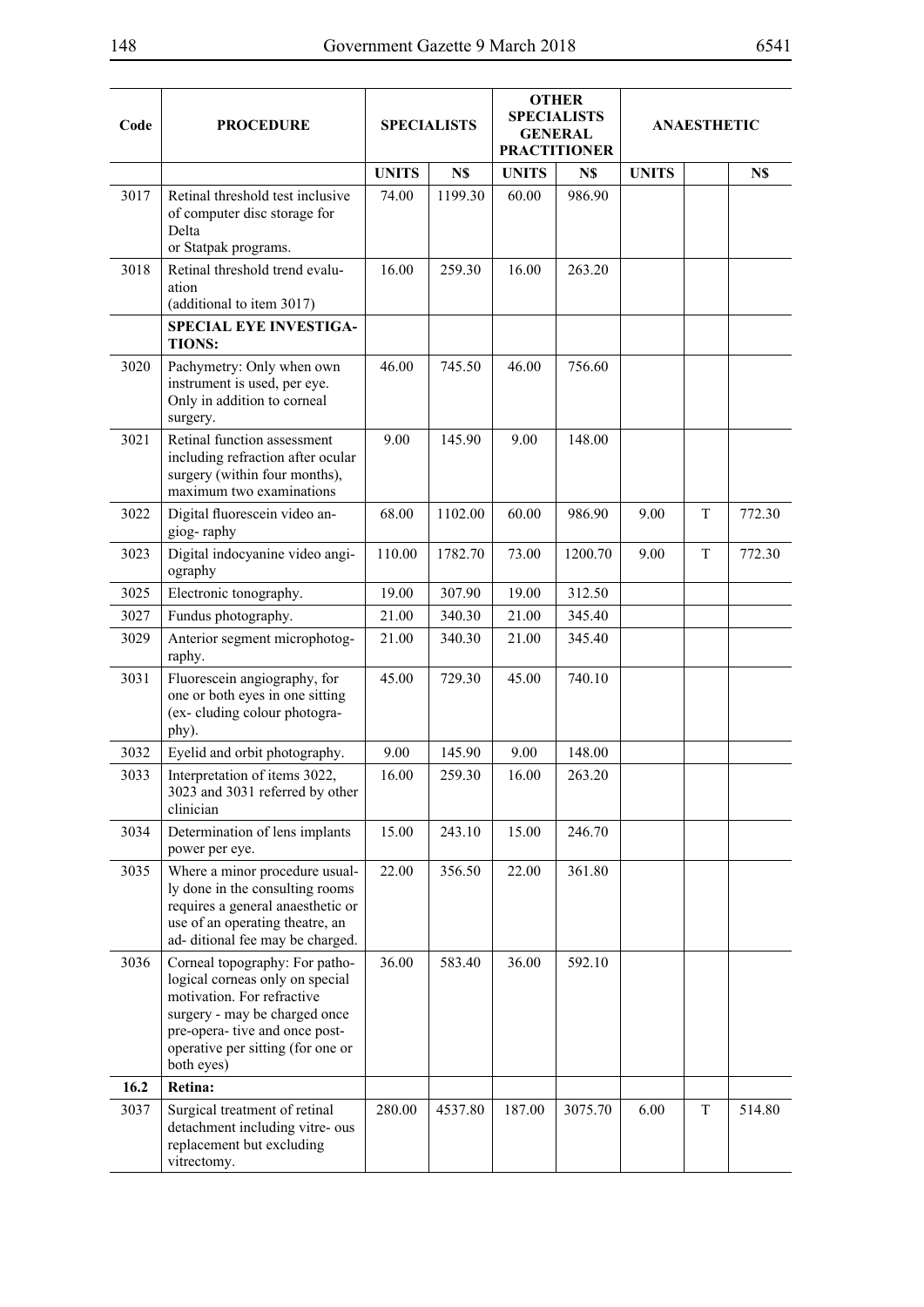| Code         | <b>PROCEDURE</b>                                                                                                                               |              | <b>OTHER</b><br><b>SPECIALISTS</b><br><b>SPECIALISTS</b><br><b>GENERAL</b><br><b>PRACTITIONER</b> |              | <b>ANAESTHETIC</b> |              |             |        |
|--------------|------------------------------------------------------------------------------------------------------------------------------------------------|--------------|---------------------------------------------------------------------------------------------------|--------------|--------------------|--------------|-------------|--------|
|              |                                                                                                                                                | <b>UNITS</b> | N\$                                                                                               | <b>UNITS</b> | N\$                | <b>UNITS</b> |             | N\$    |
| 3039         | Prophylaxis and treatment of<br>retina and choroid by cryo-<br>therapy and/or diathermy and/or<br>photoco- agulation and/or laser<br>per eye   | 105.00       | 1701.70                                                                                           | 70.00        | 1151.30            | 6.00         | T           | 514.80 |
| 3041         | Pan retinal photo-coagulation<br>(per eye): done in one sitting.                                                                               | 150.00       | 2431.00                                                                                           | 100.00       | 1644.80            | 6.00         | T           | 514.80 |
| 3044         | Removal of encircling band<br>and/or buckling material                                                                                         | 105.00       | 1701.70                                                                                           | 70.00        | 1151.30            | 6.00         | T           | 514.80 |
| 16.3         | Cataract:                                                                                                                                      |              |                                                                                                   |              |                    |              |             |        |
| 3045         | Intra-capsular.                                                                                                                                | 210.00       | 3403.40                                                                                           | 140.00       | 2302.70            | 7.00         | T           | 600.70 |
| 3047         | Extra-capsular (including<br>capsu-lotomy).                                                                                                    | 210.00       | 3403.40                                                                                           | 140.00       | 2302.70            | 7.00         | T           | 600.70 |
| 3049         | Insertion of lenticulus in addi-<br>tion to item 3045 or item<br>3047 (cost of lens excluded)<br>(modifier 0005 not applicable)                | 57.00        | 923.80                                                                                            | 57.00        | 937.50             | 7.00         | T           | 600.70 |
| 3050         | Repositioning of intra ocular<br>lens                                                                                                          |              |                                                                                                   |              |                    |              |             |        |
| 3051         | Needling or capsulotomy.                                                                                                                       | 130.00       | 2106.80                                                                                           | 87.00        | 1430.90            | 4.00         | T           | 343.20 |
| 3052         | Laser capsulotomy.                                                                                                                             | 105.00       | 1701.70                                                                                           | 70.00        | 1151.30            | 4.00         | T           | 343.20 |
| 3057         | Removal of lenticulus.                                                                                                                         | 210.00       | 3403.40                                                                                           | 140.00       | 2302.70            | 7.00         | T           | 600.70 |
| 3058<br>3059 | Exchange of intra ocular lens<br>Insertion of lenticulus when<br>item 3045 or item 3047 was                                                    | 210.00       | 3403.40                                                                                           | 140.00       | 2302.70            | 7.00         | T           | 600.70 |
|              | not executed (cost of lens<br>excluded).                                                                                                       |              |                                                                                                   |              |                    |              |             |        |
| 3060         | Use of own surgical microscope<br>for surgery or examination (not<br>for slitlamp microscope) (for<br>use by ophthalmologists only)            | 4.00         | 64.80                                                                                             |              |                    |              |             |        |
| 16.4         | Glaucoma:                                                                                                                                      |              |                                                                                                   |              |                    |              |             |        |
| 3061         | Drainage operation.                                                                                                                            | 210.00       | 3403.40                                                                                           | 140.00       | 2302.70            | 6.00         | T           | 514.80 |
| 3062         | Implantation of aqueous shunt<br>device/set on in glaucoma, e.g.<br>Ahmed or Molteno valve or<br>Collagen implants. Additional<br>to item 3061 | 64.00        | 1037.20                                                                                           | 60.00        | 986.90             | 6.00         | T           | 514.80 |
| 3064         | Laser trabeculoplasty.                                                                                                                         | 105.00       | 1701.70                                                                                           | 70.00        | 1151.30            | 6.00         | T           | 514.80 |
| 3065         | Removal of blood from anterior<br>chamber.                                                                                                     | 105.00       | 1701.70                                                                                           | 70.00        | 1151.30            | 4.00         | T           | 343.20 |
| 3067         | Goniotomy.                                                                                                                                     | 210.00       | 3403.40                                                                                           | 140.00       | 2302.70            | 7.00         | $\mathbf T$ | 600.70 |
| 16.5         | Intra-ocular foreign body:                                                                                                                     |              |                                                                                                   |              |                    |              |             |        |
| 3071         | Anterior to Iris.                                                                                                                              | 127.00       | 2058.20                                                                                           | 85.00        | 1398.00            | 4.00         | T           | 343.20 |
| 3073         | Posterior to Iris (including<br>prophylactic thermal treatment<br>to retina)                                                                   | 210.00       | 3403.40                                                                                           | 140.00       | 2302.70            | 6.00         | T           | 514.80 |
| 16.6         | Strabismus:                                                                                                                                    |              |                                                                                                   |              |                    |              |             |        |
|              | (whether operation performed<br>on one eye or both)                                                                                            |              |                                                                                                   |              |                    |              |             |        |
| 3075         | Operation on one or two<br>muscles.                                                                                                            | 160.00       | 2593.00                                                                                           | 107.00       | 1759.90            | 5.00         | T           | 429.00 |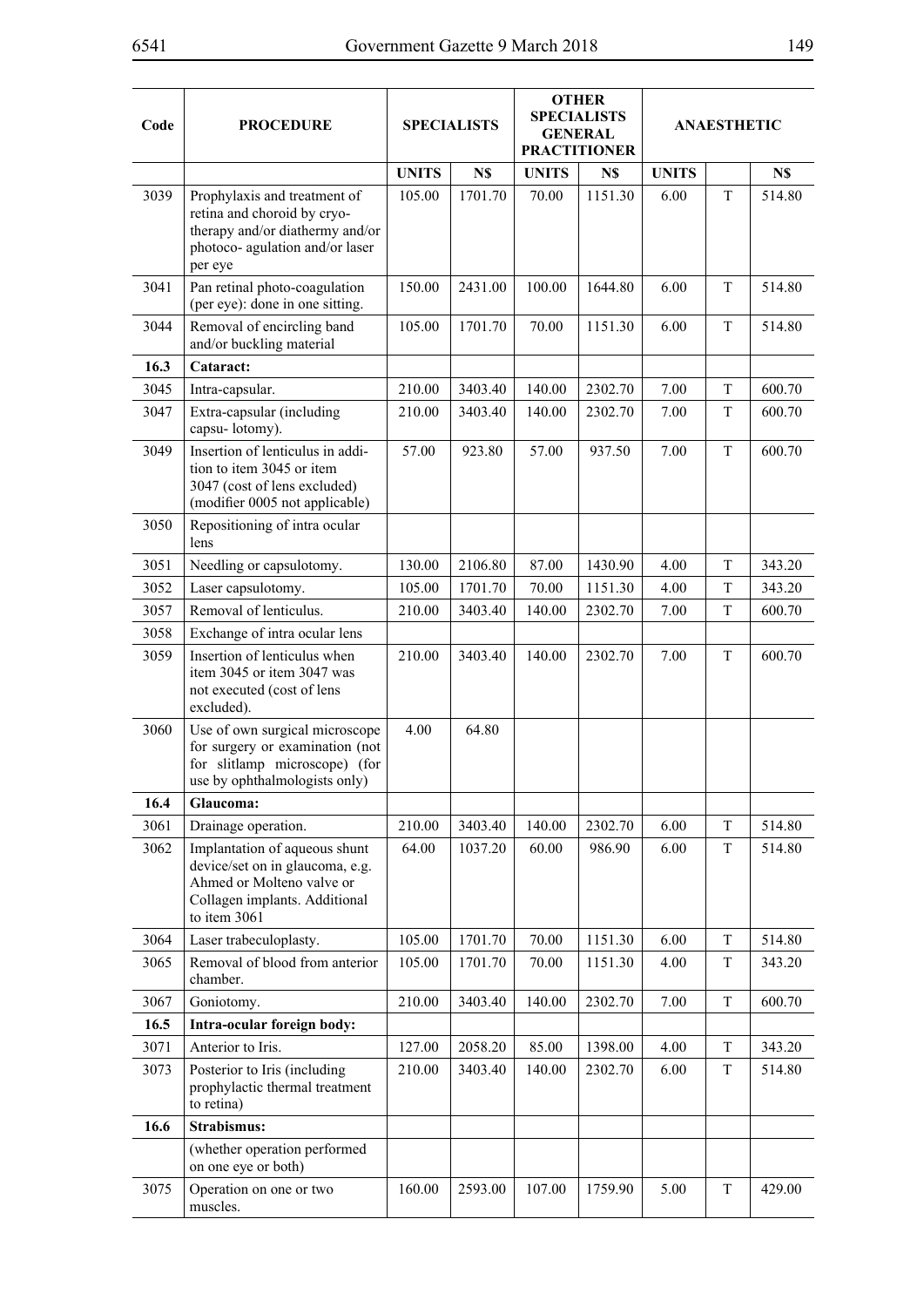| Code | <b>PROCEDURE</b>                                                                                            |              | <b>SPECIALISTS</b> |              | <b>OTHER</b><br><b>SPECIALISTS</b><br><b>GENERAL</b><br><b>PRACTITIONER</b> | <b>ANAESTHETIC</b> |             |        |
|------|-------------------------------------------------------------------------------------------------------------|--------------|--------------------|--------------|-----------------------------------------------------------------------------|--------------------|-------------|--------|
|      |                                                                                                             | <b>UNITS</b> | N\$                | <b>UNITS</b> | N\$                                                                         | <b>UNITS</b>       |             | N\$    |
| 3076 | Operation on three or four<br>muscles.                                                                      | 200.00       | 3241.30            | 133.00       | 2187.50                                                                     | 5.00               | T           | 429.00 |
| 3077 | Subsequent operation one or<br>two muscles.                                                                 | 120.00       | 1944.80            | 80.00        | 1315.80                                                                     | 5.00               | T           | 429.00 |
| 3078 | Subsequent operation on three<br>or four muscles                                                            | 150.00       | 2431.00            | 100.00       | 1644.80                                                                     | 5.00               | T           | 429.00 |
| 16.7 | Globe:                                                                                                      |              |                    |              |                                                                             |                    |             |        |
| 3080 | Examination of eyes under<br>gen-eral anaesthetic where no<br>surgery is done                               | 80.00        | 1296.50            | 60.00        | 986.90                                                                      | 4.00               | T           | 343.20 |
| 3081 | Treatment of minor perforating<br>injury                                                                    | 102.00       | 1653.10            | 68.00        | 1118.40                                                                     | 6.00               | T           | 514.80 |
| 3083 | Treatment of major perforating<br>injury                                                                    | 226.00       | 3662.70            | 151.00       | 2483.60                                                                     | 6.00               | T           | 514.80 |
| 3085 | <b>Enucleation or Evisceration</b>                                                                          | 105.00       | 1701.70            | 70.00        | 1151.30                                                                     | 5.00               | T           | 429.00 |
| 3087 | <b>Enucleation or Evisceration</b><br>with mobile implant: Excluding<br>cost of implant and prosthesis      | 160.00       | 2593.00            | 107.00       | 1759.90                                                                     | 5.00               | T           | 429.00 |
| 3088 | Hydroxyapetite insertion<br>(additional to item 3087):                                                      | 40.00        | 648.30             | 40.00        | 657.90                                                                      | 5.00               | T           | 429.00 |
| 3089 | Subconjunctival injection if not<br>done at time of operation                                               | 10.00        | 162.10             | 10.00        | 164.50                                                                      | 5.00               | T           | 429.00 |
| 3091 | Retrobulbar injection (if not<br>done at time of operation)                                                 | 16.00        | 259.30             | 16.00        | 263.20                                                                      | 4.00               | $\mathbf T$ | 343.20 |
| 3092 | External laser treatment for<br>superficial lesions                                                         | 53.00        | 858.90             | 53.00        | 871.70                                                                      |                    |             |        |
| 3096 | Adding of air or gas in vitreous<br>as a post-operative procedure<br>or pneumoretinopexy                    | 130.00       | 2106.80            | 87.00        | 1430.90                                                                     | 7.00               | T           | 600.70 |
| 3097 | Anterior vitrectomy                                                                                         | 280.00       | 4537.80            | 187.00       | 3075.70                                                                     | 6.00               | T           | 514.80 |
| 3099 | Posterior vitrectomy including<br>anterior vitrectomy, encircling<br>of globe and vitreous replace-<br>ment | 419.00       | 6790.50            | 279.00       | 4588.90                                                                     | 6.00               | $\rm T$     | 514.80 |
| 3100 | Lensectomy done at time of<br>pos-terior vitrectomy                                                         | 30.00        | 486.20             | 30.00        | 493.40                                                                      | 7.00               | T           | 600.70 |
| 16.8 | Orbit:                                                                                                      |              |                    |              |                                                                             |                    |             |        |
| 3101 | Drainage of orbital abscess                                                                                 | 105.00       | 1701.70            | 70.00        | 1151.30                                                                     | 5.00               | T           | 429.00 |
| 3105 | Exenteration                                                                                                | 275.00       | 4456.80            | 183.00       | 3009.90                                                                     | 5.00               | T           | 429.00 |
| 3107 | Orbitotomy requiring bone flap                                                                              | 240.00       | 3889.50            | 160.00       | 2631.60                                                                     | 5.00               | T           | 429.00 |
| 3108 | Eye socket reconstruction                                                                                   | 206.00       | 3338.50            | 137.00       | 2253.30                                                                     | 5.00               | T           | 429.00 |
| 3109 | Hydroxyapetite implantation in<br>eye cavity when evisceration<br>or enucleation was done previ-<br>ously   | 300.00       | 4861.90            | 200.00       | 3289.50                                                                     | 5.00               | T           | 429.00 |
| 3110 | Second stage hydroxyapetite<br>implantation                                                                 | 110.00       | 1782.70            | 73.00        | 1200.70                                                                     | 5.00               | T           | 429.00 |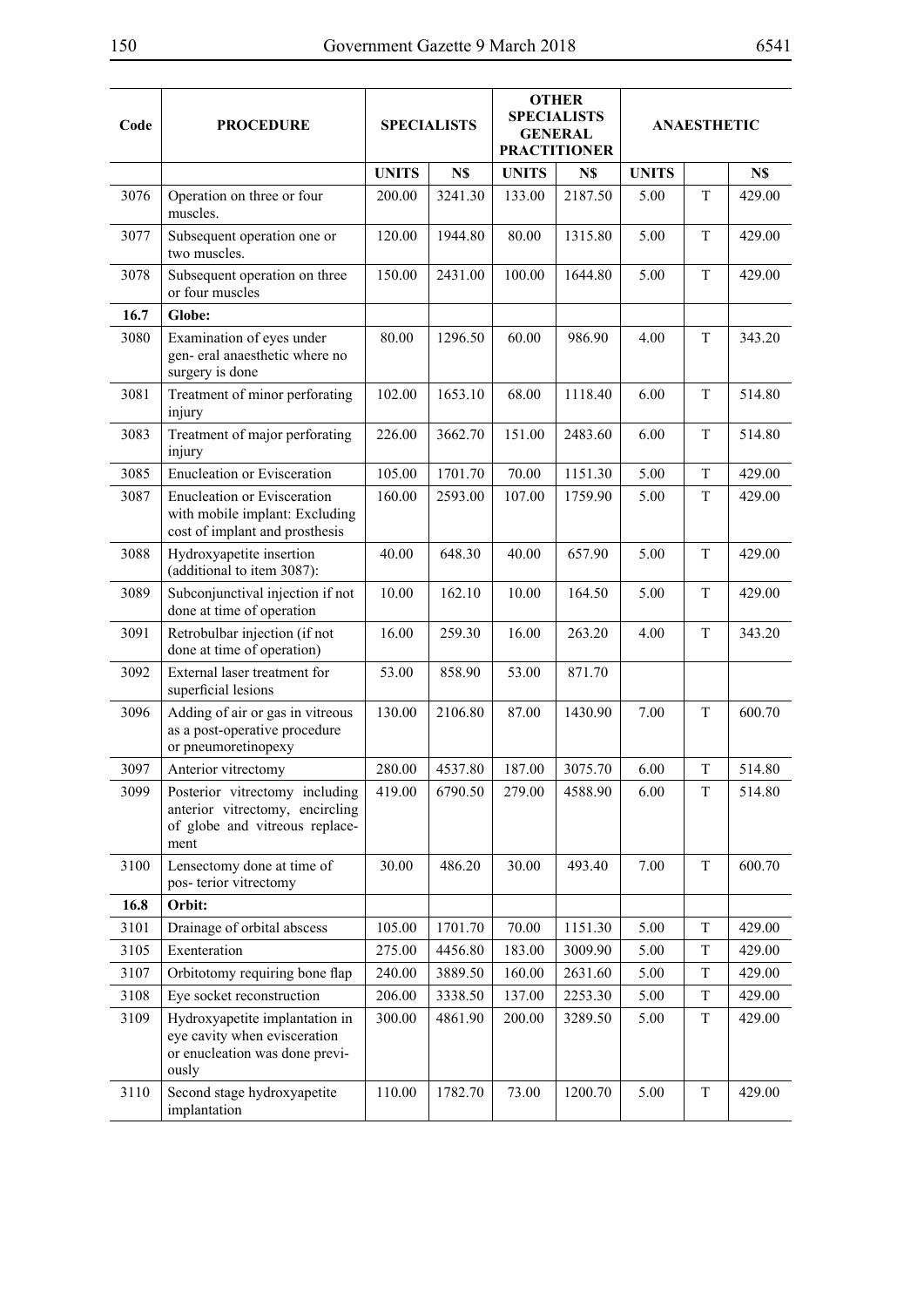| Code  | <b>PROCEDURE</b>                                                                                                                                                                          |                 | <b>SPECIALISTS</b> |               | <b>OTHER</b><br><b>SPECIALISTS</b><br><b>GENERAL</b><br><b>PRACTITIONER</b> | ANAESTHETIC  |   |        |
|-------|-------------------------------------------------------------------------------------------------------------------------------------------------------------------------------------------|-----------------|--------------------|---------------|-----------------------------------------------------------------------------|--------------|---|--------|
|       |                                                                                                                                                                                           | <b>UNITS</b>    | N\$                | <b>UNITS</b>  | N\$                                                                         | <b>UNITS</b> |   | N\$    |
| 16.9  | Cornea:                                                                                                                                                                                   |                 |                    |               |                                                                             |              |   |        |
| 3111  | Contact lenses: Assessment in-<br>volving preliminary fittings and<br>tolerance visits (costs of lenses<br>borne by patient)                                                              | V               |                    |               |                                                                             |              |   |        |
| 3113  | Fitting of contact lenses and<br>instructions to patient Includes<br>eye: examination, first fitting of<br>the contact lenses and further<br>post-fitting visits for 1 year               | 200.00          | 3241.30            | 133.00        | 2187.50                                                                     |              |   |        |
| 3115  | Fitting of only one contact lens<br>and instructions to the patient:<br>eye examination, first fitting<br>of the contact lens and further<br>post-fitting visits for one year<br>included | 166.00          | 2690.30            | 111.00        | 1825.70                                                                     |              |   |        |
| 3117  | Removal of foreign body: On<br>the basis of fee per consultation                                                                                                                          | $\ddot{\rm ii}$ |                    | $\mathrm{ii}$ |                                                                             | 4.00         | T | 343.20 |
| 3118  | Curettage of cornea after re-<br>moval of foreign body                                                                                                                                    | 10.00           | 162.10             | 10.00         | 164.50                                                                      |              |   |        |
| 3119  | Tattooing.                                                                                                                                                                                | 26.00           | 421.40             | 26.00         | 427.60                                                                      | 4.00         | T | 343.20 |
| 3121  | Graft (Lamellar of full thick-<br>ness)                                                                                                                                                   | 289.00          | 4683.70            | 193.00        | 3174.40                                                                     | 6.00         | T | 514.80 |
| 3123  | Insertion of intra-corneal or in-<br>trascleral prosthesis for refrac-<br>tive surgery.                                                                                                   | 254.00          | 4116.40            | 169.00        | 2779.60                                                                     | 6.00         | T | 514.80 |
| 3125  | Keratectomy or conjuctival<br>flap.                                                                                                                                                       | 127.00          | 2058.20            | 85.00         | 1398.00                                                                     | 6.00         | T | 514.80 |
| 3127  | Cauterization of cornea (by<br>chemical, thermal or cryo-<br>thera- py methods).                                                                                                          | 10.00           | 162.10             | 10.00         | 164.50                                                                      | 4.00         | T | 343.20 |
| 3130  | Pterygium or conjunctival cyst<br>or conjunctival tumour                                                                                                                                  | 53.00           | 858.90             | 53.00         | 871.70                                                                      | 4.00         | T | 343.20 |
| 3131  | Paracentesis                                                                                                                                                                              | 53.00           | 858.90             | 53.00         | 871.70                                                                      | 4.00         | T | 343.20 |
| 16.10 | Ducts:                                                                                                                                                                                    |                 |                    |               |                                                                             |              |   |        |
| 3133  | Probing and/or syringing, per<br>duct                                                                                                                                                     | 10.00           | 162.10             | 10.00         | 164.50                                                                      | 4.00         | T | 343.20 |
| 3135  | Insertion of polythene tubes<br>(additional): Unilateral                                                                                                                                  | 13.00           | 210.70             | 13.00         | 213.80                                                                      | 4.00         | T | 343.20 |
| 3137  | Excision of lacrimal sac: Uni-<br>lateral                                                                                                                                                 | 132.00          | 2139.30            | 88.00         | 1447.40                                                                     | 4.00         | T | 343.20 |
| 3139  | Dacryocystorhinostomy<br>$(Sin-$<br>gle) with or without polythene<br>tube                                                                                                                | 210.00          | 3403.40            | 140.00        | 2302.70                                                                     | 5.00         | T | 429.00 |
| 3141  | Sealing of punctum.                                                                                                                                                                       | 20.00           | 324.10             | 20.00         | 329.00                                                                      | 4.00         | T | 343.20 |
| 3143  | Three-snip operation.                                                                                                                                                                     | 10.00           | 162.10             | 10.00         | 164.50                                                                      | 4.00         | T | 343.20 |
|       | <b>REPAIR OF CANALICU-</b><br>LUS:                                                                                                                                                        |                 |                    |               |                                                                             |              |   |        |
| 3145  | Primary procedure.                                                                                                                                                                        | 132.00          | 2139.30            | 88.00         | 1447.40                                                                     | 4.00         | T | 343.20 |
| 3147  | Secondary procedure.                                                                                                                                                                      | 175.00          | 2836.10            | 117.00        | 1924.40                                                                     | 4.00         | T | 325.60 |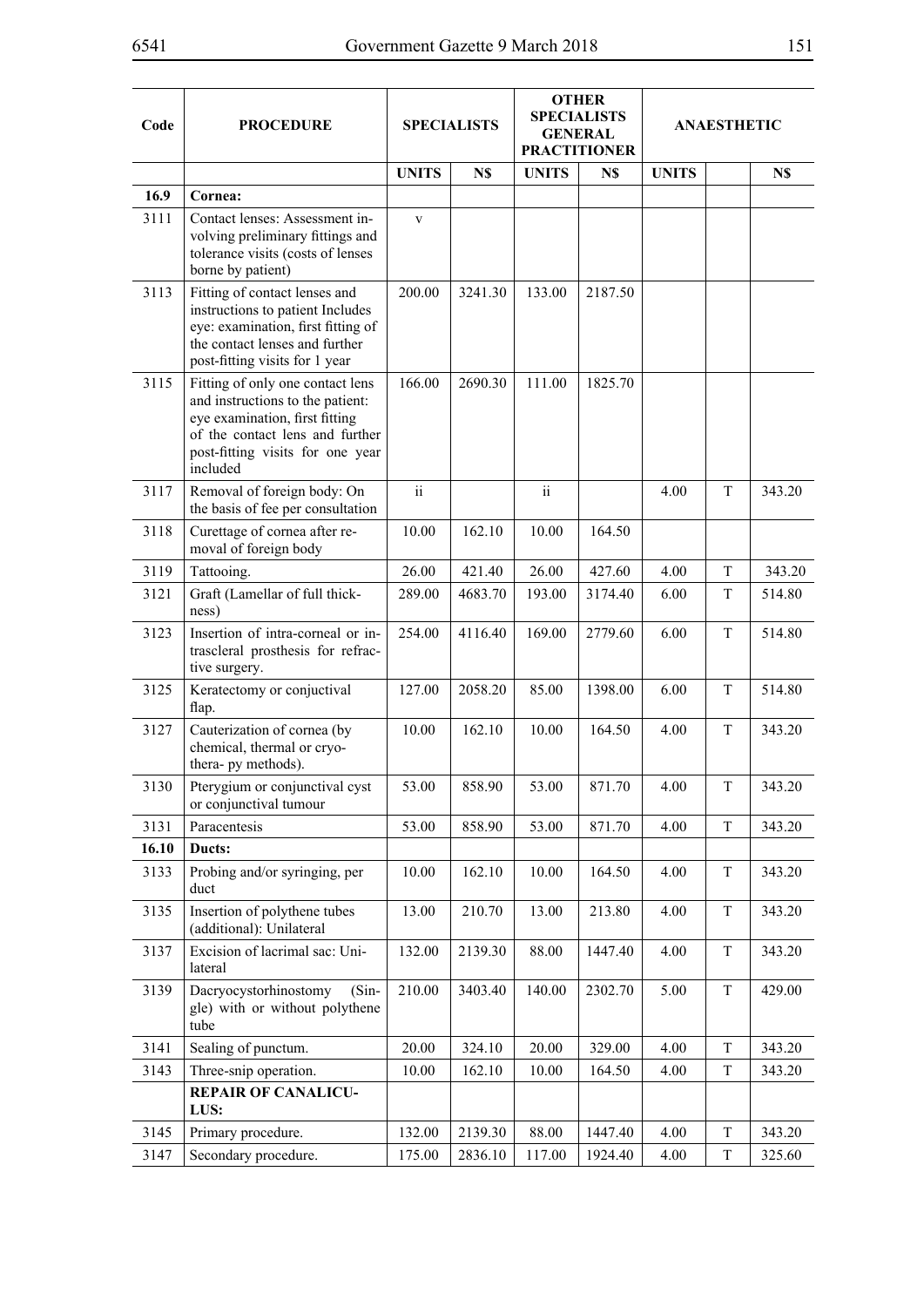| ٧<br>۰, |  |
|---------|--|
|---------|--|

| Code    | <b>PROCEDURE</b>                                                                                                  |              | <b>SPECIALISTS</b> |              | <b>OTHER</b><br><b>SPECIALISTS</b><br><b>GENERAL</b><br><b>PRACTITIONER</b> | <b>ANAESTHETIC</b> |             |        |
|---------|-------------------------------------------------------------------------------------------------------------------|--------------|--------------------|--------------|-----------------------------------------------------------------------------|--------------------|-------------|--------|
|         |                                                                                                                   | <b>UNITS</b> | N\$                | <b>UNITS</b> | N\$                                                                         | <b>UNITS</b>       |             | N\$    |
| 16.11   | Iris:                                                                                                             |              |                    |              |                                                                             |                    |             |        |
| 3149    | Iridectomy or iridotomy by<br>open operation as isolated<br>procedure.                                            | 132.00       | 2139.30            | 88.00        | 1447.40                                                                     | 4.00               | T           | 343.20 |
| 3153    | Iridectomy or iridotomy by la-<br>ser or photo-coagulation as iso-<br>lated procedure (maximum one<br>proce-dure) | 105.00       | 1701.70            | 70.00        | 1151.30                                                                     | 4.00               | T           | 343.20 |
| 3157    | Division of anterior synechiae<br>as isolated procedure                                                           | 132.00       | 2139.30            | 88.00        | 1447.40                                                                     | 4.00               | T           | 343.20 |
| 16.12   | Lids:                                                                                                             |              |                    |              |                                                                             |                    |             |        |
| 3161    | Tarsorrhaphy.                                                                                                     | 47.00        | 761.70             | 47.00        | 773.00                                                                      | 4.00               | T           | 343.20 |
| 3165    | Repair of skin lacerations of<br>the lid.                                                                         | 47.00        | 761.70             | 47.00        | 773.00                                                                      | 4.00               | T           | 343.20 |
| 3176    | Lid operation for facial nerve<br>paralysis including tarsorrhaphy<br>but excluding cost of material.             | 187.00       | 3030.60            | 125.00       | 2056.00                                                                     | 4.00               | T           | 343.20 |
| 16.12.1 | <b>Entropion or ectropion:</b>                                                                                    |              |                    |              |                                                                             |                    |             |        |
| 3177    | Cautery.                                                                                                          | 10.00        | 162.10             | 10.00        | 164.50                                                                      | 4.00               | T           | 343.20 |
| 3179    | Suture.                                                                                                           | 47.00        | 761.70             | 47.00        | 773.00                                                                      | 4.00               | T           | 343.20 |
| 3181    | Open operation.                                                                                                   | 105.00       | 1701.70            | 70.00        | 1151.30                                                                     | 4.00               | T           | 343.20 |
| 3183    | Free skin, mucosal grafting or<br>flap                                                                            | 206.00       | 3338.50            | 137.00       | 2253.30                                                                     | 4.00               | T           | 343.20 |
| 16.12.2 | <b>Reconstruction of eyelid:</b>                                                                                  |              |                    |              |                                                                             |                    |             |        |
|         | <b>STAGED PROCEDURES</b><br>FOR PARTIAL OR TOTAL<br><b>LOSS OF EYE LID</b>                                        |              |                    |              |                                                                             |                    |             |        |
| 3185    | First stage.                                                                                                      | 206.00       | 3338.50            | 137.00       | 2253.30                                                                     | 4.00               | $\mathbf T$ | 343.20 |
| 3187    | Subsequent stage.                                                                                                 | 206.00       | 3338.50            | 137.00       | 2253.30                                                                     | 4.00               | $\mathbf T$ | 343.20 |
| 3189    | Full thickness eyelid laceration<br>for tumour or injury: Direct<br>repair                                        | 132.00       | 2139.30            | 88.00        | 1447.40                                                                     | 4.00               | T           | 343.20 |
| 3191    | Blepharoplasty: upper lid for<br>improvement in function                                                          | 132.00       | 2139.30            | 88.00        | 1447.40                                                                     | 4.00               | T           | 343.20 |
| 16.12.3 | <b>Ptosis:</b>                                                                                                    |              |                    |              |                                                                             |                    |             |        |
| 3193    | Repair by superior rectus, leva-<br>tor or frontalis muscle operation                                             | 190.00       | 3079.20            | 127.00       | 2088.80                                                                     | 4.00               | T           | 343.20 |
|         | <b>PTOSIS: BY LESSER</b><br>PRO- CEDURE e.g. SLING<br><b>OPERATION:</b>                                           |              |                    |              |                                                                             |                    |             |        |
| 3195    | Unilateral.                                                                                                       | 95.00        | 1539.60            | 63.00        | 1036.20                                                                     | 4.00               | T           | 343.20 |
| 3197    | Bilateral.                                                                                                        | 166.00       | 2690.30            | 111.00       | 1825.70                                                                     | 4.00               | $\mathbf T$ | 343.20 |
| 16.13   | Conjunctiva:                                                                                                      |              |                    |              |                                                                             |                    |             |        |
| 3199    | Repair of conjunctiva by graft-<br>ing.                                                                           | 132.00       | 2139.30            | 88.00        | 1447.40                                                                     | 4.00               | T           | 343.20 |
| 3200    | Repair of lacerated conjunctiva.                                                                                  | 47.00        | 761.70             | 47.00        | 773.00                                                                      | 4.00               | $\mathbf T$ | 343.20 |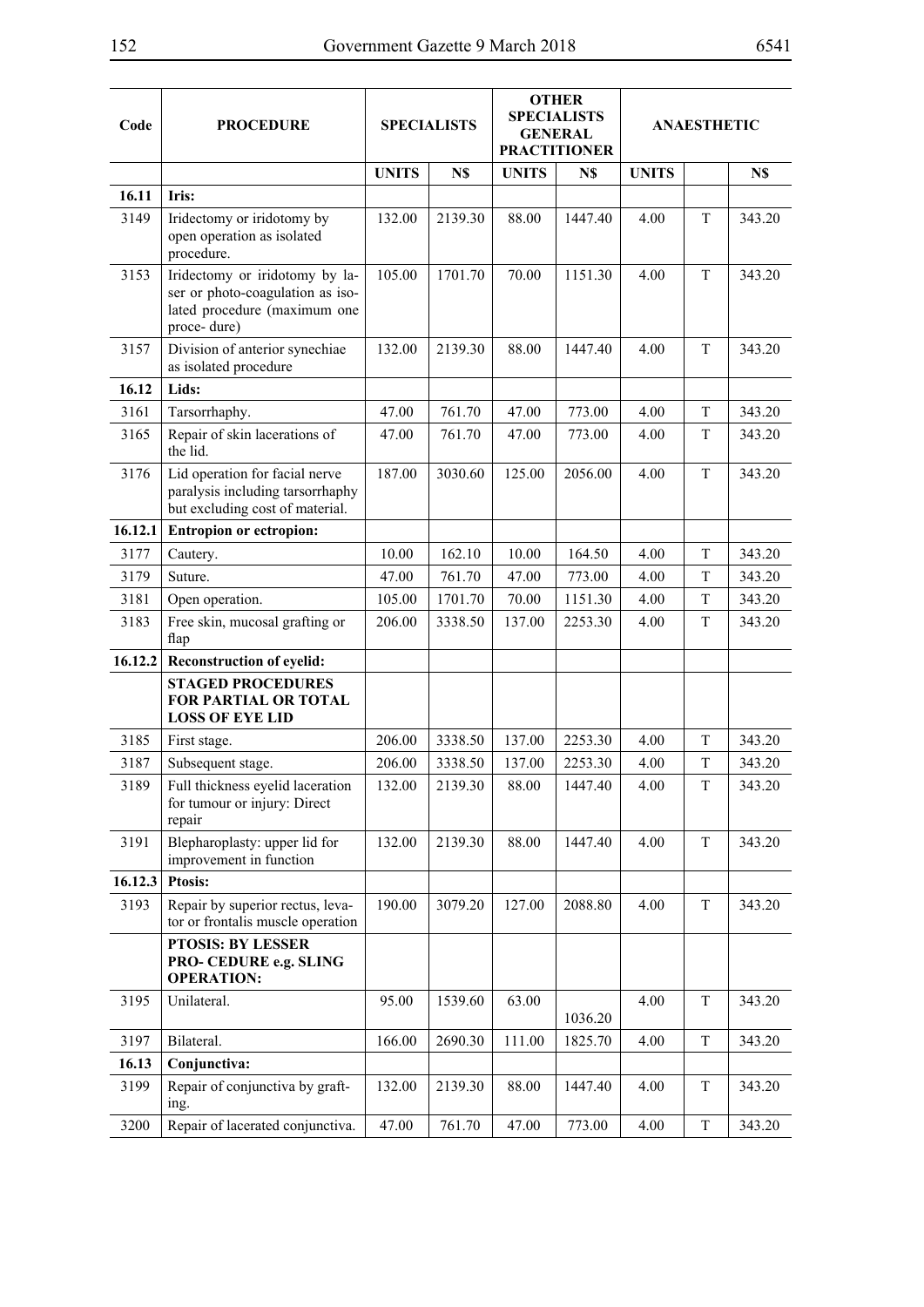| Code  | <b>PROCEDURE</b>                                                                                                                                                                                                                            |              | <b>SPECIALISTS</b> |              | <b>OTHER</b><br><b>SPECIALISTS</b><br><b>GENERAL</b><br><b>PRACTITIONER</b> | <b>ANAESTHETIC</b> |   |        |
|-------|---------------------------------------------------------------------------------------------------------------------------------------------------------------------------------------------------------------------------------------------|--------------|--------------------|--------------|-----------------------------------------------------------------------------|--------------------|---|--------|
|       |                                                                                                                                                                                                                                             | <b>UNITS</b> | N\$                | <b>UNITS</b> | N\$                                                                         | <b>UNITS</b>       |   | N\$    |
| 16.14 | General:                                                                                                                                                                                                                                    |              |                    |              |                                                                             |                    |   |        |
|       | <b>OWN EQUIPMENT USED</b><br><b>IN TREATMENT:</b>                                                                                                                                                                                           |              |                    |              |                                                                             |                    |   |        |
|       | Note: Only the owner of the<br>equipment may charge hire fees<br>for equipment used and not the<br>person using the equipment.                                                                                                              |              |                    |              |                                                                             |                    |   |        |
| 3196  | Diamond knife: Use of own<br>diamond knife during intraocu-<br>lar surgery: Add                                                                                                                                                             | 12.00        | 194.50             |              |                                                                             |                    |   |        |
| 3198  | Excimer laser: Hire fee (per<br>eye).                                                                                                                                                                                                       | 284.13       | 4604.70            |              |                                                                             |                    |   |        |
| 3190  | Holmium laser apparatus (oph-<br>thalmic): Hire fee for one or<br>both eyes done in one sitting                                                                                                                                             | 109.00       | 1766.50            |              |                                                                             |                    |   |        |
| 3201  | Ophthalmic laser apparatus:<br>Hire fee for one or both eyes<br>done in one sitting (refer to item<br>5930 for surgical laser appara-<br>tus)                                                                                               | 109.00       | 1766.50            |              |                                                                             |                    |   |        |
| 3202  | Phako emulcification apparatus:<br>Hire fee                                                                                                                                                                                                 | 66.74        | 1081.60            |              |                                                                             |                    |   |        |
| 3203  | Vitrectomy apparatus: Hire fee                                                                                                                                                                                                              | 120.00       | 1944.80            |              |                                                                             |                    |   |        |
| 17.   | Ear                                                                                                                                                                                                                                         |              |                    |              |                                                                             |                    |   |        |
|       | Note: The items of this section<br>are placed in a more logical<br>order but will not follow in<br>numerical order. A new range<br>of numbers is added for section<br>17.6 Microsurgery of the skull<br>base, namely items 5221 to<br>5252. |              |                    |              |                                                                             |                    |   |        |
| 17.2  | External ear canal:                                                                                                                                                                                                                         |              |                    |              |                                                                             |                    |   |        |
| 3204  | Removal of foreign body at<br>rooms.                                                                                                                                                                                                        | $\mathbf{V}$ |                    |              |                                                                             |                    |   |        |
| 3205  | Removal of foreign body under<br>general anaesthetic                                                                                                                                                                                        | 21.00        | 340.30             | 21.00        | 345.40                                                                      | 4.00               | T | 343.20 |
|       | <b>MEATUS ATRESIA:</b>                                                                                                                                                                                                                      |              |                    |              |                                                                             |                    |   |        |
| 3215  | Repair of stenosis of cartilagi-<br>nous portion                                                                                                                                                                                            | 164.00       | 2657.90            | 109.00       | 1792.80                                                                     | 4.00               | T | 343.20 |
| 3219  | Removal of osteoma from me-<br>atus: Solitary.                                                                                                                                                                                              | 77.00        | 1247.90            | 60.00        | 986.90                                                                      | 4.00               | T | 343.20 |
| 3221  | Removal of osteoma from me-<br>atus: Multiple.                                                                                                                                                                                              | 215.00       | 3484.40            | 143.00       | 2352.00                                                                     | 4.00               | T | 343.20 |
| 17.3  | Middle ear:                                                                                                                                                                                                                                 |              |                    |              |                                                                             |                    |   |        |
| 3206  | Microscopic examination of<br>tympanic membrane in-cluding<br>microsuction                                                                                                                                                                  | 8.00         | 129.70             | 5.00         | 82.20                                                                       |                    |   |        |
| 3210  | Microscope instrument fee used<br>in consulting rooms                                                                                                                                                                                       |              |                    |              |                                                                             |                    |   |        |
| 3207  | Unilateral myringotomy.                                                                                                                                                                                                                     | 28.00        | 453.80             | 28.00        | 460.50                                                                      | 4.00               | T | 343.20 |
| 3209  | Bilateral myringotomy.                                                                                                                                                                                                                      | 34.00        | 551.00             | 34.00        | 559.20                                                                      | 4.00               | T | 343.20 |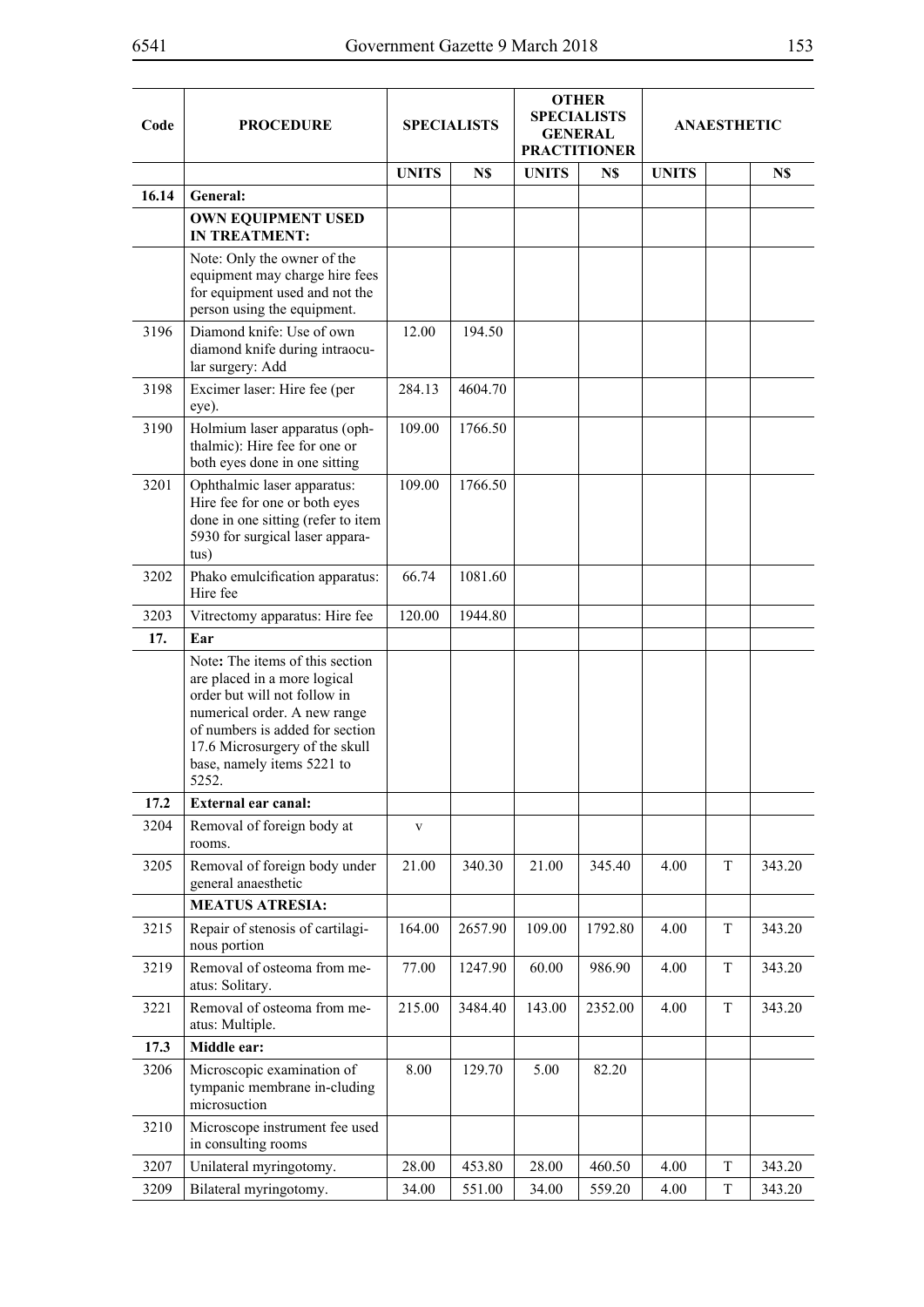$\overline{\phantom{a}}$ 

| Code   | <b>PROCEDURE</b>                                                                                                   | <b>SPECIALISTS</b> |         | <b>OTHER</b><br><b>SPECIALISTS</b><br><b>GENERAL</b><br><b>PRACTITIONER</b> |         | <b>ANAESTHETIC</b> |             |        |
|--------|--------------------------------------------------------------------------------------------------------------------|--------------------|---------|-----------------------------------------------------------------------------|---------|--------------------|-------------|--------|
|        |                                                                                                                    | <b>UNITS</b>       | N\$     | <b>UNITS</b>                                                                | N\$     | <b>UNITS</b>       |             | N\$    |
| 3211   | Unilateral myringotomy with<br>insertion of ventilation tube                                                       | 34.00              | 551.00  | 34.00                                                                       | 559.20  | 4.00               | $\mathbf T$ | 343.20 |
| 3212   | Bilateral myringotomy with<br>insertion of unilateral ventila-<br>tion tube.                                       | 42.00              | 680.70  | 42.00                                                                       | 690.80  | 4.00               | T           | 343.20 |
| 3213   | Bilateral myringotomy with<br>insertion of bilateral ventilation<br>tubes.                                         | 65.00              | 1053.40 | 60.00                                                                       | 986.90  | 4.00               | T           | 343.20 |
| 3214   | Reconstruction of middle ear<br>os- sicles (ossiculoplasty)                                                        |                    |         |                                                                             |         |                    |             |        |
| 3237   | Exploratory tympanotomy                                                                                            | 59.00              | 956.20  | 59.00                                                                       | 970.40  | 5.00               | T           | 429.00 |
| 3243   | Myringoplasty                                                                                                      | 138.00             | 2236.50 | 92.00                                                                       | 1513.20 | 5.00               | T           | 429.00 |
| 3245   | Functional reconstruction of<br>tympanic membrane                                                                  | 277.00             | 4489.20 | 185.00                                                                      | 3042.80 | 5.00               | T           | 429.00 |
| 3249   | Stapedotomy and stapedectomy.                                                                                      | 277.00             | 4489.20 | 185.00                                                                      | 3042.80 | 5.00               | T           | 429.00 |
| 3257   | Cortical mastoidectomy.                                                                                            | 130.00             | 2106.80 | 87.00                                                                       | 1430.90 | 5.00               | T           | 429.00 |
| 3259   | Radical mastoidectomy<br>(excluding minor procedures)                                                              | 195.00             | 3160.30 | 130.00                                                                      | 2138.20 | 5.00               | T           | 429.00 |
| 3263   | Autogenous bone graft to mas-<br>toid cavity                                                                       | 180.00             | 2917.20 | 120.00                                                                      | 1973.70 | 5.00               | T           | 429.00 |
| 3265   | Reconstruction of posterior<br>canal wall, following radical<br>mastoid                                            | 320.00             | 5186.10 | 213.00                                                                      | 3503.30 | 5.00               | T           | 429.00 |
| 3264   | Tympanomastoidectomy.                                                                                              | 375.00             | 6077.40 | 250.00                                                                      | 4111.90 | 5.00               | T           | 429.00 |
| 17.4   | <b>Facial nerve:</b>                                                                                               |                    |         |                                                                             |         |                    |             |        |
| 17.4.1 | <b>Facial nerve tests:</b>                                                                                         |                    |         |                                                                             |         |                    |             |        |
| 3223   | Percutaneous stimulation of the<br>facial nerve.                                                                   | 9.00               | 145.90  | 9.00                                                                        | 148.00  | 4.00               | T           | 343.20 |
| 3224   | Electroneurography (ENOG).                                                                                         | 75.00              | 1215.50 | 50.00                                                                       | 822.40  | 4.00               | $\mathbf T$ | 343.20 |
| 17.4.2 | Facial nerve surgery:                                                                                              |                    |         |                                                                             |         |                    |             |        |
| 3227   | Exploration of tympanomastiod<br>segment.                                                                          | 277.00             | 4489.20 | 185.00                                                                      | 3042.80 | 5.00               | T           | 429.00 |
| 3228   | Grafting of the tympano-mas-<br>toid segment (including item<br>3227)                                              | 436.00             | 7066.00 | 291.00                                                                      | 4786.30 | 5.00               | $\mathbf T$ | 429.00 |
| 3230   | Extratemporal grafting of the<br>facial nerve.                                                                     | 436.00             | 7066.00 | 291.00                                                                      | 4786.30 | 5.00               | T           | 429.00 |
| 3232   | Facio-accessory or facio-hypo-<br>glossal anastomosis                                                              | 124.00             | 2009.60 | 83.00                                                                       | 1365.20 | 6.00               | T           | 514.80 |
| 17.5   | Inner ear:                                                                                                         |                    |         |                                                                             |         |                    |             |        |
| 17.5.1 | <b>Audiometry:</b>                                                                                                 |                    |         |                                                                             |         |                    |             |        |
| 3273   | Pure tone audiometry (air con-<br>duction)                                                                         | 6.50               | 105.30  | 4.30                                                                        | 70.70   |                    |             |        |
| 3274   | Pure tone audiometry (bone<br>con-duction with masking).                                                           | 6.50               | 105.30  | 4.30                                                                        | 70.70   |                    |             |        |
| 3275   | Impedance audiometry<br>(tympanometry).                                                                            | 6.50               | 105.30  | 4.30                                                                        | 70.70   |                    |             |        |
| 3277   | Speech audiometry: Inclusive<br>fee (speech audiogram, speech<br>reception threshold, dis-crimi-<br>nation score). | 10.00              | 162.10  | 6.70                                                                        | 110.20  |                    |             |        |

÷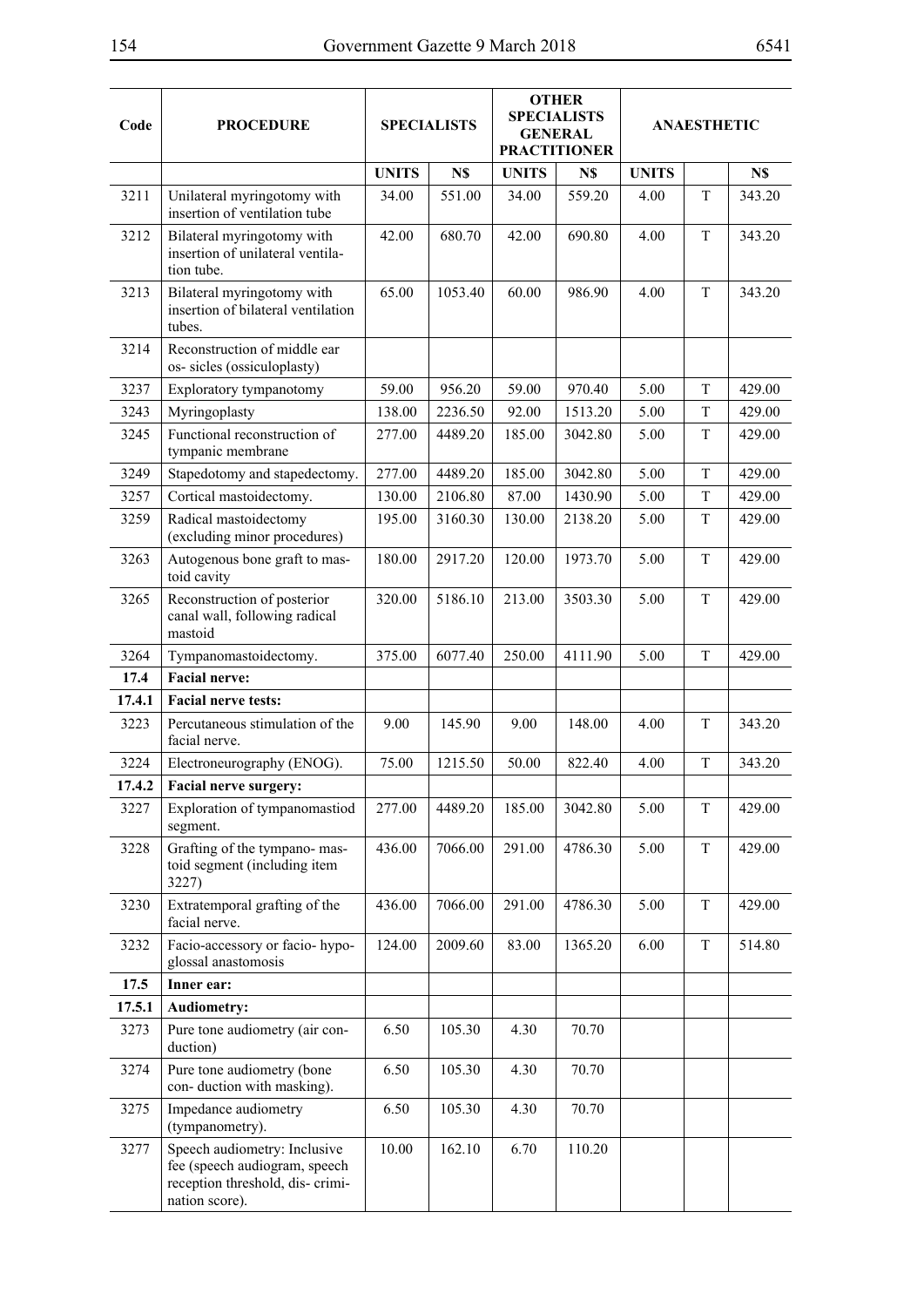| Code   | <b>PROCEDURE</b>                                                                                                                  | <b>SPECIALISTS</b> |         | <b>OTHER</b><br><b>SPECIALISTS</b><br><b>GENERAL</b><br><b>PRACTITIONER</b> |         | <b>ANAESTHETIC</b> |   |        |
|--------|-----------------------------------------------------------------------------------------------------------------------------------|--------------------|---------|-----------------------------------------------------------------------------|---------|--------------------|---|--------|
|        |                                                                                                                                   | <b>UNITS</b>       | N\$     | <b>UNITS</b>                                                                | N\$     | <b>UNITS</b>       |   | N\$    |
| 2693   | A.E.P. Audiological examina-<br>tion: unilateral at a minimum of<br>4 decibels                                                    | 60.00              | 972.40  |                                                                             |         |                    |   |        |
| 2696   | Bilateral.                                                                                                                        | 53.00              | 858.90  |                                                                             |         |                    |   |        |
| 2697   | Mid- and long latency auditory<br>evoked potentials: unilateral.                                                                  | 30.00              | 486.20  |                                                                             |         |                    |   |        |
| 2698   | Bilateral.                                                                                                                        | 53.00              | 858.90  |                                                                             |         |                    |   |        |
| 2699   | Electro-cochleography:<br>unilateral                                                                                              | 50.00              | 810.30  |                                                                             |         |                    |   |        |
| 2700   | <b>Bilateral</b>                                                                                                                  | 88.00              | 1426.20 |                                                                             |         |                    |   |        |
| 2702   | Total fee for audiological eval-<br>ua- tion including bilateral<br>A.E.P. and bilateral electro-co-<br>chleography               | 140.00             | 2268.90 |                                                                             |         | 4.00               |   | 343.20 |
| 3250   | Otoacoustic emission (high risk<br>patients only)                                                                                 | 66.48              | 1077.40 | 66.48                                                                       | 1093.40 |                    |   |        |
| 17.5.2 | <b>Balance tests:</b>                                                                                                             |                    |         |                                                                             |         |                    |   |        |
| 3251   | Minimal caloric test (excluding<br>consultation fee).                                                                             | 10.00              | 162.10  | 10.00                                                                       | 164.50  |                    |   |        |
| 3252   | Bithermal Halpike caloric test<br>(excluding consultation fee)                                                                    | 20.00              | 324.10  | 20.00                                                                       | 329.00  |                    |   |        |
| 3253   | Electro-nystagmography for<br>spontaneous and positional<br>nystagmus.                                                            | 25.00              | 405.20  | 25.00                                                                       | 411.20  |                    |   |        |
| 3255   | Caloric test done with electro-<br>nys-tagmography                                                                                | 70.00              | 1134.50 | 60.00                                                                       | 986.90  |                    |   |        |
| 3254   | Video nystagmoscopy<br>(monocular).                                                                                               | 25.00              | 405.20  | 25.00                                                                       | 411.20  |                    |   |        |
| 3256   | Video nystagmoscopy<br>(binocular)                                                                                                | 50.00              | 810.30  | 50.00                                                                       | 822.40  |                    |   |        |
| 3258   | Otolith repositioning manoevre                                                                                                    | 14.00              | 226.90  | 14.00                                                                       | 230.30  | 4.00               | T | 343.20 |
| 17.5.3 | Inner ear surgery:                                                                                                                |                    |         |                                                                             |         |                    |   |        |
| 3233   | Labyrinthectomy via the middle<br>ear or mastoid.                                                                                 | 277.00             | 4489.20 | 185.00                                                                      | 3042.80 | 5.00               | T | 429.00 |
| 3240   | Endolymphatic sac surgery                                                                                                         | 277.00             | 4489.20 | 185.00                                                                      | 3042.80 | 4.00               | T | 343.20 |
| 3246   | Cochlear implant surgery                                                                                                          | 277.00             | 4489.20 | 185.00                                                                      | 3042.80 | 5.00               | T | 429.00 |
| 3244   | Fenestration and occlusion of<br>the posterior semicircular canal<br>(F.O.S.) for benign paroxysmal<br>positioning vertigo (BPPV) | 310.00             | 5024.00 | 207.00                                                                      | 3404.70 | 5.00               | T | 429.00 |
| 17.6   | Microsurgery of the skull<br>base:                                                                                                |                    |         |                                                                             |         |                    |   |        |
| 17.6.1 | Middle fossa approach (i.e.<br>trans-temporal or supralaby-<br>rinthine):                                                         |                    |         |                                                                             |         |                    |   |        |
| 3229   | Facial nerve: Exploration of the<br>labyrinthine segment                                                                          | 420.00             | 6806.70 | 280.00                                                                      | 4605.30 | 5.00               | T | 429.00 |
| 5221   | Facial nerve: Grafting of laby-<br>rinthine segment (graft removal<br>and exploration of labyrinthine<br>segment included)        | 510.00             | 8265.30 | 340.00                                                                      | 5592.20 | 11.00              | T | 943.90 |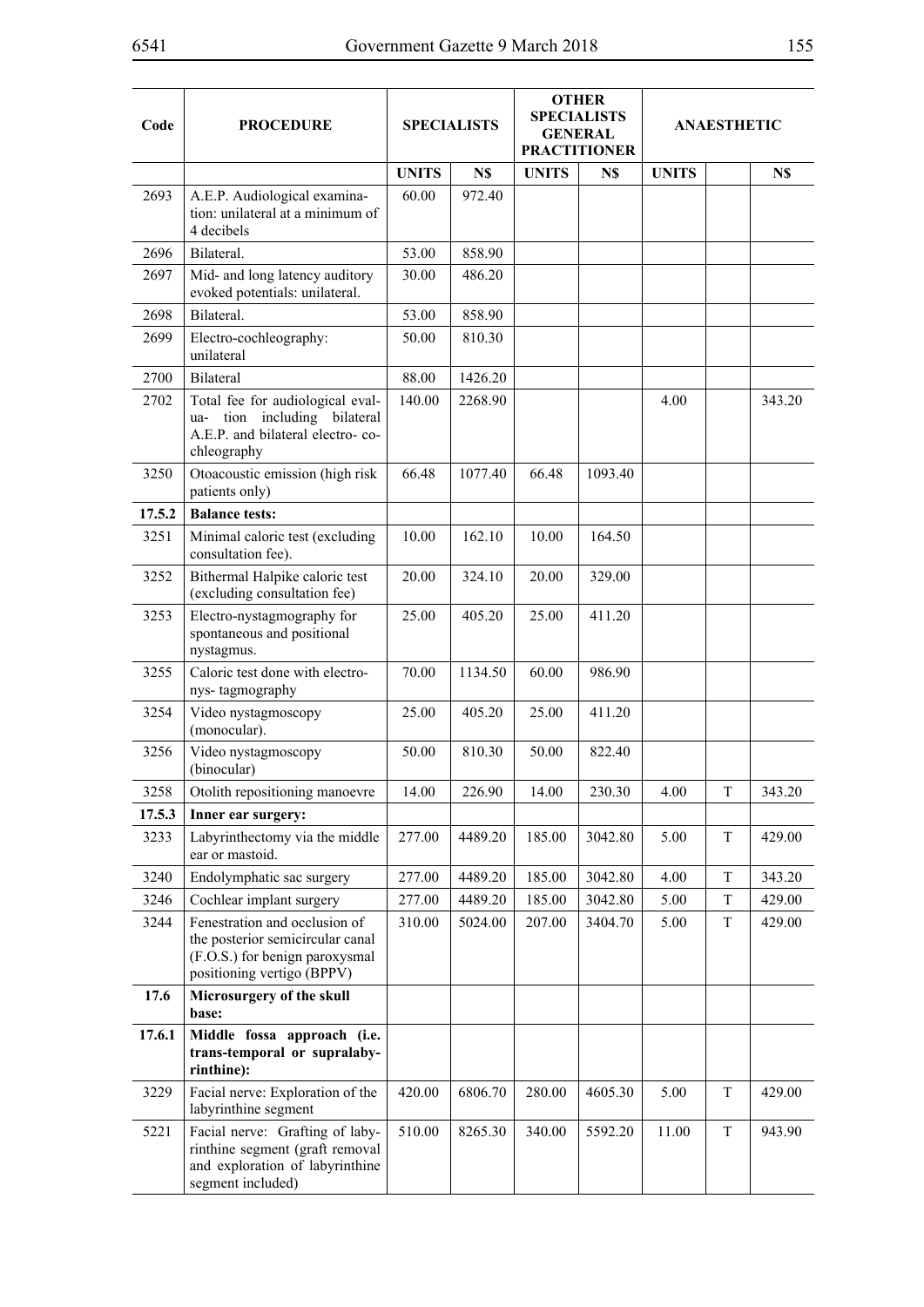| Code   | <b>PROCEDURE</b>                                                                                                                                                                            |              | <b>SPECIALISTS</b> |              | <b>OTHER</b><br><b>SPECIALISTS</b><br><b>GENERAL</b><br><b>PRACTITIONER</b> |              | <b>ANAESTHETIC</b> |        |
|--------|---------------------------------------------------------------------------------------------------------------------------------------------------------------------------------------------|--------------|--------------------|--------------|-----------------------------------------------------------------------------|--------------|--------------------|--------|
|        |                                                                                                                                                                                             | <b>UNITS</b> | N\$                | <b>UNITS</b> | N\$                                                                         | <b>UNITS</b> |                    | N\$    |
| 5222   | Facial nerve surgery inside the<br>internal auditory canal (if graft-<br>ing required and<br>harvesting of graft included)                                                                  | 620.00       | 10048.00           | 413.00       | 6792.90                                                                     | 11.00        | $\mathbf T$        | 943.90 |
| 17.6.2 | Translabyrinthine approach                                                                                                                                                                  |              |                    |              |                                                                             |              |                    |        |
| 5229   | Facial nerve surgery in the<br>internal auditory canal, trans-<br>labyrinthine (if grafting and<br>graft removal included)                                                                  | 660.00       | 10696.30           | 440.00       | 7236.90                                                                     | 11.00        | T                  | 943.90 |
| 17.6.7 | <b>Subtotal petrosectomy:</b>                                                                                                                                                               |              |                    |              |                                                                             |              |                    |        |
| 5247   | Subtotal petrosectomy for CSF<br>leak and/or for total obliteration<br>of the mastoid cavity                                                                                                | 480.00       | 7779.10            | 320.00       | 5263.20                                                                     | 11.00        | T                  | 943.90 |
| 18.    | PHYSICAL TREATMENT:                                                                                                                                                                         |              |                    |              |                                                                             |              |                    |        |
| 3279   | Domiciliary or nursing home<br>treatment only applicable where<br>a patient is physically incapable<br>of attending the rooms, and the<br>equipment has to be transported<br>to the patient | 0.75         | 12.15              |              |                                                                             |              |                    |        |
| 3280   | Consultation units for specialists<br>in physical medicine when treat-<br>ment is given (per treatment)                                                                                     | 13.50        | 218.80             |              |                                                                             |              |                    |        |
| 3281   | Ultrasonic therapy.                                                                                                                                                                         | 10.00        | 162.10             |              |                                                                             |              |                    |        |
| 3282   | Short-wave diathermy.                                                                                                                                                                       | 10.00        | 162.10             |              |                                                                             |              |                    |        |
| 3284   | Sensory nerve conduction<br>studies                                                                                                                                                         | 31.00        | 502.40             |              |                                                                             |              |                    |        |
| 3285   | Motor nerve conduction studies                                                                                                                                                              | 26.00        | 421.40             |              |                                                                             |              |                    |        |
| 3287   | Spinal joint and ligament injec-<br>tion.                                                                                                                                                   | 20.00        | 324.10             | 13.00        | 213.80                                                                      |              |                    |        |
| 3288   | Epidural injection.                                                                                                                                                                         | 36.00        | 583.40             |              |                                                                             |              |                    |        |
| 3289   | Multiple injections - First joint.                                                                                                                                                          | 7.50         | 121.50             |              |                                                                             |              |                    |        |
| 3290   | Each additional joint.                                                                                                                                                                      | 4.50         | 72.90              |              |                                                                             |              |                    |        |
| 3291   | Tendon or ligament injection.                                                                                                                                                               | 9.00         | 145.90             |              |                                                                             |              |                    |        |
| 3292   | Aspiration of joint or intra- ar-<br>ticular injection.                                                                                                                                     | 9.00         | 145.90             |              |                                                                             |              |                    |        |
| 3293   | Aspiration or injection of bursa<br>or ganglion                                                                                                                                             | 9.00         | 145.90             |              |                                                                             |              |                    |        |
| 3294   | Paracervical nerve block.                                                                                                                                                                   | 20.00        | 324.10             |              |                                                                             |              |                    |        |
| 3295   | Paravertebral root block - uni-<br>lateral.                                                                                                                                                 | 20.00        | 324.10             |              |                                                                             |              |                    |        |
| 3296   | Paravertebral root block - bilat-<br>eral.                                                                                                                                                  | 30.00        | 486.20             |              |                                                                             |              |                    |        |
| 3297   | Manipulation of spine per-<br>formed by a specialist in Physi-<br>cal Medicine.                                                                                                             | 14.00        | 226.90             |              |                                                                             |              |                    |        |
| 3298   | Spinal traction.                                                                                                                                                                            | 6.00         | 97.20              |              |                                                                             |              |                    |        |
| 3299   | Manipulation of large joints un-<br>der general anaesthesia: Hip                                                                                                                            | 14.00        | 226.90             |              |                                                                             | 4.00         | T                  | 343.20 |
| 3300   | Manipulation of large joints<br>with-out anaesthetic                                                                                                                                        | xi           |                    | ix           |                                                                             |              |                    |        |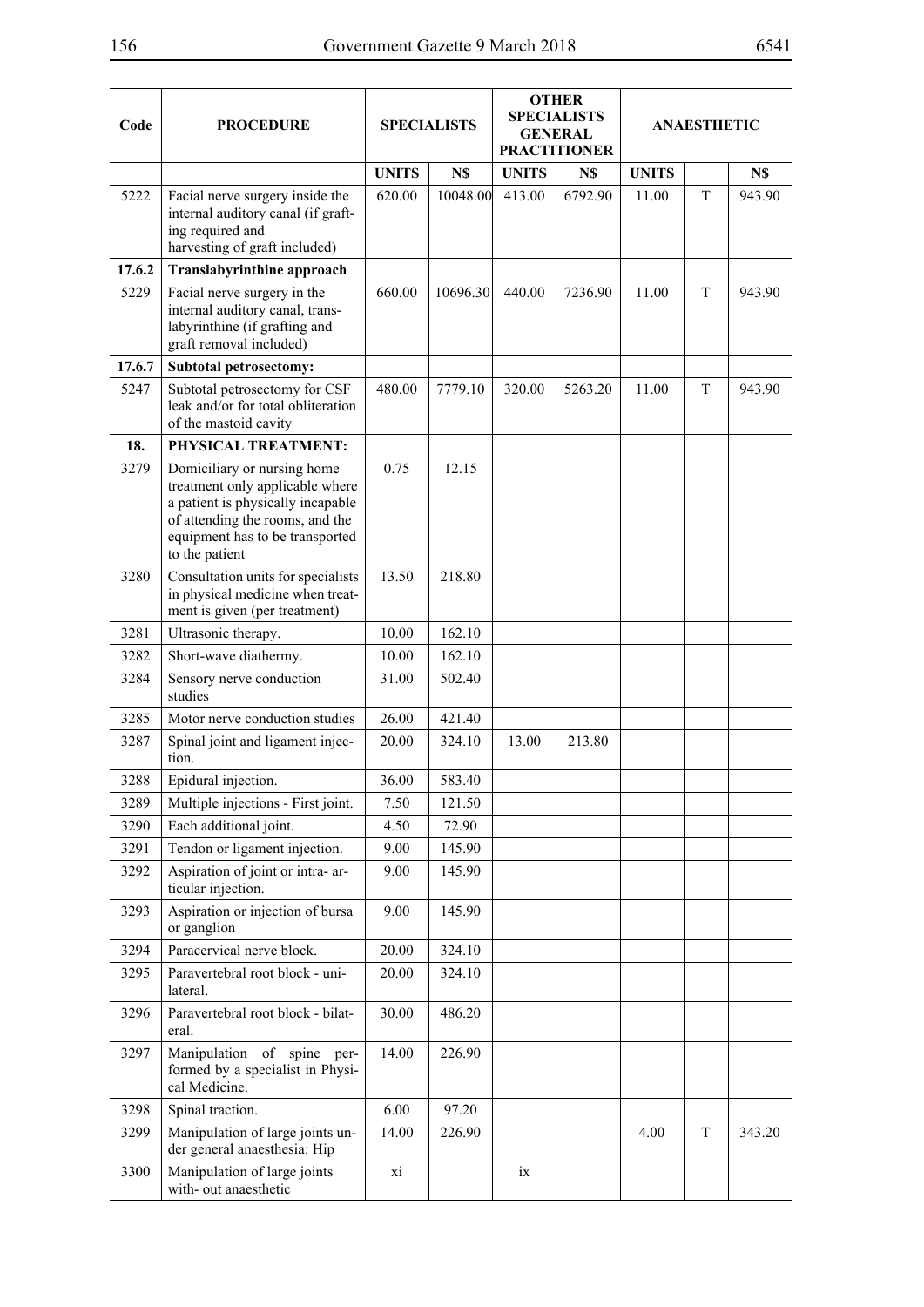| Code | <b>PROCEDURE</b>                                                                                                                                                                                                                                                                                                   | <b>SPECIALISTS</b> |         | <b>OTHER</b><br><b>SPECIALISTS</b><br><b>GENERAL</b><br><b>PRACTITIONER</b> |        | <b>ANAESTHETIC</b> |  |     |
|------|--------------------------------------------------------------------------------------------------------------------------------------------------------------------------------------------------------------------------------------------------------------------------------------------------------------------|--------------------|---------|-----------------------------------------------------------------------------|--------|--------------------|--|-----|
|      |                                                                                                                                                                                                                                                                                                                    | <b>UNITS</b>       | N\$     | <b>UNITS</b>                                                                | N\$    | <b>UNITS</b>       |  | N\$ |
| 3301 | Muscle fatigue studies                                                                                                                                                                                                                                                                                             | 20.00              | 324.10  |                                                                             |        |                    |  |     |
| 3302 | Strength duration curve per<br>session                                                                                                                                                                                                                                                                             | 10.50              | 170.20  |                                                                             |        |                    |  |     |
| 3303 | Electromyography                                                                                                                                                                                                                                                                                                   | 75.00              | 1215.50 |                                                                             |        |                    |  |     |
| 3304 | All other physical treatments<br>carried out: Complete physi-<br>cal treatment: specify treatment<br>(for subsequent treatments by<br>a general practitioner, for the<br>same condition within 4 months<br>after initial treatment: A fee for<br>the treatment only, is applica-<br>ble: See General Rule L and M) | 10.00              | 162.10  | 10.00                                                                       | 164.50 |                    |  |     |

### **19. RADIOLOGY DIAGNOSTIC PROCEDURES**

Note: The calculated amounts in this section (except for sections 19.9 and 19.11) are calculated according to the radiology monetary unit values

### **RULES GOVERNING THIS SECTION OF THE TARIFF**

- **Y** Except where otherwise indicated, radiologists are entitled to charge for contrast material used.
- **Z** No fee is subject to more than one reduction
- **GG** Capturing and recording of examinations: Images from all radiological, ultrasound and magnetic resonance imaging procedures must be captured during every examination and a permanent record generated by means of film, paper, or magnetic media. A report of the examination, including the findings and diagnostic comment, must be written and stored for five years.

# **Rules governing the section DIAGNOSTIC PROCEDURES REQUIRING THE USE OF RADIO-ISOTOPES**

**AA** Procedures to exclude cost of isotiope

Rules governing the section RADIATION ONCOLOGY

**BB** The fees in this section do not include the cost of radium or isotopes

Rules governing the section ULTRASONIC EXAMINATIONS

**EE** (a) In case of a referral, the referring doctor must submit a letter of motivation to the radiologist or other practitioner doing the scan. A copy of the letter of motivation must be attached to the first account submitted to the Commission (by the radiologist or the other practitioner doing the scan) as the case may be.

> In case of a referral to a radiologist, no motivation should be required from the radiologist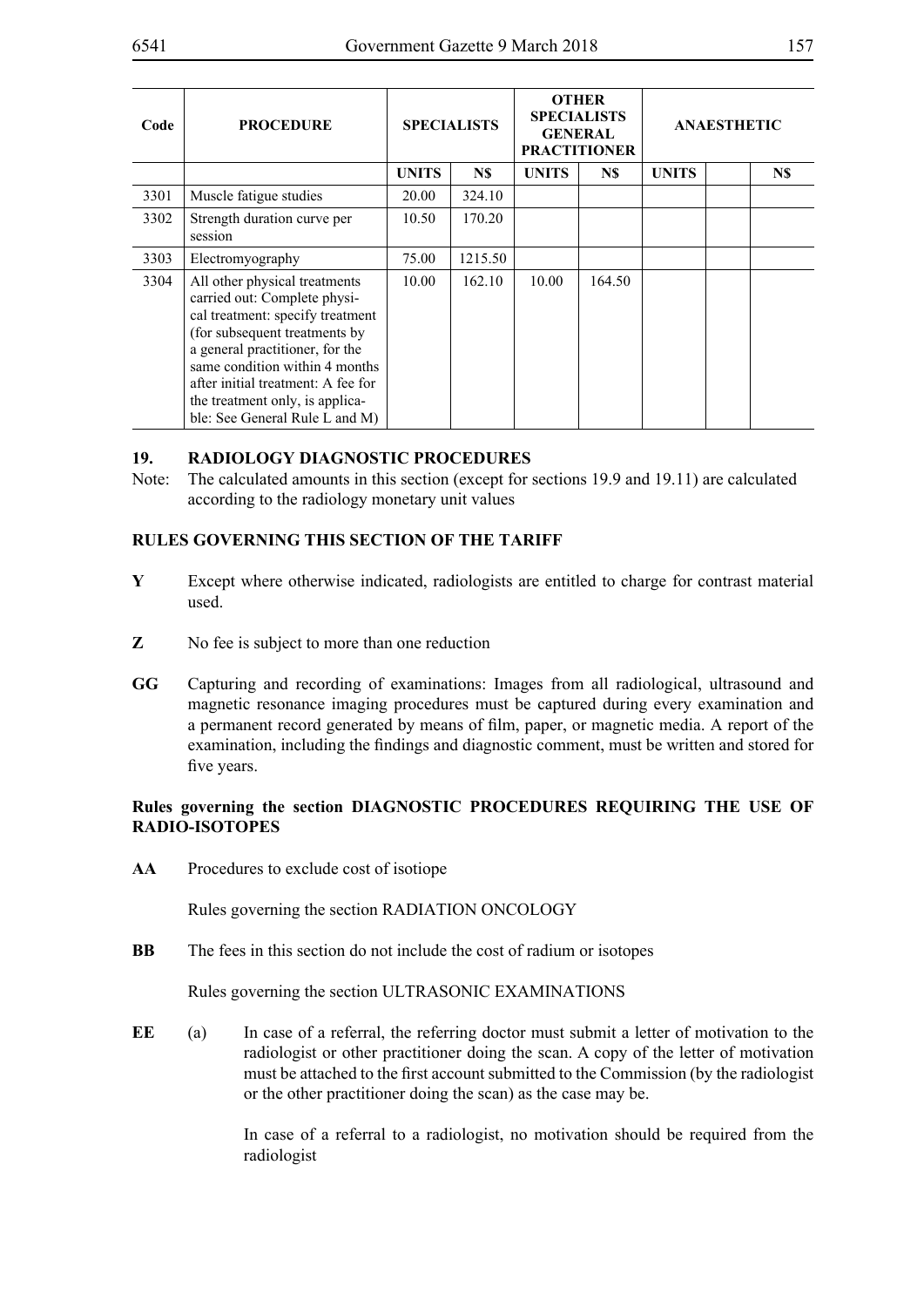# **MODIFIERS GOVERNING SPECIFIC SECTIONS OF THE TARIFF**

### **DIAGNOSTIC RADIOLOGY**

**0001** For involuntarily scheduled after-hours emergency radiological services, the additional premium shall be 50% of the fee for the particular services (section 19.12 excluded). See General Rule B.

For after-hours MR scans (items 6200 to 6255), a maximum levy of 100.00 radiological units (N\$2190.00) is applicable.

- **0002** Item 38/0101 is applicable only where a radiologist is requested to give a written report on X-rays taken elsewhere and submitted to him/her.
- **0080**Multiple examinations: Full fee

**0081**Repeat examinations: No reduction

- **0082** "+" means that this item is complementary to a preceding item and is therefore not subject to reduction.
- **0083** Where a radiologist makes use of hospital equipment only 33.33% (1/3) of the fee for the examination is chargeable.

Note in respect of fees payable when general practitioners take X-rays.

If the services of a radiologist are normally available, it is expected that these services should be utilised. Should circumstances be unfavourable for obtaining such services at the time of the first consultation, the general practitioner may take the initial X-ray him/herself provided he/she submits a certificate to the effect that it was in the best interest of the employee injured on duty for him/her to have taken the plates. A radiologist who has to submit the relevant reports in the normal manner, however, must take subsequent X-rays of the same injury,)

- 1. When a general practitioner takes X-rays with his/her own equipment, if the services of a specialist radiologist are not available, he/she may claim at the prescribed fee for general practitioners.
- 2. (i) If a general practitioner orders an X-ray examination at a health facility where the services of a specialist radiologist are available, it is expected that the radiologist shall read the photos for which he may claim at one third of the prescribed fee.
	- (ii) If the radiographer of the hospital is not available and the general practitioner has to take the X-ray plate's him/herself, he/she may claim at 50% of the prescribed fee for that service. In that case, however, he/she should get confirmation of his/her X-ray findings in a report from the radiologist as soon as possible. The radiologist may then claim at one third of the prescribed fee for service.
- 3. If a general practitioner orders an X-ray examination at a health facility where there are no specialist radiological services available, he/she will not be paid for reading the plates as such a service is considered as an integral part of routine diagnosis, but if he/she is requested by the Commission to submit a written report on the case, he/ she may claim at two thirds of the prescribed fee for such service.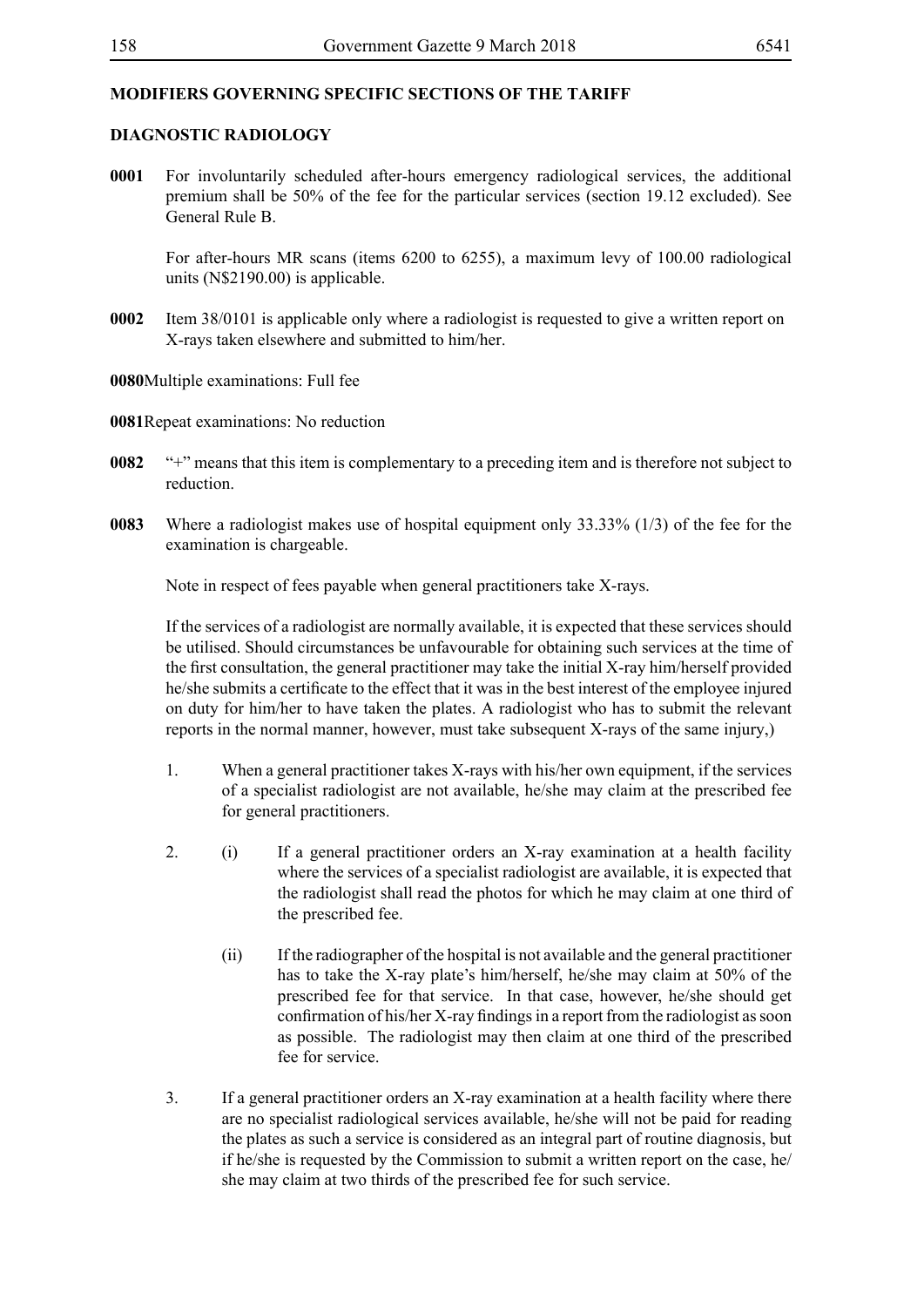4. If a general practitioner has to take and read X-ray plates at a health facility where the services of a radiographer and a specialist radiologist are not available he/she may claim 50% of the prescribed fee for such service.

**Note:** Modifier 0083 is not applicable to section 19.8 (Vascular Studies) and section 19.14 (Interventional Radiological Procedures)

**0084** Fixed fee of N\$93.40 will apply for the first film. The same applies to images captured on CD.

## **VASCULAR STUDIES**

**0086** Vascular groups: "Film series" and "Introduction of Contrast Media" are complementary and together constitute a single examination: neither fee is therefore subject to increase in terms of Modifier M0080.

#### **VASCULAR STUDIES and INTERVENTIONAL RADIOLOGY PROCEDURES**

- **6300** If a procedure lasts less than 30 minutes only 50% of the machine fees for items 3536-3550 will be allowed (specify time of procedure on account).
- **6301** If a procedure is performed by a radiologist in a facility not owned by him/herself, the fee will be reduced by 40% (i.e. 60% of the fee will be charged)
- **6302** When the procedure is performed by non-radiologists, the fee will be reduced by 40% (i.e. 60% of the fee will be charged)
- **6303** When a procedure is performed entirely by a non-radiologist in a facility owned by a radiologist, the radiologist owning the facility may charge 55% of the procedure units used. Modifier 6302 applies to the non-radiologist performing the procedure
- **6305** When multiple catheterization procedures are used (items 3557, 3559, 3560, 3562) and an angiogram investigation is performed at each level, the unit value of each such multiple procedure will be reduced by 20.00 radiological units (N\$ 438.00) for each procedure after the initial catheterization. The first catheterization is charged at 100% of the unit value.

### **COMPUTED TOMOGRAPHY**

**0088** Multiple selective catheterisations: For each additional selective catheterisation after the first selective catheterisation, reduce the fee by 25%.

#### **ULTRASONIC INVESTIGATIONS**

- **0160** Aspiration of biopsy procedure performed under direct ultrasonic control by an ultrasonic aspiration biopsy transducer (Static Realtime): Fee for part examined plus 30% of the units.
- **0165** Use of contrast during ultrasound study: Add 6.00 ultrasound units (N\$ 90.78)

### **MAGNETIC RESONANCE IMAGING**

**0090** Radiologist's fee for participation in a team: 30.00 radiology units (N\$ 657.00) per 1/2 hour or part thereof for all interventional radiological procedures, excluding any pre- or post-operative angiography, catheterization, CT-scanning, ultrasound scanning or X-ray procedures. (Only to be charged if radiologist is hands-on, and not for interpretation of images only).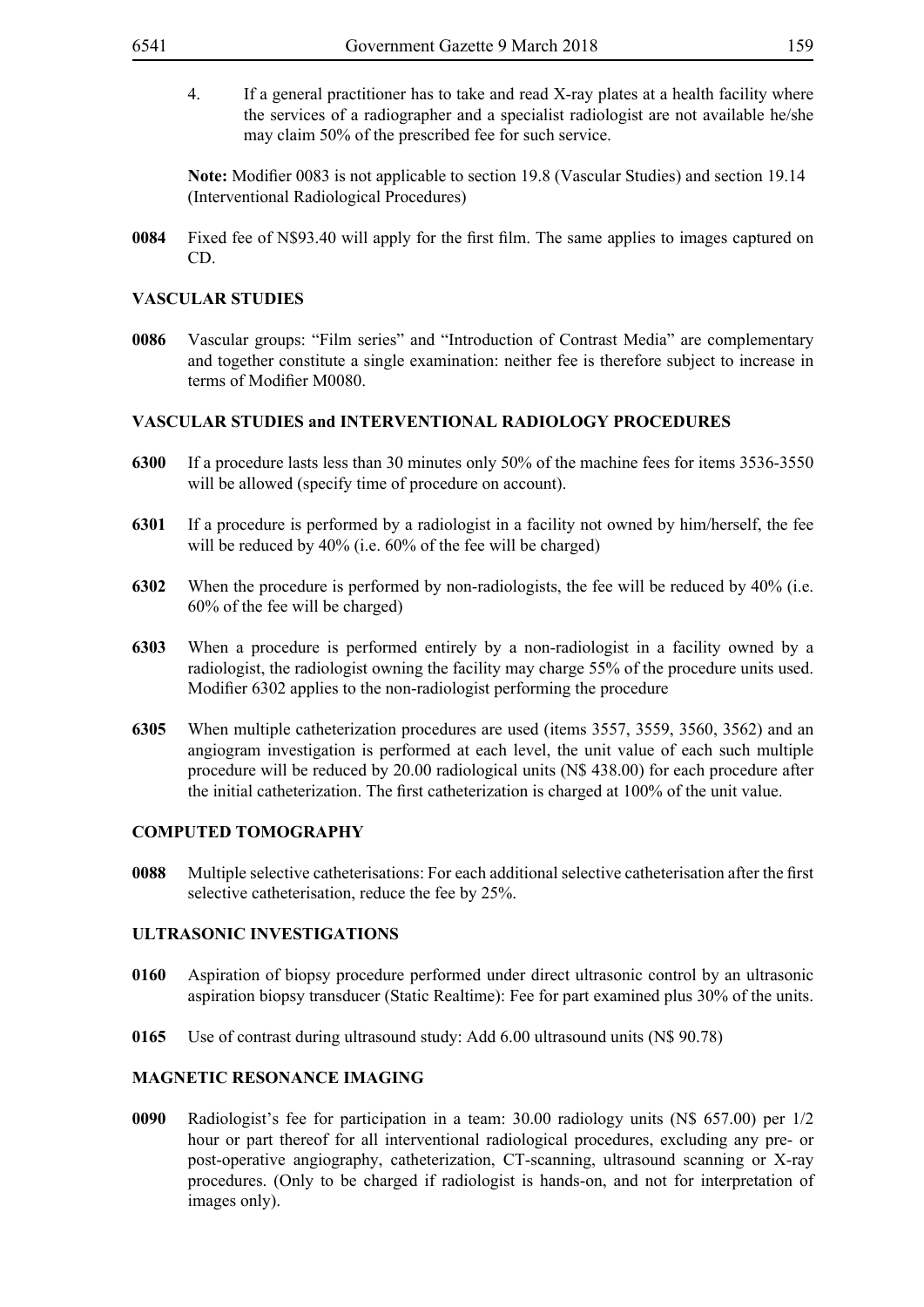| 160 | Government Gazette 9 March 2018 | 6541 |
|-----|---------------------------------|------|
|-----|---------------------------------|------|

- **6100** In order to charge the full fee of 600.00 magnetic resonance units (N\$ 9966.00) for an examination of a specific single anatomical region, it should be performed with the applicable radio frequency coil including T1 and T2 weighted images on at least two planes.
- **6101** Where a limited series of a specific anatomical region is performed (except bone tumor), e.g. a T2 weighted image of a bone for an occult stress fracture, not more than two-thirds (2/3) of the fee may be charged. Also applicable to all radiotherapy planning studies, per region.
- **6102** All post-contrast studies (except bone tumor) including perfusion studies, to be charged at 50% of the fee.

**6103**Post-contrast study: Bone tumor: 100% of the fee.

- **6106** Where a magnetic resonance angiography (MRA) of large vessels is performed as primary examination, 100% of the fee is applicable. This modifier is only applicable if the series is performed by use of a recognized angiographic software package with reconstruction capability.
- **6107** Where a magnetic resonance angiography (MRA) of the vessels is performed additional to an examination of a particular region, 50% of the fee is applicable for the angiography. This modifier is only applicable if the series is performed by use of a recognized angiographic software package with reconstruction capability.
- **6108** Where only a gradient echo series is performed with a machine without a recognized angiographic software package with reconstruction capability, 20% of the full fee is applicable specifying that it is a "flow sensitive series".
- **6109** Very limited studies to be charged at 33,33% of the full fee e.g. MR urography for renal colic, diffusion studies of the brain additional to routine brain.
- **6110** MRI spectroscopy: 50% of fee.

# **RADIATION ONCOLOGY**

- **0093** The fees for radiation oncology shall apply only where a specialist in radiation oncology uses his/her own apparatus.
- **0170** Multiple areas to a maximum of 3 areas treated in the same treatment session: Unless otherwise identified in the Tariff, where treating multiple treatment volumes/areas which add and defined, the following values shall prevail: 100% (full value) for the first volume/ area, two-thirds for the second volume/area and one-third for the third volume/area.

| Code | <b>PROCEDURE</b>                                                                                                                                                                                   |              | <b>SPECIALISTS</b> | <b>OTHER</b><br><b>SPECIALISTS</b><br><b>GENERAL</b><br><b>PRACTITIONER</b> |        | <b>ANAESTHETIC</b> |     |  |
|------|----------------------------------------------------------------------------------------------------------------------------------------------------------------------------------------------------|--------------|--------------------|-----------------------------------------------------------------------------|--------|--------------------|-----|--|
|      |                                                                                                                                                                                                    | <b>UNITS</b> | N\$                | <b>UNITS</b>                                                                | N\$    | <b>UNITSs</b>      | N\$ |  |
| 3305 | Finger, toe                                                                                                                                                                                        | 9.50         | 208.10             | 6.30                                                                        | 139.40 |                    |     |  |
| 3307 | Limb for region e.g. Shoulder,<br>elbow, knee, foot, hand wrist or<br>ankle (and adjacent part which<br>does not require an additional<br>set of views should not be<br>added e.g. wrists or hand) |              |                    |                                                                             |        |                    |     |  |
| 3309 | Smith-Petersen or equivalent<br>control, in theatre.                                                                                                                                               | 58.00        | 1270.60            | 38.70                                                                       | 856.60 |                    |     |  |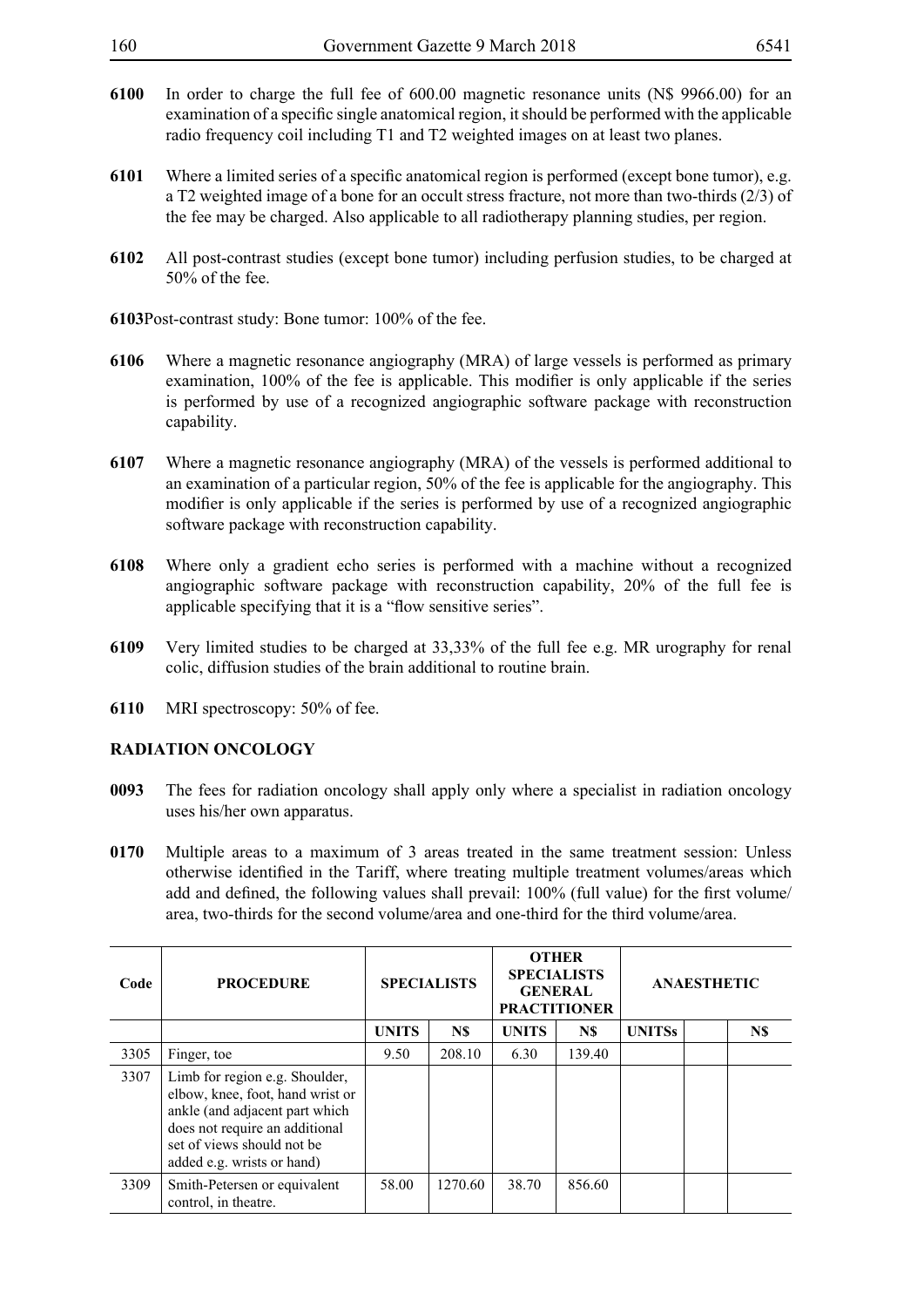| Code   | <b>PROCEDURE</b>                                                                                                                  |              | <b>SPECIALISTS</b> |              | <b>OTHER</b><br><b>SPECIALISTS</b><br><b>GENERAL</b><br><b>PRACTITIONER</b> | <b>ANAESTHETIC</b> |             |        |
|--------|-----------------------------------------------------------------------------------------------------------------------------------|--------------|--------------------|--------------|-----------------------------------------------------------------------------|--------------------|-------------|--------|
|        |                                                                                                                                   | <b>UNITS</b> | N\$                | <b>UNITS</b> | N\$                                                                         | <b>UNITSs</b>      |             | N\$    |
| 3311   | Stress studies, e.g. joint.                                                                                                       | 11.60        | 254.10             | 7.70         | 170.40                                                                      |                    |             |        |
| 3313   | Full length study, both legs                                                                                                      | 23.20        | 508.20             | 15.50        | 343.10                                                                      |                    |             |        |
| 3317   | Skeletal survey over 5 years                                                                                                      | 42.00        | 920.10             | 28.00        | 619.80                                                                      |                    |             |        |
| 3319   | Arthrography per joint                                                                                                            | 23.10        | 506.00             | 15.40        | 340.90                                                                      |                    |             |        |
| 3320   | Introduction of contrast medium<br>or air: Add                                                                                    | $20.70+$     | 453.50             | $13.80+$     | 305.50                                                                      |                    |             |        |
| 19.1.2 | Spinal column:                                                                                                                    |              |                    |              |                                                                             |                    |             |        |
| 3321   | Per region, e.g. cervical, sacral,<br>coccygeal, one region thoracic                                                              | 16.60        | 363.70             | 11.00        | 243.50                                                                      |                    |             |        |
| 3325   | <b>Stress studies</b>                                                                                                             | 16.60        | 363.70             | 11.00        | 243.50                                                                      |                    |             |        |
| 3331   | Pelvis (Sacro-iliac or hip joints<br>only to be added where an extra<br>set of views is required).                                | 16.00        | 363.70             | 11.00        | 243.50                                                                      |                    |             |        |
|        | Myelography:                                                                                                                      |              |                    |              |                                                                             |                    |             |        |
| 3333   | Lumbar                                                                                                                            | 43.30        | 948.60             | 28.90        | 639.70                                                                      | 4.00               | T           | 343.20 |
| 3334   | Thoracic                                                                                                                          | 33.30        | 729.50             | 22.20        | 491.40                                                                      | 4.00               | T           | 343.20 |
| 3335   | Cervical                                                                                                                          | 53.30        | 1167.60            | 35.50        | 785.80                                                                      | 4.00               | T           | 343.20 |
| 3336   | Multiple (lumbar, thoracic, cer-<br>vical): Same fee as for first seg-<br>ment (no additional introduction<br>of contrast medium) |              |                    |              |                                                                             |                    |             |        |
| 3344   | Introduction of contrast me-<br>dium: Add                                                                                         | $28.10+$     | 615.60             | $18.70+$     | 413.90                                                                      |                    |             |        |
| 3345   | Discography.                                                                                                                      | 51.90        | 1137.00            | 34.60        | 765.90                                                                      | 4.00               | $\mathbf T$ | 343.20 |
| 3347   | Introduction of contrast medium<br>per disc level: Add                                                                            | $42.30+$     | 926.70             | $28.20+$     | 624.20                                                                      |                    |             |        |
| 19.1.3 | Skull:                                                                                                                            |              |                    |              |                                                                             |                    |             |        |
| 3349   | Skull studies                                                                                                                     | 23.50        | 514.80             | 15.70        | 347.50                                                                      |                    |             |        |
| 3351   | Paranasal sinuses                                                                                                                 | 16.50        | 361.50             | 11.00        | 243.50                                                                      |                    |             |        |
| 3353   | Facial bones and/or orbits                                                                                                        | 18.90        | 414.00             | 12.60        | 278.90                                                                      |                    |             |        |
| 3355   | Mandible                                                                                                                          | 14.10        | 308.90             | 9.40         | 208.10                                                                      |                    |             |        |
| 3357   | Nasal bone                                                                                                                        | 11.70        | 256.30             | 7.80         | 172.60                                                                      |                    |             |        |
| 3359   | Mastoid: Bilateral                                                                                                                | 27.00        | 591.50             | 18.00        | 398.40                                                                      |                    |             |        |
|        | Teeth:                                                                                                                            |              |                    |              |                                                                             |                    |             |        |
| 3361   | One quadrant                                                                                                                      | 5.50         | 120.50             | 3.70         | 81.90                                                                       |                    |             |        |
| 3363   | Two quadrants                                                                                                                     | 9.50         | 208.10             | 6.30         | 139.40                                                                      |                    |             |        |
| 3365   | Full mouth                                                                                                                        | 16.50        | 361.50             | 11.00        | 243.50                                                                      |                    |             |        |
| 3366   | Rotation tomography of the<br>teeth and jaws.                                                                                     | 20.00        | 438.10             | 13.30        | 294.40                                                                      |                    |             |        |
| 3367   | Temporo-mandibular joints: Per<br>side.                                                                                           | 16.50        | 361.50             | 11.00        | 243.50                                                                      |                    |             |        |
| 3369   | Tomography: Per side                                                                                                              | 16.50        | 361.50             | 11.00        | 243.50                                                                      |                    |             |        |
| 3371   | Localization of foreign body in<br>the eye.                                                                                       | 23.50        | 514.80             | 15.70        | 347.50                                                                      |                    |             |        |
| 3381   | Ventriculography                                                                                                                  | 40.90        | 896.00             | 27.30        | 604.30                                                                      | 4.00               | T           | 343.20 |
| 3385   | Post-nasal studies: Lateral neck                                                                                                  | 9.50         | 208.10             | 6.30         | 139.40                                                                      |                    |             |        |
| 3387   | Maxillo-facial cephalometry                                                                                                       | 13.20        | 289.20             | 8.80         | 194.80                                                                      |                    |             |        |
| 3389   | Dacryocystography.                                                                                                                | 16.55        | 362.60             | 11.00        | 243.50                                                                      | 4.00               | T           | 343.20 |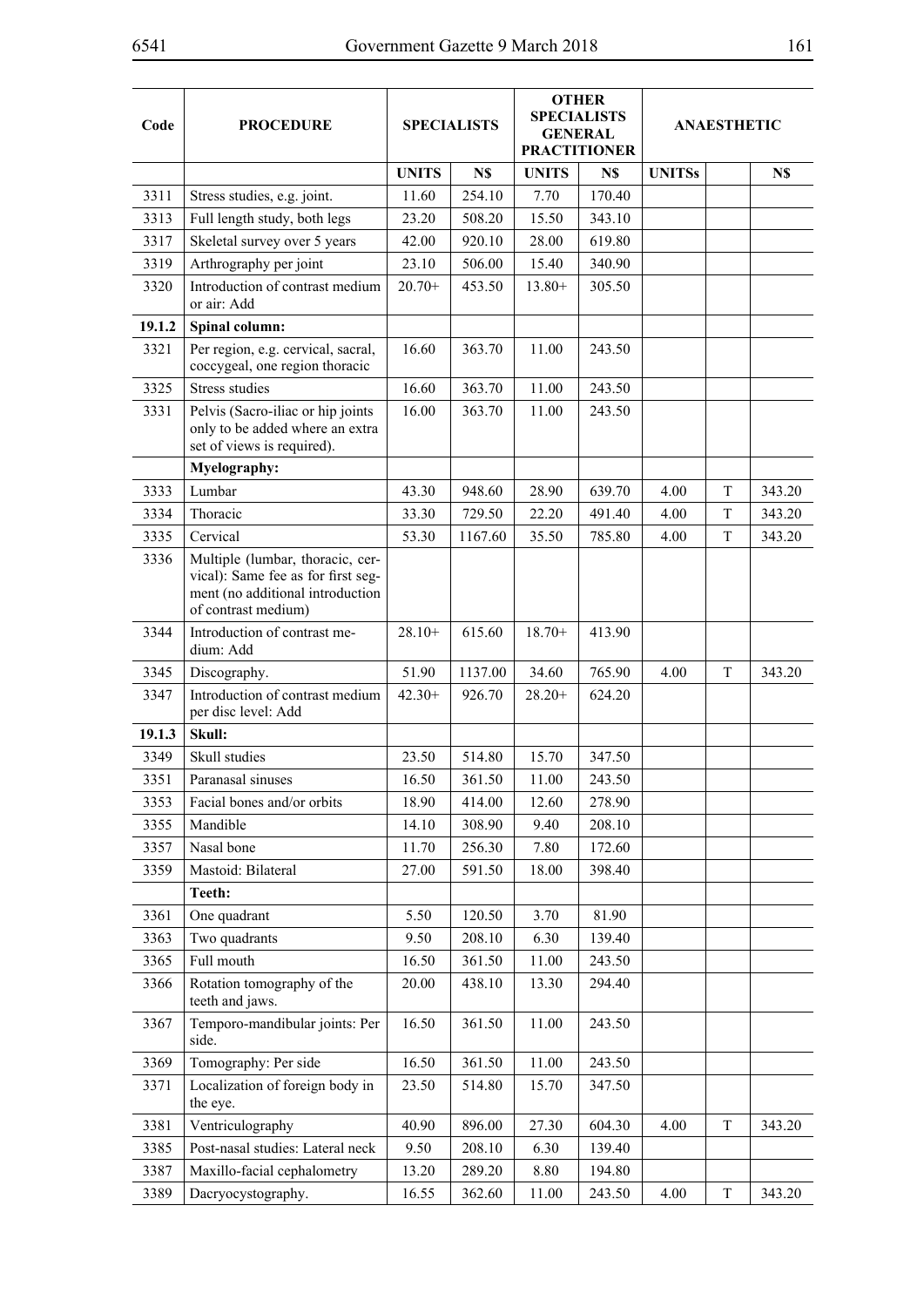| Code | <b>PROCEDURE</b>                                                                                                                                                     | <b>SPECIALISTS</b> |        |              | <b>OTHER</b><br><b>SPECIALISTS</b><br><b>GENERAL</b><br><b>PRACTITIONER</b> | <b>ANAESTHETIC</b> |  |     |
|------|----------------------------------------------------------------------------------------------------------------------------------------------------------------------|--------------------|--------|--------------|-----------------------------------------------------------------------------|--------------------|--|-----|
|      |                                                                                                                                                                      | <b>UNITS</b>       | N\$    | <b>UNITS</b> | N\$                                                                         | <b>UNITSs</b>      |  | N\$ |
| 3391 | For introduction of contrast<br>medium add                                                                                                                           | 16.55              | 362.60 | $11.00+$     | 243.50                                                                      |                    |  |     |
| 19.2 | <b>Alimentary tract:</b>                                                                                                                                             |                    |        |              |                                                                             |                    |  |     |
| 3393 | Bowel washout: Add                                                                                                                                                   | 7.20               | 157.70 | $4.80+$      | 106.20                                                                      |                    |  |     |
| 3395 | Sialography (plus 80% for each<br>additional gland)                                                                                                                  | 19.00              | 416.20 | 12.70        | 281.10                                                                      |                    |  |     |
| 3397 | Introduction of contrast medium<br>(plus 80% for each additional<br>gland): Add                                                                                      | 16.60              | 363.70 | $11.00+$     | 243.50                                                                      |                    |  |     |
| 3399 | Pharynx and oesophagus                                                                                                                                               | 19.00              | 416.20 | 12.70        | 281.10                                                                      |                    |  |     |
| 3403 | Oesophagus, stomach and<br>duo- denum (control film of<br>abdomen included) and limited<br>follow through.                                                           | 30.00              | 657.20 | 20.00        | 442.70                                                                      |                    |  |     |
| 3405 | Double contrast: Add                                                                                                                                                 | 11.00              | 241.00 | $7.30+$      | 161.60                                                                      |                    |  |     |
| 3406 | Small bowel meal (control film<br>of abdomen included except<br>when part of item 3408)                                                                              | 30.00              | 657.20 | 20.00        | 442.70                                                                      |                    |  |     |
| 3408 | Barium meal and dedicated<br>gastro-intestinal tract follow<br>through (including control film<br>of the abdomen, oesophagus,<br>duodenum, small bowel and<br>colon) | 43.30              | 948.60 | 28.90        | 639.70                                                                      |                    |  |     |
| 3409 | Barium enema (control film of<br>abdomen included)                                                                                                                   | 27.50              | 602.40 | 18.30        | 405.10                                                                      |                    |  |     |
| 3411 | Air contrast study: Add                                                                                                                                              | 29.00              | 635.30 | $19.30+$     | 427.20                                                                      |                    |  |     |
| 3416 | Pancreas: E.R.C.P. hospital<br>equipment: Choledogram and/<br>or pancreatography screening<br>included                                                               | 23.30              | 510.40 | 15.50        | 343.10                                                                      |                    |  |     |
|      | Note: For items 3415 and 3416,<br>Endoscopy: see item 1778                                                                                                           |                    |        |              |                                                                             |                    |  |     |
| 3417 | Gastric/oesophageal/duodenal<br>intubation control                                                                                                                   | 8.80               | 192.80 | 5.90         | 130.60                                                                      |                    |  |     |
| 3419 | Gastric/oesophageal intubation<br>insertion of tube Add                                                                                                              | $8.40+$            | 184.00 | $5.60+$      | 124.00                                                                      |                    |  |     |
| 3421 | Duodenal intubation: Insertion<br>of tube: Add                                                                                                                       | $16.50+$           | 361.50 | $11.00+$     | 243.50                                                                      |                    |  |     |
| 3423 | Hypotonic duodenography<br>(item 3403 and item 3405<br>included): Add                                                                                                | $44.00+$           | 963.90 | $29.30+$     | 648.50                                                                      |                    |  |     |
| 19.3 | <b>Biliary tract:</b>                                                                                                                                                |                    |        |              |                                                                             |                    |  |     |
|      | Cholangiography:                                                                                                                                                     |                    |        |              |                                                                             |                    |  |     |
| 3427 | Intravenous                                                                                                                                                          | 33.00              | 722.90 | 22.00        | 487.00                                                                      |                    |  |     |
| 3431 | Operative: First series: Add<br>item 3607 only when the Ra-<br>diologist attends personally in<br>theatre                                                            | 31.60              | 692.30 | 21.00        | 464.80                                                                      |                    |  |     |
| 3433 | Post operative: T-tube                                                                                                                                               | 25.00              | 547.70 | 16.70        | 369.60                                                                      |                    |  |     |
| 3435 | Introduction of contrast me-<br>dium: Add                                                                                                                            | $8.40+$            | 184.00 | $5.60+$      | 124.00                                                                      |                    |  |     |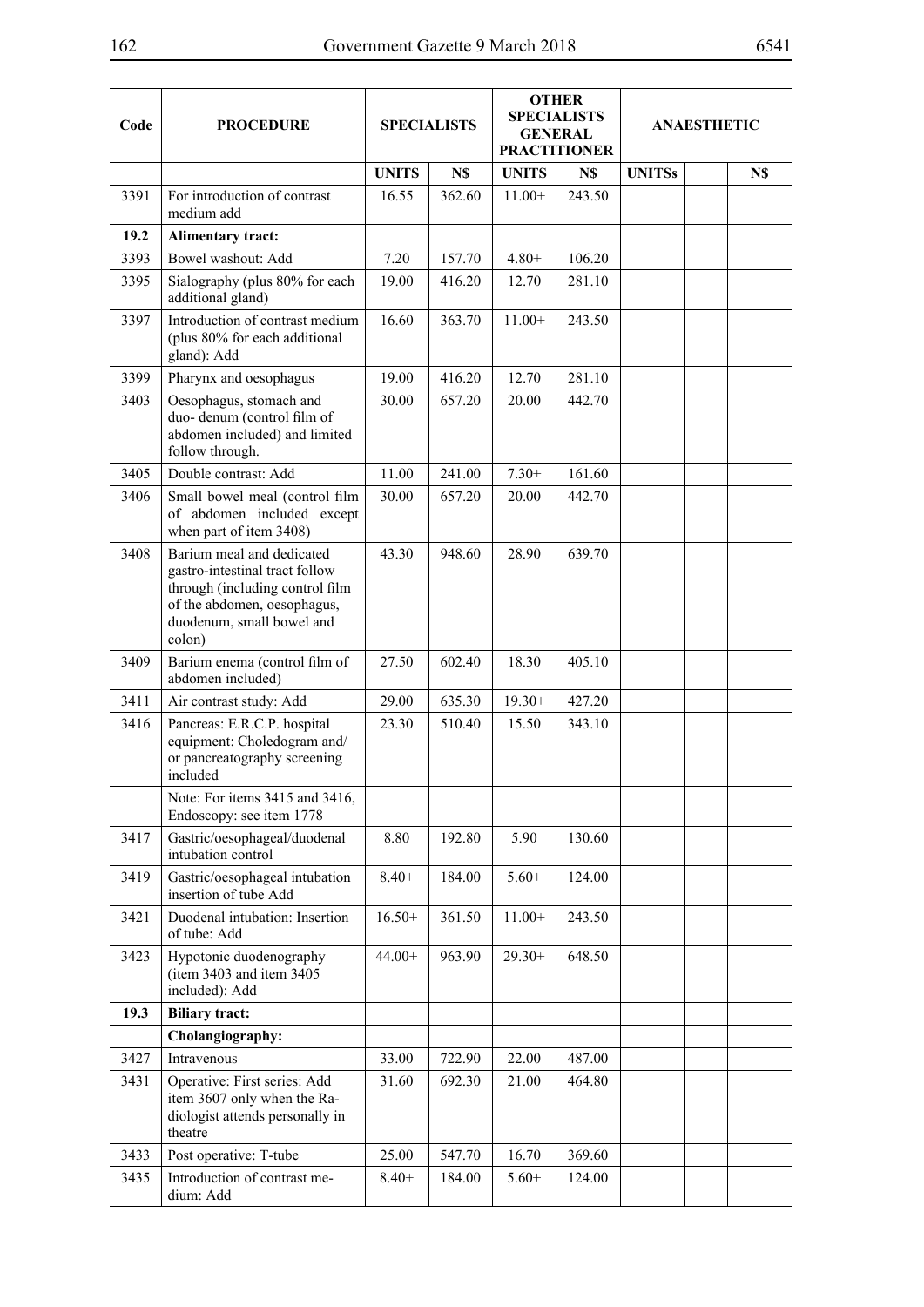| Code | <b>PROCEDURE</b>                                                                                                                                      |              | <b>SPECIALISTS</b> | <b>OTHER</b><br><b>SPECIALISTS</b><br><b>GENERAL</b><br><b>PRACTITIONER</b> |        |               | <b>ANAESTHETIC</b> |        |
|------|-------------------------------------------------------------------------------------------------------------------------------------------------------|--------------|--------------------|-----------------------------------------------------------------------------|--------|---------------|--------------------|--------|
|      |                                                                                                                                                       | <b>UNITS</b> | N\$                | <b>UNITS</b>                                                                | N\$    | <b>UNITSs</b> |                    | N\$    |
| 3437 | Trans hepatic, percutaneous                                                                                                                           | 27.50        | 602.40             | 18.30                                                                       | 405.10 |               |                    |        |
| 3439 | Introduction of contrast me-<br>dium: Add.                                                                                                            | $49.70+$     | 1088.80            | $33.10+$                                                                    | 732.70 |               |                    |        |
| 3441 | Tomography of biliary tract:<br>Add.                                                                                                                  | $14.10+$     | 308.90             | $9.40+$                                                                     | 208.10 |               |                    |        |
| 19.4 | <b>Chest:</b>                                                                                                                                         |              |                    |                                                                             |        |               |                    |        |
| 3443 | Larynx (Tomography included)                                                                                                                          | 18.80        | 411.80             | 12.50                                                                       | 276.70 |               |                    |        |
| 3445 | Chest (item 3601 included).                                                                                                                           | 14.10        | 308.90             | 9.40                                                                        | 208.10 |               |                    |        |
| 3447 | Chest and cardiac studies<br>(item 3601 included)                                                                                                     | 18.90        | 414.00             | 12.60                                                                       | 278.90 |               |                    |        |
| 3449 | <b>Ribs</b>                                                                                                                                           | 18.50        | 405.30             | 12.30                                                                       | 272.30 |               |                    |        |
| 3451 | Sternum or sterno-clavicular<br>joints                                                                                                                | 18.90        | 414.00             | 12.60                                                                       | 278.90 |               |                    |        |
|      | <b>Bronchography:</b>                                                                                                                                 |              |                    |                                                                             |        |               |                    |        |
| 3453 | Unilateral                                                                                                                                            | 18.90        | 414.00             | 12.60                                                                       | 278.90 | 8.00          | T                  | 686.50 |
| 3455 | <b>Bilateral</b>                                                                                                                                      | 33.10        | 725.10             | 22.10                                                                       | 489.20 | 8.00          | T                  | 686.50 |
| 3457 | Introduction of contrast medium<br>included                                                                                                           | 53.60        | 1174.20            | 35.70                                                                       | 790.20 |               |                    |        |
| 3461 | Pleurography                                                                                                                                          | 18.90        | 414.00             | 12.60                                                                       | 278.90 | 3.00          | T                  | 257.40 |
| 3463 | For introduction of contrast<br>medium: Add                                                                                                           | $4.20+$      | 92.00              | $2.80+$                                                                     | 62.00  |               |                    |        |
| 3465 | Laryngography                                                                                                                                         | 16.50        | 361.50             | 11.00                                                                       | 243.50 |               |                    |        |
| 3467 | For introduction of contrast<br>medium: Add                                                                                                           | $15.00+$     | 328.60             | $+10.00$                                                                    | 221.30 |               |                    |        |
| 3468 | Thoracic inlet                                                                                                                                        | 9.50         | 208.10             | 6.30                                                                        | 139.40 |               |                    |        |
| 19.5 | Abdomen:                                                                                                                                              |              |                    |                                                                             |        |               |                    |        |
| 3477 | Control films of the Abdomen<br>(not being part of examination<br>for barium meal, barium enema.<br>pyelogram, cholecystogram,<br>cholangiogram etc.) | 14.10        | 308.90             | 9.40                                                                        | 208.10 |               |                    |        |
| 3479 | Acute abdomen or equivalent<br>studies                                                                                                                | 23.50        | 514.80             | 15.70                                                                       | 347.50 |               |                    |        |
| 19.6 | <b>Urinary tract:</b>                                                                                                                                 |              |                    |                                                                             |        |               |                    |        |
|      | <b>Excretory Urogram:</b>                                                                                                                             |              |                    |                                                                             |        |               |                    |        |
| 3487 | Control film included and<br>bladder views before and<br>after mictrurition (intra-eneus<br>pyelogram) (item 0206 not ap-<br>plicable)                | 37.60        | 823.70             | 25.10                                                                       | 555.60 |               |                    |        |
| 3493 | Waterload test: Add.                                                                                                                                  | $18.30+$     | 400.90             | 12.20                                                                       | 270.00 |               |                    |        |
| 3497 | Cystography only or urethrogra-<br>phy only (retrograde).                                                                                             | 29.00        | 635.30             | 19.30                                                                       | 427.20 |               |                    |        |
|      | Cysto-Urethrography:                                                                                                                                  |              |                    |                                                                             |        |               |                    |        |
| 3499 | Retrograde                                                                                                                                            | 47.80        | 1047.10            | 31.90                                                                       | 706.10 |               |                    |        |
| 3503 | Introduction of contrast me-<br>dium: Add                                                                                                             | $5.50+$      | 120.50             | 3.70                                                                        | 81.90  |               |                    |        |
| 3505 | Retrograde-prograde pyelog-<br>raphy                                                                                                                  | 27.50        | 602.40             | 18.30                                                                       | 405.10 | 3.00          | T                  | 257.40 |
| 3511 | Aspiration renal cyst                                                                                                                                 | 27.60        | 604.60             | 18.40                                                                       | 407.30 |               |                    |        |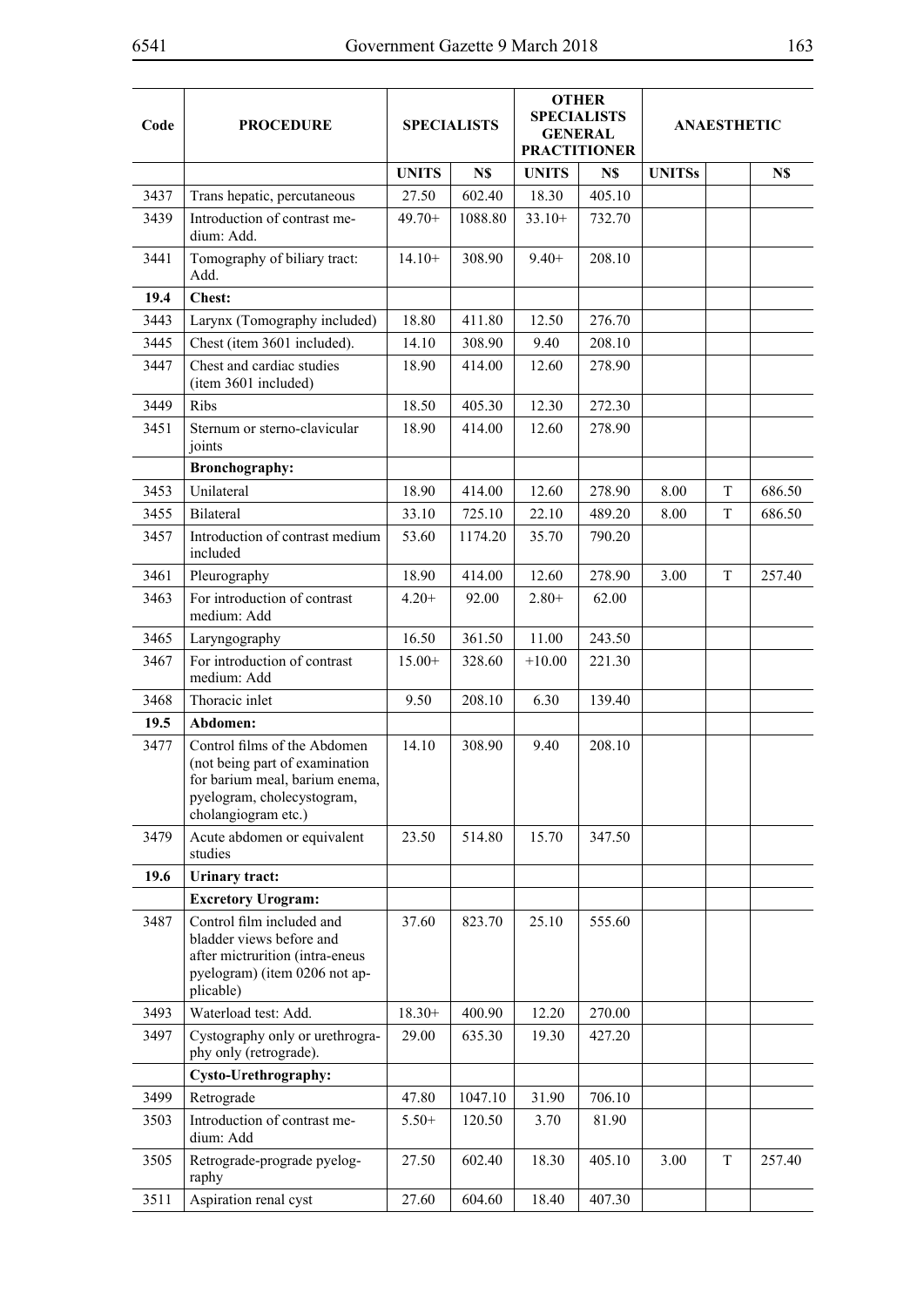| Code   | <b>PROCEDURE</b>                                                                                                                                                                                                           |              | <b>SPECIALISTS</b> |              | <b>OTHER</b><br><b>SPECIALISTS</b><br><b>GENERAL</b><br><b>PRACTITIONER</b> | <b>ANAESTHETIC</b> |             |        |  |
|--------|----------------------------------------------------------------------------------------------------------------------------------------------------------------------------------------------------------------------------|--------------|--------------------|--------------|-----------------------------------------------------------------------------|--------------------|-------------|--------|--|
|        |                                                                                                                                                                                                                            | <b>UNITS</b> | N\$                | <b>UNITS</b> | N\$                                                                         | <b>UNITSs</b>      |             | N\$    |  |
| 3513   | Tomography of renal tract: Add                                                                                                                                                                                             | $14.10+$     | 308.90             | 9.40         | 208.10                                                                      |                    |             |        |  |
| 19.8   | <b>Vascular studies:</b><br>Note: The item number in this<br>section does not follow chrono-<br>logical order since this section<br>was restructured.                                                                      |              |                    |              |                                                                             |                    |             |        |  |
| 19.8.1 | <b>Film Series</b>                                                                                                                                                                                                         |              |                    |              |                                                                             |                    |             |        |  |
| 3536   | Dedicated angiography suite:<br>analogue monoplane unit. Once<br>off charge per patient by owner<br>of equipment                                                                                                           | 315.00       | 6900.70            |              |                                                                             |                    |             |        |  |
| 3537   | Dedicated angiography suite:<br>Digital monoplane unit. Once<br>off charge per patient by owner<br>of equipment                                                                                                            | 617.00       | 13516.50           |              |                                                                             |                    |             |        |  |
| 3538   | Analogue monoplane table with<br><b>DSA</b> attachment                                                                                                                                                                     | 315.00       | 6900.70            |              |                                                                             |                    |             |        |  |
| 3539   | Dedicated angiography suite:<br>Digital bi-plane unit. Once off<br>charge per patient by owner of<br>equipment                                                                                                             | 829.00       | 18160.80           |              |                                                                             |                    |             |        |  |
| 3548   | Analogue monoplane screening<br>table                                                                                                                                                                                      | 272.00       | 5958.70            |              |                                                                             |                    |             |        |  |
| 3550   | Digital monoplane screening<br>table                                                                                                                                                                                       |              |                    |              |                                                                             |                    |             |        |  |
| 3545   | Venography: Per limb Note:<br>The machine fee (items 3536 to<br>3550) may only be billed for as<br>a once off fee per case per day<br>by the owner of the equipment<br>and is only applicable to radiol-<br>ogy practices. | 27.50        | 602.40             | 16.50        | 365.20                                                                      |                    |             |        |  |
| 3557   | Catheterisation aorta or vena<br>cava, any level, any route, with<br>aortogram/cavogram                                                                                                                                    | $81.00+$     | 1774.50            | 48.60        | 1075.70                                                                     | 4.00               | T           | 343.20 |  |
| 3558   | Translumbar aortic puncture,<br>with full study                                                                                                                                                                            | 116.00       | 2541.20            | 69.60        | 1540.60                                                                     | 5.00               | T           | 429.00 |  |
| 3559   | Selective first order catheter-<br>isa-tion, arterial or venous with<br>angiogram/venogram                                                                                                                                 | 95.00        | 2081.20            | 57.00        | 1261.70                                                                     | 4.00               | T           | 343.20 |  |
| 3560   | Selective second order cath-<br>eterisation, arterial or venous,<br>with angiogram/ venogram                                                                                                                               | 109.00       | 2387.80            | 65.40        | 1447.60                                                                     | 4.00               | T           | 343.20 |  |
| 3562   | Selective third order catheteri-<br>sation, arterial or venous, with<br>angiogram / venogram                                                                                                                               | 122.00       | 2672.60            | 73.20        | 1620.20                                                                     | 4.00               | $\mathbf T$ | 343.20 |  |
| 3564   | Direct femoral arterial or ve-<br>nous or jugular venous puncture                                                                                                                                                          | 62.00        | 1358.20            | 37.20        | 823.40                                                                      |                    |             |        |  |
| 3566   | Guiding catheter placement,<br>any site arterial or venous, for<br>any intracranial procedure or<br>anteriovenous mal-formation<br>(AVM)                                                                                   | 143.00       | 3132.70            | 85.80        | 1899.10                                                                     | 5.00               | T           | 429.00 |  |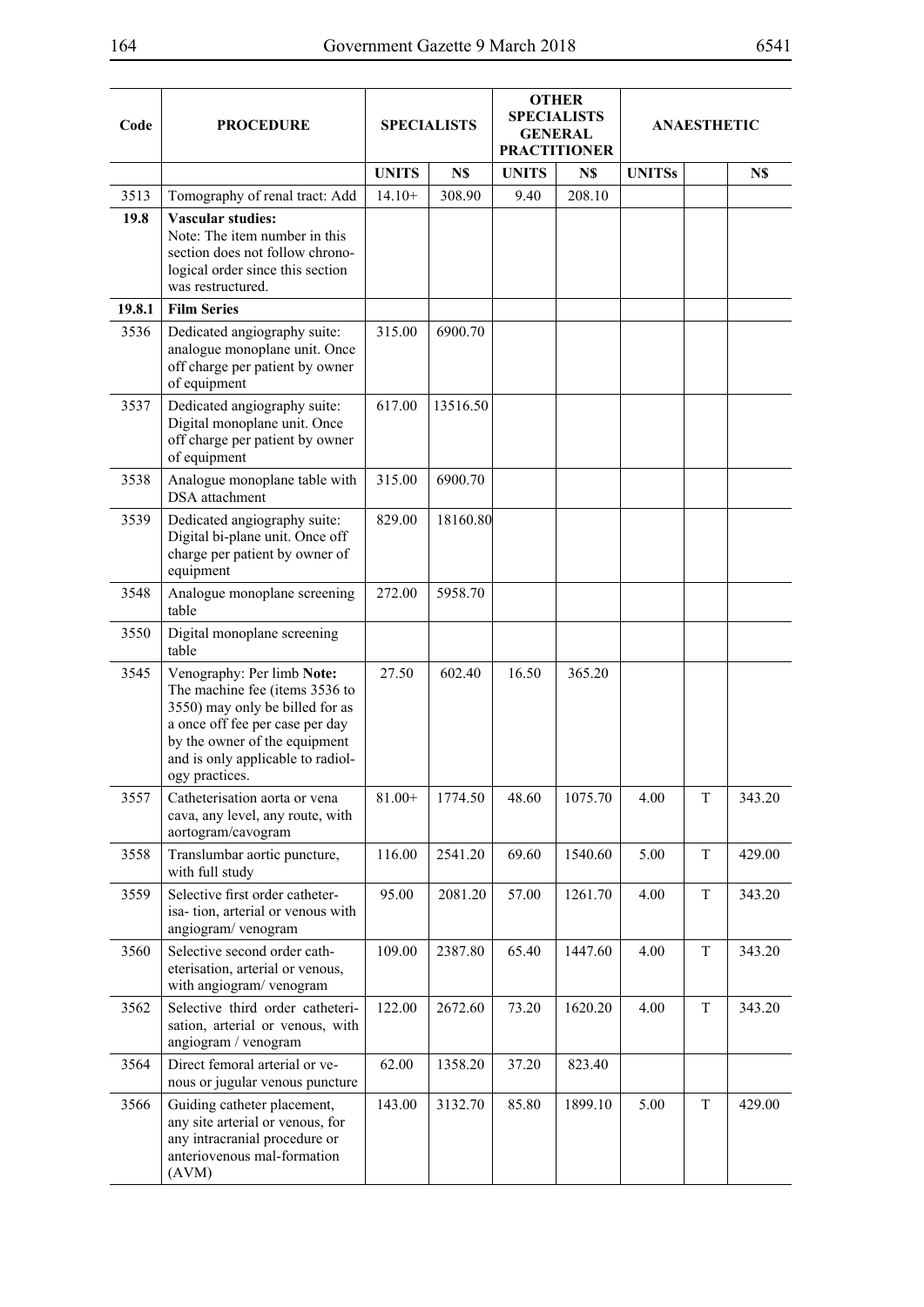| Code   | <b>PROCEDURE</b>                                                                                                                                                                                                                                                        |              | <b>SPECIALISTS</b> |              | <b>OTHER</b><br><b>SPECIALISTS</b><br><b>GENERAL</b><br><b>PRACTITIONER</b> |               |   | <b>ANAESTHETIC</b> |  |
|--------|-------------------------------------------------------------------------------------------------------------------------------------------------------------------------------------------------------------------------------------------------------------------------|--------------|--------------------|--------------|-----------------------------------------------------------------------------|---------------|---|--------------------|--|
|        |                                                                                                                                                                                                                                                                         | <b>UNITS</b> | N\$                | <b>UNITS</b> | N\$                                                                         | <b>UNITSs</b> |   | N\$                |  |
| 3570   | Microcatheter insertion, any<br>cranial vessel and/or pulmo-<br>nary vessel, arterial or venous<br>(including guiding catheter<br>placement)                                                                                                                            | 218.00       | 4775.70            | 130.80       | 2895.20                                                                     | 5.00          | T | 429.00             |  |
| 3572   | Transcatheter selective blood<br>sampling, arterial or venous                                                                                                                                                                                                           | 54.00        | 1183.00            | 32.40        | 717.20                                                                      |               |   |                    |  |
| 3574   | Spinal angiogram (global fee)<br>including all selective catheteri-<br>sations                                                                                                                                                                                          | 800.00       | 17525.50           | 480.00       | 10624.60                                                                    | 5.00          | T | 429.00             |  |
| 19.8.2 | <b>Introduction of contrast</b><br>medium:                                                                                                                                                                                                                              |              |                    |              |                                                                             |               |   |                    |  |
| 3563   | Direct intravenous for limb:<br>Add                                                                                                                                                                                                                                     | $11.10+$     | 243.20             | 7.40         | 163.80                                                                      |               |   |                    |  |
| 3575   | "Cut-downs" for venography:<br>Add                                                                                                                                                                                                                                      | $16.55+$     | 362.60             | 11.00        | 243.50                                                                      |               |   |                    |  |
| 19.9   | Tomography and<br>Cinematography:                                                                                                                                                                                                                                       |              |                    |              |                                                                             |               |   |                    |  |
|        | Please note: The fees in this<br>section are calculated according<br>to the computed tomography<br>unit values                                                                                                                                                          |              |                    |              |                                                                             |               |   |                    |  |
| 3577   | Tomography (conventional<br>except where otherwise speci-<br>fied): Add 100% provided that<br>if it is more than one dimen-<br>sion fee shall be charged for the<br>additional investigation at 50%<br>of the tariff with a maximum of<br>two additional investigations |              |                    |              |                                                                             |               |   |                    |  |
| 3579   | Tomography (multi-dimension-<br>al in motion): Add 150%                                                                                                                                                                                                                 |              |                    |              |                                                                             |               |   |                    |  |
| 3581   | Cinematography: For first<br>series: Add 100%                                                                                                                                                                                                                           |              |                    |              |                                                                             |               |   |                    |  |
| 3583   | Cinematography: For each<br>series after the first: Add 80%<br>of the primary fee                                                                                                                                                                                       |              |                    |              |                                                                             |               |   |                    |  |
| 19.9.1 | <b>Computed Tomography:</b>                                                                                                                                                                                                                                             |              |                    |              |                                                                             |               |   |                    |  |
| 3585   | Head, single examination, full<br>series                                                                                                                                                                                                                                |              |                    |              |                                                                             |               |   |                    |  |
| 3587   | Head, repeat examination at the<br>same visist, after contrast full<br>series.                                                                                                                                                                                          |              |                    |              |                                                                             |               |   |                    |  |
| 3589   | Chest                                                                                                                                                                                                                                                                   |              |                    |              |                                                                             |               |   |                    |  |
| 3591   | Abdomen (including base of<br>chest and/or pelvis)                                                                                                                                                                                                                      |              |                    |              |                                                                             |               |   |                    |  |
| 3593   | Multiple examinations: For an<br>additional part the lesser fee<br>shall be reduced to                                                                                                                                                                                  |              |                    |              |                                                                             |               |   |                    |  |
| 3598   | Electron beam computed<br>tomography for assessment of<br>coronary artery calcification<br>(complete fee - no additions)                                                                                                                                                |              |                    |              |                                                                             |               |   |                    |  |
| 6400   | Plus Spiral CT                                                                                                                                                                                                                                                          | $50.00+$     | 876.10             |              |                                                                             |               |   |                    |  |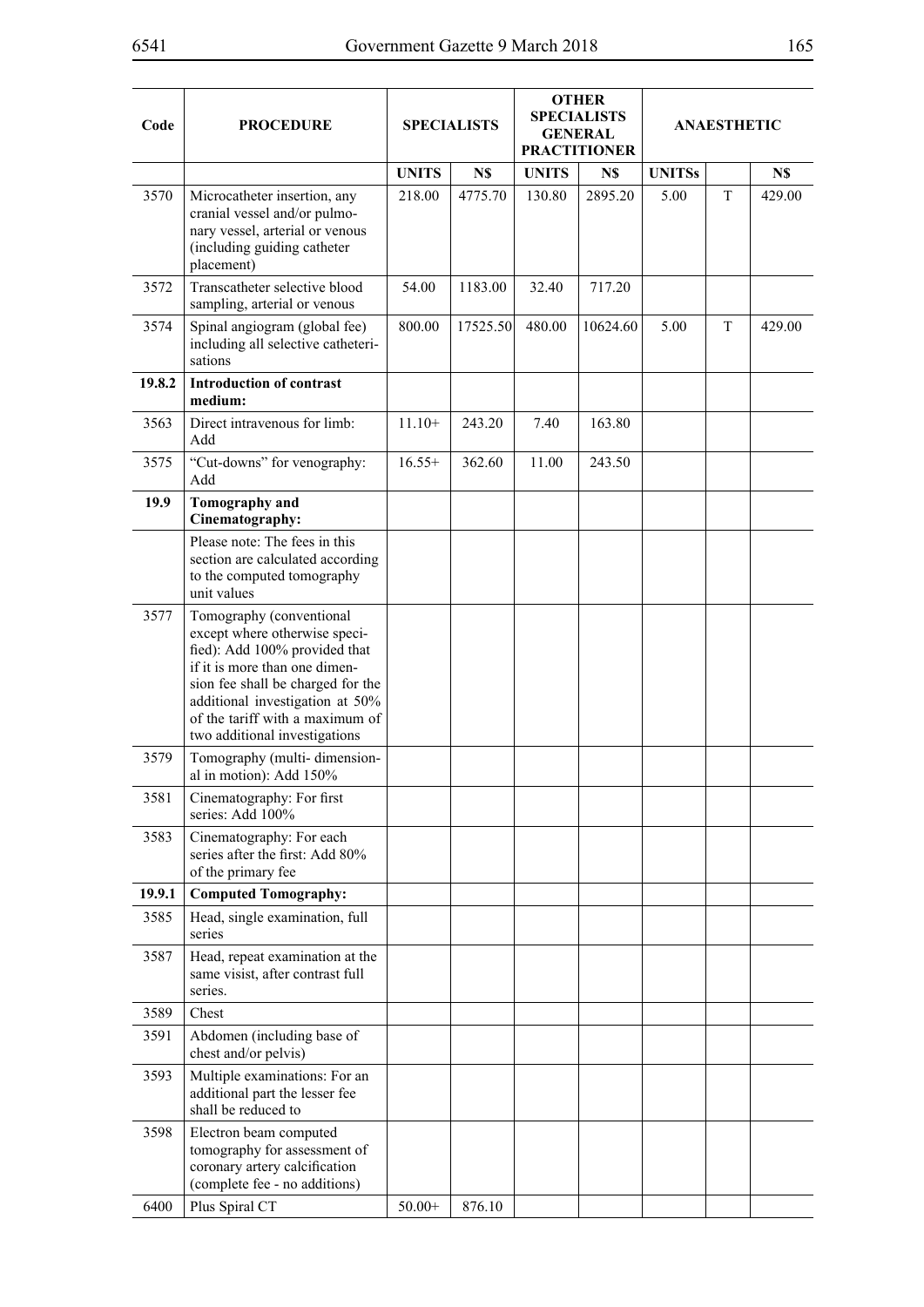| Code | <b>PROCEDURE</b>                                                                    | <b>SPECIALISTS</b> |         | <b>OTHER</b><br><b>SPECIALISTS</b><br><b>GENERAL</b><br><b>PRACTITIONER</b> |     | <b>ANAESTHETIC</b> |             |        |
|------|-------------------------------------------------------------------------------------|--------------------|---------|-----------------------------------------------------------------------------|-----|--------------------|-------------|--------|
|      |                                                                                     | <b>UNITS</b>       | N\$     | <b>UNITS</b>                                                                | N\$ | <b>UNITSs</b>      |             | N\$    |
| 6401 | Plus 3D reconstruction                                                              | $50.00+$           | 876.10  |                                                                             |     |                    |             |        |
| 6402 | Plus high resolution study                                                          | $50.00+$           | 876.10  |                                                                             |     |                    |             |        |
| 6403 | CT limb uncontrasted                                                                | 200.00             | 3504.50 |                                                                             |     | 5.00               | T           | 429.00 |
| 6404 | CT limb with contrast only                                                          | 200.00             | 3504.50 |                                                                             |     | 5.00               | T           | 429.00 |
| 6405 | CT Limb pre AND post contrast                                                       | 250.00             | 4380.60 |                                                                             |     | 5.00               | T           | 429.00 |
| 6406 | CT joint uncontrasted                                                               | 200.00             | 3504.50 |                                                                             |     | 5.00               | T           | 429.00 |
| 6407 | CT joint with contrast only                                                         | 200.00             | 3504.50 |                                                                             |     | 5.00               | T           | 429.00 |
| 6408 | CT joint pre AND post contrast                                                      | 250.00             | 4380.60 |                                                                             |     | 5.00               | T           | 429.00 |
| 6409 | CT brain uncontrasted<br>(including posterior fossa)                                | 210.00             | 3679.70 |                                                                             |     | 5.00               | T           | 429.00 |
| 6410 | CT brain with contrast only<br>(including posterior fossa)                          | 210.00             | 3679.70 |                                                                             |     | 5.00               | T           | 429.00 |
| 6411 | CT brain pre AND post contrast<br>(including posterior fossa)                       | 265.00             | 4643.40 |                                                                             |     | 5.00               | T           | 429.00 |
| 6412 | CT orbits complete study, axial<br>OR coronal, uncontrasted                         | 160.00             | 2803.60 |                                                                             |     | 5.00               | T           | 429.00 |
| 6413 | CT orbits complete study, axial<br>AND coronal, uncontrasted                        | 210.00             | 3679.70 |                                                                             |     | 5.00               | T           | 429.00 |
| 6414 | CT orbits complete study,<br>axial OR coronal pre AND post<br>contrast              | 215.00             | 3767.30 |                                                                             |     | 5.00               | T           | 429.00 |
| 6415 | CT orbits complete study, axial<br>AND coronal pre AND post<br>contrast             | 265.00             | 4643.40 |                                                                             |     | 5.00               | T           | 429.00 |
| 6416 | CT paranasal sinuses limited<br>study axial OR coronal                              | 50.00              | 876.10  |                                                                             |     | 5.00               | T           | 429.00 |
| 6417 | CT paranasal sinuses limited<br>study axial AND coronal                             | 100.00             | 1752.20 |                                                                             |     | 5.00               | T           | 429.00 |
| 6418 | CT paranasal sinuses complete<br>study, axial OR coronal, uncon-<br>trasted         | 160.00             | 2803.60 |                                                                             |     | 5.00               | T           | 429.00 |
| 6419 | CT paranasal sinuses complete<br>study, axial AND coronal,<br>uncontrasted          | 210.00             | 3679.70 |                                                                             |     | 5.00               | T           | 429.00 |
| 6420 | CT paranasal sinuses complete<br>study, axial OR coronal, pre<br>AND post contrast  | 215.00             | 3767.30 |                                                                             |     | 5.00               | T           | 429.00 |
| 6421 | CT paranasal sinuses complete<br>study, axial AND coronal, pre<br>AND post contrast | 260.00             | 4555.80 |                                                                             |     | 5.00               | T           | 429.00 |
| 6422 | CT pituitary fossa, uncontrasted                                                    | 160.00             | 2803.60 |                                                                             |     | 5.00               | $\mathbf T$ | 429.00 |
| 6423 | CT pituitary fossa, pre AND<br>post contrast                                        | 210.00             | 3679.70 |                                                                             |     | 5.00               | T           | 429.00 |
| 6424 | CT internal auditory meati,<br>uncontrasted                                         | 100.00             | 1752.20 |                                                                             |     | 5.00               | T           | 429.00 |
| 6425 | CT internal auditory meati, pre<br>AND post contrast                                | 150.00             | 2628.40 |                                                                             |     | 5.00               | T           | 429.00 |
| 6426 | CT mastoids                                                                         | 100.00             | 1752.20 |                                                                             |     | 5.00               | T           | 429.00 |
| 6427 | CT ear structures, limited study                                                    | 100.00             | 1752.20 |                                                                             |     | 5.00               | T           | 429.00 |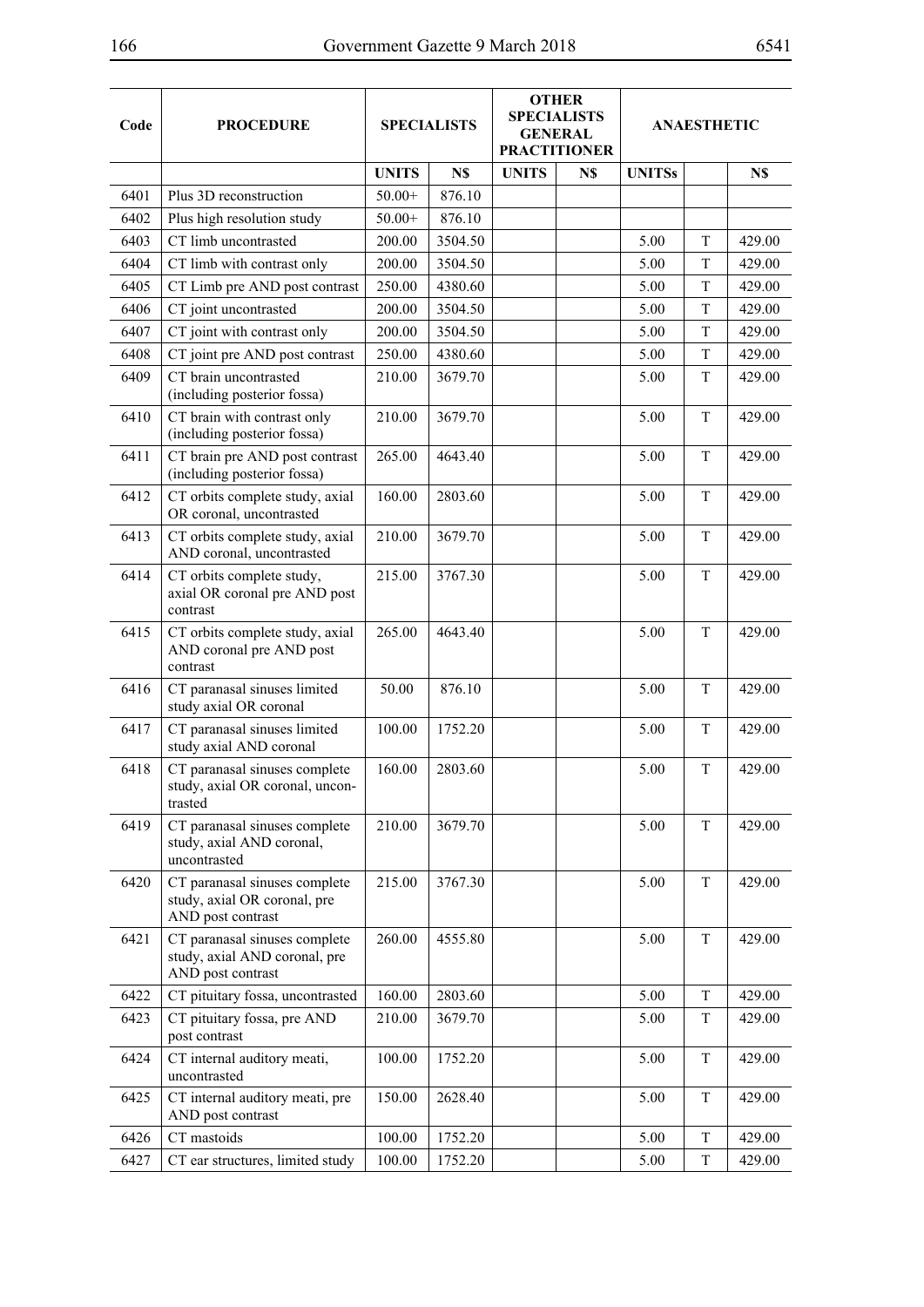| Code | <b>PROCEDURE</b>                                                          | <b>SPECIALISTS</b> |         | <b>OTHER</b><br><b>SPECIALISTS</b><br><b>GENERAL</b><br><b>PRACTITIONER</b> |     | <b>ANAESTHETIC</b> |   |        |
|------|---------------------------------------------------------------------------|--------------------|---------|-----------------------------------------------------------------------------|-----|--------------------|---|--------|
|      |                                                                           | <b>UNITS</b>       | N\$     | <b>UNITS</b>                                                                | N\$ | <b>UNITSs</b>      |   | N\$    |
| 6428 | CT middle AND inner ear,<br>complete study including recon-<br>structions | 310.00             | 5432.00 |                                                                             |     | 5.00               | T | 429.00 |
| 6429 | CT facial bones                                                           | 210.00             | 3679.70 |                                                                             |     | 5.00               | T | 429.00 |
| 6430 | CT neck soft tissue, uncon-<br>trasted                                    | 185.00             | 3241.70 |                                                                             |     | 5.00               | T | 429.00 |
| 6431 | CT neck soft tissue with con-<br>trast only                               | 185.00             | 3241.70 |                                                                             |     | 5.00               | T | 429.00 |
| 6432 | CT neck pre AND post contrast                                             | 235.00             | 4117.80 |                                                                             |     | 5.00               | T | 429.00 |
| 6433 | CT cervical spine uncontrasted                                            | 300.00             | 5256.70 |                                                                             |     | 5.00               | T | 429.00 |
| 6434 | CT cervical spine pre AND<br>post contrast                                | 350.00             | 6132.90 |                                                                             |     | 5.00               | T | 429.00 |
| 6435 | CT cervical spine post myelo-<br>gram                                     | 150.00             | 2628.40 |                                                                             |     | 5.00               | T | 429.00 |
| 6436 | CT dorsal spine uncontrasted                                              | 300.00             | 5256.70 |                                                                             |     | 5.00               | T | 429.00 |
| 6437 | CT dorsal spine pre AND post<br>contrast                                  | 350.00             | 6132.90 |                                                                             |     | 5.00               | T | 429.00 |
| 6438 | CT dorsal spine post myelo-<br>gram                                       | 150.00             | 2628.40 |                                                                             |     | 5.00               | T | 429.00 |
| 6439 | CT lumbar spine uncontrasted                                              | 300.00             | 5256.70 |                                                                             |     | 5.00               | T | 429.00 |
| 6440 | CT lumbar spine pre AND<br>post contrast                                  | 350.00             | 6132.90 |                                                                             |     | 5.00               | T | 429.00 |
| 6441 | CT lumbar spine post myelo-<br>gram                                       | 150.00             | 2628.40 |                                                                             |     | 5.00               | T | 429.00 |
| 6442 | CT pelvimetry (topogram only)                                             | 50.00              | 876.10  |                                                                             |     | 5.00               | T | 429.00 |
| 6443 | CT chest uncontrasted                                                     | 235.00             | 4117.80 |                                                                             |     | 5.00               | T | 429.00 |
| 6444 | CT chest with contrast                                                    | 235.00             | 4117.80 |                                                                             |     | 5.00               | T | 429.00 |
| 6445 | CT chest pre AND post contrast                                            | 285.00             | 4993.90 |                                                                             |     | 5.00               | T | 429.00 |
| 6446 | CT chest high resolution lungs,<br>limited study                          | 100.00             | 1752.20 |                                                                             |     | 5.00               | T | 429.00 |
| 6447 | CT high resolution lungs, com-<br>plete study                             | 235.00             | 4117.80 |                                                                             |     | 5.00               | T | 429.00 |
| 6448 | CT abdomen uncontrasted                                                   | 215.00             | 3767.30 |                                                                             |     | 5.00               | T | 429.00 |
| 6449 | CT abdomen with contrast                                                  | 215.00             | 3767.30 |                                                                             |     | 5.00               | T | 429.00 |
| 6450 | CT abdomen pre AND post<br>contrast                                       | 265.00             | 4643.40 |                                                                             |     | 5.00               | T | 429.00 |
| 6451 | CT abdomen triphasic study                                                | 315.00             | 5519.60 |                                                                             |     | 5.00               | T | 429.00 |
| 6452 | CT pelvis uncontrasted                                                    | 215.00             | 3767.30 |                                                                             |     | 5.00               | T | 429.00 |
| 6453 | CT pelvis with contrast                                                   | 215.00             | 3767.30 |                                                                             |     | 5.00               | T | 429.00 |
| 6454 | CT pelvis pre AND post con-<br>trast                                      | 265.00             | 4643.40 |                                                                             |     | 5.00               | T | 429.00 |
| 6455 | CT abdomen AND pelvis un-<br>contrasted                                   | 315.00             | 5519.60 |                                                                             |     | 5.00               | T | 429.00 |
| 6456 | CT abdomen AND pelvis with<br>contrast                                    | 315.00             | 5519.60 |                                                                             |     | 5.00               | T | 429.00 |
| 6457 | CT abdomen AND pelvis pre<br>AND post contrast                            | 365.00             | 6395.70 |                                                                             |     | 5.00               | T | 429.00 |
| 6458 | CT chest, abdomen AND<br>pelvis with contrast                             | 545.00             | 9549.70 |                                                                             |     | 5.00               | T | 429.00 |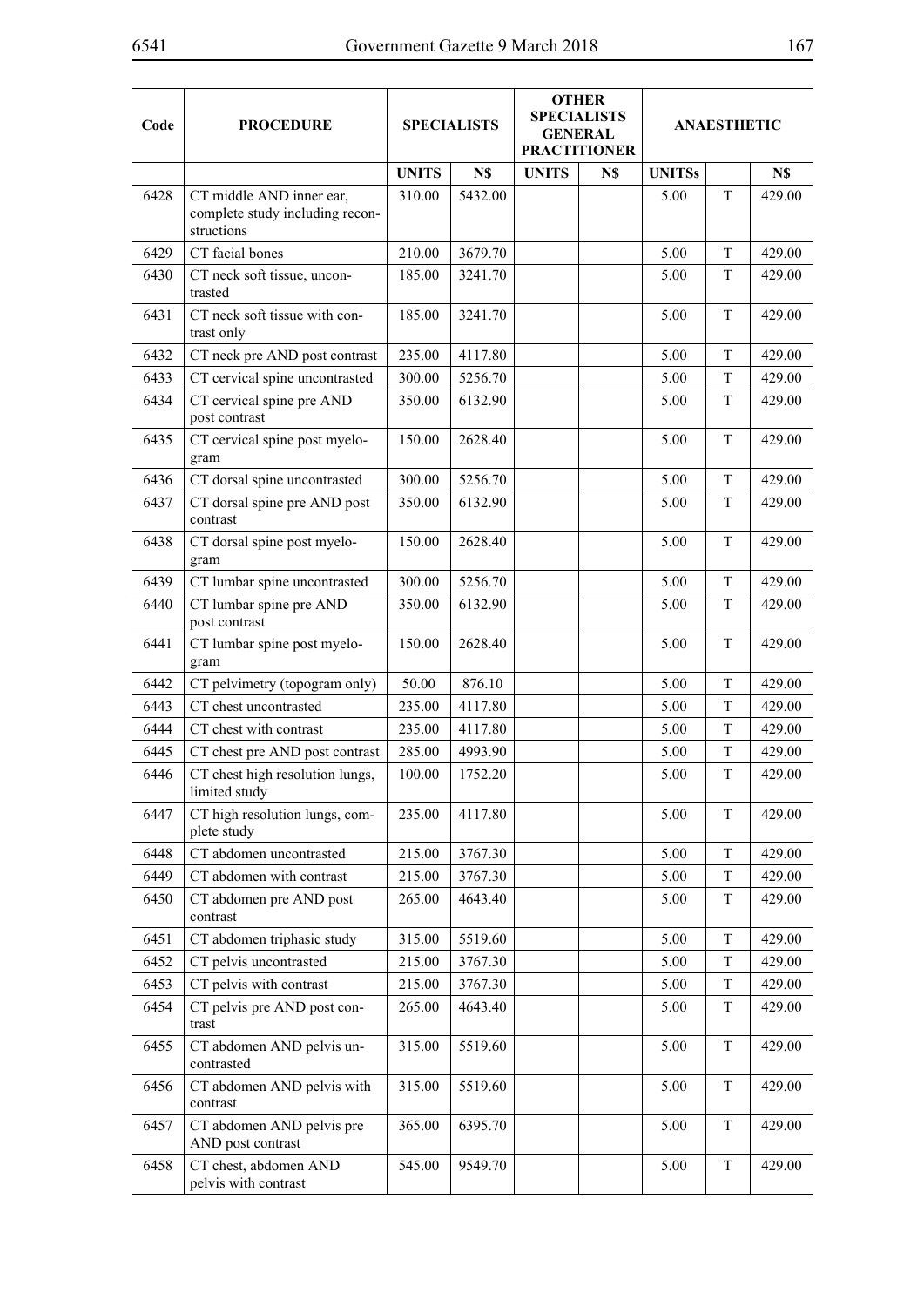| Code  | <b>PROCEDURE</b>                                                                                                                                          | <b>SPECIALISTS</b> |               | <b>OTHER</b><br><b>SPECIALISTS</b><br><b>GENERAL</b><br><b>PRACTITIONER</b> |        | <b>ANAESTHETIC</b> |   |        |
|-------|-----------------------------------------------------------------------------------------------------------------------------------------------------------|--------------------|---------------|-----------------------------------------------------------------------------|--------|--------------------|---|--------|
|       |                                                                                                                                                           | <b>UNITS</b>       | N\$           | <b>UNITS</b>                                                                | N\$    | <b>UNITSs</b>      |   | N\$    |
| 6459  | CT base of skull to symphysis<br>pubis with contrast                                                                                                      | 735.00             | 12879.00      |                                                                             |        | 5.00               | T | 429.00 |
| 6460  | CT for dental implants maxilla<br>OR mandible                                                                                                             | 250.00             | 4 3 8 0 . 6 0 |                                                                             |        |                    |   |        |
| 6461  | CT for dental implants maxilla<br>AND mandible                                                                                                            | 500.00             | 8761.20       |                                                                             |        |                    |   |        |
| 6462  | CT angiography per limited<br>region (including spiral, high<br>resolution AND all reconstruc-<br>tions)                                                  | 515.00             | 9024.10       |                                                                             |        | 5.00               | T | 429.00 |
| 6463  | CT angiography per extensive<br>region (including spiral, high<br>resolution, 3D AND all other<br>reconstructions)                                        | 615.00             | 10776.30      |                                                                             |        | 5.00               | T | 429.00 |
| 6464  | CT limited study any region,<br>may not be added to any other<br>CT code and may only be<br>used once                                                     | 50.00              | 876.10        |                                                                             |        | 5.00               | T | 429.00 |
| 6465  | CT guidance for aspiration,<br>biopsy or drainage                                                                                                         | 100.00             | 1752.20       |                                                                             |        | 11.00              | T | 943.90 |
| 6466  | CT guidance for aspiration at<br>time of CT diagnostic study                                                                                              | 50.00              | 876.10        |                                                                             |        |                    |   |        |
| 6467  | CT stereotactic localisation for<br>biopsy                                                                                                                | 150.00             | 2628.40       |                                                                             |        | 11.00              | T | 943.90 |
| 6468  | CT for radiotherapy planning<br>(not to be used as an add-on)                                                                                             | 160.00             | 2803.60       |                                                                             |        |                    |   |        |
| 6469  | Quantitative CT for bone min-<br>eral density                                                                                                             | 97.00              | 1699.70       |                                                                             |        |                    |   |        |
| 6470  | Triphasic study of the liver with<br>CT Abdomen and Pelvis pre and<br>post contrast                                                                       | 415.00             | 7271.80       |                                                                             |        | 5.00               | T | 429.00 |
| 6471  | CT of the Chest, triphasic study<br>of the liver, abdomen and pelvis<br>with contrast                                                                     | 595.00             | 10425.90      |                                                                             |        | 5.00               | T | 429.00 |
| 6472  | Computer Aided Daignosis for<br>Mammography                                                                                                               | 5.50               | 96.40         |                                                                             |        |                    |   |        |
| 3597  | Contrast media: General Rule<br>Y applies. (Please note: Item<br>0201 is not applicable for con-<br>trast media)                                          |                    |               |                                                                             |        |                    |   |        |
| 3592  | Where a fully digital C-arm<br>por- table X-ray unit, with<br>anglogra-phy/interventional<br>capability is used in hospital or<br>theatre, per half hour. |                    |               |                                                                             |        |                    |   |        |
| 19.10 | <b>Miscellaneous:</b>                                                                                                                                     |                    |               |                                                                             |        |                    |   |        |
| 3601  | Fluoroscopy: Per half hour: (not<br>applicable for items 3445 and<br>3447) Add                                                                            | $11.60+$           | 254.10        | $7.70+$                                                                     | 170.40 |                    |   |        |
| 3602  | Where a C-arm portable X-ray<br>unit is used in hospital or the-<br>atre: Per half hour: Add                                                              | 16.00              | 350.50        | 10.70                                                                       | 236.80 |                    |   |        |
| 3603  | Sinography                                                                                                                                                | 27.70              | 606.80        | 18.40                                                                       | 407.30 |                    |   |        |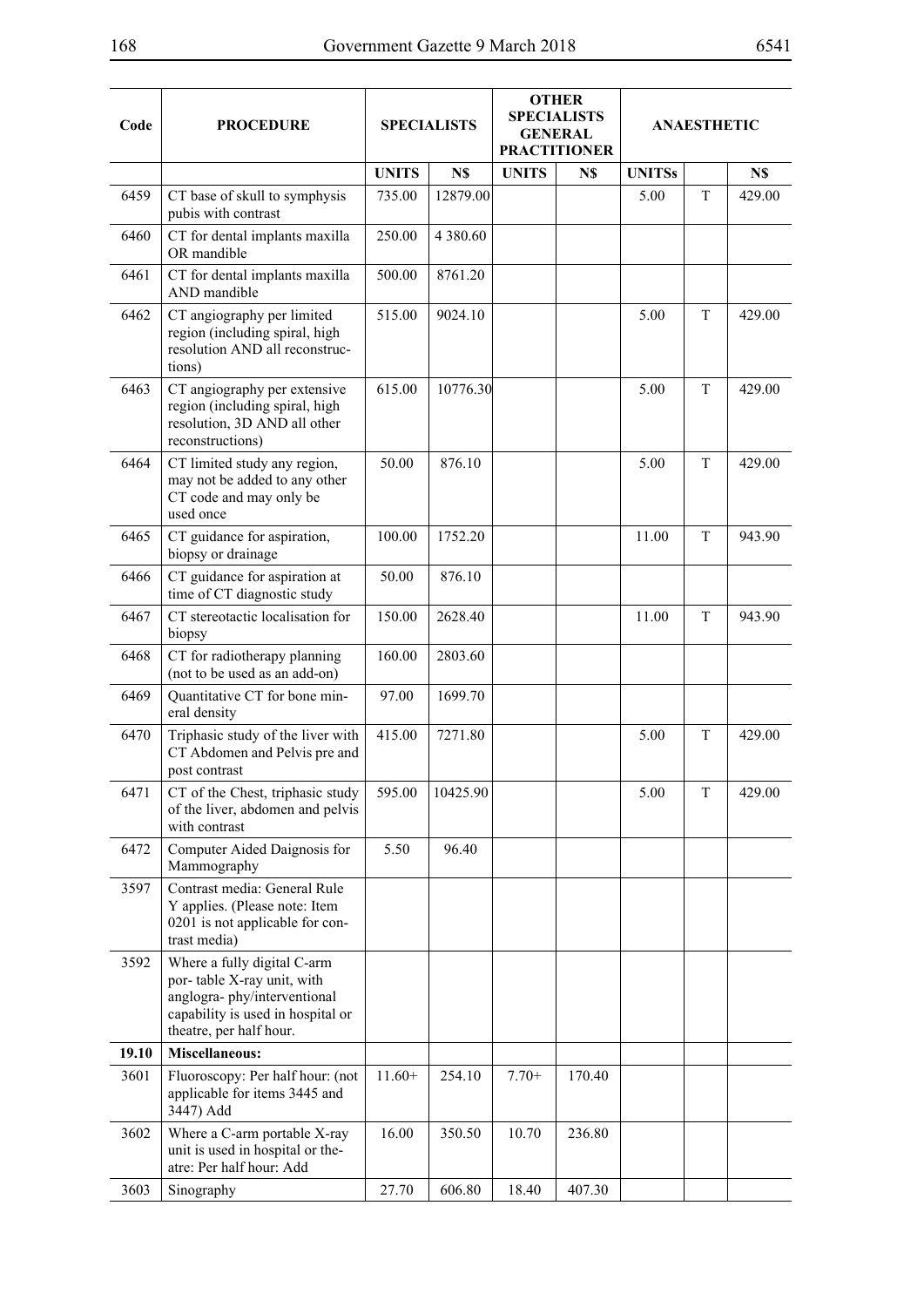| Code  | <b>PROCEDURE</b>                                                                                                                                                                                                                                                         | <b>SPECIALISTS</b> |         | <b>OTHER</b><br><b>SPECIALISTS</b><br><b>GENERAL</b><br><b>PRACTITIONER</b> |         | <b>ANAESTHETIC</b> |   |        |
|-------|--------------------------------------------------------------------------------------------------------------------------------------------------------------------------------------------------------------------------------------------------------------------------|--------------------|---------|-----------------------------------------------------------------------------|---------|--------------------|---|--------|
|       |                                                                                                                                                                                                                                                                          | <b>UNITS</b>       | N\$     | <b>UNITS</b>                                                                | N\$     | <b>UNITSs</b>      |   | N\$    |
| 3600  | Peripheral bone desitometry<br>utilizing ionizing radiation                                                                                                                                                                                                              | 13.00              | 284.80  | 8.70                                                                        | 192.60  |                    |   |        |
| 3604  | Bone densitometry (to be<br>charged once only for one or<br>more levels done at the same<br>session)                                                                                                                                                                     | 77.00              | 1686.80 | 51.00                                                                       | 1128.90 |                    |   |        |
| 3607  | Attendance at operation in<br>theatre or at radiological pro-<br>cedure performed by a surgeon<br>or physician in x-ray depart-<br>ment except item 3309: Per half<br>hour: Plus fee for examination<br>performed. (Only to be used by<br>radiological technical staff). | 8.40               | 184.00  | 5.60                                                                        | 124.00  |                    |   |        |
| 3609  | Foreign body localisation: Fee<br>for part examined plus two-<br>thirds for every additional series<br>plus fluoroscopy fee if this is<br>done.                                                                                                                          |                    |         |                                                                             |         |                    |   |        |
| 3611  | Foreign body localisation:<br>Introduction of sterile needle<br>markers: Add                                                                                                                                                                                             | $16.50+$           | 361.50  | $11.00+$                                                                    | 243.50  |                    |   |        |
| 3613  | Setting of sterile trays                                                                                                                                                                                                                                                 | 3.30               | 72.30   | 3.30                                                                        | 73.00   |                    |   |        |
| 5034  | Fine needle aspiration or biopsy<br>or core biopsy of mamma.                                                                                                                                                                                                             | 25.00              | 547.70  | 25.00                                                                       | 553.40  | 6.00               | T | 514.80 |
| 19.11 | <b>Ultrasonic investigations:</b>                                                                                                                                                                                                                                        |                    |         |                                                                             |         |                    |   |        |
|       | <b>Please note:</b> The fees in this<br>section are calculated according<br>to the ultrasound unit values.                                                                                                                                                               |                    |         |                                                                             |         |                    |   |        |
| 0160  | Aspiration or biopsy procedure<br>performed under direct ultra-<br>sonic control by an ultrasonic<br>aspiration biopsy transducer<br>(Static Realtime): Fee for part<br>examined plus 30% of the units.                                                                  |                    |         |                                                                             |         |                    |   |        |
| 0165  | Use of contrast during ultra-<br>sound study: add 6.00 ultra-<br>sound units                                                                                                                                                                                             | $+6.00$            | 89.82   |                                                                             |         |                    |   |        |
| 3621  | Cardiac examination (M.Mode)                                                                                                                                                                                                                                             | 25.00              | 374.30  | 17.00                                                                       | 257.20  |                    |   |        |
| 3622  | Cardiac examination: 2 Dimen-<br>sional                                                                                                                                                                                                                                  | 50.00              | 748.70  | 33.00                                                                       | 499.30  |                    |   |        |
| 3623  | Cardiac examination $+$ effort<br>: Add                                                                                                                                                                                                                                  | $10.00+$           | 149.70  | $6.70+$                                                                     | 101.40  |                    |   |        |
| 3624  | Cardiac examinations + contrast<br>: Add                                                                                                                                                                                                                                 | $10.00+$           | 149.70  | $6.70+$                                                                     | 101.40  |                    |   |        |
| 3625  | Cardiac examinations + doppler<br>: Add                                                                                                                                                                                                                                  | $50.00+$           | 748.70  | 33.00                                                                       | 499.30  |                    |   |        |
| 3626  | Cardiac examination + phono-<br>cardiography: Add                                                                                                                                                                                                                        | $10.00+$           | 149.70  | $6.70+$                                                                     | 101.40  |                    |   |        |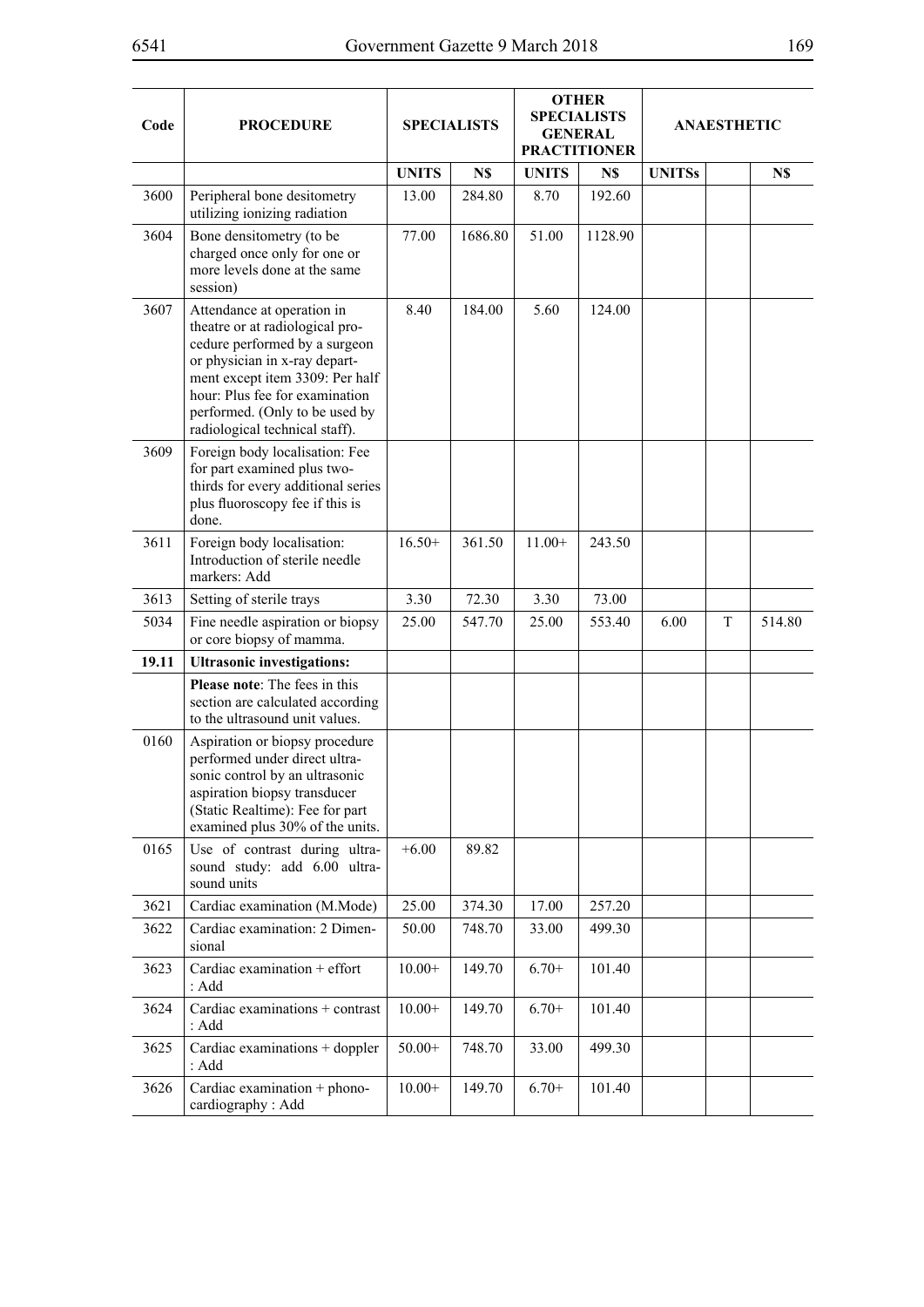| Code  | <b>PROCEDURE</b>                                                                                                                                                                                                                                                     | <b>SPECIALISTS</b> |         | <b>OTHER</b><br><b>SPECIALISTS</b><br><b>GENERAL</b><br><b>PRACTITIONER</b> |         | <b>ANAESTHETIC</b> |     |  |
|-------|----------------------------------------------------------------------------------------------------------------------------------------------------------------------------------------------------------------------------------------------------------------------|--------------------|---------|-----------------------------------------------------------------------------|---------|--------------------|-----|--|
|       |                                                                                                                                                                                                                                                                      | <b>UNITS</b>       | N\$     | <b>UNITS</b>                                                                | N\$     | <b>UNITSs</b>      | N\$ |  |
| 3627  | Ultrasound examination in-<br>cludes whole abdomen and pel-<br>vic organs, where pelvic organs<br>are clinically indicated (includ-<br>ing liver, gall bladder, spleen,<br>pancreas, abdominal vascular<br>anatomy, para-aortic area, renal<br>tract, pelvic organs) | 60.00              | 898.40  | 40.00                                                                       | 605.20  |                    |     |  |
| 3628  | Renal tract                                                                                                                                                                                                                                                          | 50.00              | 748.70  | 33.00                                                                       | 499.30  |                    |     |  |
| 5101  | Pleural space ultrasound                                                                                                                                                                                                                                             | 50.00              | 748.70  | 33.00                                                                       | 499.30  |                    |     |  |
| 5102  | Ultrasound of joints (eg shoul-<br>der, hip knee), per joint                                                                                                                                                                                                         | 50.00              | 748.70  | 33.00                                                                       | 499.30  |                    |     |  |
| 5103  | Ultrasound soft tissue, any<br>region                                                                                                                                                                                                                                | 50.00              | 748.70  | 33.00                                                                       | 499.30  |                    |     |  |
| 3629  | High definition (small parts)<br>scan: thyroid, breast lump,<br>scrotum, etc.                                                                                                                                                                                        | 50.00              | 748.70  | 33.00                                                                       | 499.30  |                    |     |  |
| 3631  | Ophthalmic examination                                                                                                                                                                                                                                               | 50.00              | 748.70  | 33.00                                                                       | 499.30  |                    |     |  |
| 3632  | Axial length measurement and<br>calculation of intraocular lens<br>power: per eye                                                                                                                                                                                    | 50.00              | 748.70  | 33.00                                                                       | 499.30  |                    |     |  |
| 3635  | + Doppler                                                                                                                                                                                                                                                            | 39.00              | 584.00  | 26.00                                                                       | 393.40  |                    |     |  |
| 3637  | + Colour Doppler (may be<br>added onto any other regional<br>exam, but not to be added to<br>items 3605, 5110, 5111, 5112,<br>5113 or 5114.<br>Portable unit and theatre                                                                                             | 78.00              | 1168.00 | 52.00                                                                       | 786.70  |                    |     |  |
| 19.12 | examinations:                                                                                                                                                                                                                                                        |                    |         |                                                                             |         |                    |     |  |
| 3639  | Where portable X-ray unit is<br>used in the hospital or theatre:<br>Add                                                                                                                                                                                              | $10.00+$           | 219.10  | $7.00+$                                                                     | 154.90  |                    |     |  |
| 3640  | Theatre investigations with<br>fixed installation : Add Note: In<br>regard to multiple examinations<br>see Modifier M 0080                                                                                                                                           | $4.50+$            | 98.60   | $3.00+$                                                                     | 66.40   |                    |     |  |
| 19.13 | Diagnostic procedures requir-<br>ing the use of radio- isotopes:                                                                                                                                                                                                     |                    |         |                                                                             |         |                    |     |  |
|       | Rule governing this sub-sec-<br>tion of the tariff: AA                                                                                                                                                                                                               |                    |         |                                                                             |         |                    |     |  |
| 3641  | Tracer test                                                                                                                                                                                                                                                          | 33.20              | 727.30  | 22.10                                                                       | 489.20  |                    |     |  |
| 3642  | Repeat of further tracer tests<br>for same investigation: Half of<br>above fee                                                                                                                                                                                       | 16.60              | 363.70  | 11.10                                                                       | 245.70  |                    |     |  |
| 3643  | If both tracer and therapeutic<br>procedures are done, half fee<br>of tracer test to be charged plus<br>therapeutic fee                                                                                                                                              |                    |         |                                                                             |         |                    |     |  |
| 3645  | Other organ scanning with use<br>of relevant radio isotopes                                                                                                                                                                                                          | 82.20              | 1800.70 | 54.80                                                                       | 1213.00 |                    |     |  |
| 6474  | Positron Emmission Tomog-<br>raphy (PET) imaging of the<br>whole body using a Coinci-<br>dence Camera                                                                                                                                                                |                    |         |                                                                             |         |                    |     |  |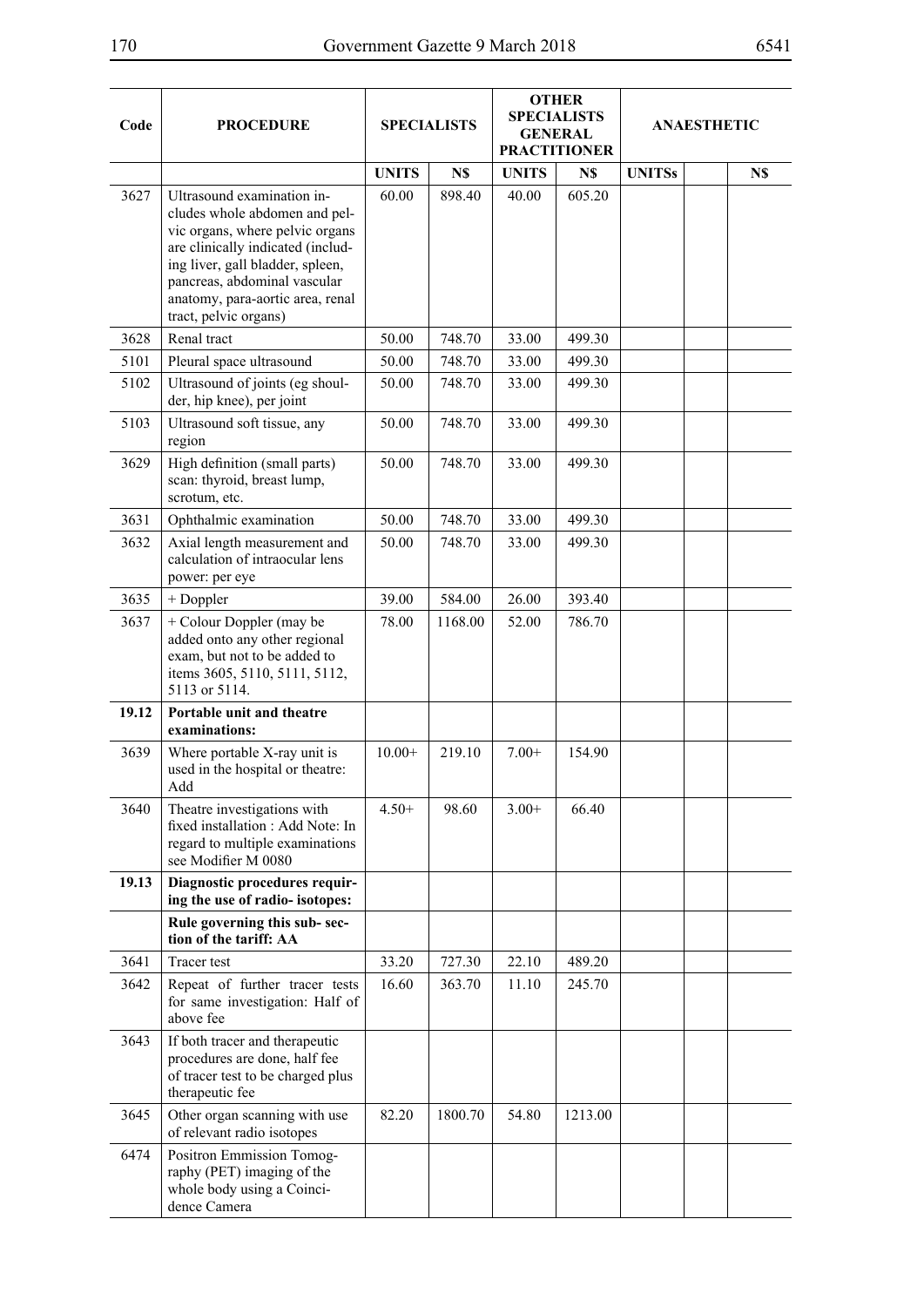| Code        | <b>PROCEDURE</b>                                                                                                                                                                                                                                                                                                                                                                                                                    | <b>SPECIALISTS</b> |         | <b>OTHER</b><br><b>SPECIALISTS</b><br><b>GENERAL</b><br><b>PRACTITIONER</b> |         | ANAESTHETIC   |             |         |
|-------------|-------------------------------------------------------------------------------------------------------------------------------------------------------------------------------------------------------------------------------------------------------------------------------------------------------------------------------------------------------------------------------------------------------------------------------------|--------------------|---------|-----------------------------------------------------------------------------|---------|---------------|-------------|---------|
|             |                                                                                                                                                                                                                                                                                                                                                                                                                                     | <b>UNITS</b>       | N\$     | <b>UNITS</b>                                                                | N\$     | <b>UNITSs</b> |             | N\$     |
| 6475        | Positron Emmission Tomogra-<br>phy (PET) imaging of a limited<br>body region using a Coinci-<br>dence Camera                                                                                                                                                                                                                                                                                                                        |                    |         |                                                                             |         |               |             |         |
| 19.14       | <b>Interventional radiological</b><br>procedures:                                                                                                                                                                                                                                                                                                                                                                                   |                    |         |                                                                             |         |               |             |         |
| M/W<br>0090 | Radiologist's fee for participa-<br>tion in a team: 30,00 radiology<br>units (N\$ 549.00) per 1/2 hour<br>or part thereof for all inter-ven-<br>tional radiological proce- dures,<br>excluding any pre- or post-oper-<br>ative angiography, catheterisa-<br>tion, CT-scanning, ultrasound-<br>scanning or x-ray<br>procedures. (Only to be charged<br>if radiologist is hands-on, and<br>not for interpretation of images<br>only). |                    |         |                                                                             |         |               |             |         |
|             | Note: In regard to multiple ex-<br>aminations see modifier 0080                                                                                                                                                                                                                                                                                                                                                                     |                    |         |                                                                             |         |               |             |         |
| 5018        | On-table thrombolysis/ Trans-<br>catheter infusion performed in<br>angiography suite                                                                                                                                                                                                                                                                                                                                                | 178.00             | 3899.40 | 106.80                                                                      | 2364.00 | 5.00          | T           | 429.00  |
| 5022        | Embolisation non-intercranial,<br>per vessel.                                                                                                                                                                                                                                                                                                                                                                                       | 178.00             | 3899.40 | 106.80                                                                      | 2364.00 | 9.00          | T           | 772.30  |
| 5031        | Antegrade ureteric stent inser-<br>tion                                                                                                                                                                                                                                                                                                                                                                                             | 116.00             | 2541.20 | 69.60                                                                       | 1540.60 | 6.00          | T           | 514.80  |
| 5033        | Percutaneous cystostomy in<br>radiology suite                                                                                                                                                                                                                                                                                                                                                                                       | 50.00              | 1095.30 | 30.00                                                                       | 664.00  |               |             |         |
| 5035        | Urethral balloon dilatation in<br>radiology suite                                                                                                                                                                                                                                                                                                                                                                                   | 38.00              | 832.50  | 22.80                                                                       | 504.70  |               |             |         |
| 5036        | Percutaneous abdominal/<br>pelvis/other drain insertion, any<br>modality.                                                                                                                                                                                                                                                                                                                                                           | 57.00              | 1248.70 | 34.20                                                                       | 757.00  |               |             |         |
| 5037        | Urethral stenting in radiology<br>suite                                                                                                                                                                                                                                                                                                                                                                                             | 171.00             | 3746.10 | 102.60                                                                      | 2271.00 |               |             |         |
| 5041        | Balloon occlusion/Wada test                                                                                                                                                                                                                                                                                                                                                                                                         | 178.00             | 3899.40 | 106.80                                                                      | 2364.00 | 9.00          | T           | 772.30  |
| 5043        | Intracranial angioplasty                                                                                                                                                                                                                                                                                                                                                                                                            | 341.00             | 7470.20 | 204.60                                                                      | 4528.70 | 13.00         | T           | 1115.50 |
| 5045        | Hepatic arterial infusion cath-<br>eter insertion                                                                                                                                                                                                                                                                                                                                                                                   | 260.00             | 5695.80 | 156.00                                                                      | 3453.00 | 6.00          | T           | 514.80  |
| 5047        | Combined internal/external bili-<br>ary drainage                                                                                                                                                                                                                                                                                                                                                                                    | 171.00             | 3746.10 | 102.60                                                                      | 2271.00 | 9.00          | T           | 772.30  |
| 5049        | Percutaneous gall bladder<br>drainage                                                                                                                                                                                                                                                                                                                                                                                               | 116.00             | 2541.20 | 69.60                                                                       | 1540.60 | 9.00          | T           | 772.30  |
| 5072        | Tunnelled/Subcutaneous arteria                                                                                                                                                                                                                                                                                                                                                                                                      | 137.00             | 3001.20 | 82.20                                                                       | 1819.50 | 5.00          | T           | 429.00  |
| 5074        | IVC filter insertion jugular or<br>femoral route                                                                                                                                                                                                                                                                                                                                                                                    | 260.00             | 5695.80 | 156.00                                                                      | 3453.00 | 9.00          | T           | 772.30  |
| 5076        | Intravascular foreign body<br>removal, arterial or venous, any<br>route                                                                                                                                                                                                                                                                                                                                                             | 341.00             | 7470.20 | 204.60                                                                      | 4528.70 | 9.00          | T           | 772.30  |
| 5078        | Percutaneous sclerotherapy of<br>an arteriovenous malformation<br>(AVM) per session                                                                                                                                                                                                                                                                                                                                                 | 117.00             | 2563.10 | 70.20                                                                       | 1553.80 | 5.00          | $\mathbf T$ | 429.00  |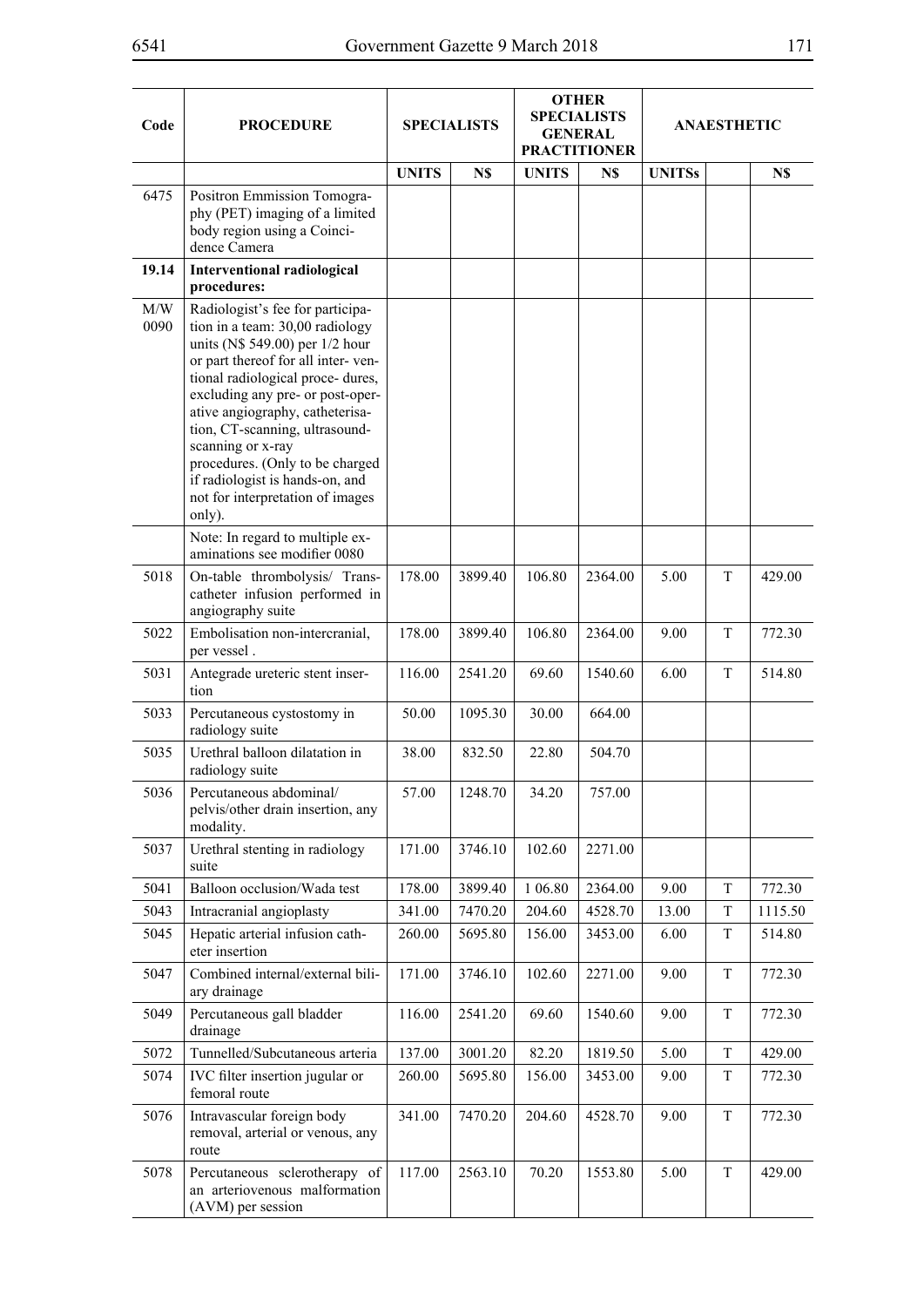| Code  | <b>PROCEDURE</b>                                                                                                               | <b>SPECIALISTS</b> |          | <b>OTHER</b><br><b>SPECIALISTS</b><br><b>GENERAL</b><br><b>PRACTITIONER</b> |         | <b>ANAESTHETIC</b> |   |         |
|-------|--------------------------------------------------------------------------------------------------------------------------------|--------------------|----------|-----------------------------------------------------------------------------|---------|--------------------|---|---------|
|       |                                                                                                                                | <b>UNITS</b>       | N\$      | <b>UNITS</b>                                                                | N\$     | <b>UNITSs</b>      |   | N\$     |
| 5080  | Transjugular intrahepatic porto-<br>systemic shunt                                                                             | 559.00             | 12245.90 | 335.40                                                                      | 7423.90 | 13.00              | T | 1115.50 |
| 5082  | Transjugular liver biopsy                                                                                                      | 116.00             | 2541.20  | 69.60                                                                       | 1540.60 | 9.00               | T | 772.30  |
| 5088  | Oesophageal stent insertion in<br>radiology suite                                                                              | 171.00             | 3746.10  | 102.60                                                                      | 2271.00 | 6.00               | T | 514.80  |
| 5090  | Tracheal stent insertion                                                                                                       | 171.00             | 3746.10  | 102.60                                                                      | 2271.00 | 6.00               | T | 514.80  |
| 5091  | GIT Balloon dilatation under<br>fluoroscopy                                                                                    | 111.00             | 2431.70  | 66.60                                                                       | 1474.20 | 6.00               | T | 514.80  |
| 5092  | Other GIT stent insertion                                                                                                      | 171.00             | 3746.10  | 102.60                                                                      | 2271.00 | 6.00               | T | 514.80  |
| 5093  | Percutaneous gastrostomy in<br>radiology suite                                                                                 | 143.00             | 3132.70  | 85.80                                                                       | 1899.10 |                    |   |         |
| 5094  | Cutting needle biopsy with im-<br>age guidance                                                                                 | 38.00              | 832.50   | 22.80                                                                       | 504.70  |                    |   |         |
| 5095  | Chest drain insertion in radiol-<br>ogy suite                                                                                  | 54.00              | 1183.00  | 32.40                                                                       | 717.20  |                    |   |         |
| 5096  | Percutaneous cyst or tumour<br>ablation (non aspiration)                                                                       | 91.00              | 1993.50  | 54.60                                                                       | 1208.50 |                    |   |         |
| 5097  | Vertebroplasty - Introduction<br>of stabilising material under<br>screening or CT control - per<br>level                       |                    |          |                                                                             |         |                    |   |         |
|       | Note: Items 5026 and 5034<br>have been moved to section<br>19.10: Miscellaneous                                                |                    |          |                                                                             |         |                    |   |         |
| 19.15 | <b>Magnetic Resonance</b><br>Imaging:                                                                                          |                    |          |                                                                             |         |                    |   |         |
|       | Note: The calculated amounts<br>in this section are calculated<br>according to the magnetic reso-<br>nance imaging unit value. |                    |          |                                                                             |         |                    |   |         |
|       | Modifiers applicable to this<br>section of the Tariff: 6100,<br>6101, 6102, 6103, 6109, 6110                                   |                    |          |                                                                             |         |                    |   |         |
|       | <b>Magnetic Resonance Imaging:</b><br>per anatomical region:                                                                   |                    |          |                                                                             |         |                    |   |         |
|       | Note: See modifier 6101 for<br>limited examinations                                                                            |                    |          |                                                                             |         |                    |   |         |
| 6210  | Cervical vertebrae                                                                                                             | 600.00             | 10012.80 |                                                                             |         | 5.00               | T | 429.00  |
| 6211  | Thoracic vertebrae                                                                                                             | 600.00             | 10012.80 |                                                                             |         | 5.00               | T | 429.00  |
| 6212  | Lumbar vertebrae                                                                                                               | 600.00             | 10012.80 |                                                                             |         | 5.00               | T | 429.00  |
| 6213  | Sacrum.                                                                                                                        | 600.00             | 10012.80 |                                                                             |         | 5.00               | T | 429.00  |
|       | <b>Magnetic Resonance</b><br>Angiography<br>(See modifiers 6106 to 6108)                                                       |                    |          |                                                                             |         |                    |   |         |
|       | <b>Contrast Medium:</b>                                                                                                        |                    |          |                                                                             |         |                    |   |         |
| 6260  | Current price according to the<br>regular price list published by<br>the Radiological Society of S A.                          |                    |          |                                                                             |         |                    |   |         |
|       | <b>Low Field Strength Peripher-</b><br>al Joint Magnetic Resonance<br>Imaging                                                  |                    |          |                                                                             |         |                    |   |         |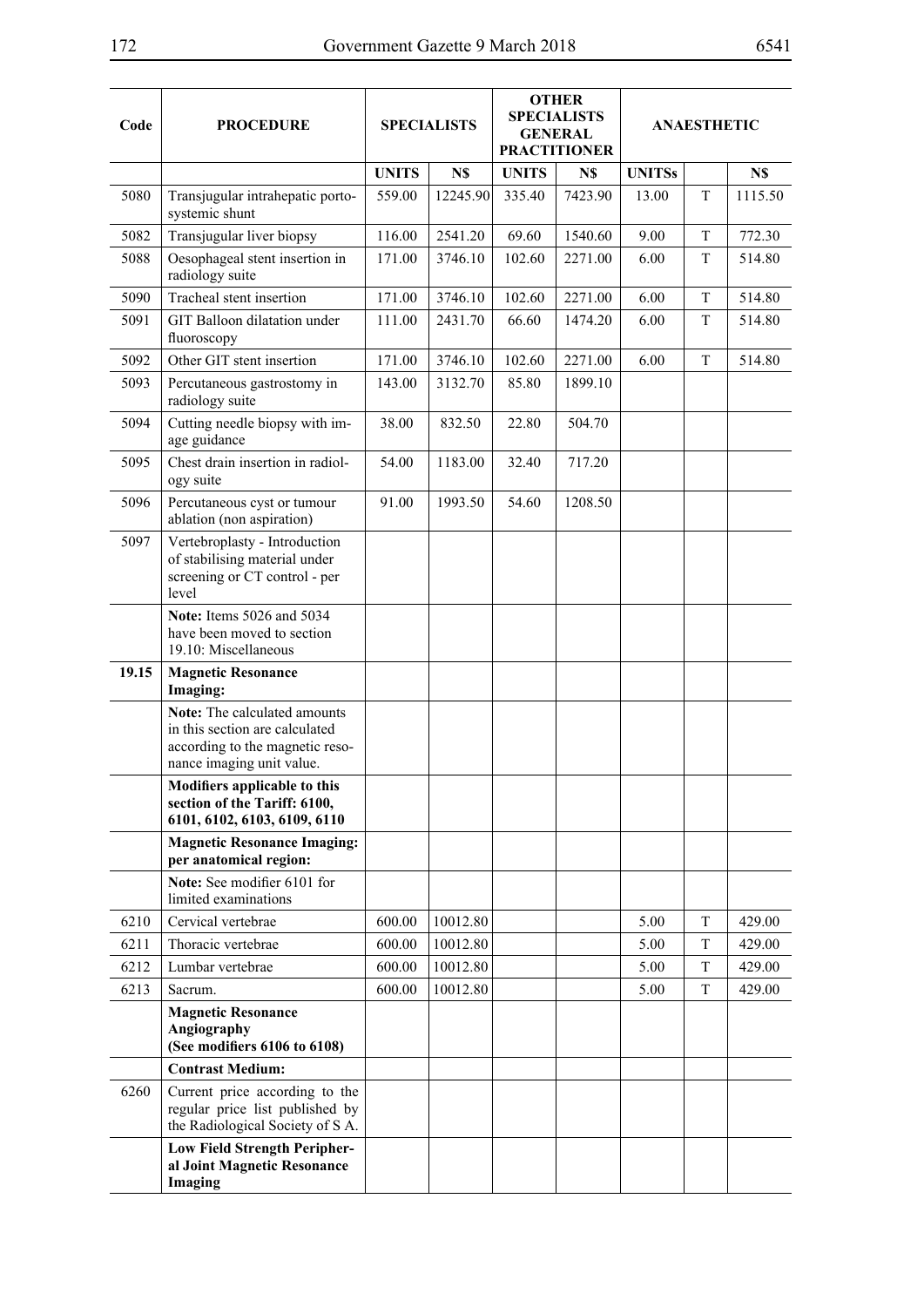| Code | <b>PROCEDURE</b>                                                                                                                                                                   | <b>SPECIALISTS</b> |         | <b>OTHER</b><br><b>SPECIALISTS</b><br><b>GENERAL</b><br><b>PRACTITIONER</b> |         | <b>ANAESTHETIC</b> |   |        |
|------|------------------------------------------------------------------------------------------------------------------------------------------------------------------------------------|--------------------|---------|-----------------------------------------------------------------------------|---------|--------------------|---|--------|
|      |                                                                                                                                                                                    | <b>UNITS</b>       | N\$     | <b>UNITS</b>                                                                | N\$     | <b>UNITSs</b>      |   | N\$    |
| 6270 | Low field strength periph-eral<br>joint examination (feet, knees,<br>hands, and elbows), in dedi-<br>cated limb units not able<br>to perform body, spine, or head<br>examina-tions | 105.00             | 1752.20 | 70.00                                                                       | 1180.30 | 5.00               | T | 429.00 |
| 20   | <b>Radiation Oncology</b>                                                                                                                                                          |                    |         |                                                                             |         |                    |   |        |
|      | Note: The calculated amounts<br>in this section are calculated<br>according to the radiotherapy<br>unit values                                                                     |                    |         |                                                                             |         |                    |   |        |
|      | Modifiers applicable to this<br>section of the Tariff: 0093,<br>0094                                                                                                               |                    |         |                                                                             |         |                    |   |        |
| 20.1 | Kilovolt therapy:<br>Rule governing this sub-sec-<br>tion of the Tariff: BB                                                                                                        |                    |         |                                                                             |         |                    |   |        |
| 3657 | First field (single field)                                                                                                                                                         |                    |         |                                                                             |         |                    |   |        |
| 5921 | Kilovolt therapy (single field)<br>maximum three areas to be<br>charged per treatment session -<br>TECHNICAL COMPONENT                                                             |                    |         |                                                                             |         |                    |   |        |
| 3658 | Kilovolt therapy (multiple<br>fields)                                                                                                                                              |                    |         |                                                                             |         |                    |   |        |
| 5922 | Kilovolt therapy (multiple<br>fields) - maximum three areas<br>to be charged per treatment ses-<br>sion - TECHNICAL COMPO-<br><b>NENT</b>                                          |                    |         |                                                                             |         |                    |   |        |

### **21. PATHOLOGY DIAGNOSTIC PROCEDURES**

Note: The tariff fees in this section are calculated according to the clinical pathology unit values. For tariffs for Histology and Cytology refer to items 4561-4593 under section 22: Anatomical Pathology.

## **MODIFIERS GOVERNING THIS SECTION OF THE TARIFF**

- **0097** Where items under Pathology and Anatomical Pathology fall within the province of other specialists or general practitioners, the fee is to be charged at two-thirds of the pathologists' fee.
- **0099** For tests performed on a *stat* basis, an additional premium of 50% of the fee for the particular pathology service shall apply, with the following provisos:
	- (i) Stat tests requesting may only be done by the referring practitioner and not by the pathologist.
	- (ii) Specimen must be collected on a stat basis where applicable
	- (iii) Tests must be performed on a stat basis.
	- (iv) Documentation (or copy thereof) relating to the stat request of the referring practitioner must be retained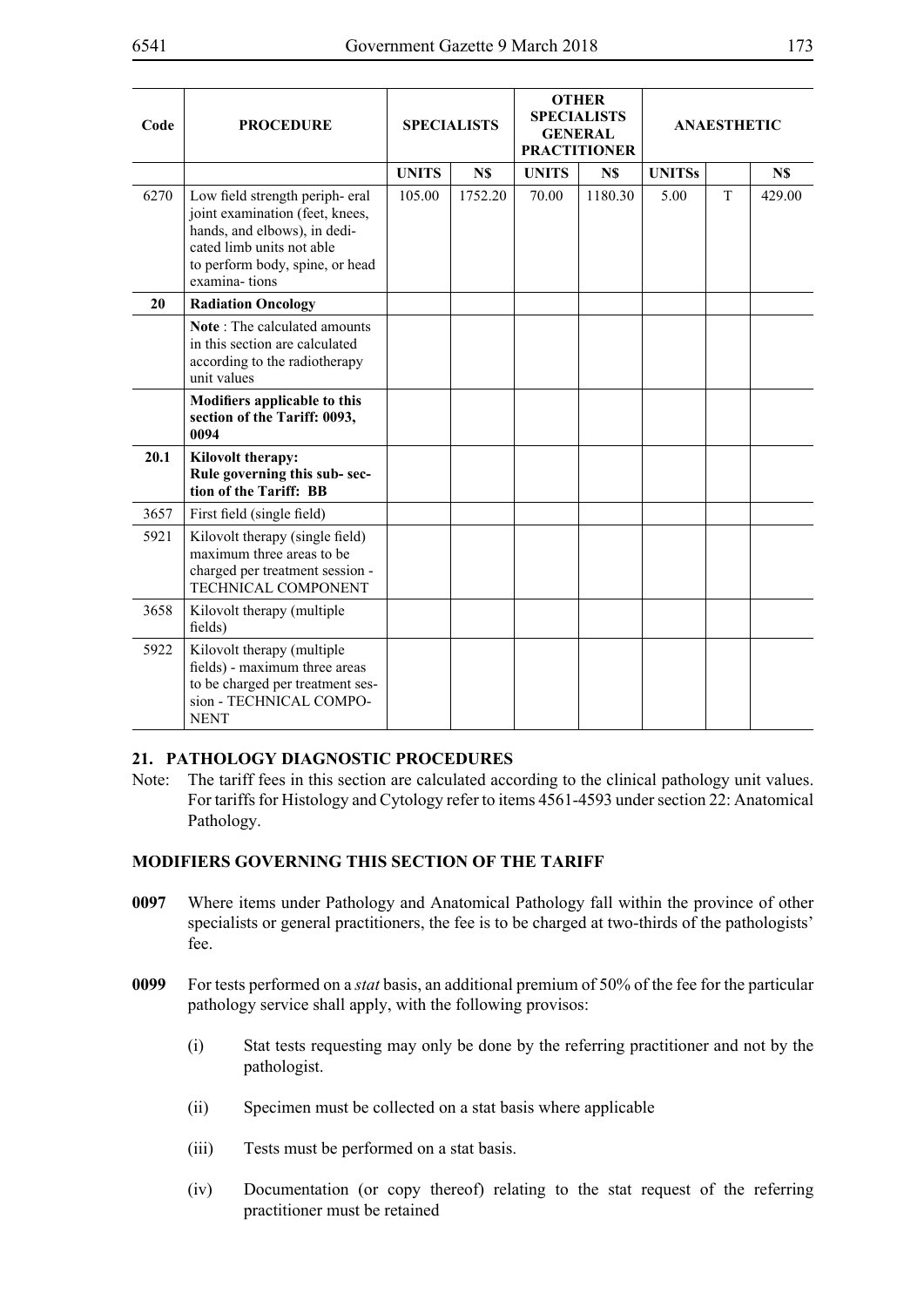(v) This modifier will only apply during normal working hours and shall not be used in combination with item 4547.

| Please note: Item 0201 may not be used together with any pathology item. |  |
|--------------------------------------------------------------------------|--|
|--------------------------------------------------------------------------|--|

| Code | <b>PROCEDURE</b>                                                    |              | <b>PATHOLOGISTS</b> | <b>OTHER</b><br><b>SPECIALISTS</b><br><b>GENERAL</b><br><b>PRACTITONERS</b> |        |  |
|------|---------------------------------------------------------------------|--------------|---------------------|-----------------------------------------------------------------------------|--------|--|
|      |                                                                     | <b>UNITS</b> | N\$                 | <b>UNITS</b>                                                                | N\$    |  |
| 21.1 | <b>Haematology:</b>                                                 |              |                     |                                                                             |        |  |
| 3701 | ACTH or adrenalin-eosinophil response                               | 7.20         | 131.10              | 4.80                                                                        | 85.50  |  |
| 3703 | Autohaemolysis: Quantitative.                                       | 5.85         | 106.50              | 3.90                                                                        | 69.50  |  |
| 3704 | Antithrombin III.                                                   | 7.20         | 131.10              | 4.80                                                                        | 85.50  |  |
| 3705 | Alkali resistant haemoglobin                                        | 4.50         | 81.90               | 3.00                                                                        | 53.50  |  |
| 3706 | Coombs' consumption.                                                | 7.20         | 131.10              | 4.80                                                                        | 85.50  |  |
| 3708 | Drug induced Coombs' test                                           | 7.20         | 131.10              | 4.80                                                                        | 85.50  |  |
| 3709 | Antiglobulin test (Coombs' or trypsinzied red cells).               | 3.65         | 66.40               | 2.45                                                                        | 43.70  |  |
| 3710 | Antibody titration.                                                 | 7.20         | 131.10              | 4.80                                                                        | 85.50  |  |
| 3711 | Arneth count.                                                       | 2.25         | 41.00               | 1.50                                                                        | 26.70  |  |
| 3712 | Antibody identification.                                            | 8.45         | 153.80              | 5.65                                                                        | 100.70 |  |
| 3713 | Bleeding time (does not include the cost of the simplate<br>device) | 6.94         | 126.30              | 4.63                                                                        | 82.50  |  |
| 3715 | Buffy layer examination.                                            | 19.90        | 362.30              | 13.27                                                                       | 236.50 |  |
| 3717 | Bone marrow cytological examination only                            | 19.90        | 362.30              | 13.27                                                                       | 236.50 |  |
| 3719 | Bone marrow: Aspiration                                             | 8.40         | 152.90              | 5.60                                                                        | 99.80  |  |
| 3720 | Bone marrow trephine biopsy.                                        | 32.60        | 593.40              | 21.70                                                                       | 386.70 |  |
| 3721 | Bone marrow aspiration and trephine biopsy (excluding<br>histology) | 36.80        | 669.90              | 24.50                                                                       | 436.70 |  |
| 3722 | Capillary fragility: Hess                                           | 2.02         | 36.80               | 1.35                                                                        | 24.10  |  |
| 3723 | Circulating anticoagulants                                          | 5.85         | 106.50              | 3.90                                                                        | 69.50  |  |
| 3724 | Coagulation factor inhibitor assay                                  | 57.56        | 1047.80             | 38.37                                                                       | 683.90 |  |
| 3725 | Clot retraction.                                                    | 1.80         | 32.80               | 1.20                                                                        | 21.40  |  |
| 3726 | Activated protein C resistance                                      | 26.00        | 473.30              | 17.30                                                                       | 308.30 |  |
| 3727 | Coagulation time.                                                   | 3.16         | 57.50               | 2.11                                                                        | 37.60  |  |
| 3728 | Anti-factor Xa Activity                                             | 53.60        | 975.70              | 35.73                                                                       | 636.80 |  |
| 3729 | Cold agglutinins.                                                   | 3.60         | 65.50               | 2.40                                                                        | 42.80  |  |
| 3730 | Protein S: Functional.                                              | 37.50        | 682.60              | 25.00                                                                       | 445.60 |  |
| 3731 | Compatibility for blood transfusion                                 | 3.60         | 65.50               | 2.40                                                                        | 42.80  |  |
| 3733 | Donath-Landsteiner: Qualitative                                     | 3.60         | 65.50               | 2.40                                                                        | 42.80  |  |
| 3734 | Protein C (chromogenic)                                             | 30.29        | 551.40              | 20.19                                                                       | 359.80 |  |
| 3739 | Erythrocyte count.                                                  | 2.25         | 41.00               | 1.50                                                                        | 26.70  |  |
| 3740 | Factors V and VII: Qualitative                                      | 7.20         | 131.10              | 4.80                                                                        | 85.50  |  |
| 3741 | Coagulation factor assay: Functional                                | 9.45         | 172.00              | 6.30                                                                        | 112.30 |  |
| 3742 | Coagulation factor assay: Immunological                             | 4.50         | 81.90               | 3.00                                                                        | 53.50  |  |
| 3743 | Erythrocyte sedimentation rate.                                     | 2.50         | 45.50               | 1.67                                                                        | 29.80  |  |
| 3744 | Fibrin stabilizing factor (urea test)                               | 4.50         | 81.90               | 3.00                                                                        | 53.50  |  |
| 3745 | Fibrinolysin.                                                       | 4.50         | 81.90               | 3.00                                                                        | 53.50  |  |
| 3746 | Fibrin monomers.                                                    | 2.70         | 49.10               | 1.80                                                                        | 32.10  |  |
| 3747 | Folic acid clearance test.                                          | 16.20        | 294.90              | 10.80                                                                       | 192.50 |  |
| 3748 | Plasminogen activator inhibitor (PAI-I)                             | 65.95        | 1200.50             | 43.97                                                                       | 783.70 |  |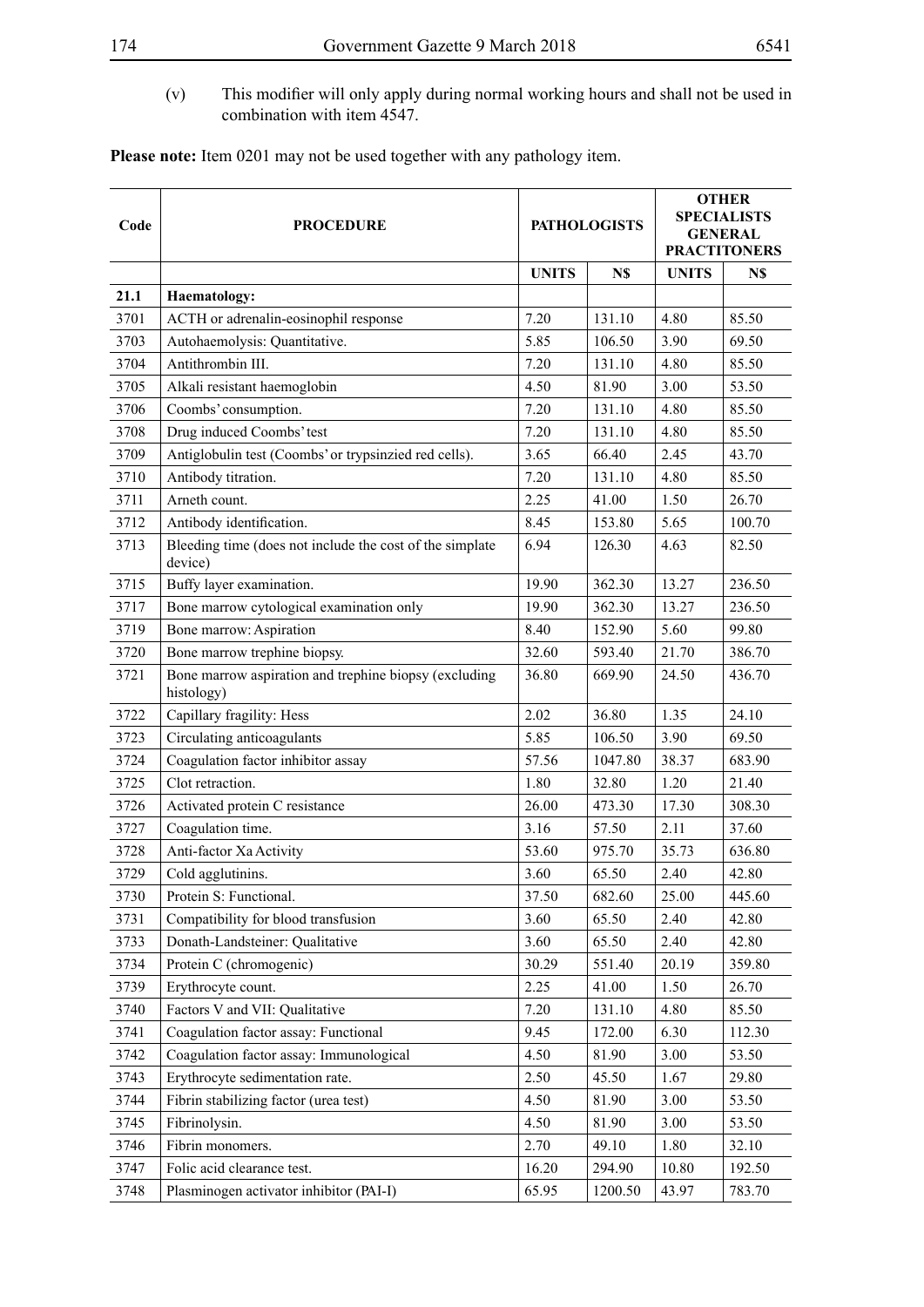÷

| Code | <b>PROCEDURE</b>                                                   |              | <b>PATHOLOGISTS</b> | <b>OTHER</b><br><b>SPECIALISTS</b><br><b>GENERAL</b><br><b>PRACTITONERS</b> |        |
|------|--------------------------------------------------------------------|--------------|---------------------|-----------------------------------------------------------------------------|--------|
|      |                                                                    |              |                     |                                                                             |        |
|      |                                                                    | <b>UNITS</b> | N\$                 | <b>UNITS</b>                                                                | N\$    |
| 3749 | Folic acid absorption test.                                        | 16.20        | 294.90              | 10.80                                                                       | 192.50 |
| 3750 | Tissue plasminogen Activator (TPA)                                 | 67.79        | 1234.00             | 45.19                                                                       | 805.40 |
| 3751 | Osmotic fragility (screen).                                        | 2.25         | 41.00               | 1.50                                                                        | 26.70  |
| 3753 | Osmotic fragility (before and after incubation)                    | 18.00        | 327.70              | 12.00                                                                       | 213.90 |
| 3755 | Full blood count (including items 3739, 3762, 3783, 3785,<br>3791) | 10.50        | 191.10              | 7.00                                                                        | 124.80 |
| 3756 | Full cross match.                                                  | 7.20         | 131.10              | 4.80                                                                        | 85.50  |
| 3757 | Coagulation factors: Quantitative                                  | 32.20        | 586.20              | 21.47                                                                       | 382.70 |
| 3758 | Factor VIII related antigen.                                       | 60.46        | 1100.60             | 40.31                                                                       | 718.40 |
| 3759 | Coagulation factor correction study                                | 11.72        | 213.30              | 7.81                                                                        | 139.20 |
| 3761 | Factor XIII related antigen                                        | 61.11        | 1112.40             | 40.74                                                                       | 726.10 |
| 3762 | Haemoglobin estimation                                             | 1.80         | 32.80               | 1.20                                                                        | 21.40  |
| 3763 | Contact activated product assay                                    | 16.20        | 294.90              | 10.80                                                                       | 192.50 |
| 3764 | Grouping: A B and O antigens.                                      | 3.60         | 65.50               | 2.40                                                                        | 42.80  |
| 3765 | Grouping: Rh antigens                                              | 3.60         | 65.50               | 2.40                                                                        | 42.80  |
| 3766 | <b>PIVKA</b>                                                       | 43.49        | 791.70              | 28.99                                                                       | 516.70 |
| 3768 | Haemoglobin A2 (column chromatography                              | 15.00        | 273.10              | 10.00                                                                       | 178.20 |
| 3769 | Haemoglobin electrophoresis.                                       | 26.82        | 488.20              | 17.88                                                                       | 318.70 |
| 3770 | Haemoglobin-S (solubility test)                                    | 3.60         | 65.50               | 2.40                                                                        | 42.80  |
| 3773 | Ham's acidified serum test                                         | 8.00         | 145.60              | 5.33                                                                        | 95.00  |
| 3775 | Heinz bodies.                                                      | 2.25         | 41.00               | 1.50                                                                        | 26.70  |
| 3776 | Haemosiderin in urinary sediment                                   | 2.25         | 41.00               | 1.50                                                                        | 26.70  |
| 3777 | Heparin estimation.                                                | 24.39        | 444.00              | 16.26                                                                       | 289.80 |
| 3779 | Heparin-protamine titration.                                       | 7.20         | 131,10              | 4.80                                                                        | 85.50  |
| 3781 | Heparin tolerance.                                                 | 7.20         | 131.10              | 4.80                                                                        | 85.50  |
| 3783 | Leucocyte differential count.                                      | 6.20         | 112.90              | 4.15                                                                        | 74.00  |
| 3785 | Leucocytes: total count                                            | 1.80         | 32.80               | 1.20                                                                        | 21.40  |
| 3786 | QBC malaria concentration and fluorescent staining                 | 25.00        | 455.10              | 16.70                                                                       | 297.60 |
| 3787 | LE-cells                                                           | 8.30         | 151.10              | 5.55                                                                        | 98.90  |
| 3788 | Nitro blue tetrazolium leucocyte function                          | 12.60        | 229.40              | 8.40                                                                        | 149.70 |
| 3789 | Neutrophil alkaline phosphatase                                    | 28.00        | 509.70              | 18.70                                                                       | 333.30 |
| 3791 | Packed cell volume: Haematocrit                                    | 1.80         | 32.80               | 1.20                                                                        | 21.40  |
| 3792 | Plasmodium falciparum: Monoclonal immunological<br>identification  | 9.00         | 163.80              | 6.00                                                                        | 106.90 |
| 3793 | Plasma haemoglobin.                                                | 6.75         | 122.90              | 4.50                                                                        | 80.20  |
| 3794 | Platelet sensitivities                                             | 18.64        | 339.30              | 12.43                                                                       | 221.50 |
| 3795 | Platelet aggregation per aggregant                                 | 12.14        | 221.00              | 8.09                                                                        | 144.20 |
| 3796 | Platelet antibodies: agglutination                                 | 5.40         | 98.30               | 3.60                                                                        | 64.20  |
| 3797 | Platelet count.                                                    | 2.25         | 41.00               | 1.50                                                                        | 26.70  |
| 3798 | Platelet antibodies: Coombs' consumption                           | 7.20         | 131.10              | 4.80                                                                        | 85.50  |
| 3799 | Platelet adhesiveness                                              | 4.50         | 81.90               | 3.00                                                                        | 53.50  |
| 3801 | Prothrombin consumption.                                           | 5.85         | 106.50              | 3.90                                                                        | 69.50  |
| 3803 | Prothrombin determination (two stages)                             | 5.85         | 106.50              | 3.90                                                                        | 69.50  |
| 3805 | Prothrombin index.                                                 | 6.00         | 109.20              | 4.00                                                                        | 71.30  |
| 3806 | Therapeutic drug level: Dosage                                     | 4.50         | 81.90               | 3.00                                                                        | 53.50  |
| 3807 | Recalcification time.                                              | 2.25         | 41.00               | 1.50                                                                        | 26.70  |
|      |                                                                    |              |                     |                                                                             |        |

 $\overline{ }$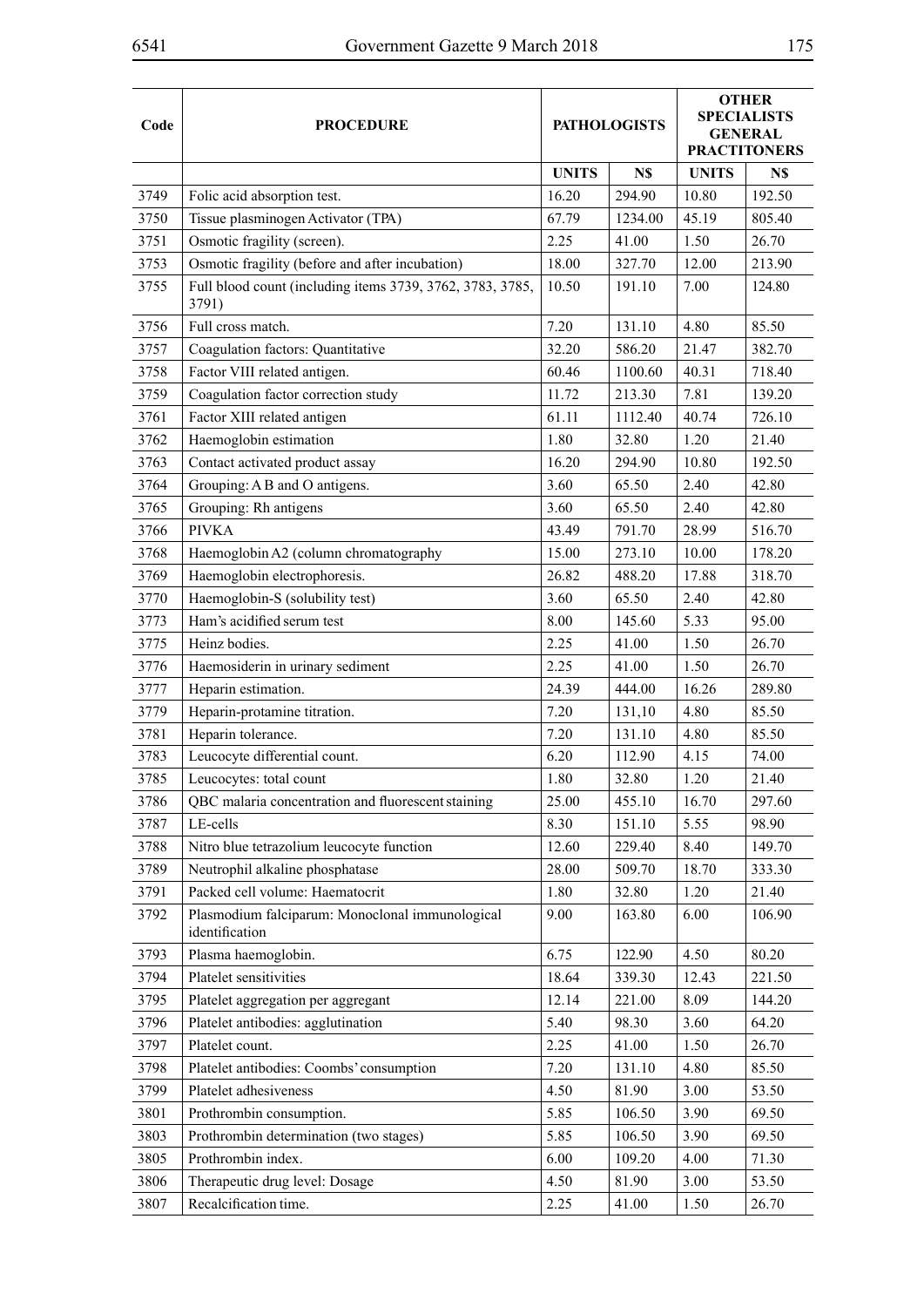| Code | <b>PROCEDURE</b>                                   |              | <b>PATHOLOGISTS</b> |              | <b>OTHER</b><br><b>SPECIALISTS</b><br><b>GENERAL</b><br><b>PRACTITONERS</b> |  |
|------|----------------------------------------------------|--------------|---------------------|--------------|-----------------------------------------------------------------------------|--|
|      |                                                    | <b>UNITS</b> | N\$                 | <b>UNITS</b> | N\$                                                                         |  |
| 3809 | Reticulocyte count                                 | 3.00         | 54.60               | 2.00         | 35.60                                                                       |  |
| 3811 | Sickling test                                      | 2.25         | 41.00               | 1.50         | 26.70                                                                       |  |
| 3814 | Sucrose lysis test for PNH.                        | 3.60         | 65.50               | 2.40         | 42.80                                                                       |  |
| 3815 | Strypven or reptilase time: each                   | 19.70        | 358.60              | 13.13        | 234.00                                                                      |  |
| 3816 | T and B-cells EAC markers (per marker)             | 20.25        | 368.60              | 13.50        | 240.60                                                                      |  |
| 3817 | Thromboplastin generation.                         | 13.05        | 237.60              | 9.00         | 160.40                                                                      |  |
| 3819 | Thromboplastin inhibition.                         | 16.20        | 294.90              | 10.70        | 190.70                                                                      |  |
| 3820 | Thrombo - Elastogram                               | 26.00        | 473.30              | 17.33        | 308.90                                                                      |  |
| 3821 | Viscosity: whole blood or plasma                   | 3.60         | 65.50               | 2.40         | 42.80                                                                       |  |
| 3825 | Fibrinogen titre.                                  | 3.60         | 65.50               | 2.40         | 42.80                                                                       |  |
| 3827 | Fibrindex test.                                    | 3.60         | 65.50               | 2.40         | 42.80                                                                       |  |
| 3829 | Glucose 6-phosphate-dehydrogenase: Qualitative     | 8.00         | 145.60              | 5.33         | 95.00                                                                       |  |
| 3830 | Glucose 6-phosphate-dehydrogenase: Quantitative    | 16.00        | 291.30              | 10.70        | 190.70                                                                      |  |
| 3831 | Red cell pyruvate kinase: Qualitative              | 8.00         | 145.60              | 5.33         | 95.00                                                                       |  |
| 3832 | Red cell pyruvate kinase: Quantitative             | 16.00        | 291.30              | 10.70        | 190.70                                                                      |  |
| 3833 | Glutatione: red cells                              | 8.10         | 147.40              | 5.40         | 96.20                                                                       |  |
| 3834 | Red cell Rhesus phenotype.                         | 9.90         | 180.20              | 6.60         | 117.60                                                                      |  |
| 3835 | Haemoglobin F in blood smear                       | 5.85         | 106.50              | 3.90         | 69.50                                                                       |  |
| 3837 | Partial thromboplastin time.                       | 5.85         | 106.50              | 3.90         | 69.50                                                                       |  |
| 3839 | Plasminogen assay.                                 | 12.60        | 229.40              | 8.40         | 149.70                                                                      |  |
| 3841 | Thrombin time (screen)                             | 7.16         | 130.30              | 4.77         | 85.00                                                                       |  |
| 3843 | Thrombin time (serial)                             | 7.65         | 139.30              | 5.10         | 90.90                                                                       |  |
| 3845 | Thromboplastin generation (screen)                 | 11.95        | 217.50              | 7.97         | 142.00                                                                      |  |
| 3847 | Haemoglobin H.                                     | 2.25         | 41.00               | 1.50         | 26.70                                                                       |  |
| 3849 | Fibrinolysin: diffusion plate.                     | 5.85         | 106.50              | 3.90         | 69.50                                                                       |  |
| 3851 | Fibrin degradation products (diffusion plate)      | 10.35        | 188.40              | 6.90         | 123.00                                                                      |  |
| 3853 | Fibrin degradation products (latex slide)          | 4.50         | 81.90               | 3.00         | 53.50                                                                       |  |
| 3854 | XDP (Dimer test or equivalent latex slide test)    | 8.50         | 154.70              | 5.67         | 101.10                                                                      |  |
| 3855 | Haemagglutination inhibition.                      | 9.90         | 180.20              | 6.60         | 117.60                                                                      |  |
| 3858 | Heparin Removal                                    | 28.88        | 525.70              | 19.25        | 343.10                                                                      |  |
| 21.2 | Microscopic and miscellaneous tests:               |              |                     |              |                                                                             |  |
| 3863 | Autogenous vaccine                                 | 12.60        | 229.40              | 8.40         | 149.70                                                                      |  |
| 3865 | Parasites in blood smear                           | 5.60         | 101.90              | 3.73         | 66.50                                                                       |  |
| 3866 | Bilharzia: Hatch test.                             | 3.00         | 54.60               | 2.00         | 35.60                                                                       |  |
| 3867 | Miscellaneous (body fluids urine exudate fungi pus | 4.90         | 89.20               | 3.30         | 58.80                                                                       |  |
|      | scraping, etc)                                     |              |                     |              |                                                                             |  |
| 3868 | Fungus identification                              | 8.30         | 151.10              | 5.50         | 98.00                                                                       |  |
| 3869 | Faeces (including parasites).                      | 4.90         | 89.20               | 3.27         | 58.30                                                                       |  |
| 3870 | Rectal biopsy.                                     | 3.50         | 63.70               | 2.35         | 41.90                                                                       |  |
| 3871 | Addis count.                                       | 5.85         | 106.50              | 3.90         | 69.50                                                                       |  |
| 3873 | Transmission electron microscopy                   | 85.00        | 1547.30             | 57.00        | 1015.90                                                                     |  |
| 3874 | Scanning electron microscopy                       | 100.00       | 1820.40             | 67.00        | 1194.10                                                                     |  |
| 3875 | Inclusion bodies.                                  | 4.50         | 81.90               | 3.00         | 53.50                                                                       |  |
| 3878 | Crystal identification polarized light microscopy  | 4.50         | 81.90               | 3.00         | 53.50                                                                       |  |
| 3879 | Campylobacter in stool: fastidious culture         | 9.90         | 180.20              | 6.60         | 117.60                                                                      |  |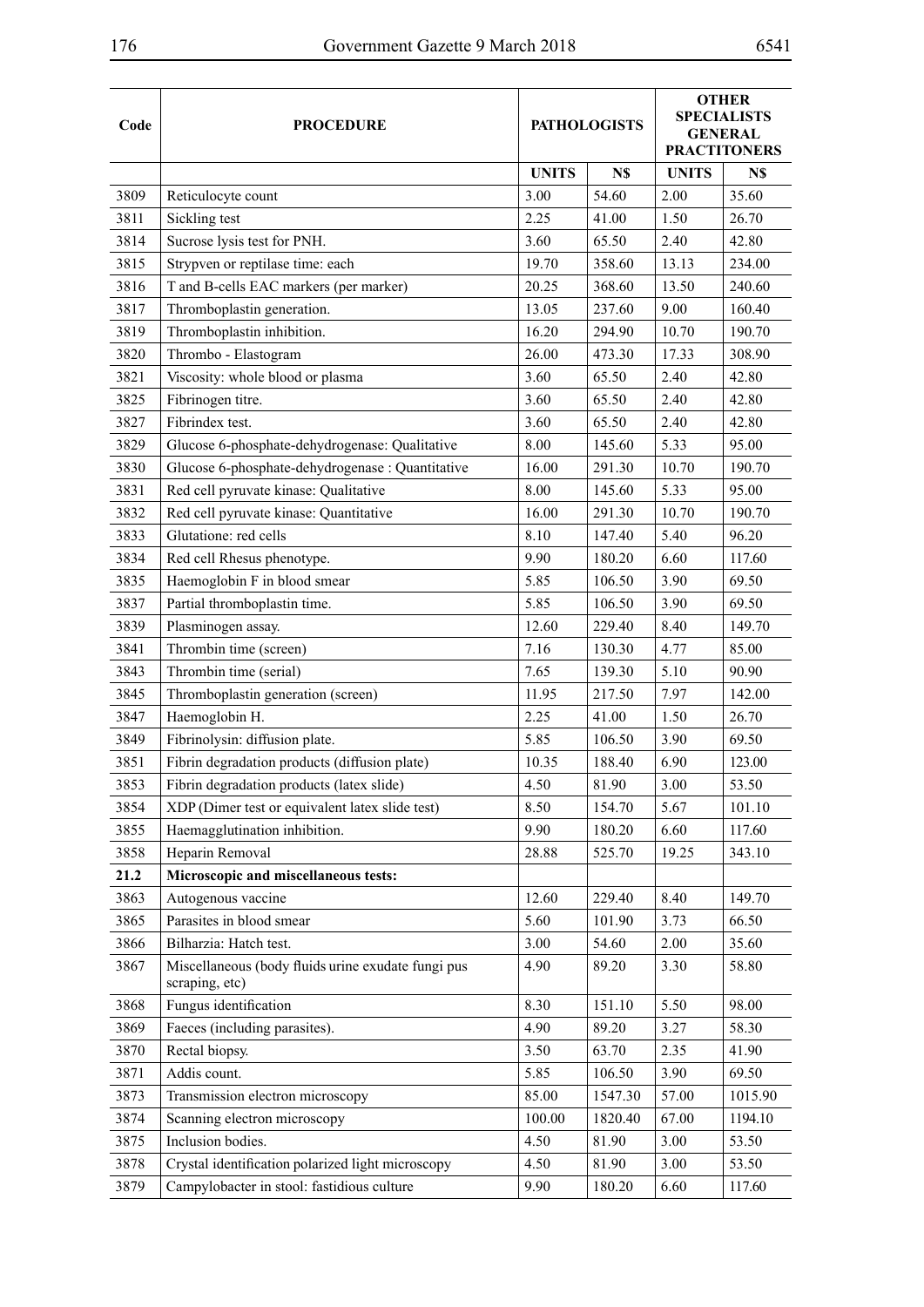÷

| <b>UNITS</b><br><b>UNITS</b><br>N\$<br>N\$<br>3880<br>Antigen detection with polyclonal antibodies<br>4.50<br>81.90<br>3.00<br>53.50<br>3881<br>Mycobacteria.<br>3.00<br>2.00<br>35.60<br>54.60<br>Antigen detection with monoclonal antibodies<br>3882<br>7.20<br>128.30<br>10.80<br>196.60<br>Concentration techniques for parasites<br>3883<br>3.00<br>54.60<br>2.00<br>35.60<br>3884<br>Dark field, phase - or interference contrast microscopy,<br>6.30<br>4.20<br>74.90<br>114.70<br>Nomarski or Fontana<br>5.45<br>3885<br>Cytochemical stain.<br>99.20<br>3.65<br>65.10<br>21.3<br><b>Bacteriology:</b><br>Antibiotic MIC per organism per antibiotic<br>8.00<br>5.33<br>4650<br>145.60<br>95.00<br>Non-radiometric automated blood cultures<br>9.27<br>165.20<br>4651<br>13.90<br>253.00<br>4652<br>Rapid automated bacterial identification per organism<br>15.00<br>273.10<br>10.00<br>178.20<br>Rapid automated antibiotic susceptibility per organism<br>17.00<br>309.50<br>11.33<br>201.90<br>4653<br>Rapid automated MIC per organism per antibiotic<br>4654<br>11.33<br>201.90<br>17.00<br>309.50<br>Antibiotic susceptibility test: per organism<br>3887<br>8.00<br>145.60<br>5.33<br>95.00<br>Clostridium difficile toxin : monoclonal immunological<br>3889<br>12.40<br>225.70<br>8.27<br>147.40<br>Antibiotic assay of tissues and fluids<br>9.27<br>165.20<br>3890<br>13.90<br>253.00<br>Blood culture: aerobic.<br>3891<br>5.85<br>106.50<br>3.90<br>69.50<br>3892<br>Blood culture: anaerobic.<br>5.85<br>3.90<br>106.50<br>69.50<br>3893<br>Bacteriological culture: miscellaneous<br>6.30<br>114.70<br>4.20<br>74.90<br>Radiometric blood culture.<br>3894<br>7.20<br>10.80<br>196.60<br>128.30<br>3896<br>In vivo culture: bacteria.<br>16.00<br>291.30<br>10.65<br>189.80<br>3897<br>In vivo culture: virus<br>16.00<br>291.30<br>10.65<br>189.80<br>Bacterial exotoxin production (in vitro assay)<br>3.00<br>3898<br>4.50<br>81.90<br>53.50<br>Bacterial exotoxin production (in vivo assay)<br>3899<br>20.70<br>376.80<br>13.80<br>246.00<br>3901<br>Fungal culture<br>4.50<br>81.90<br>3.00<br>53.50<br>Antibiotic level: biological fluids<br>3903<br>213.00<br>7.80<br>139.00<br>11.70<br>Identification of virus or rickettsia<br>3905<br>20.70<br>376.80<br>13.80<br>246.00<br>3906<br>Identification: chlamydia<br>16.00<br>291.30<br>10.65<br>189.80<br>3907<br>Culture for staphylococcus aureus<br>2.25<br>41.00<br>1.50<br>26.70<br>Anaerobe culture: comprehensive<br>3908<br>9.90<br>180.20<br>6.60<br>117.60<br>Anaerobe culture: limited procedure<br>3909<br>4.50<br>81.90<br>3.00<br>53.50<br>3910<br>204.80<br>7.50<br>Biological fluid assay: Bact. Stat and percentage killed<br>11.25<br>133.70<br>3912<br>Bacteriophage typing.<br>4.50<br>81.90<br>3.00<br>53.50<br>3915<br>Mycobacterium culture<br>4.50<br>81.90<br>3.00<br>53.50<br>Mycoplasma culture: limited.<br>3917<br>2.25<br>41.00<br>1.50<br>26.70<br>3918<br>Mycoplasma culture: comprehensive<br>9.90<br>180.20<br>6.60<br>117.60<br>Identification of mycobacterium.<br>9.90<br>3919<br>180.20<br>6.60<br>117.60<br>Mycobacterium: antibiotic sensitivity<br>3920<br>9.90<br>180.20<br>6.60<br>117.60<br>Antibiotic synergistic study<br>246.00<br>3921<br>20.70<br>376.80<br>13.80<br>Viable cell count.<br>3922<br>24.60<br>0.90<br>16.04<br>1.35<br>Biochemical identification of bacterium: abridged<br>3923<br>3.15<br>57.30<br>2.10<br>37.40<br>Biochemical identification of bacterium: extended<br>3924<br>12.50<br>8.33<br>227.50<br>148.50<br>Serological identification of bacterium: abridged<br>3925<br>3.15<br>2.10<br>37.40<br>57.30<br>Serological identification of: bacterium: extended<br>3926<br>10.20<br>6.80<br>121.20<br>185.70<br>3927<br>Grouping for streptococci.<br>7.30<br>132.90<br>4.85<br>86.40 | Code | <b>PROCEDURE</b> | <b>PATHOLOGISTS</b> |  | <b>OTHER</b><br><b>SPECIALISTS</b><br><b>GENERAL</b><br><b>PRACTITONERS</b> |  |
|---------------------------------------------------------------------------------------------------------------------------------------------------------------------------------------------------------------------------------------------------------------------------------------------------------------------------------------------------------------------------------------------------------------------------------------------------------------------------------------------------------------------------------------------------------------------------------------------------------------------------------------------------------------------------------------------------------------------------------------------------------------------------------------------------------------------------------------------------------------------------------------------------------------------------------------------------------------------------------------------------------------------------------------------------------------------------------------------------------------------------------------------------------------------------------------------------------------------------------------------------------------------------------------------------------------------------------------------------------------------------------------------------------------------------------------------------------------------------------------------------------------------------------------------------------------------------------------------------------------------------------------------------------------------------------------------------------------------------------------------------------------------------------------------------------------------------------------------------------------------------------------------------------------------------------------------------------------------------------------------------------------------------------------------------------------------------------------------------------------------------------------------------------------------------------------------------------------------------------------------------------------------------------------------------------------------------------------------------------------------------------------------------------------------------------------------------------------------------------------------------------------------------------------------------------------------------------------------------------------------------------------------------------------------------------------------------------------------------------------------------------------------------------------------------------------------------------------------------------------------------------------------------------------------------------------------------------------------------------------------------------------------------------------------------------------------------------------------------------------------------------------------------------------------------------------------------------------------------------------------------------------------------------------------------------------------------------------------------------------------------------------------------------------------------------------------------------------------------------------------------------------------------------------------------------------------------------------------------------------------------------------------------------------------------------------------------------------------------------------------------------------------------------------------------------------------------------------------------|------|------------------|---------------------|--|-----------------------------------------------------------------------------|--|
|                                                                                                                                                                                                                                                                                                                                                                                                                                                                                                                                                                                                                                                                                                                                                                                                                                                                                                                                                                                                                                                                                                                                                                                                                                                                                                                                                                                                                                                                                                                                                                                                                                                                                                                                                                                                                                                                                                                                                                                                                                                                                                                                                                                                                                                                                                                                                                                                                                                                                                                                                                                                                                                                                                                                                                                                                                                                                                                                                                                                                                                                                                                                                                                                                                                                                                                                                                                                                                                                                                                                                                                                                                                                                                                                                                                                                                                   |      |                  |                     |  |                                                                             |  |
|                                                                                                                                                                                                                                                                                                                                                                                                                                                                                                                                                                                                                                                                                                                                                                                                                                                                                                                                                                                                                                                                                                                                                                                                                                                                                                                                                                                                                                                                                                                                                                                                                                                                                                                                                                                                                                                                                                                                                                                                                                                                                                                                                                                                                                                                                                                                                                                                                                                                                                                                                                                                                                                                                                                                                                                                                                                                                                                                                                                                                                                                                                                                                                                                                                                                                                                                                                                                                                                                                                                                                                                                                                                                                                                                                                                                                                                   |      |                  |                     |  |                                                                             |  |
|                                                                                                                                                                                                                                                                                                                                                                                                                                                                                                                                                                                                                                                                                                                                                                                                                                                                                                                                                                                                                                                                                                                                                                                                                                                                                                                                                                                                                                                                                                                                                                                                                                                                                                                                                                                                                                                                                                                                                                                                                                                                                                                                                                                                                                                                                                                                                                                                                                                                                                                                                                                                                                                                                                                                                                                                                                                                                                                                                                                                                                                                                                                                                                                                                                                                                                                                                                                                                                                                                                                                                                                                                                                                                                                                                                                                                                                   |      |                  |                     |  |                                                                             |  |
|                                                                                                                                                                                                                                                                                                                                                                                                                                                                                                                                                                                                                                                                                                                                                                                                                                                                                                                                                                                                                                                                                                                                                                                                                                                                                                                                                                                                                                                                                                                                                                                                                                                                                                                                                                                                                                                                                                                                                                                                                                                                                                                                                                                                                                                                                                                                                                                                                                                                                                                                                                                                                                                                                                                                                                                                                                                                                                                                                                                                                                                                                                                                                                                                                                                                                                                                                                                                                                                                                                                                                                                                                                                                                                                                                                                                                                                   |      |                  |                     |  |                                                                             |  |
|                                                                                                                                                                                                                                                                                                                                                                                                                                                                                                                                                                                                                                                                                                                                                                                                                                                                                                                                                                                                                                                                                                                                                                                                                                                                                                                                                                                                                                                                                                                                                                                                                                                                                                                                                                                                                                                                                                                                                                                                                                                                                                                                                                                                                                                                                                                                                                                                                                                                                                                                                                                                                                                                                                                                                                                                                                                                                                                                                                                                                                                                                                                                                                                                                                                                                                                                                                                                                                                                                                                                                                                                                                                                                                                                                                                                                                                   |      |                  |                     |  |                                                                             |  |
|                                                                                                                                                                                                                                                                                                                                                                                                                                                                                                                                                                                                                                                                                                                                                                                                                                                                                                                                                                                                                                                                                                                                                                                                                                                                                                                                                                                                                                                                                                                                                                                                                                                                                                                                                                                                                                                                                                                                                                                                                                                                                                                                                                                                                                                                                                                                                                                                                                                                                                                                                                                                                                                                                                                                                                                                                                                                                                                                                                                                                                                                                                                                                                                                                                                                                                                                                                                                                                                                                                                                                                                                                                                                                                                                                                                                                                                   |      |                  |                     |  |                                                                             |  |
|                                                                                                                                                                                                                                                                                                                                                                                                                                                                                                                                                                                                                                                                                                                                                                                                                                                                                                                                                                                                                                                                                                                                                                                                                                                                                                                                                                                                                                                                                                                                                                                                                                                                                                                                                                                                                                                                                                                                                                                                                                                                                                                                                                                                                                                                                                                                                                                                                                                                                                                                                                                                                                                                                                                                                                                                                                                                                                                                                                                                                                                                                                                                                                                                                                                                                                                                                                                                                                                                                                                                                                                                                                                                                                                                                                                                                                                   |      |                  |                     |  |                                                                             |  |
|                                                                                                                                                                                                                                                                                                                                                                                                                                                                                                                                                                                                                                                                                                                                                                                                                                                                                                                                                                                                                                                                                                                                                                                                                                                                                                                                                                                                                                                                                                                                                                                                                                                                                                                                                                                                                                                                                                                                                                                                                                                                                                                                                                                                                                                                                                                                                                                                                                                                                                                                                                                                                                                                                                                                                                                                                                                                                                                                                                                                                                                                                                                                                                                                                                                                                                                                                                                                                                                                                                                                                                                                                                                                                                                                                                                                                                                   |      |                  |                     |  |                                                                             |  |
|                                                                                                                                                                                                                                                                                                                                                                                                                                                                                                                                                                                                                                                                                                                                                                                                                                                                                                                                                                                                                                                                                                                                                                                                                                                                                                                                                                                                                                                                                                                                                                                                                                                                                                                                                                                                                                                                                                                                                                                                                                                                                                                                                                                                                                                                                                                                                                                                                                                                                                                                                                                                                                                                                                                                                                                                                                                                                                                                                                                                                                                                                                                                                                                                                                                                                                                                                                                                                                                                                                                                                                                                                                                                                                                                                                                                                                                   |      |                  |                     |  |                                                                             |  |
|                                                                                                                                                                                                                                                                                                                                                                                                                                                                                                                                                                                                                                                                                                                                                                                                                                                                                                                                                                                                                                                                                                                                                                                                                                                                                                                                                                                                                                                                                                                                                                                                                                                                                                                                                                                                                                                                                                                                                                                                                                                                                                                                                                                                                                                                                                                                                                                                                                                                                                                                                                                                                                                                                                                                                                                                                                                                                                                                                                                                                                                                                                                                                                                                                                                                                                                                                                                                                                                                                                                                                                                                                                                                                                                                                                                                                                                   |      |                  |                     |  |                                                                             |  |
|                                                                                                                                                                                                                                                                                                                                                                                                                                                                                                                                                                                                                                                                                                                                                                                                                                                                                                                                                                                                                                                                                                                                                                                                                                                                                                                                                                                                                                                                                                                                                                                                                                                                                                                                                                                                                                                                                                                                                                                                                                                                                                                                                                                                                                                                                                                                                                                                                                                                                                                                                                                                                                                                                                                                                                                                                                                                                                                                                                                                                                                                                                                                                                                                                                                                                                                                                                                                                                                                                                                                                                                                                                                                                                                                                                                                                                                   |      |                  |                     |  |                                                                             |  |
|                                                                                                                                                                                                                                                                                                                                                                                                                                                                                                                                                                                                                                                                                                                                                                                                                                                                                                                                                                                                                                                                                                                                                                                                                                                                                                                                                                                                                                                                                                                                                                                                                                                                                                                                                                                                                                                                                                                                                                                                                                                                                                                                                                                                                                                                                                                                                                                                                                                                                                                                                                                                                                                                                                                                                                                                                                                                                                                                                                                                                                                                                                                                                                                                                                                                                                                                                                                                                                                                                                                                                                                                                                                                                                                                                                                                                                                   |      |                  |                     |  |                                                                             |  |
|                                                                                                                                                                                                                                                                                                                                                                                                                                                                                                                                                                                                                                                                                                                                                                                                                                                                                                                                                                                                                                                                                                                                                                                                                                                                                                                                                                                                                                                                                                                                                                                                                                                                                                                                                                                                                                                                                                                                                                                                                                                                                                                                                                                                                                                                                                                                                                                                                                                                                                                                                                                                                                                                                                                                                                                                                                                                                                                                                                                                                                                                                                                                                                                                                                                                                                                                                                                                                                                                                                                                                                                                                                                                                                                                                                                                                                                   |      |                  |                     |  |                                                                             |  |
|                                                                                                                                                                                                                                                                                                                                                                                                                                                                                                                                                                                                                                                                                                                                                                                                                                                                                                                                                                                                                                                                                                                                                                                                                                                                                                                                                                                                                                                                                                                                                                                                                                                                                                                                                                                                                                                                                                                                                                                                                                                                                                                                                                                                                                                                                                                                                                                                                                                                                                                                                                                                                                                                                                                                                                                                                                                                                                                                                                                                                                                                                                                                                                                                                                                                                                                                                                                                                                                                                                                                                                                                                                                                                                                                                                                                                                                   |      |                  |                     |  |                                                                             |  |
|                                                                                                                                                                                                                                                                                                                                                                                                                                                                                                                                                                                                                                                                                                                                                                                                                                                                                                                                                                                                                                                                                                                                                                                                                                                                                                                                                                                                                                                                                                                                                                                                                                                                                                                                                                                                                                                                                                                                                                                                                                                                                                                                                                                                                                                                                                                                                                                                                                                                                                                                                                                                                                                                                                                                                                                                                                                                                                                                                                                                                                                                                                                                                                                                                                                                                                                                                                                                                                                                                                                                                                                                                                                                                                                                                                                                                                                   |      |                  |                     |  |                                                                             |  |
|                                                                                                                                                                                                                                                                                                                                                                                                                                                                                                                                                                                                                                                                                                                                                                                                                                                                                                                                                                                                                                                                                                                                                                                                                                                                                                                                                                                                                                                                                                                                                                                                                                                                                                                                                                                                                                                                                                                                                                                                                                                                                                                                                                                                                                                                                                                                                                                                                                                                                                                                                                                                                                                                                                                                                                                                                                                                                                                                                                                                                                                                                                                                                                                                                                                                                                                                                                                                                                                                                                                                                                                                                                                                                                                                                                                                                                                   |      |                  |                     |  |                                                                             |  |
|                                                                                                                                                                                                                                                                                                                                                                                                                                                                                                                                                                                                                                                                                                                                                                                                                                                                                                                                                                                                                                                                                                                                                                                                                                                                                                                                                                                                                                                                                                                                                                                                                                                                                                                                                                                                                                                                                                                                                                                                                                                                                                                                                                                                                                                                                                                                                                                                                                                                                                                                                                                                                                                                                                                                                                                                                                                                                                                                                                                                                                                                                                                                                                                                                                                                                                                                                                                                                                                                                                                                                                                                                                                                                                                                                                                                                                                   |      |                  |                     |  |                                                                             |  |
|                                                                                                                                                                                                                                                                                                                                                                                                                                                                                                                                                                                                                                                                                                                                                                                                                                                                                                                                                                                                                                                                                                                                                                                                                                                                                                                                                                                                                                                                                                                                                                                                                                                                                                                                                                                                                                                                                                                                                                                                                                                                                                                                                                                                                                                                                                                                                                                                                                                                                                                                                                                                                                                                                                                                                                                                                                                                                                                                                                                                                                                                                                                                                                                                                                                                                                                                                                                                                                                                                                                                                                                                                                                                                                                                                                                                                                                   |      |                  |                     |  |                                                                             |  |
|                                                                                                                                                                                                                                                                                                                                                                                                                                                                                                                                                                                                                                                                                                                                                                                                                                                                                                                                                                                                                                                                                                                                                                                                                                                                                                                                                                                                                                                                                                                                                                                                                                                                                                                                                                                                                                                                                                                                                                                                                                                                                                                                                                                                                                                                                                                                                                                                                                                                                                                                                                                                                                                                                                                                                                                                                                                                                                                                                                                                                                                                                                                                                                                                                                                                                                                                                                                                                                                                                                                                                                                                                                                                                                                                                                                                                                                   |      |                  |                     |  |                                                                             |  |
|                                                                                                                                                                                                                                                                                                                                                                                                                                                                                                                                                                                                                                                                                                                                                                                                                                                                                                                                                                                                                                                                                                                                                                                                                                                                                                                                                                                                                                                                                                                                                                                                                                                                                                                                                                                                                                                                                                                                                                                                                                                                                                                                                                                                                                                                                                                                                                                                                                                                                                                                                                                                                                                                                                                                                                                                                                                                                                                                                                                                                                                                                                                                                                                                                                                                                                                                                                                                                                                                                                                                                                                                                                                                                                                                                                                                                                                   |      |                  |                     |  |                                                                             |  |
|                                                                                                                                                                                                                                                                                                                                                                                                                                                                                                                                                                                                                                                                                                                                                                                                                                                                                                                                                                                                                                                                                                                                                                                                                                                                                                                                                                                                                                                                                                                                                                                                                                                                                                                                                                                                                                                                                                                                                                                                                                                                                                                                                                                                                                                                                                                                                                                                                                                                                                                                                                                                                                                                                                                                                                                                                                                                                                                                                                                                                                                                                                                                                                                                                                                                                                                                                                                                                                                                                                                                                                                                                                                                                                                                                                                                                                                   |      |                  |                     |  |                                                                             |  |
|                                                                                                                                                                                                                                                                                                                                                                                                                                                                                                                                                                                                                                                                                                                                                                                                                                                                                                                                                                                                                                                                                                                                                                                                                                                                                                                                                                                                                                                                                                                                                                                                                                                                                                                                                                                                                                                                                                                                                                                                                                                                                                                                                                                                                                                                                                                                                                                                                                                                                                                                                                                                                                                                                                                                                                                                                                                                                                                                                                                                                                                                                                                                                                                                                                                                                                                                                                                                                                                                                                                                                                                                                                                                                                                                                                                                                                                   |      |                  |                     |  |                                                                             |  |
|                                                                                                                                                                                                                                                                                                                                                                                                                                                                                                                                                                                                                                                                                                                                                                                                                                                                                                                                                                                                                                                                                                                                                                                                                                                                                                                                                                                                                                                                                                                                                                                                                                                                                                                                                                                                                                                                                                                                                                                                                                                                                                                                                                                                                                                                                                                                                                                                                                                                                                                                                                                                                                                                                                                                                                                                                                                                                                                                                                                                                                                                                                                                                                                                                                                                                                                                                                                                                                                                                                                                                                                                                                                                                                                                                                                                                                                   |      |                  |                     |  |                                                                             |  |
|                                                                                                                                                                                                                                                                                                                                                                                                                                                                                                                                                                                                                                                                                                                                                                                                                                                                                                                                                                                                                                                                                                                                                                                                                                                                                                                                                                                                                                                                                                                                                                                                                                                                                                                                                                                                                                                                                                                                                                                                                                                                                                                                                                                                                                                                                                                                                                                                                                                                                                                                                                                                                                                                                                                                                                                                                                                                                                                                                                                                                                                                                                                                                                                                                                                                                                                                                                                                                                                                                                                                                                                                                                                                                                                                                                                                                                                   |      |                  |                     |  |                                                                             |  |
|                                                                                                                                                                                                                                                                                                                                                                                                                                                                                                                                                                                                                                                                                                                                                                                                                                                                                                                                                                                                                                                                                                                                                                                                                                                                                                                                                                                                                                                                                                                                                                                                                                                                                                                                                                                                                                                                                                                                                                                                                                                                                                                                                                                                                                                                                                                                                                                                                                                                                                                                                                                                                                                                                                                                                                                                                                                                                                                                                                                                                                                                                                                                                                                                                                                                                                                                                                                                                                                                                                                                                                                                                                                                                                                                                                                                                                                   |      |                  |                     |  |                                                                             |  |
|                                                                                                                                                                                                                                                                                                                                                                                                                                                                                                                                                                                                                                                                                                                                                                                                                                                                                                                                                                                                                                                                                                                                                                                                                                                                                                                                                                                                                                                                                                                                                                                                                                                                                                                                                                                                                                                                                                                                                                                                                                                                                                                                                                                                                                                                                                                                                                                                                                                                                                                                                                                                                                                                                                                                                                                                                                                                                                                                                                                                                                                                                                                                                                                                                                                                                                                                                                                                                                                                                                                                                                                                                                                                                                                                                                                                                                                   |      |                  |                     |  |                                                                             |  |
|                                                                                                                                                                                                                                                                                                                                                                                                                                                                                                                                                                                                                                                                                                                                                                                                                                                                                                                                                                                                                                                                                                                                                                                                                                                                                                                                                                                                                                                                                                                                                                                                                                                                                                                                                                                                                                                                                                                                                                                                                                                                                                                                                                                                                                                                                                                                                                                                                                                                                                                                                                                                                                                                                                                                                                                                                                                                                                                                                                                                                                                                                                                                                                                                                                                                                                                                                                                                                                                                                                                                                                                                                                                                                                                                                                                                                                                   |      |                  |                     |  |                                                                             |  |
|                                                                                                                                                                                                                                                                                                                                                                                                                                                                                                                                                                                                                                                                                                                                                                                                                                                                                                                                                                                                                                                                                                                                                                                                                                                                                                                                                                                                                                                                                                                                                                                                                                                                                                                                                                                                                                                                                                                                                                                                                                                                                                                                                                                                                                                                                                                                                                                                                                                                                                                                                                                                                                                                                                                                                                                                                                                                                                                                                                                                                                                                                                                                                                                                                                                                                                                                                                                                                                                                                                                                                                                                                                                                                                                                                                                                                                                   |      |                  |                     |  |                                                                             |  |
|                                                                                                                                                                                                                                                                                                                                                                                                                                                                                                                                                                                                                                                                                                                                                                                                                                                                                                                                                                                                                                                                                                                                                                                                                                                                                                                                                                                                                                                                                                                                                                                                                                                                                                                                                                                                                                                                                                                                                                                                                                                                                                                                                                                                                                                                                                                                                                                                                                                                                                                                                                                                                                                                                                                                                                                                                                                                                                                                                                                                                                                                                                                                                                                                                                                                                                                                                                                                                                                                                                                                                                                                                                                                                                                                                                                                                                                   |      |                  |                     |  |                                                                             |  |
|                                                                                                                                                                                                                                                                                                                                                                                                                                                                                                                                                                                                                                                                                                                                                                                                                                                                                                                                                                                                                                                                                                                                                                                                                                                                                                                                                                                                                                                                                                                                                                                                                                                                                                                                                                                                                                                                                                                                                                                                                                                                                                                                                                                                                                                                                                                                                                                                                                                                                                                                                                                                                                                                                                                                                                                                                                                                                                                                                                                                                                                                                                                                                                                                                                                                                                                                                                                                                                                                                                                                                                                                                                                                                                                                                                                                                                                   |      |                  |                     |  |                                                                             |  |
|                                                                                                                                                                                                                                                                                                                                                                                                                                                                                                                                                                                                                                                                                                                                                                                                                                                                                                                                                                                                                                                                                                                                                                                                                                                                                                                                                                                                                                                                                                                                                                                                                                                                                                                                                                                                                                                                                                                                                                                                                                                                                                                                                                                                                                                                                                                                                                                                                                                                                                                                                                                                                                                                                                                                                                                                                                                                                                                                                                                                                                                                                                                                                                                                                                                                                                                                                                                                                                                                                                                                                                                                                                                                                                                                                                                                                                                   |      |                  |                     |  |                                                                             |  |
|                                                                                                                                                                                                                                                                                                                                                                                                                                                                                                                                                                                                                                                                                                                                                                                                                                                                                                                                                                                                                                                                                                                                                                                                                                                                                                                                                                                                                                                                                                                                                                                                                                                                                                                                                                                                                                                                                                                                                                                                                                                                                                                                                                                                                                                                                                                                                                                                                                                                                                                                                                                                                                                                                                                                                                                                                                                                                                                                                                                                                                                                                                                                                                                                                                                                                                                                                                                                                                                                                                                                                                                                                                                                                                                                                                                                                                                   |      |                  |                     |  |                                                                             |  |
|                                                                                                                                                                                                                                                                                                                                                                                                                                                                                                                                                                                                                                                                                                                                                                                                                                                                                                                                                                                                                                                                                                                                                                                                                                                                                                                                                                                                                                                                                                                                                                                                                                                                                                                                                                                                                                                                                                                                                                                                                                                                                                                                                                                                                                                                                                                                                                                                                                                                                                                                                                                                                                                                                                                                                                                                                                                                                                                                                                                                                                                                                                                                                                                                                                                                                                                                                                                                                                                                                                                                                                                                                                                                                                                                                                                                                                                   |      |                  |                     |  |                                                                             |  |
|                                                                                                                                                                                                                                                                                                                                                                                                                                                                                                                                                                                                                                                                                                                                                                                                                                                                                                                                                                                                                                                                                                                                                                                                                                                                                                                                                                                                                                                                                                                                                                                                                                                                                                                                                                                                                                                                                                                                                                                                                                                                                                                                                                                                                                                                                                                                                                                                                                                                                                                                                                                                                                                                                                                                                                                                                                                                                                                                                                                                                                                                                                                                                                                                                                                                                                                                                                                                                                                                                                                                                                                                                                                                                                                                                                                                                                                   |      |                  |                     |  |                                                                             |  |
|                                                                                                                                                                                                                                                                                                                                                                                                                                                                                                                                                                                                                                                                                                                                                                                                                                                                                                                                                                                                                                                                                                                                                                                                                                                                                                                                                                                                                                                                                                                                                                                                                                                                                                                                                                                                                                                                                                                                                                                                                                                                                                                                                                                                                                                                                                                                                                                                                                                                                                                                                                                                                                                                                                                                                                                                                                                                                                                                                                                                                                                                                                                                                                                                                                                                                                                                                                                                                                                                                                                                                                                                                                                                                                                                                                                                                                                   |      |                  |                     |  |                                                                             |  |
|                                                                                                                                                                                                                                                                                                                                                                                                                                                                                                                                                                                                                                                                                                                                                                                                                                                                                                                                                                                                                                                                                                                                                                                                                                                                                                                                                                                                                                                                                                                                                                                                                                                                                                                                                                                                                                                                                                                                                                                                                                                                                                                                                                                                                                                                                                                                                                                                                                                                                                                                                                                                                                                                                                                                                                                                                                                                                                                                                                                                                                                                                                                                                                                                                                                                                                                                                                                                                                                                                                                                                                                                                                                                                                                                                                                                                                                   |      |                  |                     |  |                                                                             |  |
|                                                                                                                                                                                                                                                                                                                                                                                                                                                                                                                                                                                                                                                                                                                                                                                                                                                                                                                                                                                                                                                                                                                                                                                                                                                                                                                                                                                                                                                                                                                                                                                                                                                                                                                                                                                                                                                                                                                                                                                                                                                                                                                                                                                                                                                                                                                                                                                                                                                                                                                                                                                                                                                                                                                                                                                                                                                                                                                                                                                                                                                                                                                                                                                                                                                                                                                                                                                                                                                                                                                                                                                                                                                                                                                                                                                                                                                   |      |                  |                     |  |                                                                             |  |
|                                                                                                                                                                                                                                                                                                                                                                                                                                                                                                                                                                                                                                                                                                                                                                                                                                                                                                                                                                                                                                                                                                                                                                                                                                                                                                                                                                                                                                                                                                                                                                                                                                                                                                                                                                                                                                                                                                                                                                                                                                                                                                                                                                                                                                                                                                                                                                                                                                                                                                                                                                                                                                                                                                                                                                                                                                                                                                                                                                                                                                                                                                                                                                                                                                                                                                                                                                                                                                                                                                                                                                                                                                                                                                                                                                                                                                                   |      |                  |                     |  |                                                                             |  |
|                                                                                                                                                                                                                                                                                                                                                                                                                                                                                                                                                                                                                                                                                                                                                                                                                                                                                                                                                                                                                                                                                                                                                                                                                                                                                                                                                                                                                                                                                                                                                                                                                                                                                                                                                                                                                                                                                                                                                                                                                                                                                                                                                                                                                                                                                                                                                                                                                                                                                                                                                                                                                                                                                                                                                                                                                                                                                                                                                                                                                                                                                                                                                                                                                                                                                                                                                                                                                                                                                                                                                                                                                                                                                                                                                                                                                                                   |      |                  |                     |  |                                                                             |  |
|                                                                                                                                                                                                                                                                                                                                                                                                                                                                                                                                                                                                                                                                                                                                                                                                                                                                                                                                                                                                                                                                                                                                                                                                                                                                                                                                                                                                                                                                                                                                                                                                                                                                                                                                                                                                                                                                                                                                                                                                                                                                                                                                                                                                                                                                                                                                                                                                                                                                                                                                                                                                                                                                                                                                                                                                                                                                                                                                                                                                                                                                                                                                                                                                                                                                                                                                                                                                                                                                                                                                                                                                                                                                                                                                                                                                                                                   |      |                  |                     |  |                                                                             |  |
|                                                                                                                                                                                                                                                                                                                                                                                                                                                                                                                                                                                                                                                                                                                                                                                                                                                                                                                                                                                                                                                                                                                                                                                                                                                                                                                                                                                                                                                                                                                                                                                                                                                                                                                                                                                                                                                                                                                                                                                                                                                                                                                                                                                                                                                                                                                                                                                                                                                                                                                                                                                                                                                                                                                                                                                                                                                                                                                                                                                                                                                                                                                                                                                                                                                                                                                                                                                                                                                                                                                                                                                                                                                                                                                                                                                                                                                   |      |                  |                     |  |                                                                             |  |
|                                                                                                                                                                                                                                                                                                                                                                                                                                                                                                                                                                                                                                                                                                                                                                                                                                                                                                                                                                                                                                                                                                                                                                                                                                                                                                                                                                                                                                                                                                                                                                                                                                                                                                                                                                                                                                                                                                                                                                                                                                                                                                                                                                                                                                                                                                                                                                                                                                                                                                                                                                                                                                                                                                                                                                                                                                                                                                                                                                                                                                                                                                                                                                                                                                                                                                                                                                                                                                                                                                                                                                                                                                                                                                                                                                                                                                                   |      |                  |                     |  |                                                                             |  |
|                                                                                                                                                                                                                                                                                                                                                                                                                                                                                                                                                                                                                                                                                                                                                                                                                                                                                                                                                                                                                                                                                                                                                                                                                                                                                                                                                                                                                                                                                                                                                                                                                                                                                                                                                                                                                                                                                                                                                                                                                                                                                                                                                                                                                                                                                                                                                                                                                                                                                                                                                                                                                                                                                                                                                                                                                                                                                                                                                                                                                                                                                                                                                                                                                                                                                                                                                                                                                                                                                                                                                                                                                                                                                                                                                                                                                                                   |      |                  |                     |  |                                                                             |  |
|                                                                                                                                                                                                                                                                                                                                                                                                                                                                                                                                                                                                                                                                                                                                                                                                                                                                                                                                                                                                                                                                                                                                                                                                                                                                                                                                                                                                                                                                                                                                                                                                                                                                                                                                                                                                                                                                                                                                                                                                                                                                                                                                                                                                                                                                                                                                                                                                                                                                                                                                                                                                                                                                                                                                                                                                                                                                                                                                                                                                                                                                                                                                                                                                                                                                                                                                                                                                                                                                                                                                                                                                                                                                                                                                                                                                                                                   |      |                  |                     |  |                                                                             |  |
|                                                                                                                                                                                                                                                                                                                                                                                                                                                                                                                                                                                                                                                                                                                                                                                                                                                                                                                                                                                                                                                                                                                                                                                                                                                                                                                                                                                                                                                                                                                                                                                                                                                                                                                                                                                                                                                                                                                                                                                                                                                                                                                                                                                                                                                                                                                                                                                                                                                                                                                                                                                                                                                                                                                                                                                                                                                                                                                                                                                                                                                                                                                                                                                                                                                                                                                                                                                                                                                                                                                                                                                                                                                                                                                                                                                                                                                   |      |                  |                     |  |                                                                             |  |

 $\overline{ }$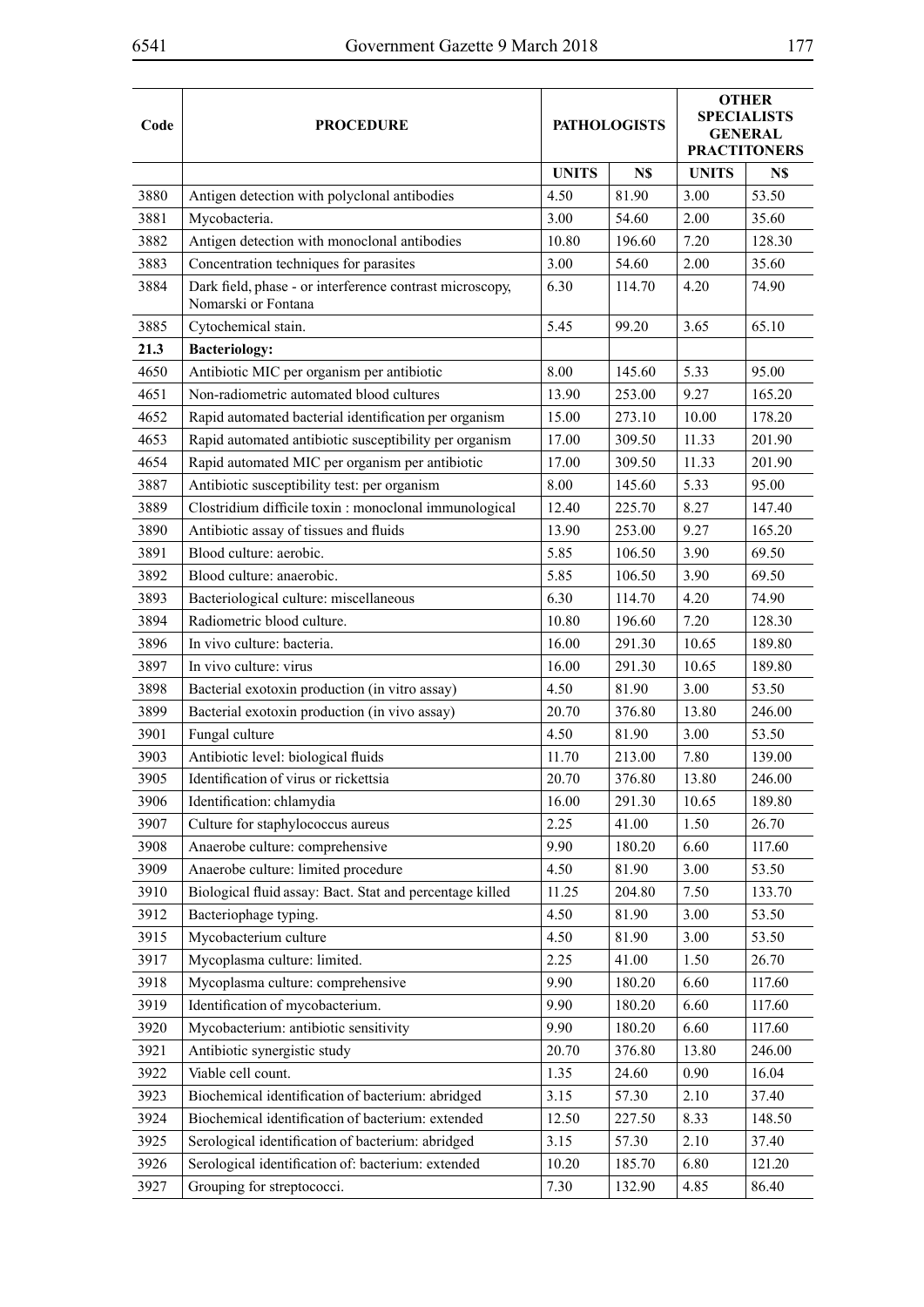| Code | <b>PROCEDURE</b>                                                      | <b>PATHOLOGISTS</b> |         | <b>OTHER</b><br><b>SPECIALISTS</b><br><b>GENERAL</b><br><b>PRACTITONERS</b> |        |
|------|-----------------------------------------------------------------------|---------------------|---------|-----------------------------------------------------------------------------|--------|
|      |                                                                       |                     |         |                                                                             |        |
|      |                                                                       | <b>UNITS</b>        | N\$     | <b>UNITS</b>                                                                | N\$    |
| 3928 | Antimicrobic substances                                               | 3.80                | 69.20   | 2.50                                                                        | 44.60  |
| 3929 | Radiometric mycobacterium identification                              | 14.00               | 254.90  | 9.30                                                                        | 165.70 |
| 3930 | Radiometric myobacterium antibiotic sensitivity                       | 25.00               | 455.10  | 16.70                                                                       | 297.60 |
| 21.4 | Serology:                                                             |                     |         |                                                                             |        |
| 3933 | IgE: total: EMIT or ELISA.                                            | 11.70               | 213.00  | 7.80                                                                        | 139.00 |
| 3934 | Auto antibodies by labelled antibodies                                | 16.00               | 291.30  | 10.65                                                                       | 189.80 |
| 3938 | Precipitation test per antigen.                                       | 4.50                | 81.90   | 3.00                                                                        | 53.50  |
| 3939 | Agglutination test per antigen.                                       | 5.50                | 100.10  | 3.67                                                                        | 65.40  |
| 3940 | Haemagglutination test: per antigen                                   | 9.90                | 180.20  | 6.60                                                                        | 117.60 |
| 3941 | Modified Coombs' test for brucellosis                                 | 4.50                | 81.90   | 3.00                                                                        | 53.50  |
| 3943 | Antibody titer to bacterial exotoxin                                  | 3.60                | 65.50   | 2.40                                                                        | 42.80  |
| 3944 | IgE: specific antibody titer: ELISA/EMIT: per Ag                      | 12.40               | 225.70  | 8.27                                                                        | 147.40 |
| 3945 | Complement fixation test.                                             | 5.85                | 106.50  | 3.90                                                                        | 69.50  |
| 3946 | IgM: specific antibody titer: ELISA/EMIT: Per AG                      | 14.05               | 255.80  | 9.37                                                                        | 167.00 |
| 3947 | C-reactive protein.                                                   | 3.60                | 65.50   | 2.40                                                                        | 42.80  |
| 3948 | IgG: specific antibody titer: ELISA/EMIT: per Ag                      | 12.95               | 235.70  | 8.63                                                                        | 153.80 |
| 3949 | Qualitative Kahn, VDRL or other flocculation                          | 2.25                | 41.00   | 1.50                                                                        | 26.70  |
| 3950 | Neutrophil phagocytosis.                                              | 25.20               | 458.70  | 16.80                                                                       | 299.40 |
| 3951 | Quantitative Kahn, VDRL or other flocculation                         | 3.60                | 65.50   | 2.40                                                                        | 42.80  |
| 3952 | Neutrophil chemotaxis.                                                | 67.95               | 1236.90 | 45.30                                                                       | 807.40 |
| 3953 | Tube agglutination test.                                              | 4.15                | 75.50   | 2.76                                                                        | 49.20  |
| 3954 | Neutrophil killing ability.                                           | 36.00               | 655.30  | 24.00                                                                       | 427.70 |
| 3955 | Paul Bunnell: presumptive.                                            | 2.25                | 41.00   | 1.50                                                                        | 26.70  |
| 3956 | Infectious mononucleosis latex slide test (Monospot or<br>equivalent) | 8.50                | 154.70  | 5.67                                                                        | 101.10 |
| 3957 | Paul Bunnell: absorption.                                             | 4.50                | 81.90   | 3.00                                                                        | 53.50  |
| 3961 | Slide agglutination test.                                             | 2.63                | 47.90   | 1.75                                                                        | 31.20  |
| 3962 | Rebuck skin window                                                    | 5.40                | 98.30   | 3.60                                                                        | 64.20  |
| 3963 | Serum complement level: each component                                | 3.15                | 57.30   | 2.10                                                                        | 37.40  |
| 3964 | Stimulated NBT test                                                   | 6.30                | 114.70  | 4.20                                                                        | 74.90  |
| 3967 | Auto-antibody: sensitized erythrocytes                                | 4.50                | 81.90   | 3.00                                                                        | 53.50  |
| 3969 | Western blot technique                                                | 74.00               | 1347.10 | 49.00                                                                       | 873.30 |
| 3970 | Epstein-Barr virus antibody titer                                     | 6.75                | 122.90  | 4.50                                                                        | 80.20  |
| 3971 | Immuno-diffusion test: per antigen                                    | 3.15                | 57.30   | 2.10                                                                        | 37.40  |
| 3973 | Immuno electrophoresis: per immune serum                              | 9.45                | 172.00  | 6.30                                                                        | 112.30 |
| 3975 | Indirect immuno-fluorescence test (bacterial, viral,<br>parasitic)    | 12.00               | 218.40  | 8.00                                                                        | 142.60 |
| 3976 | LIF or MIF production: per stimulant                                  | 78.70               | 1432.60 | 52.50                                                                       | 935.70 |
| 3977 | Counter immuno-electrophoresis                                        | 6.75                | 122.90  | 4.50                                                                        | 80.20  |
| 3978 | Lymphocyte transformation.                                            | 51.70               | 941.10  | 34.50                                                                       | 614.90 |
| 4601 | Panel typing: antibody detection: Class I                             | 36.00               | 655.30  | 24.00                                                                       | 427.70 |
| 4602 | Panel typing: antibody detection: Class II                            | 44.00               | 801.00  | 29.30                                                                       | 522.20 |
| 4607 | Crossmatching T-cells (per tray)                                      | 18.00               | 327.70  | 12.00                                                                       | 213.90 |
| 4608 | Crossmatching B-cells.                                                | 38.00               | 691.70  | 25.30                                                                       | 450.90 |
| 4609 | Crossmatching T- & B-cells.                                           | 48.00               | 873.80  | 32.00                                                                       | 570.30 |
| 21.5 | Skin tests:                                                           |                     |         |                                                                             |        |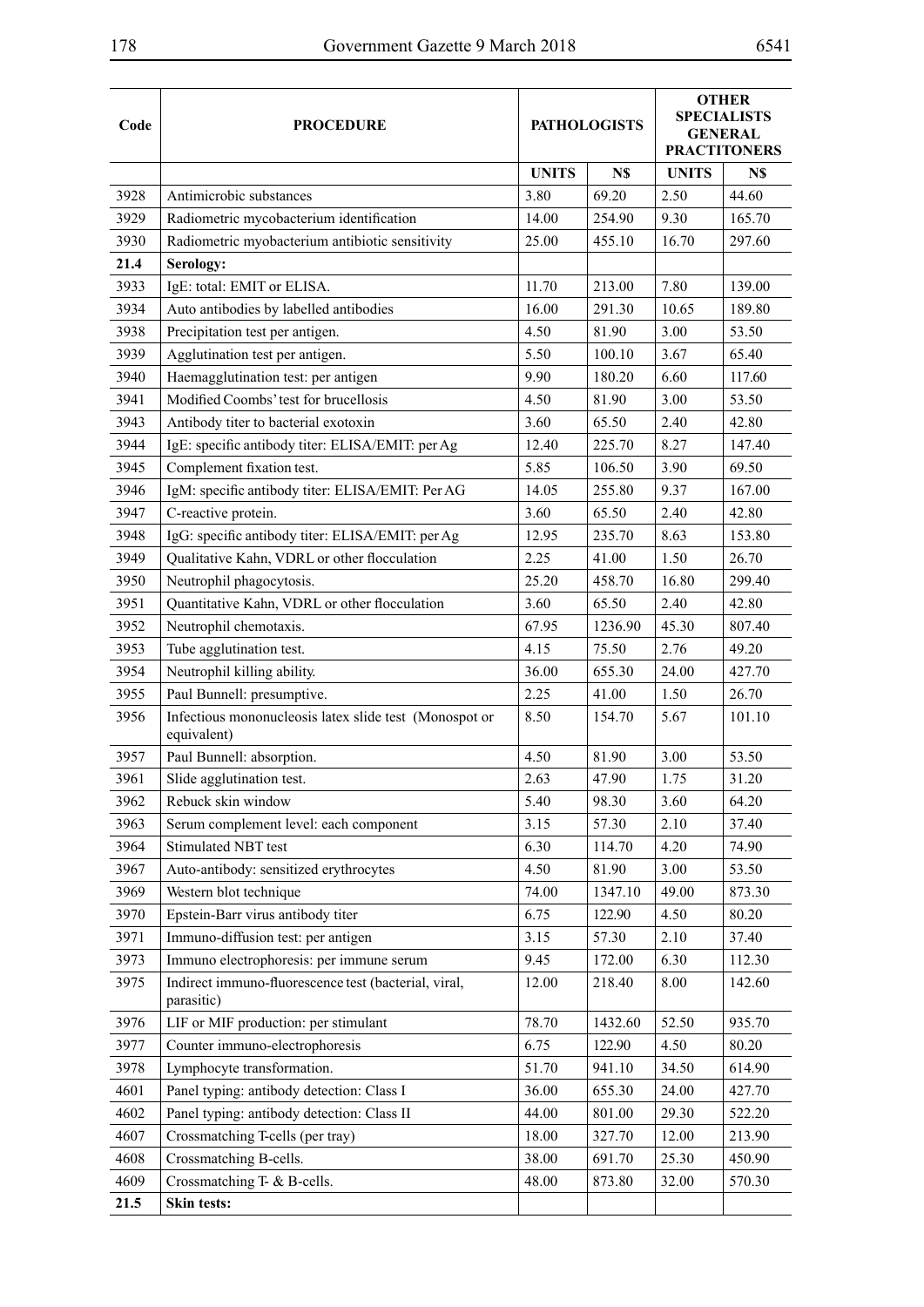| Code | <b>PROCEDURE</b>                                                                                               | <b>PATHOLOGISTS</b> |         | <b>OTHER</b><br><b>SPECIALISTS</b><br><b>GENERAL</b><br><b>PRACTITONERS</b> |        |
|------|----------------------------------------------------------------------------------------------------------------|---------------------|---------|-----------------------------------------------------------------------------|--------|
|      |                                                                                                                | <b>UNITS</b>        | N\$     | <b>UNITS</b>                                                                | N\$    |
|      | For skin-prick allergy tests, please refer to items 0218,<br>0220 and 0221 in Section 2: Integumentary Section |                     |         |                                                                             |        |
| 21.6 | <b>Biochemical tests: Blood</b>                                                                                |                     |         |                                                                             |        |
| 3991 | Abnormal pigments: Qualitative                                                                                 | 4.50                | 81.90   | 3.00                                                                        | 53.50  |
| 3993 | Abnormal pigments: Quantitative                                                                                | 9.00                | 163.80  | 6.00                                                                        | 106.90 |
| 3995 | Acid phosphatase.                                                                                              | 5.18                | 94.30   | 3.45                                                                        | 61.50  |
| 3997 | Acid phosphatase fractionation                                                                                 | 1.80                | 32.80   | 1.20                                                                        | 21.40  |
| 3998 | Amino acids Quantitative (Post derivatisationHPLC)                                                             | 78.12               | 1422.10 | 52.08                                                                       | 928.20 |
| 3999 | Albumin                                                                                                        | 4.80                | 87.40   | 3.20                                                                        | 57.00  |
| 4000 | Alcohol                                                                                                        | 12.40               | 225.70  | 8.27                                                                        | 147.40 |
| 4001 | Alkaline phosphatase.                                                                                          | 5.18                | 94.30   | 3.45                                                                        | 61.50  |
| 4002 | Alkaline phosphatase-iso-enzymes                                                                               | 11.70               | 213.00  | 7.80                                                                        | 139.00 |
| 4003 | Ammonia: enzymatic.                                                                                            | 7.71                | 140.30  | 5.14                                                                        | 91.60  |
| 4004 | Ammonia: monitor.                                                                                              | 4.50                | 81.90   | 3.00                                                                        | 53.50  |
| 4005 | Alpha-1-antitrypsin.                                                                                           | 7.20                | 131.10  | 4.80                                                                        | 85.50  |
| 4006 | Amylase                                                                                                        | 5.18                | 94.30   | 3.45                                                                        | 61.60  |
| 4007 | Arsenic in blood, hair or nails                                                                                | 36.25               | 659.90  | 24.17                                                                       | 430.80 |
| 4009 | Bilirubin: total.                                                                                              | 4.77                | 86.80   | 3.18                                                                        | 56.70  |
| 4010 | Bilirubin: conjugated.                                                                                         | 3.62                | 65.90   | 2.41                                                                        | 43.00  |
| 4014 | Cadmium: atomic absorption.                                                                                    | 18.12               | 329.80  | 12.08                                                                       | 215.30 |
| 4016 | Calcium: ionized.                                                                                              | 6.75                | 122.90  | 4.50                                                                        | 80.20  |
| 4017 | Calcium: spectrophotometric.                                                                                   | 3.62                | 65.90   | 2.41                                                                        | 43.00  |
| 4018 | Calcium: atomic absorption                                                                                     | 7.25                | 132.00  | 4.83                                                                        | 86.10  |
| 4019 | Carotene                                                                                                       | 2.25                | 41.00   | 1.50                                                                        | 26.70  |
| 4023 | Chloride                                                                                                       | 2.59                | 47.10   | 1.73                                                                        | 30.80  |
| 4027 | Cholesterol total.                                                                                             | 5.34                | 97.20   | 3.56                                                                        | 63.40  |
| 4028 | HDL cholesterol.                                                                                               | 6.90                | 125.60  | 4.60                                                                        | 82.00  |
| 4029 | Cholinesterase: serum or erythrocyte: each                                                                     | 7.48                | 136.20  | 4.99                                                                        | 88.90  |
| 4030 | Cholinesterase phenotype (Dibucaine or fluoride each)                                                          | 9.00                | 163.80  | 6.00                                                                        | 106.90 |
| 4031 | Total CO <sub>2</sub>                                                                                          | 5.18                | 94.30   | 3.45                                                                        | 61.50  |
| 4032 | Creatinine.                                                                                                    | 3.62                | 65.90   | 2.41                                                                        | 43.00  |
| 4040 | Homocysteine (random).                                                                                         | 15.30               | 278.50  | 10.20                                                                       | 181.80 |
| 4041 | Homocysteine (after Methionine load)                                                                           | 18.10               | 329.50  | 12.06                                                                       | 214.90 |
| 4042 | D-Xylose absorption test: two hours                                                                            | 13.15               | 239.40  | 8.75                                                                        | 155.90 |
| 4045 | Fibrinogen: Quantitative                                                                                       | 3.60                | 65.50   | 2.40                                                                        | 42.80  |
| 4047 | Hollander test                                                                                                 | 24.75               | 450.50  | 16.50                                                                       | 294.10 |
| 4049 | Glucose tolerance test (2 specimens)                                                                           | 8.97                | 163.30  | 5.98                                                                        | 106.60 |
| 4050 | Glucose strip-test with photometric reading                                                                    | 1.80                | 32.80   | 1.20                                                                        | 21.40  |
| 4051 | Galactose.                                                                                                     | 11.25               | 204.80  | 7.50                                                                        | 133.70 |
| 4052 | Glucose tolerance test (3 specimens)                                                                           | 13.17               | 239.70  | 8.78                                                                        | 156.50 |
| 4053 | Glucose tolerance test (4 specimens)                                                                           | 17.37               | 316.20  | 11.58                                                                       | 206.40 |
| 4057 | Glucose: Quantitative.                                                                                         | 3.62                | 65.90   | 2.41                                                                        | 43.00  |
| 4061 | Glucose tolerance test (5 specimens)                                                                           | 21.56               | 392.50  | 14.37                                                                       | 256.10 |
| 4064 | Glycosylated haemoglobin: chromatography/HbA1c                                                                 | 12.78               | 232.60  | 8.52                                                                        | 151.80 |
| 4067 | Lithium: flame ionization.                                                                                     | 5.18                | 94.30   | 3.45                                                                        | 61.50  |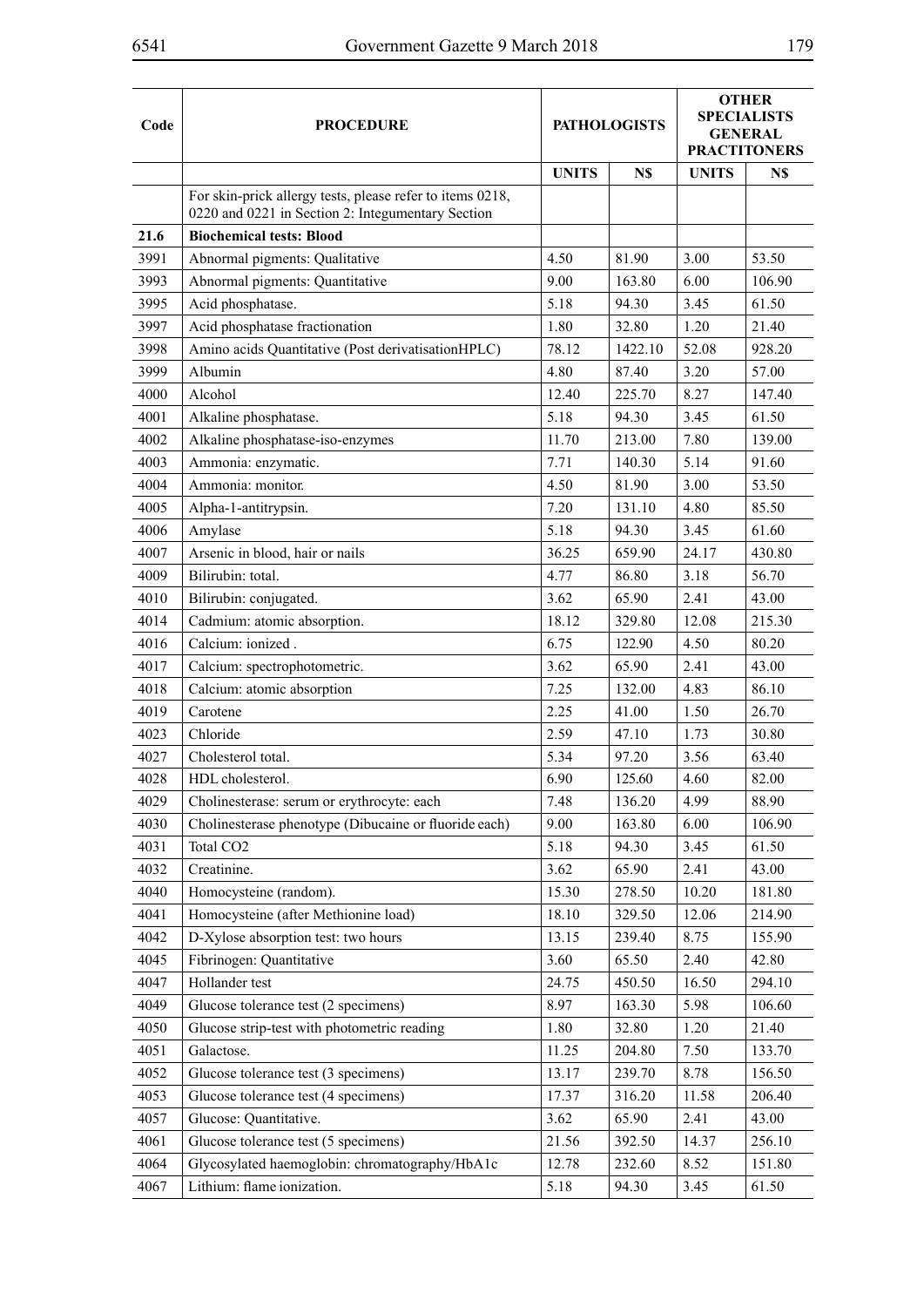| Code | <b>PROCEDURE</b>                                                                                                                                                | <b>PATHOLOGISTS</b> |                  | <b>OTHER</b><br><b>SPECIALISTS</b><br><b>GENERAL</b><br><b>PRACTITONERS</b> |              |
|------|-----------------------------------------------------------------------------------------------------------------------------------------------------------------|---------------------|------------------|-----------------------------------------------------------------------------|--------------|
|      |                                                                                                                                                                 |                     |                  |                                                                             |              |
| 4068 |                                                                                                                                                                 | <b>UNITS</b>        | N\$              | <b>UNITS</b><br>4.99                                                        | N\$<br>88.90 |
| 4071 | Lithium: atomic absorption.<br>Iron                                                                                                                             | 7.48<br>6.75        | 136.20<br>122.90 | 4.50                                                                        | 80.20        |
| 4073 | Iron-binding capacity.                                                                                                                                          | 7.65                | 139.30           | 5.10                                                                        | 90.90        |
| 4075 | Blood gases: Panel 1: Astrup/pO2. This panel includes                                                                                                           | 22.00               | 400.50           | 14.70                                                                       | 262.00       |
|      | items 4077, 4078 and 4121.                                                                                                                                      |                     |                  |                                                                             |              |
| 4076 | Blood gases: Panel 2: Panel 1 (4075) $&$ ancillary tests.<br>This item also includes items 4077, 4078, 4121, calcium:<br>ionized, Na, K, Glucose, Hb.           | 34.00               | 618.90           | 22.70                                                                       | 404.60       |
|      | Item 4076 may be billed once or twice to a maximum of<br>twice per day. The combined items 4075 and 4076 may<br>only be billed to a maximum of 8 times per day. |                     |                  |                                                                             |              |
| 4078 | Oximetry analysis: MetHb, COHb O2Hb RHb SulfHb                                                                                                                  | 6.75                | 122.90           | 4.50                                                                        | 80.20        |
| 4079 | Ketones in plasma: Qualitative                                                                                                                                  | 2.25                | 41.00            | 1.50                                                                        | 26.70        |
| 4081 | Drug level-biological fluid: Quantitative                                                                                                                       | 10.80               | 196.60           | 7.20                                                                        | 128.30       |
| 4085 | Lipase                                                                                                                                                          | 5.18                | 94.30            | 3.45                                                                        | 61.50        |
| 4091 | Lipoprotein electrophoresis.                                                                                                                                    | 9.00                | 163.80           | 6.00                                                                        | 106.90       |
| 4093 | Osmolality: serum or urine                                                                                                                                      | 6.75                | 122.90           | 4.50                                                                        | 80.20        |
| 4094 | Magnesium: spectrophotometric                                                                                                                                   | 3.62                | 65.90            | 2.41                                                                        | 43.00        |
| 4095 | Magnesium: atomic absorption.                                                                                                                                   | 7.25                | 132.00           | 4.83                                                                        | 86.10        |
| 4096 | Mercury: atomic absorption.                                                                                                                                     | 18.12               | 329.80           | 12.08                                                                       | 215.30       |
| 4097 | Copper: spectrophotometric.                                                                                                                                     | 3.62                | 65.90            | 2.41                                                                        | 43.00        |
| 4098 | Copper: atomic absorption.                                                                                                                                      | 18.12               | 329.80           | 12.08                                                                       | 215.30       |
| 4105 | Protein electrophoresis.                                                                                                                                        | 9.00                | 163.80           | 6.00                                                                        | 106.90       |
| 4106 | IgG sub-class 1,2,3 or 4: Per sub-class                                                                                                                         | 20.00               | 364.10           | 13.20                                                                       | 235.30       |
| 4109 | Phosphate                                                                                                                                                       | 3.62                | 65.90            | 2.41                                                                        | 43.00        |
| 4111 | Phospholipids.                                                                                                                                                  | 3.15                | 57.30            | 2.10                                                                        | 37.40        |
| 4113 | Potassium                                                                                                                                                       | 3.62                | 65.90            | 2.41                                                                        | 43.00        |
| 4114 | Sodium.                                                                                                                                                         | 3.62                | 65.90            | 2.41                                                                        | 43.00        |
| 4117 | Protein: total.                                                                                                                                                 | 3.11                | 56.60            | 2.07                                                                        | 36.90        |
| 4121 | pH, pCO2 or pO2: each.                                                                                                                                          | 6.75                | 122.90           | 4.50                                                                        | 80.20        |
| 4123 | Pyruvic acid.                                                                                                                                                   | 4.50                | 81.90            | 3.00                                                                        | 53.50        |
| 4125 | Salicylates.                                                                                                                                                    | 4.50                | 81.90            | 3.00                                                                        | 53.50        |
| 4126 | Secretin-pancreozymin response                                                                                                                                  | 26.10               | 475.10           | 17.40                                                                       | 310.10       |
| 4127 | Caeruloplasmin.                                                                                                                                                 | 4.50                | 81.90            | 3.00                                                                        | 53.50        |
| 4128 | Phenylalanine: Quantitative.                                                                                                                                    | 11.25               | 204.80           | 7.50                                                                        | 133.70       |
| 4129 | Glutamate dehydrogenase (GDH).                                                                                                                                  | 5.40                | 98.30            | 3.60                                                                        | 64.20        |
| 4130 | Aspartate aminotransferase (AST).                                                                                                                               | 5.40                | 98.30            | 3.60                                                                        | 64.20        |
| 4131 | Alanine aminotransferase (ALT).                                                                                                                                 | 5.40                | 98.30            | 3.60                                                                        | 64.20        |
| 4132 | Creatine kinase (CK)                                                                                                                                            | 5.40                | 98.30            | 3.60                                                                        | 64.20        |
| 4133 | Lactate dehydrogenase (LD)                                                                                                                                      | 5.40                | 98.30            | 3.60                                                                        | 64.20        |
| 4134 | Gamma glutamyl transferase (GGT).                                                                                                                               | 5.40                | 98.30            | 3.60                                                                        | 64.20        |
| 4135 | Aldolase.                                                                                                                                                       | 5.40                | 98.30            | 3.60                                                                        | 64.20        |
| 4136 | Angiotensin converting enzyme (ACE).                                                                                                                            | 9.00                | 163.80           | 6.00                                                                        | 106.90       |
| 4137 | Lactate dehydrogenase isoenzyme                                                                                                                                 | 10.80               | 196.60           | 7.20                                                                        | 128.30       |
| 4139 | Adenosine deaminase.                                                                                                                                            | 5.40                | 98.30            | 3.60                                                                        | 64.20        |
| 4142 | Red cell enzymes: each.                                                                                                                                         | 7.80                | 142.00           | 5.20                                                                        | 92.70        |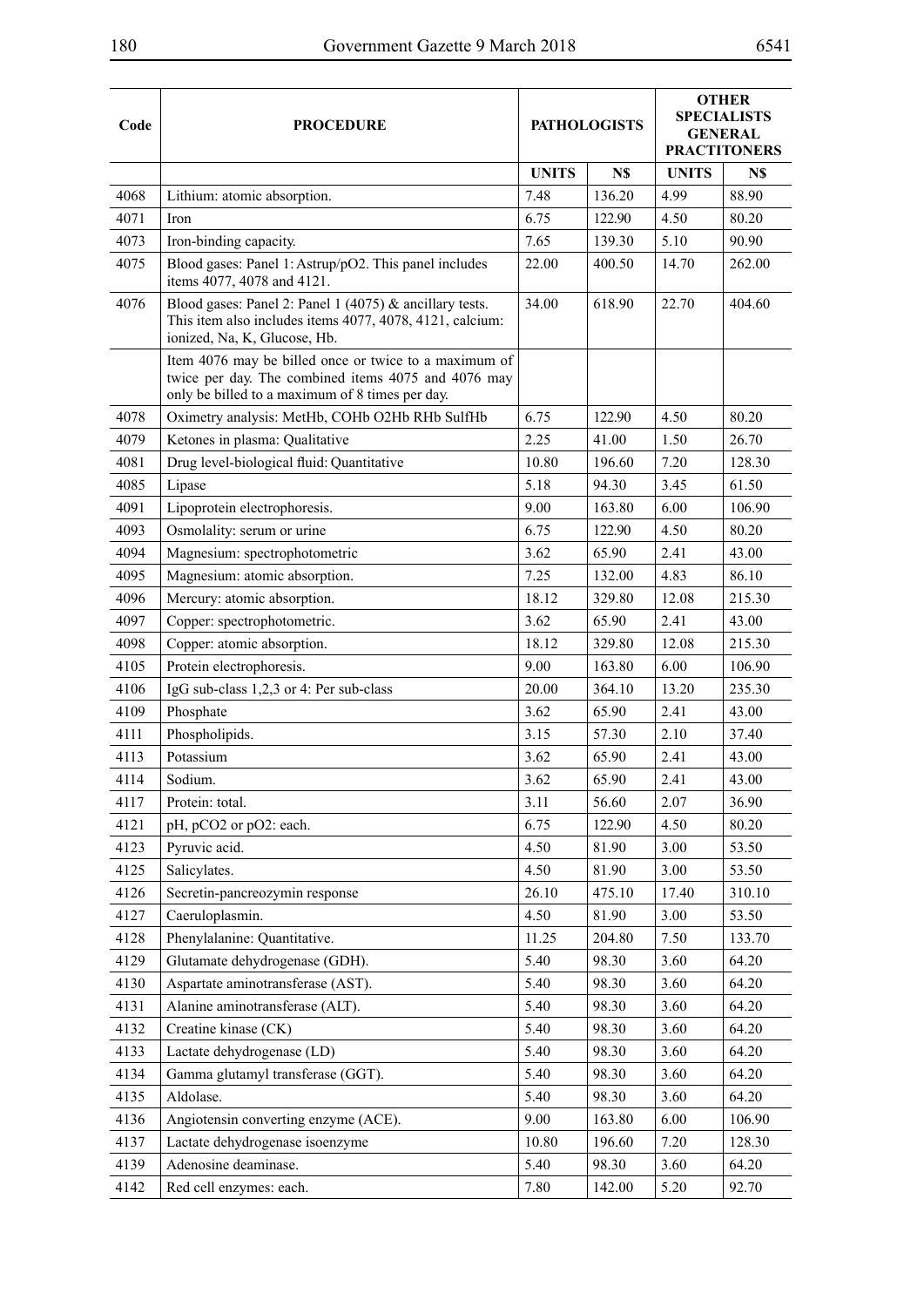| Code | <b>PROCEDURE</b>                                                             | <b>PATHOLOGISTS</b> | <b>OTHER</b><br><b>SPECIALISTS</b><br><b>GENERAL</b><br><b>PRACTITONERS</b> |              |        |
|------|------------------------------------------------------------------------------|---------------------|-----------------------------------------------------------------------------|--------------|--------|
|      |                                                                              | <b>UNITS</b>        | N\$                                                                         | <b>UNITS</b> | N\$    |
| 4143 | Serum/plasma enzymes: each.                                                  | 5.40                | 98.30                                                                       | 3.60         | 64.20  |
| 4144 | Transferrin.                                                                 | 11.70               | 213.00                                                                      | 7.80         | 139.00 |
| 4145 | Lead: spectrophotometric.                                                    | 4.50                | 81.90                                                                       | 3.00         | 53.50  |
| 4146 | Lead: atomic absorption.                                                     | 15.00               | 273.10                                                                      | 10.00        | 178.20 |
| 4147 | Triglyceride                                                                 | 7.93                | 144.40                                                                      | 5.29         | 94.30  |
| 4151 | Urea.                                                                        | 3.62                | 65.90                                                                       | 2.41         | 43.00  |
| 4154 | Myoglobin quantitative: monoclonal immunological                             | 12.40               | 225.70                                                                      | 8.27         | 147.40 |
| 4155 | Uric acid.                                                                   | 3.78                | 68.80                                                                       | 2.52         | 44.90  |
| 4157 | Vitamin A-saturation test.                                                   | 15.30               | 278.50                                                                      | 10.20        | 181.80 |
| 4158 | Vitamin E (tocopherol).                                                      | 3.60                | 65.50                                                                       | 2.40         | 42.80  |
| 4159 | Vitamin A.                                                                   | 6.30                | 114.70                                                                      | 4.20         | 74.90  |
| 4160 | Vitamin C (ascorbic acid).                                                   | 2.25                | 41.00                                                                       | 1.50         | 26.70  |
| 4171 | Sodium + potassium + chloride + $CO2$ + urea                                 | 15.84               | 288.30                                                                      | 10.56        | 188.20 |
| 4172 | ELISA/EMIT technique                                                         | 12.42               | 226.10                                                                      | 8.28         | 147.60 |
| 4181 | Quantitative protein estimation: Mancini method                              | 7.76                | 141.30                                                                      | 5.17         | 92.10  |
| 4182 | Quantitative protein estimation: nephelometer or turbi-<br>dom-eteric method | 8.28                | 150.70                                                                      | 5.52         | 98.40  |
| 4183 | Quantitative protein estimation: labelled antibody                           | 12.42               | 226.10                                                                      | 8.28         | 147.60 |
| 4185 | Lactose                                                                      | 10.80               | 196.60                                                                      | 7.20         | 128.30 |
| 4187 | Zinc: atomic absorption.                                                     | 18.12               | 329.80                                                                      | 12.08        | 215.30 |
| 21.7 | <b>Biochemical tests: Urine</b>                                              |                     |                                                                             |              |        |
| 4188 | Urine dipstick, per stick (irrespective of the number of<br>tests on stick)  | 1.50                | 27.30                                                                       | 1.00         | 17.82  |
| 4189 | Abnormal pigments.                                                           | 4.50                | 81.90                                                                       | 3.00         | 53.50  |
| 4193 | Alkapton test: homogentisic acid                                             | 4.50                | 81.90                                                                       | 3.00         | 53.50  |
| 4194 | Amino acids: Quantitative (Post derivatisation HPLC)                         | 78.12               | 1422.10                                                                     | 52.08        | 928.20 |
| 4195 | Amino laevulinic acid.                                                       | 18.00               | 327.70                                                                      | 12.00        | 213.90 |
| 4197 | Amylase.                                                                     | 5.18                | 94.30                                                                       | 3.45         | 61.50  |
| 4198 | Arsenic                                                                      | 18.12               | 329.80                                                                      | 12.08        | 215.30 |
| 4199 | Ascorbic acid.                                                               | 2.25                | 41.00                                                                       | 1.50         | 26.70  |
| 4201 | Bence-Jones protein.                                                         | 2.70                | 49.10                                                                       | 1.80         | 32.10  |
| 4202 | Bence-Jones protein: Bradshaw's test                                         | 2.25                | 41.00                                                                       | 1.50         | 26.70  |
| 4203 | Phenol                                                                       | 3.60                | 65.50                                                                       | 2.40         | 42.80  |
| 4204 | Calcium: atomic absorption                                                   | 7.25                | 132.00                                                                      | 4.83         | 86.10  |
| 4205 | Calcium: spectrophotometric                                                  | 3.62                | 65.90                                                                       | 2.41         | 43.00  |
| 4206 | Calcium: absorption and excretion studies                                    | 25.00               | 455.10                                                                      | 16.70        | 297.60 |
| 4207 | Catecholamines fluorimetric screen test                                      | 11.25               | 204.80                                                                      | 7.50         | 133.70 |
| 4209 | Lead: atomic absorption.                                                     | 15.00               | 273.10                                                                      | 10.00        | 178.20 |
| 4211 | Bile pigments: Qualitative.                                                  | 2.25                | 41.00                                                                       | 1.50         | 26.70  |
| 4213 | Protein: Quantitative.                                                       | 2.25                | 41.00                                                                       | 1.50         | 26.70  |
| 4214 | Mercury.                                                                     | 7.25                | 132.00                                                                      | 4.83         | 86.10  |
| 4216 | Mucopolysaccharides: Qualitative                                             | 3.60                | 65.50                                                                       | 2.40         | 42.80  |
| 4217 | Oxalate/Citrate: enzymic each.                                               | 9.38                | 170.70                                                                      | 6.25         | 111.40 |
| 4218 | Glucose: Quantitative.                                                       | 2.25                | 41.00                                                                       | 1.50         | 26.70  |
| 4219 | Steroids: chromatography (each)                                              | 7.20                | 131.10                                                                      | 4.80         | 85.50  |
| 4221 | Creatinine.                                                                  | 3.62                | 65.90                                                                       | 2.41         | 43.00  |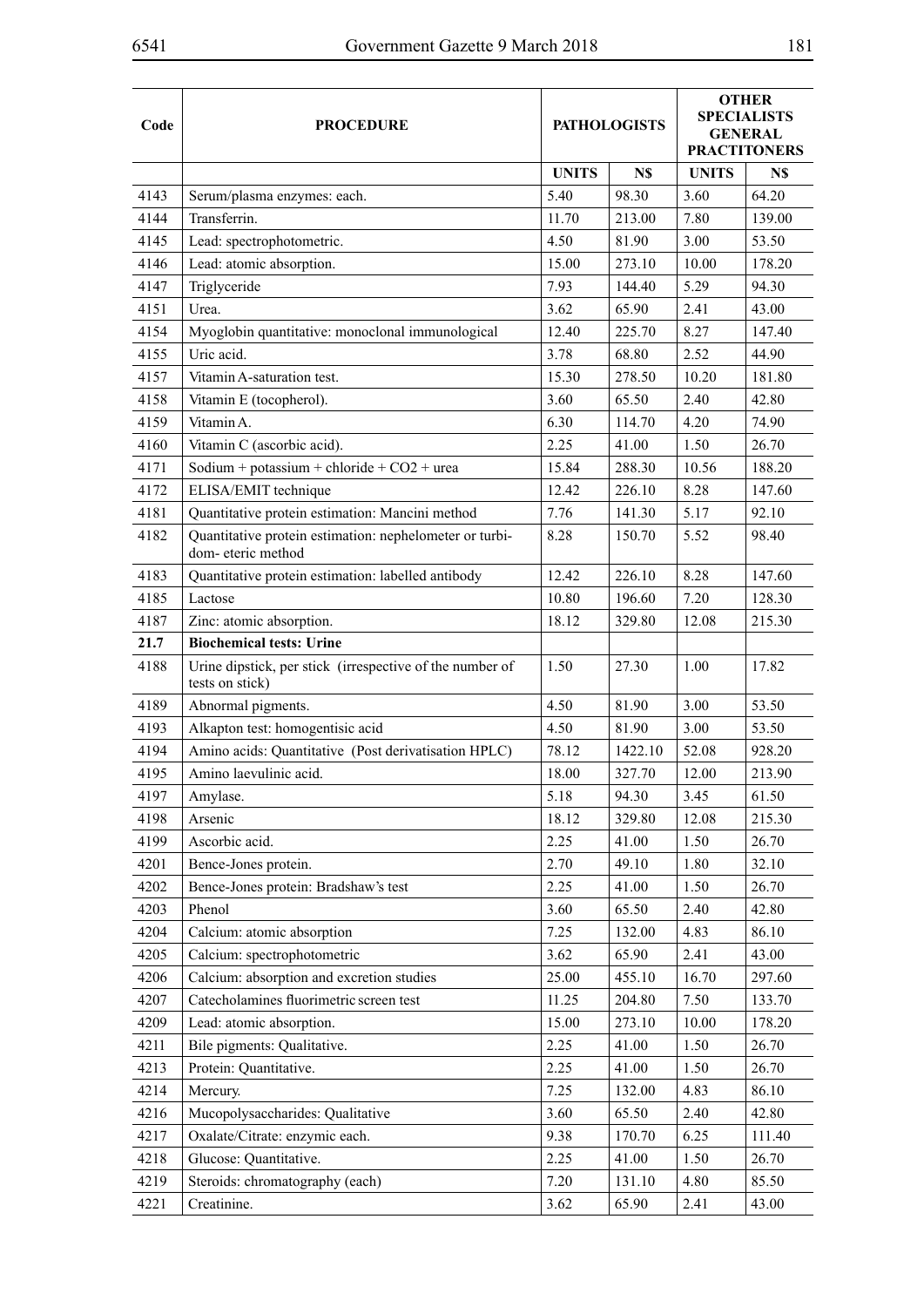|      |                                                                 |              |                     | <b>OTHER</b><br><b>SPECIALISTS</b><br><b>GENERAL</b> |                     |  |
|------|-----------------------------------------------------------------|--------------|---------------------|------------------------------------------------------|---------------------|--|
| Code | <b>PROCEDURE</b>                                                |              | <b>PATHOLOGISTS</b> |                                                      |                     |  |
|      |                                                                 |              |                     |                                                      | <b>PRACTITONERS</b> |  |
|      |                                                                 | <b>UNITS</b> | N\$                 | <b>UNITS</b>                                         | N\$                 |  |
| 4223 | Creatinine clearance.                                           | 7.65         | 139.30              | 5.10                                                 | 90.90               |  |
| 4225 | Xylose                                                          | 3.15         | 57.30               | 2.10                                                 | 37.40               |  |
| 4227 | Electrophoresis: Qualitative.                                   | 4.50         | 81.90               | 3.00                                                 | 53.50               |  |
| 4229 | Uric acid clearance.                                            | 7.65         | 139.30              | 5.10                                                 | 86.40               |  |
| 4237 | 5-Hydroxy-indole-acetic acid: Screen test                       | 2.70         | 49.10               | 1.80                                                 | 32.10               |  |
| 4239 | 5-Hydroxy-indole-acetic acid: Quantitative                      | 6.75         | 122.90              | 4.50                                                 | 80.20               |  |
| 4245 | Vitamin A-screen test.                                          | 5.40         | 98.30               | 3.60                                                 | 64.20               |  |
| 4247 | Ketones: excluding dip-stick method                             | 2.25         | 41.00               | 1.50                                                 | 26.70               |  |
| 4248 | Reducing substances.                                            | 1.80         | 32.80               | 1.20                                                 | 21.40               |  |
| 4249 | Melanogen (melanin).                                            | 4.50         | 81.90               | 3.00                                                 | 53.50               |  |
| 4251 | Metanephrines: column chromatography                            | 22.05        | 401.40              | 14.70                                                | 262.00              |  |
| 4253 | Aromatic amines (gaschromatography/mass spectropho-<br>tometry) | 27.00        | 491.50              | 18.00                                                | 320.80              |  |
| 4254 | Nitrosonaphtol test for tyrosine                                | 2.25         | 41.00               | 1.50                                                 | 26.70               |  |
| 4263 | pH: Excluding dip-stick method                                  | 0.90         | 16.38               | 0.60                                                 | 10.69               |  |
| 4265 | Thin layer chromatography: one way                              | 6.75         | 122.90              | 4.50                                                 | 80.20               |  |
| 4266 | Thin layer chromatography: two way                              | 11.25        | 204.80              | 7.50                                                 | 133.70              |  |
| 4267 | Total organic matter screen: infrared                           | 31.25        | 568.90              | 20.83                                                | 371.20              |  |
| 4268 | Organic acids: Quantitative: GCMS                               | 109.38       | 1991.10             | 72.92                                                | 1299.60             |  |
| 4269 | Phenylpyruvic acid: ferric chloride                             | 2.25         | 41.00               | 1.50                                                 | 26.70               |  |
| 4271 | Phosphate excretion index.                                      | 22.05        | 401.40              | 14.70                                                | 262.00              |  |
| 4283 | Magnesium: spectrophotometric                                   | 3.62         | 65.90               | 2.41                                                 | 43.00               |  |
| 4284 | Magnesium: atomic absorption                                    | 7.25         | 132.00              | 4.83                                                 | 86.10               |  |
| 4285 | Identification of carbohydrate.                                 | 7.65         | 139.30              | 5.10                                                 | 90.90               |  |
| 4287 | Identification of drug: Qualitative                             | 4.50         | 81.90               | 3.00                                                 | 53.50               |  |
| 4288 | Identification of drug: Quantitative                            | 10.80        | 196.60              | 7.20                                                 | 128.30              |  |
| 4293 | Urea clearance                                                  | 5.40         | 98.30               | 3.60                                                 | 64.20               |  |
| 4297 | Copper: spectrophotometric.                                     | 3.62         | 65.90               | 2.41                                                 | 43.00               |  |
| 4298 | Copper: atomic absorption                                       | 18.12        | 329.80              | 12.08                                                | 215.30              |  |
| 4299 | Indoles: Quantitative.                                          | 6.75         | 122.90              | 4.50                                                 | 80.20               |  |
| 4300 | Indican or indole: Qualitative.                                 | 3.15         | 57.30               | 2.10                                                 | 43.00               |  |
| 4301 | Chloride                                                        | 2.59         | 47.10               | 1.73                                                 | 30.80               |  |
| 4307 | Ammonium chloride loading test                                  | 22.05        | 401.40              | 14.70                                                | 262.00              |  |
| 4309 | Urobilinogen: Quantitative.                                     | 6.75         | 122.90              | 4.50                                                 | 80.20               |  |
| 4313 | Phosphate.                                                      | 3.62         | 65.90               | 2.41                                                 | 43.00               |  |
| 4315 | Potassium.                                                      | 3.62         | 65.90               | 2.41                                                 | 43.00               |  |
| 4316 | Sodium.                                                         | 3.62         | 65.90               | 2.41                                                 | 43.00               |  |
| 4319 | Urea.                                                           | 3.62         | 65.90               | 2.41                                                 | 43.00               |  |
| 4321 | Uric acid.                                                      | 3.62         | 65.90               | 2.41                                                 | 43.00               |  |
| 4322 | Fluoride.                                                       | 5.18         | 94.30               | 3.45                                                 | 58.50               |  |
| 4323 | Total protein and protein electrophoresis                       | 11.25        | 204.80              | 7.50                                                 | 133.70              |  |
| 4325 | VMA: Quantitative.                                              | 11.25        | 204.80              | 7.50                                                 | 133.70              |  |
| 4327 | Immunofixation: Total protein IgG, IgA, IgM, Kappa,<br>LambdaI  | 46.88        | 853.40              | 31.25                                                | 557.00              |  |
| 4335 | Cystine: Quantitative.                                          | 12.60        | 229.40              | 8.40                                                 | 149.70              |  |
| 4336 | Dinitrophenol hydrazine test: ketoacids                         | 2.25         | 41.00               | 1.50                                                 | 26.70               |  |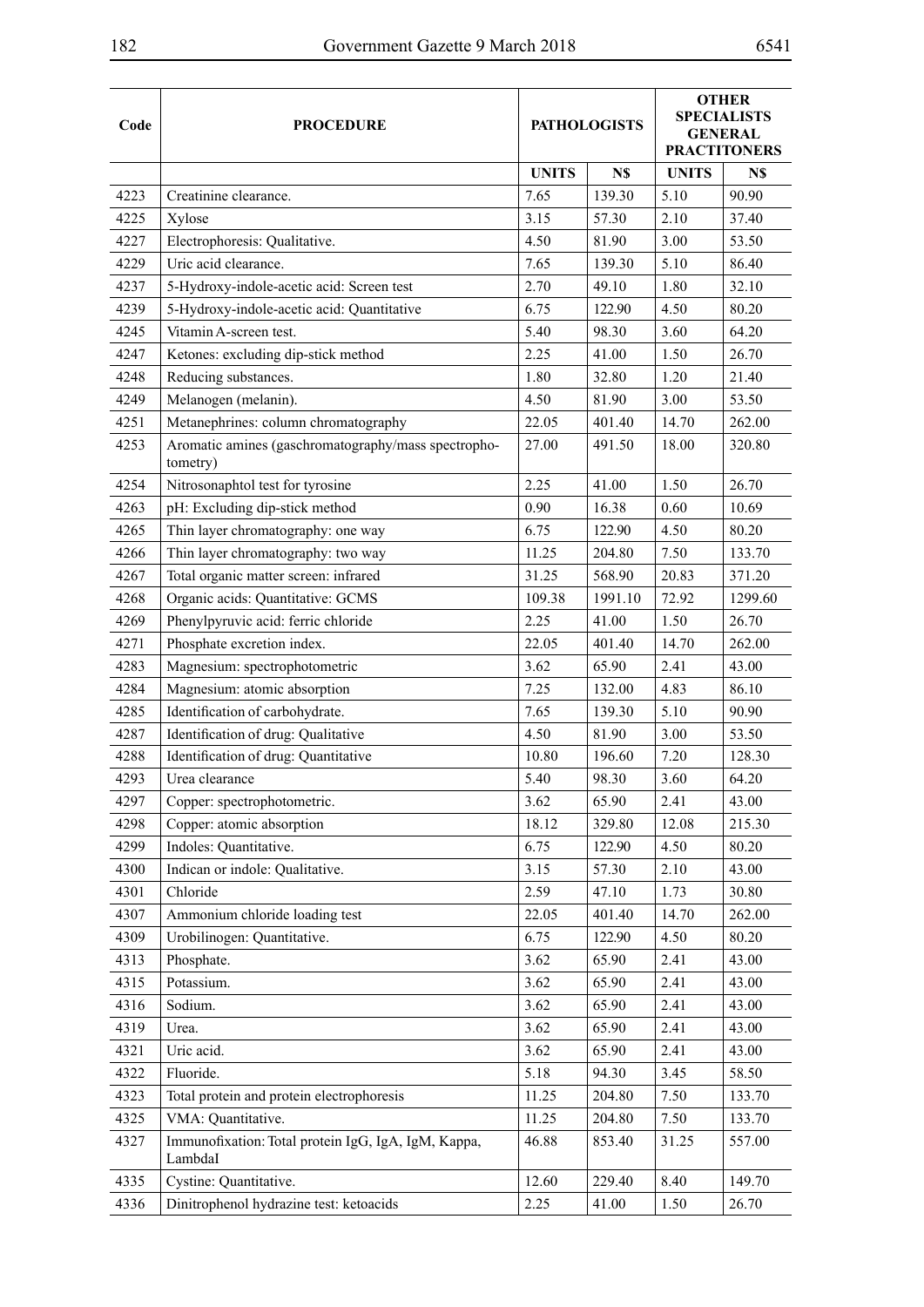| Code  | <b>PROCEDURE</b>                                                      |              | <b>PATHOLOGISTS</b> | <b>OTHER</b><br><b>SPECIALISTS</b><br><b>GENERAL</b><br><b>PRACTITONERS</b> |        |  |
|-------|-----------------------------------------------------------------------|--------------|---------------------|-----------------------------------------------------------------------------|--------|--|
|       |                                                                       | <b>UNITS</b> | N\$                 | <b>UNITS</b>                                                                | N\$    |  |
| 4337  | Hydroxyproline: Quantitative                                          | 18.90        | 344.00              | 12.60                                                                       | 226.60 |  |
| 4338  | Hydroxyproline: Qualitative.                                          | 6.75         | 122.90              | 4.50                                                                        | 80.20  |  |
| 21.8  | <b>Biochemical tests: Faeces</b>                                      |              |                     |                                                                             |        |  |
| 4339  | Chloride.                                                             | 2.59         | 47.10               | 1.73                                                                        | 30.80  |  |
| 4343  | Fat: Qualitative.                                                     | 3.15         | 57.30               | 2.10                                                                        | 37.40  |  |
| 4345  | Fat: Quantitative.                                                    | 22.05        | 401.40              | 14.70                                                                       | 262.00 |  |
| 4347  | pH.                                                                   | 0.90         | 16.38               | 0.60                                                                        | 10.69  |  |
| 4351  | Occult blood: chemical test.                                          | 2.25         | 41.00               | 1.50                                                                        | 26.70  |  |
| 4352  | Occult blood: Monoclonal antibodies                                   | 10.00        | 182.00              | 6.67                                                                        | 118.90 |  |
| 4357  | Potassium.                                                            | 3.62         | 65.90               | 2.41                                                                        | 43.00  |  |
| 4358  | Sodium.                                                               | 3.62         | 65.90               | 2.41                                                                        | 43.00  |  |
| 4361  | Stercobilin.                                                          | 2.25         | 41.00               | 1.50                                                                        | 26.70  |  |
| 4363  | Stercobilinogen: Quantitative.                                        | 6.75         | 122.90              | 4.50                                                                        | 80.20  |  |
| 4365  | Tryptic activity: digestive.                                          | 2.25         | 41.00               | 1.50                                                                        | 26.70  |  |
| 21.9  | <b>Biochemical tests: Miscellaneous</b>                               |              |                     |                                                                             |        |  |
| 4370  | Drug level in biological fluid: monoclonal immunological              | 12.40        | 225.70              | 8.27                                                                        | 147.40 |  |
| 4371  | Amylase in exudate.                                                   | 5.18         | 94.30               | 3.45                                                                        | 61.50  |  |
| 4372  | Fluoride in biological fluids and water                               | 15.62        | 284.30              | 10.41                                                                       | 185.50 |  |
| 4374  | Trace metals in biological fluid: atomic absorption                   | 18.13        | 330.00              | 12.09                                                                       | 215.50 |  |
| 4375  | Calcium in fluid: spectrophotometric                                  | 3.62         | 65.90               | 2.41                                                                        | 43.00  |  |
| 4376  | Calcium in fluid: atomic absorption                                   | 7.25         | 132.00              | 4.83                                                                        | 86.10  |  |
| 4388  | Gastric contents: maximal stimulation test                            | 27.00        | 491.50              | 18.00                                                                       | 320.80 |  |
| 4389  | Gastric fluid: total acid per specimen                                | 2.25         | 41.00               | 1.50                                                                        | 26.70  |  |
| 4391  | Renal calculus: chemistry.                                            | 5.40         | 98.30               | 3.60                                                                        | 64.20  |  |
| 4392  | Renal calculus: crystallography.                                      | 16.25        | 295.80              | 10.80                                                                       | 192.50 |  |
| 4393  | Saliva: potassium.                                                    | 3.62         | 65.90               | 2.41                                                                        | 43.00  |  |
| 4394  | Saliva: sodium                                                        | 3.62         | 65.90               | 2.41                                                                        | 43.00  |  |
| 4395  | Sweat:sodium.                                                         | 3.62         | 65.90               | 2.41                                                                        | 43.00  |  |
| 4396  | Sweat: potassium.                                                     | 3.62         | 65.90               | 2.41                                                                        | 43.00  |  |
| 4397  | Sweat: chloride.                                                      | 3.62         | 65.90               | 1.73                                                                        | 30.80  |  |
| 4399  | Sweat collection by iontophoresis (excluding collection<br>mate-rial) | 4.50         | 81.90               | 3.00                                                                        | 53.50  |  |
| 4400  | Tryptophane loading test.                                             | 22.05        | 401.40              | 14.70                                                                       | 262.00 |  |
| 21.10 | Cerebrospinal fluid:                                                  |              |                     |                                                                             |        |  |
| 4401  | Cell count                                                            | 3.45         | 62.80               | 2.30                                                                        | 41.00  |  |
| 4407  | Cell count, protein, glucose and chloride                             | 7.65         | 139.30              | 5.10                                                                        | 90.90  |  |
| 4409  | Chloride                                                              | 2.59         | 47.10               | 1.73                                                                        | 30.80  |  |
| 4415  | Potassium.                                                            | 3.62         | 65.90               | 2.41                                                                        | 43.00  |  |
| 4416  | Sodium.                                                               | 3.62         | 65.90               | 2.41                                                                        | 43.00  |  |
| 4417  | Protein: Qualitative.                                                 | 0.90         | 16.38               | 0.60                                                                        | 10.69  |  |
| 4419  | Protein: Quantitative.                                                | 3.11         | 56.60               | 2.07                                                                        | 36.90  |  |
| 4421  | Glucose.                                                              | 3.62         | 65.90               | 2.41                                                                        | 43.00  |  |
| 4423  | Urea                                                                  | 3.62         | 65.90               | 2.41                                                                        | 43.00  |  |
| 4425  | Protein electrophoresis                                               | 12.60        | 229.40              | 8.40                                                                        | 149.70 |  |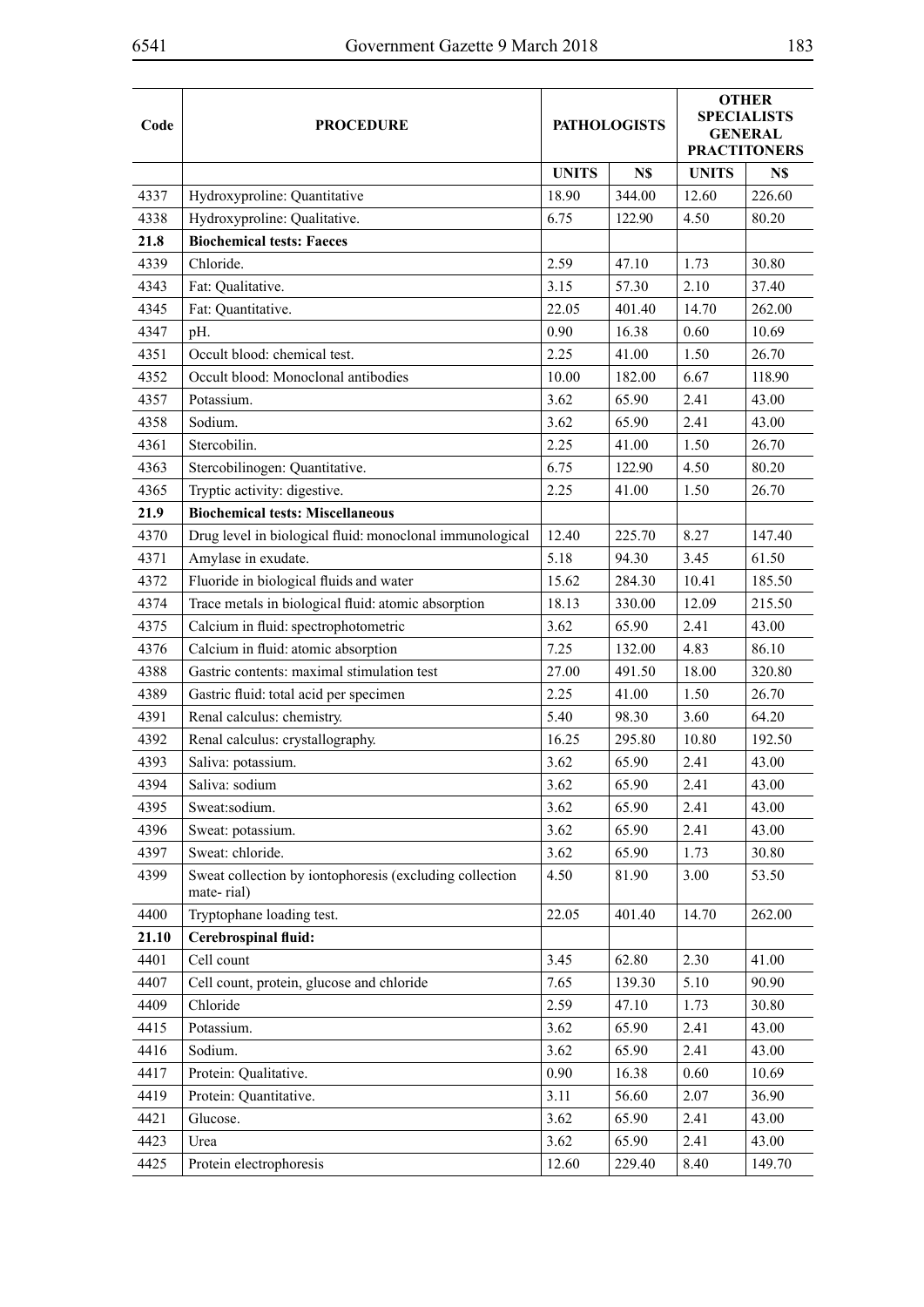| Code  |                                                                                                                                                                         |              | <b>PATHOLOGISTS</b> | <b>OTHER</b><br><b>SPECIALISTS</b><br><b>GENERAL</b><br><b>PRACTITONERS</b> |        |  |
|-------|-------------------------------------------------------------------------------------------------------------------------------------------------------------------------|--------------|---------------------|-----------------------------------------------------------------------------|--------|--|
|       | <b>PROCEDURE</b>                                                                                                                                                        |              |                     |                                                                             |        |  |
|       |                                                                                                                                                                         |              |                     |                                                                             |        |  |
| 21.12 | Immunology:                                                                                                                                                             | <b>UNITS</b> | N\$                 | <b>UNITS</b>                                                                | N\$    |  |
| 4466  | Beta-2-microglobulin.                                                                                                                                                   | 12.42        | 226.10              | 8.28                                                                        | 147.60 |  |
| 4479  | Vitamin B12-absorption: Shilling test                                                                                                                                   | 11.70        | 213.00              | 7.80                                                                        | 139.00 |  |
| 4480  | Serotonin.                                                                                                                                                              | 18.75        | 341.30              | 12.50                                                                       | 222.80 |  |
| 4481  | Thyroxine (T4).                                                                                                                                                         | 12.42        | 226.10              | 8.28                                                                        | 147.60 |  |
| 4482  | Free thyroxine (FT4).                                                                                                                                                   | 17.48        | 318.20              | 11.65                                                                       | 207.60 |  |
| 4483  | T3-resin uptake                                                                                                                                                         | 8.10         | 147.40              | 5.40                                                                        | 96.20  |  |
| 4485  | Insulin                                                                                                                                                                 | 12.42        | 226.10              | 8.28                                                                        | 147.60 |  |
| 4491  | Vitamin B12.                                                                                                                                                            | 12.42        | 226.10              | 8.28                                                                        | 147.60 |  |
| 4493  | Drug concentration: Quantitative                                                                                                                                        | 12.42        | 226.10              | 8.28                                                                        | 147.60 |  |
| 4499  | Cortisol.                                                                                                                                                               | 12.42        | 226.10              | 8.28                                                                        | 147.60 |  |
| 4500  | DHEA sulphate                                                                                                                                                           | 12.42        | 226.10              | 8.28                                                                        | 147.60 |  |
| 4507  | Thyrotropin (TSH).                                                                                                                                                      | 19.60        | 356.80              | 13.07                                                                       | 232.90 |  |
| 4509  | Free tri-iodothyronine (FT3).                                                                                                                                           | 17.48        | 318.20              | 11.65                                                                       | 207.60 |  |
| 4510  | Total tri-iodotironien (T3).                                                                                                                                            | 12.42        | 226.10              | 8.28                                                                        | 147.60 |  |
| 4511  | Renin activity.                                                                                                                                                         | 18.90        | 344.90              | 12.60                                                                       | 224.60 |  |
| 4516  | Follitropin (FSH)                                                                                                                                                       | 12.42        | 226.10              | 8.28                                                                        | 147.60 |  |
| 4517  | Lutropin (LH).                                                                                                                                                          | 12.42        | 226.10              | 8.28                                                                        | 147.60 |  |
| 4523  | ACTH.                                                                                                                                                                   | 21.74        | 395.70              | 14.49                                                                       | 258.20 |  |
| 4528  | Ferritin.                                                                                                                                                               | 12.42        | 226.10              | 8.28                                                                        | 147.60 |  |
| 4531  | Hepatitis: per antigen or antibody                                                                                                                                      | 14.49        | 263.80              | 9.66                                                                        | 172.20 |  |
| 4533  | Folic acid.                                                                                                                                                             | 12.42        | 226.10              | 8.28                                                                        | 147.60 |  |
| 4535  | Unsaturated iron binding capacity                                                                                                                                       | 12.42        | 226.10              | 8.28                                                                        | 147.60 |  |
| 4536  | Erythrocyte folate.                                                                                                                                                     | 17.48        | 318.20              | 11.65                                                                       | 207.60 |  |
| 4537  | Prolactin.                                                                                                                                                              | 12.42        | 226.10              | 8.28                                                                        | 147.60 |  |
| 21.13 | Miscellaneous:                                                                                                                                                          |              |                     |                                                                             |        |  |
| 4544  | Attendance in theatre                                                                                                                                                   |              |                     |                                                                             |        |  |
| 4547  | After hour services: Monday to Friday 17h00 to 7h00,                                                                                                                    |              |                     |                                                                             |        |  |
|       | Satur- day 13h00 to Monday 07h00 and public holidays<br>Tariff + $50\%$                                                                                                 |              |                     |                                                                             |        |  |
| 4548  | Minimum fee: normal hours                                                                                                                                               |              |                     |                                                                             |        |  |
| 4555  | Where pharmacological preparations (hormones, etc) are<br>administered as part of metabolic function tests, the cost of<br>such preparation shall be charged separately |              |                     |                                                                             |        |  |
| 22.   | <b>ANATOMICAL PATHOLOGY</b>                                                                                                                                             |              |                     |                                                                             |        |  |
|       | Please note: The tariff fees in this section are calculated<br>ac-cording to the Anatomical Pathology unit values.                                                      |              |                     |                                                                             |        |  |
| 22.1  | <b>Exfoliative cytology:</b>                                                                                                                                            |              |                     |                                                                             |        |  |
|       | SPUTUM, ALL BODY FLUIDS AND TUMOUR ASPI-<br><b>RATES:</b>                                                                                                               |              |                     |                                                                             |        |  |
| 4561  | First unit.                                                                                                                                                             | 13.40        | 289.00              | 8.90                                                                        | 187.90 |  |
| 4563  | Each additional unit.                                                                                                                                                   | 7.80         | 168.20              | 5.20                                                                        | 109.80 |  |
| 4564  | Perfomance of fine-needle aspiration for cytology                                                                                                                       | 15.00        | 323.50              |                                                                             |        |  |
| 4565  | Examination of fine needle aspiration in theatre                                                                                                                        | 49.00        | 1056.80             | 32.70                                                                       | 690.50 |  |
| 22.2  | <b>Histology:</b>                                                                                                                                                       |              |                     |                                                                             |        |  |
| 4567  | Histology per sample/specimen each                                                                                                                                      | 20.00        | 408.20              | 13.30                                                                       | 265.80 |  |
| 4571  | Histology per additional block, each                                                                                                                                    | 11.60        | 236.80              | 7.70                                                                        | 153.90 |  |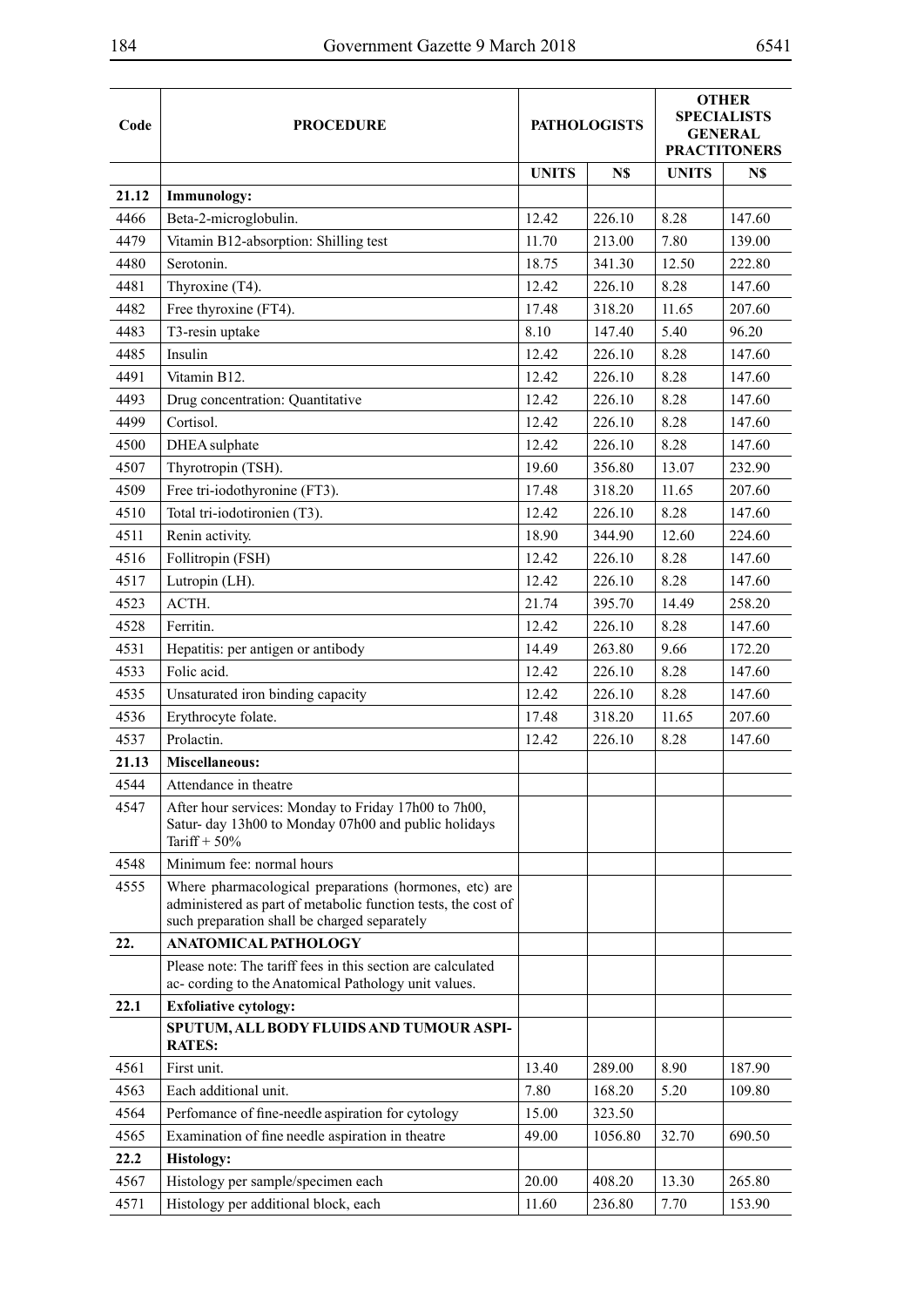| Code | <b>PROCEDURE</b>                                    |              | <b>PATHOLOGISTS</b> | <b>OTHER</b><br><b>SPECIALISTS</b><br><b>GENERAL</b><br><b>PRACTITONERS</b> |         |  |
|------|-----------------------------------------------------|--------------|---------------------|-----------------------------------------------------------------------------|---------|--|
|      |                                                     | <b>UNITS</b> | N\$                 |                                                                             | N\$     |  |
| 4575 | Histology and frozen section in laboratory          | 22.70        | 463.30              | 15.10                                                                       | 301.70  |  |
| 4577 | Histology and frozen section in theatre             | 49.00        | 1000.10             | 32.70                                                                       | 653.40  |  |
| 4578 | Second and subsequent frozen sections, each         | 20.00        | 408.20              | 13.40                                                                       | 267.80  |  |
| 4579 | Attendance in theatre - no frozen section performed | 26.30        | 536.80              | 17.50                                                                       | 349.70  |  |
| 4582 | Serial step sections (including item 4567)          | 23.30        | 475.50              | 15.60                                                                       | 311.70  |  |
| 4584 | Serial step sections per additional block, each     | 13.50        | 275.50              | 9.00                                                                        | 179.80  |  |
| 4587 | Histology consultation.                             | 10.10        | 217.80              | 6.70                                                                        | 141.50  |  |
| 4589 | Special stains.                                     | 6.70         | 136.70              | 4.50                                                                        | 133.90  |  |
| 4591 | Immunofluorescence studies.                         | 20.70        | 422.50              | 13.80                                                                       | 275.80  |  |
| 4593 | Electron microscopy.                                | 94.00        | 1918.50             | 63.00                                                                       | 1258.90 |  |

## **IV. TRAVELLING EXPENSES**

## **RULES GOVERNING THIS SECTION OF THE TARIFF:**

- **P.** (a) Where, in case of emergency, a practitioner was called out from his residence or rooms to an employee's home or the hospital, travelling fees can be charged according to section IV if he/she had to travel more than 16 kilometres in total.
	- (b) If more than one injured employee would be attended to during the course of a trip, the full travelling expenses must be divided pro rata between the relevant employees.
	- (c) A practitioner is not entitled to charge for any travelling expenses or travelling time to his/her rooms.
	- (d) Where a practitioner's residence would be more than 8 kilometres away from a hospital, no travelling fees may be charged for services rendered at such hospitals, except in cases of emergency (services not voluntarily scheduled).
	- (e) Where a practitioner conducts an itinerant practice, he/she is not entitled to charge fees for travelling expenses except in cases of emergency (services not voluntarily scheduled).

## **TRAVELLING COSTS AND/OR TRAVELLING TIME**

When in cases of emergency (refer to general rule P), a medical or dental practitioner has to travel more than 16 kilometers in total to visit an employee inured on duty, travelling costs and/or travelling time can be charged and shall be calculated as follows:

Consultation, visit or surgical fee plus

- 5001 Cost of public transport and travelling time or item 5003.
- 5003 N\$ 14.68 for each kilometer in excess of 16 kilometers total travelled in own car. The fees shall be calculated as follows, where a practitioner has to travel 19 kilometers in total: 19 -16  $= 3$  X  $$14.68 = N$44.04$ .

**Note:** Travelling time *is o*nly applicable when public transport is used.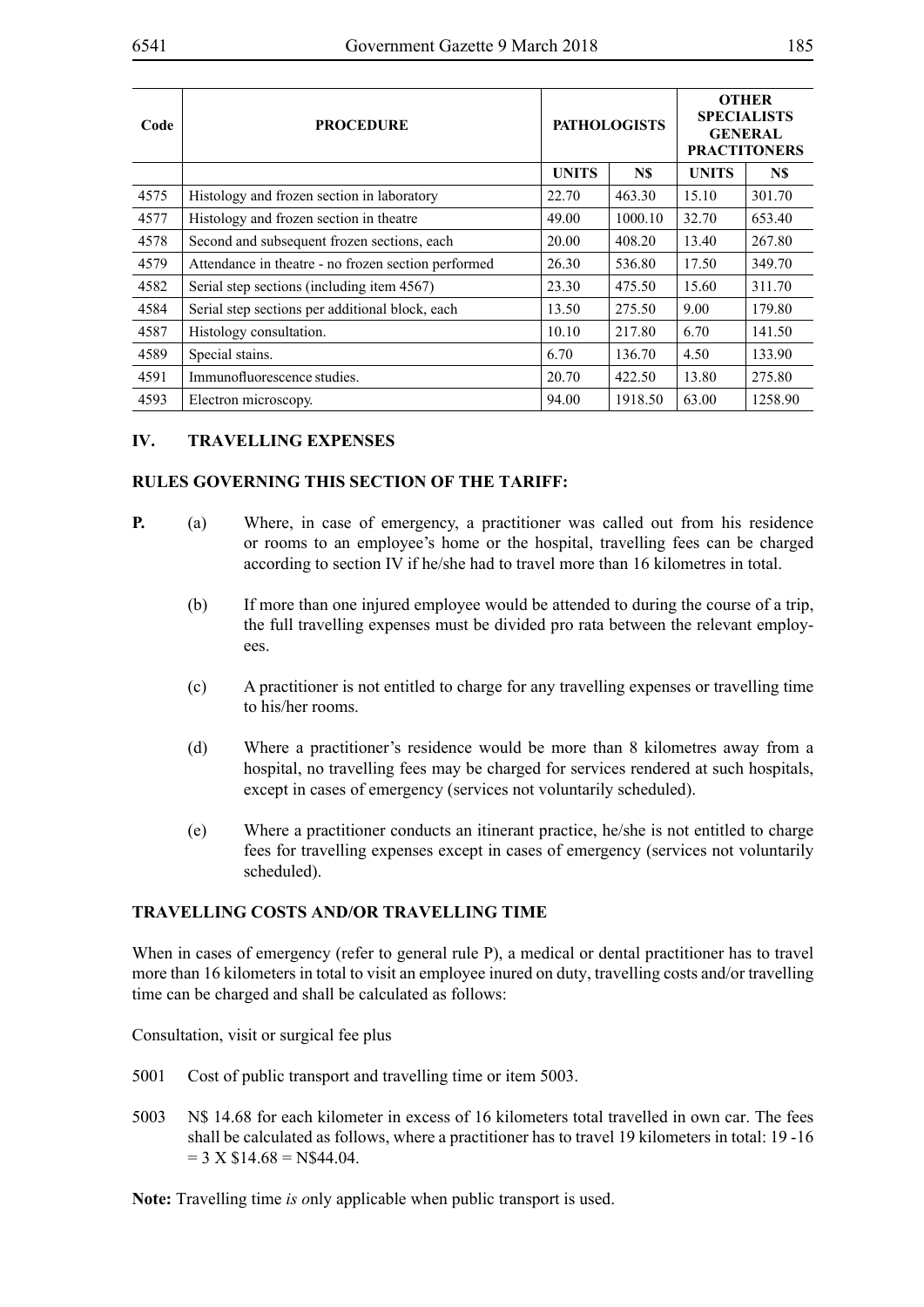- Specialist: 18 clinical procedure units (N\$291.78) per hour or part thereof.
- General practitioner: 12 clinical procedure units (N\$194.52) per hour of part thereof.
- After hours: Specialist: 27 clinical procedure units (N\$437.67) per hour or part thereof.
- After hours: General Practitioner: 18 clinical procedure units (N\$291.78) per hour or part thereof.
- Travelling fees are not payable to medical practitioners when they travel from a distance to assist at an operation on cases referred to surgeons by them.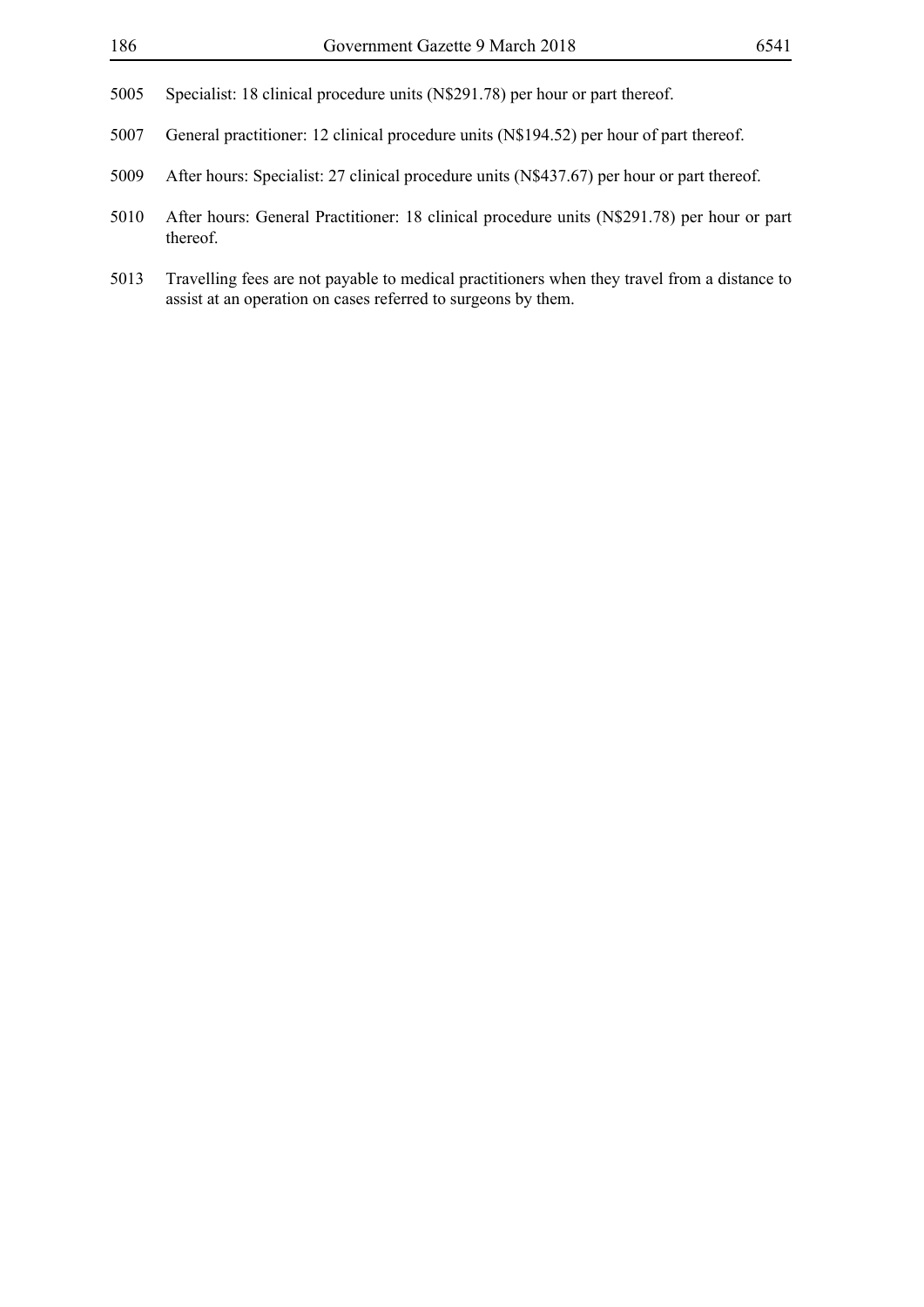| ۰.<br>۰.<br>× |  |
|---------------|--|
|---------------|--|

| Pathology: Anatomical<br>Pathology: Clinical | 53<br>$\widetilde{\rm S2}$ | 328.31<br>15.27                                                                                                             |                                                                                                                                                                                        | 430.00<br>20.00                                       |                                                                                                                                                                                                     |
|----------------------------------------------|----------------------------|-----------------------------------------------------------------------------------------------------------------------------|----------------------------------------------------------------------------------------------------------------------------------------------------------------------------------------|-------------------------------------------------------|-----------------------------------------------------------------------------------------------------------------------------------------------------------------------------------------------------|
| $\chi$ golor $U$                             | $\frac{4}{6}$              | 375.20<br>17.48                                                                                                             |                                                                                                                                                                                        | 22.00<br>472.20                                       | 24.00<br>515.10                                                                                                                                                                                     |
| Thoracic Surgery                             | 4                          | 558.00<br>26.00                                                                                                             |                                                                                                                                                                                        | $32.00$<br>$686.80$                                   | 34.00<br>729.70                                                                                                                                                                                     |
| <b>Alaging</b>                               | 42                         | 375.20<br>17.48                                                                                                             |                                                                                                                                                                                        | 22.00<br>472.20                                       | 515.10<br>24.00                                                                                                                                                                                     |
| Radiotherapy                                 | $\overline{4}$             | 375.80<br>17.48                                                                                                             |                                                                                                                                                                                        | 22.00<br>473.00                                       | 24.00<br>516.00                                                                                                                                                                                     |
| Radiology                                    | 38                         | 328.31<br>15.27                                                                                                             |                                                                                                                                                                                        | 430.00<br>20.00                                       |                                                                                                                                                                                                     |
| Plastic Surgery                              | 36                         | 352.00<br>16.40                                                                                                             |                                                                                                                                                                                        | 450.70<br>21.00                                       | 493.60<br>23.00                                                                                                                                                                                     |
| Physical Medicine                            | 34                         | 541.30<br>27.00                                                                                                             |                                                                                                                                                                                        | 661.60<br>33.00                                       | 701.70<br>35.00                                                                                                                                                                                     |
| Otorhinolaryngology                          | 30                         | 352.00<br>16.40                                                                                                             |                                                                                                                                                                                        | 450.70<br>21.00                                       | 493.60<br>23.00                                                                                                                                                                                     |
| Orthopaedics                                 | 28                         | 375.20<br>17.48                                                                                                             |                                                                                                                                                                                        | 472.20<br>22.00                                       | 515.10<br>24.00                                                                                                                                                                                     |
| Ophthalmology                                | $\overline{26}$            | 374.20<br>17.48                                                                                                             |                                                                                                                                                                                        | 471.00<br>22.00                                       | 513.80<br>24.00                                                                                                                                                                                     |
| uoagung-oman                                 | $\overline{24}$            | 579.50<br>27.00                                                                                                             |                                                                                                                                                                                        | 708.30<br>33.00                                       | 751.20<br>35.00                                                                                                                                                                                     |
| $\rm F$ зус<br>hiatry                        | 22                         | 579.50<br>$\overline{0}$<br>27                                                                                              |                                                                                                                                                                                        | 33.00<br>708.30                                       | 751.20<br>$\overline{0}$<br>35                                                                                                                                                                      |
| sisigolowoV                                  | $\overline{c}$             | 579.50<br>27.00                                                                                                             |                                                                                                                                                                                        | 708.30<br>33.00                                       | 35.00<br>751.20                                                                                                                                                                                     |
| Physicians                                   | $\overline{18}$            | 579.50<br>27.00                                                                                                             |                                                                                                                                                                                        | 708.30<br>33.00                                       | 751.20<br>35.00                                                                                                                                                                                     |
| General Practitioner                         | $\vec{4}$                  | 386.50<br>15.00                                                                                                             | 348.50<br>16.00                                                                                                                                                                        | 395.40<br>18.00                                       | 439.30<br>20.00                                                                                                                                                                                     |
| Dermatology                                  | $\overline{2}$             | 352.00<br>16.40                                                                                                             |                                                                                                                                                                                        | 450.70<br>21.00                                       | 493.60<br>23.00                                                                                                                                                                                     |
| $\delta$ naesthetic                          | $\overline{\phantom{0}}$   | 374.50<br>17.48                                                                                                             | 342.70<br>16.00                                                                                                                                                                        | 471.30<br>22.00                                       | 514.10<br>24.00                                                                                                                                                                                     |
| <b>CONSULTATION</b>                          |                            | Units<br>$\tilde{z}$<br>CONSUL-<br>0101 At doctor's rooms<br>Normal<br><b>TATION:</b><br>or home:<br><b>FIRST</b><br>hours: | Units<br>$\widetilde{X}$<br>assessment of patient<br>Pre-anaesthetic<br>(includes the interpre-<br>tation of an ECG and/<br>in the ward (all hours)<br>or lung function test):<br>0102 | Units<br>$\Xi$<br>0103 Away from doc-<br>tor's rooms: | Units<br>$\overline{X}$<br>Emergency at-<br>hours) (not applicable<br>tendance where doc-<br>tor does not travel (all<br>24 hour services) -See<br>to facilities offering<br>General Rule B<br>0104 |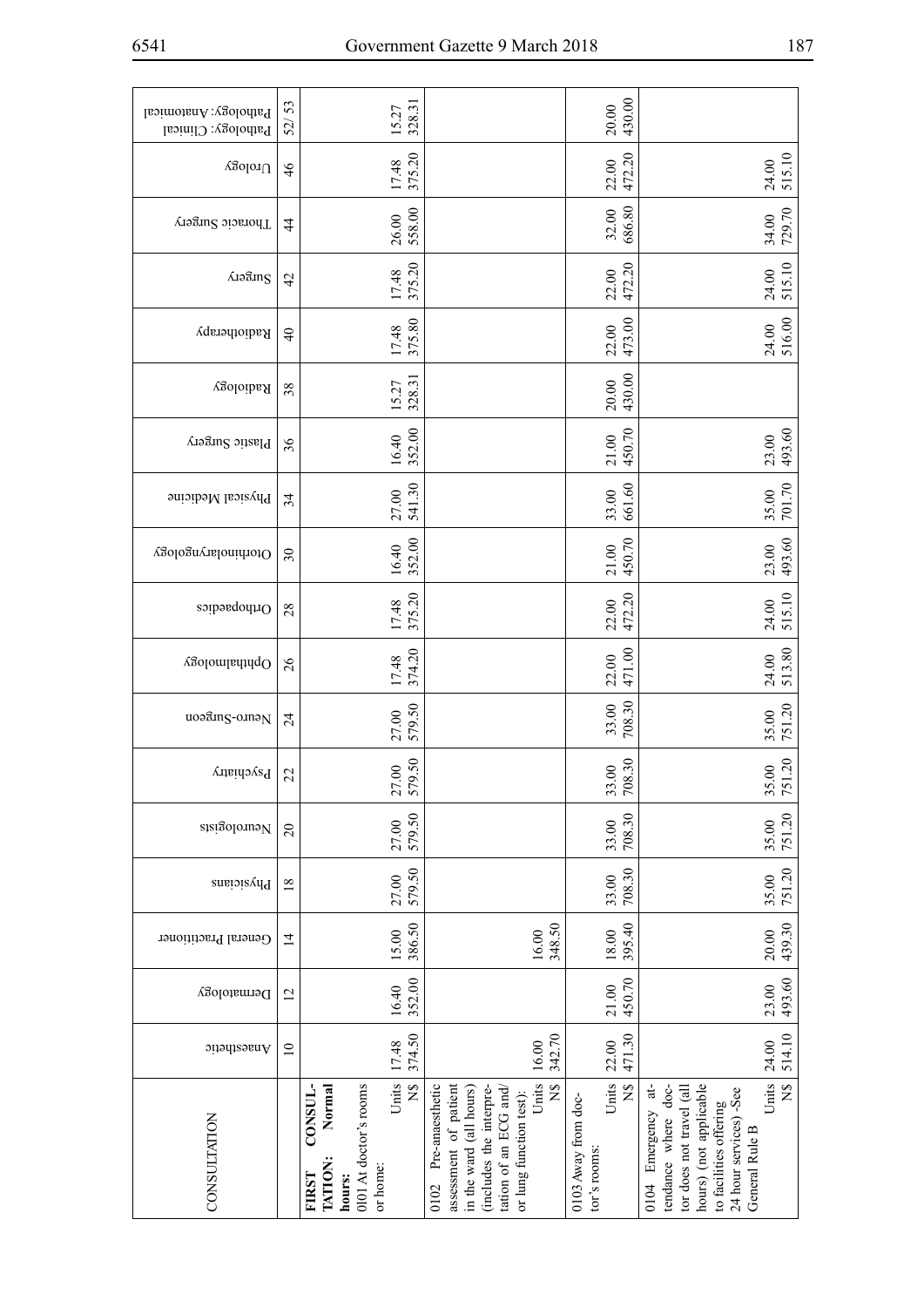| Pathology: Anatomical<br>Pathology: Clinical | 53<br>$\widetilde{\mathcal{S}}$ |                                                                                                                                                                                                  |                                                                                                                                              | 258.00<br>12.00                                                                                                                      | 215.00<br>10.00                                                             |
|----------------------------------------------|---------------------------------|--------------------------------------------------------------------------------------------------------------------------------------------------------------------------------------------------|----------------------------------------------------------------------------------------------------------------------------------------------|--------------------------------------------------------------------------------------------------------------------------------------|-----------------------------------------------------------------------------|
| $\chi$ golor $U$                             | $\frac{4}{6}$                   |                                                                                                                                                                                                  | 27.00<br>579.50                                                                                                                              | 257.60<br>12.00                                                                                                                      | 214.60<br>$10.00$                                                           |
| Thoracic Surgery                             | $\overline{4}$                  |                                                                                                                                                                                                  | 37.00<br>794.10                                                                                                                              | 364.90<br>17.00                                                                                                                      | 214.60<br>$10.00$                                                           |
| <b>AIOSINS</b>                               | 42                              |                                                                                                                                                                                                  | 579.50<br>27.00                                                                                                                              | 257.60<br>12.00                                                                                                                      | 214.60<br>$10.00$                                                           |
| Radiotherapy                                 | $\Theta$                        |                                                                                                                                                                                                  | 27.00<br>580.50                                                                                                                              | 258.00<br>12.00                                                                                                                      | 215.00<br>$10.00$                                                           |
| Radiology                                    | 38                              |                                                                                                                                                                                                  |                                                                                                                                              | 258.00<br>12.00                                                                                                                      | 215.00<br>$10.00$                                                           |
| Plastic Surgery                              | 36                              |                                                                                                                                                                                                  | 558.00<br>26.00                                                                                                                              | 257.60<br>12.00                                                                                                                      | 214.60<br>$10.00$                                                           |
| Physical Medicine                            | 34                              |                                                                                                                                                                                                  | 761.90<br>38.00                                                                                                                              | 360.90<br>18.00                                                                                                                      | 200.50<br>10.00                                                             |
| Otorhinolaryngology                          | 30                              |                                                                                                                                                                                                  | 558.00<br>26.00                                                                                                                              | 257.60<br>$12.00$                                                                                                                    | 214.60<br>$10.00$                                                           |
| Orthopaedics                                 | 28                              |                                                                                                                                                                                                  | 579.50<br>27.00                                                                                                                              | 257.60<br>12.00                                                                                                                      | 214.60<br>$10.00$                                                           |
| Ophthalmology                                | 26                              |                                                                                                                                                                                                  | 578.10<br>27.00                                                                                                                              | 256.90<br>12.00                                                                                                                      | 214.10<br>$10.00$                                                           |
| uoagung-oman                                 | $\overline{24}$                 |                                                                                                                                                                                                  | 815.60<br>38.00                                                                                                                              | 386.30<br>18.00                                                                                                                      | 214.60<br>$10.00$                                                           |
| Psychiatry                                   | 22                              |                                                                                                                                                                                                  | 815.60<br>38.00                                                                                                                              | 386.30<br>18.00                                                                                                                      | 214.60<br>10.00                                                             |
| Neurologists                                 | $\overline{c}$                  |                                                                                                                                                                                                  | 815.60<br>38.00                                                                                                                              | 386.30<br>18.00                                                                                                                      | 214.60<br>$10.00\,$                                                         |
| Physicians                                   | $\overline{18}$                 |                                                                                                                                                                                                  | 815.60<br>38.00                                                                                                                              | 386.30<br>$18.00$                                                                                                                    | 214.60<br>10.00                                                             |
| General Practitioner                         | $\overline{4}$                  | 217.80<br>10.00                                                                                                                                                                                  | 505.20<br>23.00                                                                                                                              | 311.40<br>12.00                                                                                                                      | 217.80<br>$10.00$                                                           |
| Dermatology                                  | $\overline{c}$                  |                                                                                                                                                                                                  | 558.00<br>26.00                                                                                                                              | 257.60<br>12.00                                                                                                                      | 214.60<br>$10.00$                                                           |
| $\delta$ naesthetic                          | $\overline{10}$                 | 214.20<br>10.00                                                                                                                                                                                  | 578.40<br>27.00                                                                                                                              | 257.10<br>12.00                                                                                                                      | 214.20<br>$10.00$                                                           |
| CONSULTATION                                 |                                 | Units<br>$\widetilde{Z}$<br>assessment of patient<br>hours) (includes the in-<br>and/or lung function<br>Pre-anaesthetic<br>inside theatre suite (all<br>terpretation of an ECG<br>0105<br>test) | Units<br>$\frac{8}{2}$<br>vices (all hours) - See<br>offering 24 hour ser-<br>tendance at facilities<br>0106 Emergency at-<br>General Rule B | Units<br>$\frac{8}{2}$<br>VISITS: (within four<br>condition - See Rule<br>months for the same<br><b>SUBSEQUENT</b><br>0108 At rooms: | Units<br>$\tilde{z}$<br>0109 At hospital or<br>nursing home (all<br>hours): |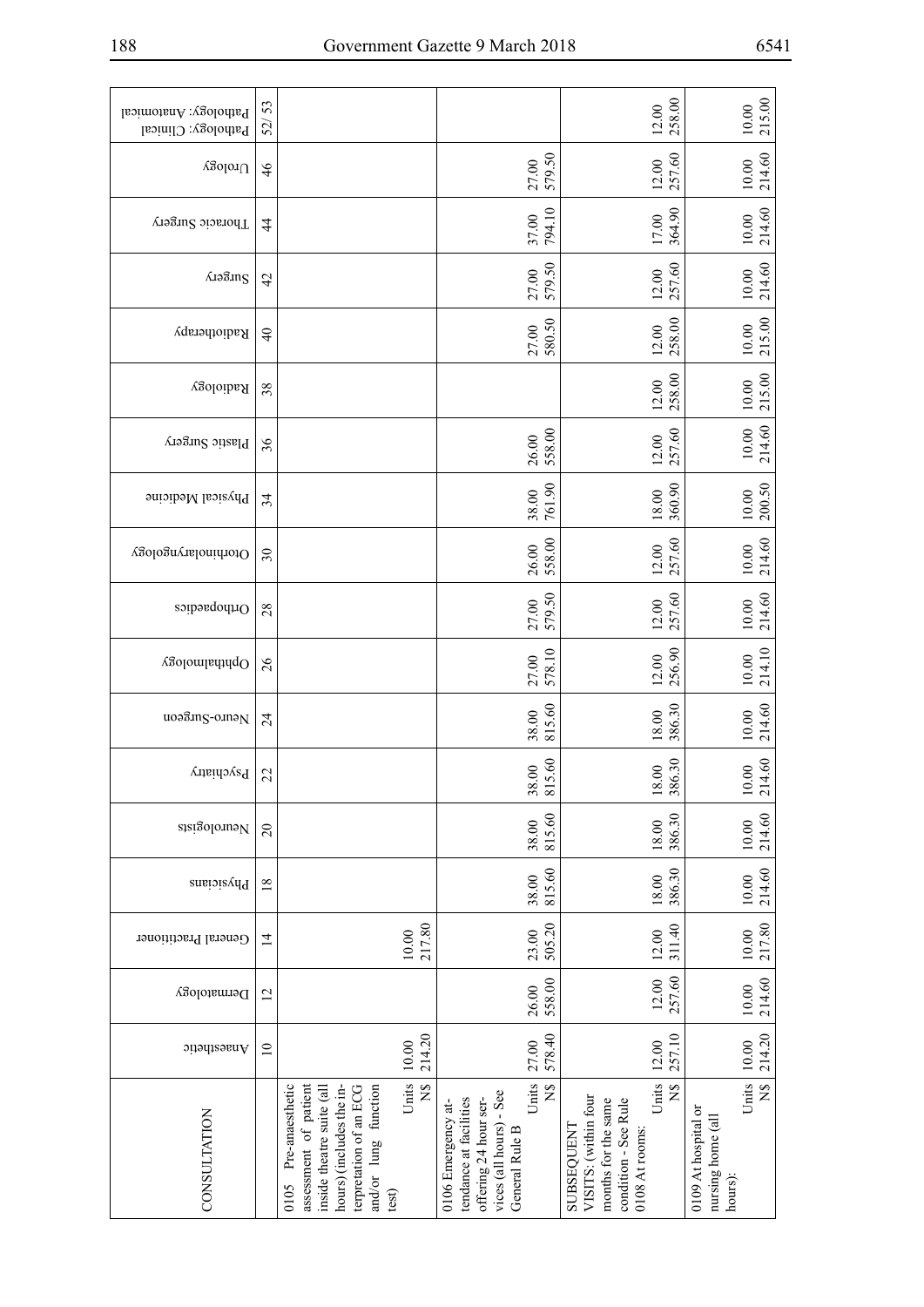| Pathology: Anatomical<br>Pathology: Clinical | 53<br>$\widetilde{\rm S2}$ | 344.00<br>$16.00$                                                      |                                                                                                |                                                                                             |                                                                                                                                                                                               |
|----------------------------------------------|----------------------------|------------------------------------------------------------------------|------------------------------------------------------------------------------------------------|---------------------------------------------------------------------------------------------|-----------------------------------------------------------------------------------------------------------------------------------------------------------------------------------------------|
| $\chi$ golor<br>U                            | $\frac{4}{6}$              | 364.90<br>17.00                                                        | 2554.00<br>119.00                                                                              | 1459.50<br>68.00                                                                            | 643.90<br>30.00                                                                                                                                                                               |
| Thoracic Surgery                             | $\ddot{4}$                 | 472.20<br>22.00                                                        | 3305.20<br>154.00                                                                              | 1888.70<br>88.00                                                                            | 858.50<br>40.00                                                                                                                                                                               |
| <b>Alaguns</b>                               | $\overline{4}$             | 364.90<br>17.00                                                        | 2554.00<br>119.00                                                                              | 1459.50<br>68.00                                                                            | 643.90<br>30.00                                                                                                                                                                               |
| Radiotherapy                                 | $\overline{4}$             | 365.50<br>17.00                                                        | 2558.50<br>119.00                                                                              | 1462.00<br>$68.00\,$                                                                        | 645.00<br>30.00                                                                                                                                                                               |
| Radiology                                    | 38                         | 347.00<br>16.14                                                        | 2408.00<br>112.00                                                                              | 1376.00<br>64.00                                                                            | 645.00<br>30.00                                                                                                                                                                               |
| Plastic Surgery                              | 36                         | 354.10<br>16.50                                                        | 2478.90<br>115.50                                                                              | 1416.50<br>66.00                                                                            | 622.40<br>29.00                                                                                                                                                                               |
| Physical Medicine                            | 34                         | 451.10<br>22.50                                                        | 3157.90<br>157.50                                                                              | 1804.50<br>90.00                                                                            | 822.00<br>41.00                                                                                                                                                                               |
| Otorhinolaryngology                          | $\overline{\mathcal{E}}$   | 354.10<br>16.50                                                        | 2478.90<br>115.50                                                                              | 1416.50<br>66.00                                                                            | 622.40<br>29.00                                                                                                                                                                               |
| Orthopaedics                                 | 28                         | 364.90<br>17.00                                                        | 2554.00<br>119.00                                                                              | 1459.50<br>68.00                                                                            | 643.90<br>30.00                                                                                                                                                                               |
| Ophthalmology                                | $\overline{26}$            | 364.00<br>17.00                                                        | 2547.70<br>119.00                                                                              | 1455.90<br>68.00                                                                            | 642.30<br>30.00                                                                                                                                                                               |
| uoagung-ounaN                                | $\overline{24}$            | 482.90<br>22.50                                                        | 3380.40<br>157.50                                                                              | 931.60<br>90.00                                                                             | 880.00<br>41.00                                                                                                                                                                               |
| Psychiatry                                   | $\overline{2}$             | 482.90<br>22.50                                                        | 3380.40<br>157.50                                                                              | 1931.60<br>90.00                                                                            | 880.00<br>41.00                                                                                                                                                                               |
| Neurologists                                 | $\overline{c}$             | 482.90<br>22.50                                                        | 3380.40<br>157.50                                                                              | 1931.60<br>90.00                                                                            | 880.00<br>41.00                                                                                                                                                                               |
| Physicians                                   | $\overline{18}$            | 482.90<br>22.50                                                        | 3380.40<br>157.50                                                                              | 1931.60<br>90.00                                                                            | 880.00<br>41.00                                                                                                                                                                               |
| General Practitioner                         | $\overline{4}$             | 329.50<br>15.00                                                        | 2306.40<br>105.00                                                                              | 1318.00<br>60.00                                                                            | 571.10<br>26.00                                                                                                                                                                               |
| Dermatology                                  | $\overline{2}$             | 354.10<br>16.50                                                        | 2478.90<br>115.50                                                                              | 1416.50<br>66.00                                                                            | 622.40<br>29.00                                                                                                                                                                               |
| $\Delta$ naesthetic                          | $\overline{a}$             | 364.20<br>17.00                                                        | 2549.20<br>119.00                                                                              | 1456.70<br>68.00                                                                            | 642.70<br>30.00                                                                                                                                                                               |
| CONSULTATION                                 |                            | Units<br>$\frac{8}{2}$<br>0112 At patient's resi-<br>dence (all hours) | Units<br>$\frac{8}{5}$<br>$maxi$ -<br>mum for 0112 for the<br>first two weeks<br>$0114$ Weekly | Units<br>$\tilde{z}$<br>maxi-<br>after<br>mum for 0112<br>first two weeks<br>Weekly<br>0115 | Units<br>NS<br>titioner has to travel<br>0119 Medical prac-<br>(N\$ 133.50), GP: 6<br>Specialists: 8 units<br>to venue $(0103 + 1)$<br>units (N\$100.10)<br>EMERGENCY<br>All hours:<br>VISIT: |